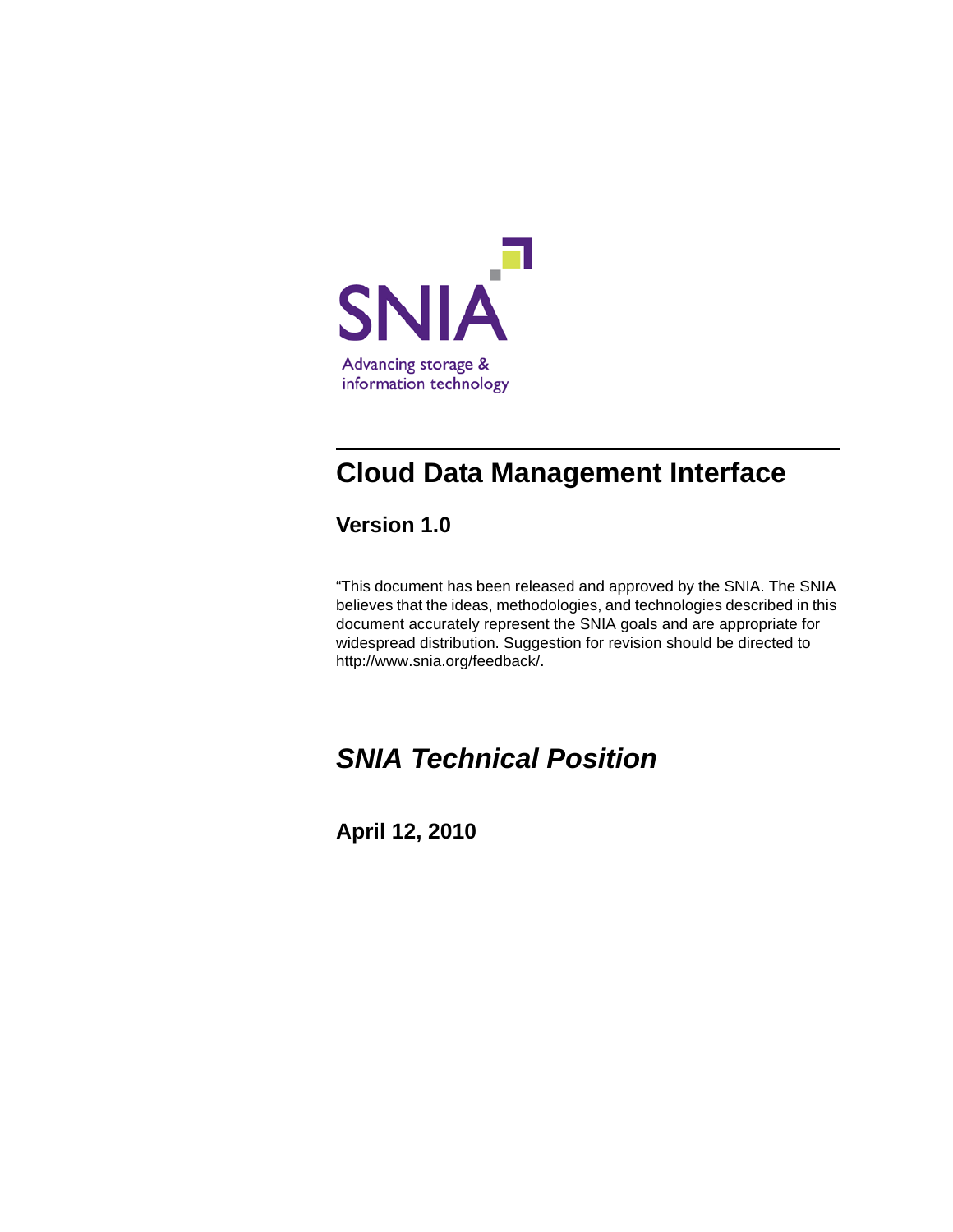#### **Revision History**

| <b>Version</b> | <b>Date</b> | <b>Originator Comments</b>             |
|----------------|-------------|----------------------------------------|
| 1.0            | 4/12/10     | Released as a SNIA Technical Position. |

The SNIA hereby grants permission for individuals to use this document for personal use only, and for corporations and other business entities to use this document for internal use only (including internal copying, distribution, and display) provided that:

- **1** Any text, diagram, chart, table or definition reproduced shall be reproduced in its entirety with no alteration, and,
- **2** Any document, printed or electronic, in which material from this document (or any portion hereof) is reproduced shall acknowledge the SNIA copyright on that material, and shall credit the SNIA for granting permission for its reuse.

Other than as explicitly provided above, you may not make any commercial use of this document, sell any excerpt or this entire document, or distribute this document to third parties. All rights not explicitly granted are expressly reserved to SNIA.

Permission to use this document for purposes other than those enumerated above may be requested by emailing tcmd@snia.org. Please include the identity of the requesting individual and/or company and a brief description of the purpose, nature, and scope of the requested use.

Copyright © 2010 Storage Networking Industry Association.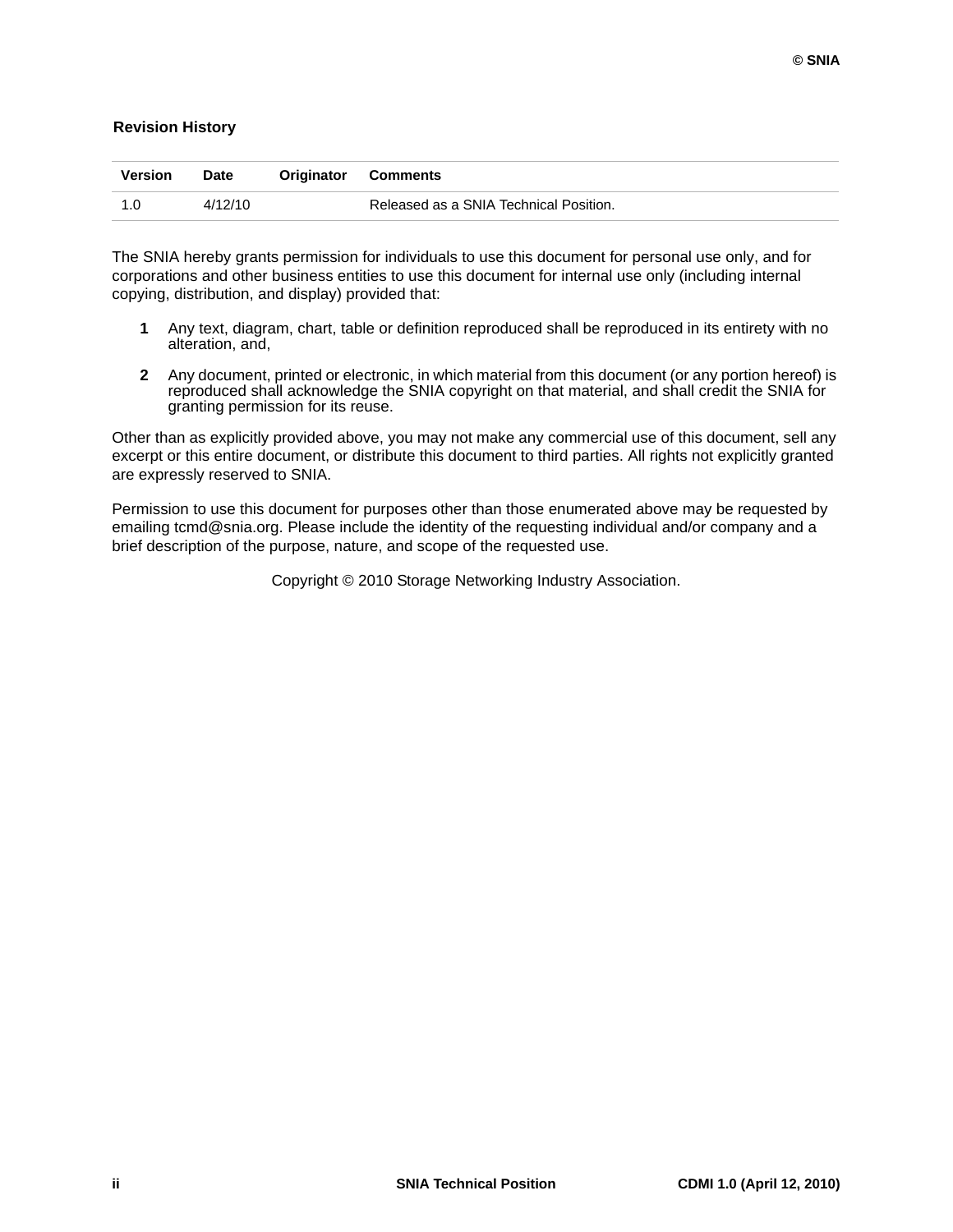## **Contents**

| 1              |                |  |
|----------------|----------------|--|
| $\mathbf{2}$   |                |  |
| 3              |                |  |
|                | 3.1            |  |
|                | 3.2            |  |
| 4              |                |  |
| 5              |                |  |
|                | 5.1            |  |
|                | 5.2            |  |
|                | 5.3<br>5.4     |  |
|                | 5.5            |  |
|                | 5.6            |  |
|                | 5.7            |  |
|                | 5.8            |  |
|                | 5.9            |  |
|                |                |  |
|                |                |  |
| 6              |                |  |
|                | 6.1            |  |
|                | 6.2            |  |
|                | 6.3            |  |
|                | 6.4            |  |
|                | 6.5            |  |
|                | 6.6<br>6.7     |  |
|                |                |  |
| $\overline{7}$ |                |  |
|                | 7.1            |  |
|                | 7.2<br>7.3     |  |
|                |                |  |
| 8              |                |  |
|                | 8.1            |  |
|                | 8.1.1<br>8.1.2 |  |
|                | 8.1.3          |  |
|                | 8.1.4          |  |
|                | 8.2            |  |
|                | 8.3            |  |
|                | 8.4            |  |
|                |                |  |
|                | 8.5<br>8.6     |  |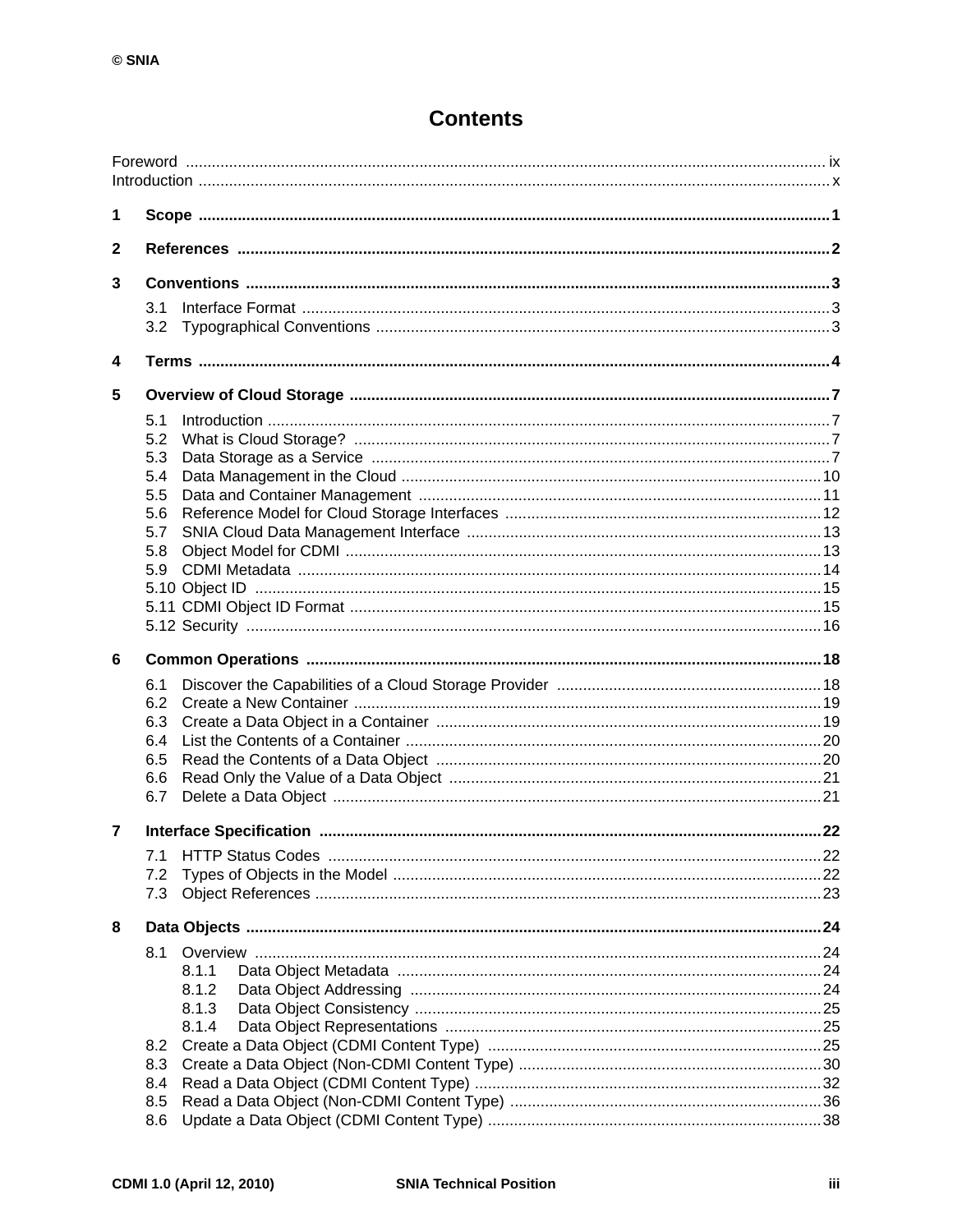|    | 8.7 |       |  |  |  |
|----|-----|-------|--|--|--|
|    | 8.8 |       |  |  |  |
|    | 8.9 |       |  |  |  |
|    |     |       |  |  |  |
| 9  |     |       |  |  |  |
|    |     |       |  |  |  |
|    |     | 9.1.1 |  |  |  |
|    |     | 9.1.2 |  |  |  |
|    |     | 9.1.3 |  |  |  |
|    | 9.2 |       |  |  |  |
|    | 9.3 |       |  |  |  |
|    | 9.4 |       |  |  |  |
|    | 9.5 |       |  |  |  |
|    | 9.6 |       |  |  |  |
|    | 9.7 |       |  |  |  |
|    | 9.8 |       |  |  |  |
|    | 9.9 |       |  |  |  |
|    |     |       |  |  |  |
|    |     |       |  |  |  |
| 10 |     |       |  |  |  |
|    |     |       |  |  |  |
|    |     |       |  |  |  |
|    |     |       |  |  |  |
|    |     |       |  |  |  |
|    |     |       |  |  |  |
|    |     |       |  |  |  |
|    |     |       |  |  |  |
|    |     |       |  |  |  |
|    |     |       |  |  |  |
|    |     |       |  |  |  |
|    |     |       |  |  |  |
| 11 |     |       |  |  |  |
|    |     |       |  |  |  |
|    |     |       |  |  |  |
|    |     |       |  |  |  |
|    |     |       |  |  |  |
|    |     |       |  |  |  |
|    |     |       |  |  |  |
|    |     |       |  |  |  |
|    |     |       |  |  |  |
|    |     |       |  |  |  |
|    |     |       |  |  |  |
|    |     |       |  |  |  |
|    |     |       |  |  |  |
|    |     |       |  |  |  |
|    |     |       |  |  |  |
|    |     |       |  |  |  |
| 12 |     |       |  |  |  |
|    |     |       |  |  |  |
|    |     |       |  |  |  |
|    |     |       |  |  |  |
|    |     |       |  |  |  |
|    |     |       |  |  |  |
|    |     |       |  |  |  |
|    |     |       |  |  |  |
|    |     |       |  |  |  |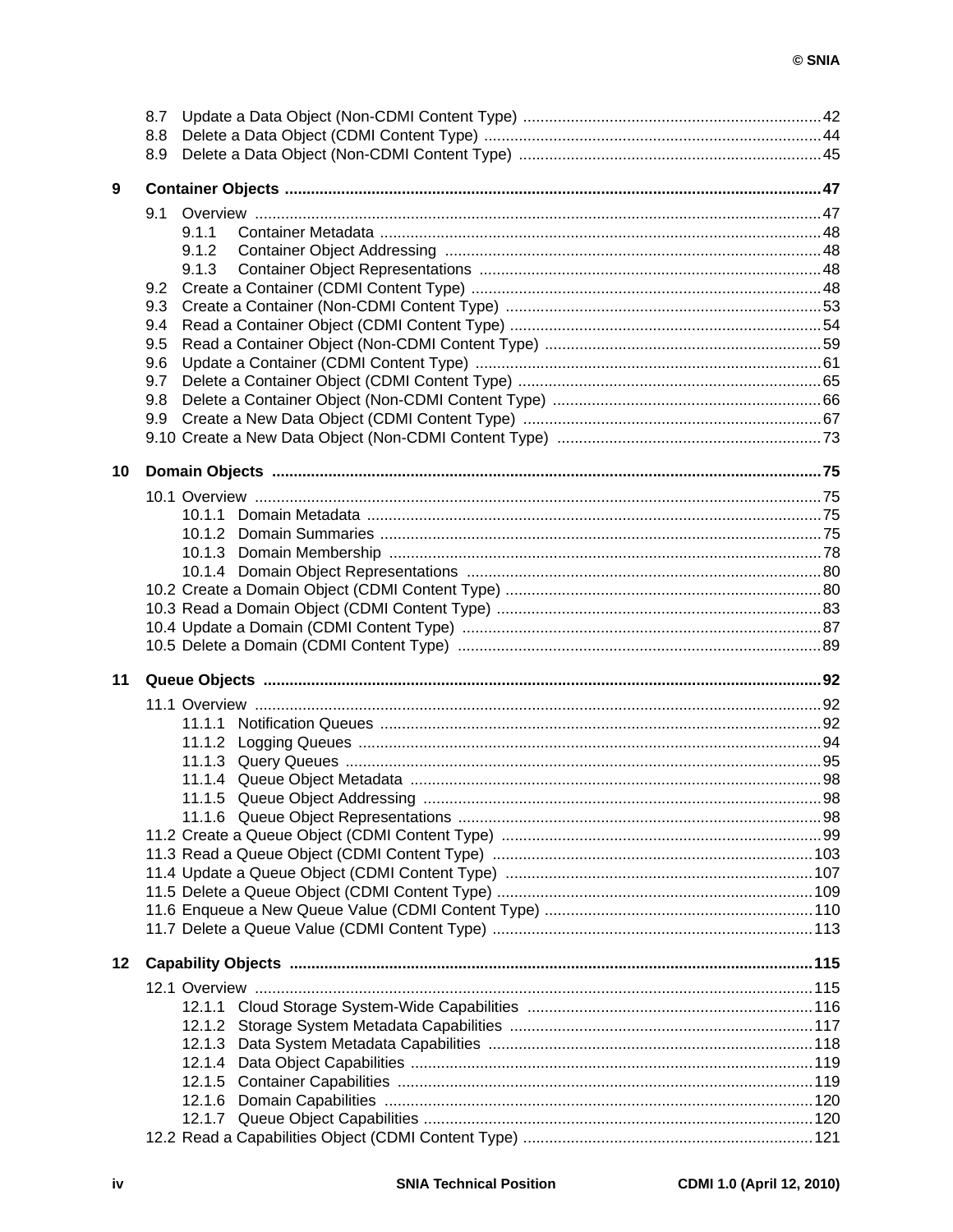| 13 |                |     |
|----|----------------|-----|
|    |                |     |
|    |                |     |
|    |                |     |
|    |                |     |
|    |                |     |
|    |                |     |
| 14 |                |     |
| 15 |                |     |
|    |                |     |
|    |                |     |
|    |                |     |
|    |                |     |
|    |                |     |
| 16 |                |     |
|    |                |     |
|    |                |     |
|    |                |     |
|    |                |     |
|    |                |     |
|    |                |     |
|    |                |     |
|    |                |     |
|    |                |     |
|    |                |     |
|    |                |     |
|    |                |     |
|    |                |     |
|    |                |     |
|    |                |     |
|    |                |     |
|    |                |     |
| 17 |                |     |
|    |                |     |
|    |                |     |
|    |                |     |
|    |                |     |
|    |                |     |
| 18 |                |     |
|    |                |     |
|    |                |     |
|    |                |     |
|    |                |     |
|    |                |     |
|    | <b>Annex A</b> |     |
|    | (normative)    |     |
|    |                | 156 |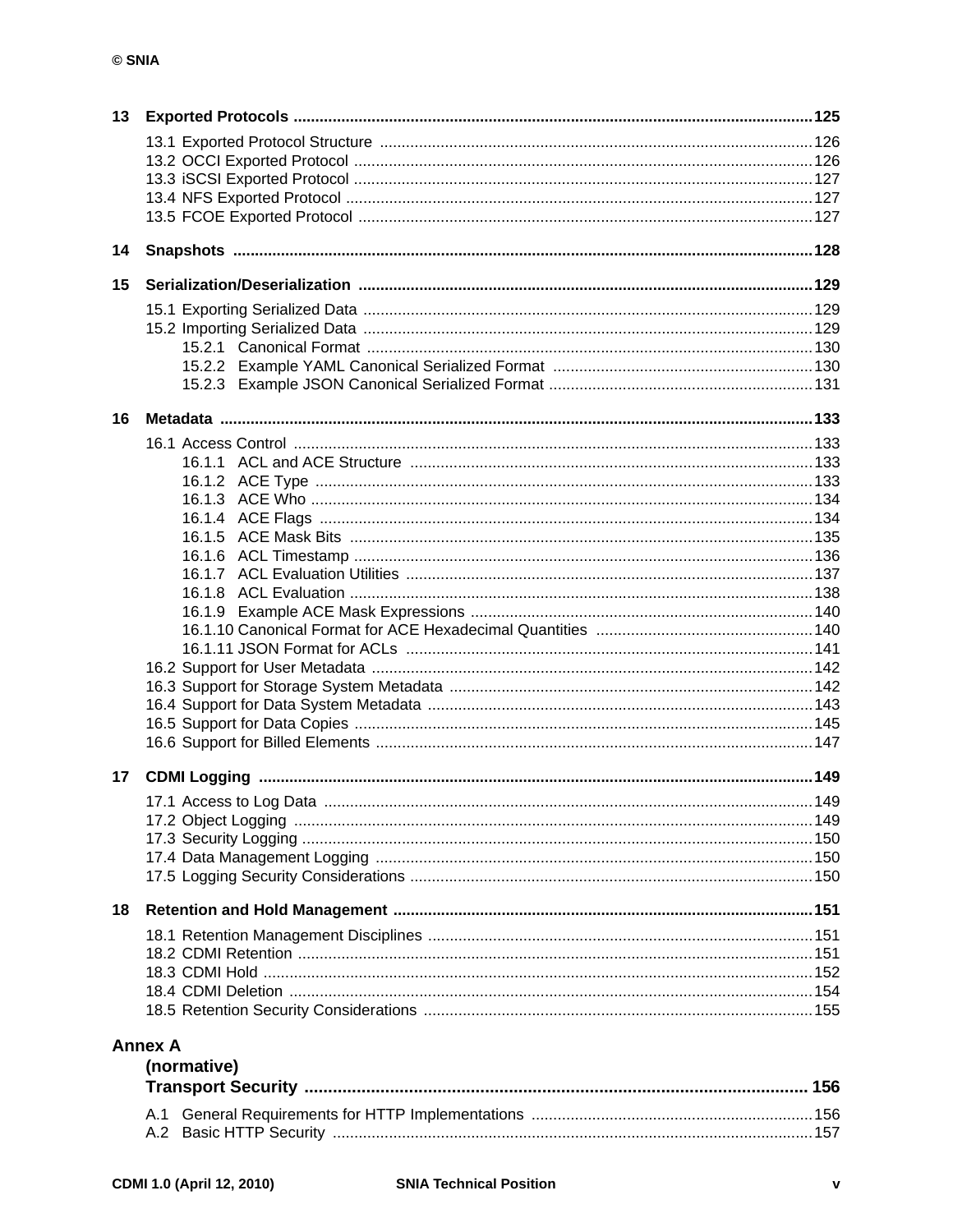| <b>Annex B</b><br>(Informative) |  |
|---------------------------------|--|

**[Extending the Interface .................................................................................................. 162](#page-172-0)**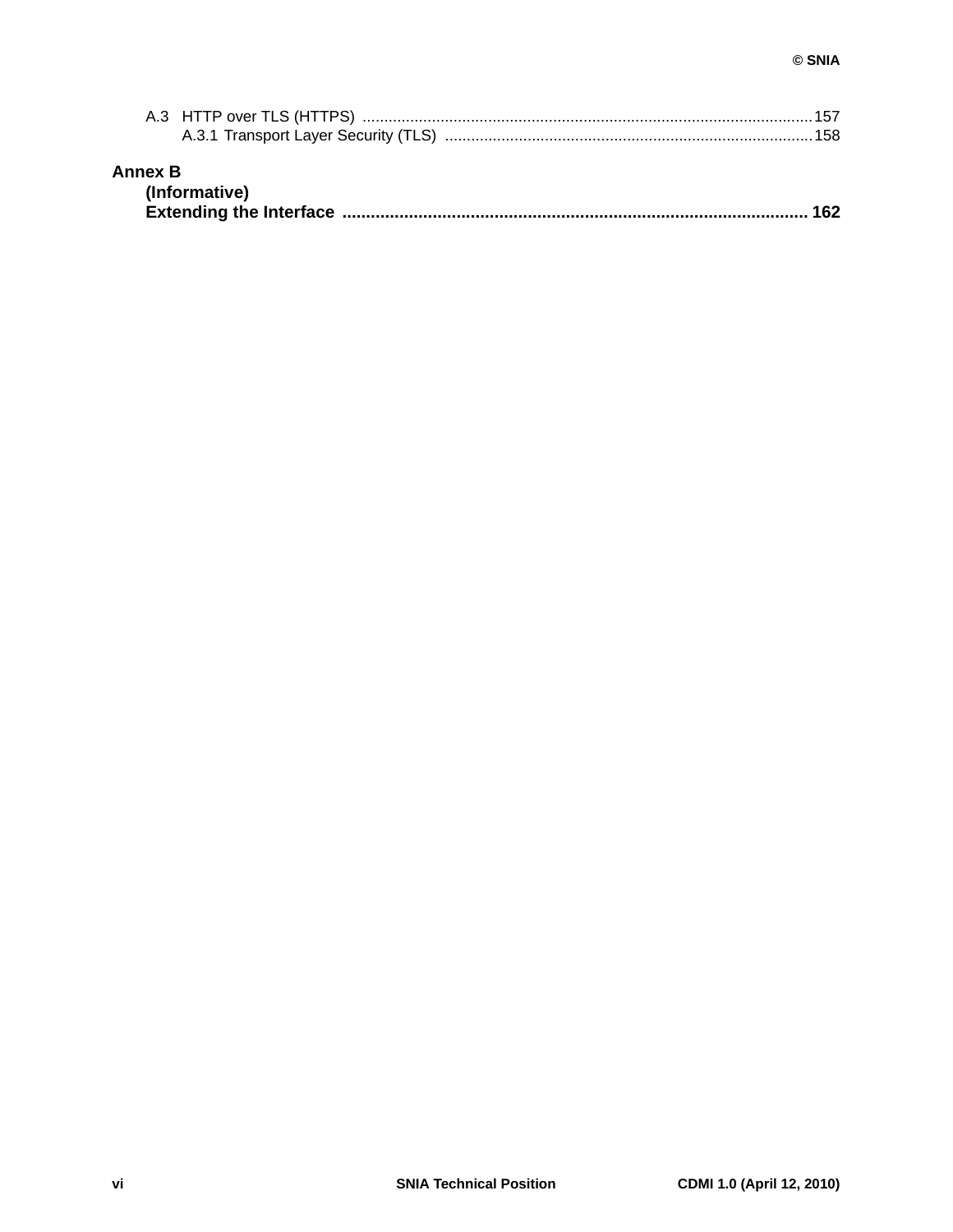## **Figures**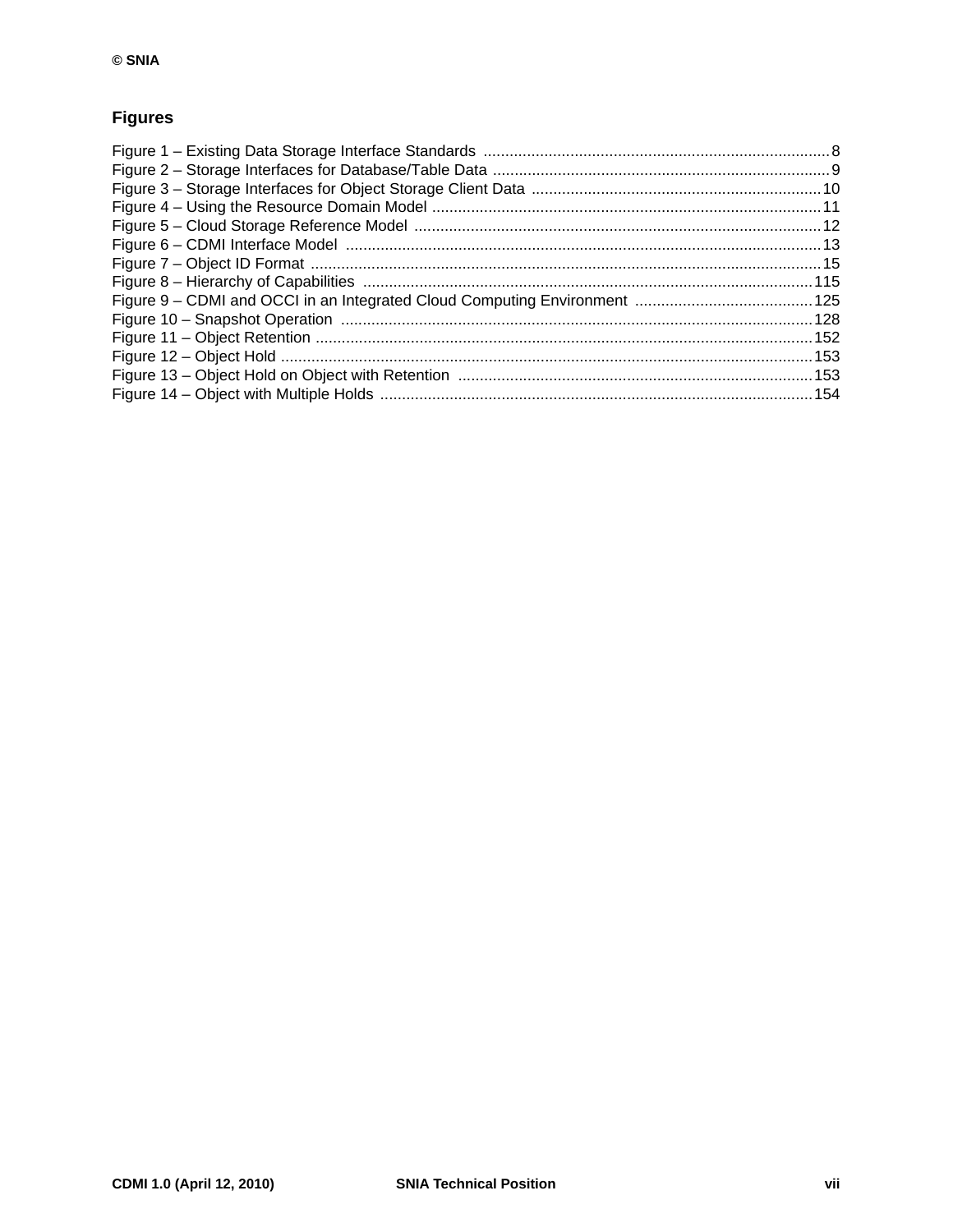### **Tables**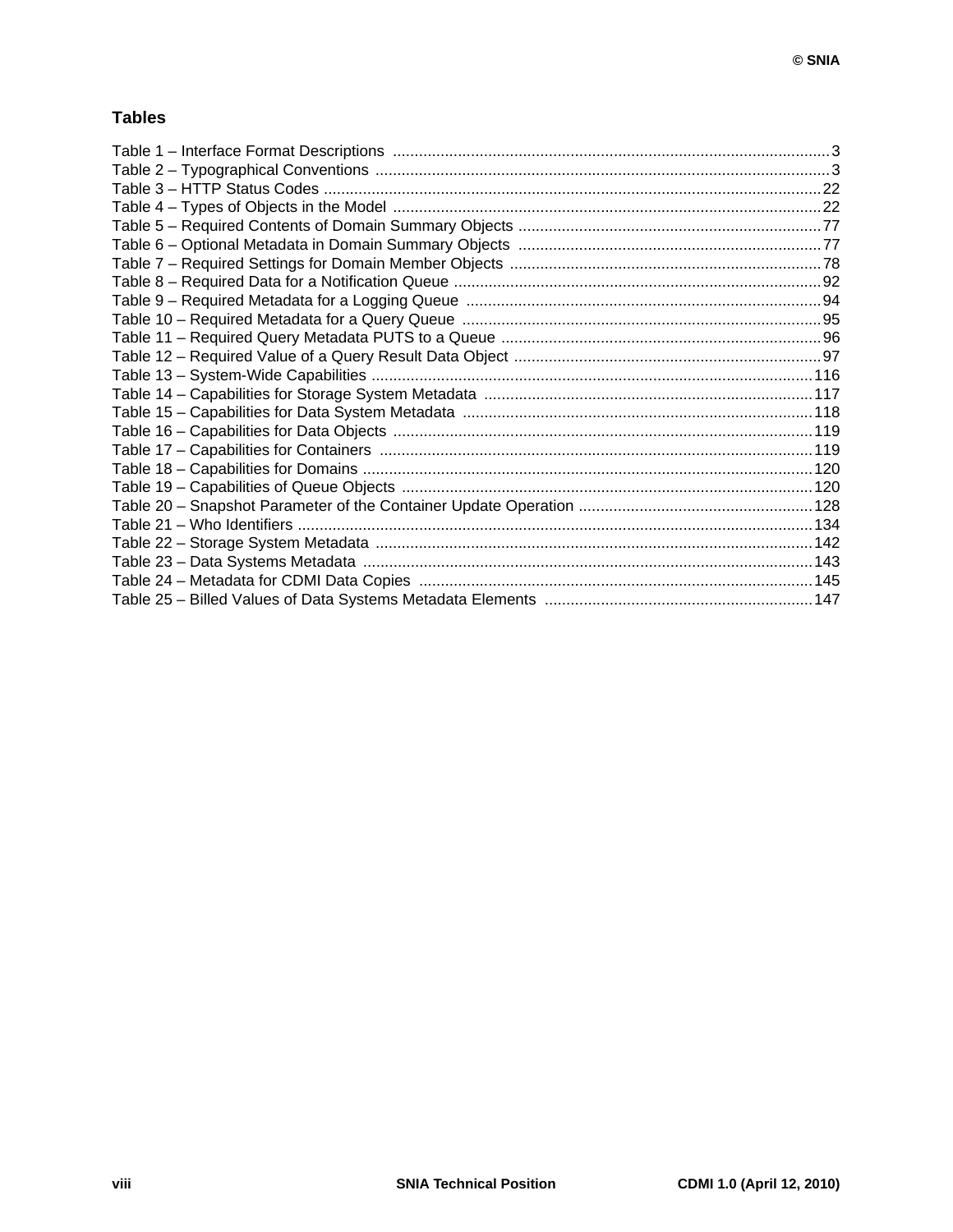## **Foreword**

#### <span id="page-8-0"></span>**Abstract**

This specification defines an interface for interoperable transfer and management of data in a cloud storage environment.

#### **SNIA Web Site**

Current SNIA practice is to make updates and other information available through their web site at http://www.snia.org

#### **SNIA Address**

Requests for interpretation, suggestions for improvement and addenda, or defect reports are welcome. They should be sent to the Storage Networking Industry Association, 425 Market Street, Suite #1020, San Francisco, CA 94105, U.S.A.

#### **Acknowledgements**

The SNIA Cloud Storage Technical Working Group, which developed this standard, would like to recognize the significant contributions made by the following members:

| <b>Organization Represented</b> | <b>Name of Representative</b> |
|---------------------------------|-------------------------------|
| Bycast Inc.                     | David Slik                    |
| Cisco Systems                   | Mike Siefer                   |
| Hitachi Data Systems            | Eric Hibbard                  |
| Iron Mountain                   | Chris Schwarzer               |
| NetApp Inc.                     | Alan Yoder                    |
| NetApp Inc.                     | Lakshmi N. Bairavasundaram    |
| Olocity                         | <b>Scott Baker</b>            |
| Oracle                          | Mark Carlson                  |
| QLogic                          | Hue Nguyen                    |
| Individual                      | <b>Rich Ramos</b>             |
|                                 |                               |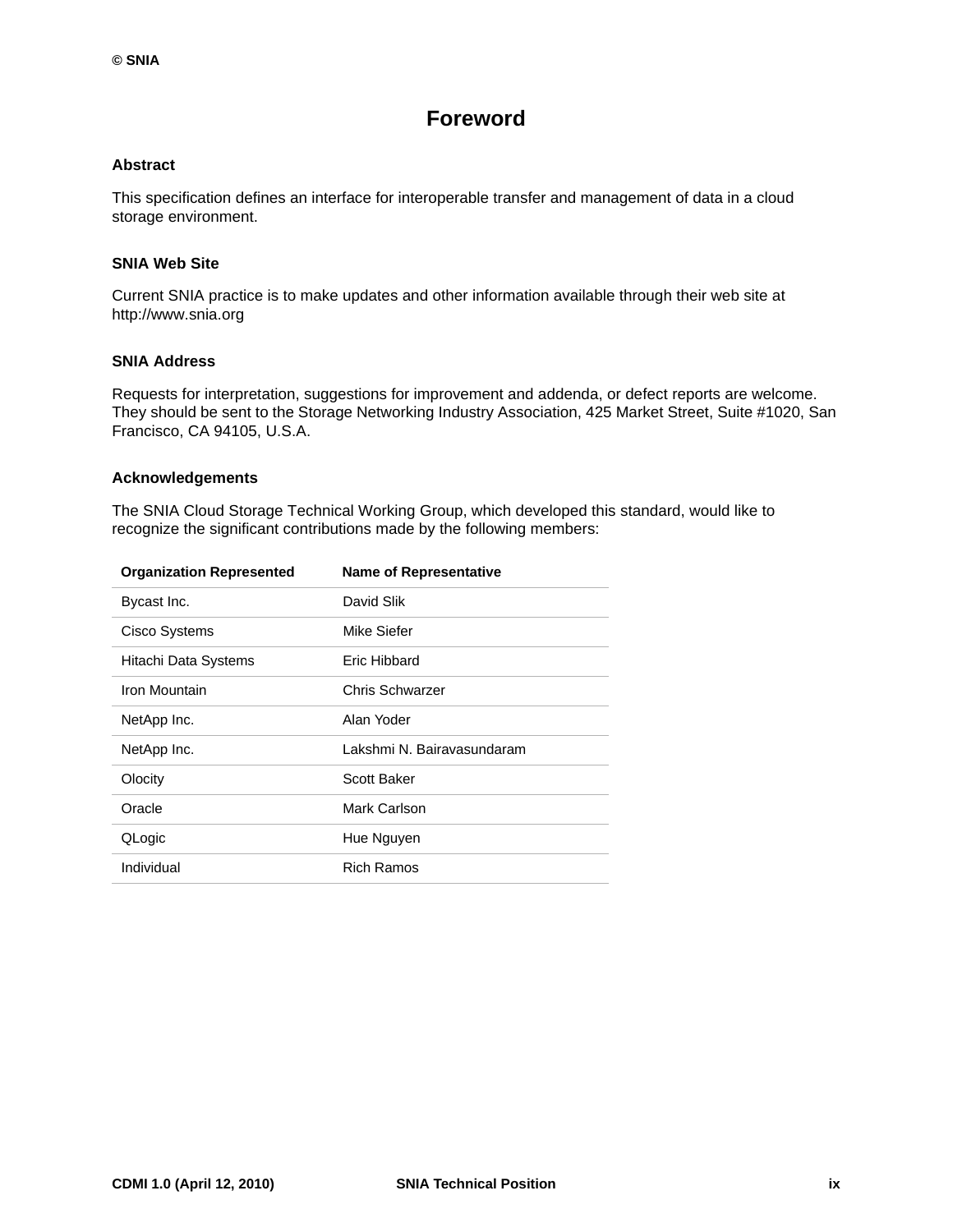## **Introduction**

#### <span id="page-9-0"></span>**Purpose and Audience**

This interface provides the means to access cloud storage and to manage the data stored there. The intended audience is application developers who are implementing or using cloud storage.

#### **Organization**

The chapter contents of this document are described as follows:

| <b>Chapter</b>                     | <b>Contents</b>                                                                                                            |
|------------------------------------|----------------------------------------------------------------------------------------------------------------------------|
| 1 - Scope                          | Defines the scope of this document                                                                                         |
| 2 - References                     | Lists the documents referenced within this document                                                                        |
| 3 - Conventions                    | Describes the conventions used in presenting the interfaces and the<br>typographical conventions used in this document     |
| 4 - Terms                          | Provides terminology used within this document                                                                             |
| 5 - Overview of Cloud Storage      | Provides a brief overview of cloud storage and details the philosophy<br>behind the standard as a model for the operations |
| 6 - Getting Started                | Gives an example of the resources that can be accessed and the<br>representations used to modify them                      |
| 7 - Interface Specification        | Provides a description of HTTP status codes, CDMI object types, object<br>references, and object manipulations             |
| 8 - Data Objects                   | Provides the normative specification for data objects                                                                      |
| 9 - Container Objects              | Provides the normative specification of container objects                                                                  |
| 10 - Domain Objects                | Provides the normative specification of domain objects                                                                     |
| 11 - Queue Objects                 | Provides the normative specification of queue objects                                                                      |
| 12 - Capability Objects            | Provides the normative specification of capability objects                                                                 |
| 13 - Exported Protocols            | Discusses how virtual machines in the cloud computing environment can<br>use the exported protocols from CDMI containers   |
| 14 - Snapshots                     | Discusses how snapshots are accessed under CDMI containers                                                                 |
| 15 - Serialization/Deserialization | Discusses serialization and deserialization, including import and export<br>of serialized data under CDMI                  |
| 16 - Metadata                      | Provides the normative specification of the metadata used in the<br>interface                                              |
| 17 - CDMI Logging                  | Describes CDMI functional logging for object functions, security events,<br>and data management events                     |
| 18 - Retention and Hold Management | Describes the optional retention management disciplines to be<br>implemented into the system management functions          |
| Annex A - Transport Security       | Provides normative text for securing the HTTP communications protocol<br>for transferring CDMI messages                    |
| Annex B - Extending the Interface  | Provides informative guidelines for extending the interface                                                                |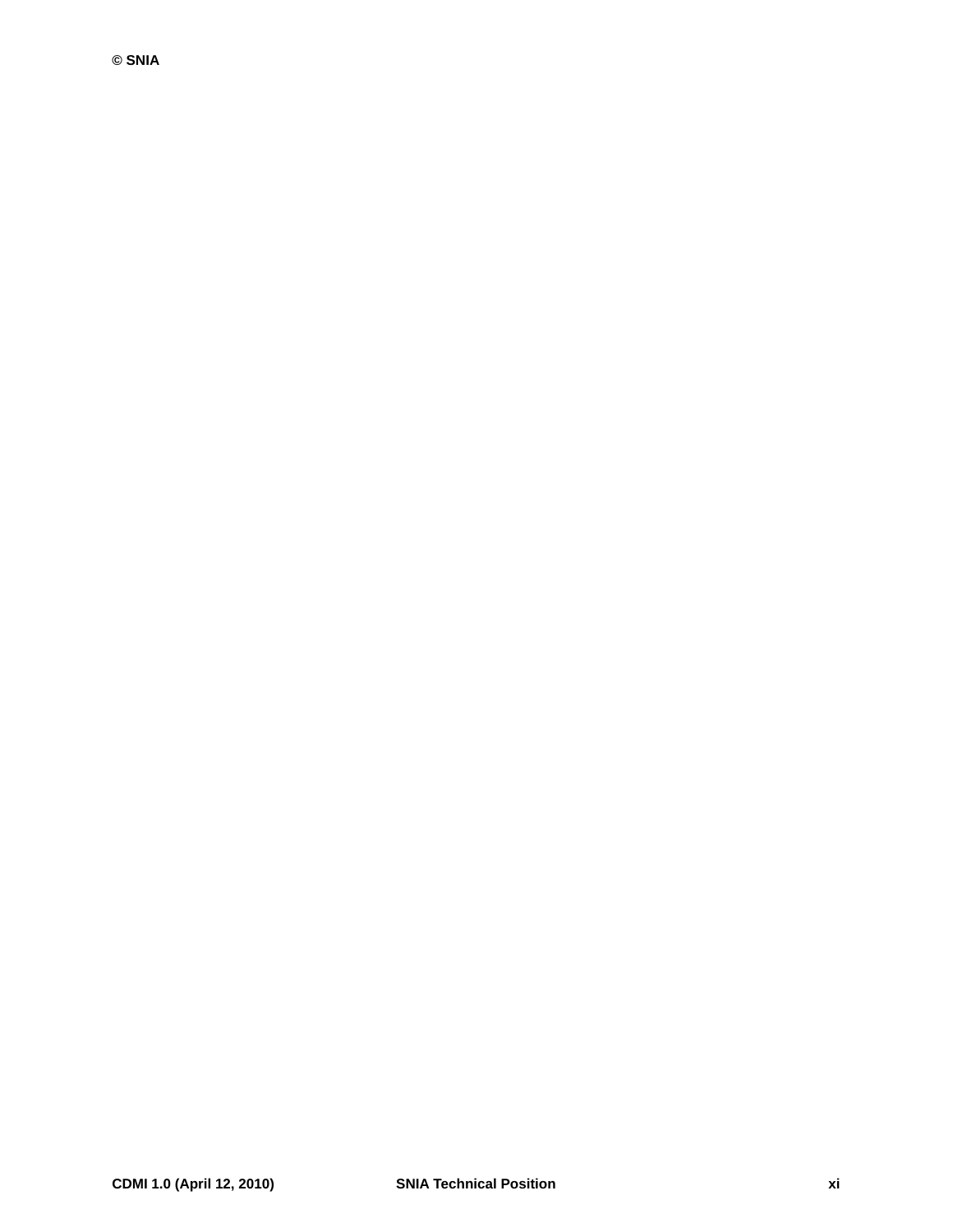## <span id="page-11-0"></span>**1 Scope**

This interface provides the means to access cloud storage and to manage the data stored there. The intended audience is application developers who are implementing or using cloud storage.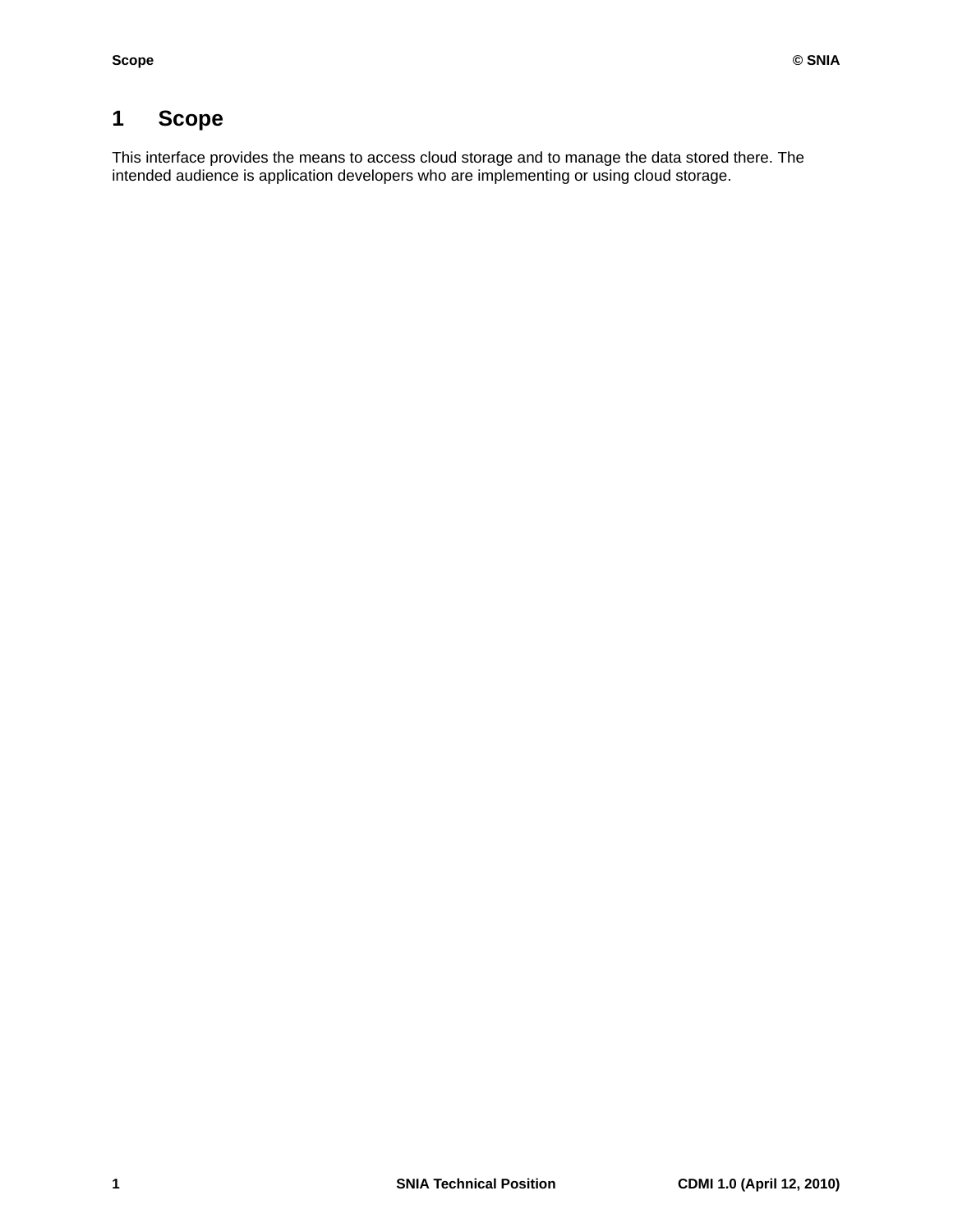## <span id="page-12-0"></span>**2 References**

The following referenced documents are indispensable for the application of this document. For dated references, only the edition cited applies. For undated references, the latest edition of the referenced document (including any amendments) applies.

[CRC] Williams, Ross, "A Painless Guide to CRC Error Detection Algorithms", Chapter 16, August 1993, http://www.repairfaq.org/filipg/LINK/F\_crc\_v3.html

[ISO-8601] International Standards Organization, "Data elements and interchange formats -- Information interchange -- Representation of dates and times", ISO 8601:20044 - http://www.iso.org/iso/iso\_catalogue/ catalogue\_tc/catalogue\_detail.htm?csnumber=40874

[ITU-T509] International Telecommunications Union Telecommunication Standardization Sector (ITU-T), Recommendation X.509: Information technology - Open Systems Interconnection - The Directory: Publickey and attribute certificate frameworks, May 2000. Specification and technical corrigenda - http:// www.itu.int/ITU-T/publications/recs.html

[PKS12] RSA Laboratories, PKCS #12: Personal Information Exchange Syntax, Version 1.0, June 1999. Specification and Technical Corrigendum - http://www.rsa.com:80/rsalabs/node.asp?id=2138

[REST] "Representational State Transfer" - http://www.ics.uci.edu/~fielding/pubs/dissertation/ rest\_arch\_style.htm

[RESTful Web] Richardson, Leonard and Sam Ruby, RESTful Web Services, O'Reilly, 2007.

[RFC2119] IETF RFC 2119. Key words for use in RFCs to Indicate Requirement Levels - http:// www.ietf.org/rfc/rfc2119.txt

[RFC2045] IETF RFC 2045. Multipurpose Internet Mail Extensions (MIME) Part One: Format of Internet Message Bodies - http://www.ietf.org/rfc/rfc2045.txt

[RFC2578] IETF RFC 2578. Structure of Management Information Version 2 (SMIv2) - http://www.ietf.org/ rfc/rfc2578.txt

[RFC2616] IETF RFC 2616. Hypertext Transfer Protocol -- HTTP/1.1 - http://www.ietf.org/rfc/rfc2616.txt

[RFC3280] IETF RFC 3280. Internet X.509 Public Key Infrastructure Certificate and Certificate Revocation List (CRL) Profile - http://www.ietf.org/rfc/rfc3280.txt

[RFC3530] IETF RFC 3530. Network File System (NFS) version 4 Protocol - http://www.ietf.org/rfc/ rfc3530.txt

[RFC3986] IETF RFC 3986. Uniform Resource Identifier (URI): Generic Syntax - http://www.ietf/org/rfc/ rfc3986.txt

[RFC4346] IETF RFC 4346. The Transport Layer Security (TLS) Protocol Version 1.1 - http://tools.ietf.org/ rfc/rfc4346.txt

[RFC4627] IETF RFC 4627. The application/json Media Type for JavaScript Object Notation (JSON) http://www.ietf.org/rfc/rfc4627.txt

[RFC5246] IETF RFC 5246. The Transport Layer Security (TLS) Protocol Version 1.2 - http://tools.ietf.org/ rfc/rfc5246.txt

[SIRDM] Storage Industry Resource Domain Model - http://www.snia.org/education/ storage\_networking\_primer/sirdm/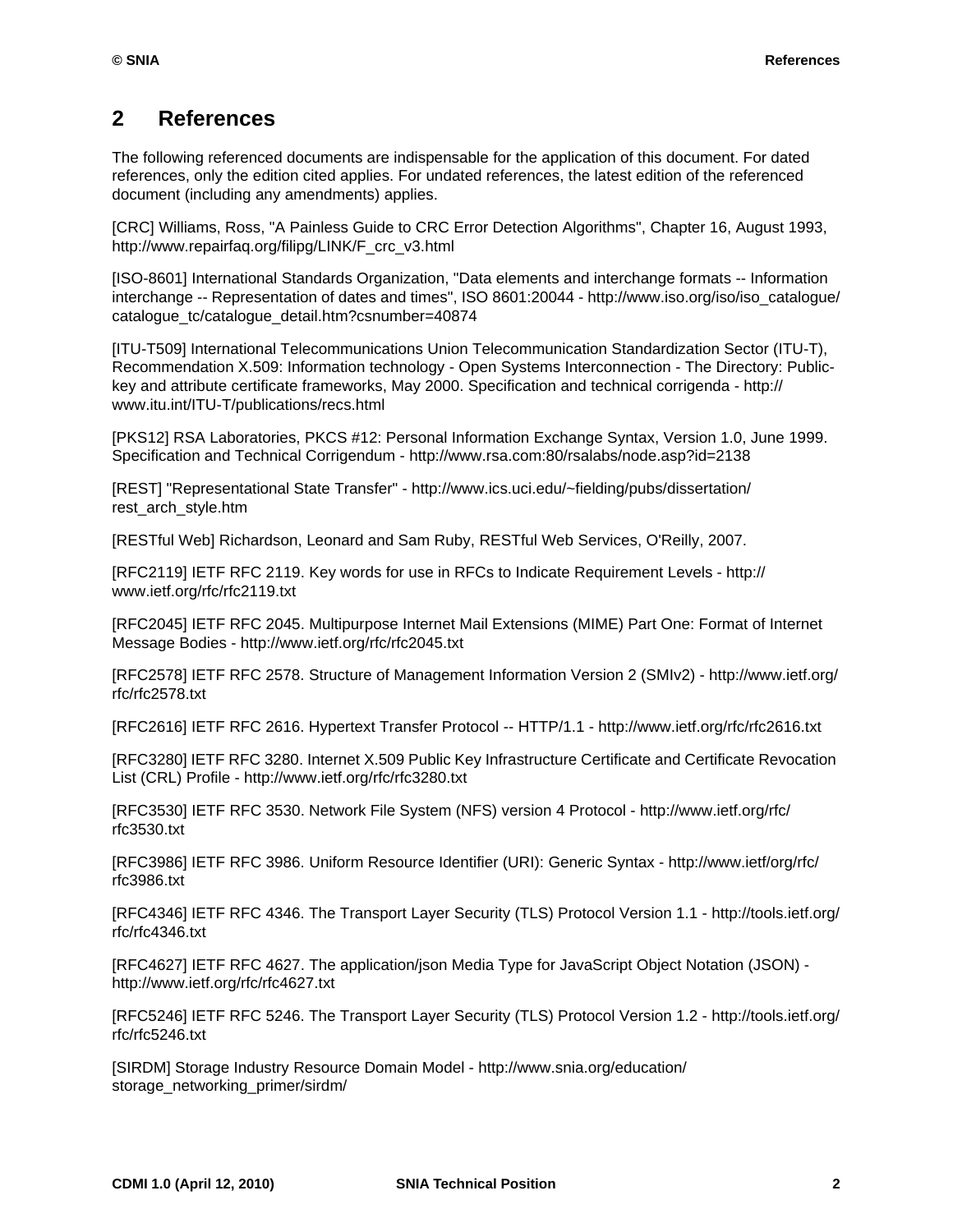## <span id="page-13-0"></span>**3 Conventions**

## <span id="page-13-1"></span>**3.1 Interface Format**

Each interface description has eight sections, as described in [Table 1.](#page-13-3)

#### **Table 1 – Interface Format Descriptions**

<span id="page-13-3"></span>

| <b>Section</b>          | <b>Description</b>                                                                                                         |
|-------------------------|----------------------------------------------------------------------------------------------------------------------------|
| Synopsis                | The GET, PUT, and POST semantics                                                                                           |
| Capabilities            | A description of the supported operations                                                                                  |
| <b>Request Headers</b>  | The request headers, such as Accept, Authorization, Content-Length, Content-<br>Type, X-Cloud-Client-Specification-Version |
| Request Message Body    | A description of the message body contents                                                                                 |
| <b>Response Headers</b> | The response headers, such as Content-Length, Content-Type                                                                 |
| Response Message Body   | A description of the message body contents                                                                                 |
| <b>Response Status</b>  | A list of codes                                                                                                            |
| <b>Example Request</b>  | An example of the operation                                                                                                |

## <span id="page-13-2"></span>**3.2 Typographical Conventions**

The typographical conventions used in this document are described in [Table 2.](#page-13-4)

**Table 2 – Typographical Conventions**

<span id="page-13-4"></span>

| <b>Convention</b>      | <b>Description</b>                                                                                                       |
|------------------------|--------------------------------------------------------------------------------------------------------------------------|
| Fixed-width text       | The names of commands and on-screen computer output                                                                      |
| Bold, fixed-width text | What you type, contrasted with on-screen computer output                                                                 |
| Italicized text        | Variables, field names, and book titles                                                                                  |
| Note:                  | Additional or useful informative text                                                                                    |
| <b>WARNING:</b>        | Indicates that you should pay careful attention to the probable action, so that<br>you may avoid system failure or harm. |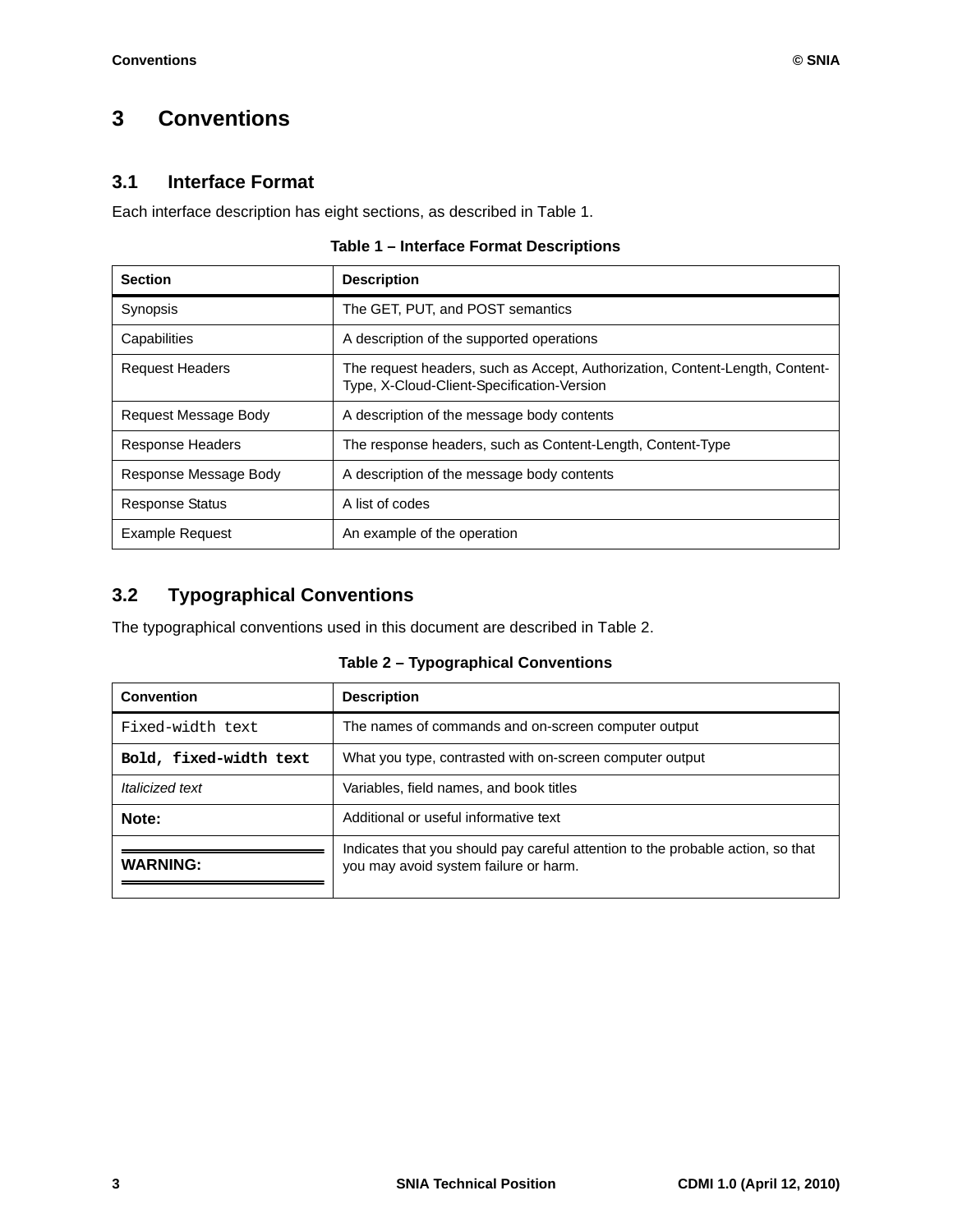## <span id="page-14-0"></span>**4 Terms**

For the purposes of this document, the following definitions apply.

#### **4.1 Access Control List\***

A persistent list, commonly composed of Access Control Entries (ACEs), that enumerates the rights of principals (users and groups of users) to access resources.

#### **4.2 ACL\***

Acronym for Access Control List.

#### **4.3 CDMI**

Acronym for Cloud Data Management Interface.

#### **4.4 Object Identifier**

A globally unique object identifier (OID) assigned at creation time for every object stored within a CDMIcompliant system.

#### **4.5 Cloud Storage\***

Synonym for Data Storage as a Service

#### **4.6 CRC**

Acronym for cyclic redundancy check.

#### **4.7 CRUD**

Acronym for Create, Retrieve, Update, and Delete

#### **4.8 Data Storage as a Service\***

Delivery over a network of appropriately configured virtual storage and related data services, based on a request for a given service level. Delivery of virtualized storage and data services on demand over a network.

Discussion: DaaS typically hides any limit to scalability, is either self-provisioned or provisionless, and is billed based on consumption.

#### **4.9 DaaS\***

Acronym for Data Storage as a Service

#### **4.10 Domain\***

A shared user authorization database that contains users, groups, and their security policies.

Each CDMI object belongs to a single domain, and each domain provides user mapping and accounting information.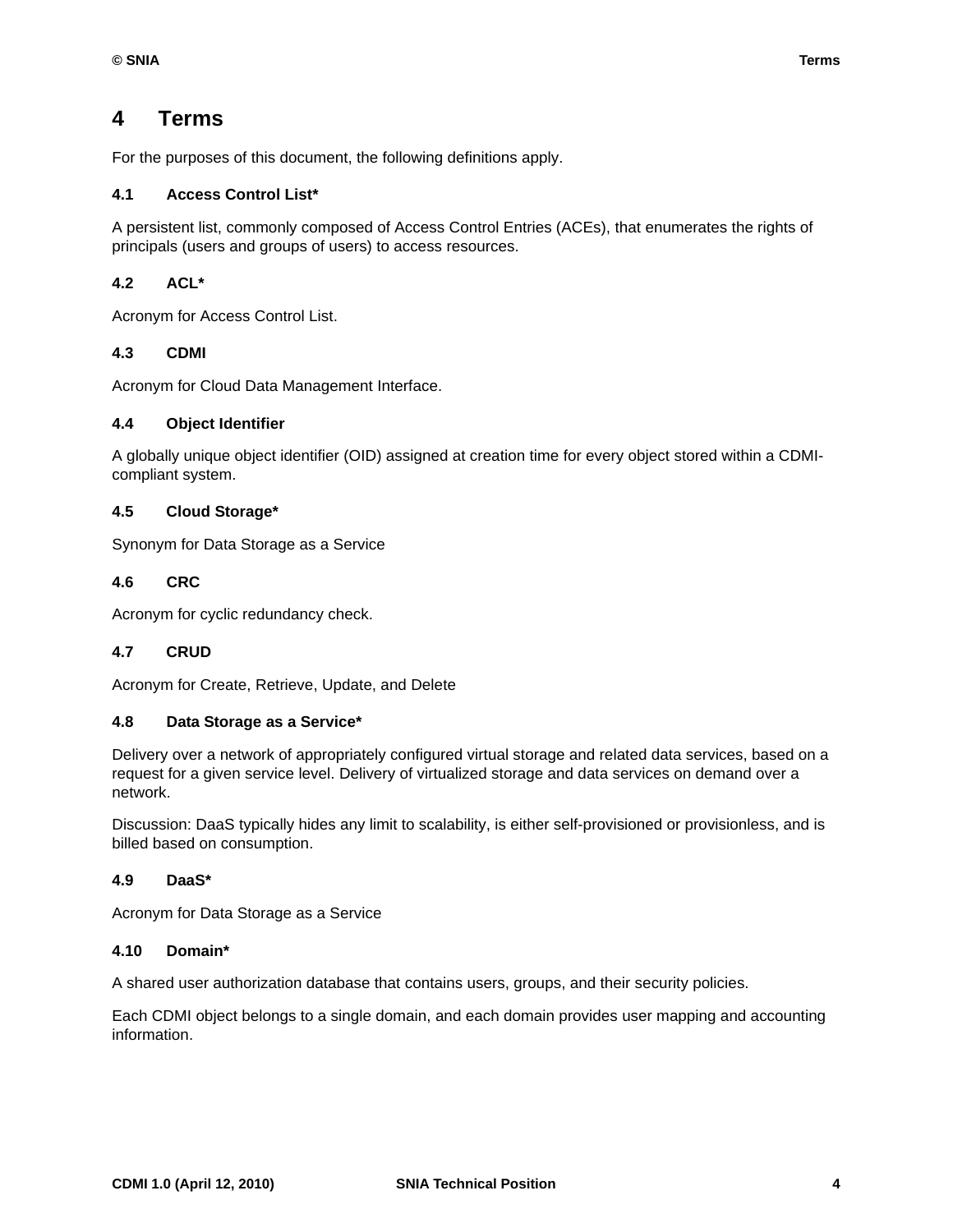#### **4.11 Infrastructure as a Service\***

Delivery over a network of an appropriately configured virtual computing environment, based on a request for a given service level. Delivery of a virtualized computer infrastructure on demand. Typically, IaaS is either self-provisioned or provisionless and is billed based on consumption.

#### **4.12 iSCSI**

Acronym for Internet Small Computer Systems Interface

#### **4.13 IaaS\***

Acronym for Infrastructure as a Service

#### **4.14 LUN**

Acronym for Logical Unit Number

#### **4.15 MIME**

Acronym for Multipurpose Internet Mail Extensions

#### **4.16 NFS**

Acronym for Network File System

#### **4.17 Object**

In CDMI, any entity that has an OID, a unique URI, and contains state. Types of CDMI objects include data objects, containers, capabilities, domains, and queues.

#### **4.18 OCCI**

Acronym for Open Cloud Computing Interface

#### **4.19 OID**

Acronym for object identifier

#### **4.20 Platform as a Service\***

Delivery over a network of a virtualized programming environment, consisting of an application deployment stack based on a virtual computing environment. Typically, PaaS is based on IaaS, is either selfprovisioned or provisionless, and is billed based on consumption. Delivery of an application deployment stack on demand, based on a virtualized computer infrastructure.

#### **4.21 Private Cloud\***

Delivery of SaaS, PaaS, IaaS, and/or DaaS to a restricted set of customers, usually within a single organization. Private clouds are created due to issues of trust.

#### **4.22 Public Cloud\***

Delivery of SaaS, PaaS, IaaS, and/or DaaS to a relatively unrestricted set of customers

#### **4.23 PaaS\***

Acronym for Platform as a Service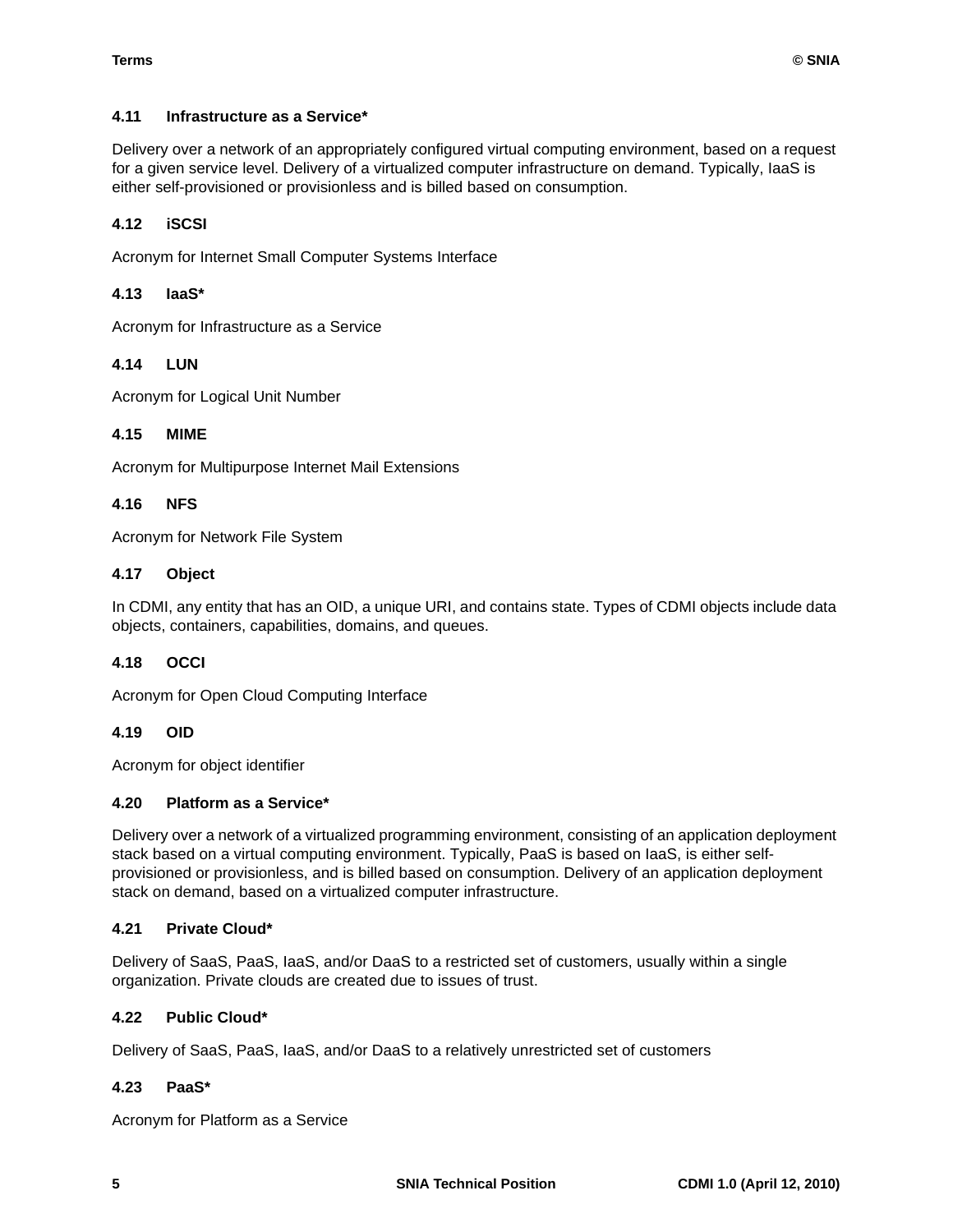#### **4.24 Representational State Transfer\***

A specific set of principles for defining, addressing and interacting with resources addressable by URIs.

Architectures that follow these principles are said to be RESTful. The principles include: abstraction of state into resources and a uniform set of representations and operations (e.g., HTTP verbs like GET and PUT as the only means to manipulate a resource). RESTful interfaces are contrasted with Web Services interfaces such as WBEM, which tend to be RPC-like.

#### **4.25 REST\***

Shorthand notation for Representational State Transfer

#### **4.26 Software as a Service**

Delivery over a network, on demand, of the use of an application. Delivery of an application on demand.

#### **4.27 SaaS\***

Acronym for Software as a Service

#### **4.28 Uniform Ressource Identifier**

A compact sequence of characters that identifies an abstract or physical resource.

#### **4.29 URI**

Acronym for Uniform Resource Identifier

#### **4.30 XAM™**

Acronym for eXtensible Access Method

#### **4.31 XSet**

The primary stored object abstraction in XAM.

#### **4.32 XUID**

Acronym for XSet Unique IDentifier

\*Definitions taken from The SNIA Dictionary.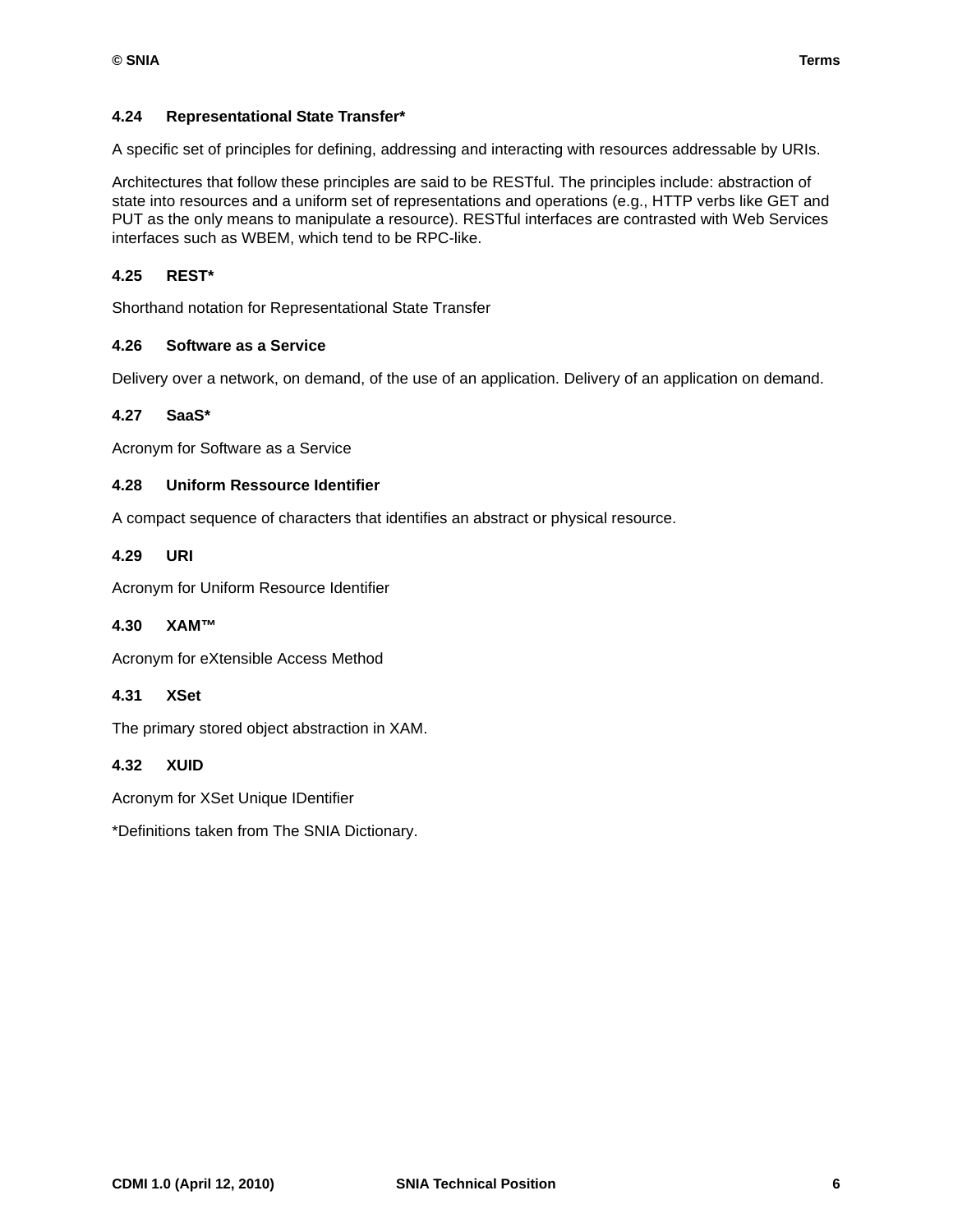## <span id="page-17-0"></span>**5 Overview of Cloud Storage**

### <span id="page-17-1"></span>**5.1 Introduction**

When discussing cloud storage and standards, it is important to distinguish the various resources that are being offered as services. These resources are exposed to clients as functional interfaces (data paths) and are managed by management interfaces (control paths). We explore the various types of interfaces that are part of offerings today and show how they are related. We propose a model for the interfaces that can be mapped to the various offerings and that form the basis for rich cloud storage interfaces into the future.

Another important concept in this specification is that of metadata. When managing large amounts of data with differing requirements, metadata is a convenient mechanism to express those requirements in such a way that underlying data services can differentiate their treatment of the data to meet those requirements.

The appeal of cloud storage is due to some of the same attributes that define other cloud services: pay as you go, the illusion of infinite capacity (elasticity), and the simplicity of use/management. It is therefore important that any interface for cloud storage support these attributes, while allowing for a multitude of business cases and offerings, long into the future.

## <span id="page-17-2"></span>**5.2 What is Cloud Storage?**

The use of the term cloud in describing these new models arose from architecture drawings that typically used a cloud as the dominant networking icon. The cloud conceptually represents any-to-any connectivity in a network. The cloud also conceptually represents an abstraction of concerns, such that the actual connectivity and the services running in the network that accomplish that connectivity do so with little manual intervention.

This abstraction of complexity and promotion of simplicity is what primarily constitutes a cloud of resources, regardless of type. An important part of the cloud model, in general, is the concept of a pool of resources that is drawn from, on demand, in small increments (smaller than what you would typically purchase by buying equipment). The relatively recent innovation that has made this possible is virtualization.

Thus, cloud storage is simply the delivery of virtualized storage on demand. The formal term we propose for this is Data Storage as a Service (DaaS), which means "delivery over a network of appropriately configured virtual storage and related data services, based on a request for a given service level."

## <span id="page-17-3"></span>**5.3 Data Storage as a Service**

By abstracting data storage behind a set of service interfaces and delivering it on demand, a wide range of actual offerings and implementations are possible. The only type of storage that is excluded from this definition is that which is delivered, not based on demand, but on fixed capacity increments.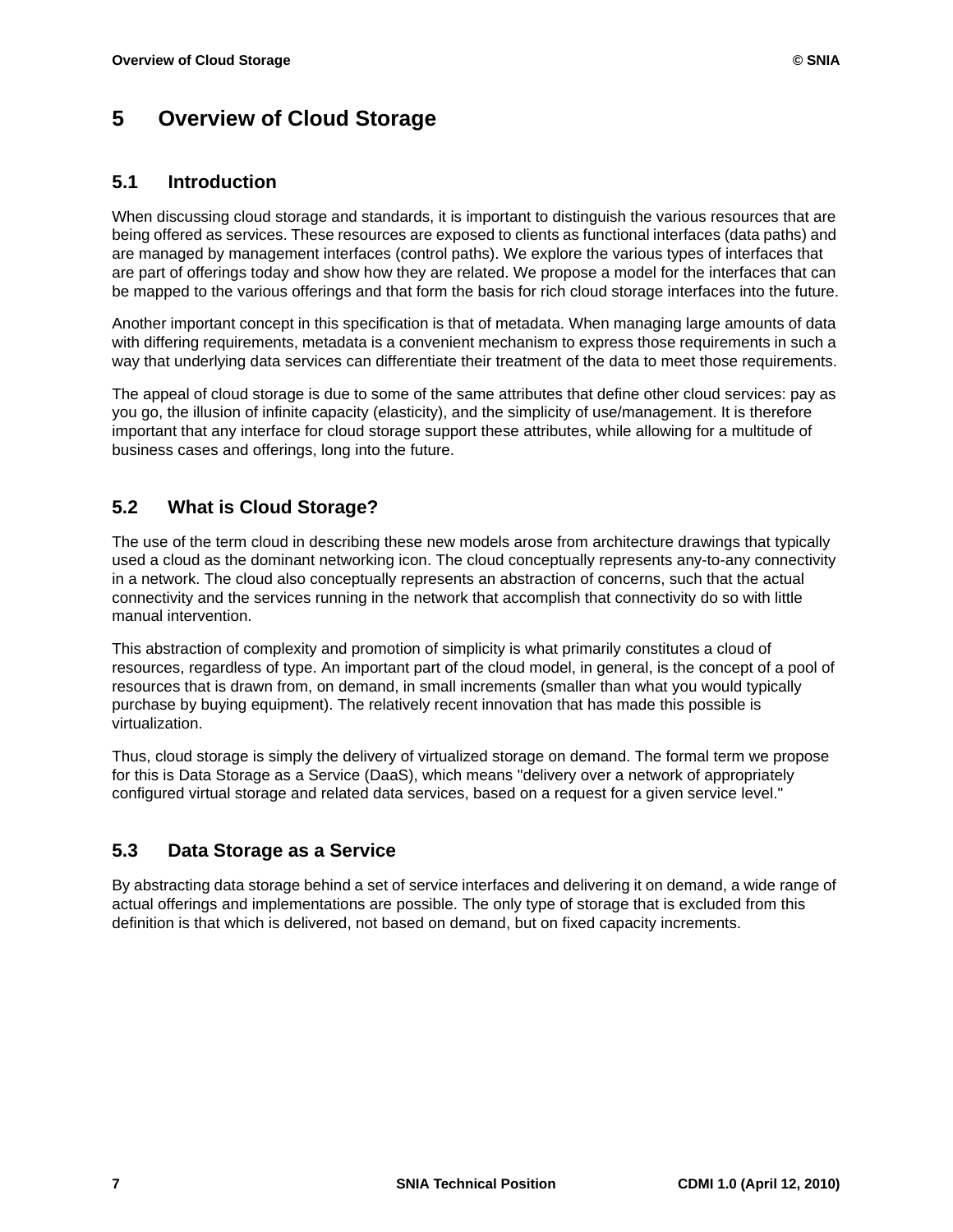An important part of any DaaS offering is the support of legacy clients. Support is accommodated with existing standard protocols such as iSCSI (and others) for block and CIFS/NFS or WebDAV for file network storage, as shown in [Figure 1, "Existing Data Storage Interface Standards"](#page-18-0)



**Figure 1 – Existing Data Storage Interface Standards**

<span id="page-18-0"></span>The difference between the purchase of a dedicated appliance and that of cloud storage is not the functional interface, but merely the fact that the storage is delivered on demand. The customer pays for either what they actually use, or in other cases, what they have allocated for use. In the case of block storage, a LUN, or virtual volume, is the granularity of allocation. For file protocols, a file system is the unit of granularity. In either case, the actual storage space can be thin provisioned and billed for, based on actual usage. Data services, such as compression and deduplication, can be used to further reduce the actual space consumed.

Managing this storage is typically done out of band of these standard data storage interfaces, either through an API, or more commonly, through an administrative browser-based user interface. This interface may be used to invoke other data services as well, such as snapshot and cloning.

In this model, we abstract the underlying storage space exposed by these interfaces using the notion of a container. A container is not only a useful abstraction for storage space, but also serves as a grouping of the data stored in it and a point of control for applying data services in the aggregate.

Another type of DaaS offering is one of simple table space storage, allowing for horizontal scaling of database-like operations that certain applications need. Rather than virtualizing relational database instances, table space storage offers a new data storage interface of limited functionality, with the emphasis on scalability rather than features. Scalability allows the tables to be partitioned across multiple nodes based on common key values, affording horizontal scalability at the expense of functions that can typically only be implemented by a vertically-scaled relational database.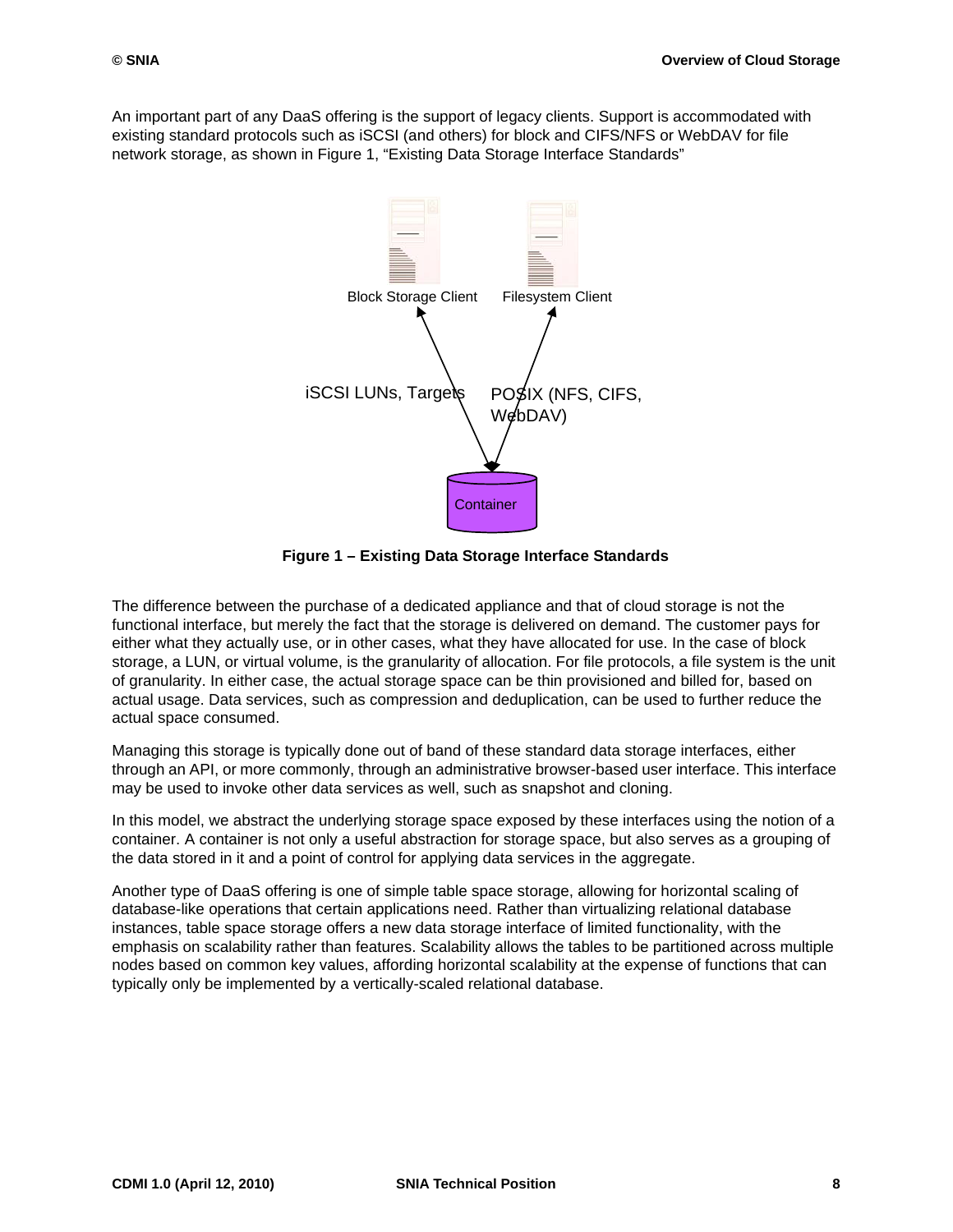A great deal of innovation and change is happening in these interfaces, and each offering has its own unique proprietary interface, as shown in Figure [2, "Storage Interfaces for Database/Table Data"](#page-19-0).



**Figure 2 – Storage Interfaces for Database/Table Data Table Table Table Table Table**

<span id="page-19-0"></span>Due to the rapid innovation in this space, it is probably best to wait for further development of this type of cloud storage before trying to standardize a functional interface for this type of storage.

A third category of functional interface for data storage has emerged. This type of interface treats every data object as accessible via a unique URI. It can then be fetched using the standard HTTP protocol, and a browser can be used to invoke the appropriate application to deal with the data.

Each data object is created, retrieved, updated, and deleted (CRUD semantics) as a separate resource. In this type of interface, a container, if used, is a simple grouping of data objects for convenience. Nothing prevents the concept of containers, in this case, from being hierarchical, although any given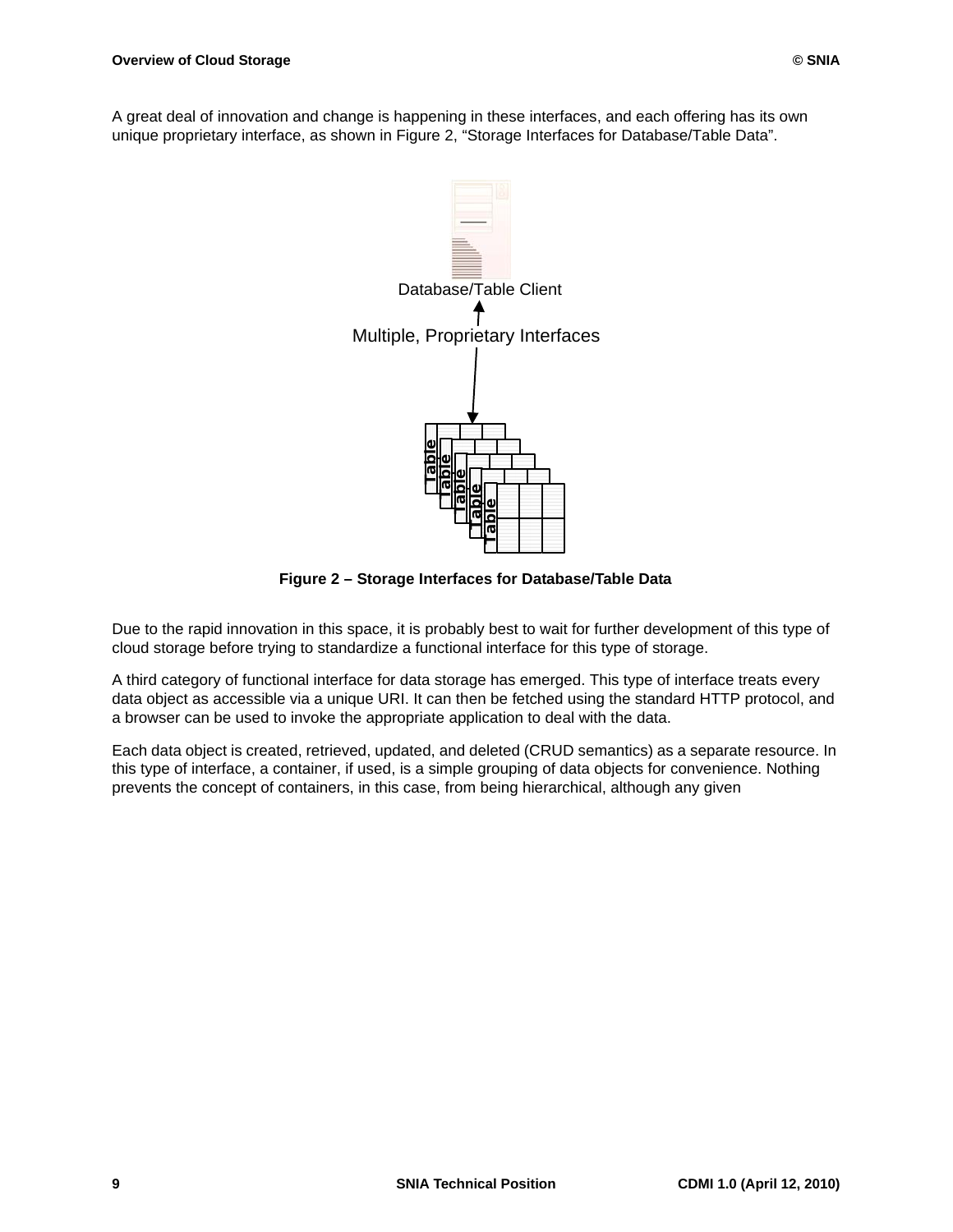implementation might support only a single level of such. We call this type of container a "soft" container, as shown in [Figure 3, "Storage Interfaces for Object Storage Client Data"](#page-20-1).



**Figure 3 – Storage Interfaces for Object Storage Client Data**

<span id="page-20-1"></span>While there are several proprietary examples of this type of interface, they all pretty much support the same set of operations. This, then, is an area ripe for standardization.

## <span id="page-20-0"></span>**5.4 Data Management in the Cloud**

Many of the initial offerings of cloud storage focused on a kind of "best effort" quality of storage service, with very little offering of additional data services for that data. To address the needs of enterprise applications with cloud storage, however, there is increasing pressure to offer better quality of service and the deployment of additional data services.

The danger, of course, is that cloud storage loses its benefit of simplicity and the abstraction of complexity, as additional data services are applied and the implication that these services need to be managed. One can hardly have cloud storage customers setting up backup schedules through dedicated user interfaces, deploying data services individually for their data elements, and so on.

Fortunately, the SNIA Storage Industry Resource Domain Model (see [Figure 4\)](#page-21-1) [SIRDM] gives us a way to minimize this complexity and address the need for cloud storage to remain simple. By using the different types of metadata discussed in that model for a cloud storage interface, we can create an interface that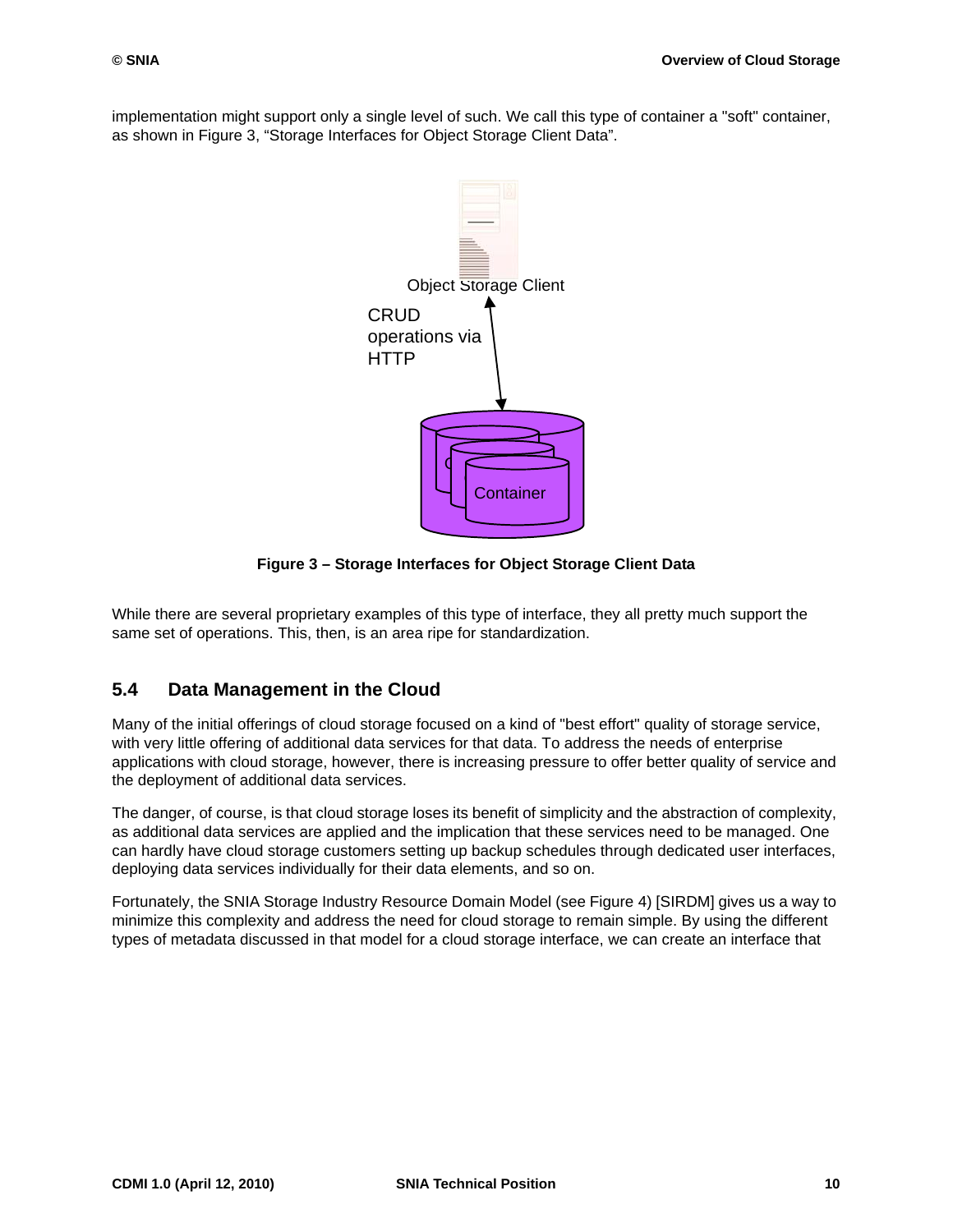

**Figure 4 – Using the Resource Domain Model**

<span id="page-21-1"></span>By supporting metadata in a cloud storage interface standard and prescribing how the storage system and data system metadata is interpreted to meet the requirements of the data, we can retain the simplicity required by the cloud storage paradigm and still address the requirements of enterprise applications and their data.

User metadata is retained by the cloud and can be used to find the data objects and containers by doing a query for specific metadata values. The schema for this metadata can be determined by each application, domain, or the user. For more information on support for user metadata, see [Section 16.2.](#page-152-3)

Storage system metadata is produced and interpreted by the cloud offering or basic storage functions, such as modification and access statistics, and for governing access control. For more information on support for storage system metadata, see [Chapter 16, "Metadata".](#page-143-4)

Data system metadata is interpreted by the cloud offering as data requirements that drive the operation of underlying data services for that data. It can apply to an aggregation of data objects in a container or even to individual data objects, if the offering supports this level of granularity. For more information on support for data system metadata, see [Section 16.4.](#page-153-2)

## <span id="page-21-0"></span>**5.5 Data and Container Management**

There is no reason that managing data and managing containers should involve different paradigms. Therefore, we propose that the use of metadata be extended from applying to individual data elements to applying to containers of data as well. Thus, any data placed into a container essentially inherits the data system metadata of the container into which it was placed. When creating a new container within an existing container, the new container would similarly inherit the metadata settings of its parent's data system. Of course, the data system metadata can be overridden at the container or individual data element level, as desired.

Even if the functional interface that the offering provides does not support setting this type of metadata on individual data elements, it can still be applied to the containers, even though it may not be able to be overridden on the basis of individual data elements through that interface. For file-based interfaces that support extended attributes (i.e., CIFS, NFSv4), these extended attributes could be used to specify the data system metadata to override that specified for the container through these existing standard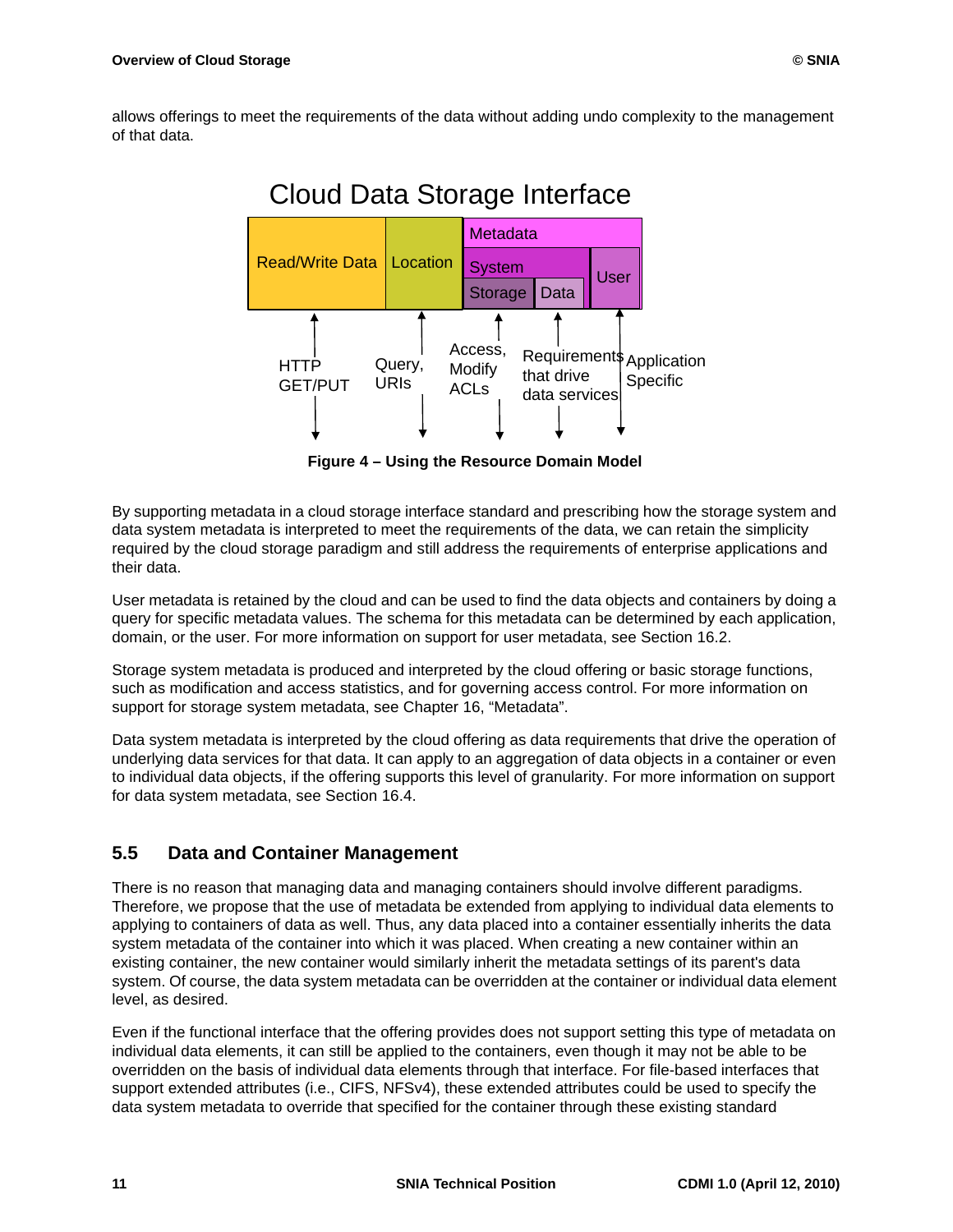interfaces. The mapping of extended attribute names and values to individual file data requirements as supported by cloud storage will be done as a follow-on effort.

### <span id="page-22-0"></span>**5.6 Reference Model for Cloud Storage Interfaces**

By putting all of these elements together, we have the model, as shown in [Figure 5, "Cloud Storage](#page-22-1)  [Reference Model"](#page-22-1):



**Figure 5 – Cloud Storage Reference Model**

<span id="page-22-1"></span>This model shows multiple types of cloud data storage interfaces that are able to support both legacy and new applications. All of the interfaces allow storage to be provided on demand, drawn from a pool of resources. The capacity is drawn from a pool of storage capacity provided by storage services. The data services are applied to individual data elements, as determined by the data system metadata. Metadata specifies the data requirements on the basis of individual data elements or on groups of data elements (containers).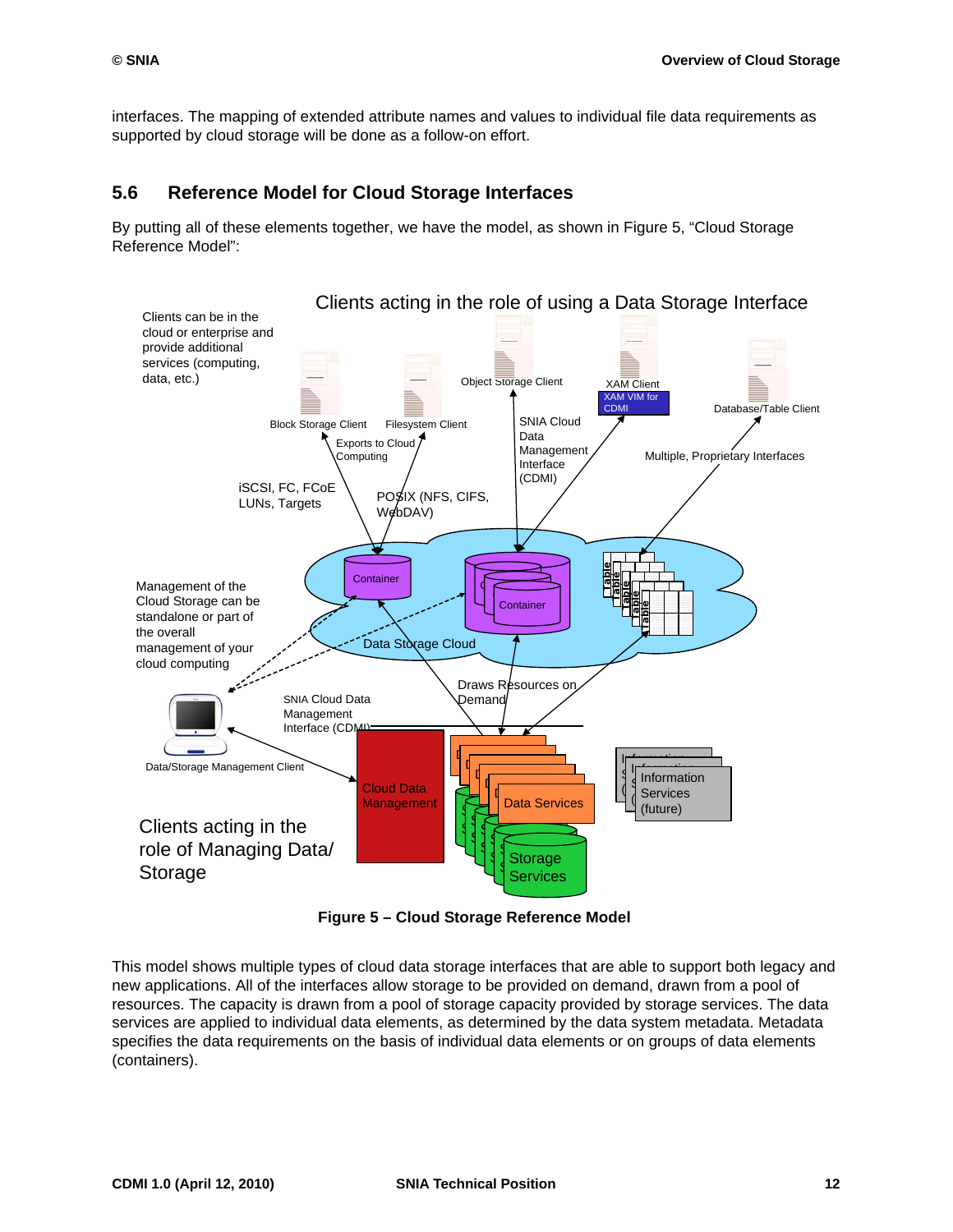## <span id="page-23-0"></span>**5.7 SNIA Cloud Data Management Interface**

As shown in [Figure 5, "Cloud Storage Reference Model"](#page-22-1), the SNIA Cloud Data Management Interface (CDMI) is the functional interface that applications may use to create, retrieve, update, and delete data elements from the cloud. As part of this interface, the client will be able to discover the capabilities of the cloud storage offering and to use this interface to manage containers and the data that is placed in them. In addition, data system metadata can be set on containers and their contained data elements through this interface.

The majority of existing cloud storage offerings today will likely be able to implement the interface. They can implement the interface with an adapter to their existing proprietary interface, or they can implement the interface directly, side by side with their existing interfaces. In addition, existing client libraries, such as XAM™, can be adapted to this interface, as shown in [Figure 5](#page-22-1).

This interface may also be used by administrative and management applications to manage containers, domains, security access, and monitoring/billing information, even for storage that is functionally accessible by legacy or proprietary protocols. The capabilities of the underlying storage and data services are exposed so that clients can understand the offering.

Conformant cloud offerings may offer a subset of the CDMI interface, as long as they expose the limitations in the capabilities part of the interface.

The CDMI specification uses RESTful principles in the interface design where possible. In cases where we do not follow these principles, we explicitly call those out. For more information on the REST principles, please see [RESTful Web].

## <span id="page-23-1"></span>**5.8 Object Model for CDMI**

The model behind the Cloud Data Management Interface is shown in [Figure 6, "CDMI Interface Model"](#page-23-2).



<span id="page-23-2"></span>**Figure 6 – CDMI Interface Model**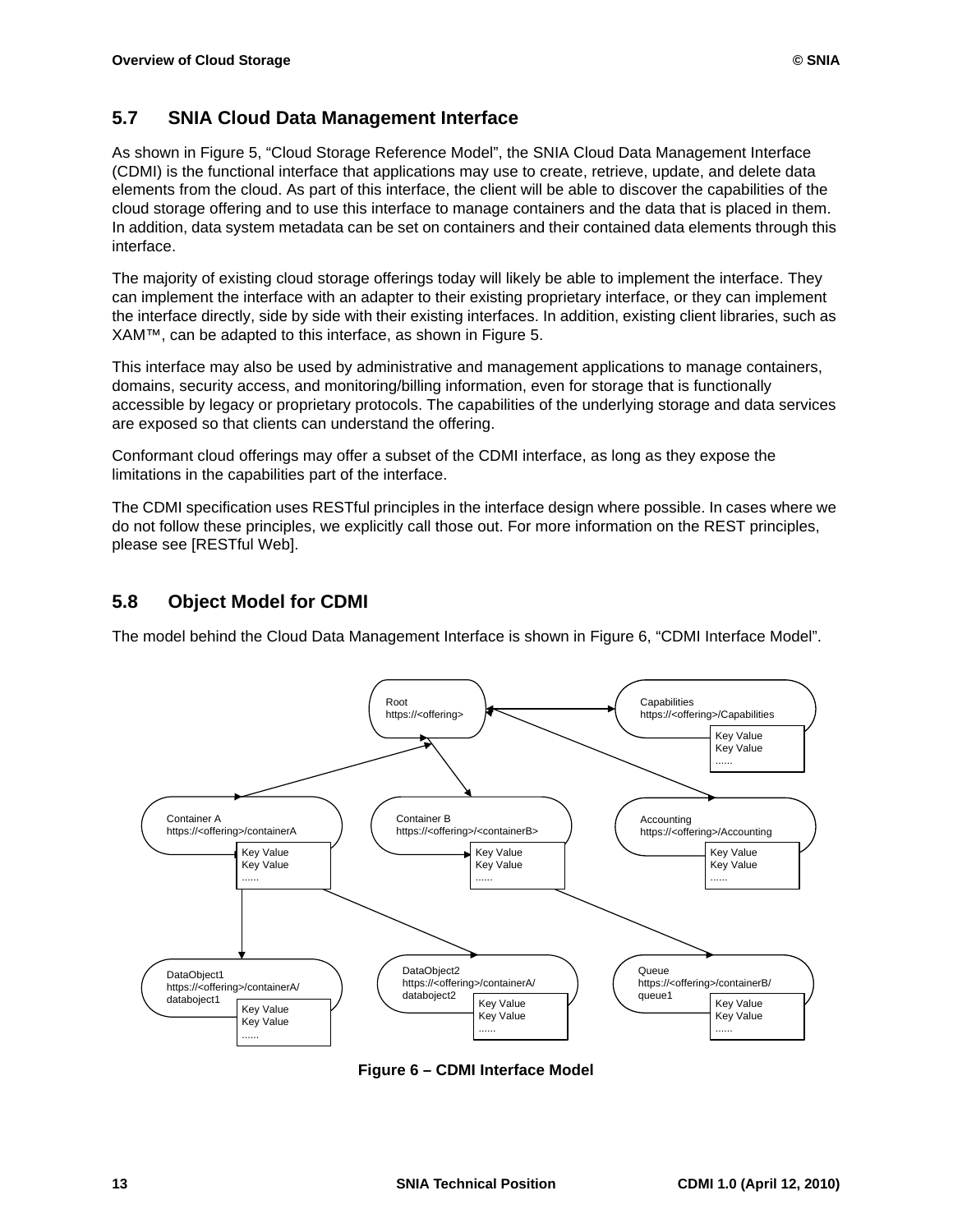For data storage operations, the client of the interface only needs to know about container objects and data objects. All data path implementations are required to support at least one level of containers, a sort of grouping of data objects. As shown in [Figure 6,](#page-23-2) the client may do a PUT to the container URI and create a new container with the specified name. The KEY/VALUE metadata is optional. Once a container is created, a client may do a PUT to create a data object URI. A subsequent GET will fetch the actual data object and its value. The only metadata KEY/VALUE required on the data object PUT is content type (MIME). Other KEY/VALUE pairs can be used to specify the data requirements at the object level. This metadata is defined in the CDMI specification.

CDMI also defines an object, called a queue, which has special properties for in-order, first in, first-out creation and fetching of queue objects, similar to a container of data objects. More information on queues can be found in [Chapter 11, "Queue Objects"](#page-102-4).

The CDMI does not need to be used as the data path, and it applies to cloud storage that is exposed as either standard or proprietary interfaces. In this case, the client might stop at creating the container. The metadata is also used to configure the data requirements of the storage under the exported protocol that the container exposes, such as a block protocol or a file protocol. While many implementations may use an underlying file to store data for a block protocol (such as iSCSI), in the CDMI interface, the container is used as the abstraction for applying the data system metadata for this data and for attaching the structures that govern the exported protocols. This maps to the concept of a block storage location (Target, LUN) being a container of data objects, each a block in size and located by their Logical Block Address.

A cloud offering can also support domains, which allow administrative ownership to be associated with stored objects. Domains allow the specification of how user credentials are mapped to principles used in ACLs, allow granting of special cloud-related privileges, and allow delegation to external user authorization systems, such as LDAP or Active Directory. Domains can also be hierarchical, allowing for corporate domains with multiple children domains for departments or individuals. The domain concept is also used to aggregate usage data that is used to bill, meter, and monitor cloud use.

Finally, a capabilities resource and associated URI allows a client to discover the capabilities of the offering and its implementation of CDMI. The interface requires this resource, but static pages that list exactly what is implemented can satisfy this requirement.

## <span id="page-24-0"></span>**5.9 CDMI Metadata**

CDMI uses many different types of metadata, including HTTP metadata, data system metadata, user metadata, and storage system metadata.

HTTP metadata is metadata that is related to the use of the HTTP protocol, such as content-size, contenttype, etc. This type of metadata is not specifically related to the CDMI standard, but needs to be discussed to explain how CDMI uses the HTTP standard.

Data system metadata is metadata that is specified by a CDMI client and attached to a container or data object, abstractly specifying the data requirements that are then supplied by data services that are deployed in the cloud storage system. The data system metadata settings are treated as goals. In some cases, actual measurements toward these goals are specified.

User metadata is arbitrarily-defined metadata that is specified by the CDMI client and attached to objects. The namespace used for user metadata is self-administered (such as using the reverse domain name) and restricted to not beginning with the prefix "cdmi\_".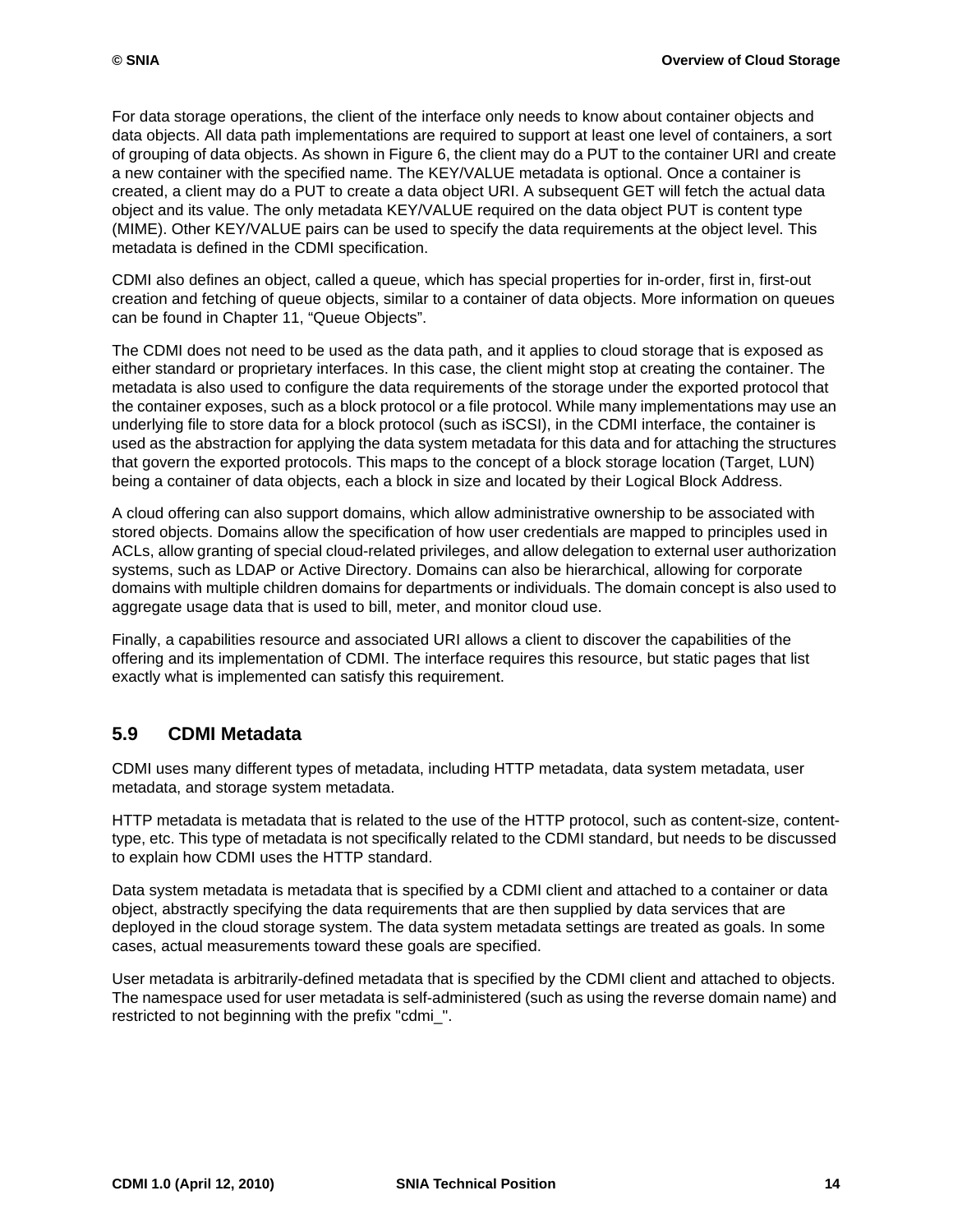Storage system metadata is read-only metadata that is generated by the storage services in the system to provide useful information to a CDMI client. Examples include ACLs, creation time, etc.

|                           | <b>Created By System</b> |                         |  |  |
|---------------------------|--------------------------|-------------------------|--|--|
| <b>Consumed by User</b>   | User metadata            | Storage system metadata |  |  |
| <b>Consumed by System</b> | Data system metadata     | N/A                     |  |  |

## <span id="page-25-0"></span>**5.10 Object ID**

Every object stored within a CDMI-compliant system will have a globally unique object identifier (Object ID) assigned at creation time. The CDMI object ID is a string but has rules for how it is generated and how it obtains its uniqueness. Each offering that implements CDMI is able to produce these identifiers without conflicting with other offerings.

Every CDMI system shall allow access to stored objects, by object ID, by allowing the object ID to be appended to the root container URI. For example, for the following root container URI, the second URI would provide access to objects by object ID:

http://cloud.example.com/root http://cloud.example.com/root/cdmi\_objectid/<objectID>

## <span id="page-25-1"></span>**5.11 CDMI Object ID Format**

The offering shall create the Object ID, which identifies an object. The Object ID shall be globally unique and shall conform to the format defined in [Figure 7, "Object ID Format".](#page-25-2) The native format of a Object ID is a variable-length byte sequence and shall be a maximum length of 40 bytes. An application should treat Object IDs as opaque byte strings. However, the Object ID format is defined such that its integrity can be validated, and independent offerings can assign unique Object ID values independently.

|                    | ◠                        | u |                    |        |     | 38<br>8<br>10<br> |  | 39          |  |  |
|--------------------|--------------------------|---|--------------------|--------|-----|-------------------|--|-------------|--|--|
| Reserved<br>(zero) | <b>Enterprise Number</b> |   | Reserved<br>(zero) | Length | CRC |                   |  | Opaque Data |  |  |

**Figure 7 – Object ID Format**

<span id="page-25-2"></span>As shown in [Figure 7](#page-25-2),

- The reserved bytes shall be set to zero.
- The Enterprise Number field shall be the SNMP enterprise number of the offering organization that created the Object ID, in network byte order. See [RFC2578] and http://www.iana.org/ assignments/enterprise-numbers. 0 is a reserved value.
- The 5th byte shall contain the full length of the Object ID, in bytes.
- The CRC field shall contain a 2-byte (16-bit) CRC in network byte order. The CRC field enables the Object ID to be validated for integrity. The CRC field shall be generated by running the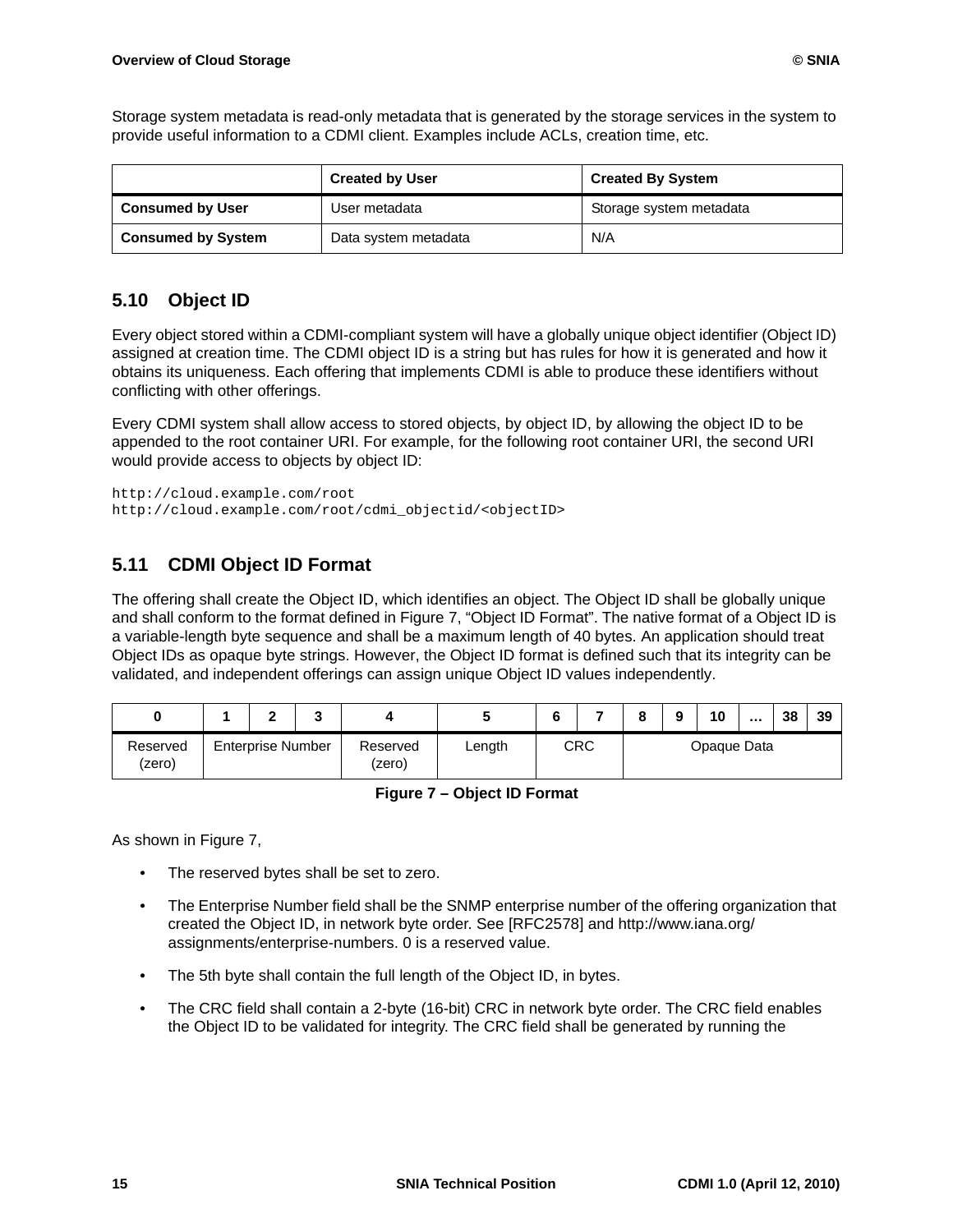algorithm [CRC] across all bytes of the Object ID, as defined by the length field, with the CRC field set to zero. The CRC function shall have the following parameters:

- Name : "CRC-16"
- Width : 16
- Poly : 0x8005
- Init : 0x0000
- RefIn : True
- RefOut : True
- XorOut : 0x0000
- Check : 0xBB3D

This function defines a 16-bit CRC with polynomial 0x8005, reflected input, and reflected output. This CRC-16 is specified in [CRC].

- Opaque data in each Object ID shall be unique for a given Enterprise Number.
- The native format for a Object ID is binary. When necessary, Object ID textual representation should be base64-encoded, as described in Section 6.8 of [RFC2045], which uses US ASCII.

### <span id="page-26-0"></span>**5.12 Security**

- Security, in the context of CDMI, refers to the protective measures employed in managing and accessing data and storage. The specific objectives to be addressed by security include:
- Provide a mechanism that assures that the communications between a CDMI client and server cannot be read or modified by a third party
- Provide a mechanism that allows CDMI clients and servers to provide an assurance of their identity
- Provide a mechanism that allows control of the actions a CDMI client is permitted to perform on a CDMI server
- Provide a mechanism for records to be generated for actions performed by a CDMI client on a CDMI server
- Provide mechanisms to protect data at rest
- Provide a mechanism to eliminate data in a controlled manner
- Provide mechanisms to discover the security capabilities of a particular implementation

Security measures within CDMI can be summarized as transport security, user and entity authentication, authorization and access controls, data integrity, data and media sanitization, data retention, protections against malware, data at-rest encryption, and security capability queries. With the exception of both the transport security and the security capability queries, which are mandatory to implement, the security measures can vary significantly from implementation to implementation.

When security is a concern, the CDMI client should begin with a series of security capability queries (see [Section 12.1.1, "Cloud Storage System-Wide Capabilities"\)](#page-126-2) to determine the exact nature of the security features that are available. Based on responses from the CDMI implementation, a risk-based decision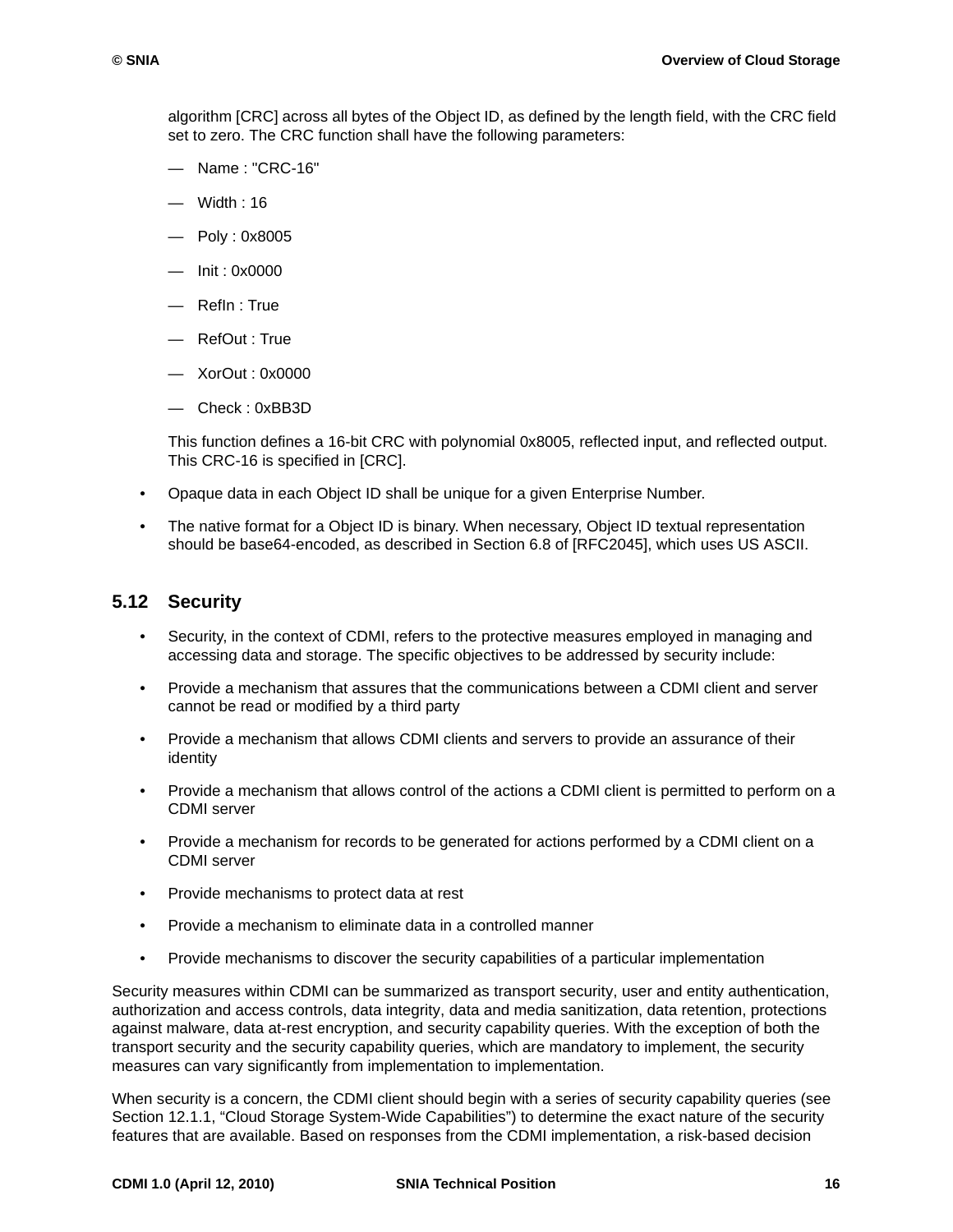should be made as to whether the CDMI resource should be used. This is particularly true when the data to be stored in the cloud storage is sensitive or regulated, such that it must be protected (for example, encrypted) or handled in a particular manner (for example, full accountability and traceability of management and access).

HTTP is the mandatory transport mechanism for this version of CDMI, and HTTP over TLS (HTTPS) is the mechanism used to secure the communications between CDMI entities. To ensure both security and interoperability, all CDMI implementations are required to implement the Transport Layer Security (TLS) protocol as described in Annex A, but its use by CDMI entities is optional.

Additional details associated with the security capabilities are found in other sections of this document.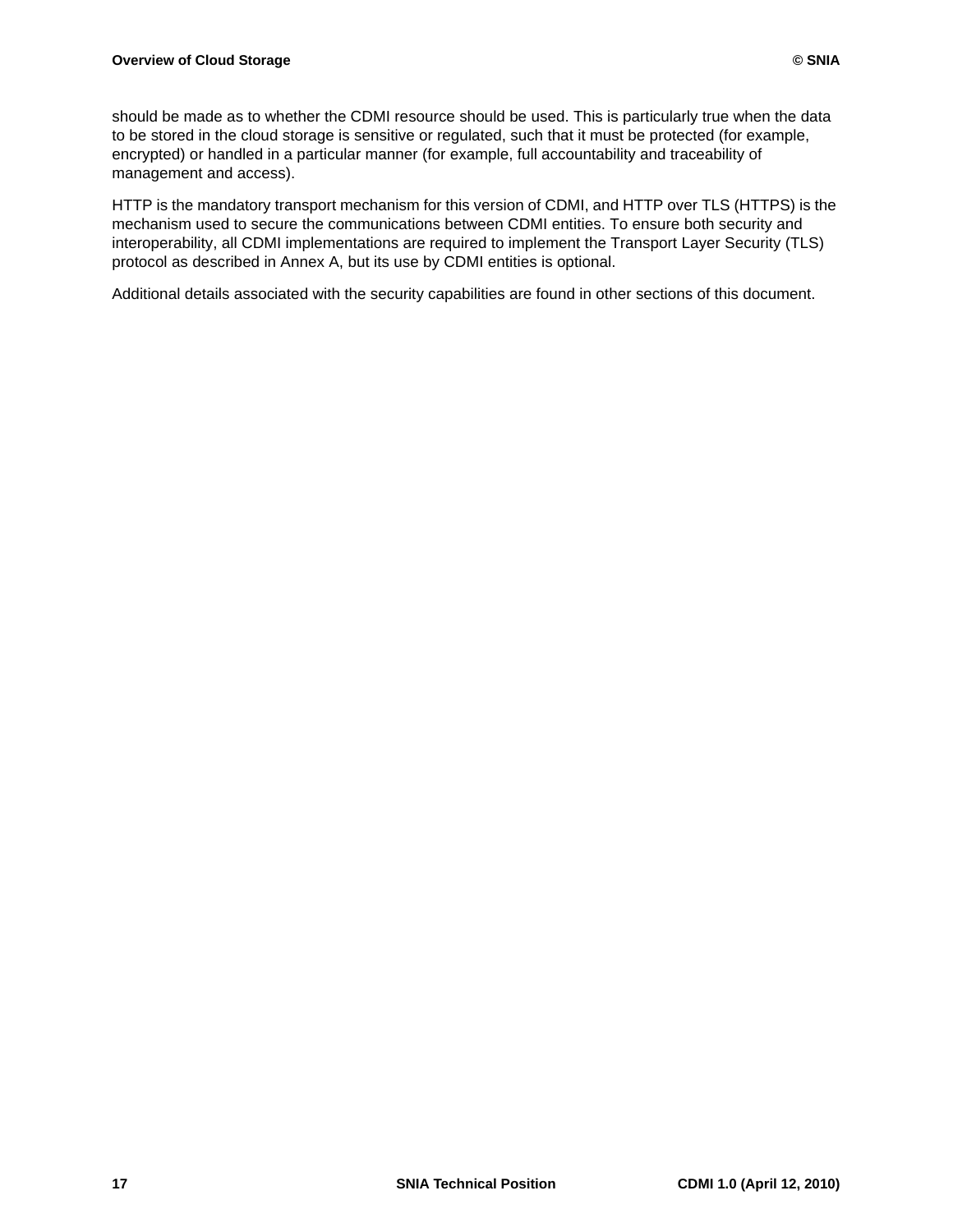## <span id="page-28-0"></span>**6 Common Operations**

The example transactions in this chapter illustrate some of the more common CDMI operations.

### <span id="page-28-1"></span>**6.1 Discover the Capabilities of a Cloud Storage Provider**

Perform a GET to the capabilities URI:

```
GET /cdmi_capabilities/ HTTP/1.1
Host: cloud.example.com
Content-Type: application/vnd.org.snia.cdmi.capabilitiesobject+json
X-CDMI-Specification-Version: 1.0
```
The response looks like:

```
HTTP/1.1 200 OK
Content-Type: application/vnd.org.snia.cdmi.capabilities+json
X-CDMI-Specification-Version: 1.0
{
     "objectURI" : "/cdmi_capabilities/",
     "objectID" : "AABwbQAQWTYZDTZq2T2aEw==",
     "parentURI" : "/",
     "capabilities" : {
         "cdmi_domains" : "true",
         "cdmi_export_nfs" : "true",
         "cdmi_export_webdav" : "true",
         "cdmi_export_iscsi" : "true",
         "cdmi_queues" : "true",
         "cdmi_notification" : "true",
         "cdmi_query" : "true",
         "cdmi_metadata_maxsize" : "4096",
         "cdmi_metadata_maxitems" : "1024",
         "cdmi_size" : "true",
         "cdmi_list_children" : "true",
         "cdmi_read_metadata" : "true",
         "cdmi_modify_metadata" : "true",
         "cdmi_create_container" : "true",
         "cdmi_delete_container" : "true" 
     },
     "childrenrange" : "0-3",
     "children" : [
         "domain/",
          "container/",
         "dataobject/",
         "queue/" 
     ]
```
}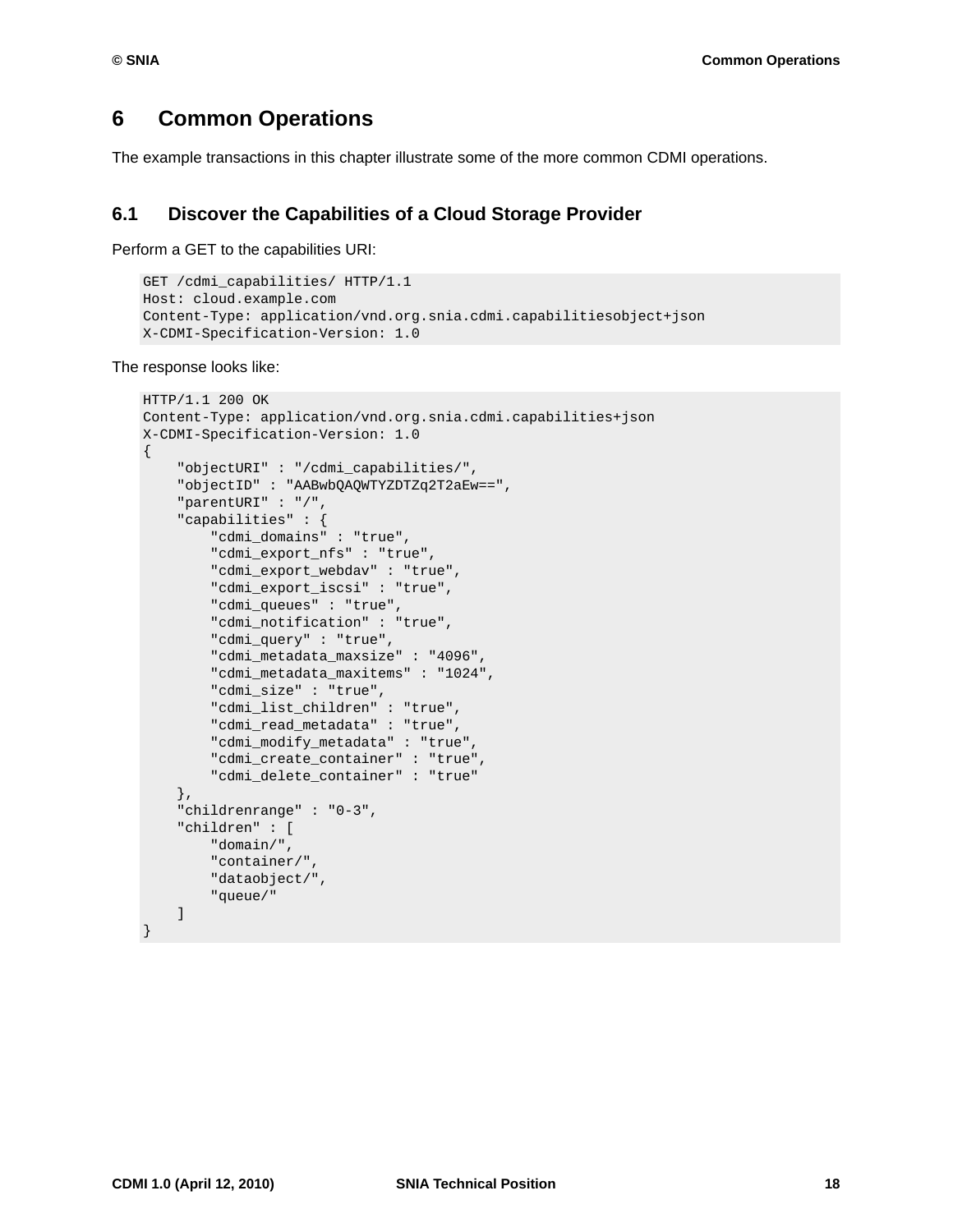## <span id="page-29-0"></span>**6.2 Create a New Container**

Perform a PUT to the new container URI:

```
PUT /MyContainer HTTP/1.1
Host: cloud.example.com
Accept: application/vnd.org.snia.cdmi.container+json
Content-Type: application/vnd.org.snia.cdmi.container+json
X-CDMI-Specification-Version: 1.0
{
     "metadata" : {
     }
}
```
The response looks like:

```
HTTP/1.1 201 Created
Content-Type: application/vnd.org.snia.cdmi.container+json
X-CDMI-Specification-Version: 1.0
{
     "objectURI" : "/MyContainer/",
     "objectID" : "AABwbQAQ7EacyeWGVRGqCA==",
     "parentURI" : "/",
     "domainURI" : "/cdmi_domains/MyDomain/",
     "capabilitiesURI" : "/cdmi_capabilities/Container/",
     "completionStatus" : "Complete",
     "metadata" : {
         "cdmi_size" : "0" 
     },
     "childrenrange" : "0-0",
     "children" : [
     ]
}
```
## <span id="page-29-1"></span>**6.3 Create a Data Object in a Container**

Perform a PUT to the new data object URI:

```
PUT /MyContainer/MyDataObject.txt HTTP/1.1
Host: cloud.example.com
Accept: application/vnd.org.snia.cdmi.dataobject+json
Content-Type: application/vnd.org.snia.cdmi.dataobject+json
X-CDMI-Specification-Version: 1.0
{
     "mimetype" : "text/plain",
     "metadata" : {
     },
     "value" : "Hello CDMI World!"
}
```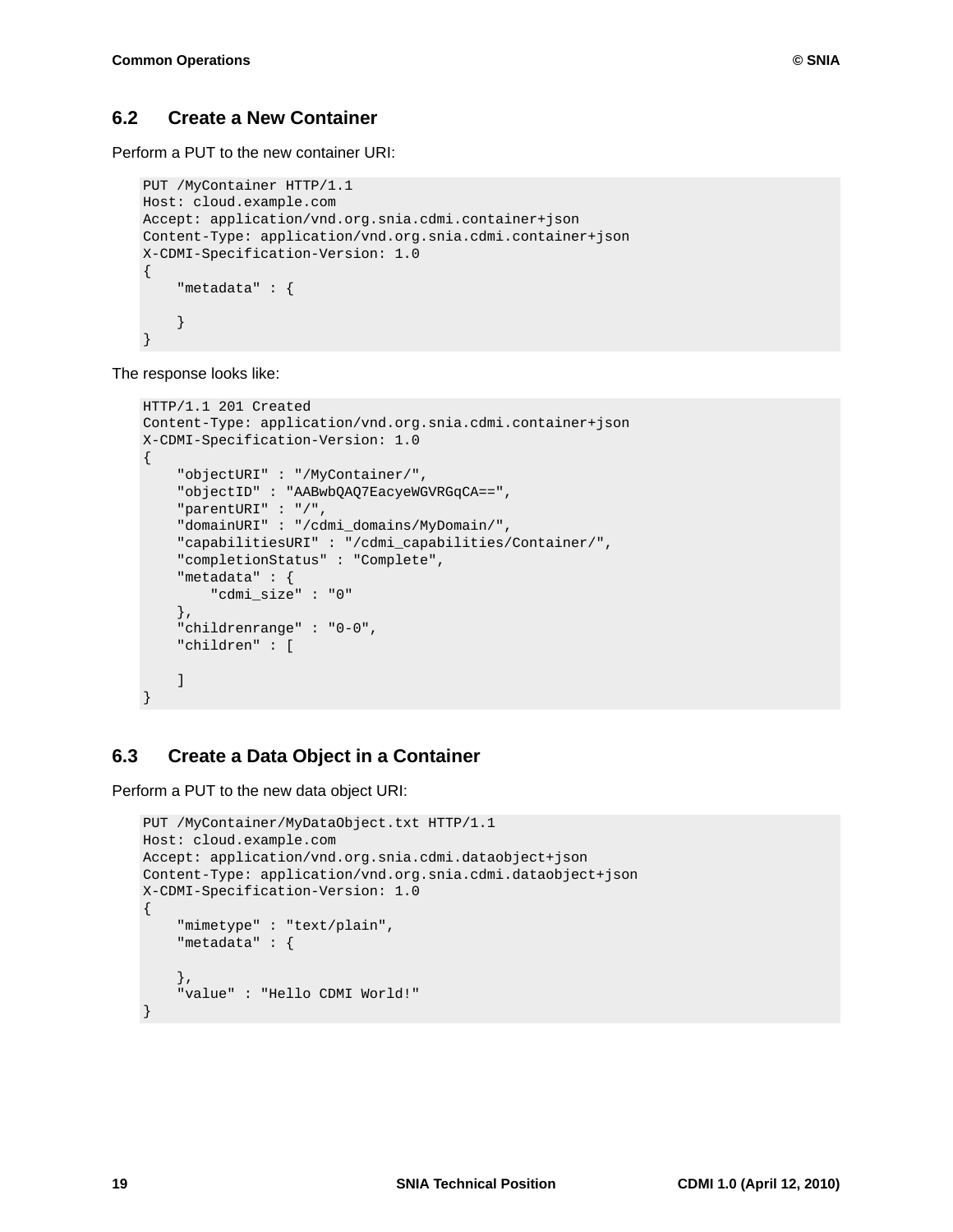The response looks like:

```
HTTP/1.1 201 Created
Content-Type: application/vnd.org.snia.cdmi.dataobject+json
X-CDMI-Specification-Version: 1.0
{
     "objectURI" : "/MyContainer/MyDataObject.txt",
     "objectID" : "AABwbQAQb/ENV52Ai8a3MA==",
     "parentURI" : "/MyContainer/",
     "domainURI" : "/cdmi_domains/MyDomain/",
     "capabilitiesURI" : "/cdmi_capabilities/DataObject/",
     "completionStatus" : "Complete",
     "mimetype" : "text/plain",
     "metadata" : {
     },
     "cdmi_size" : "17"
}
```
#### <span id="page-30-0"></span>**6.4 List the Contents of a Container**

Perform a GET to the container URI:

```
GET /MyContainer HTTP/1.1
Host: cloud.example.com
Content-Type: application/vnd.org.snia.cdmi.object+json
X-CDMI-Specification-Version: 1.0
```
The response looks like:

```
HTTP/1.1 200 OK
Content-Type: application/vnd.org.snia.cdmi.container+json
X-CDMI-Specification-Version: 1.0
\{ "objectURI" : "/MyContainer/",
     "objectID" : "AABwbQAQ7EacyeWGVRGqCA==",
     "parentURI" : "/",
     "domainURI" : "/cdmi_domains/MyDomain/",
     "capabilitiesURI" : "/cdmi_capabilities/Container/",
     "percentageComplete" : "Complete",
     "metadata" : {
     },
     "childrenrange" : "0-1",
     "children" : [
         "MyDataObject.txt" 
     ]
}
```
### <span id="page-30-1"></span>**6.5 Read the Contents of a Data Object**

GET from the data object URI:

```
GET /MyContainer/MyDataObject.txt HTTP/1.1
Host: cloud.example.com
Content-Type: application/vnd.org.snia.cdmi.object+json
X-CDMI-Specification-Version: 1.0
```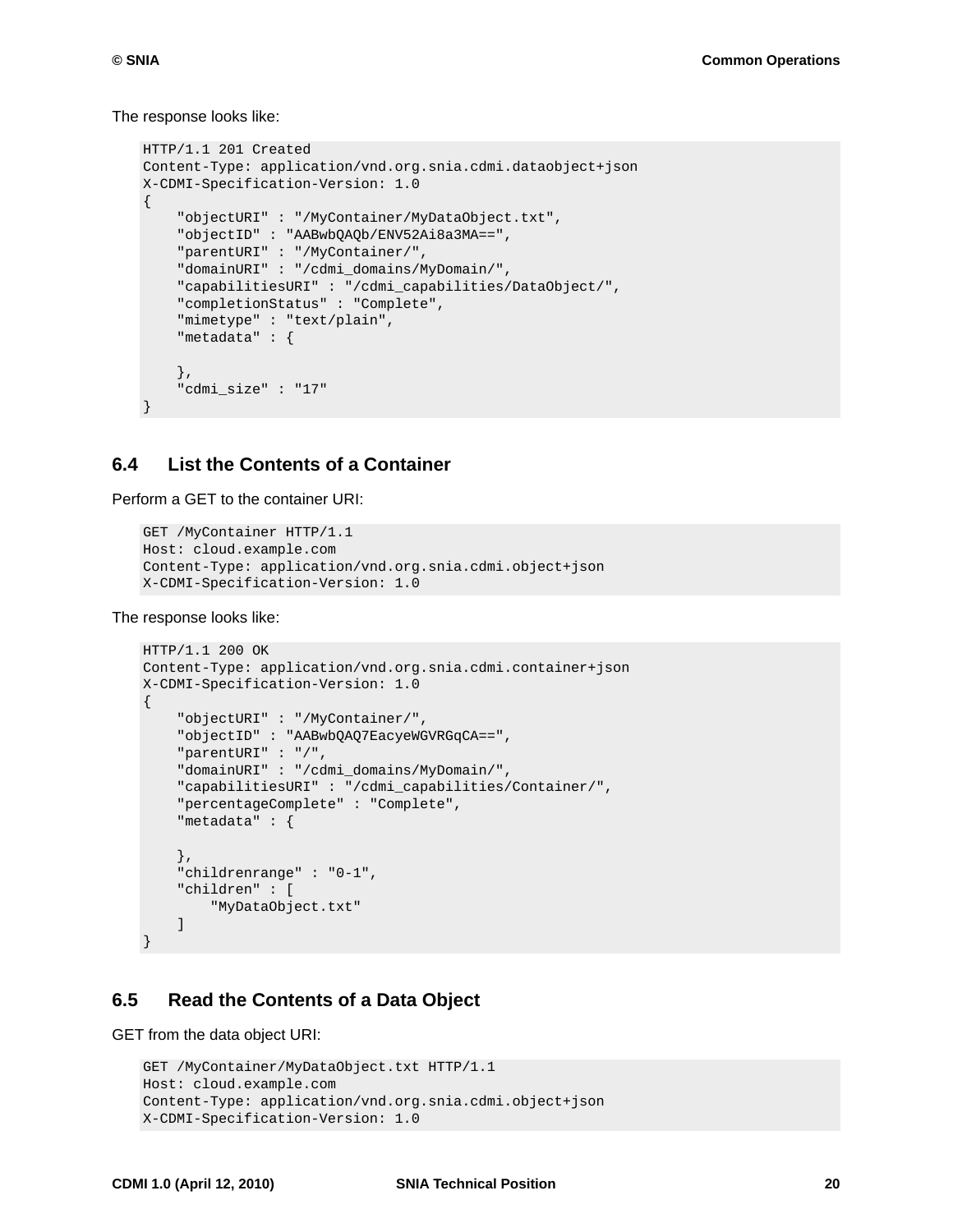```
HTTP/1.1 200 OK
Content-Type: application/vnd.org.snia.cdmi.dataobject+json
X-CDMI-Specification-Version: 1.0
{
     "objectURI" : "/MyContainer/MyDataObject.txt",
     "objectID" : "AABwbQAQb/ENV52Ai8a3MA==",
     "parentURI" : "/MyContainer/",
     "domainURI" : "/cdmi_domains/MyDomain/",
     "capabilitiesURI" : "/cdmi_capabilities/DataObject/",
     "percentComplete" : "Complete",
     "mimetype" : "text/plain",
     "metadata" : {
         "cdmi_size" : "17" 
     },
     "valuerange" : "0-17",
     "value" : "Hello CDMI World!" 
}
```
#### <span id="page-31-0"></span>**6.6 Read Only the Value of a Data Object**

Perform a GET to the data object URI:

```
GET /MyContainer/MyDataObject.txt HTTP/1.1
Host: cloud.example.com
```
The response looks like:

```
HTTP/1.1 200 OK
Content-Type: text/plain
Hello CDMI World!
```
### <span id="page-31-1"></span>**6.7 Delete a Data Object**

GET from the root URI:

```
DELETE /MyContainer/MyDataObject.txt HTTP/1.1
Host: cloud.example.com
Accept: application/vnd.org.snia.cdmi.dataobject+json
Content-Type: application/vnd.org.snia.cdmi.dataobject+json
X-CDMI-Specification-Version: 1.0
```
#### The response looks like:

HTTP/1.1 200 OK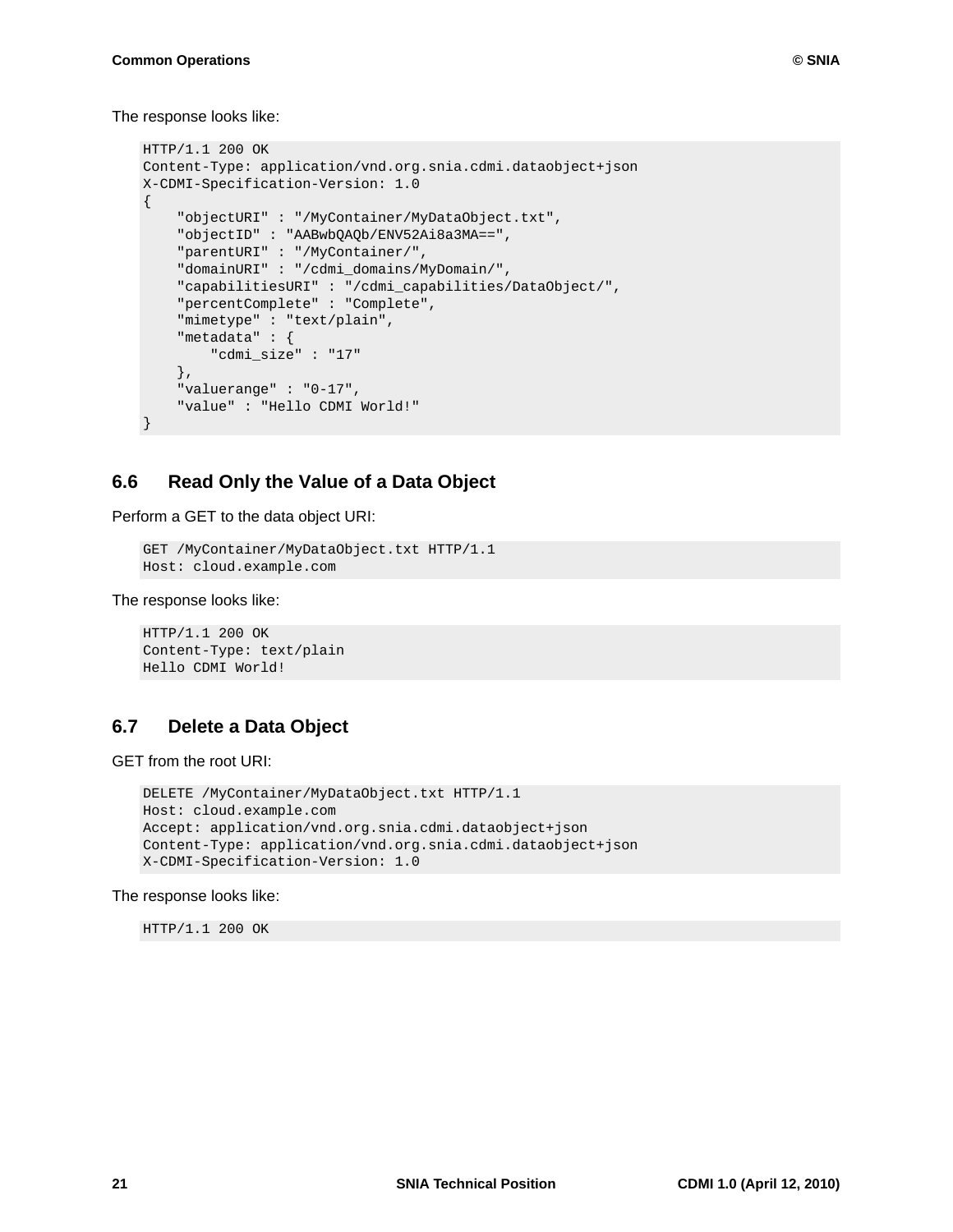## <span id="page-32-0"></span>**7 Interface Specification**

## <span id="page-32-1"></span>**7.1 HTTP Status Codes**

HTTP status codes are used to convey the results of the RESTful operations and to follow the basic semantics of HTTP with minimal overloading, as described in each operation description below (see [Table 3](#page-32-3)). Other status codes are not part of this specification and retain their original semantics from HTTP 1.1.

<span id="page-32-3"></span>

| <b>Status Code</b> | <b>HTTP Name</b>      | <b>Used for</b>                                                                                                         |
|--------------------|-----------------------|-------------------------------------------------------------------------------------------------------------------------|
| 200                | OK.                   | Resource retrieved successfully                                                                                         |
| 201                | Created               | Resource created successfully                                                                                           |
| 202                | Accepted              | Long running operation accepted for processing                                                                          |
| 204                | No Content            | Operation successful, no data                                                                                           |
| 400                | <b>Bad Request</b>    | Missing or invalid request contents                                                                                     |
| 401                | Unauthorized          | Invalid authentication/authorization credentials                                                                        |
| 403                | Forbidden             | This user is not allowed to perform this request                                                                        |
| 404                | Not Found             | Requested resource not found                                                                                            |
| 405                | Method Not Allowed    | Requested HTTP verb not allowed on this resource                                                                        |
| 406                | Not Acceptable        | No content type can be produced at this URI that matches the<br>request                                                 |
| 409                | Conflict              | The operation conflicts with a non-CDMI access protocol lock, or<br>could cause a state transition error on the server. |
| 500                | Internal Server Error | An unexpected vendor specific error                                                                                     |
| 501                | Not Implemented       | A CDMI operation or metadata value was attempted that is not<br>implemented.                                            |

| Table 3 – HTTP Status Codes |
|-----------------------------|
|-----------------------------|

## <span id="page-32-2"></span>**7.2 Types of Objects in the Model**

The five types of resource objects in the model include container objects, data objects, queue objects, domain objects, and capability objects (see [Table 4\)](#page-32-4). The Content-Type in any given operation is specific to each type of resource object.

<span id="page-32-4"></span>

| <b>Object Type</b> | <b>Description</b>                                                                                                                                                                                                                                   |
|--------------------|------------------------------------------------------------------------------------------------------------------------------------------------------------------------------------------------------------------------------------------------------|
| Container objects  | Container objects may have child objects but have no value. Container objects may be<br>exported via protocols other than CDMI for data path operations, but the associated<br>value is not represented in container objects via the CDMI data path. |
| Data objects       | Data objects have a value but have no children.                                                                                                                                                                                                      |
| Queue objects      | Queue objects have a value but have no children.                                                                                                                                                                                                     |

| Table 4 - Types of Objects in the Model |
|-----------------------------------------|
|-----------------------------------------|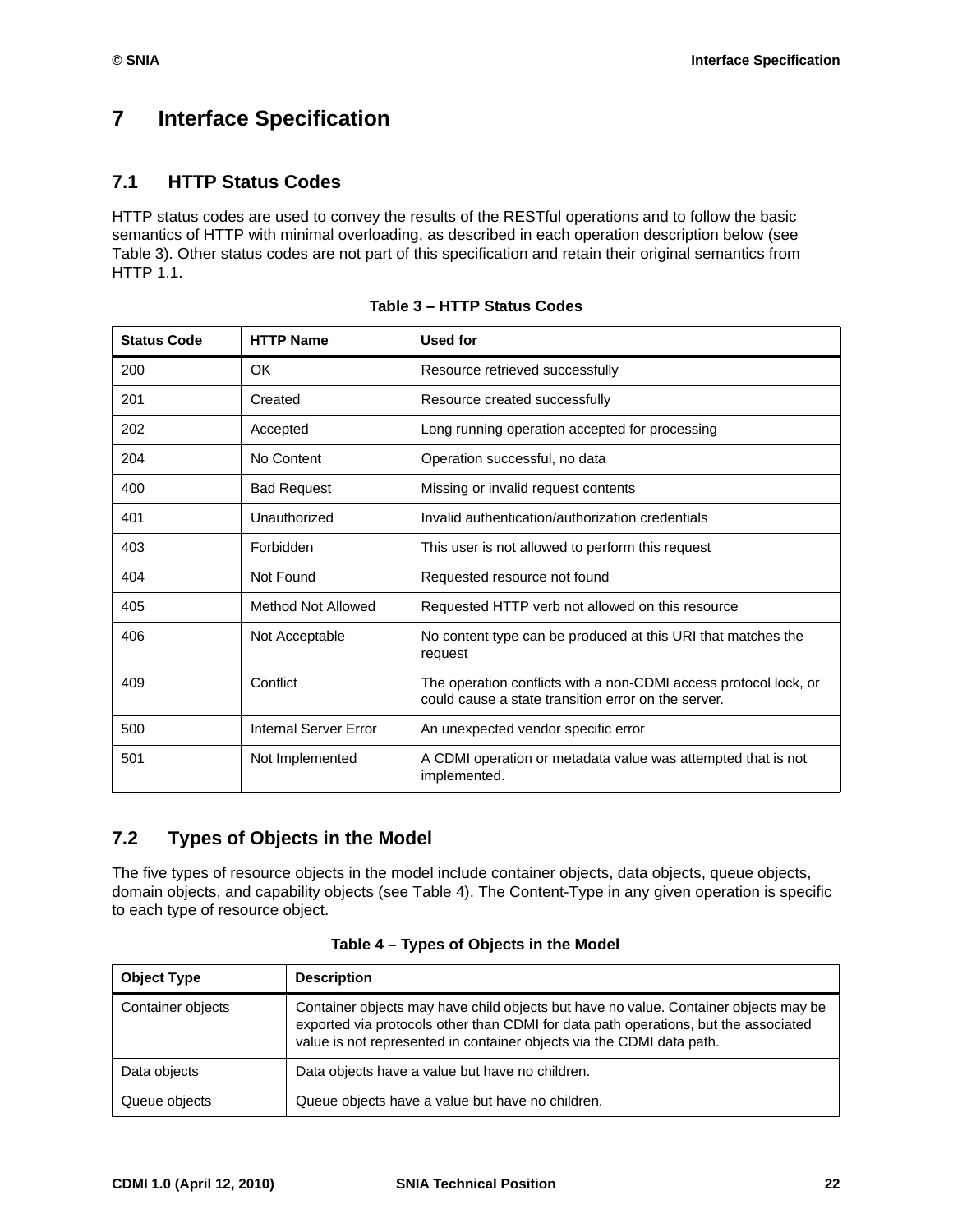| <b>Object Type</b> | <b>Description</b>                                           |
|--------------------|--------------------------------------------------------------|
| Domain objects     | Domain objects may have child objects but have no value.     |
| Capability objects | Capability objects may have child objects but have no value. |

|  | Table 4 - Types of Objects in the Model |  |  |  |  |
|--|-----------------------------------------|--|--|--|--|
|--|-----------------------------------------|--|--|--|--|

The HTTP verbs overloaded by CDMI for each of these objects varies by object type. Non-overloaded HTTP operations may also be allowed for certain objects.

## <span id="page-33-0"></span>**7.3 Object References**

Object references are URIs within the cloud storage namespace that point to another URI within the same or another cloud storage namespace. References are similar to soft links in a file system, and the cloud does not guarantee that the referenced URI will be valid after the time of creation.

References are visible as children in a container and appear identical to non-referenced objects. Performing an operation (with the exception of create or delete) to a reference URI will result in a 302 Found HTTP redirect, with the "Location" HTTP header containing the redirect destination URI, which was specified at the time the reference was created. The reference's destination URI cannot be altered once a reference has been created.

To continue, when CDMI clients receive a 302 Found redirect, they should retry the operation on the URI contained with the "Location" header.

A delete operation on a reference URI shall delete the reference.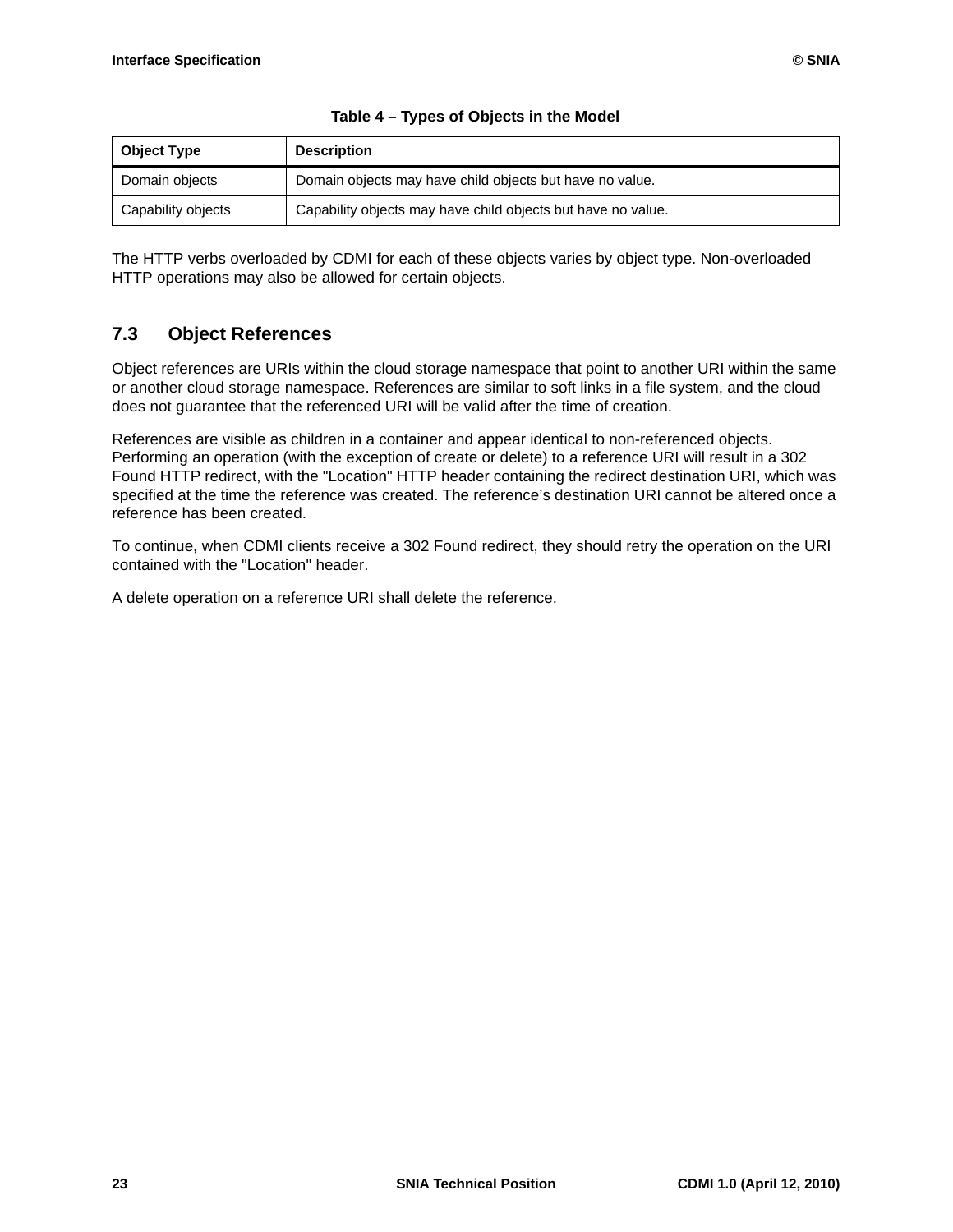## <span id="page-34-0"></span>**8 Data Objects**

#### <span id="page-34-1"></span>**8.1 Overview**

Data objects are the fundamental storage component within CDMI and are analogous to files within a filesystem. Each data object has a set of well-defined fields that include a single data stream and standardized and optional metadata that is generated by the cloud storage system and specified by the cloud user.

Data objects are addressed in CDMI in one of the two following ways:

- http://cloud.example.com/dataobject
- http://cloud.example.com/cdmi\_objectid/ AAAAFAAo7EFMb3JlbSBpcHN1bSBkb2xvciBzaXQgYW1ldCBhbWV0Lg==

The first example addresses the data object by URI, and the second addresses the data object by object ID. Every data object has a single, globally-unique object identifier that remains constant for the life of the object. Each data object may also have one or more URI addresses that allow the object to be accessed.

Every data object has a parent object from which the data object inherits data system metadata that is not explicitly specified in the data object itself. For example, the "budget.xls" data object stored at "http:// cloud.example.com/finance/budget.xls" would inherit data system metadata from its parent container, "finance".

Individual fields within a data object can be accessed by specifying the field name after a question mark "?" that is appended to the end of the data object URI. For example, the following URI would return just the value field in the response body:

http://cloud.example.com/dataobject?value

Specific ranges of the value field can be accessed by specifying a byte range after the value field name. For example, the following URI would return the first thousand bytes of the value field:

http://cloud.example.com/dataobject?value:0-1000

Byte ranges are specified as per Section 14.35.1 of RFC2616.

A list of unique fields, separated by a semicolon ";" can be specified, allowing multiple fields to be accessed in a single request. For example, the following URI would return the value and metadata fields in the response body:

http://cloud.example.com/dataobject?value;metadata

#### <span id="page-34-2"></span>**8.1.1 Data Object Metadata**

Data object metadata can also include arbitrary user-supplied metadata and data system metadata, as specified in Chapter 16, "Metadata".

#### <span id="page-34-3"></span>**8.1.2 Data Object Addressing**

Each data object is addressed via at least one unique URI. A data object may be accessible via multiple virtual hosting paths, where, for example, "http://cloud.example.com/users/snia/cdmi/ cdmi\_specification.pdf" is also accessible through "http://snia.example.com/cdmi/cdmi\_specification.pdf".

Multiple virtual hosting paths are outside the scope of this specification.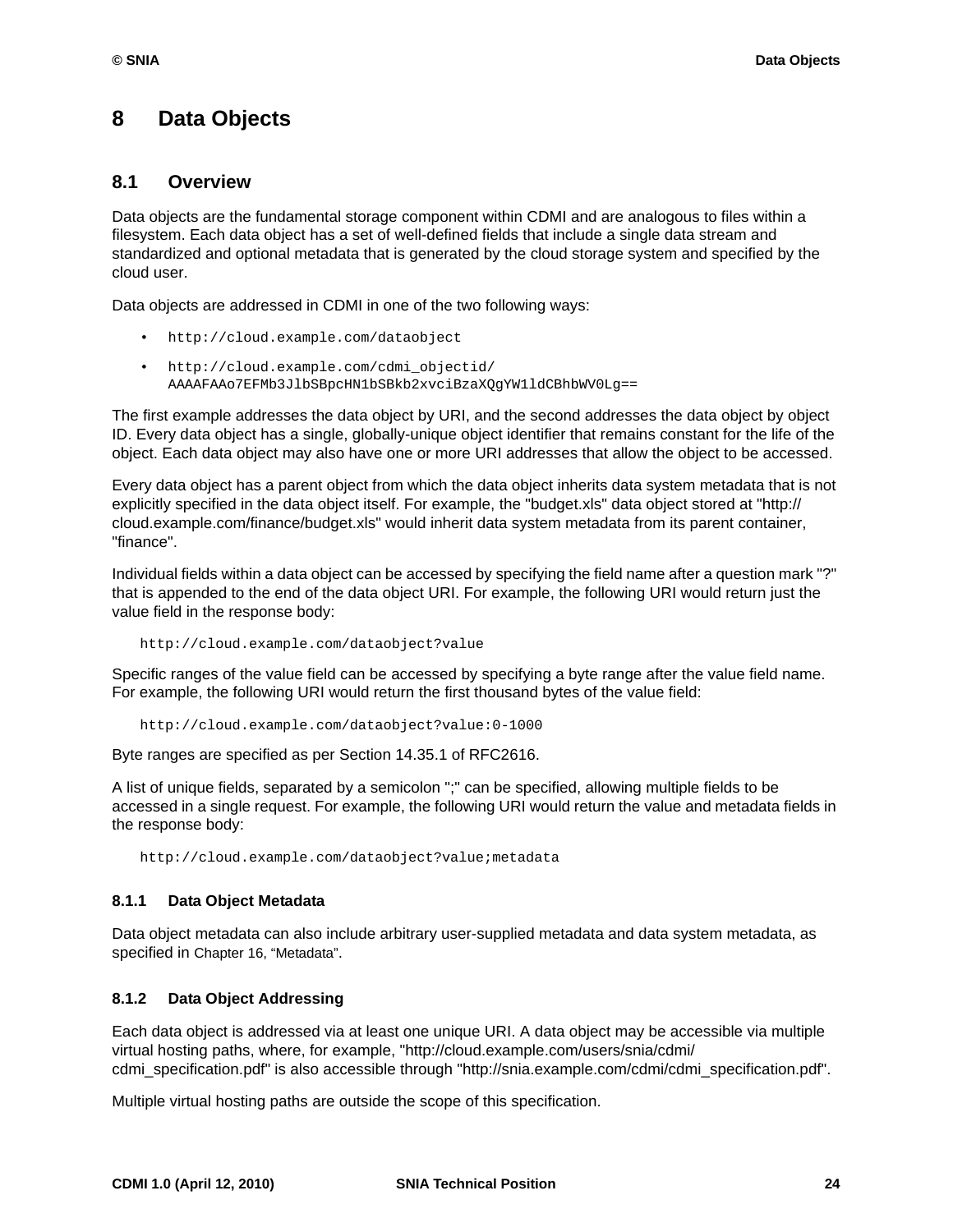#### <span id="page-35-0"></span>**8.1.3 Data Object Consistency**

Writing to a data object is an atomic operation. If a client were to read an object simultaneously with a write to that same object, it shall get either the old version or the new version, but not a mix of both. Writes are also atomic in the face of errors. Multiple simultaneous writes that complete without errors shall be ordered by the timestamps on the returning responses, which is to say, by the timestamps placed on the responses by the server-side implementation (i.e., according to the principle of eventual consistency).

Reading from an uninitialized data object byte shall return zero. If a client performs a data object value read from a specific byte range that has not previously been written to, the byte value returned shall be zero.

**Note:** Conformant implementations only need to support this atomicity via the CDMI object interface and are free to provide other semantics through other interfaces to the data in the container.

#### <span id="page-35-1"></span>**8.1.4 Data Object Representations**

The representations in this section are shown using JSON notation. A conforming implementation shall support the mandatory parameters and may support the optional parameters. The parameter fields may be specified or returned in any order. Both clients and servers shall support JSON representation.

### <span id="page-35-2"></span>**8.2 Create a Data Object (CDMI Content Type)**

#### **Synopsis:**

Creates a new data object at the specified URI.

PUT <root URI>/<ContainerName>/<DataObjectName>

- <root URI> is the path to the CDMI cloud.
- <ContainerName> is zero or more intermediate containers that already exist.
- <DataObjectName> is the name specified for the data object to be created.

Once created, the object can also be accessed at <root URI>/cdmi\_objectid/<objectID>.

**Delayed Completion of Create**. On a create operation for a data object, the server may return a response of 202 Accepted. In this case, the object is in the process of being created. This response is particularly useful for long-running operations, for instance, copying a large data object from a source URI. Such a response has the following implications:

- The server returns an object identifier along with the 202 Accepted.
- With 202 Accepted, the server implies that the following checks have passed:
	- User authorization for creating the object
	- User authorization for read access to any source object for move, copy, serialize, or deserialize
	- Availability of space to create the object or at least enough space to create a URI to report an error
- Future accesses to the URI created (or the object ID) will succeed modulo any delays due to use of eventual consistency.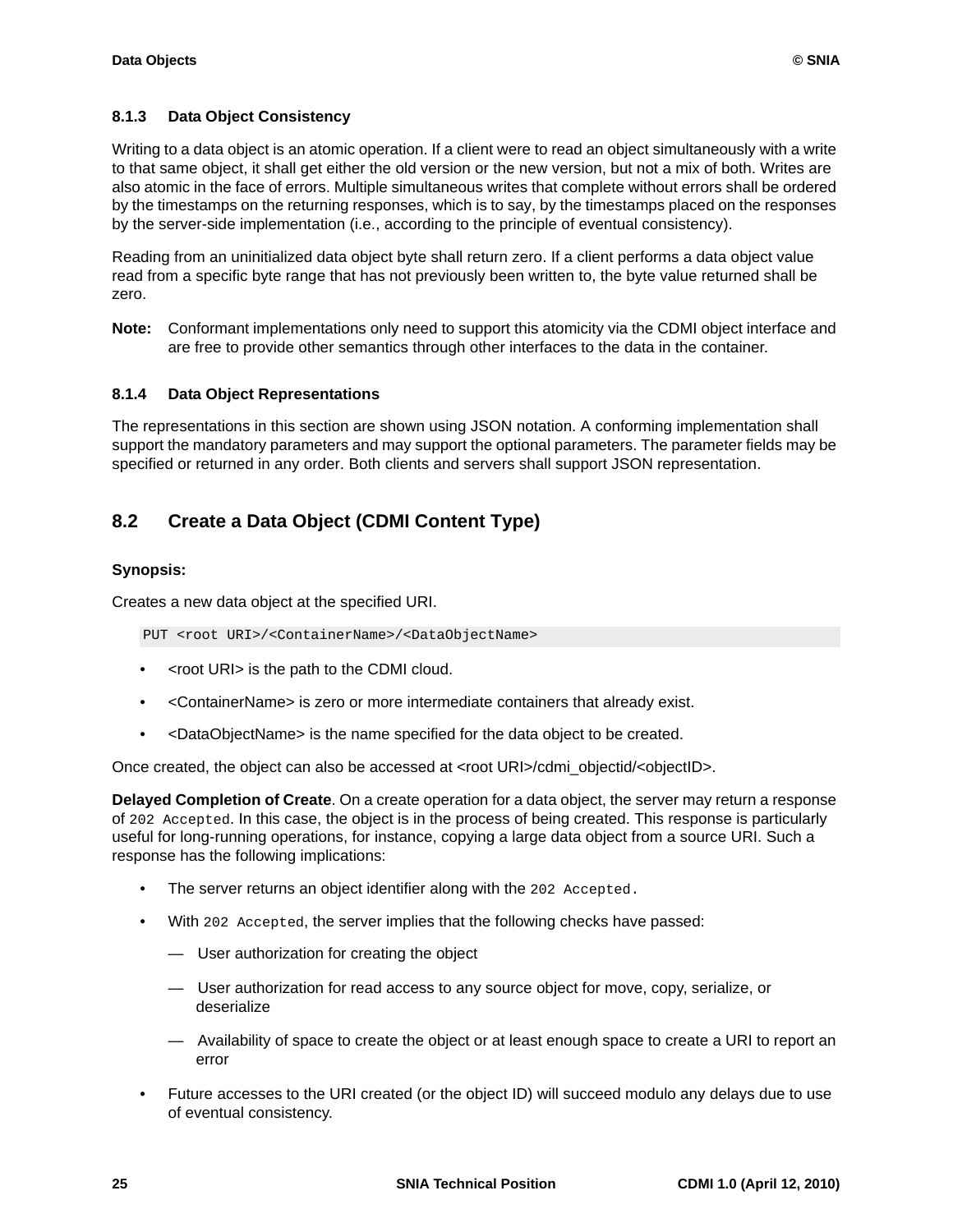The client performs GET operations to the URI to track the progress of the operation. In particular, the server returns two fields in its response body to indicate progress:

- A mandatory completionStatus text field contains either **Processing, Complete, or an error** message
- An optional percentComplete field that indicates the percentage to which the last PUT has completed (0 to 100).

GET does not return any value for the object when completionStatus is not Complete. When the final result of the create operation is an error, the URI is created with the completionStatus field set to the error message. It is the client's responsibility to delete the URI after the error has been noted.

# **Capabilities:**

The following capabilities describe the supported operations that can be performed when creating a new data object:

- Support for the ability to create a new data object is indicated by the presence of the "cdmi\_create\_dataobject" capability in the parent container.
- If the new data object is a reference of an existing data object, support for the ability to create the reference is indicated by the presence of the "cdmi\_create\_reference" capability in the parent container.
- If the new data object is a copy of an existing data object, support for the ability to copy is indicated by the presence of the "cdmi\_create\_copy" capability in the parent container.
- If the new data object is the destination of a move, support for the ability to move the data object is indicated by the presence of the "cdmi\_create\_move" capability in the parent container.
- If the new data object is the destination of a deserialize operation, support for the ability to deserialize the source data object is indicated by the presence of the "cdmi\_deserialize\_dataobject" capability in the parent container.
- If the new data object is the destination of a serialize operation, support for the ability to serialize the source data object is indicated by the presence of the "cdmi\_serialize\_dataobject", "cdmi\_serialize\_container", "cdmi\_serialize\_domain", or "cdmi\_serialize\_queue" capability in the parent container.

#### **Request Headers:**

| <b>Header</b>                        | Type             | Value                                                                                        | <b>Mandatory/Optional</b> |
|--------------------------------------|------------------|----------------------------------------------------------------------------------------------|---------------------------|
| Accept                               | Header<br>String | "application/vnd.org.snia.cdmi.dataobject+json"                                              | Mandatory                 |
| Content-Type                         | Header<br>String | "application/vnd.org.snia.cdmi.dataobject+json"                                              | Mandatory                 |
| X-CDMI-<br>Specification-<br>Version | Header<br>String | A comma separated list of versions supported by<br>the client, for example, "1.0, 1.5, 2.0". | Mandatory                 |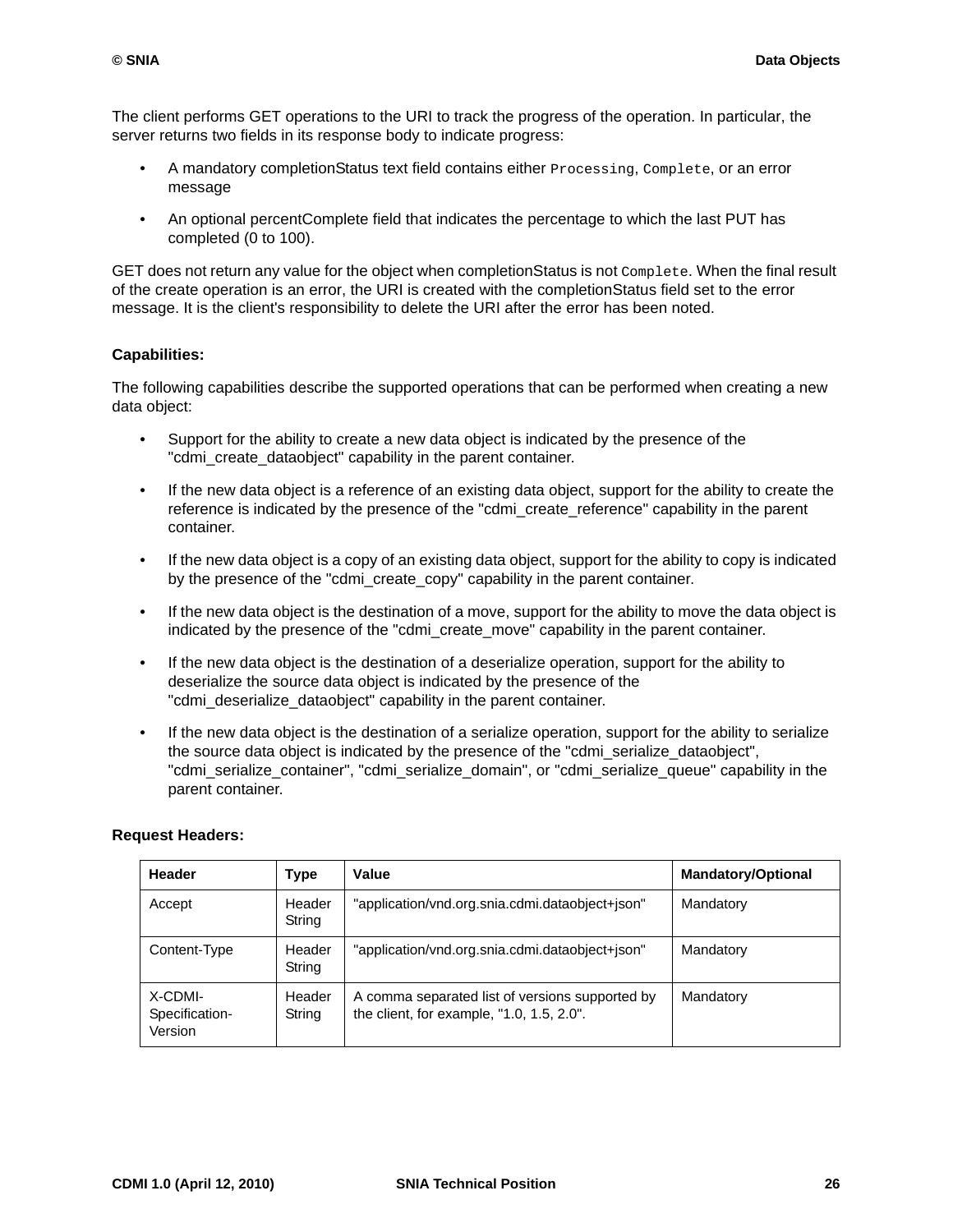| Header                      | <b>Type</b>      | Value                                                                                                                                                                                           | <b>Mandatory/Optional</b> |
|-----------------------------|------------------|-------------------------------------------------------------------------------------------------------------------------------------------------------------------------------------------------|---------------------------|
| X-CDMI-<br><b>NoClobber</b> | Header<br>String | "true". Do not overwrite an existing object. If this<br>header element is present and set to "true", it is an<br>error for this operation to proceed. An update<br>should be done instead.      | Optional                  |
| X-CDMI-Partial              | Header<br>String | "true". Indicates that the newly created object is<br>part of a series of writes, and has not yet been<br>fully created. When set, the "completionStatus"<br>field will be set to "Processing". | Optional                  |

# **Request Message Body:**

| <b>Name</b> | <b>Type</b>           | <b>Description</b>                                                                                                                                                                                                                                                                                                                                                                                | Mandatory/Optional |
|-------------|-----------------------|---------------------------------------------------------------------------------------------------------------------------------------------------------------------------------------------------------------------------------------------------------------------------------------------------------------------------------------------------------------------------------------------------|--------------------|
| mimetype    | <b>JSON</b><br>String | Mime type of the data contained within the<br>value field of the data object. This field shall not<br>be included when deserializing, serializing,<br>copying, moving, or referencing a data object. If<br>this field is not specified, the value of "text/<br>plain" will be assigned as the field value.                                                                                        | Optional           |
| metadata    | <b>JSON</b><br>Object | Metadata for the data object.<br>If this field is included when deserializing,<br>serializing, copying, or moving a data<br>object, the value provided shall replace<br>the metadata from the source URI.<br>This field shall not be included when<br>referencing a data object.<br>If this field is not specified, an empty<br>JSON object $("{}_{i}$ ") will be assigned as the<br>field value. | Optional           |
| domainURI   | <b>JSON</b><br>String | URI of the owning domain.<br>If different from the parent domain, the<br>user must have the "cross_domain"<br>privilege.<br>If not specified, the parent domain will be<br>used.                                                                                                                                                                                                                  | Optional           |
| deserialize | <b>JSON</b><br>String | URI of a serialized CDMI data object that will be<br>deserialized to create the new data object.                                                                                                                                                                                                                                                                                                  | Optional*          |
| serialize   | <b>JSON</b><br>String | URI of a CDMI object that will be serialized into<br>the new data object.                                                                                                                                                                                                                                                                                                                         | Optional*          |
| copy        | <b>JSON</b><br>String | URI of a CDMI data object or queue that will be<br>copied into the new data object.                                                                                                                                                                                                                                                                                                               | Optional*          |
| move        | <b>JSON</b><br>String | URI of a CDMI data object or queue that will be<br>copied into the new data object, then removing<br>the data object or queue value at the source<br>URI upon the successful completion of the<br>copy.                                                                                                                                                                                           | Optional*          |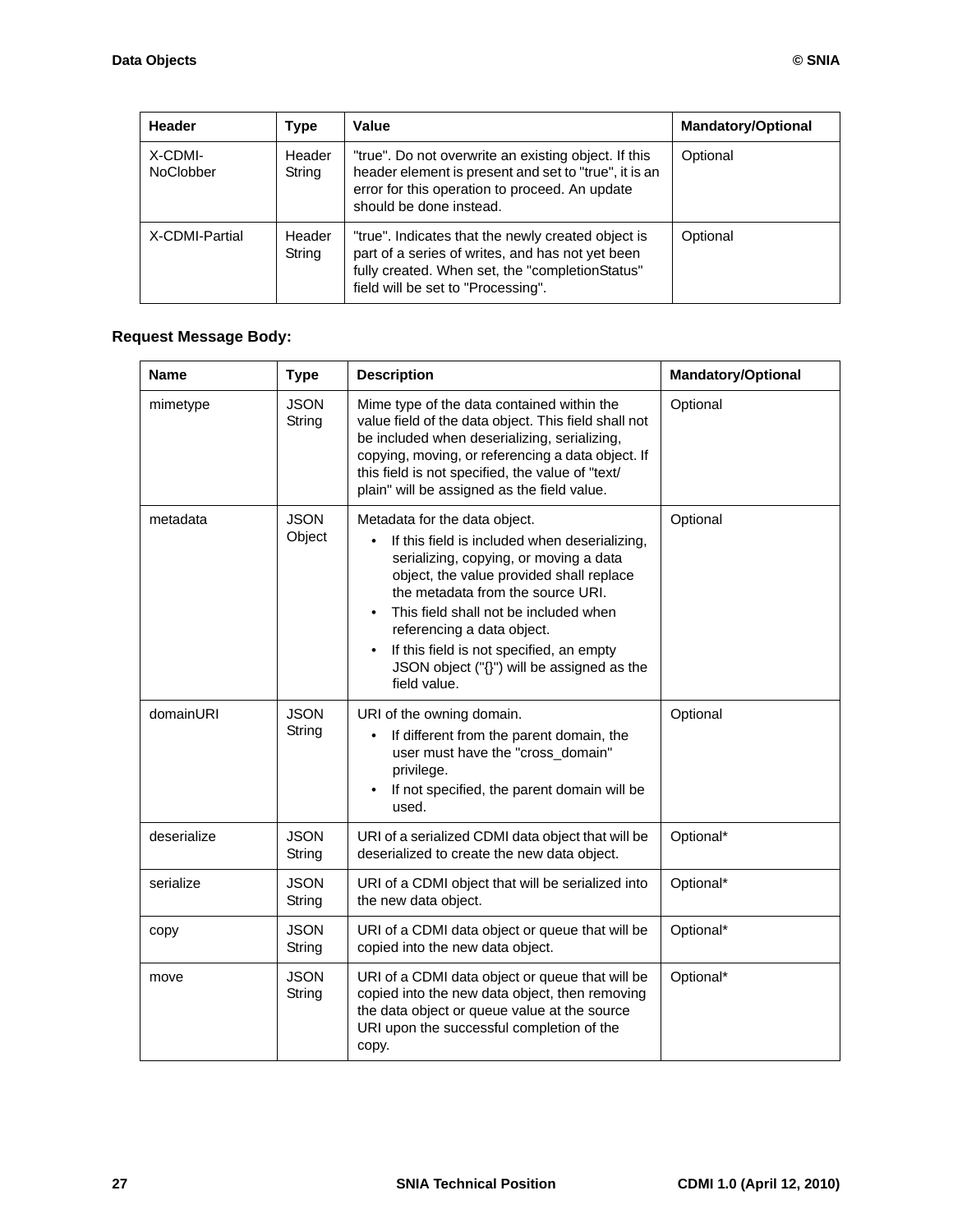| <b>Name</b> | <b>Type</b>           | <b>Description</b>                                                                                                                                                                                                  | <b>Mandatory/Optional</b> |
|-------------|-----------------------|---------------------------------------------------------------------------------------------------------------------------------------------------------------------------------------------------------------------|---------------------------|
| reference   | <b>JSON</b><br>String | URI of a CDMI data object that will be pointed<br>to by a reference. No other fields may be<br>specified when creating a reference.                                                                                 | Optional*                 |
| value       | <b>JSON</b><br>String | JSON-encoded data.<br>If this field is not included, an empty JSON<br>String ("") will be assigned as the field<br>value.<br>Binary data must be escaped as per the<br>JSON escaping rules described in<br>RFC4627. | Optional*                 |

\*Only one of these parameters shall be specified in any given operation, and except for value, these fields are not persisted.

### **Response Headers:**

| Header                               | <b>Type</b>      | Value                                                                                                                    | <b>Mandatory/Optional</b> |
|--------------------------------------|------------------|--------------------------------------------------------------------------------------------------------------------------|---------------------------|
| Content-Type                         | Header<br>String | "application/vnd.org.snia.cdmi.dataobject+json"                                                                          | Mandatory                 |
| X-CDMI-<br>Specification-<br>Version | Header<br>String | The server shall respond with the highest version<br>supported by both the client and the server, for<br>example, "1.0". | Mandatory                 |

### **Response Message Body:**

| <b>Name</b>      | <b>Type</b>           | <b>Description</b>                                                                                                                                                                                                                                                          | <b>Mandatory/Optional</b> |
|------------------|-----------------------|-----------------------------------------------------------------------------------------------------------------------------------------------------------------------------------------------------------------------------------------------------------------------------|---------------------------|
| objectURI        | <b>JSON</b><br>String | URI of the object as specified in the request.                                                                                                                                                                                                                              | Mandatory                 |
| objectID         | <b>JSON</b><br>String | Object ID of the object                                                                                                                                                                                                                                                     | Mandatory                 |
| parentURI        | <b>JSON</b><br>String | URI for the parent object                                                                                                                                                                                                                                                   | Mandatory                 |
| domainURI        | <b>JSON</b><br>String | URI of the owning domain.                                                                                                                                                                                                                                                   | Mandatory                 |
| capabilitiesURI  | <b>JSON</b><br>String | URI to the capabilities for the object.<br>The capabilities URI returned is based on the<br>object type and requested data system metadata<br>fields.                                                                                                                       | Mandatory                 |
| completionStatus | <b>JSON</b><br>String | A string indicating if the object is still in the<br>process of being created, and once the operation<br>is complete, if it was created successfully or an<br>error occurred.<br>The value shall be the string "Processing", the<br>string "Complete", or an error message. | Mandatory                 |
| percentComplete  | <b>JSON</b><br>String | The value shall be an integer numeric value from<br>0 through 100                                                                                                                                                                                                           | Optional                  |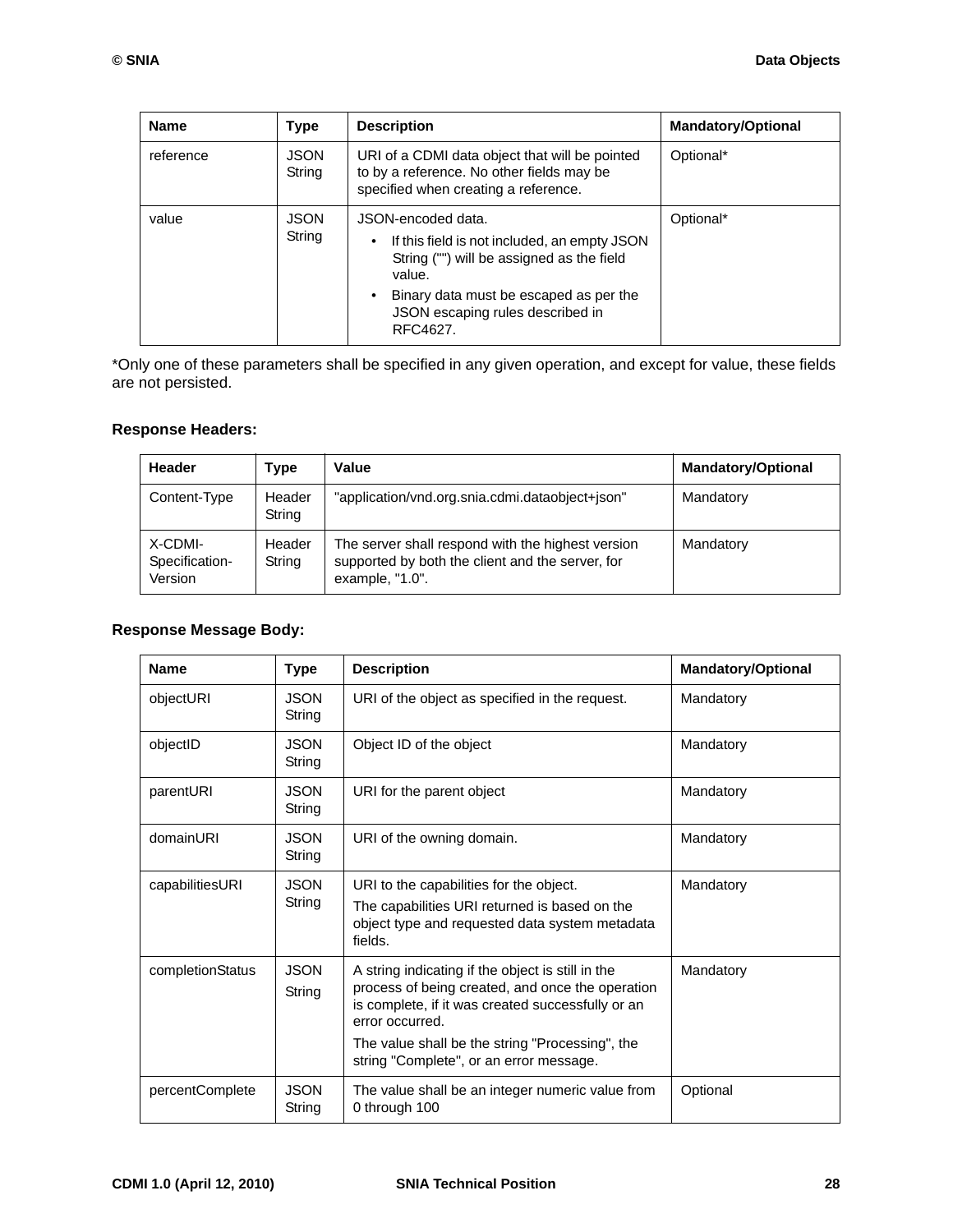| <b>Name</b> | <b>Type</b>           | <b>Description</b>                                                                                                                                                                                                                                                                           | <b>Mandatory/Optional</b> |
|-------------|-----------------------|----------------------------------------------------------------------------------------------------------------------------------------------------------------------------------------------------------------------------------------------------------------------------------------------|---------------------------|
| Mimetype    | <b>JSON</b><br>String | Mime type of the value of the data object                                                                                                                                                                                                                                                    | Mandatory                 |
| Metadata    | <b>JSON</b><br>Object | Metadata for the data object. This field includes<br>any user and data system metadata specified in<br>the request body metadata field, along with<br>storage system metadata generated by the cloud<br>storage system. See Chapter 16, "Metadata" for a<br>further description of metadata. | Mandatory                 |

#### **Response Status:**

| <b>HTTP Status</b>  | <b>Description</b>                                                                                                                                                   |
|---------------------|----------------------------------------------------------------------------------------------------------------------------------------------------------------------|
| 201 Created         | New data object was created                                                                                                                                          |
| 202 Accepted        | Data object is in the process of being created. Investigate completion Status<br>and percentComplete parameters to determine the current status of the<br>operation. |
| 304 Not Modified    | The operation conflicts because the object already exists and the X-CDMI-<br>NoClobber header element was set to "true".                                             |
| 400 Bad Request     | Invalid parameter of field names in the request                                                                                                                      |
| 401 Unauthenticated | Incorrect or missing authentication credentials                                                                                                                      |
| 403 Unauthorized    | Client lacks the proper authorization to perform this request                                                                                                        |
| 409 Conflict        | The operation conflicts with a non-CDMI access protocol lock, or could cause<br>a state transition error on the server.                                              |

#### **Example Request:**

PUT to the container URI the data object name and contents

```
PUT /MyContainer/MyDataObject.txt HTTP/1.1
Host: cloud.example.com
Accept: application/vnd.org.snia.cdmi.dataobject+json
Content-Type: application/vnd.org.snia.cdmi.dataobject+json
X-CDMI-Specification-Version: 1.0
{
     "mimetype" : "text/plain",
     "metadata" : {
     },
     "value" : "This is the Value of this Data Object"
}
```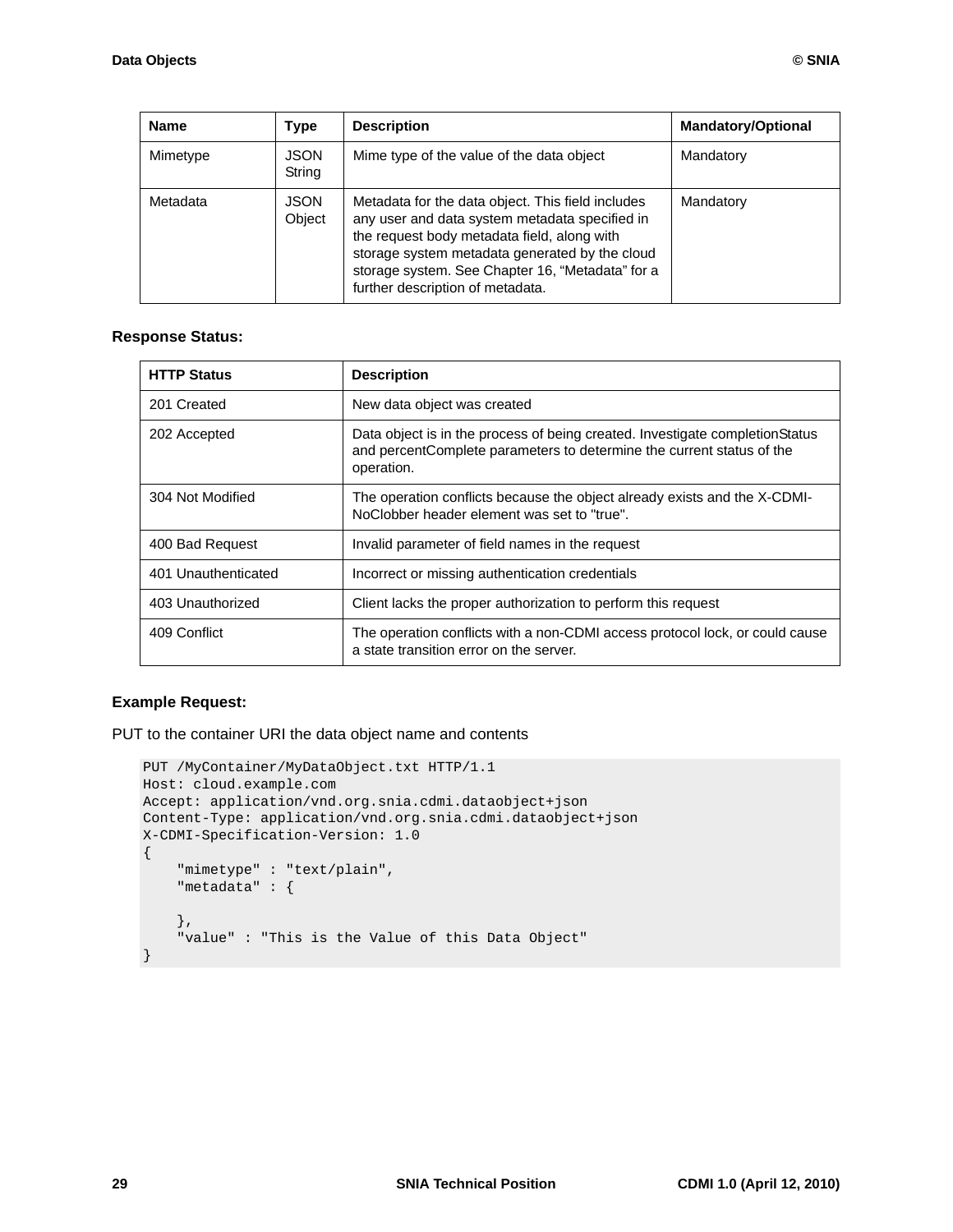#### The response looks like:

```
HTTP/1.1 201 Created
Content-Type: application/vnd.org.snia.cdmi.dataobject+json
X-CDMI-Specification-Version: 1.0
{
     "objectURI" : "/MyContainer/MyDataObject.txt",
     "objectID" : "AAAAFAAo7EFMb3JlbSBpcHN1bSBkb2xvciBzaXQgYW1ldCBhbWV0Lg==",
     "parentURI" : "/MyContainer/",
     "domainURI" : "/cdmi_domains/MyDomain/",
     "capabilitiesURI" : "/cdmi_capabilities/DataObject",
     "completionStatus" : "Complete",
     "mimetype" : "text/plain",
     "metadata" : {
     }
}
```
#### **Example Request:**

PUT to the container URI a move from an existing data object

```
PUT /MyContainer/MySecondDataObject.txt HTTP/1.1
Host: cloud.example.com
Accept: application/vnd.org.snia.cdmi.dataobject+json
Content-Type: application/vnd.org.snia.cdmi.dataobject+json
X-CDMI-Specification-Version: 1.0
{
     "copy" : "/MyContainer/MyDataObject.txt"
}
```
The response looks like:

```
HTTP/1.1 201 Created
Content-Type: application/vnd.org.snia.cdmi.dataobject+json
X-CDMI-Specification-Version: 1.0
\left\{ \right. "objectURI" : "/MyContainer/MySecondDataObject.txt",
     "objectID" : "AAAAFAAo7EFMb3JlbSBpcHN1bSBkb2xvciBzaXQgYW1ldCBhbWV0Lg==",
     "parentURI" : "/MyContainer/",
     "domainURI" : "/cdmi_domains/MyDomain/",
     "capabilitiesURI" : "/cdmi_capabilities/DataObject",
     "completionStatus" : "Complete",
     "mimetype" : "text/plain",
     "metadata" : {
     }
}
```
# **8.3 Create a Data Object (Non-CDMI Content Type)**

#### **Synopsis:**

Creates a new data object at the specified URI.

PUT <root URI>/<ContainerName>/<DataObjectName>

• <root URI> is the path to the CDMI cloud.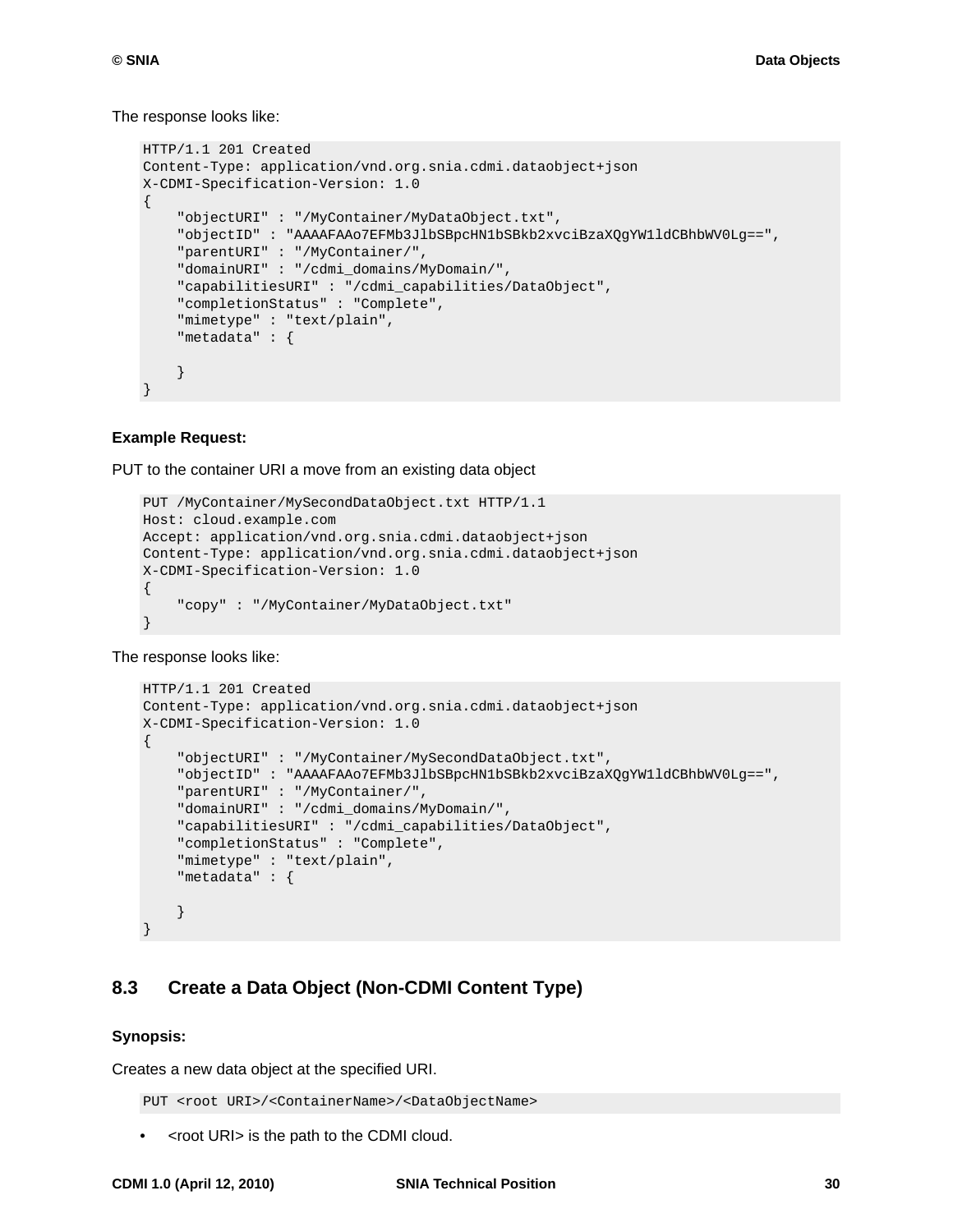- <ContainerName> is zero or more intermediate containers that already exist.
- <DataObjectName> is the name specified for the data object to be created.

Once created, the object can also be accessed at <root URI>/cdmi\_objectid/<objectID>.

#### **Capabilities:**

The following capabilities describe the supported operations that can be performed when creating a new data object:

• Support for the ability to create a new data object is indicated by the presence of the "cdmi\_create\_dataobject" capability in the parent container.

#### **Request Headers:**

| <b>Header</b>  | Type             | Value                                                                                                                                                                                          | <b>Mandatory/Optional</b> |
|----------------|------------------|------------------------------------------------------------------------------------------------------------------------------------------------------------------------------------------------|---------------------------|
| Content-Type   | Header<br>String | The content-type of the data to be stored as a<br>data object. The value specified here shall be<br>used in the "mimetype" field of the CDMI data<br>object.                                   | Mandatory                 |
| X-CDMI-Partial | Header<br>String | "true". Indicates that the newly created object is<br>part of a series of writes and has not yet been<br>fully created. When set, the "completionStatus"<br>field will be set to "Processing". | Optional                  |

#### **Request Message Body:**

The data to be stored in the value of the data object.

#### **Response Headers:**

N/A

#### **Response Message Body:**

N/A

#### **Response Status:**

| <b>HTTP Status</b>  | <b>Description</b>                                                                                                      |
|---------------------|-------------------------------------------------------------------------------------------------------------------------|
| 201 Created         | New data object was created                                                                                             |
| 400 Bad Request     | Invalid parameter of field names in the request                                                                         |
| 401 Unauthenticated | Incorrect or missing authentication credentials                                                                         |
| 403 Unauthorized    | Client lacks the proper authorization to perform this request                                                           |
| 409 Conflict        | The operation conflicts with a non-CDMI access protocol lock, or could cause a<br>state transition error on the server. |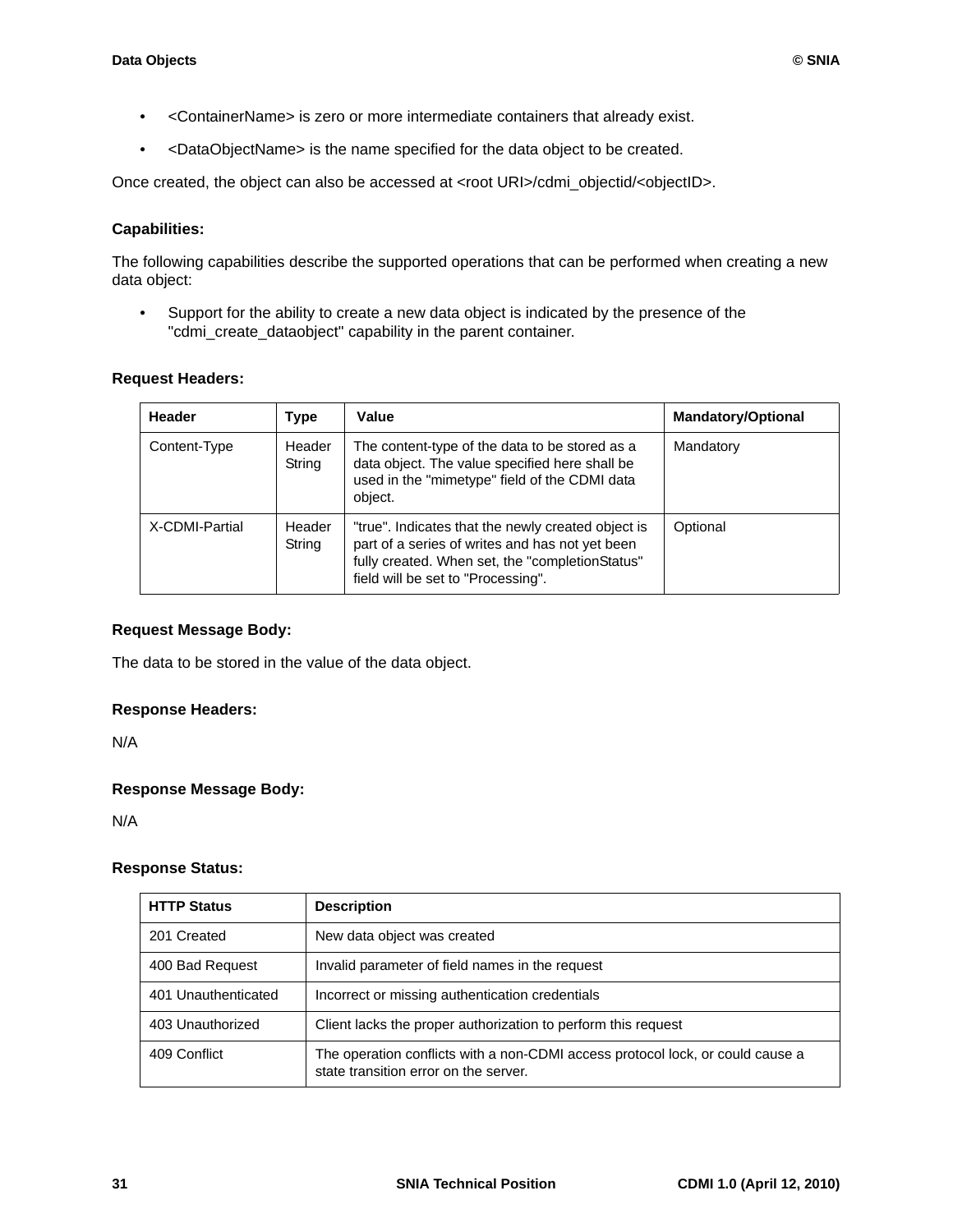#### **Example Request:**

PUT to the container URI the data object name and contents

```
PUT /MyContainer/MyDataObject.txt HTTP/1.1
Host: cloud.example.com
Content-Type: text/plain
Content-Length: 37
This is the Value of this Data Object
```
The response looks like:

HTTP/1.1 201 Created

# **8.4 Read a Data Object (CDMI Content Type)**

#### **Synopsis:**

Reads from an existing data object at the specified URI.

```
GET <root URI>/<ContainerName>/<DataObjectName>
GET <root URI>/<ContainerName>/<DataObjectName>?<fieldname>;<fieldname>;...
GET <root URI>/<ContainerName>/<DataObjectName>?value:<range>;...
GET <root URI>/<ContainerName>/<DataObjectName>?metadata:<prefix>;...
```
- <root URI> is the path to the CDMI cloud.
- <ContainerName> is zero or more intermediate containers.
- <DataObjectName> is the name of the data object to be read from.
- <fieldname> is the name of a field from the response message body.
- < range > is a byte range within the data object value field.
- <prefix> is a matching prefix that returns all metadata items that start with the prefix value.

The object can also be accessed at <root URI>/cdmi\_objectid/<objectID>.

#### **Capabilities:**

The following capabilities describe the supported operations that can be performed when reading an existing data object:

- Support for the ability to read the metadata of an existing data object is indicated by the presence of the "cdmi\_read\_metadata" capability in the specified object.
- Support for the ability to read the value of an existing data object is indicated by the presence of the "cdmi\_read\_value" capability in the specified object. Any read from a specific byte location not previously written to by a create or update operation shall return zero for the byte value.
- Support for the ability to read the value of an existing data object in specific byte ranges is indicated by the presence of the "cdmiaread value range" capability in the specified object. Any read from a specific byte location within the value range specified not previously written to by a create or update operation shall return zero for the byte value.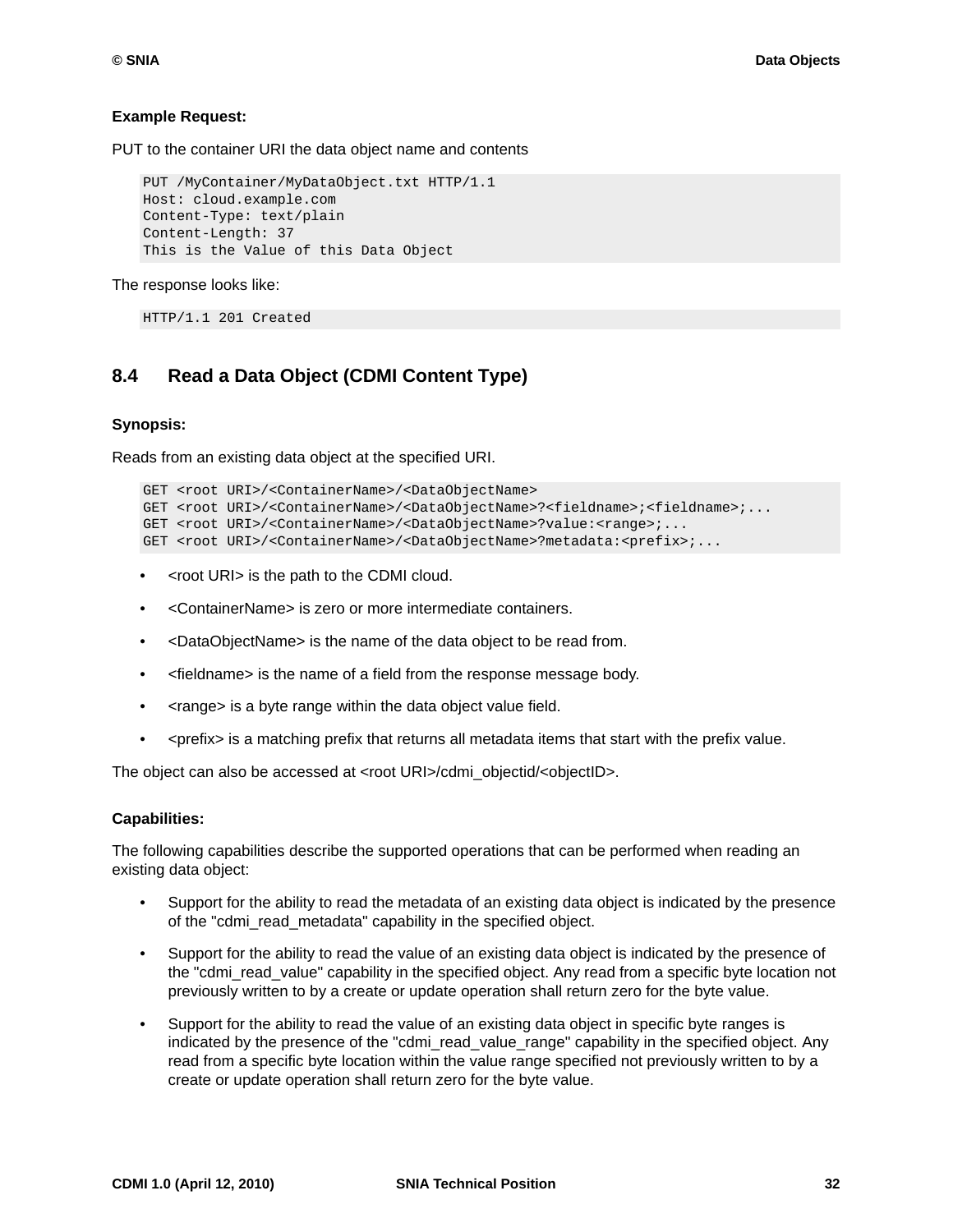# **Request Headers:**

| <b>Header</b>                        | Type             | Value                                                                                        | <b>Mandatory/Optional</b> |
|--------------------------------------|------------------|----------------------------------------------------------------------------------------------|---------------------------|
| Accept                               | Header<br>String | "application/vnd.org.snia.cdmi.dataobject+json"                                              | Optional                  |
| Content-Type                         | Header<br>String | "application/vnd.org.snia.cdmi.object+json"                                                  | Mandatory                 |
| X-CDMI-<br>Specification-<br>Version | Header<br>String | A comma separated list of versions supported by the<br>client, for example, "1.0, 1.5, 2.0". | Mandatory                 |

# **Request Message Body:**

N/A

# **Response Headers:**

| Header                               | Type             | Value                                                                                                                    | <b>Mandatory/Optional</b> |
|--------------------------------------|------------------|--------------------------------------------------------------------------------------------------------------------------|---------------------------|
| Content-Type                         | Header<br>String | "application/vnd.org.snia.cdmi.dataobject+json"                                                                          | Mandatory                 |
| X-CDMI-<br>Specification-<br>Version | Header<br>String | The server shall respond with the highest version<br>supported by both the client and the server, for<br>example, "1.0". | Mandatory                 |
| Location                             | Header<br>String | The server shall respond with the URI that the<br>reference points to if the object is a reference.                      | Mandatory                 |

# **Response Message Body:**

| <b>Name</b>      | <b>Type</b>           | <b>Description</b>                                                                                                                                                                                                                                                          | <b>Mandatory/Optional</b> |
|------------------|-----------------------|-----------------------------------------------------------------------------------------------------------------------------------------------------------------------------------------------------------------------------------------------------------------------------|---------------------------|
| objectURI        | <b>JSON</b><br>String | URI of the object as specified in the request.                                                                                                                                                                                                                              | Mandatory                 |
| objectID         | <b>JSON</b><br>String | Object ID of the object                                                                                                                                                                                                                                                     | Mandatory                 |
| parentURI        | <b>JSON</b><br>String | URI for the parent object                                                                                                                                                                                                                                                   | Mandatory                 |
| domainURI        | <b>JSON</b><br>String | URI of the owning domain                                                                                                                                                                                                                                                    | Mandatory                 |
| capabilitiesURI  | <b>JSON</b><br>String | URI to the capabilities for the object.<br>The capabilities URI returned is based on the<br>object type and requested data system<br>metadata fields.                                                                                                                       | Mandatory                 |
| completionStatus | <b>JSON</b><br>String | A string indicating if the object is still in the<br>process of being created, and once the<br>operation is complete, if it was created<br>successfully or an error occurred.<br>The value shall be the string "Processing", the<br>string "Complete", or an error message. | Mandatory                 |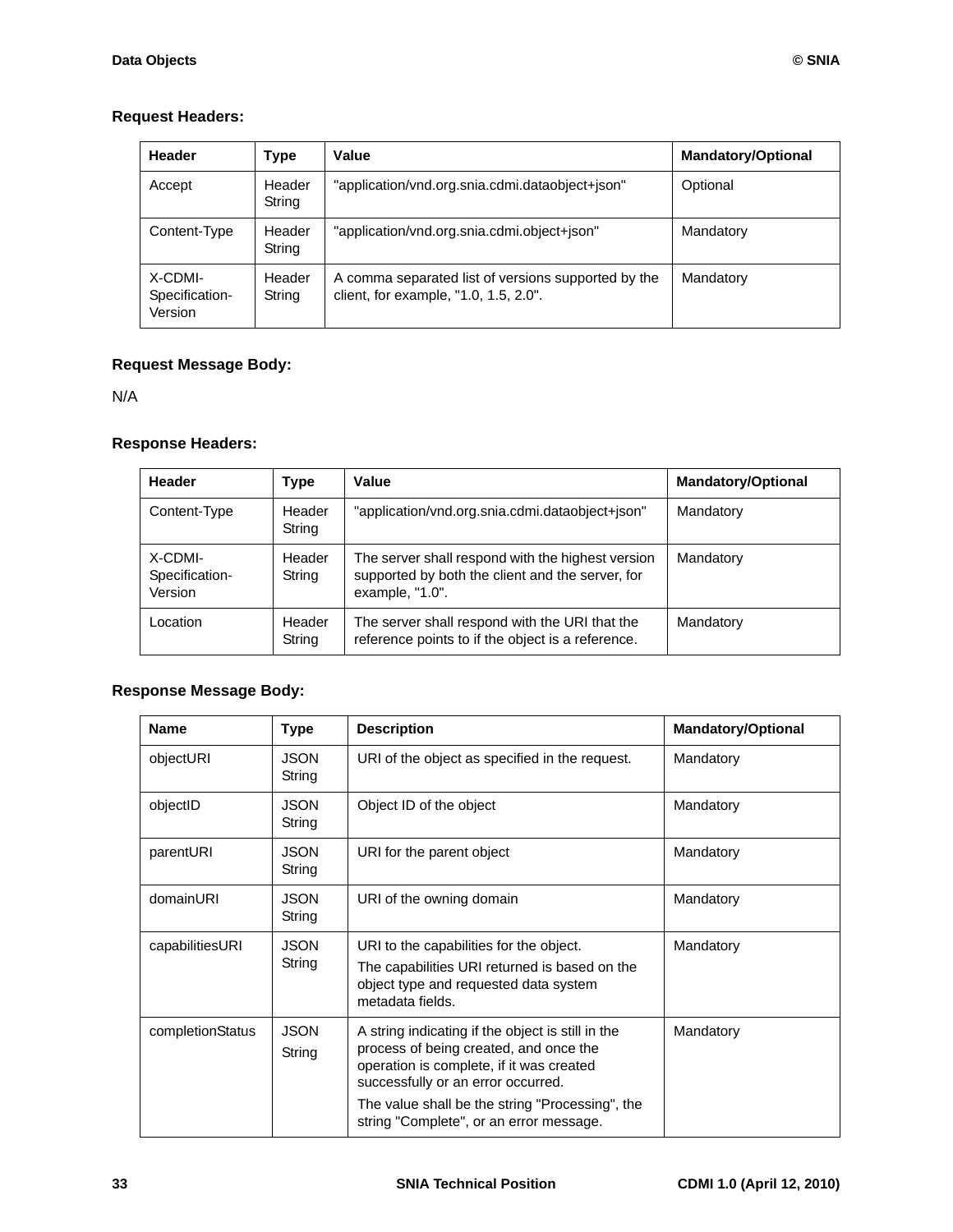| <b>Name</b>     | <b>Type</b>           | <b>Description</b>                                                                                                                                                                                                                                                                                 | <b>Mandatory/Optional</b> |
|-----------------|-----------------------|----------------------------------------------------------------------------------------------------------------------------------------------------------------------------------------------------------------------------------------------------------------------------------------------------|---------------------------|
| percentComplete | <b>JSON</b><br>String | The value shall be an integer numeric value<br>from 0 through 100.                                                                                                                                                                                                                                 | Optional                  |
| mimetype        | <b>JSON</b><br>String | Mime type of the value of the data object                                                                                                                                                                                                                                                          | Mandatory                 |
| metadata        | <b>JSON</b><br>Object | Metadata for the data object.<br>This field includes any user and data system<br>metadata specified in the request body<br>metadata field, along with storage system<br>metadata generated by the cloud storage<br>system.<br>See Chapter 16, "Metadata" for a further<br>description of metadata. | Mandatory                 |
| valuerange      | <b>JSON</b><br>String | The range of bytes of the value returned in the<br>value field.                                                                                                                                                                                                                                    | Mandatory                 |
| value           | String                | The data object value encoded in JSON. The<br>value field is only provided when<br>completionStatus is "Complete".                                                                                                                                                                                 | Mandatory                 |

If individual fields are specified in the GET request, only these fields are returned in the result body. Optional fields that are requested but do not exist are omitted from the result body. Requesting fields not defined in the standard result in a 400 Bad Request HTTP status code.

### **Response Status:**

| <b>HTTP Status</b>  | <b>Description</b>                                                                                |
|---------------------|---------------------------------------------------------------------------------------------------|
| 200 OK              | Valid response is enclosed                                                                        |
| 302 Found           | The URI is a reference to another URI                                                             |
| 400 Bad Request     | Invalid parameter of field names in the request                                                   |
| 401 Unauthenticated | Incorrect or missing authentication credentials                                                   |
| 403 Unauthorized    | Client lacks the proper authorization to perform this request                                     |
| 404 Not Found       | A data object was not found at the specified URI.                                                 |
| 406 Not Acceptable  | The server is unable to provide the object in the content-type specified in the<br>Accept header. |

#### **Example Request:**

GET to the data object URI to read all fields of the data object

```
GET /MyContainer/MyDataObject.txt HTTP/1.1
Host: cloud.example.com
Accept: application/vnd.org.snia.cdmi.dataobject+json
Content-Type: application/vnd.org.snia.cdmi.object+json
X-CDMI-Specification-Version: 1.0
```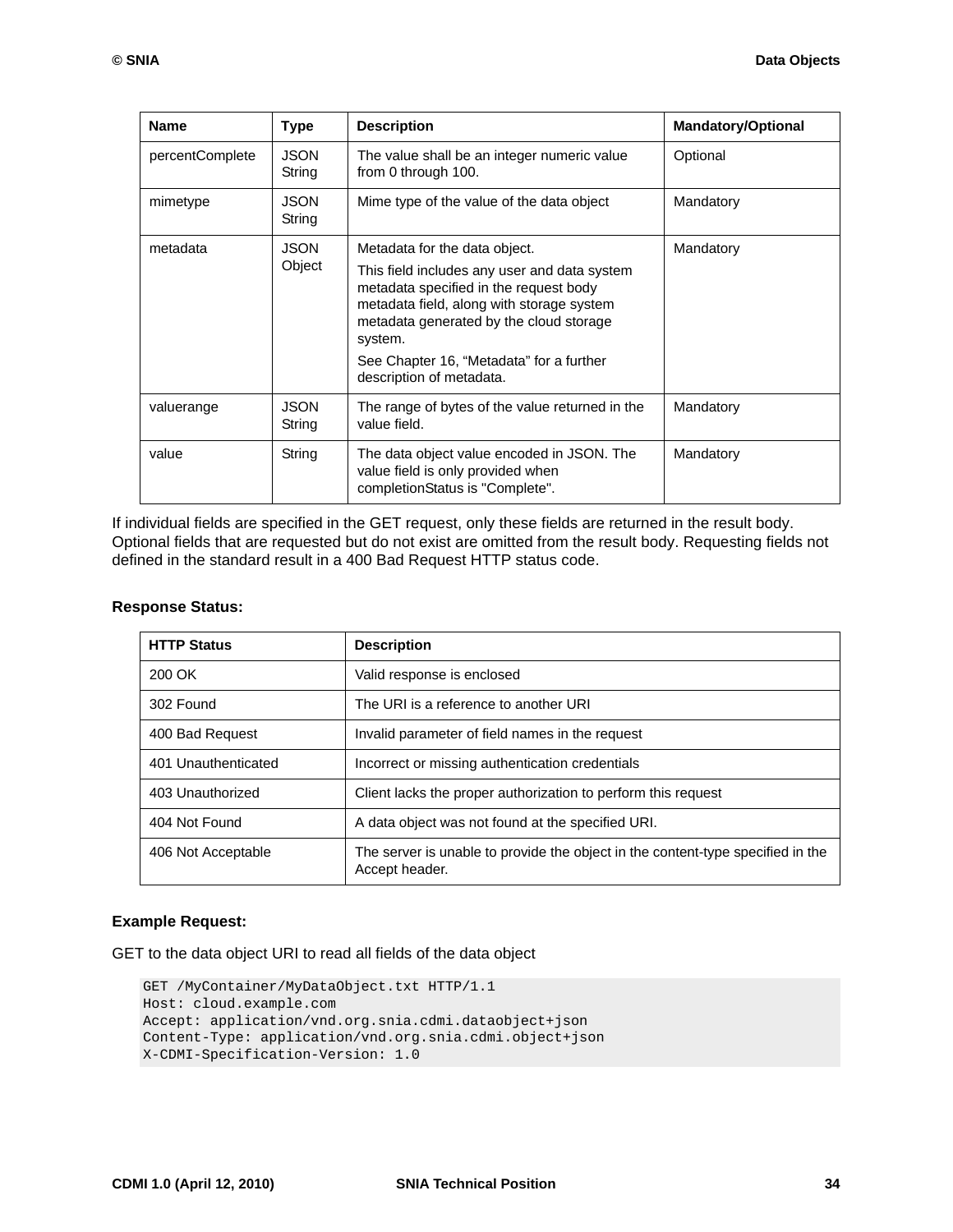The response looks like:

```
HTTP/1.1 200 OK
Content-Type: application/vnd.org.snia.cdmi.dataobject+json
X-CDMI-Specification-Version: 1.0
{
     "objectURI" : "/MyContainer/MyDataObject.txt",
     "objectID" : "AAAAFAAo7EFMb3JlbSBpcHN1bSBkb2xvciBzaXQgYW1ldCBhbWV0Lg==",
     "parentURI" : "/MyContainer/",
     "domainURI" : "/cdmi_domains/MyDomain",
     "capabilitiesURI" : "/cdmi_capabilities/DataObject",
     "completionStatus" : "Complete",
     "mimetype" : "text/plain",
     "metadata" : {
     },
     "valuerange" : "0-37",
     "value" : "This is the Value of this Data Object"
}
```
#### **Example Request:**

GET to the data object URI to read the value and mimetype of the data object

```
GET /MyContainer/MyDataObject.txt?value;mimetype HTTP/1.1
Host: cloud.example.com
Accept: application/vnd.org.snia.cdmi.dataobject+json
Content-Type: application/vnd.org.snia.cdmi.object+json
X-CDMI-Specification-Version: 1.0
```
The response looks like:

```
HTTP/1.1 200 OK
Content-Type: application/vnd.org.snia.cdmi.dataobject+json
X-CDMI-Specification-Version: 1.0
{
     "value" : "This is the Value of this Data Object",
     "mimetype" : "text/plain"
}
```
#### **Example Request:**

GET to the data object URI to read the first ten bytes of the value of the data object

```
GET /MyContainer/MyDataObject.txt?valuerange;value:0-10 HTTP/1.1
Host: cloud.example.com
Accept: application/vnd.org.snia.cdmi.dataobject+json
Content-Type: application/vnd.org.snia.cdmi.object+json
X-CDMI-Specification-Version: 1.0
```
The response looks like:

```
HTTP/1.1 200 OK
Content-Type: application/vnd.org.snia.cdmi.dataobject+json
X-CDMI-Specification-Version: 1.0
\left\{ \right. "valuerange" : "0-10",
     "value" : "This is th"
}
```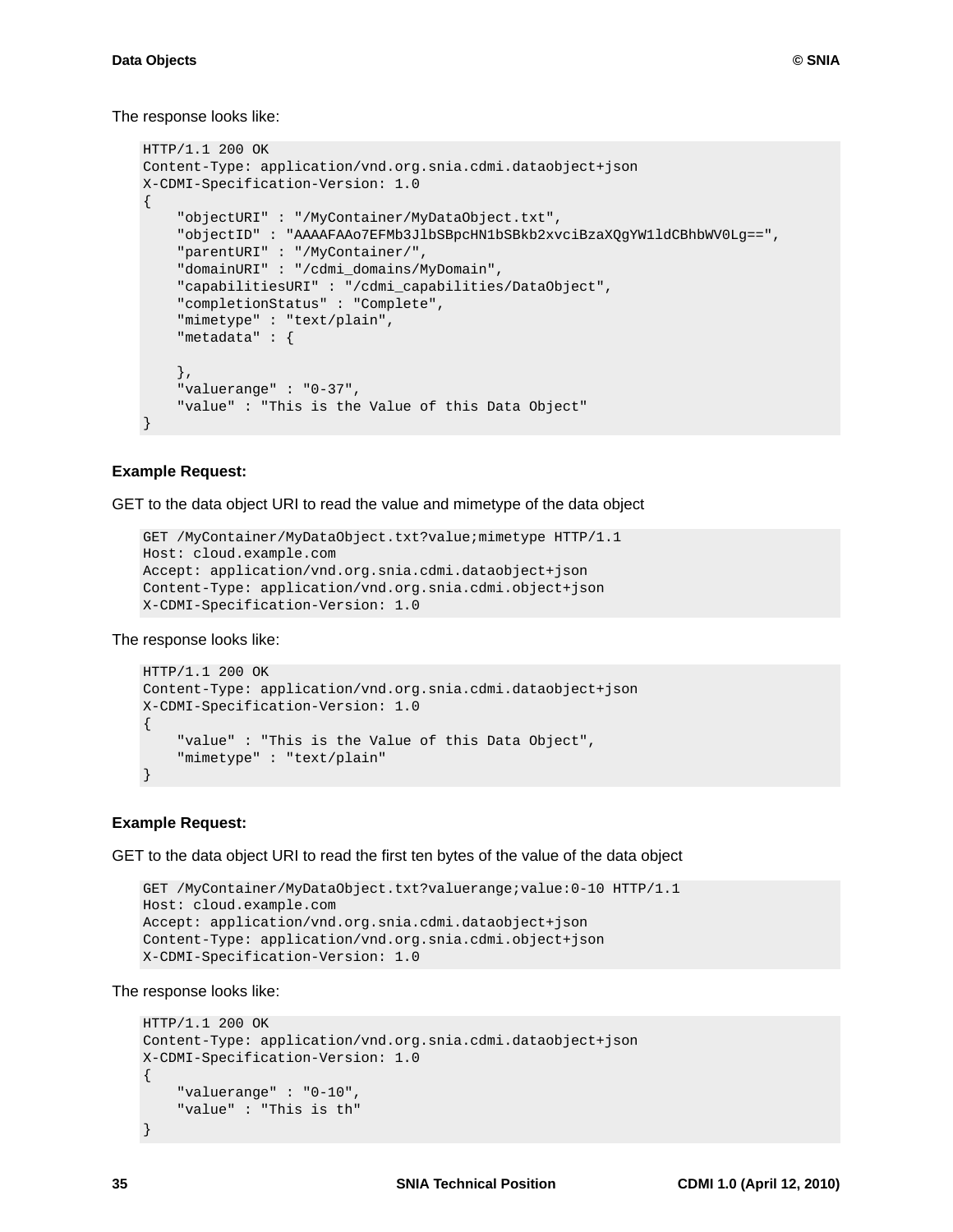# **8.5 Read a Data Object (Non-CDMI Content Type)**

### **Synopsis:**

Reads from an existing data object at the specified URI.

```
GET <root URI>/<ContainerName>/<DataObjectName>
GET <root URI>/<ContainerName>/<DataObjectName>?<fieldname>
GET <root URI>/<ContainerName>/<DataObjectName>?metadata:<prefix>
```
- <root URI> is the path to the CDMI cloud.
- <ContainerName> is zero or more intermediate containers.
- <DataObjectName> is the name of the data object to be read from.
- <fieldname> is the name of a field from the response message body.
- <prefix> is a matching prefix that returns all metadata items that start with the prefix value.

The object can also be accessed at <root URI>/cdmi\_objectid/<objectID>.

#### **Capabilities:**

The following capabilities describe the supported operations that can be performed when reading an existing data object:

- Support for the ability to read the metadata of an existing data object is indicated by the presence of the "cdmi\_read\_metadata" capability in the specified object.
- Support for the ability to read the value of an existing data object is indicated by the presence of the "cdmi\_read\_value" capability in the specified object. Any read from a specific byte location not previously written to by a create or update operation shall return zero for the byte value.
- Support for the ability to read the value of an existing data object in specific byte ranges is indicated by the presence of the "cdmi\_read\_value\_range" capability in the specified object. Any read from a specific byte location within the value range specified not previously written to by a create or update operation shall return zero for the byte value.

#### **Request Headers:**

N/A

#### **Request Message Body:**

N/A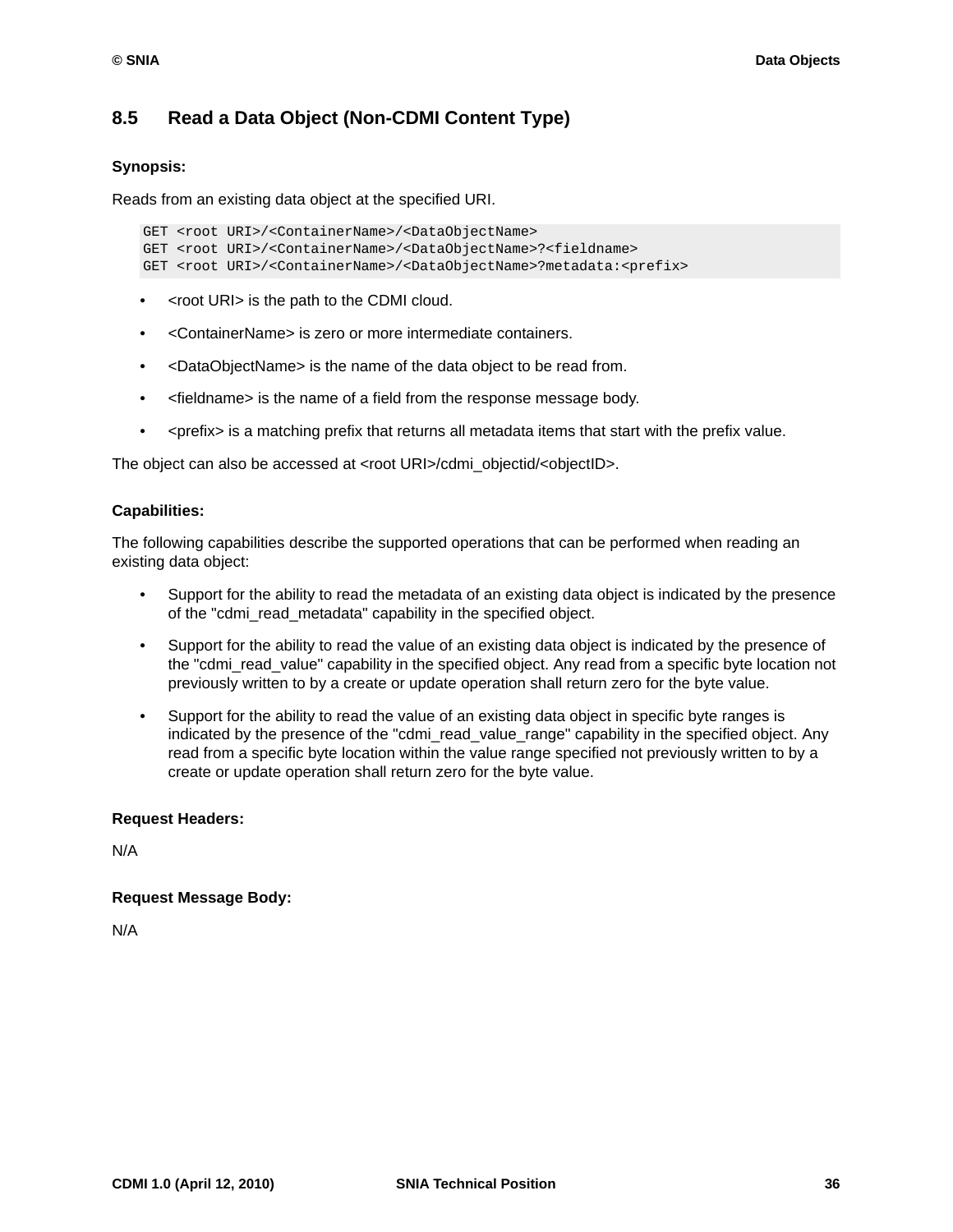#### **Response Headers:**

| Header       | Type             | Value                                                                                                                                                                                                                             | <b>Mandatory/Optional</b> |
|--------------|------------------|-----------------------------------------------------------------------------------------------------------------------------------------------------------------------------------------------------------------------------------|---------------------------|
| Content-Type | Header<br>String | If a field was not specified, or the value field was<br>specified, the content-type returned shall be the<br>"mimetype" field in the data object.<br>If a non-value field was specified, the content-type<br>shall be "text/json" | Mandatory                 |
| Location     | Header<br>String | The server shall respond with the URI that the<br>reference points to if the object is a reference.                                                                                                                               | Mandatory                 |

### **Response Message Body:**

- If no fields were specified in the request or the value field was specified in the request, the response message body shall be the contents of the data object's value field.
- If a field other than the value field was specified in the request, the value of that specified field shall be returned in JSON format.
- Requesting an optional field that is not present results in an HTTP status code of 404 Not Found.
- Requesting an undefined field results in an HTTP status codeof 400 Bad Request .

| <b>HTTP Status</b>  | <b>Description</b>                                                                                              |  |
|---------------------|-----------------------------------------------------------------------------------------------------------------|--|
| 200 OK              | Data object contents in response                                                                                |  |
| 204 No Content      | Data object may not be complete, retry later                                                                    |  |
| 206 Partial Content | A requested range of the data object content was returned in response                                           |  |
| 302 Found           | The URI is a reference to another URI                                                                           |  |
| 400 Bad Request     | Invalid parameter of field names in the request                                                                 |  |
| 401 Unauthenticated | Incorrect or missing authentication credentials                                                                 |  |
| 403 Unauthorized    | Client lacks the proper authorization to perform this request                                                   |  |
| 404 Not Found       | A data object was not found at the specified URI, or a requested field within<br>the data object was not found. |  |

#### **Response Status:**

#### **Example Request:**

GET to the data object URI to read the value of the data object

```
GET /MyContainer/MyDataObject.txt HTTP/1.1
Host: cloud.example.com
```
The response looks like:

```
HTTP/1.1 200 OK
Content-Type: text/plain
Content-Length: 37
This is the Value of this Data Object
```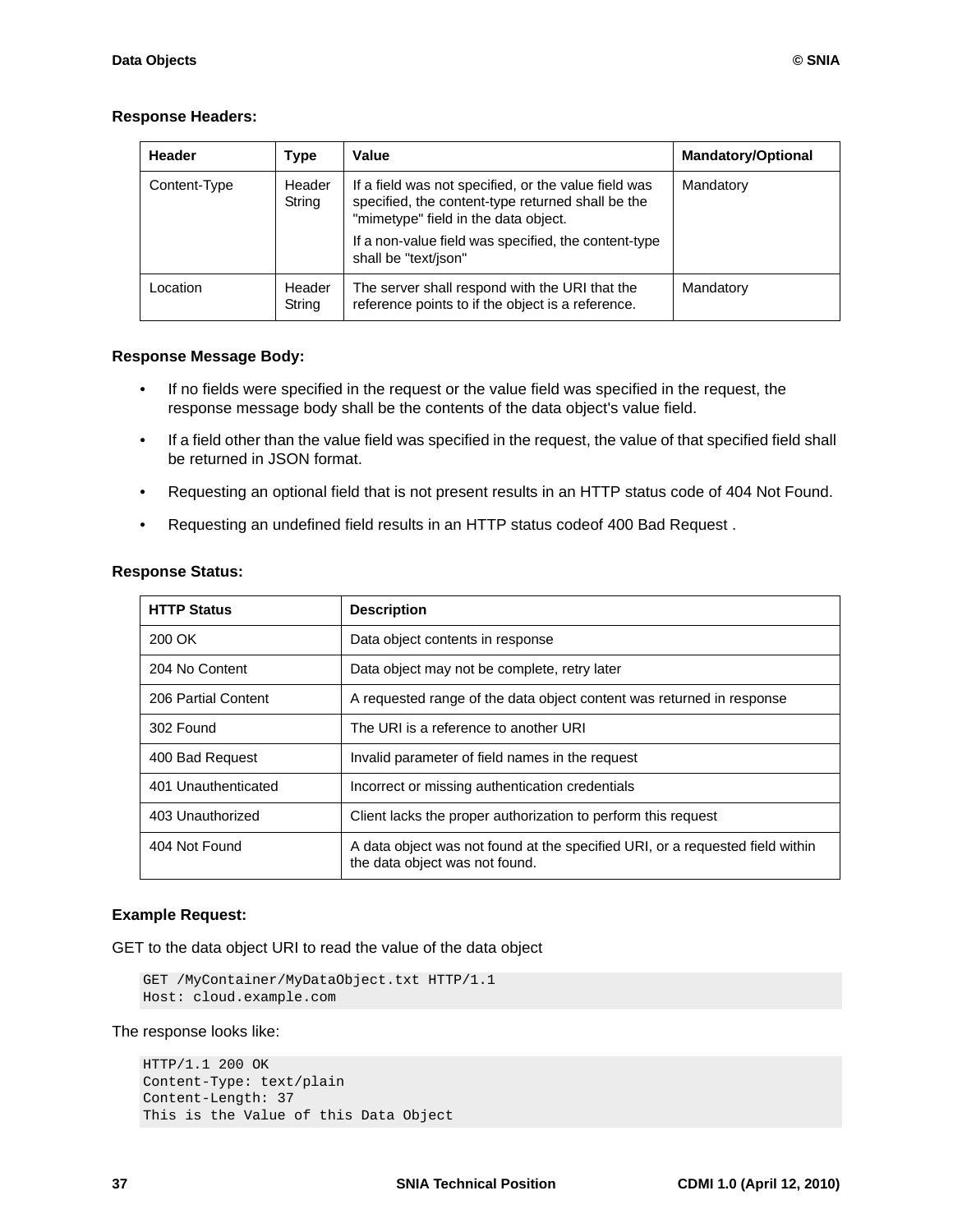#### **Example Request:**

GET to the data object URI to read the mimetype field of the data object

```
GET /MyContainer/MyDataObject.txt?mimetype HTTP/1.1
Host: cloud.example.com
```
The response looks like:

```
HTTP/1.1 200 OK
Content-Type: text/json
{
     "mimetype" : "text/plain"
}
```
#### **Example Request:**

GET to the data object URI to read the first ten bytes of the value of the data object

```
GET /MyContainer/MyDataObject.txt HTTP/1.1
Host: cloud.example.com 
Range: bytes=0-10
```
The response looks like:

```
HTTP/1.1 206 Partial Content
Content-Type: text/plain
Content-Range: bytes 0-10
Content-Length: 11
This is the
```
# **8.6 Update a Data Object (CDMI Content Type)**

#### **Synopsis:**

Updates an existing data object at the specified URI.

```
PUT <root URI>/<ContainerName>/<DataObjectName>
PUT <root URI>/<ContainerName>/<DataObjectName>?metadata
PUT <root URI>/<ContainerName>/<DataObjectName>?value
PUT <root URI>/<ContainerName>/<DataObjectName>?value:<range>
```
- <root URI> is the path to the CDMI cloud.
- <ContainerName> is zero or more intermediate containers.
- <DataObjectName> is the name of the data object to be updated.
- <range> is a byte range within the data object value field.

The object can also be accessed at <root URI>/cdmi\_objectid/<objectID>, and an update shall not result in a change to the Object ID.

#### **Capabilities:**

The following capabilities describe the supported operations that can be performed when updating an existing data object: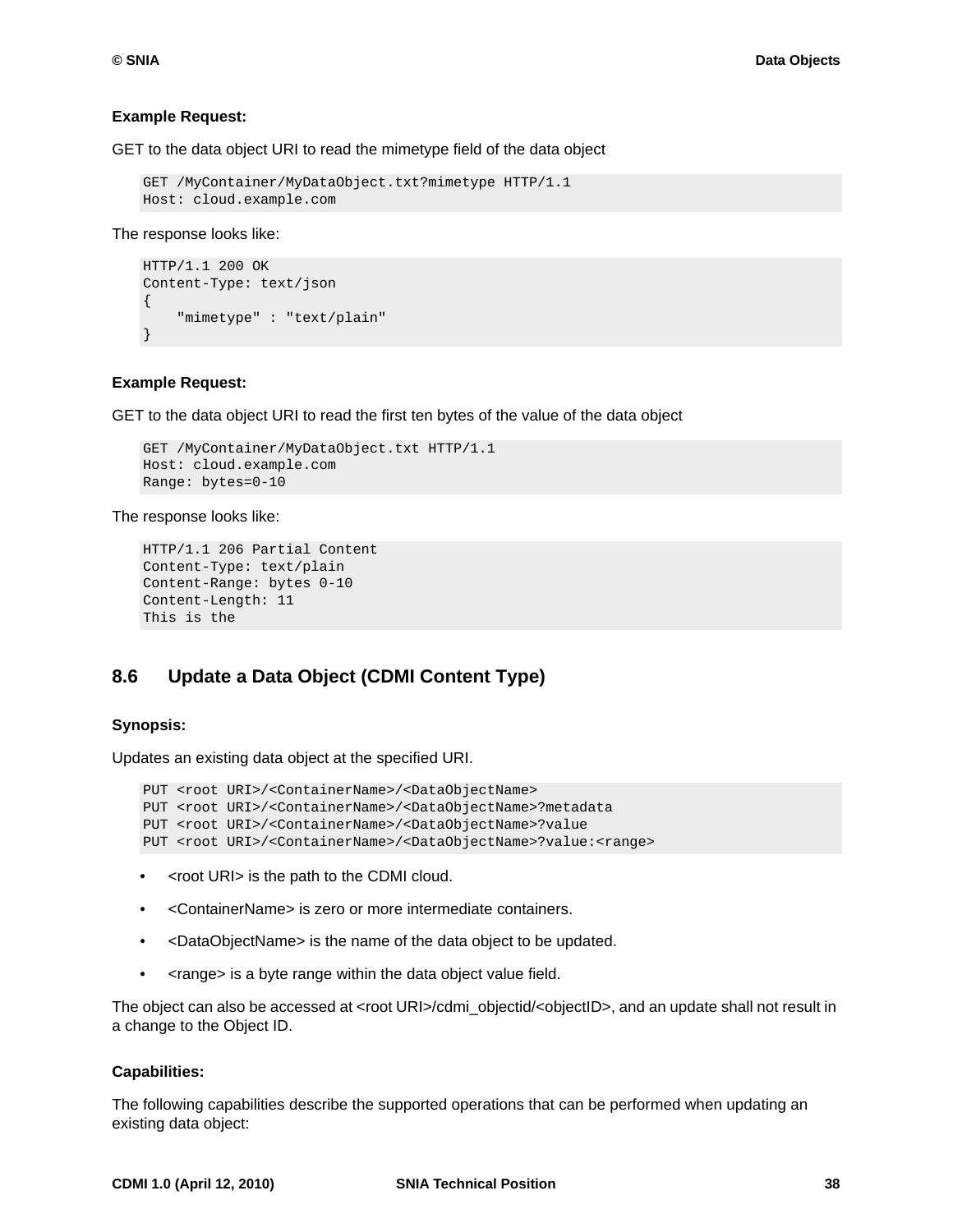- Support for the ability to modify the metadata of an existing data object is indicated by the presence of the "cdmi\_modify\_metadata" capability in the specified object.
- Support for the ability to modify the value of an existing data object is indicated by the presence of the "cdmi\_modify\_value" capability in the specified object.
- Support for the ability to modify the value of an existing data object in specified byte ranges is indicated by the presence of the "cdmi\_modify\_value\_range" capability in the specified object.

# **Request Headers:**

| <b>Header</b>                        | <b>Type</b>      | Value                                                                                                                                                                                                                               | <b>Mandatory/Optional</b> |
|--------------------------------------|------------------|-------------------------------------------------------------------------------------------------------------------------------------------------------------------------------------------------------------------------------------|---------------------------|
| Accept                               | Header<br>String | "application/vnd.org.snia.cdmi.dataobject+json"                                                                                                                                                                                     | Mandatory                 |
| Content-Type                         | Header<br>String | "application/vnd.org.snia.cdmi.dataobject+json"                                                                                                                                                                                     | Mandatory                 |
| X-CDMI-<br>Specification-<br>Version | Header<br>String | A comma separated list of versions supported by the<br>client, for example, "1.0, 1.5, 2.0".                                                                                                                                        | Mandatory                 |
| X-CDMI-<br><b>MustExist</b>          | Header<br>String | "true". Fail updates if the object does not exist. If this<br>header element exists and is set to "true", it is an<br>error for the object to not already exist.                                                                    | Optional                  |
| X-CDMI-Partial                       | Header<br>String | "true". Indicates that the object is in the process of<br>being updated, and has not yet been fully updated.<br>When set, the "completionStatus" field will be set to<br>"Processing".                                              | Optional                  |
|                                      |                  | If the "completionStatus" field had previously been<br>set to "Processing" by including this header in a<br>create or update, the next update without this field will<br>change the "completionStatus" field back to<br>"Complete". |                           |

#### **Request Message Body:**

| <b>Name</b> | Type                  | <b>Description</b>                                                                                                                                                            | <b>Mandatory/Optional</b> |
|-------------|-----------------------|-------------------------------------------------------------------------------------------------------------------------------------------------------------------------------|---------------------------|
| mimetype    | <b>JSON</b><br>String | Mime type of the data contained within the value<br>field of the data object. If present, this replaces the<br>existing mimetype.                                             | Optional                  |
| metadata    | <b>JSON</b><br>Object | Metadata for the data object. If present, this<br>replaces the existing metadata. See Chapter 16,<br>"Metadata" for a further description of metadata.                        | Optional                  |
| domainURI   | <b>JSON</b><br>String | URI of the owning domain.<br>If different from the parent domain, the user<br>must have the "cross_domain" privilege.<br>If not specified, the parent domain will be<br>used. | Optional                  |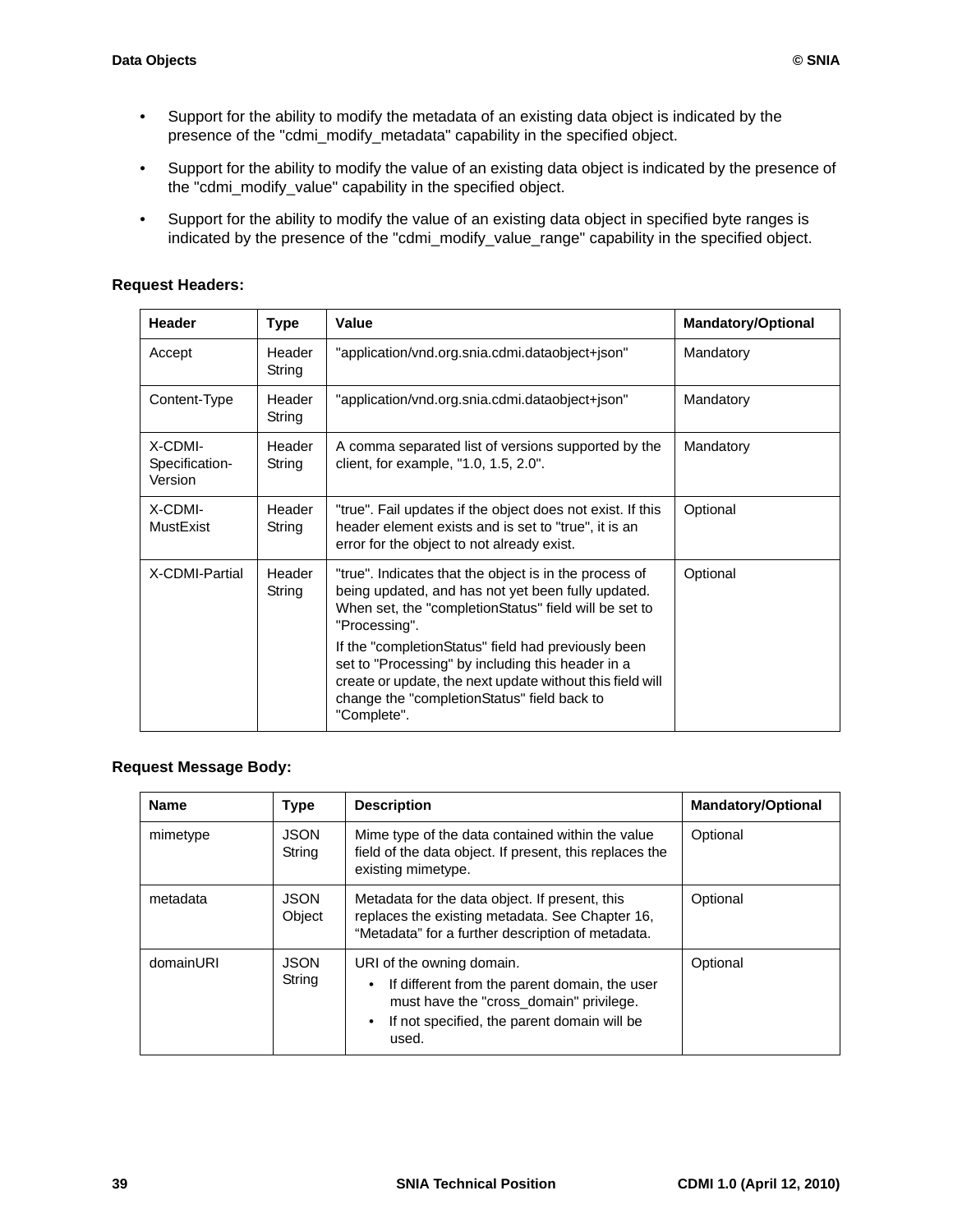| <b>Name</b> | Type                  | <b>Description</b>                                                                                                                                                                                                                                                                                                                                                     | <b>Mandatory/Optional</b> |
|-------------|-----------------------|------------------------------------------------------------------------------------------------------------------------------------------------------------------------------------------------------------------------------------------------------------------------------------------------------------------------------------------------------------------------|---------------------------|
| value       | <b>JSON</b><br>String | This is the new data for the object. If present, this<br>replaces the existing value.                                                                                                                                                                                                                                                                                  | Optional                  |
|             |                       | If a value range was specified in the request,<br>$\bullet$<br>the new data is inserted at the location<br>specified by the range. Any resulting gaps<br>between ranges should be treated as all<br>zeros, and included when calculating the size<br>of the value.<br>Binary data must be escaped as per the<br>$\bullet$<br>JSON escaping rules described in RFC4627. |                           |

# **Response Headers:**

| Header   | Type             | Value                                                                                               | <b>Mandatory/Optional</b> |
|----------|------------------|-----------------------------------------------------------------------------------------------------|---------------------------|
| Location | Header<br>Strina | The server shall respond with the URI that the<br>reference points to if the object is a reference. | Mandatory                 |

# **Response Message Body:**

N/A

# **Response Status:**

| <b>HTTP Status</b>  | <b>Description</b>                                                                                                       |  |
|---------------------|--------------------------------------------------------------------------------------------------------------------------|--|
| 200 OK              | New metadata and/or content accepted                                                                                     |  |
| 302 Found           | The URI is a reference to another URI                                                                                    |  |
| 400 Bad Request     | Invalid parameter of field names in the request                                                                          |  |
| 401 Unauthenticated | Incorrect or missing authentication credentials                                                                          |  |
| 403 Unauthorized    | Client lacks the proper authorization to perform this request                                                            |  |
| 404 Not Found       | An update was attempted on an object that does not exist, and the X-CDMI-<br>MustExist header element was set to "true". |  |
| 409 Conflict        | The operation conflicts with a non-CDMI access protocol lock, or could cause a<br>state transition error on the server.  |  |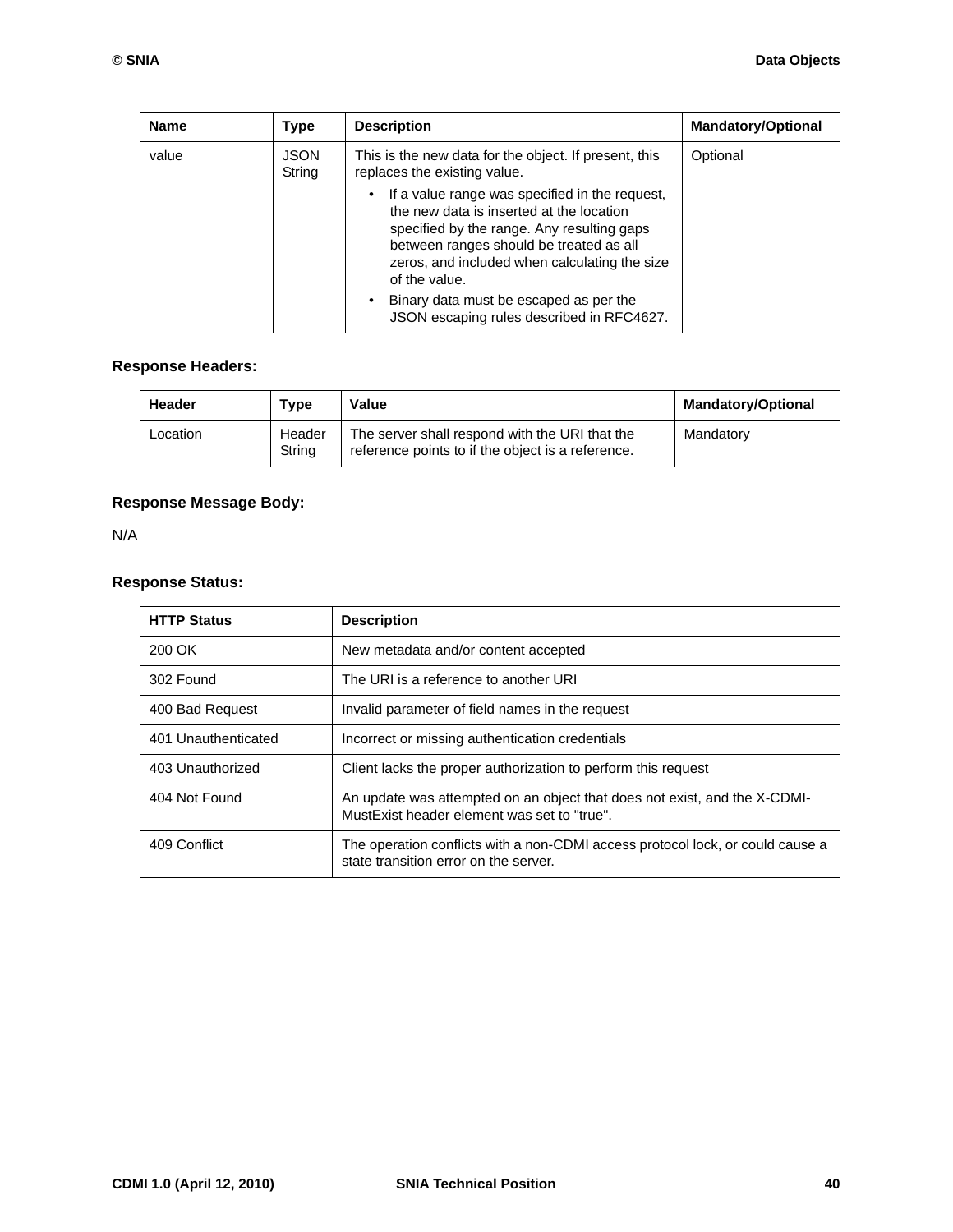PUT to the data object URI to set new field values

```
PUT /MyContainer/MyDataObject.txt HTTP/1.1
Host: cloud.example.com
Accept: application/vnd.org.snia.cdmi.dataobject+json
Content-Type: application/vnd.org.snia.cdmi.dataobject+json
X-CDMI-Specification-Version: 1.0
\mathcal{L}_{\mathcal{L}_{\mathcal{L}}} "mimetype" : "text/plain",
     "metadata" : {
     },
      "value" : "This is the Value of this Data Object"
}
```
The response looks like:

HTTP/1.1 200 OK

### **Example Request:**

PUT to the data object URI to set a new mimetype

```
PUT /MyContainer/MyDataObject.txt?mimetype HTTP/1.1
Host: cloud.example.com
Accept: application/vnd.org.snia.cdmi.dataobject+json
Content-Type: application/vnd.org.snia.cdmi.dataobject+json
X-CDMI-Specification-Version: 1.0
{
     "mimetype" : "text/plain"
}
```
The response looks like:

HTTP/1.1 200 OK

#### **Example Request:**

PUT to the data object URI to update a range of the value

```
PUT /MyContainer/MyDataObject.txt?value:21-24 HTTP/1.1
Host: cloud.example.com
Accept: application/vnd.org.snia.cdmi.dataobject+json
Content-Type: application/vnd.org.snia.cdmi.dataobject+json
X-CDMI-Specification-Version: 1.0
{
     "value" : "that"
}
```
The response looks like:

HTTP/1.1 200 OK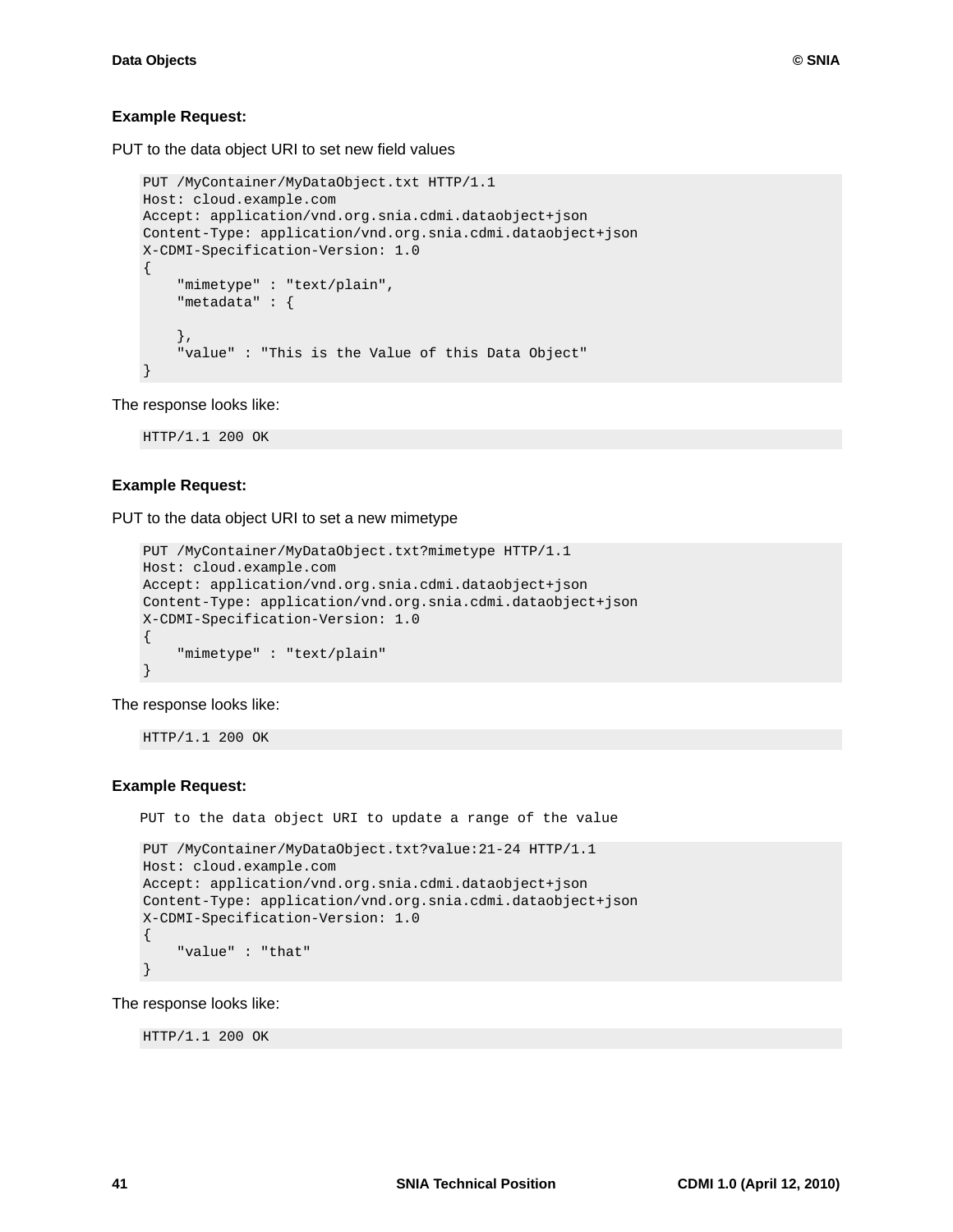# **8.7 Update a Data Object (Non-CDMI Content Type)**

# **Synopsis:**

Updates an existing data object at the specified URI.

PUT <root URI>/<ContainerName>/<DataObjectName>

- <root URI> is the path to the CDMI cloud.
- <ContainerName> is zero or more intermediate containers.
- <DataObjectName> is the name of the data object to be updated.

The object can also be accessed at <root URI>/cdmi\_objectid/<objectID>, and an update shall not result in a change to the Object ID.

# **Capabilities:**

The following capabilities describe the supported operations that can be performed when updating an existing data object:

- Support for the ability to modify the value of an existing data object is indicated by the presence of the "cdmi\_modify\_value" capability in the specified object.
- Support for the ability to modify the value of an existing data object in specified byte ranges is indicated by the presence of the "cdmi\_modify\_value\_range" capability in the specified object.

| Header             | Type             | Value                                                                                                                                                                                                                               | <b>Mandatory/Optional</b> |
|--------------------|------------------|-------------------------------------------------------------------------------------------------------------------------------------------------------------------------------------------------------------------------------------|---------------------------|
| Content-Type       | Header<br>String | The content-type of the data to be stored as a data<br>object. The value specified here shall be used in the<br>"mimetype" field of the CDMI data object.                                                                           | Mandatory                 |
| X-CDMI-<br>Partial | Header<br>String | "true". Indicates that the object is in the process of<br>being updated and has not yet been fully updated.<br>When set, the "completionStatus" field will be set to<br>"Processing".                                               | Optional                  |
|                    |                  | If the "completionStatus" field had previously been<br>set to "Processing" by including this header in a<br>create or update, the next update without this field<br>will change the "completionStatus" field back to<br>"Complete". |                           |

#### **Request Headers:**

#### **Request Message Body:**

The data to be stored in the value of the data object.

#### **Response Headers:**

| Header   | Type             | Value                                                                                               | <b>Mandatory/Optional</b> |
|----------|------------------|-----------------------------------------------------------------------------------------------------|---------------------------|
| Location | Header<br>String | The server shall respond with the URI that the<br>reference points to if the object is a reference. | Mandatory                 |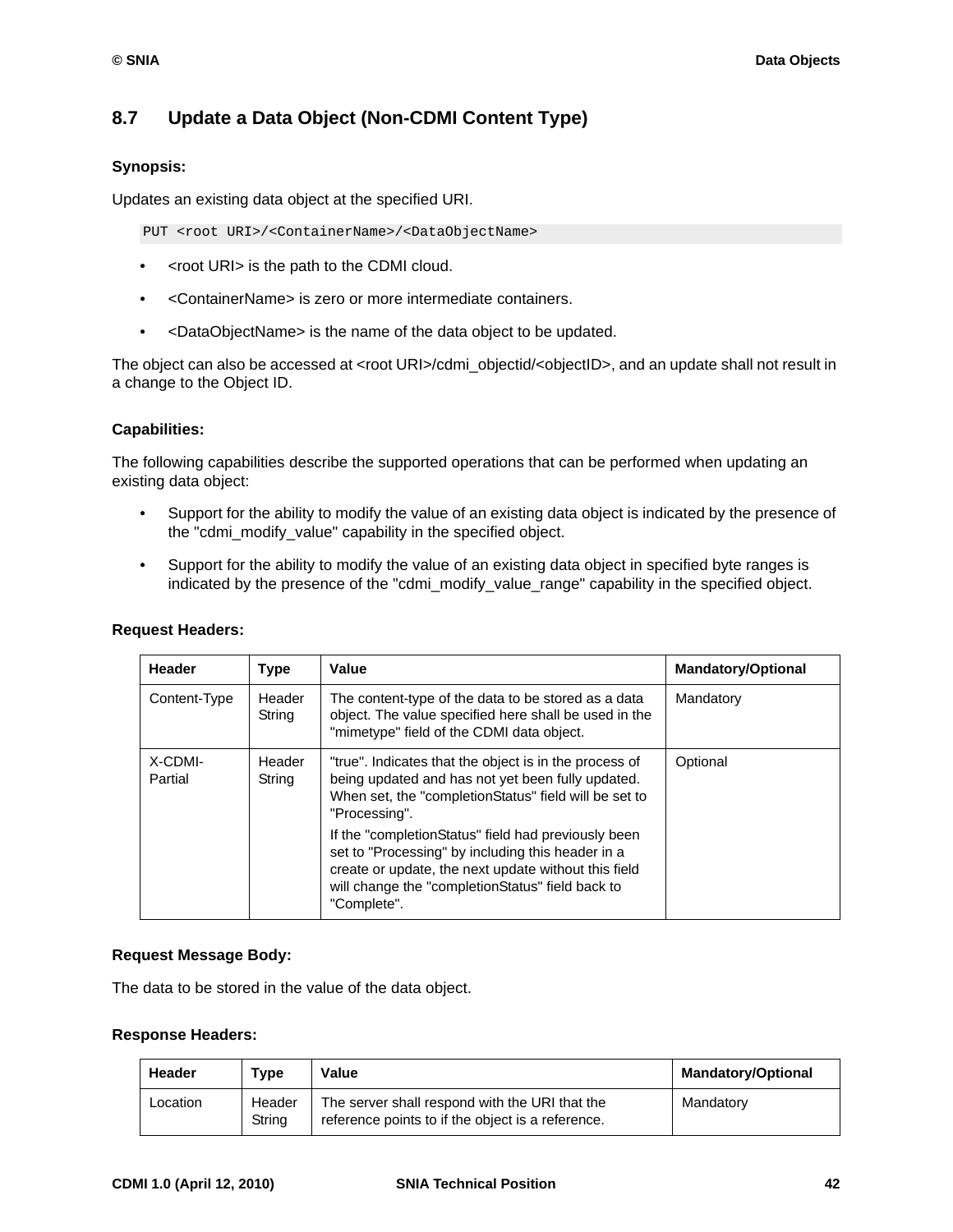#### **Response Message Body:**

N/A

#### **Response Status:**

| <b>HTTP Status</b>  | <b>Description</b>                                                                                                      |
|---------------------|-------------------------------------------------------------------------------------------------------------------------|
| 200 OK              | New value accepted                                                                                                      |
| 302 Found           | The URI is a reference to another URI                                                                                   |
| 400 Bad Request     | Invalid parameter of field names in the request                                                                         |
| 401 Unauthenticated | Incorrect or missing authentication credentials                                                                         |
| 403 Unauthorized    | Client lacks the proper authorization to perform this request                                                           |
| 409 Conflict        | The operation conflicts with a non-CDMI access protocol lock, or could cause a<br>state transition error on the server. |

#### **Example Request:**

PUT to the data object URI to read the value of the data object

```
PUT /MyContainer/MyDataObject.txt HTTP/1.1
Host: cloud.example.com
Content-Type: text/plain
Content-Length: 37
This is the value of this data object
```
#### The response looks like:

HTTP/1.1 200 OK

### **Example Request:**

PUT to the data object URI to set a new mimetype

```
PUT /MyContainer/MyDataObject.txt?mimetype HTTP/1.1
Host: cloud.example.com
Content-Type: text/plain
Content-Length: 41
This is the new value of this data object
```
The response looks like:

HTTP/1.1 200 OK

#### **Example Request:**

PUT to the data object URI to read the first ten bytes of the value of the data object

```
PUT /MyContainer/MyDataObject.txt HTTP/1.1
Host: cloud.example.com 
Content-Range: bytes=21-24
Content-Type: text/plain
Content-Length: 4
that
```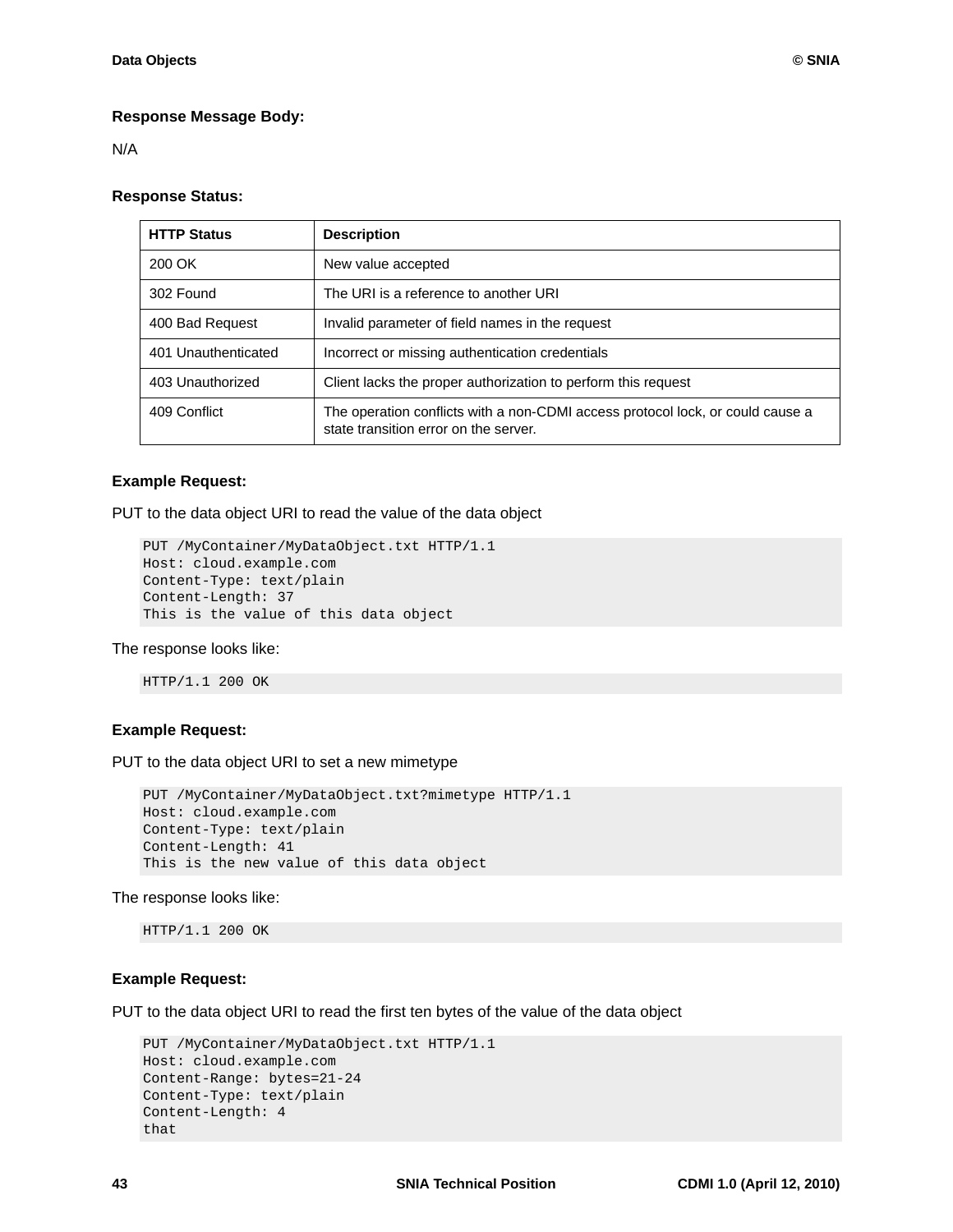The response looks like:

HTTP/1.1 200 OK

# **8.8 Delete a Data Object (CDMI Content Type)**

#### **Synopsis:**

Deletes an existing data object at the specified URI.

DELETE <root URI>/<ContainerName>/<DataObjectName>

- <root URI> is the path to the CDMI cloud.
- <ContainerName> is zero or more intermediate containers.
- <DataObjectName> is the name of the data object to be deleted.

The object can also be accessed at <root URI>/cdmi\_objectid/<objectID>.

#### **Capabilities:**

The following capabilities describe the supported operations that can be performed when deleting an existing data object:

• Support for the ability to delete an existing data object is indicated by the presence of the "cdmi\_delete\_object" capability in the specified object.

#### **Request Headers:**

| Header                               | Type             | Value                                                                                        | <b>Mandatory/Optional</b> |
|--------------------------------------|------------------|----------------------------------------------------------------------------------------------|---------------------------|
| Accept                               | Header<br>String | "application/vnd.org.snia.cdmi.dataobject+json"                                              | Mandatory                 |
| Content-Type                         | Header<br>String | "application/vnd.org.snia.cdmi.dataobject+json"                                              | Mandatory                 |
| X-CDMI-<br>Specification-<br>Version | Header<br>String | A comma separated list of versions supported by the<br>client, for example, "1.0, 1.5, 2.0". | Mandatory                 |

#### **Request Message Body:**

N/A

#### **Response Headers:**

N/A

#### **Response Message Body:**

N/A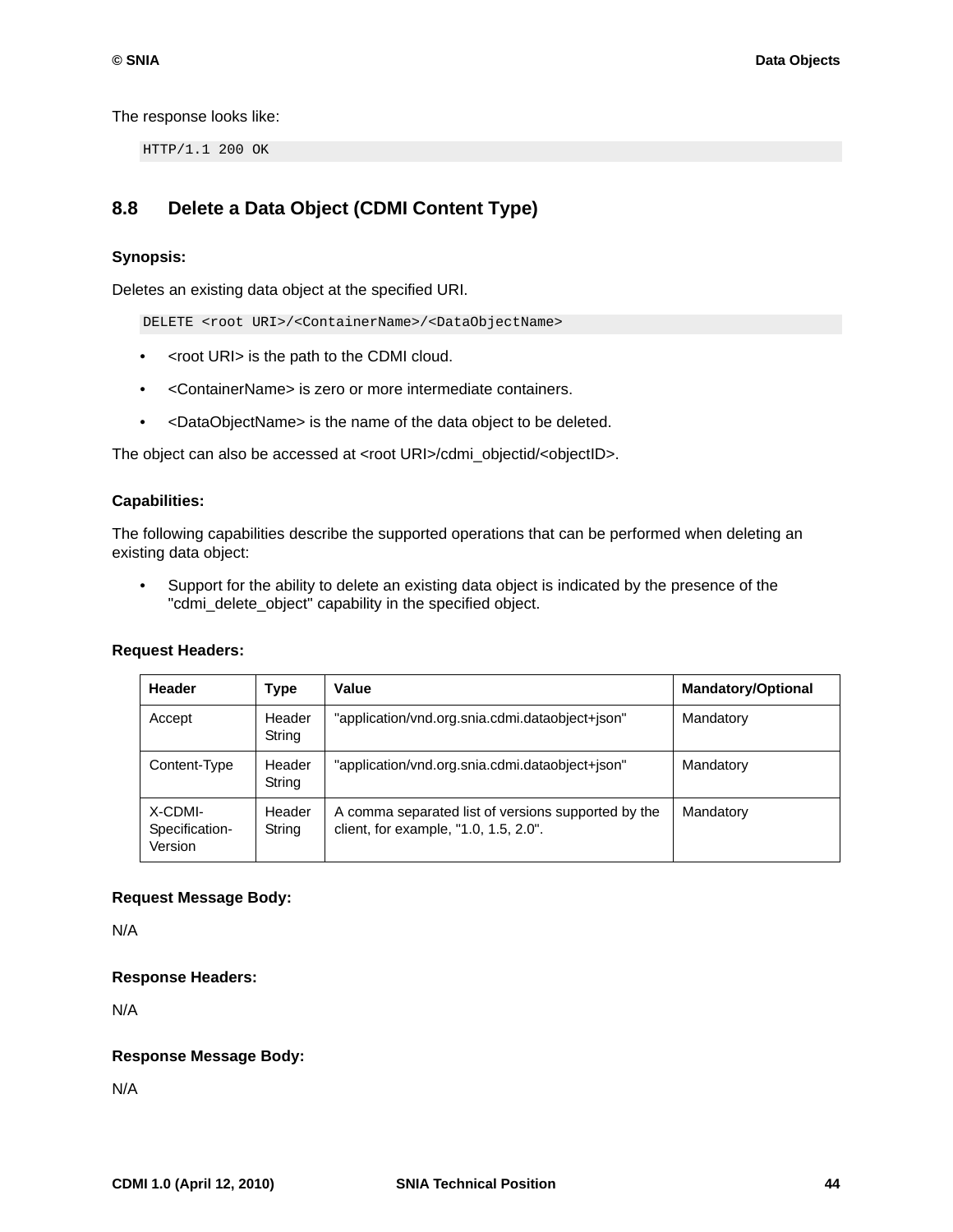### **Response Status:**

| <b>HTTP Status</b>  | <b>Description</b>                                                                                                                                          |
|---------------------|-------------------------------------------------------------------------------------------------------------------------------------------------------------|
| 200 OK              | Data object was successfully deleted                                                                                                                        |
| 400 Bad Request     | Invalid parameter of field names in the request                                                                                                             |
| 401 Unauthenticated | Incorrect or missing authentication credentials                                                                                                             |
| 403 Unauthorized    | Client lacks the proper authorization to perform this request                                                                                               |
| 404 Not Found       | The resource specified was not found                                                                                                                        |
| 409 Conflict        | The operation conflicts with a non-CDMI access protocol lock, or could cause<br>a state transition error on the server or he data object cannot be deleted. |

### **Example Request:**

DELETE to the data object URI

```
DELETE /MyContainer/MyDataObject.txt HTTP/1.1
Host: cloud.example.com
Accept: application/vnd.org.snia.cdmi.dataobject+json
Content-Type: application/vnd.org.snia.cdmi.dataobject+json
X-CDMI-Specification-Version: 1.0
```
The response looks like:

HTTP/1.1 200 OK

# **8.9 Delete a Data Object (Non-CDMI Content Type)**

#### **Synopsis:**

Deletes an existing data object at the specified URI.

DELETE <root URI>/<ContainerName>/<DataObjectName>

- <root URI> is the path to the CDMI cloud.
- <ContainerName> is zero or more intermediate containers.
- <DataObjectName> is the name of the data object to be read from.

The object can also be accessed at <root URI>/cdmi\_objectid/<objectID>.

#### **Capabilities:**

The following capabilities describe the supported operations that can be performed when deleting an existing data object:

• Support for the ability to delete an existing data object is indicated by the presence of the "cdmi\_delete\_object" capability in the specified object.

#### **Request Headers:**

N/A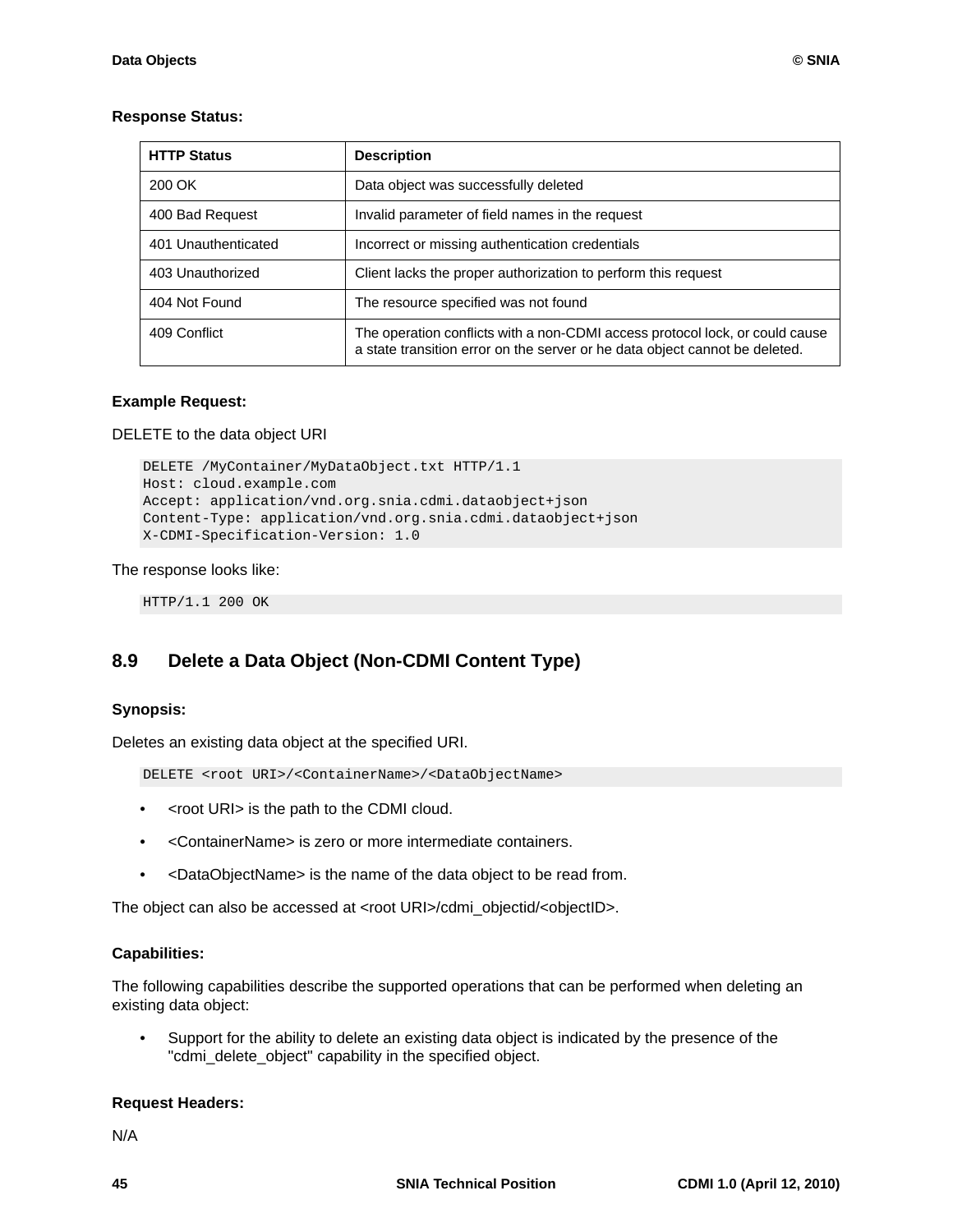### **Request Message Body:**

N/A

# **Response Headers:**

N/A

### **Response Message Body:**

N/A

# **Response Status:**

| <b>HTTP Status</b>  | <b>Description</b>                                                                                                                                          |
|---------------------|-------------------------------------------------------------------------------------------------------------------------------------------------------------|
| 200 OK              | Data object was successfully deleted                                                                                                                        |
| 400 Bad Request     | Invalid parameter of field names in the request                                                                                                             |
| 401 Unauthenticated | Incorrect or missing authentication credentials                                                                                                             |
| 403 Unauthorized    | Client lacks the proper authorization to perform this request                                                                                               |
| 404 Not Found       | The resource specified was not found                                                                                                                        |
| 409 Conflict        | The operation conflicts with a non-CDMI access protocol lock, or could cause a<br>state transition error on the server or he data object cannot be deleted. |

### **Example Request:**

DELETE to the container URI

DELETE /MyContainer/MyDataObject.txt HTTP/1.1 Host: cloud.example.com

#### The response looks like:

HTTP/1.1 200 OK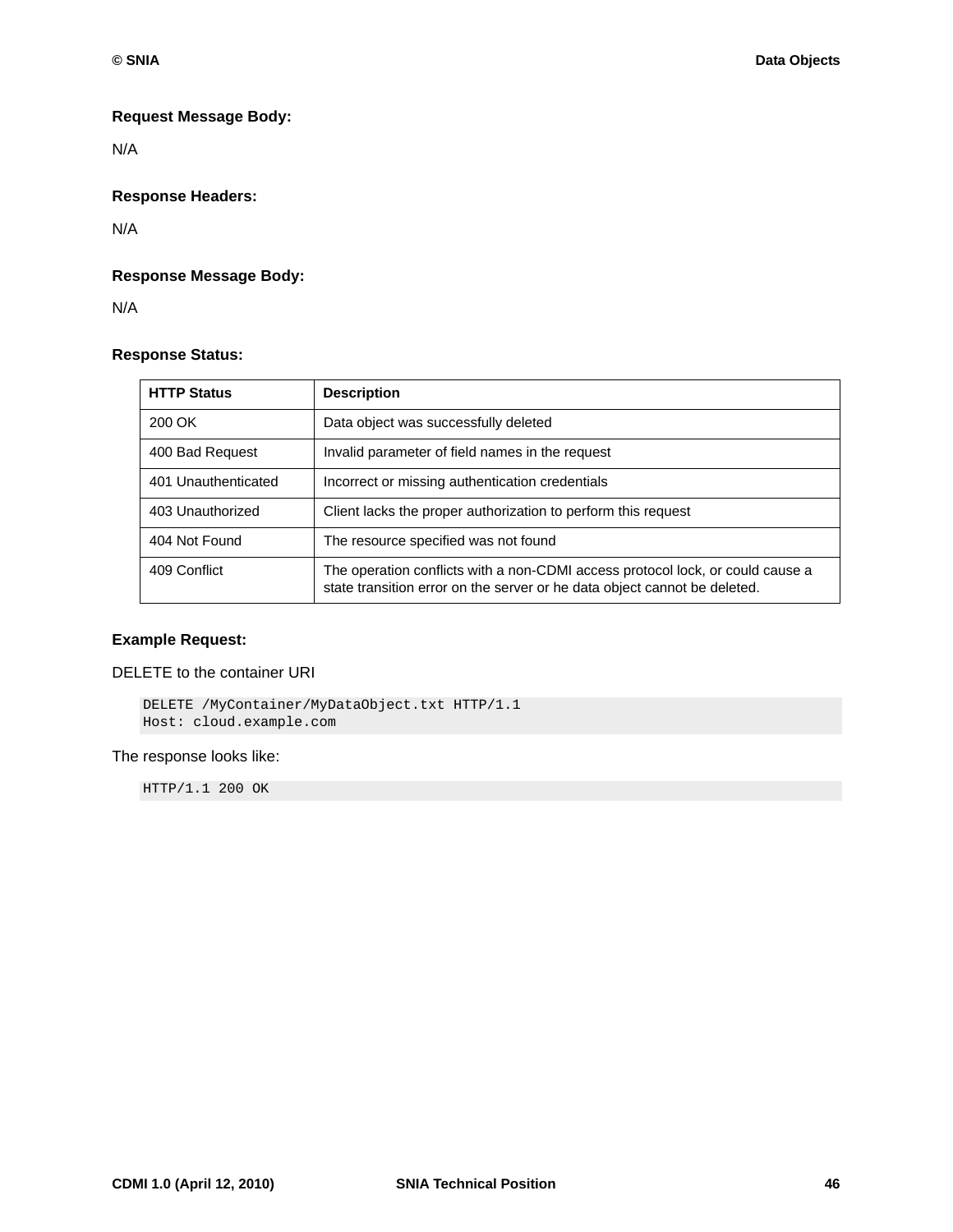# **9 Container Objects**

# **9.1 Overview**

Container objects are the fundamental grouping of stored data within CDMI and are analogous to directories within a filesystem. Each container has zero or more child objects and a set of well-defined fields that include standardized and optional metadata generated by the cloud storage system and specified by the cloud user.

Containers are addressed in CDMI in the two following ways:

- http://cloud.example.com/container/
- http://cloud.example.com/cdmi\_objectid/ AAAAFAAo7EFMb3JlbSBpcHN1bSBkb2xvciBzaXQgYW1ldCBhbWV0Lg==

The first example addresses the container by URI, and the second addresses the container by CDMI object ID. Every container has a single, globally-unique object identifier that remains constant for the life of the object. Each container may also have one or more URI addresses that allow the container to be accessed.

Containers can also be nested, as follows:

http://cloud.example.com/container/sub-container/

A container may have a parent object. In this case, the container inherits data system metadata from its parent object. For example, the "sub-container" container can inherit its data system metadata from the parent container "container".

This model allows direct mapping between CDMI-managed cloud storage and filesystems (for example), as CDMI containers can be exported as NFSv4 or WebDAV filesystems, with all metadata visible. As files are created, the files and directories are then visible through the CDMI interface acting as a data path. This mapping, though possible, is not further described in this specification.

Individual fields within a container can be accessed by specifying the field name after a question mark "?" appended to the end of the container URI. For example, the below URI would return just the children field in the response body:

http://cloud.example.com/container?children

By specifying a range after the children field name, specific ranges of the children field can be accessed. For example, the below URI returns the first two children from the children field:

http://cloud.example.com/container?children:0-2

Children ranges are specified in a similar fashion to byte ranges as per Section 14.35.1 of RFC2616.

A list of fields, separated by a semicolon ";" can be specified, allowing multiple fields to be accessed in a single request. For example, the below URI would return the children and metadata fields in the response body:

http://cloud.example.com/container?children;metadata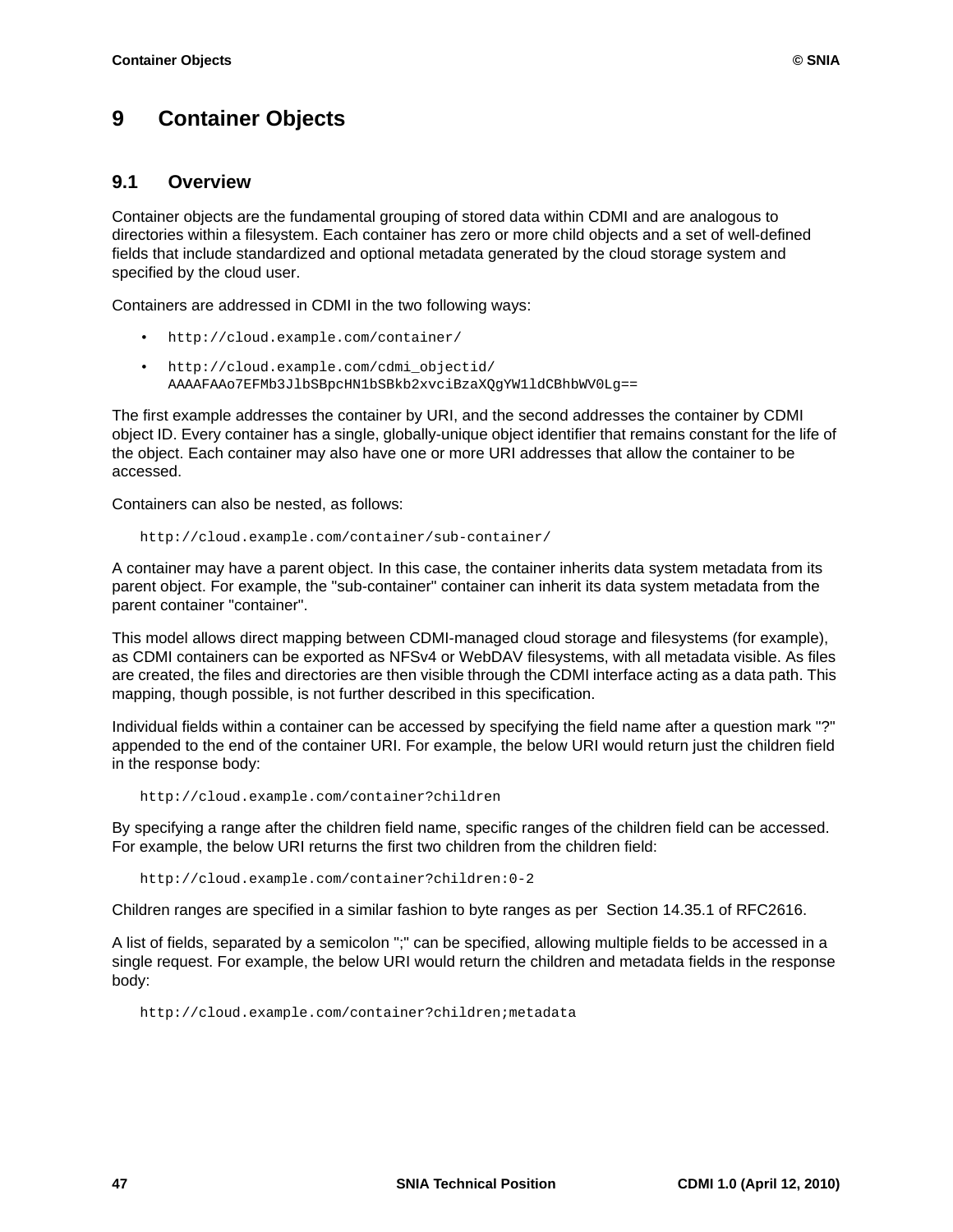### **9.1.1 Container Metadata**

| Metadata Name     | <b>Description</b>                                                                                                            | <b>Source</b> | <b>Permissions</b> |
|-------------------|-------------------------------------------------------------------------------------------------------------------------------|---------------|--------------------|
| cdmi_assignedsize | The number of bytes that is reported via exported<br>protocols (may be thin provisioned). This number may<br>limit cdmi size. | Client        | Read-Write         |

The following optional data system metadata may be provided:

Container metadata can also include arbitrary user-supplied metadata and data system metadata as described in [Chapter 16, "Metadata"](#page-143-0).

### **9.1.2 Container Object Addressing**

Each container object is addressed via one or more unique URIs, and all operations may be performed through any of these URIs. For example, a data object could be accessible via multiple virtual hosting paths, where "http://cloud.example.com/users/snia/cdmi/" is also accessible through "http:// snia.example.com/cdmi/". Conflicting writes via different paths are managed the same way that conflicting writes via one path are managed, via the principle of eventual consistency (see [Section 9.2, "Create a](#page-58-0)  [Container \(CDMI Content Type\)"](#page-58-0)).

### **9.1.3 Container Object Representations**

The representations in this section are shown using JSON notation. A conforming implementation shall support the mandatory parameters and may support the optional parameters. The parameter fields may be specified or returned in any order. Both clients and servers shall support JSON representation.

# <span id="page-58-0"></span>**9.2 Create a Container (CDMI Content Type)**

#### **Synopsis:**

Creates a new container at the specified URI.

PUT <root URI>/<ContainerName>/<NewContainerName>

- <root URI> is the path to the CDMI cloud.
- <ContainerName> is zero or more intermediate containers that already exist.
- <NewContainerName> is the name specified for the container to be created.
- Once created, the container can also be accessed at <root URI>/cdmi\_objectid/<objectID>.

#### **Delayed Completion of Create:**

On a create operation for a container, the server may return a response of "202 Accepted". In this case, the container is in the process of being created. This response is particularly useful for long-running operations, for instance, for deserializing a source data object to create a large container hierarchy. Such a response has the following implications: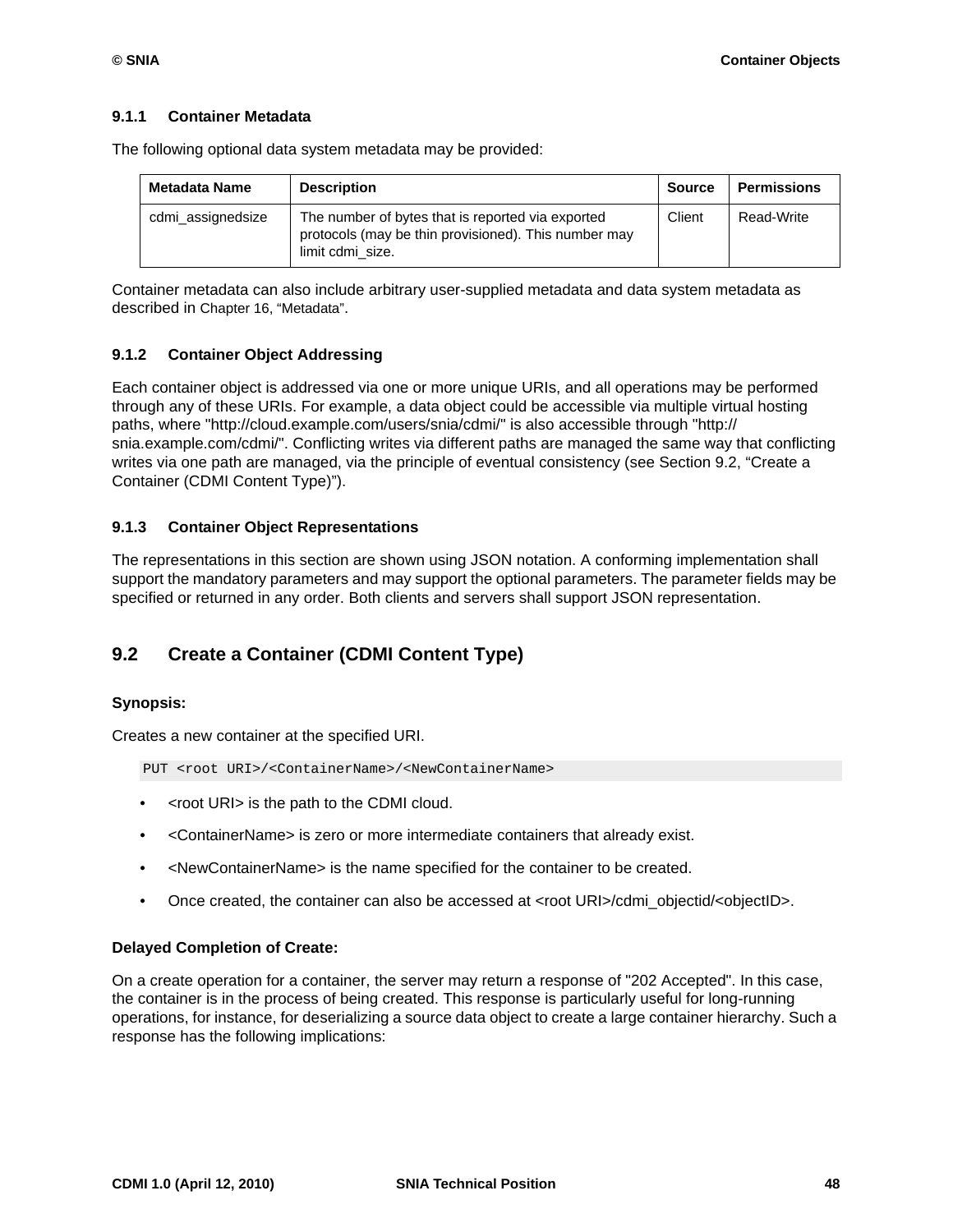- The server returns an object identifier along with the "202 Accepted." With "202 Accepted", the server implies that the following checks have passed:
	- User authorization for creating the container
	- User authorization for read access to any source object for move, copy, serialize, or deserialize
	- Availability of space to create the container or at least enough space to create a URI to report an error
- Future accesses to the URI created (or the object ID) will succeed modulo any delays due to use of eventual consistency.
- The client performs GET operations to the URI to track the progress of the operation. In particular, the server returns two fields in its response body to indicate progress:
	- A mandatory completionStatus text field contains either "Processing", "Complete", or an error message
	- An optional percentComplete field that indicates the percentage to which the last PUT has completed (0 to 100). GET does not return any value for the object when completionStatus is not "Complete".
- When the final result of the create operation is an error, the URI is created with the completionStatus field set to the error message. It is the client's responsibility to delete the URI after the error has been noted.

#### **Capabilities:**

The following capabilities describe the supported operations that can be performed when creating a new container:

- Support for the ability to create a new container object is indicated by the presence of the "cdmi\_create\_container" capability in the parent container.
- If the new container object is a reference of an existing container object, support for the ability to create the reference is indicated by the presence of the "cdmi\_create\_reference" capability in the parent container.
- If the new container object is a copy of an existing container, support for the ability to copy is indicated by the presence of the "cdmi\_create\_copy" capability in the parent container.
- If the new container is the destination of a move, support for the ability to move the container is indicated by the presence of the "cdmi\_create\_move" capability in the parent container.
- If the new container is the destination of a deserialize operation, support for the ability to deserialize the source data object serialization of a container is indicated by the presence of the "cdmi\_deserialize\_container" capability in the parent container.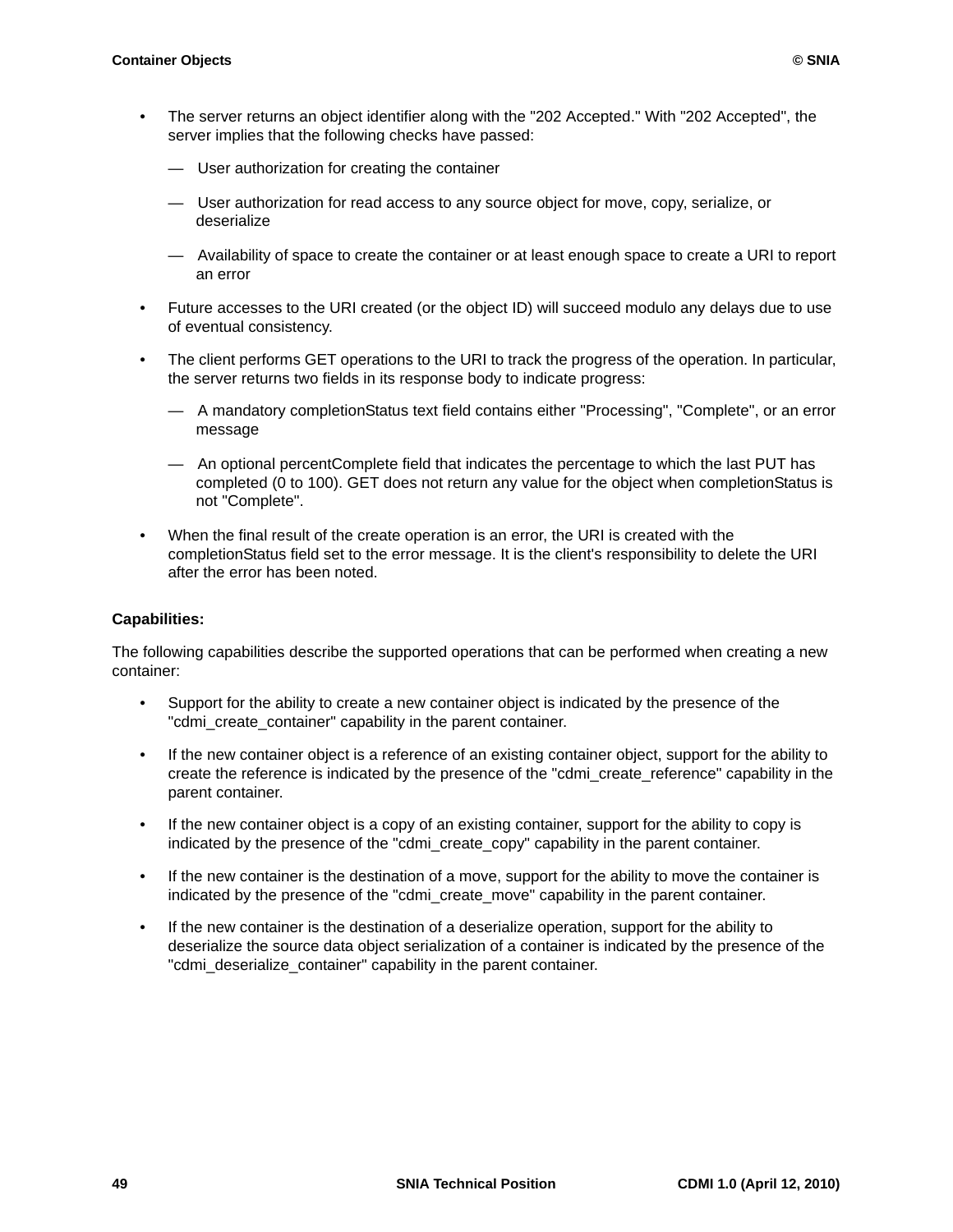# **Request Headers:**

| Header                               | <b>Type</b>      | Value                                                                                                                                                                                         | <b>Mandatory/Optional</b> |
|--------------------------------------|------------------|-----------------------------------------------------------------------------------------------------------------------------------------------------------------------------------------------|---------------------------|
| Accept                               | Header<br>String | "application/vnd.org.snia.cdmi.container+json"                                                                                                                                                | Mandatory                 |
| Content-Type                         | Header<br>String | "application/vnd.org.snia.cdmi.container+json"                                                                                                                                                | Mandatory                 |
| X-CDMI-<br>Specification-<br>Version | Header<br>String | A comma separated list of versions supported by the<br>client, for example, "1.0, 1.5, 2.0".                                                                                                  | Mandatory                 |
| X-CDMI-<br><b>NoClobber</b>          | Header<br>String | "true". Do not overwrite an existing container. If this<br>header element is present and set to "true", it is an<br>error for this operation to proceed. An update should<br>be done instead. | Optional                  |

# **Request Message Body:**

| <b>Name</b> | <b>Type</b>           | <b>Description</b>                                                                                                                                                                                                                                                                                                                | <b>Mandatory/Optional</b> |
|-------------|-----------------------|-----------------------------------------------------------------------------------------------------------------------------------------------------------------------------------------------------------------------------------------------------------------------------------------------------------------------------------|---------------------------|
| metadata    | <b>JSON</b><br>Object | Metadata for the container.<br>If this field is included when deserializing, copying, or<br>moving a container, the value provided shall be replace<br>the metadata from the source URI.<br>If this field is not specified, an empty JSON object ("{}")<br>will be assigned as the field value.                                   | Optional                  |
| domainURI   | <b>JSON</b><br>String | URI of the owning domain.<br>If different from the parent domain, the user must have<br>the "cross_domain" privilege.<br>If not specified, the parent domain will be used.                                                                                                                                                        | Optional                  |
| exports     | <b>JSON</b><br>Object | A structure for each protocol enabled for this container.                                                                                                                                                                                                                                                                         | Optional                  |
| deserialize | <b>JSON</b><br>String | URI of a serialized CDMI data object that will be<br>deserialized to create the new container, including all<br>child objects inside the source serialized data object.<br>When deserializing a container, any exported protocols<br>from the original serialized container are not applied to<br>the newly created container(s). | Optional*                 |
| copy        | <b>JSON</b><br>String | URI of a CDMI container that will be copied into the new<br>container, including all child objects under the source<br>container. When copying a container, exported protocols<br>are not preserved across the copy.                                                                                                              | Optional*                 |
| move        | <b>JSON</b><br>String | URI of a CDMI container that will be copied into the new<br>container, including all child objects under the source<br>container., then removing the container at the source<br>URI upon the successful completion of the copy.                                                                                                   | Optional*                 |
| reference   | <b>JSON</b><br>String | URI of a CDMI data object that will be pointed to by a<br>reference. No other fields may be specified when<br>creating a reference.                                                                                                                                                                                               | Optional*                 |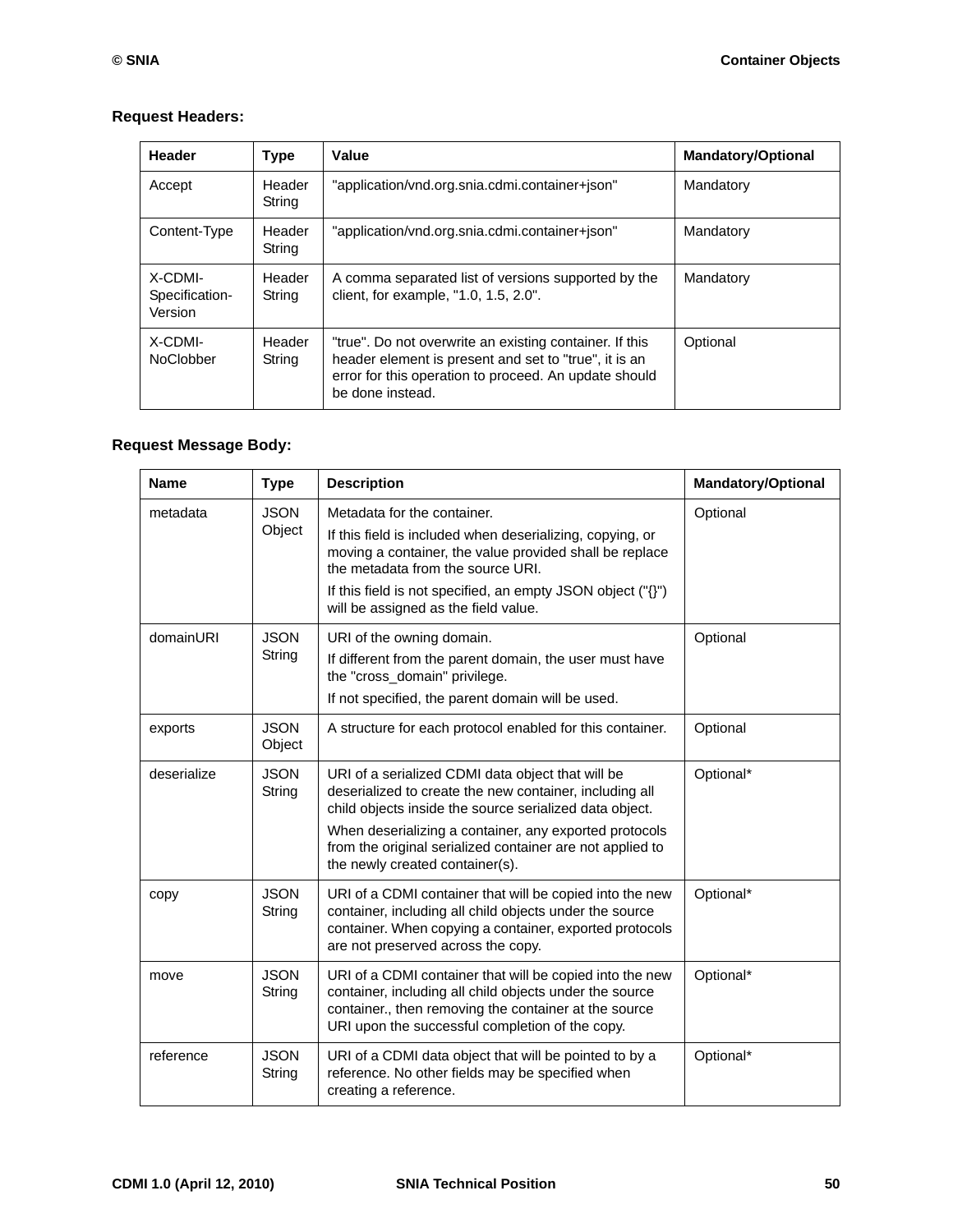\*If present, only one of these parameters shall be specified in any given operation, and these fields are not persisted.

# **Response Headers:**

| Header                               | Type             | Value                                                                                                                    | <b>Mandatory/Optional</b> |
|--------------------------------------|------------------|--------------------------------------------------------------------------------------------------------------------------|---------------------------|
| Content-Type                         | Header<br>String | "application/vnd.org.snia.cdmi.container+json"                                                                           | Mandatory                 |
| X-CDMI-<br>Specification-<br>Version | Header<br>String | The server shall respond with the highest version<br>supported by both the client and the server, for<br>example, "1.0". | Mandatory                 |

# **Response Message Body:**

| <b>Name</b>      | <b>Type</b>           | <b>Description</b>                                                                                                                                                                                                                                                                            | <b>Mandatory/Optional</b>              |
|------------------|-----------------------|-----------------------------------------------------------------------------------------------------------------------------------------------------------------------------------------------------------------------------------------------------------------------------------------------|----------------------------------------|
| objectURI        | <b>JSON</b><br>String | URI of the container as specified in the<br>request.                                                                                                                                                                                                                                          | Mandatory                              |
| objectID         | <b>JSON</b><br>String | Object ID of the object                                                                                                                                                                                                                                                                       | Mandatory                              |
| parentURI        | <b>JSON</b><br>String | URI for the parent object                                                                                                                                                                                                                                                                     | Mandatory                              |
| domainURI        | <b>JSON</b><br>String | URI of the owning domain                                                                                                                                                                                                                                                                      | Mandatory                              |
| capabilitiesURI  | <b>JSON</b><br>String | URI to the capabilities for the object.<br>The capabilities URI returned is based on the<br>object type and requested data system<br>metadata fields.                                                                                                                                         | Mandatory                              |
| completionStatus | <b>JSON</b><br>String | A string indicating if the object is still in the<br>process of being created, and once the<br>operation is complete, if it was created<br>successfully or an error occurred. The value<br>shall be the string "Processing", the string<br>"Complete", or an error message.                   | Mandatory                              |
| percentComplete  | <b>JSON</b><br>String | The value shall be an integer numeric value<br>from 0 through 100                                                                                                                                                                                                                             | Optional                               |
| metadata         | <b>JSON</b><br>Object | Metadata for the container. This field includes<br>any user and data system metadata specified<br>in the request body metadata field, along with<br>storage system metadata generated by the<br>cloud storage system. See Chapter 16,<br>"Metadata" for a further description of<br>metadata. | Mandatory                              |
| exports          | <b>JSON</b><br>Object | A structure for each protocol that is enabled<br>for this container. See Chapter 13, "Exported<br>Protocols".                                                                                                                                                                                 | Optional (returned only if<br>present) |
| snapshots        | <b>JSON</b><br>Array  | URI(s) of the SnapShot containers. See<br>Chapter 14, "Snapshots".                                                                                                                                                                                                                            | Optional (returned only if<br>present) |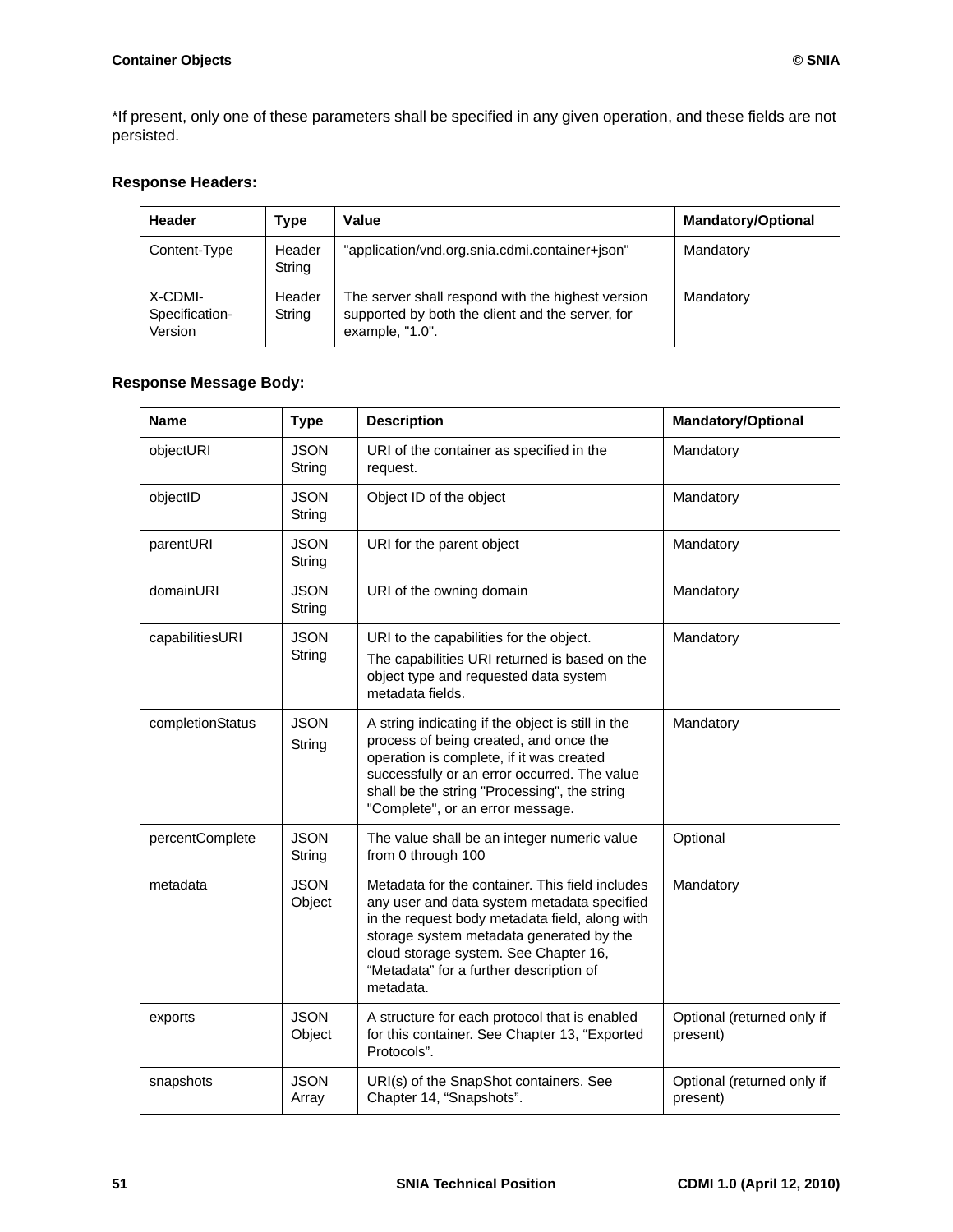| <b>Name</b>   | Type                  | <b>Description</b>                                                                | <b>Mandatory/Optional</b> |
|---------------|-----------------------|-----------------------------------------------------------------------------------|---------------------------|
| childrenrange | <b>JSON</b><br>String | The range of the children returned in the<br>children field.                      | Mandatory                 |
| children      | <b>JSON</b><br>Arrav  | Names of the children objects in the container.<br>Child containers end with "/". | Mandatory                 |

#### **Response Status:**

| <b>HTTP Status</b>  | <b>Description</b>                                                                                                                                              |
|---------------------|-----------------------------------------------------------------------------------------------------------------------------------------------------------------|
| 201 Created         | New container was created                                                                                                                                       |
| 202 Accepted        | Container is in the process of being created. Investigate completion Status and<br>percentComplete parameters to determine the current status of the operation. |
| 304 Not Modified    | The operation conflicts because the container already exists and the X-CDMI-<br>NoClobber header element was set to "true".                                     |
| 400 Bad Request     | Invalid parameter of field names in the request.                                                                                                                |
| 401 Unauthenticated | Incorrect or missing authentication credentials.                                                                                                                |
| 403 Unauthorized    | Client lacks the proper authorization to perform this request.                                                                                                  |
| 409 Conflict        | The container name already exists.                                                                                                                              |

#### **Example Request:**

PUT to the URI the container name and metadata

```
PUT /MyContainer HTTP/1.1
Host: cloud.example.com
Accept: application/vnd.org.snia.cdmi.container+json
Content-Type: application/vnd.org.snia.cdmi.container+json
X-CDMI-Specification-Version: 1.0
{
     "metadata" : {
     },
     "exports" : {
         "OCCI/iSCSI" : {
             "identifier" : 
    "AAAAFAAo7EFMb3JlbSBpcHN1bSBkb2xvciBzaXQgYW1ldCBhbWV0Lg==",
             "permissions" : "f63aaa26-30b7-4a30-91ca-1d03c1e52214" 
         },
         "Network/NFSv4" : {
             "identifier" : "/users",
             "permissions" : "domain" 
         } 
     }
}
```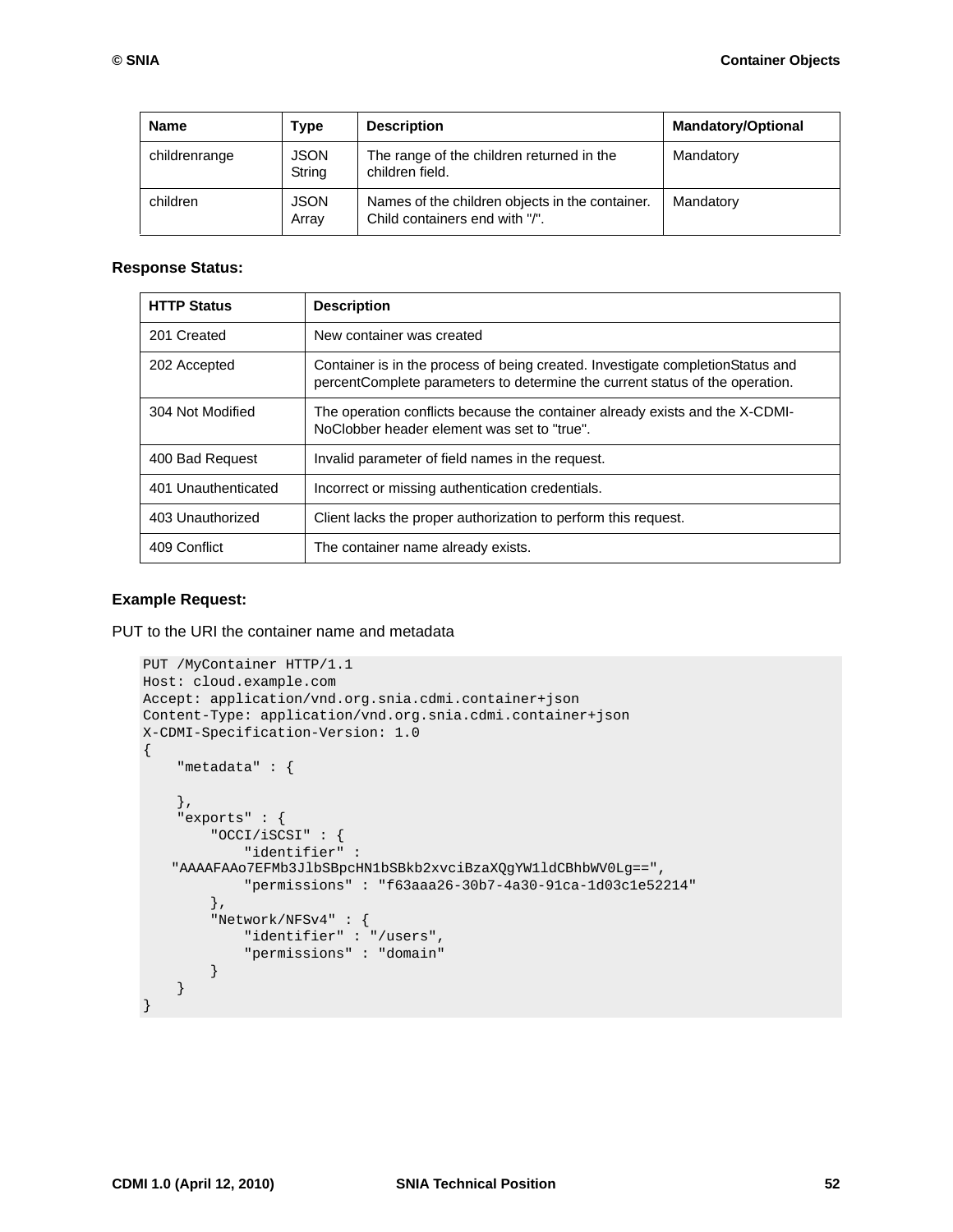### The response looks like:

```
HTTP/1.1 201 Created
Content-Type: application/vnd.org.snia.cdmi.container+json
X-CDMI-Specification-Version: 1.0
{
     "objectURI" : "/MyContainer",
     "objectID" : "AAAAFAAo7EFMb3JlbSBpcHN1bSBkb2xvciBzaXQgYW1ldCBhbWV0Lg==",
     "parentURI" : "/",
     "domainURI" : "/cdmi_domains/MyDomain/",
     "capabilitiesURI" : "/cdmi_capabilities/Container",
     "completionStatus" : "Complete",
     "metadata" : {
     },
     "exports" : {
         "OCCI/iSCSI" : {
              "identifier" : 
    "AAAAFAAo7EFMb3JlbSBpcHN1bSBkb2xvciBzaXQgYW1ldCBhbWV0Lg==",
              "permissions" : "f63aaa26-30b7-4a30-91ca-1d03c1e52214" 
         },
         "Network/NFSv4" : {
             "identifier" : "/users",
             "permissions" : "domain" 
         } 
     },
     "childrenrange" : "0-0",
     "children" : [
     ]
}
```
# **9.3 Create a Container (Non-CDMI Content Type)**

# **Synopsis:**

Creates a new container at the specified URI.

PUT <root URI>/<ContainerName>/<NewContainerName>

- <root URI> is the path to the CDMI cloud.
- <ContainerName> is zero or more intermediate containers that already exist.
- <NewContainerName> is the name specified for the container to be created.

Once created, the container can also be accessed at <root URI>/cdmi\_objectid/<objectID>.

# **Capabilities:**

The following capabilities describe the supported operations that can be performed when creating a new container: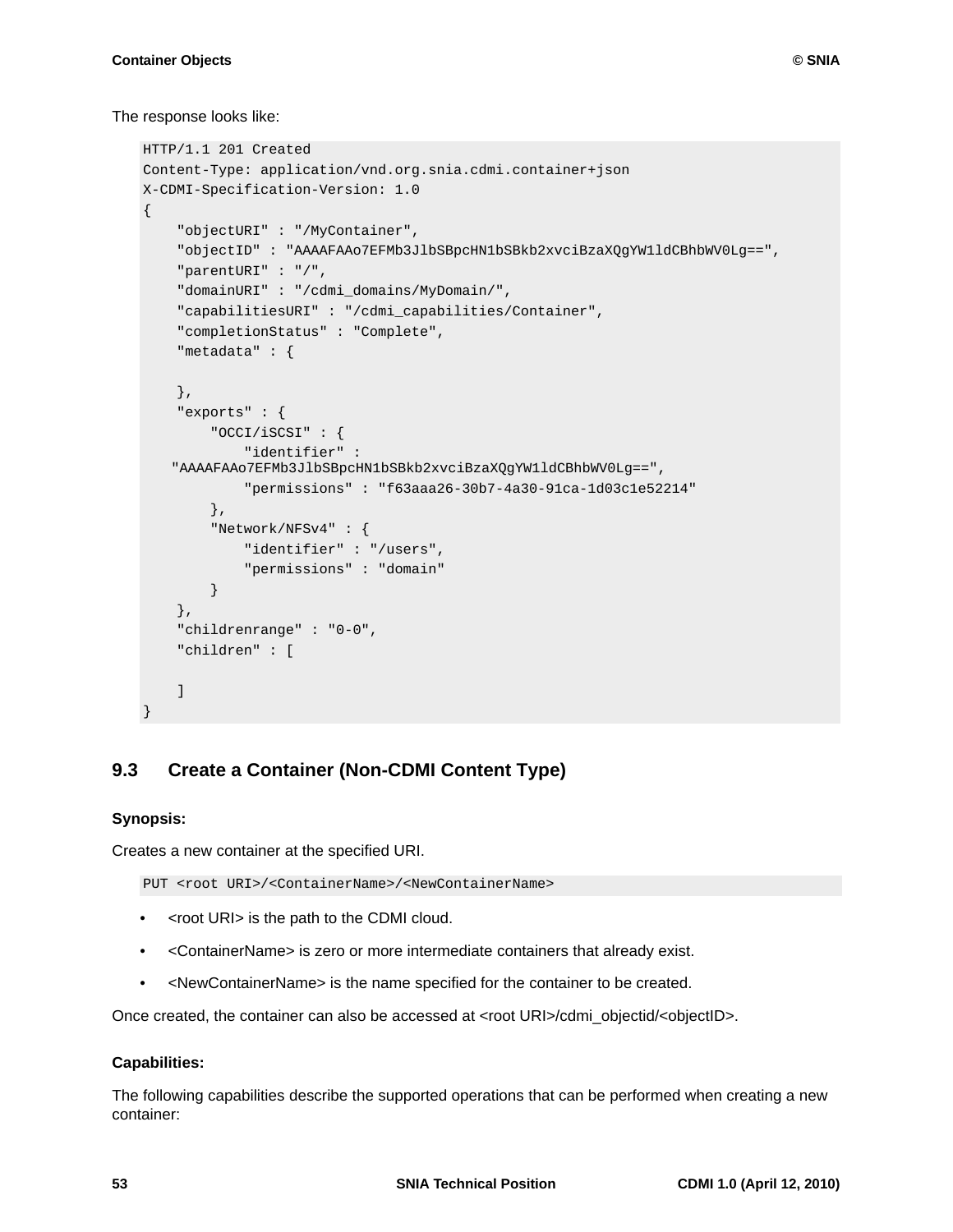• Support for the ability to create a new container object is indicated by the presence of the "cdmi\_create\_container" capability in the parent container.

#### **Request Headers:**

N/A

**Request Message Body:** 

N/A

#### **Response Headers:**

N/A

# **Response Message Body:**

N/A

### **Response Status:**

| <b>HTTP Status</b>  | <b>Description</b>                                            |
|---------------------|---------------------------------------------------------------|
| 201 Created         | New container was created                                     |
| 400 Bad Request     | Invalid parameter of field names in the request               |
| 401 Unauthenticated | Incorrect or missing authentication credentials               |
| 403 Unauthorized    | Client lacks the proper authorization to perform this request |
| 409 Conflict        | The container name already exists                             |

### **Example Request:**

PUT to the URI the container name

PUT /MyContainer HTTP/1.1 Host: cloud.example.com

#### The response looks like:

HTTP/1.1 201 Created

# **9.4 Read a Container Object (CDMI Content Type)**

#### **Synopsis:**

Reads from an existing container at the specified URI.

```
GET <root URI>/<ContainerName>/<TheContainerName>
GET <root URI>/<ContainerName>/<TheContainerName>?<fieldname>;<fieldname>;...
GET <root URI>/<ContainerName>/<TheContainerName>?children:<range>;...
GET <root URI>/<ContainerName>/<TheContainerName>?metadata:<prefix>;...
```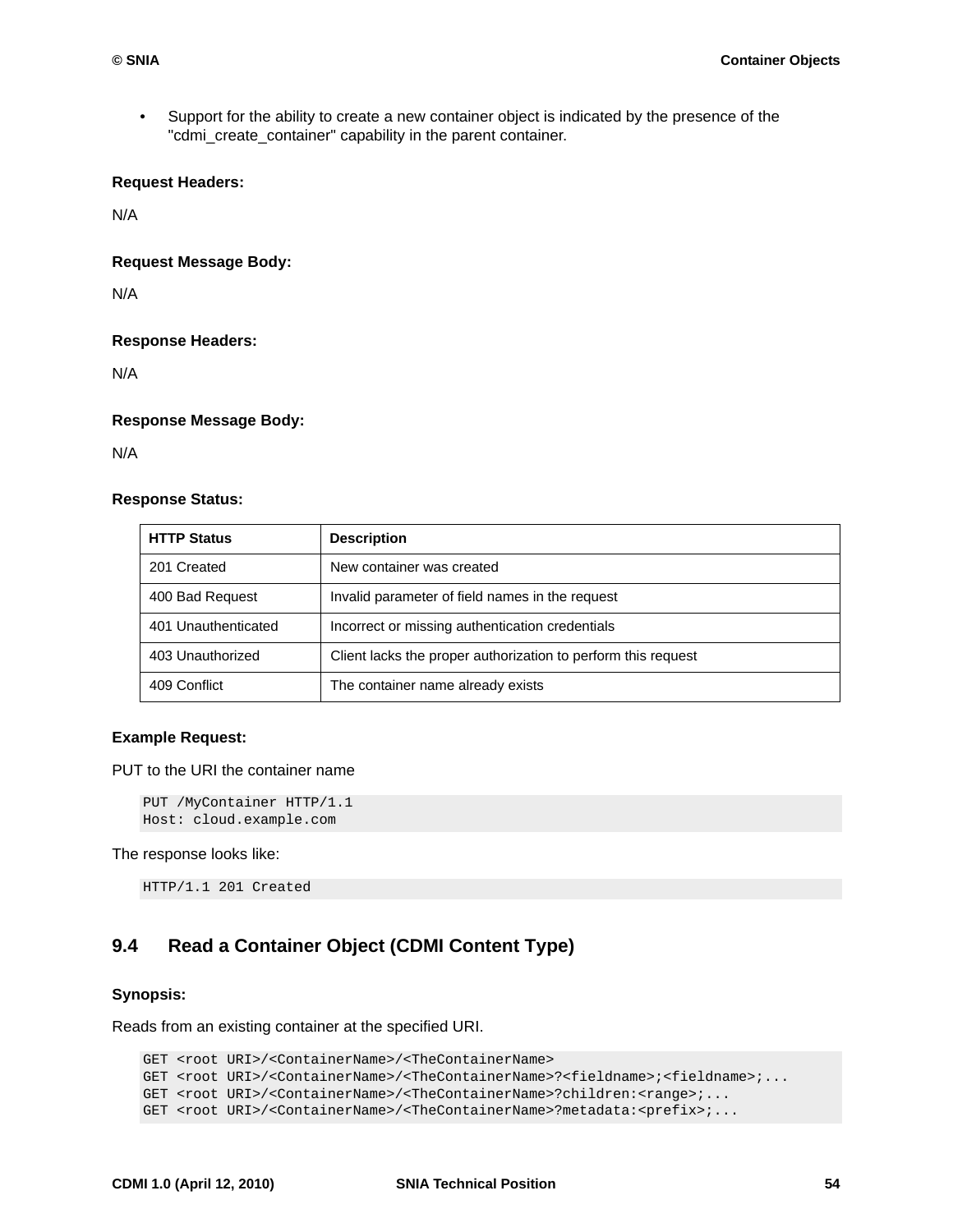- <root URI> is the path to the CDMI cloud.
- <ContainerName> is zero or more intermediate containers.
- <TheContainerName> is the name specified for the container to be read from.
- <fieldname> is the name of a field from the response message body.
- <range> is a numeric range within the list of children.
- < prefix> is a matching prefix that returns all metadata items that start with the prefix value.

The object can also be accessed at <root URI>/cdmi\_objectid/<objectID>.

#### **Capabilities:**

The following capabilities describe the supported operations that can be performed when reading an existing container:

- Support for the ability to read the metadata of an existing container object is indicated by the presence of the "cdmi\_read\_metadata" capability in the specified container.
- Support for the ability to list the children of an existing container is indicated by the presence of the "cdmi\_list\_children" capability in the specified container.
- Support for the ability to list ranges of the children of an existing container is indicated by the presence of the "cdmi\_list\_children\_range" capability in the specified container.

#### **Request Headers:**

| <b>Header</b>                        | <b>Type</b>      | Value                                                                                        | <b>Mandatory/Optional</b> |
|--------------------------------------|------------------|----------------------------------------------------------------------------------------------|---------------------------|
| Accept                               | Header<br>String | "application/vnd.org.snia.cdmi.container+json"                                               | Optional                  |
| Content-Type                         | Header<br>String | "application/vnd.org.snia.cdmi.object+json"                                                  | Mandatory                 |
| X-CDMI-<br>Specification-<br>Version | Header<br>String | A comma separated list of versions supported by the<br>client, for example, "1.0, 1.5, 2.0". | Mandatory                 |

# **Request Message Body:**

N/A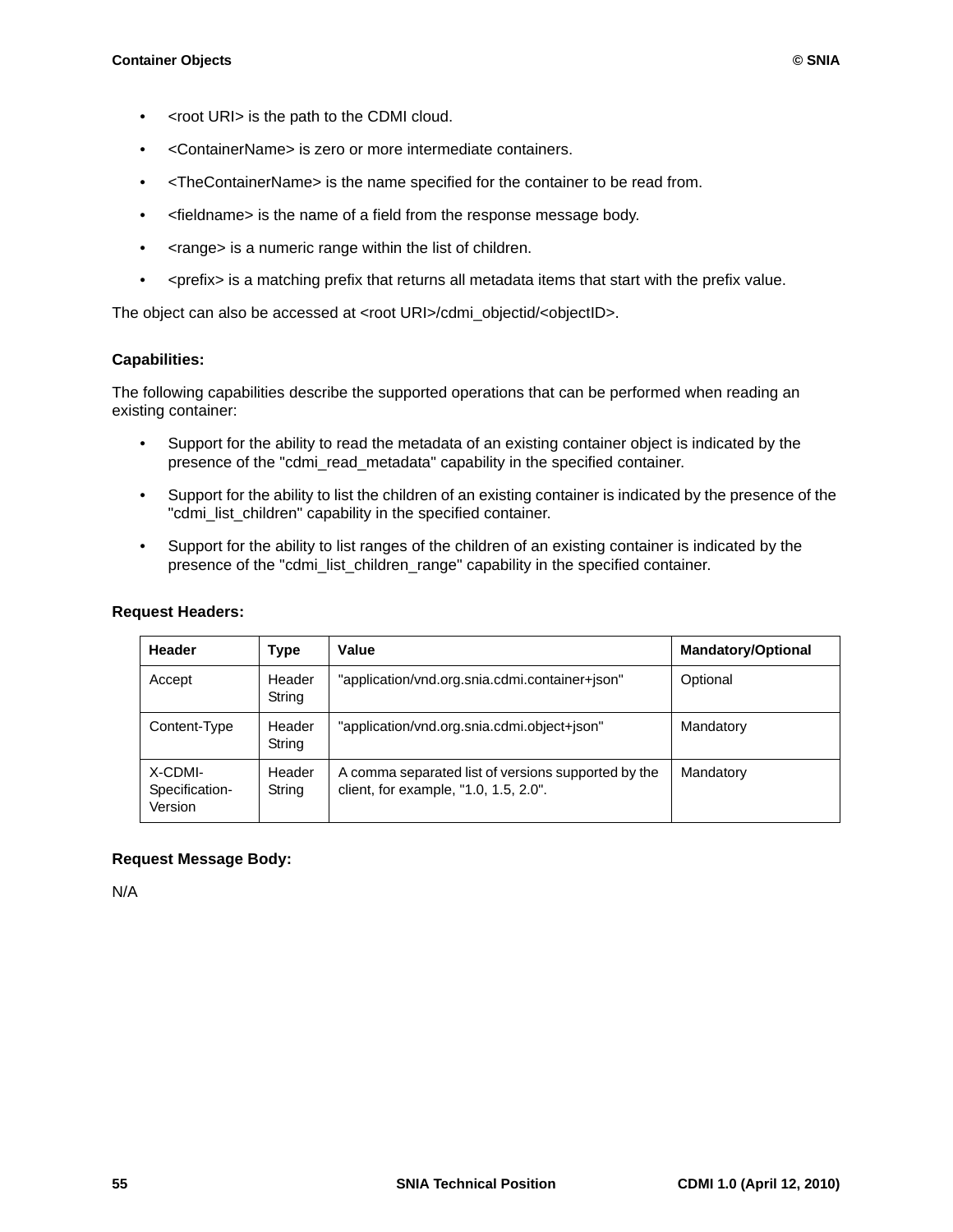# **Response Headers:**

| Header                               | Type             | Value                                                                                                                    | <b>Mandatory/Optional</b> |
|--------------------------------------|------------------|--------------------------------------------------------------------------------------------------------------------------|---------------------------|
| Content-Type                         | Header<br>String | "application/vnd.org.snia.cdmi.container+json"                                                                           | Mandatory                 |
| X-CDMI-<br>Specification-<br>Version | Header<br>String | The server shall respond with the highest version<br>supported by both the client and the server, for<br>example, "1.0". | Mandatory                 |
| Location                             | Header<br>String | The server shall respond with the URI that the<br>reference points to if the object is a reference.                      | Mandatory                 |

# **Response Message Body:**

| <b>Name</b>      | <b>Type</b>           | <b>Description</b>                                                                                                                                                                                                                                                                            | <b>Mandatory/Optional</b>              |
|------------------|-----------------------|-----------------------------------------------------------------------------------------------------------------------------------------------------------------------------------------------------------------------------------------------------------------------------------------------|----------------------------------------|
| objectURI        | <b>JSON</b><br>String | URI of the object as specified in the request.                                                                                                                                                                                                                                                | Mandatory                              |
| objectID         | <b>JSON</b><br>String | Object ID of the object                                                                                                                                                                                                                                                                       | Mandatory                              |
| parentURI        | <b>JSON</b><br>String | URI for the parent object                                                                                                                                                                                                                                                                     | Mandatory                              |
| domainURI        | <b>JSON</b><br>String | URI of the owning domain                                                                                                                                                                                                                                                                      | Mandatory                              |
| capabilitiesURI  | <b>JSON</b><br>String | URI to the capabilities for the object.<br>The capabilities URI returned is based on the<br>object type and requested data system<br>metadata fields.                                                                                                                                         | Mandatory                              |
| completionStatus | <b>JSON</b><br>String | A string indicating if the object is still in the<br>process of being created, and once the<br>operation is complete, if it was created<br>successfully or an error occurred. The value<br>shall be the string "Processing", the string<br>"Complete", or an error message.                   | Mandatory                              |
| percentComplete  | <b>JSON</b><br>String | The value shall be an integer numeric value<br>from 0 through 100.                                                                                                                                                                                                                            | Optional                               |
| metadata         | <b>JSON</b><br>Object | Metadata for the container. This field includes<br>any user and data system metadata specified<br>in the request body metadata field, along with<br>storage system metadata generated by the<br>cloud storage system. See Chapter 16,<br>"Metadata" for a further description of<br>metadata. | Mandatory                              |
| exports          | <b>JSON</b><br>Object | A structure for each protocol that is enabled for<br>this container.                                                                                                                                                                                                                          | Optional (returned only if<br>present) |
| snapshots        | <b>JSON</b><br>Array  | URI(s) of the SnapShot containers.                                                                                                                                                                                                                                                            | Optional (returned only if<br>present) |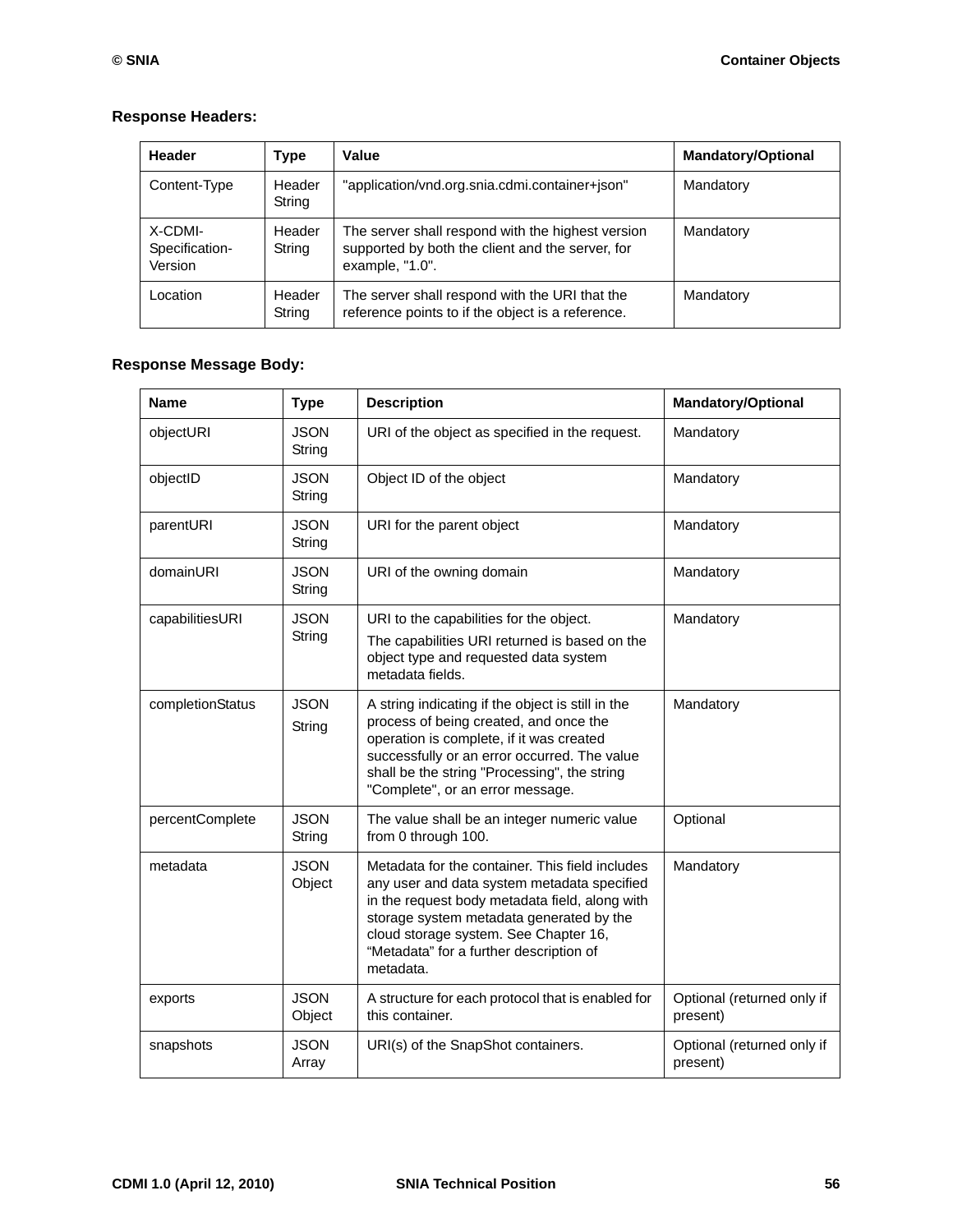| <b>Name</b>   | Type                  | <b>Description</b>                                                                | <b>Mandatory/Optional</b> |
|---------------|-----------------------|-----------------------------------------------------------------------------------|---------------------------|
| childrenrange | <b>JSON</b><br>String | The range of the children returned in the<br>children field.                      | Mandatory                 |
| children      | <b>JSON</b><br>Array  | Names of the children objects in the container.<br>Child containers end with "/". | Mandatory                 |

If individual fields are specified in the GET request, only these fields are returned in the result body. Optional fields that are requested but do not exist are omitted from the result body. Requesting fields not defined in the standard result in a 400 Bad Request HTTP status code.

### **Response Status:**

| <b>HTTP Status</b>  | <b>Description</b>                                                                                |
|---------------------|---------------------------------------------------------------------------------------------------|
| 200 OK              | Metadata for the container Object provided in the Message Body                                    |
| 302 Found           | The URI is a reference to another URI                                                             |
| 400 Bad Request     | Invalid parameter of field names in the request                                                   |
| 401 Unauthenticated | Incorrect or missing authentication credentials                                                   |
| 403 Unauthorized    | Client lacks the proper authorization to perform this request                                     |
| 404 Not Found       | A container was not found at the specified URI.                                                   |
| 406 Not Acceptable  | The server is unable to provide the object in the content-type specified in the<br>Accept header. |

#### **Example Request:**

GET to the container URI to read all the fields of the container

```
GET /MyContainer HTTP/1.1
Host: cloud.example.com
Accept: application/vnd.org.snia.cdmi.container+json
Content-Type: application/vnd.org.snia.cdmi.object+json
X-CDMI-Specification-Version: 1.0
```
#### The response looks like:

```
HTTP/1.1 200 OK
Content-Type: application/vnd.org.snia.cdmi.container+json
X-CDMI-Specification-Version: 1.0
{
     "objectURI" : "/MyContainer",
     "objectID" : "AAAAFAAo7EFMb3JlbSBpcHN1bSBkb2xvciBzaXQgYW1ldCBhbWV0Lg==",
     "parentURI" : "/",
     "domainURI" : "/cdmi_domains/MyDomain",
     "capabilitiesURI" : "/cdmi_capabilities/Container",
     "completionStatus" : "Complete",
     "metadata" : {
     },
     "exports" : {
         "OCCI/iSCSI" : {
```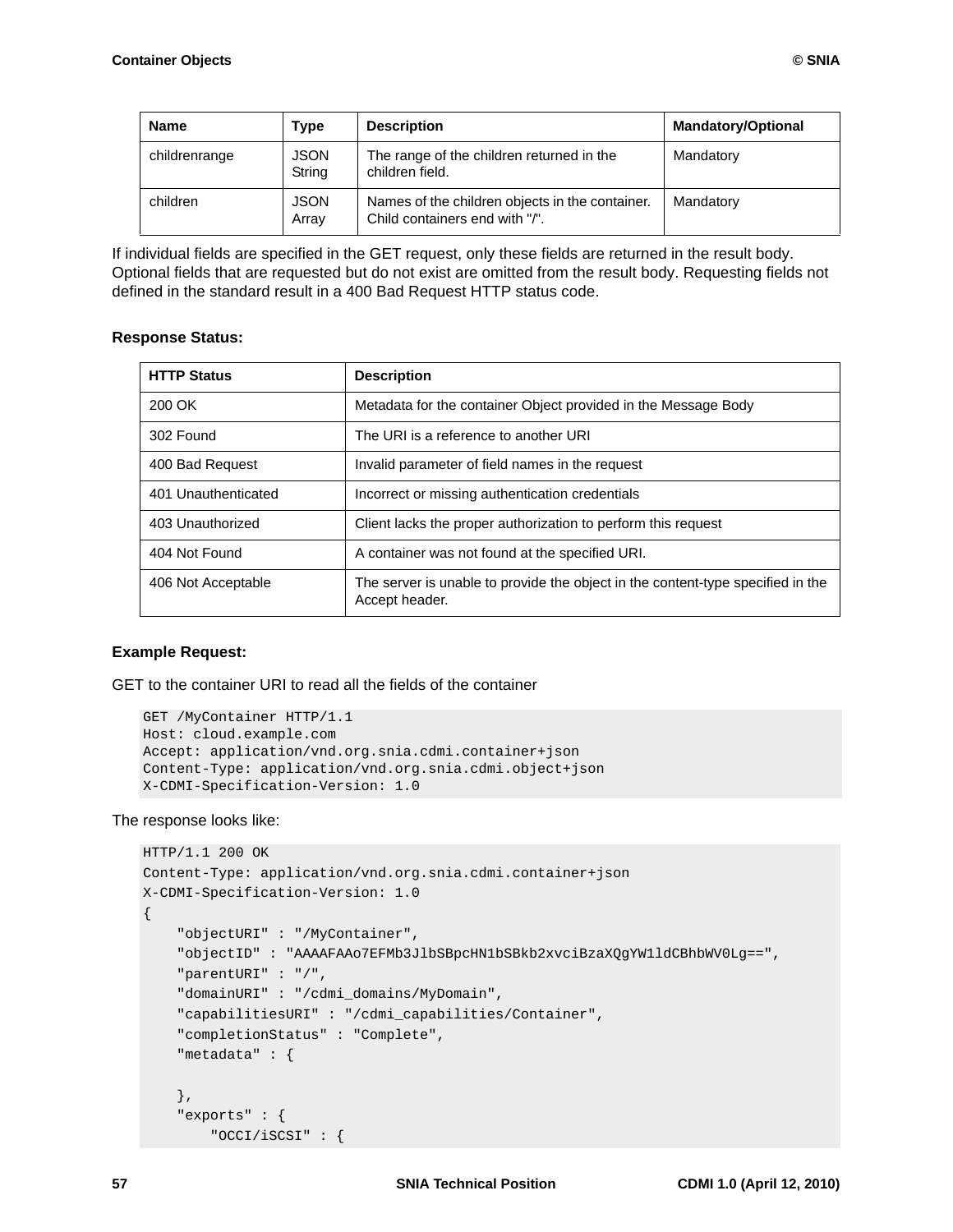```
 "identifier" : 
"AAAAFAAo7EFMb3JlbSBpcHN1bSBkb2xvciBzaXQgYW1ldCBhbWV0Lg==",
          "permissions" : "f63aaa26-30b7-4a30-91ca-1d03c1e52214" 
     },
     "Network/NFSv4" : {
          "identifier" : "/users",
          "permissions" : "domain" 
     },
      "childrenrange" : "0-4",
      "children" : [
          "red",
          "green",
          "yellow",
          "orange/",
          "purple/" 
     ] 
 }
```
#### **Example Request:**

}

GET to the container URI to read parentURI and children of the container

```
GET /MyContainer?parentURI;children HTTP/1.1
Host: cloud.example.com
Accept: application/vnd.org.snia.cdmi.container+json
Content-Type: application/vnd.org.snia.cdmi.object+json
X-CDMI-Specification-Version: 1.0
```
The response looks like:

```
HTTP/1.1 200 OK
Content-Type: application/vnd.org.snia.cdmi.container+json
X-CDMI-Specification-Version: 1.0
{
     "parentURI" : "/",
     "children" : [
         "red",
         "green",
         "yellow",
         "orange/",
         "purple/" 
     ]
}
```
#### **Example Request:**

GET to the container URI to read children 0..2 of the container

```
GET /MyContainer?childrenrange;children:0-2 HTTP/1.1
Host: cloud.example.com
Accept: application/vnd.org.snia.cdmi.container+json
Content-Type: application/vnd.org.snia.cdmi.object+json
X-CDMI-Specification-Version: 1.0
```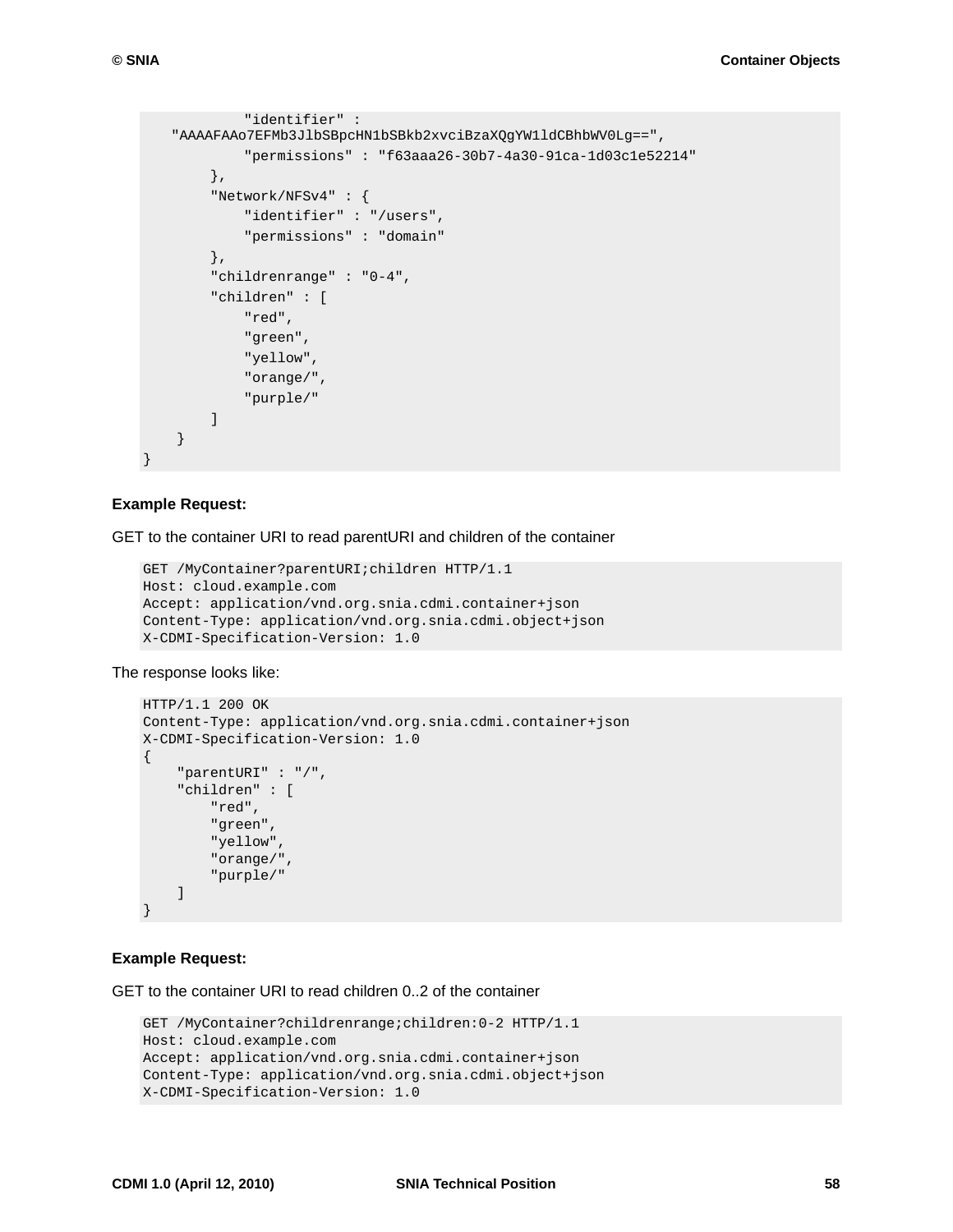The response looks like:

```
HTTP/1.1 200 OK
Content-Type: application/vnd.org.snia.cdmi.container+json
X-CDMI-Specification-Version: 1.0
{
     "childrenrange" : "0-2",
     "children" : [
         "red",
         "green",
          "yellow" 
     ]
}
```
# **9.5 Read a Container Object (Non-CDMI Content Type)**

### **Synopsis:**

Reads from an existing container at the specified URI.

```
GET <root URI>/<ContainerName>/<TheContainerName>?<fieldname>
GET <root URI>/<ContainerName>/<TheContainerName>?children:<range>
GET <root URI>/<ContainerName>/<TheContainerName>?metadata:<prefix>
```
- <root URI> is the path to the CDMI cloud.
- <ContainerName> is zero or more intermediate containers.
- <TheContainerName> is the name specified for the container to be read from.
- <fieldname> is the name of a field from the response message body.
- <range> is a numeric range within the list of children.
- < prefix > is a matching prefix that returns all metadata items that start with the prefix value.

The object can also be accessed at <root URI>/cdmi\_objectid/<objectID>.

#### **Capabilities:**

The following capabilities describe the supported operations that can be performed when reading an existing container:

- Support for the ability to read the metadata of an existing container object is indicated by the presence of the "cdmi\_read\_metadata" capability in the specified container.
- Support for the ability to list the children of an existing container is indicated by the presence of the "cdmi\_list\_children" capability in the specified container.
- Support for the ability to list ranges of the children of an existing container is indicated by the presence of the "cdmi\_list\_children\_range" capability in the specified container.

#### **Request Headers:**

N/A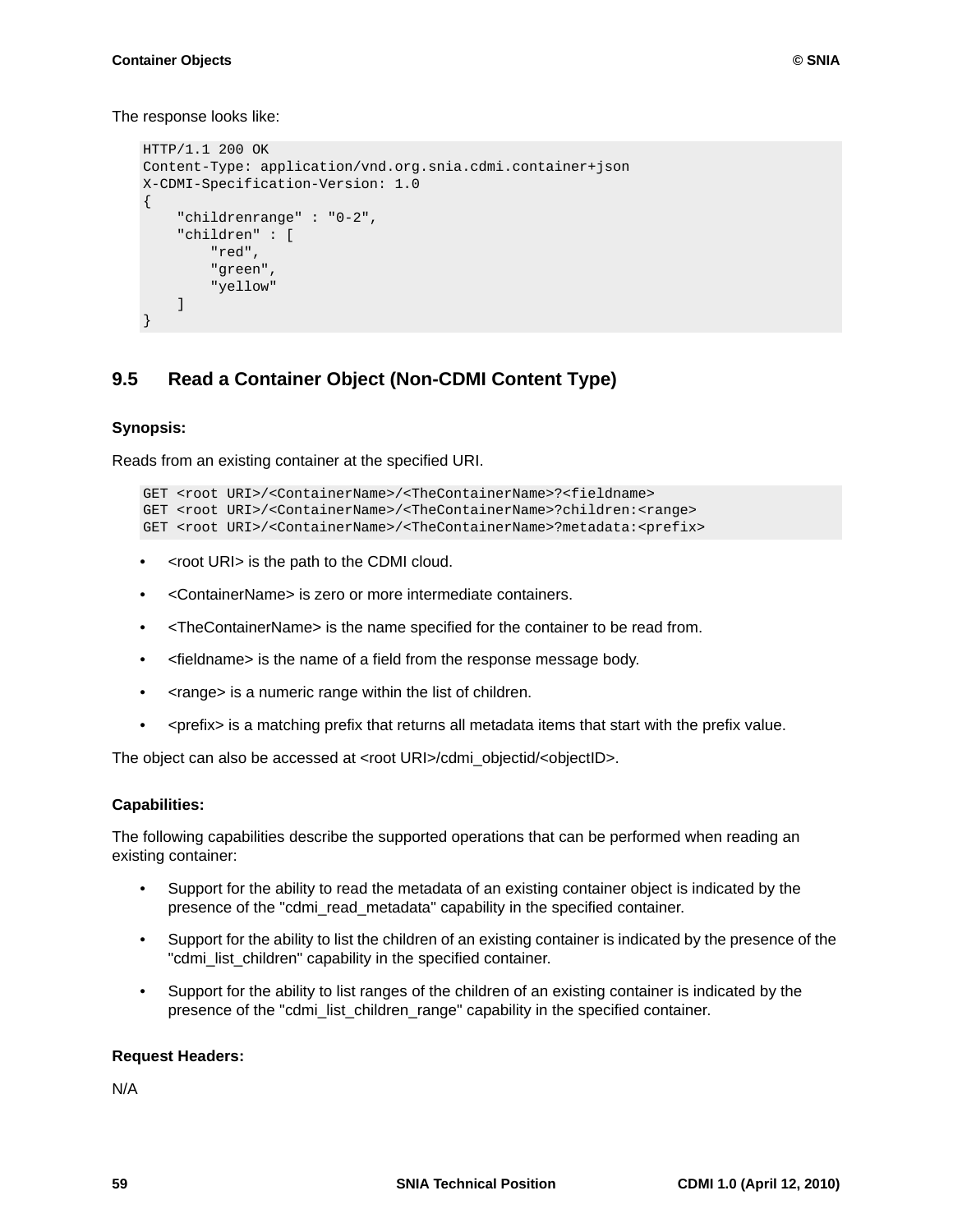### **Request Message Body:**

N/A

#### **Response Headers:**

| <b>Header</b> | Type             | Value                                                                                               | <b>Mandatory/Optional</b> |
|---------------|------------------|-----------------------------------------------------------------------------------------------------|---------------------------|
| Content-Type  | Header<br>String | "text/json"                                                                                         | Mandatory                 |
| Location      | Header<br>String | The server shall respond with the URI that the<br>reference points to if the object is a reference. | Mandatory                 |

#### **Response Message Body:**

- The value of the specified field shall be returned in JSON format.
- Requesting an optional field that is not present results in a 404 Not Found HTTP status code.
- Requesting an undefined field results in a 400 Bad Request HTTP status code.

#### **Response Status:**

| <b>HTTP Status</b>  | <b>Description</b>                                             |
|---------------------|----------------------------------------------------------------|
| 200 OK              | Metadata for the container Object provided in the Message Body |
| 302 Found           | The URI is a reference to another URI                          |
| 400 Bad Request     | Invalid parameter of field names in the request                |
| 401 Unauthenticated | Incorrect or missing authentication credentials                |
| 403 Unauthorized    | Client lacks the proper authorization to perform this request  |
| 404 Not Found       | A container was not found at the specified URI.                |

#### **Example Request:**

GET to the container URI to read parentURI of the container

```
GET /MyContainer?parentURI HTTP/1.1
Host: cloud.example.com
```
#### The response looks like:

```
HTTP/1.1 200 OK
Content-Type: text/json
{
     "parentURI" : "/"
}
```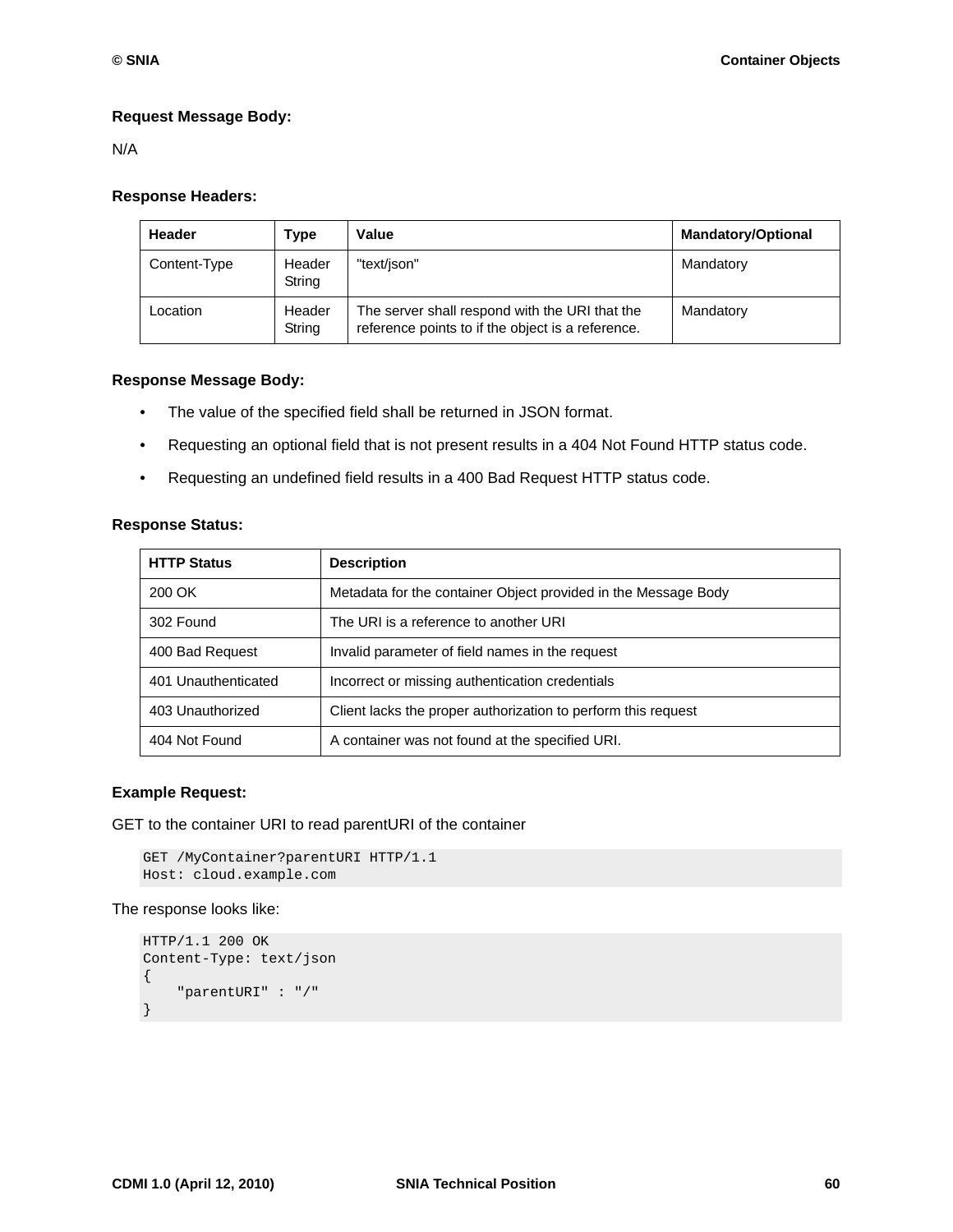#### **Example Request:**

GET to the container URI to read children 0..2 of the container

```
GET /MyContainer?childrenrange;children:0-2 HTTP/1.1
Host: cloud.example.com
```
#### The response looks like:

```
HTTP/1.1 200 OK
Content-Type: text/json
{
     "children" : [
          "red",
          "green",
          "yellow" 
    \Box}
```
# **9.6 Update a Container (CDMI Content Type)**

#### **Synopsis:**

Updates an existing container at the specified URI.

```
PUT <root URI>/<ContainerName>/<TheContainerName>
PUT <root URI>/<ContainerName>/<TheContainerName>?metadata
```
- <root URI> is the path to the CDMI cloud.
- <ContainerName> is zero or more intermediate containers.
- <TheContainerName> is the name of the container to be updated.

The object can also be accessed at <root URI>/cdmi\_objectid/<objectID>, and an update shall not result in a change to the Object ID.

**Delayed completion of snapshot**: On a snapshot operation for a container, the server may return a response of "202 Accepted". Such a response has the following implications:

- With "202 Accepted", the server implies that the following checks have passed:
	- User authorization for creating the snapshot
	- User authorization for read access to the container
- Availability of space to create the snapshot or at least enough space to create a URI to report an error.
- Future accesses to the snapshot URI will succeed modulo any delays due to use of eventual consistency.

The client performs GET operations to the snapshot URI to track the progress of the operation. In particular, the server returns two fields in its response body to indicate progress:

• A completionStatus text field contains either "Processing", "Complete", or an error message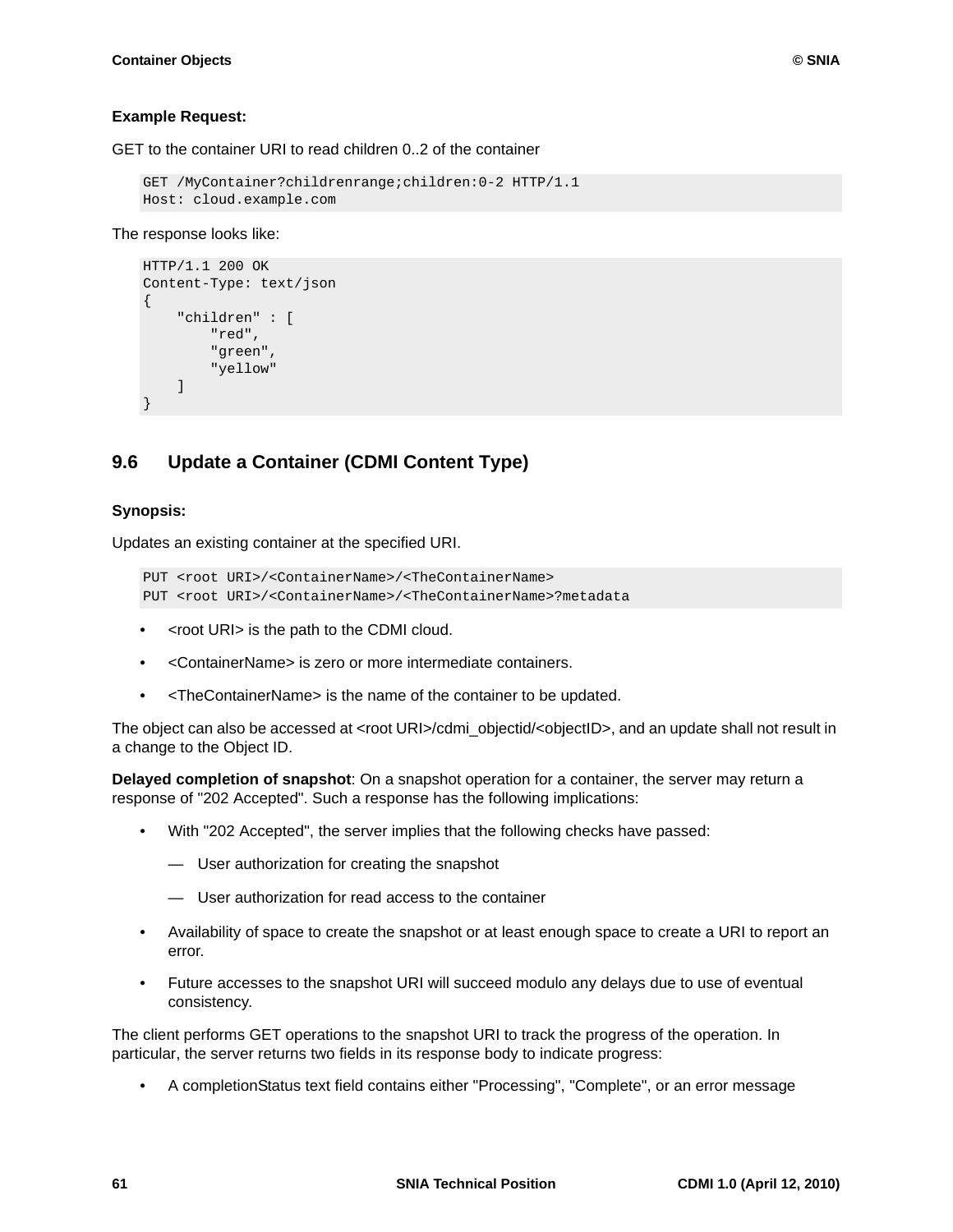• An optional percentComplete field that indicates the percentage to which the last PUT has completed (0 to 100). GET does not return any value for the object when completionStatus is not "Complete".

When the final result of the snapshot operation is an error, the snapshot URI is created with the completionStatus field set to the error message. It is the client's responsibility to delete the URI after the error has been noted.

### **Capabilities:**

The following capabilities describe the supported operations that can be performed when updating an existing container:

- Support for the ability to modify the metadata of an existing container is indicated by the presence of the "cdmi\_modify\_metadata" capability in the specified container.
- Support for the ability to snapshot the contents of an existing container is indicated by the presence of the "cdmi\_snapshot" capability in the specified container.
- Support for the ability to add an exported protocol to an existing container is indicated by the presence of the "cdmi\_export\_<protocol>" capabilities for the specified container.

### **Request Headers:**

| Header                               | <b>Type</b>      | Value                                                                                                                                                            | <b>Mandatory/Optional</b> |
|--------------------------------------|------------------|------------------------------------------------------------------------------------------------------------------------------------------------------------------|---------------------------|
| Accept                               | Header<br>String | "application/vnd.org.snia.cdmi.container+json"                                                                                                                   | Mandatory                 |
| Content-Type                         | Header<br>String | "application/vnd.org.snia.cdmi.container+json"                                                                                                                   | Mandatory                 |
| X-CDMI-<br>Specification-<br>Version | Header<br>String | A comma separated list of versions supported by the<br>client, for example, "1.0, 1.5, 2.0".                                                                     | Mandatory                 |
| X-CDMI-<br>MustExist                 | Header<br>String | "true". Fail updates if the object does not exist. If this<br>header element exists and is set to "true", it is an<br>error for the object to not already exist. | Optional                  |

### **Request Message Body:**

| <b>Name</b> | <b>Type</b>           | <b>Description</b>                                                                                                                                                         | <b>Mandatory/Optional</b> |
|-------------|-----------------------|----------------------------------------------------------------------------------------------------------------------------------------------------------------------------|---------------------------|
| metadata    | <b>JSON</b><br>Object | Metadata for the container. If present, this<br>replaces the existing metadata. See Chapter 16,<br>"Metadata" for a further description of metadata.                       | Optional                  |
| domainURI   | <b>JSON</b><br>String | URI of the owning domain.<br>If different from the parent domain, the user must<br>have the "cross_domain" privilege.<br>If not specified, the parent domain will be used. | Optional                  |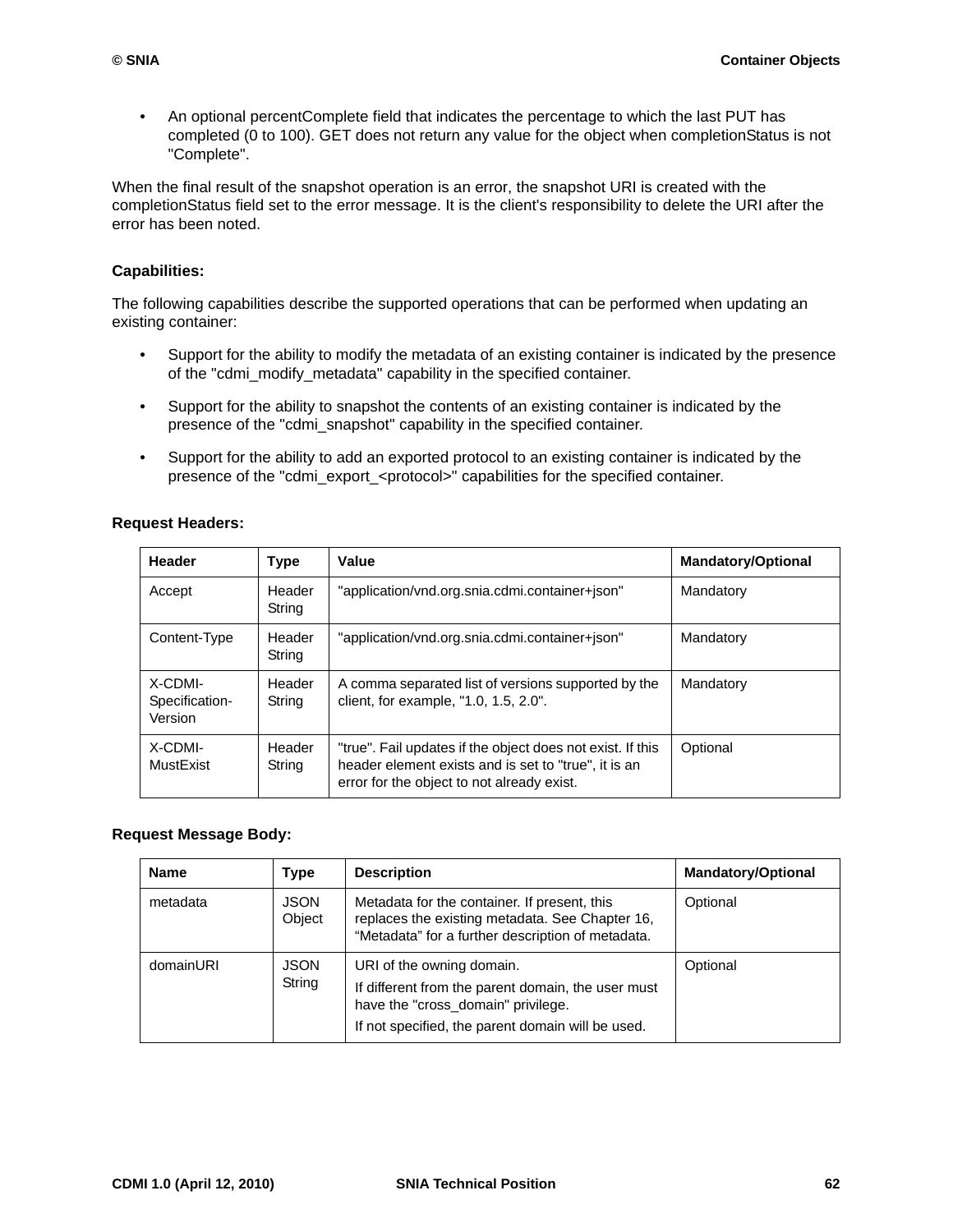| <b>Name</b> | <b>Type</b>           | <b>Description</b>                                                                                                                                                                                                                                                                                                     | <b>Mandatory/Optional</b> |
|-------------|-----------------------|------------------------------------------------------------------------------------------------------------------------------------------------------------------------------------------------------------------------------------------------------------------------------------------------------------------------|---------------------------|
| snapshot    | <b>JSON</b><br>String | Name of the snapshot to be taken. If a snapshot is<br>added or altered, the PUT operation only returns<br>after the snapshot is added to the snapshot list.<br>Once created, snapshots can be accessed as<br>children containers under the cdmi_snapshots<br>child container of the container receiving a<br>snapshot. | Optional                  |
| exports     | <b>JSON</b><br>Object | A structure for each protocol that is enabled for<br>this container. If an exported protocol is added or<br>altered, the PUT operation only returns after the<br>export operation has completed.                                                                                                                       | Optional                  |

## **Response Headers:**

| Header   | Type             | Value                                                                                               | <b>Mandatory/Optional</b> |
|----------|------------------|-----------------------------------------------------------------------------------------------------|---------------------------|
| Location | Header<br>String | The server shall respond with the URI that the<br>reference points to if the object is a reference. | Mandatory                 |

## **Response Message Body:**

N/A

## **Response Status:**

| <b>HTTP Status</b>  | <b>Description</b>                                                                                                                                                                              |
|---------------------|-------------------------------------------------------------------------------------------------------------------------------------------------------------------------------------------------|
| 200 OK              | Container was updated.                                                                                                                                                                          |
| 202 Accepted        | Container or a snapshot (sub-container) is in the process of being created.<br>Investigate completionStatus and percentComplete parameters to determine the<br>current status of the operation. |
| 302 Found           | The URI is a reference to another URI.                                                                                                                                                          |
| 400 Bad Request     | Invalid parameter of field names in the request.                                                                                                                                                |
| 401 Unauthenticated | Incorrect or missing authentication credentials.                                                                                                                                                |
| 403 Unauthorized    | Client lacks the proper authorization to perform this request.                                                                                                                                  |
| 404 Not Found       | An update was attempted on a container that does not exist, and the X-CDMI-<br>MustExist header element was set to "true".                                                                      |
| 409 Conflict        | The operation conflicts with a non-CDMI access protocol lock, or could cause a<br>state transition error on the server.                                                                         |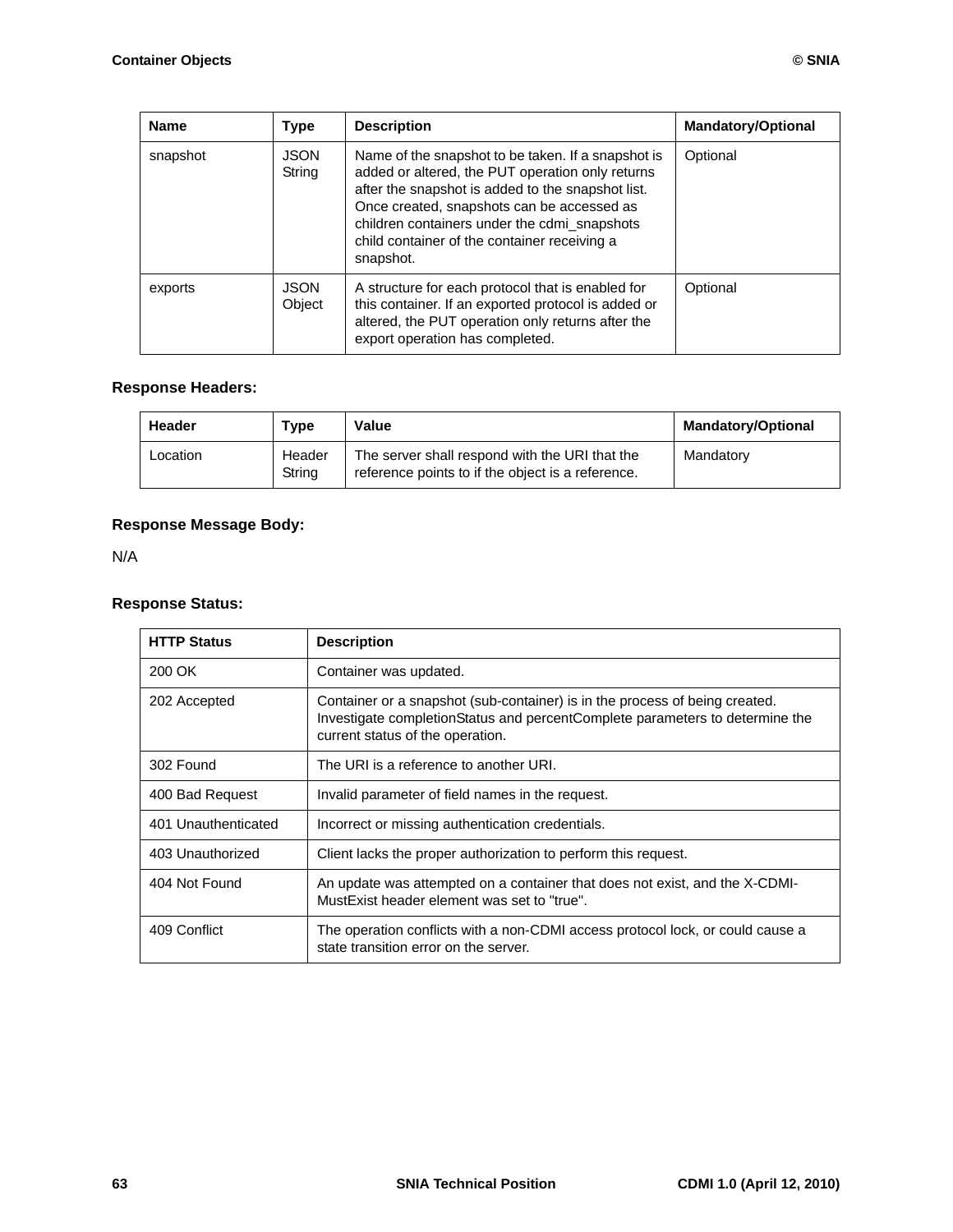#### **Example Request:**

PUT to the container URI to set new field values

```
PUT /MyContainer HTTP/1.1
Host: cloud.example.com
Accept: application/vnd.org.snia.cdmi.container+json
Content-Type: application/vnd.org.snia.cdmi.container+json
X-CDMI-Specification-Version: 1.0
{
     "metadata" : {
     } ,
     "exports" : {
         "OCCI/iSCSI" : {
              "identifier" : 
   "AAAAFAAo7EFMb3JlbSBpcHN1bSBkb2xvciBzaXQgYW1ldCBhbWV0Lg==",
              "permissions" : "f63aaa26-30b7-4a30-91ca-1d03c1e52214" 
         },
         "Network/NFSv4" : {
             "identifier" : "/users",
             "permissions" : "domain" 
         } 
     }
}
```
The response looks like:

HTTP/1.1 200 OK

#### **Example Request:**

PUT to the container URI to set a new exported protocol value

```
PUT /MyContainer?exports HTTP/1.1
Host: cloud.example.com
Accept: application/vnd.org.snia.cdmi.container+json
Content-Type: application/vnd.org.snia.cdmi.container+json
X-CDMI-Specification-Version: 1.0
{
     "exports" : {
         "OCCI/iSCSI" : {
             "identifier" : 
   "AAAAFAAo7EFMb3JlbSBpcHN1bSBkb2xvciBzaXQgYW1ldCBhbWV0Lg==",
             "permissions" : "f63aaa26-30b7-4a30-91ca-1d03c1e52214" 
         } ,
         "Network/NFSv4" : {
             "identifier" : "/users",
              "permissions" : "domain" 
         } 
     }
}
```
The response looks like:

HTTP/1.1 200 OK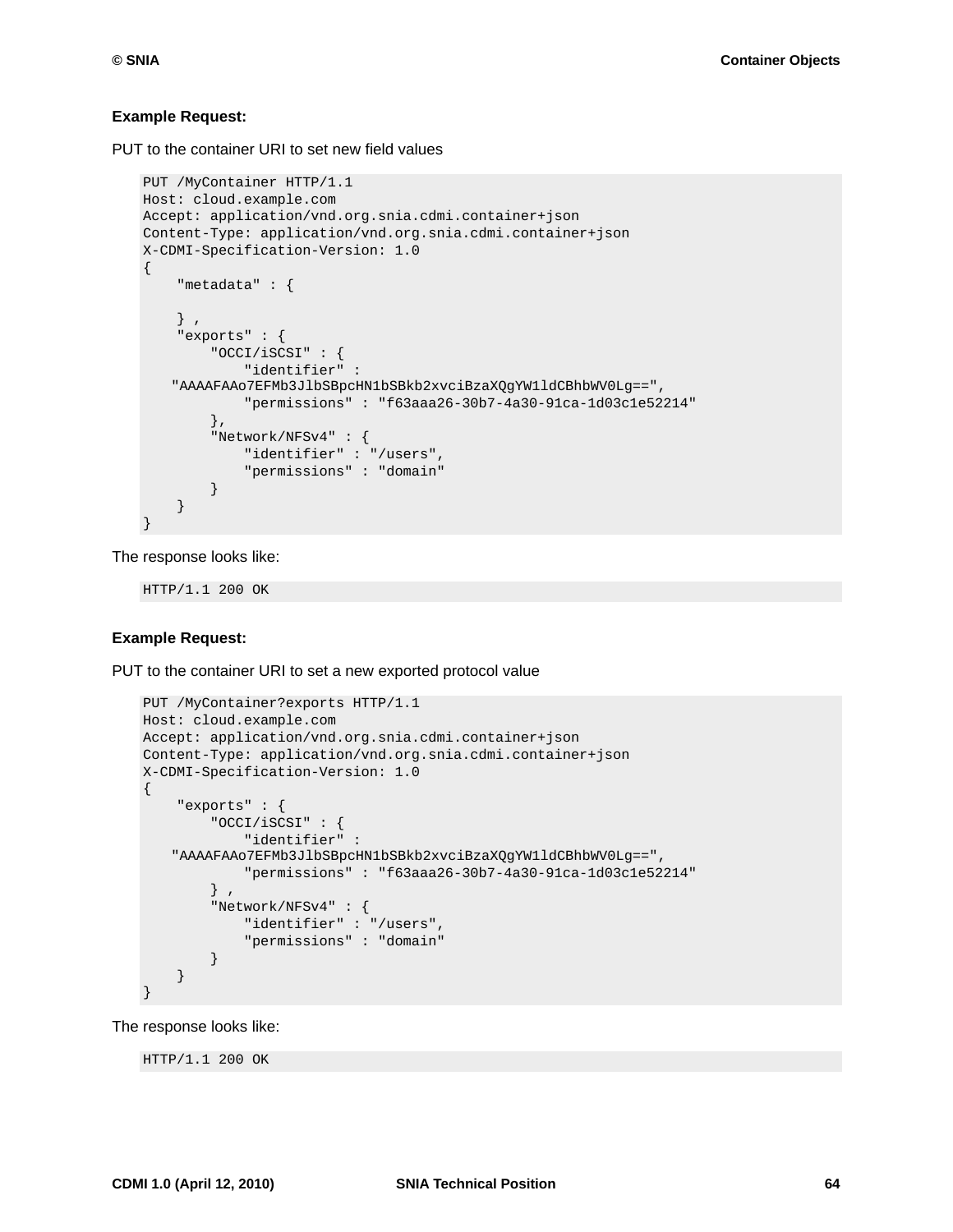## **9.7 Delete a Container Object (CDMI Content Type)**

### **Synopsis:**

Deletes an existing container, all contained children, and snapshots at the specified URI.

DELETE <root URI>/<ContainerName>/<TheContainerName>

- <root URI> is the path to the CDMI cloud.
- <ContainerName> is zero or more intermediate containers.
- <TheContainerName> is the name of the container to be deleted.

The object can also be accessed at <root URI>/cdmi\_objectid/<objectID>.

### **Capabilities:**

The following capabilities describe the supported operations that can be performed when deleting an existing container:

• Support for the ability to delete an existing data object is indicated by the presence of the "cdmi\_delete\_container" capability in the specified container.

### **Request Headers:**

| Header                               | <b>Type</b>      | Value                                                                                        | <b>Mandatory/Optional</b> |
|--------------------------------------|------------------|----------------------------------------------------------------------------------------------|---------------------------|
| Accept                               | Header<br>String | "application/vnd.org.snia.cdmi.container+json"                                               | Mandatory                 |
| Content-Type                         | Header<br>String | "application/vnd.org.snia.cdmi.container+json"                                               | Mandatory                 |
| X-CDMI-<br>Specification-<br>Version | Header<br>String | A comma separated list of versions supported by the<br>client, for example, "1.0, 1.5, 2.0". | Mandatory                 |

### **Request Message Body:**

N/A

### **Response Headers:**

N/A

### **Response Message Body:**

N/A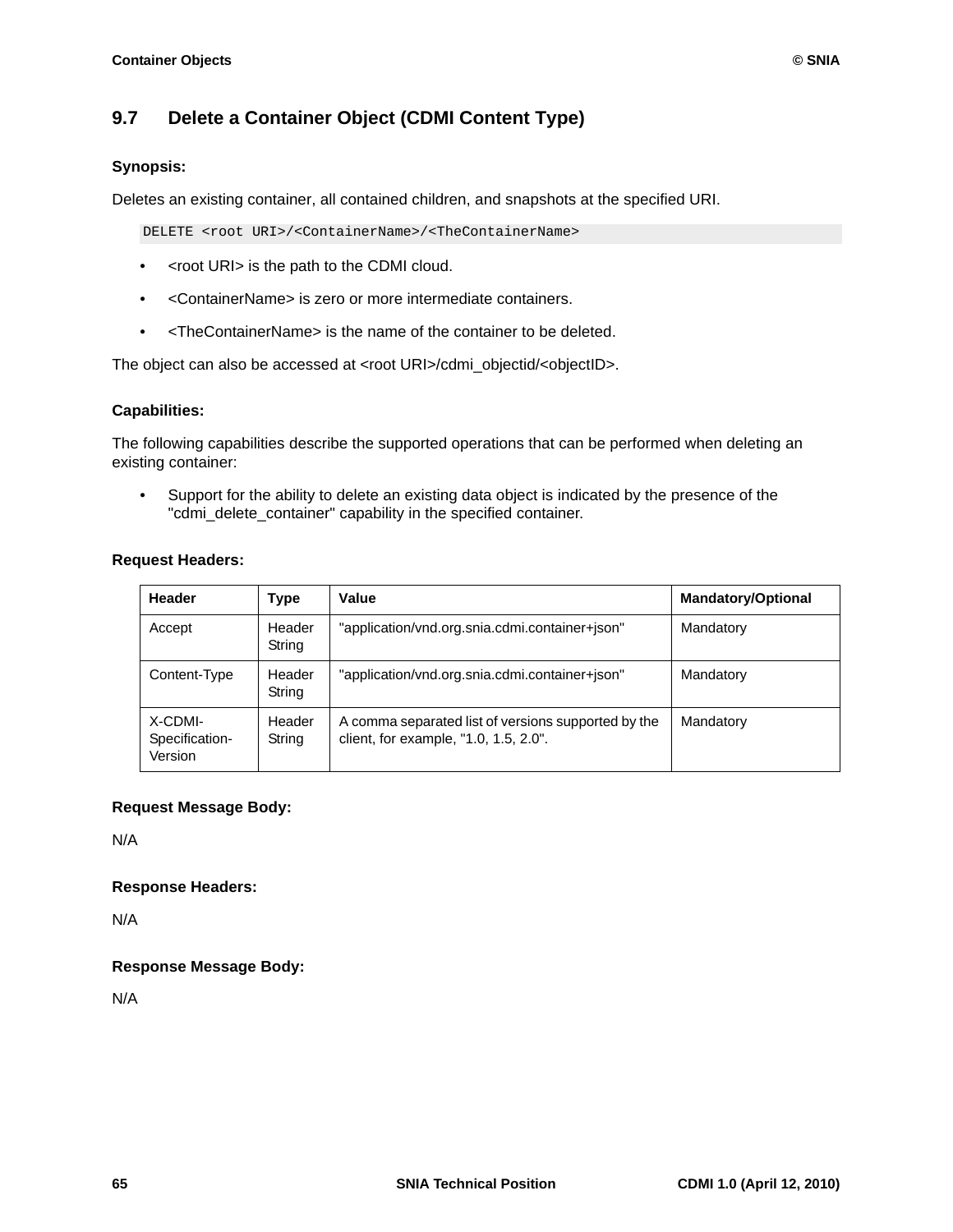| <b>HTTP Status</b>  | <b>Description</b>                                            |
|---------------------|---------------------------------------------------------------|
| 200 OK              | Container object was successfully deleted                     |
| 400 Bad Request     | Invalid parameter of field names in the request               |
| 401 Unauthenticated | Incorrect or missing authentication credentials               |
| 403 Unauthorized    | Client lacks the proper authorization to perform this request |
| 404 Not Found       | The resource specified was not found                          |
| 409 Conflict        | The container object cannot be deleted                        |

#### **Response Status:**

#### **Example Request:**

DELETE to the container URI

```
DELETE /MyContainer HTTP/1.1
Host: cloud.example.com
Accept: application/vnd.org.snia.cdmi.container+json
Content-Type: application/vnd.org.snia.cdmi.container+json
X-CDMI-Specification-Version: 1.0
```
#### The response looks like:

HTTP/1.1 200 OK

### **9.8 Delete a Container Object (Non-CDMI Content Type)**

#### **Synopsis:**

Deletes an existing container, all contained children and snapshots at the specified URI.

DELETE <root URI>/<ContainerName>/<TheContainerName>

- <root URI> is the path to the CDMI cloud.
- <ContainerName> is zero or more intermediate containers.
- <TheContainerName> is the name of the container to be deleted.

The object can also be accessed at <root URI>/cdmi\_objectid/<objectID>.

#### **Capabilities:**

The following capabilities describe the supported operations that can be performed when deleting an existing container:

• Support for the ability to delete an existing data object is indicated by the presence of the "cdmi\_delete\_object" capability in the specified container.

#### **Request Headers:**

N/A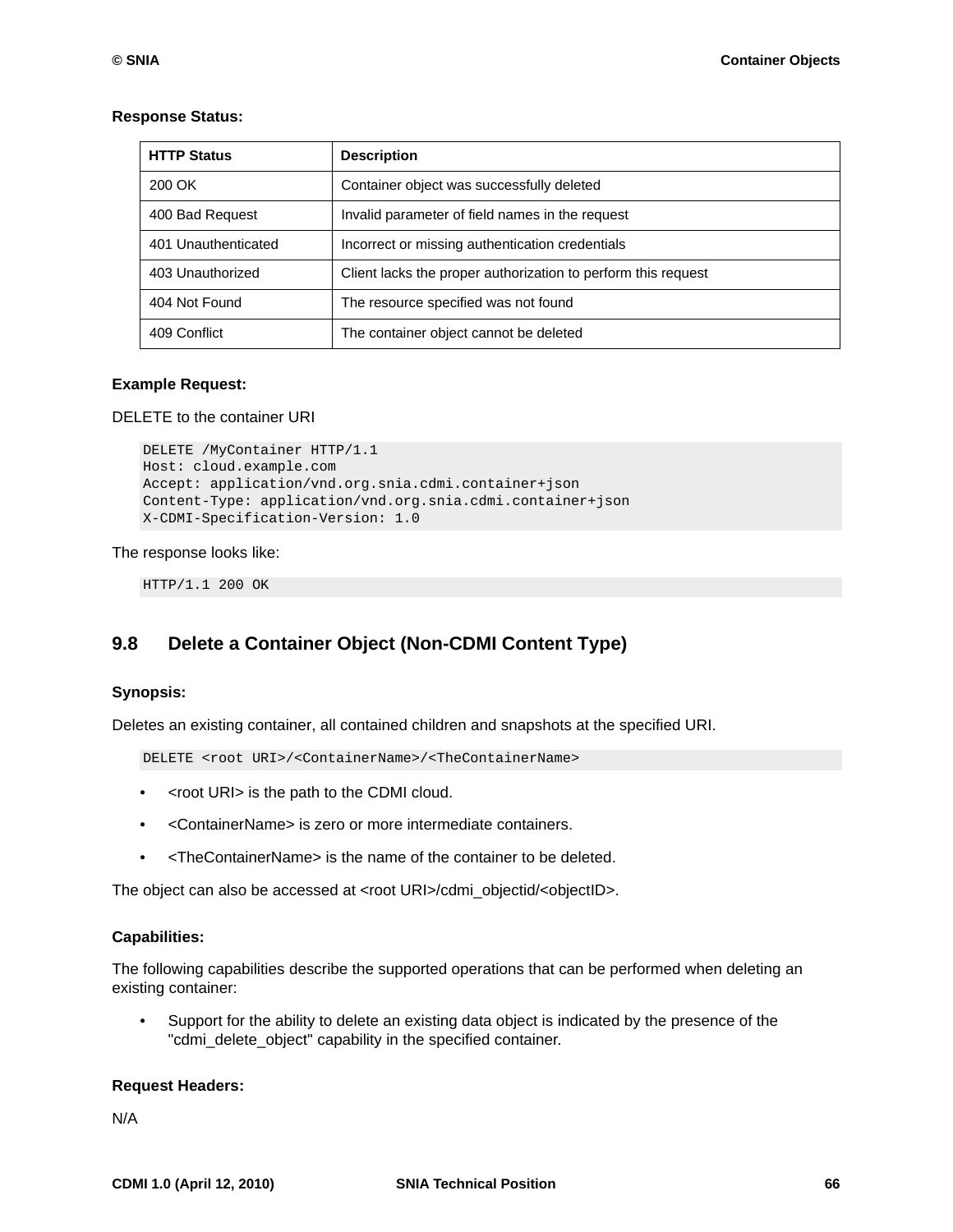### **Request Message Body:**

N/A

### **Response Headers:**

N/A

### **Response Message Body:**

N/A

### **Response Status:**

| <b>HTTP Status</b>  | <b>Description</b>                                            |
|---------------------|---------------------------------------------------------------|
| 200 OK              | Container object was successfully deleted                     |
| 400 Bad Request     | Invalid parameter of field names in the request               |
| 401 Unauthenticated | Incorrect or missing authentication credentials               |
| 403 Unauthorized    | Client lacks the proper authorization to perform this request |
| 404 Not Found       | The resource specified was not found                          |
| 409 Conflict        | The container object cannot be deleted                        |

### **Example Request:**

DELETE to the container URI

```
DELETE /MyContainer HTTP/1.1
Host: cloud.example.com
```
The response looks like:

HTTP/1.1 200 OK

## **9.9 Create a New Data Object (CDMI Content Type)**

### **Synopsis:**

Creates a new data object as a child of the specified container URI.

```
POST <root URI>/<ContainerName>/
POST <root URI>/cdmi_objectid/
```
- <root URI> is the path to the CDMI cloud.
- <ContainerName> is zero or more intermediate containers that already exist.

Once created, the object can also be accessed at <root URI>/cdmi\_objectid/<objectID>.

**Delayed Completion of Create**. On a create operation for a data object, the server may return a response of 202 Accepted. In this case, the object is in the process of being created. This response is particularly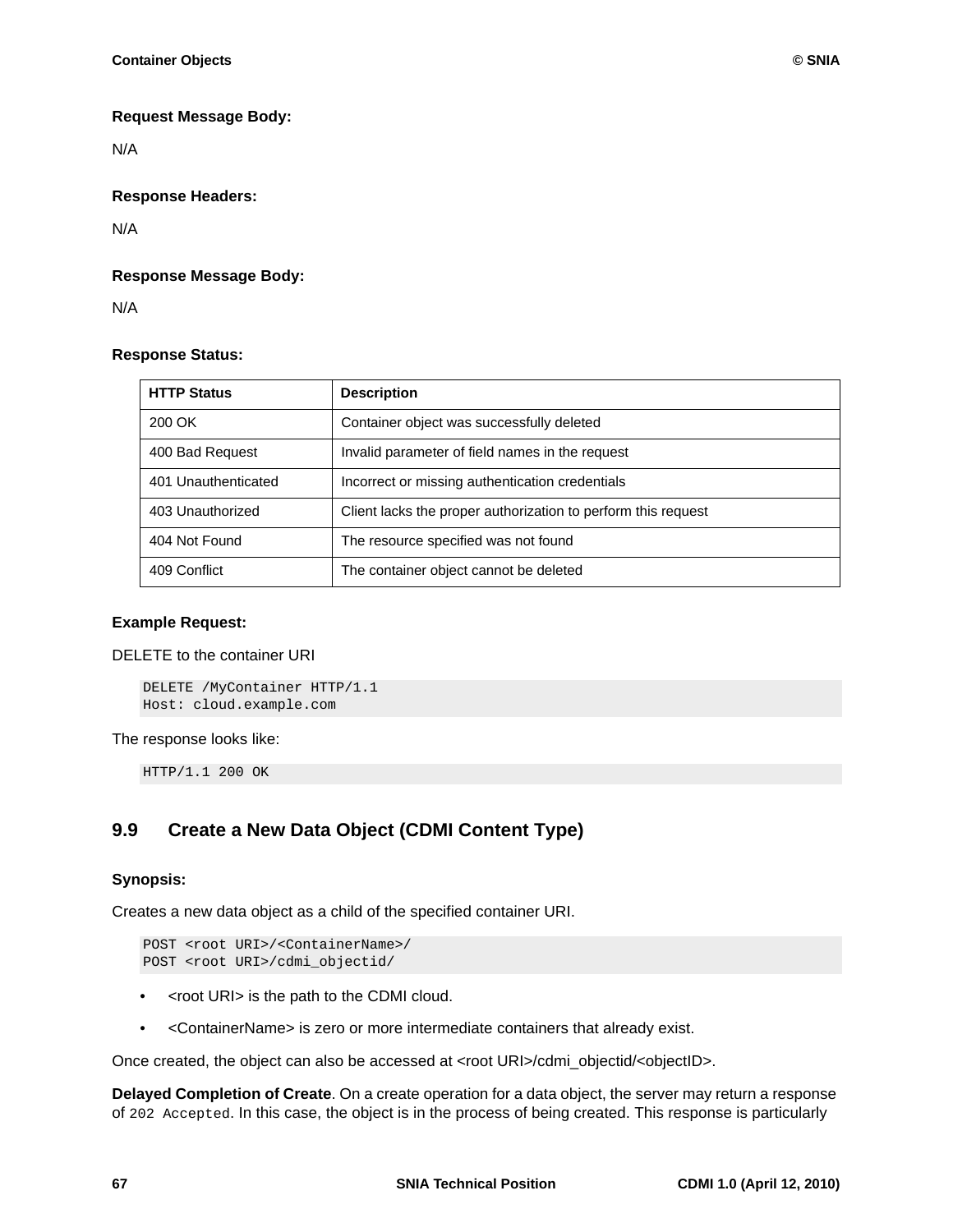useful for long-running operations, for instance, copying a large data object from a source URI. Such a response has the following implications:

- The server returns an object identifier along with the 202 Accepted.
- With 202 Accepted, the server implies that the following checks have passed:
	- User authorization for creating the object
	- User authorization for read access to any source object for move, copy, serialize, or deserialize
	- Availability of space to create the object or at least enough space to create a URI to report an error
- Future accesses to the URI created (or the object ID) will succeed modulo any delays due to use of eventual consistency.

The client performs GET operations to the URI to track the progress of the operation. In particular, the server returns two fields in its response body to indicate progress:

- A mandatory completionStatus text field contains either **Processing, Complete, or an error** message
- An optional percentComplete field that indicates the percentage to which the last PUT has completed (0 to 100).

GET does not return any value for the object when completionStatus is not Complete. When the final result of the create operation is an error, the URI is created with the completionStatus field set to the error message. It is the client's responsibility to delete the URI after the error has been noted.

### **Capabilities:**

The following capabilities describe the supported operations that can be performed when creating a new data object:

- Support for the ability to create data objects through this operation is indicated by both the presence of the "cdmi\_post\_dataobject" capability the presence of the "cdmi\_create\_dataobject" capability in the specified container.
- If the new data object is a reference of an existing data object, support for the ability to create the reference is indicated by the presence of the "cdmi\_create\_reference" capability in the parent container.
- If the new data object is a copy of an existing data object, support for the ability to copy is indicated by the presence of the "cdmi\_create\_copy" capability in the parent container.
- If the new data object is the destination of a move, support for the ability to move the data object is indicated by the presence of the "cdmi\_create\_move" capability in the parent container.
- If the new data object is the destination of a deserialize operation, support for the ability to deserialize the source data object is indicated by the presence of the "cdmi\_deserialize\_dataobject" capability in the parent container.
- If the new data object is the destination of a serialize operation, support for the ability to serialize the source data object is indicated by the presence of the "cdmi\_serialize\_dataobject", "cdmi\_serialize\_container", "cdmi\_serialize\_domain", or "cdmi\_serialize\_queue" capability in the parent container.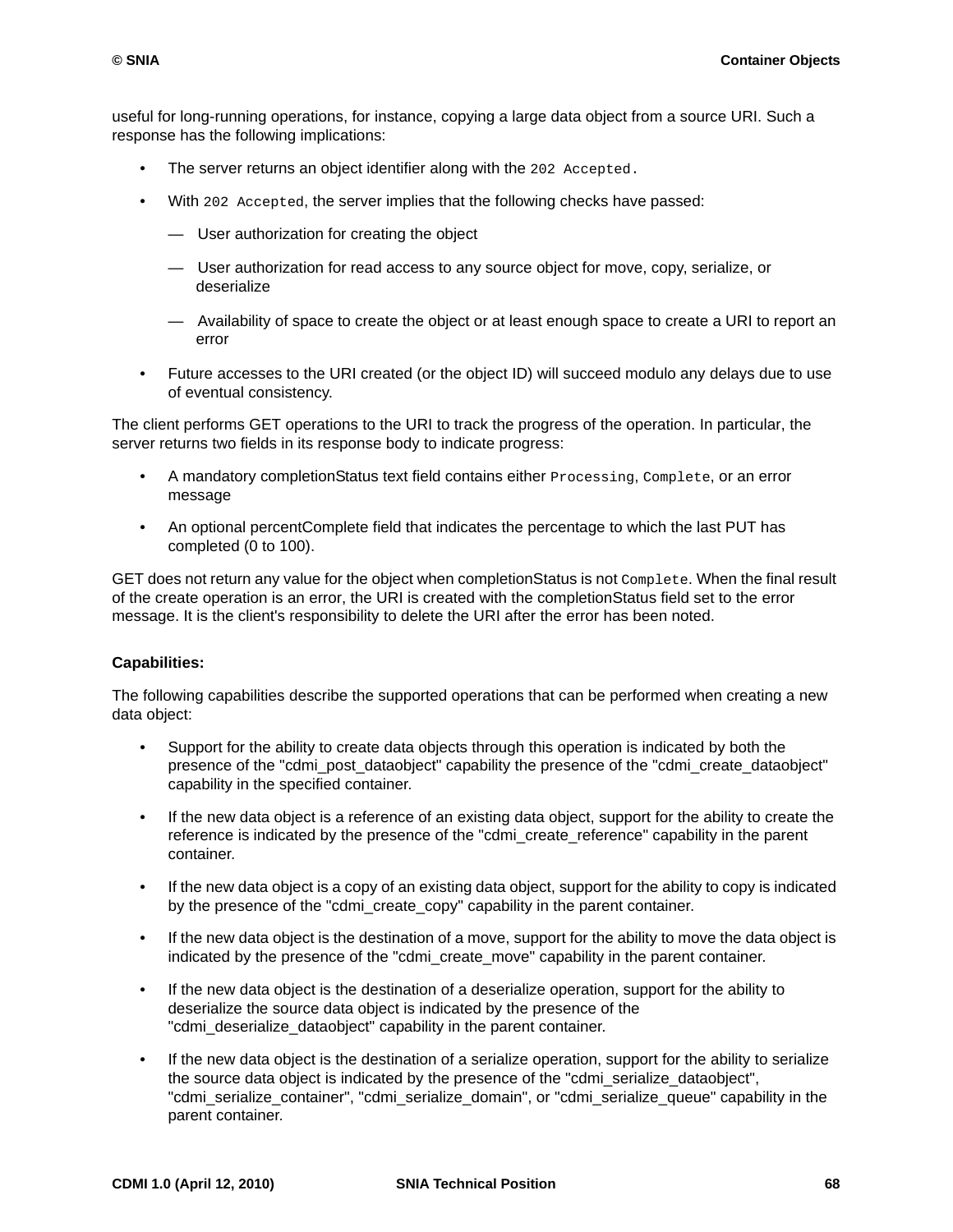### **Request Headers:**

| Header                               | <b>Type</b>      | Value                                                                                        | <b>Mandatory/Optional</b> |
|--------------------------------------|------------------|----------------------------------------------------------------------------------------------|---------------------------|
| Accept                               | Header<br>String | "application/vnd.org.snia.cdmi.dataobject+json"                                              | Mandatory                 |
| Content-Type                         | Header<br>String | "application/vnd.org.snia.cdmi.dataobject+json"                                              | Mandatory                 |
| X-CDMI-<br>Specification-<br>Version | Header<br>String | A comma separated list of versions supported by<br>the client, for example, "1.0, 1.5, 2.0". | Mandatory                 |

## **Request Message Body:**

| <b>Name</b> | <b>Type</b>           | <b>Description</b>                                                                                                                                                                                                                                                                                                                                                                             | <b>Mandatory/Optional</b> |
|-------------|-----------------------|------------------------------------------------------------------------------------------------------------------------------------------------------------------------------------------------------------------------------------------------------------------------------------------------------------------------------------------------------------------------------------------------|---------------------------|
| mimetype    | <b>JSON</b><br>String | Mime type of the data contained within the<br>value field of the data object. This field shall not<br>be included when deserializing, serializing,<br>copying, moving, or referencing a data object. If<br>this field is not specified, the value of "text/plain"<br>will be assigned as the field value.                                                                                      | Optional                  |
| metadata    | <b>JSON</b><br>Object | Metadata for the data object.<br>If this field is included when deserializing,<br>serializing, copying, or moving a data<br>object, the value provided shall replace<br>the metadata from the source URI.<br>This field shall not be included when<br>referencing a data object.<br>If this field is not specified, an empty<br>JSON object $("{}$ }") will be assigned as the<br>field value. | Optional                  |
| domainURI   | <b>JSON</b><br>String | URI of the owning domain.<br>If different from the parent domain, the<br>user must have the "cross_domain"<br>privilege.<br>If not specified, the parent domain will be<br>used.                                                                                                                                                                                                               | Optional                  |
| deserialize | <b>JSON</b><br>String | URI of a serialized CDMI data object that will be<br>deserialized to create the new data object.                                                                                                                                                                                                                                                                                               | Optional*                 |
| serialize   | <b>JSON</b><br>String | URI of a CDMI object that will be serialized into<br>the new data object.                                                                                                                                                                                                                                                                                                                      | Optional*                 |
| copy        | <b>JSON</b><br>String | URI of a CDMI data object or queue that will be<br>copied into the new data object.                                                                                                                                                                                                                                                                                                            | Optional*                 |
| move        | <b>JSON</b><br>String | URI of a CDMI data object or queue that will be<br>copied into the new data object, then removing<br>the data object or queue value at the source<br>URI upon the successful completion of the<br>copy.                                                                                                                                                                                        | Optional*                 |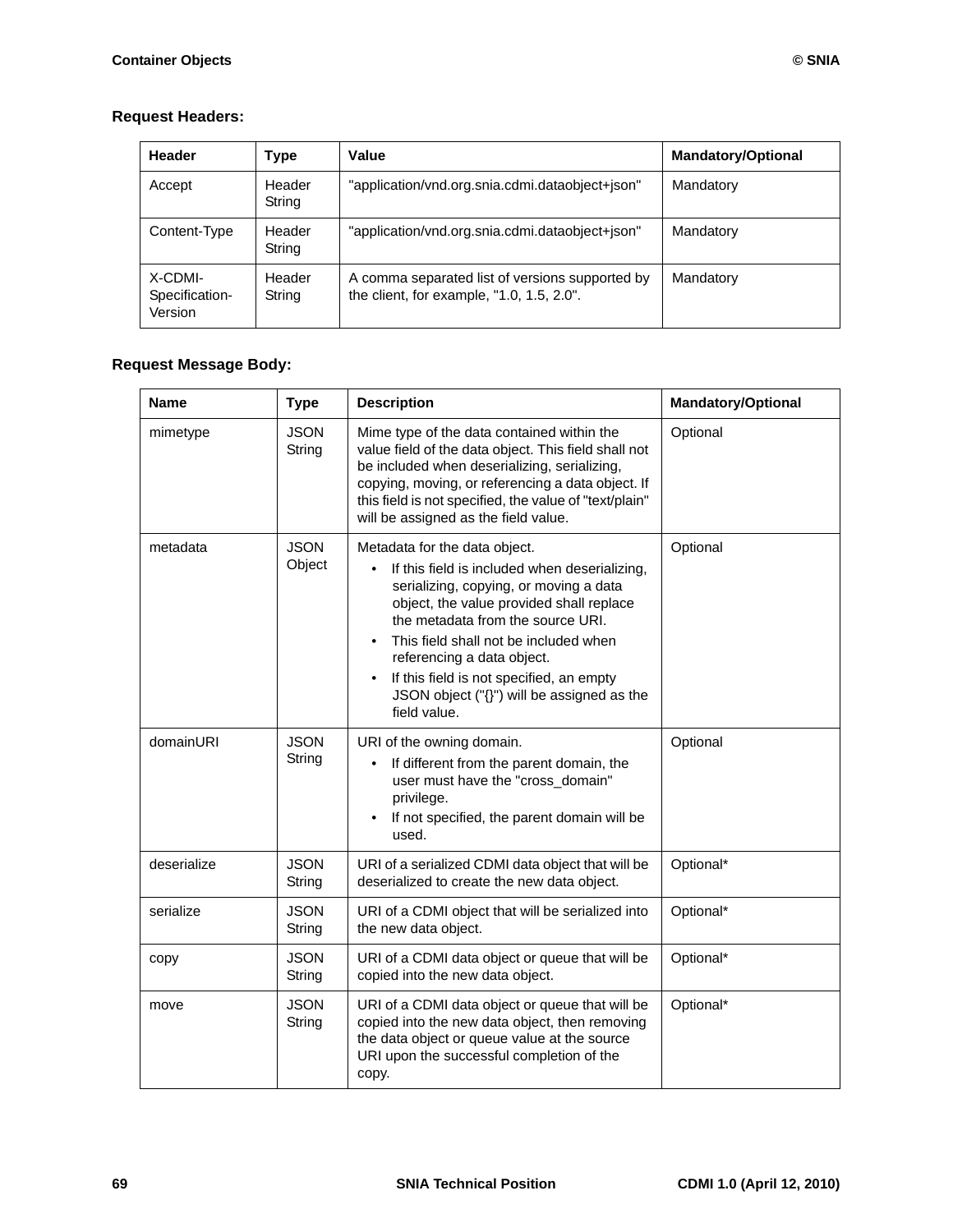| <b>Name</b> | <b>Type</b>           | <b>Description</b>                                                                                                                                                                                            | <b>Mandatory/Optional</b> |
|-------------|-----------------------|---------------------------------------------------------------------------------------------------------------------------------------------------------------------------------------------------------------|---------------------------|
| reference   | <b>JSON</b><br>String | URI of a CDMI data object that will be pointed to<br>by a reference. No other fields may be specified<br>when creating a reference.                                                                           | Optional*                 |
| value       | <b>JSON</b><br>String | JSON-encoded data. If this field is not included,<br>an empty JSON String ("") will be assigned as<br>the field value. Binary data must be escaped as<br>per the JSON escaping rules described in<br>RFC4627. | Optional*                 |

\*Only one of these parameters shall be specified in any given operation, and except for value, these fields are not persisted.

### **Response Headers:**

| Header                               | <b>Type</b>      | Value                                                                                                                                                                                                                                                            | <b>Mandatory/Optional</b> |
|--------------------------------------|------------------|------------------------------------------------------------------------------------------------------------------------------------------------------------------------------------------------------------------------------------------------------------------|---------------------------|
|                                      | Header<br>String | "application/vnd.org.snia.cdmi.dataobject+json"                                                                                                                                                                                                                  | Mandatory                 |
| X-CDMI-<br>Specification-<br>Version | Header<br>String | The server shall respond with the highest version<br>supported by both the client and the server, for<br>example, "1.0".                                                                                                                                         | Mandatory                 |
| Location                             | Header<br>String | The unique URI for the new data object as assigned<br>by the system. In the absence of file name<br>information from the client the system shall assign<br>the URI in the form: <root uri="">/<containername>/<br/><objectid>.</objectid></containername></root> | Mandatory                 |

### **Response Message Body:**

| <b>Name</b>      | <b>Type</b>           | <b>Description</b>                                                                                                                                                                                                                                                          | <b>Mandatory/Optional</b> |
|------------------|-----------------------|-----------------------------------------------------------------------------------------------------------------------------------------------------------------------------------------------------------------------------------------------------------------------------|---------------------------|
| objectURI        | <b>JSON</b><br>String | URI of the object as assigned by the system.                                                                                                                                                                                                                                | Mandatory                 |
| objectID         | <b>JSON</b><br>String | Object ID of the object                                                                                                                                                                                                                                                     | Mandatory                 |
| parentURI        | <b>JSON</b><br>String | URI for the parent object                                                                                                                                                                                                                                                   | Mandatory                 |
| domainURI        | <b>JSON</b><br>String | URI of the owning domain                                                                                                                                                                                                                                                    | Mandatory                 |
| capabilitiesURI  | <b>JSON</b><br>String | URI to the capabilities for the object.<br>The capabilities URI returned is based on the<br>object type and requested data system metadata<br>fields.                                                                                                                       | Mandatory                 |
| completionStatus | <b>JSON</b><br>String | A string indicating if the object is still in the<br>process of being created, and once the operation<br>is complete, if it was created successfully or an<br>error occurred.<br>The value shall be the string "Processing", the<br>string "Complete", or an error message. | Mandatory                 |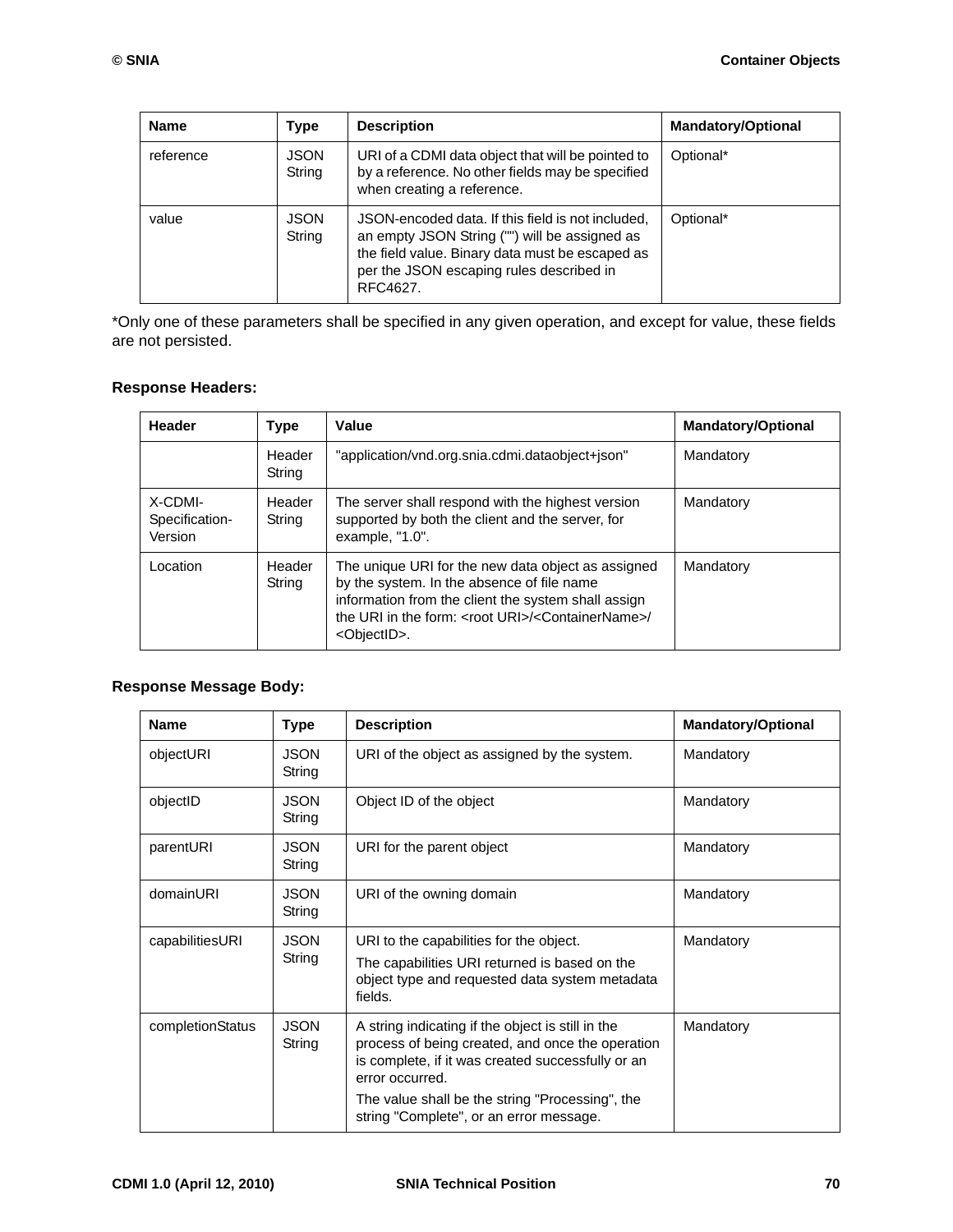| <b>Name</b>     | <b>Type</b>           | <b>Description</b>                                                                                                                                                                                                                                                                              | <b>Mandatory/Optional</b> |
|-----------------|-----------------------|-------------------------------------------------------------------------------------------------------------------------------------------------------------------------------------------------------------------------------------------------------------------------------------------------|---------------------------|
| percentComplete | <b>JSON</b><br>String | The value shall be an integer numeric value from<br>0 through 100                                                                                                                                                                                                                               | Optional                  |
| Mimetype        | <b>JSON</b><br>String | Mime Type of the value of the data object                                                                                                                                                                                                                                                       | Mandatory                 |
| Metadata        | <b>JSON</b><br>Obiect | Metadata for the data object. This field includes<br>any user and data system metadata specified in<br>the request body metadata field, along with<br>storage system metadata generated by the cloud<br>storage system.<br>See Chapter 16, "Metadata" for a further<br>description of metadata. | Mandatory                 |

### **Response Status:**

| <b>HTTP Status</b>  | <b>Description</b>                                                                                                                                                |
|---------------------|-------------------------------------------------------------------------------------------------------------------------------------------------------------------|
| 201 Created         | New data object was created                                                                                                                                       |
| 202 Accepted        | Data object is in the process of being created. Investigate completion Status and<br>percentComplete parameters to determine the current status of the operation. |
| 400 Bad Request     | Invalid parameter in the request                                                                                                                                  |
| 401 Unauthenticated | Incorrect or missing authentication credentials                                                                                                                   |
| 403 Unauthorized    | Client lacks the proper authorization to perform this request                                                                                                     |
| 404 Not Found       | The specified container URI does not exist.                                                                                                                       |
| 409 Conflict        | The operation conflicts with a non-CDMI access protocol lock, or could cause a<br>state transition error on the server.                                           |

### **Example Request:**

POST to the container URI the data object contents

```
POST /MyContainer/ HTTP/1.1
Host: cloud.example.com
Accept: application/vnd.org.snia.cdmi.dataobject+json
Content-Type: application/vnd.org.snia.cdmi.dataobject+json
X-CDMI-Specification-Version: 1.0
{
     "mimetype" : "text/plain",
     "metadata" : {
     },
     "value" : "This is the Value of this Data Object"
}
```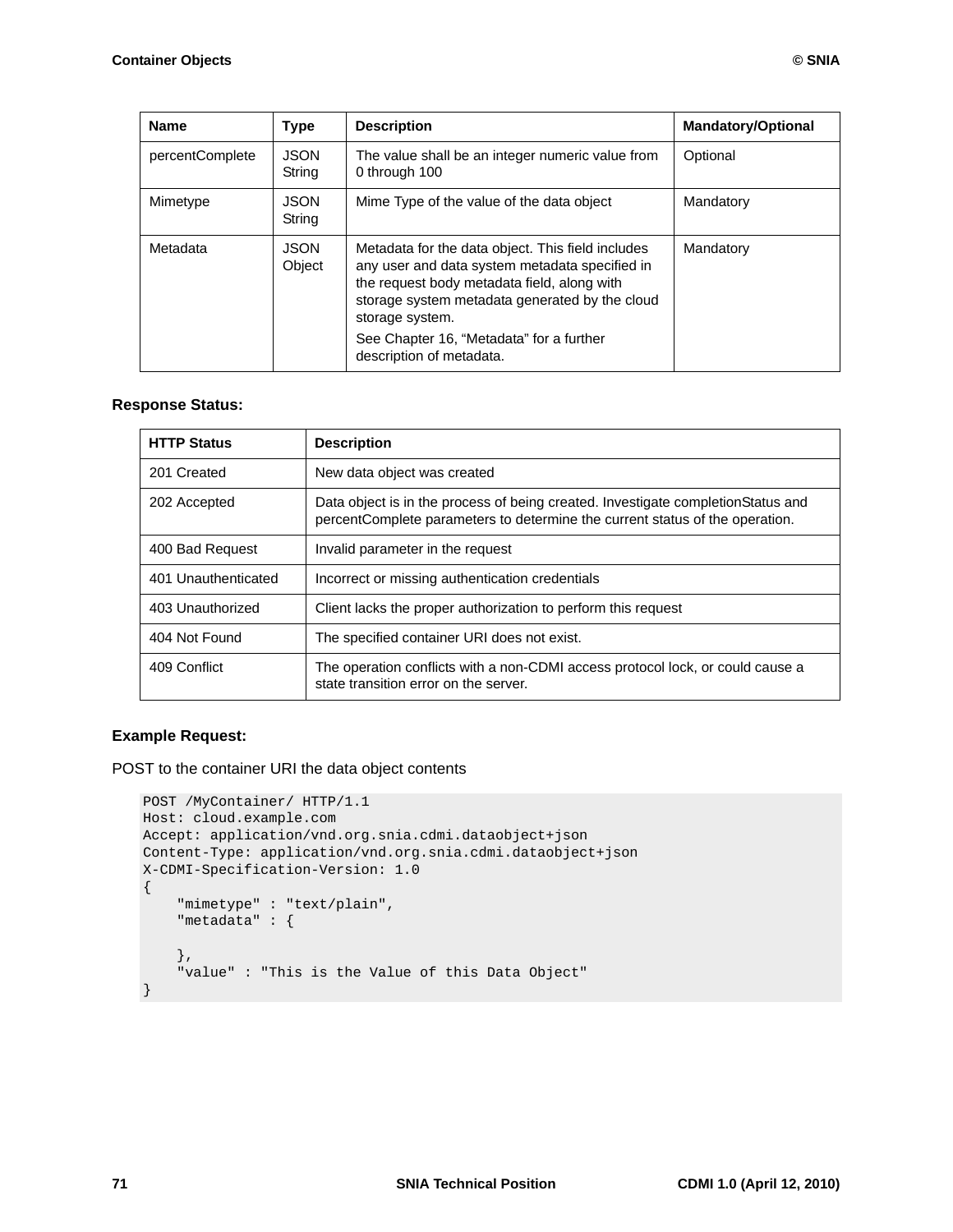#### The response looks like:

```
HTTP/1.1 201 Created
Content-Type: application/vnd.org.snia.cdmi.dataobject+json
X-CDMI-Specification-Version: 1.0
Location: /MyContainer/AAAAFAAo7EFMb3JlbSBpcHN1bSBkb2xvciBzaXQgYW1ldCBhbWV0Lg==
{
     "objectURI" : "/MyContainer/
   AAAAFAAo7EFMb3JlbSBpcHN1bSBkb2xvciBzaXQgYW1ldCBhbWV0Lg==",
     "objectID" : "AAAAFAAo7EFMb3JlbSBpcHN1bSBkb2xvciBzaXQgYW1ldCBhbWV0Lg==",
     "parentURI" : "/MyContainer/",
     "domainURI" : "/cdmi_domains/MyDomain/",
     "capabilitiesURI" : "/cdmi_capabilities/DataObject",
     "completionStatus" : "Complete",
     "mimetype" : "text/plain",
     "metadata" : {
     }
}
```
#### **Example Request:**

POST to the object ID URI the data object contents

```
POST /cdmi_objectid/ HTTP/1.1
Host: cloud.example.com
Accept: application/vnd.org.snia.cdmi.dataobject+json
Content-Type: application/vnd.org.snia.cdmi.dataobject+json
X-CDMI-Specification-Version: 1.0
{
     "mimetype" : "text/plain",
     "metadata" : {
     },
     "value" : "This is the Value of this Data Object"
}
```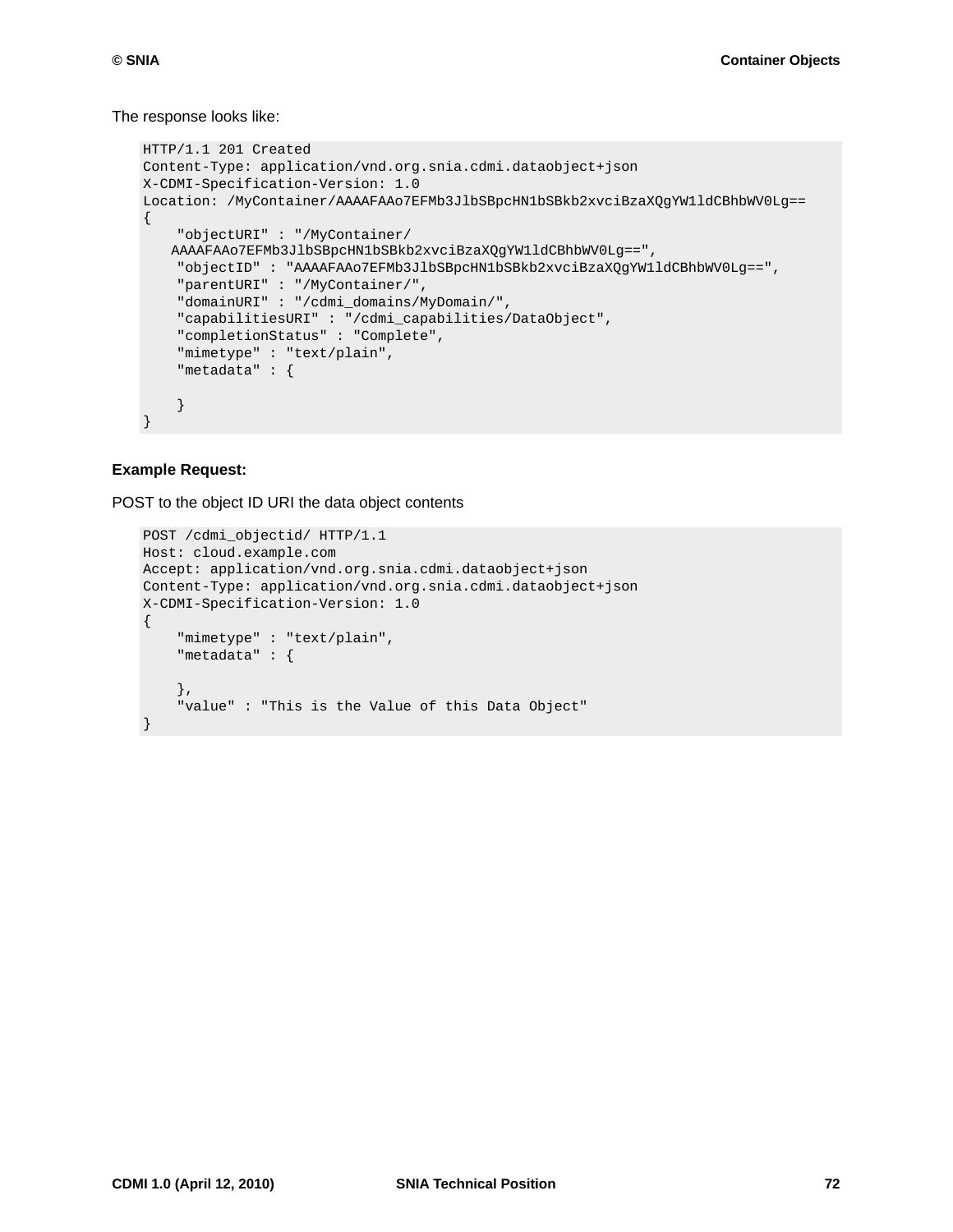The response looks like:

```
HTTP/1.1 201 Created
Location: "/cdmi_objectid/AAAAFAAo7EFMb3JlbSBpcHN1bSBkb2xvciBzaXQgYW1ldCBhbWV0Lg==
Content-Type: application/vnd.org.snia.cdmi.dataobject+json
X-CDMI-Specification-Version: 1.0
{
     "objectURI" : "/cdmi_objectid/
   AAAAFAAo7EFMb3JlbSBpcHN1bSBkb2xvciBzaXQgYW1ldCBhbWV0Lg==",
     "objectID" : "AAAAFAAo7EFMb3JlbSBpcHN1bSBkb2xvciBzaXQgYW1ldCBhbWV0Lg==",
     "parentURI" : "/MyContainer/",
     "domainURI" : "/cdmi_domains/MyDomain/",
     "capabilitiesURI" : "/cdmi_capabilities/DataObject",
     "completionStatus" : "Complete",
     "mimetype" : "text/plain",
     "metadata" : {
     }
```
## **9.10 Create a New Data Object (Non-CDMI Content Type)**

### **Synopsis:**

Creates a new data object as a child of the specified container URI.

```
POST <root URI>/<ContainerName>/
POST <root URI>/cdmi_objectid/
```
- <root URI> is the path to the CDMI cloud.
- <ContainerName> is zero or more intermediate containers that already exist.

### **Capabilities:**

The following capabilities describe the supported operations that can be performed when creating a new data object:

• Support for the ability to create data objects through this operation is indicated by both the presence of the "cdmi\_post\_dataobject" capability the presence of the "cdmi\_create\_dataobject" capability in the specified container.

### **Request Headers:**

| <b>Header</b> | Type             | Value                                                | <b>Mandatory/Optional</b> |  |
|---------------|------------------|------------------------------------------------------|---------------------------|--|
| Content-Type  | Header<br>String | Supply the mime type of the object to be<br>created. | Mandatory                 |  |

### **Request Message Body:**

The message body shall contain the contents (value) of the data object to be created.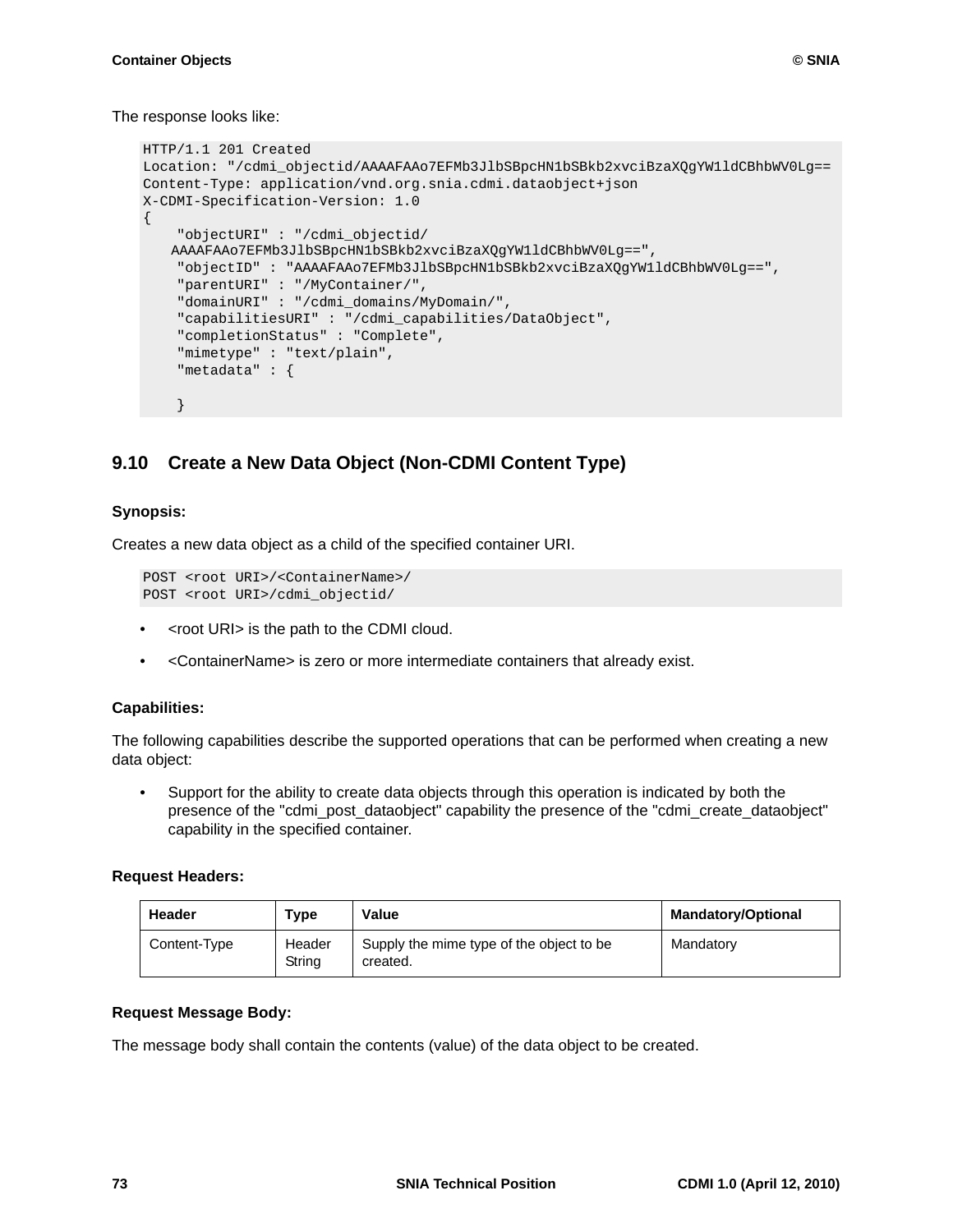#### **Response Headers:**

| <b>Header</b> | Type             | Value                                                                                                                                                                                                                                                            | <b>Mandatory/Optional</b> |
|---------------|------------------|------------------------------------------------------------------------------------------------------------------------------------------------------------------------------------------------------------------------------------------------------------------|---------------------------|
| Location      | Header<br>String | The unique URI for the new data object as<br>assigned by the system. In the absence of file<br>name information from the client the system shall<br>assign the URI in the form: <root uri="">/<br/><containername>/<objectid>.</objectid></containername></root> | Mandatory                 |

#### **Response Message Body:**

N/A

#### **Response Status:**

| <b>HTTP Status</b>  | <b>Description</b>                                            |
|---------------------|---------------------------------------------------------------|
| 201 Created         | New data object was created                                   |
| 400 Bad Request     | Invalid parameter in the request                              |
| 401 Unauthenticated | Incorrect or missing authentication credentials               |
| 403 Unauthorized    | Client lacks the proper authorization to perform this request |
| 404 Not Found       | The specified container URI does not exist.                   |

#### **Example Request:**

POST to the container URI the data object contents

```
POST /MyContainer/ HTTP/1.1
Host: cloud.example.com
Content-Type: text/plain
<object contents>
```
The response looks like:

```
HTTP/1.1 201 Created
Location: /MyContainer/AAAAFAAo7EFMb3JlbSBpcHN1bSBkb2xvciBzaXQgYW1ldCBhbWV0Lg==
```
#### **Example Request:**

POST to the object ID URI the data object contents

```
POST /cdmi_objectid/ HTTP/1.1
Host: cloud.example.com
Content-Type: text/plain
<object contents>
```
The response looks like:

```
HTTP/1.1 201 Created
Location: "/cdmi_objectid/AAAAFAAo7EFMb3JlbSBpcHN1bSBkb2xvciBzaXQgYW1ldCBhbWV0Lg==
```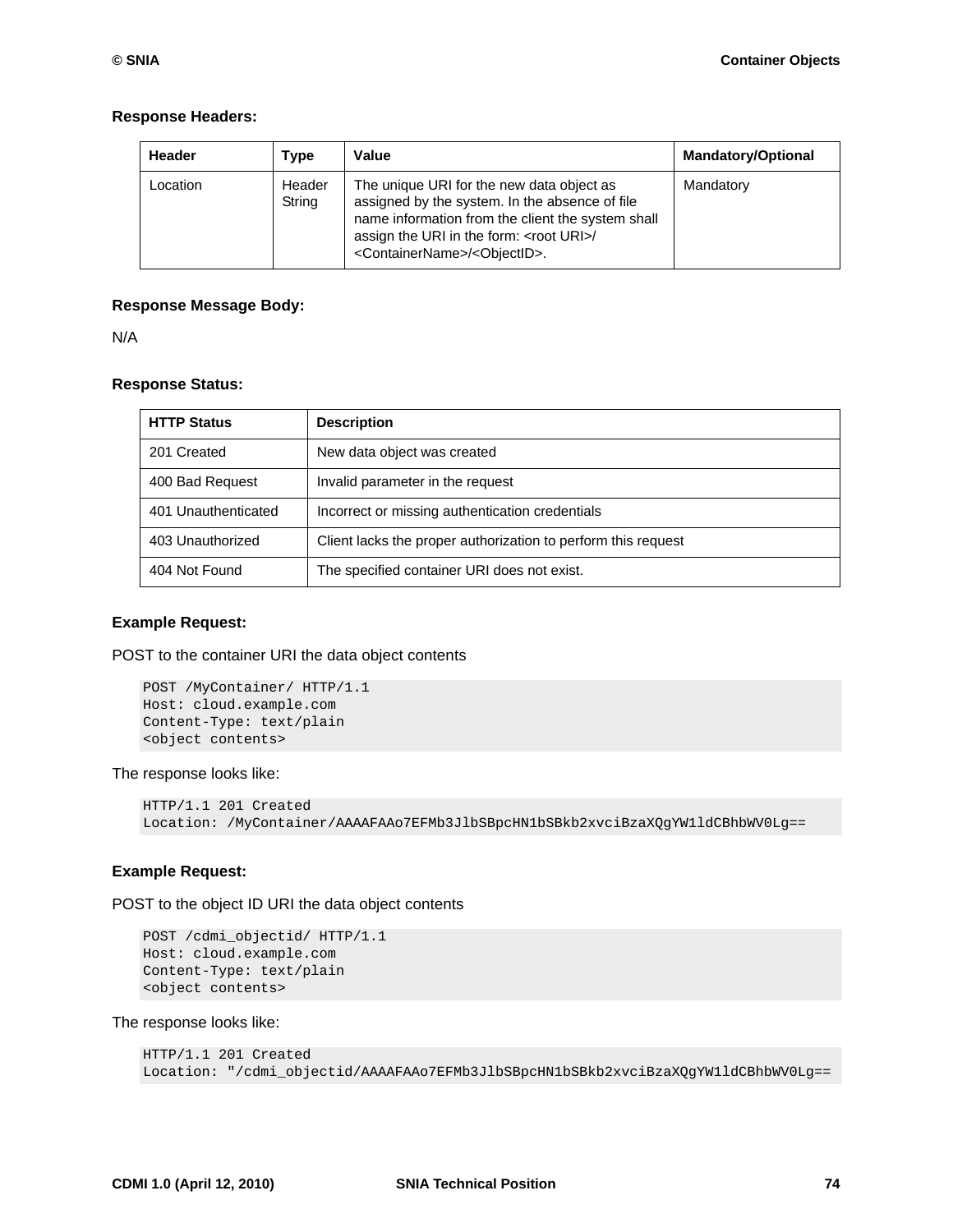# **10 Domain Objects**

### **10.1 Overview**

Domain objects represent the concept of administrative ownership of stored data within a CDMI storage system. A CDMI offering may include a hierarchy of domains that provide access to domain-related information within a CDMI context. This domain hierarchy is a series of CDMI objects that correspond to parent and child domains, with each domain corresponding to logical groupings of objects that are to be managed together. Domain measurement information about objects that are associated with each domain flow up to parent domains, facilitating billing and management operations that are typical for a cloud storage environment.

A CDMI URI may optionally include domains using the following form:

http://example.com/cdmi\_domains/parent\_domain/child\_domain/

Domains are a special class of container that are created in the cdmi\_domains container found in the root URI for the cloud storage system. If a cloud storage system supports domains, the cdmi\_domains container shall be present. If the "cdmi\_create\_domain" capability is present for the URI of a given domain, then the cloud storage system supports the ability to create child domains under the URI.

### **10.1.1 Domain Metadata**

| <b>Metadata Name</b> | <b>Description</b>                                                                                                                                              | <b>Source</b> | <b>Permissions</b> |
|----------------------|-----------------------------------------------------------------------------------------------------------------------------------------------------------------|---------------|--------------------|
| cdmi domain enabled  | Indicates if the domain is enabled and specified at<br>the time of creation. Values can be "true" or "false".                                                   | Client        | Read/Write         |
|                      | If a domain is disabled, the cloud storage<br>$\bullet$<br>system shall not permit any operations to be<br>performed against any URI managed by that<br>domain. |               |                    |
|                      | If this metadata item is not present at the time<br>$\bullet$<br>of domain creation, the value is set to "false".                                               |               |                    |

The following domain-specific field shall be present for each domain:

### **10.1.2 Domain Summaries**

Domain summaries provide summary measurement information about domain usage and billing. They are not intended to provide reporting functionality, but rather to provide a simple mechanism for gathering information about the storage operations that are associated with a domain. If supported, a domain summary container named "cdmi\_domain\_summary" will be present under each domain container. Like any container, the domain summary sub-container can have standard storage system metadata, such as ACLs that permit access to this information to be restricted.

Within each domain summary container are a series of domain summary data objects that are generated by the cloud storage system. The "yearly", "monthly", and "daily" containers of these data objects contain domain summary data objects corresponding to each year, month, and day, respectively. These containers are organized into the following structures:

```
http://example.com/cdmi_domains/domain/
http://example.com/cdmi_domains/domain/cdmi_domain_summary/
http://example.com/cdmi_domains/domain/cdmi_domain_summary/cumulative
```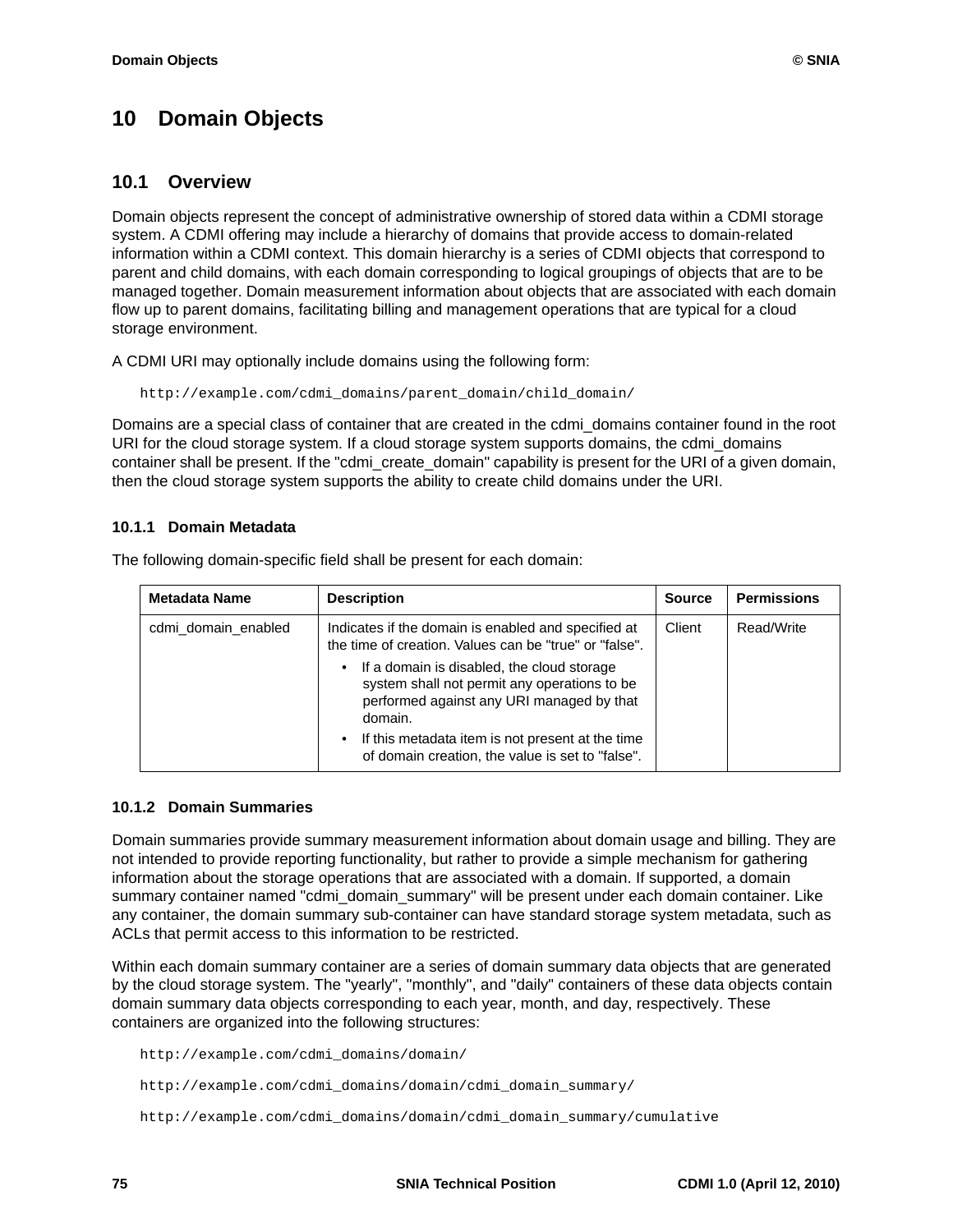…

```
http://example.com/cdmi_domains/domain/cdmi_domain_summary/daily/
http://example.com/cdmi_domains/domain/cdmi_domain_summary/daily/2009-07-01
http://example.com/cdmi_domains/domain/cdmi_domain_summary/daily/2009-07-02
http://example.com/cdmi_domains/domain/cdmi_domain_summary/daily/2009-07-03
…
http://example.com/cdmi_domains/domain/cdmi_domain_summary/monthly/
http://example.com/cdmi_domains/domain/cdmi_domain_summary/monthly/2009-07
http://example.com/cdmi_domains/domain/cdmi_domain_summary/monthly/2009-08
http://example.com/cdmi_domains/domain/cdmi_domain_summary/monthly/2009-10
…
http://example.com/cdmi_domains/domain/cdmi_domain_summary/yearly/
http://example.com/cdmi_domains/domain/cdmi_domain_summary/yearly/2009
http://example.com/cdmi_domains/domain/cdmi_domain_summary/yearly/2010
```
All points in time and duration, unless otherwise specified, are in the ISO-8601 extended representation (YYYY-MM-DDThh:mm:ss,ssssss). Components of the time representation with finer granularity may be omitted, if desired.

The "cumulative" summary data object covers the entire time period, from the time the domain is created to the time it is accessed. Each data object at the daily, monthly, and yearly level contains domain summary information for the time period specified, bounded by domain creation time and access time.

If a time period extends earlier than the domain creation time, the summary information includes the time from when the domain was created until the end of the time period. For example, if a domain was created on July 4, 2009, at noon, the daily summary "2009-07-04" would contain information from noon until midnight, the monthly summary "2009-07" would contain information from noon on July 4 until midnight on July 31, and the yearly summary "2009" would contain information from noon on July 4 until midnight on December 31.

If a time period starts after the time when the domain was created and ends earlier than the time of access, the summary data object contains complete information for that time period. For example, if a domain was created on July 4, 2009, and on July 10, the "2009-07-06" daily summary data object was accessed, it would contain information for the complete day.

If a time period ends after the current access time, the domain summary data object contains partial information from the start of the time period (or the time the domain was created) until the time of access. For example, if a domain was created on July 4, 2009, and at noon on July 10, the "2009-07-10" daily summary data object was accessed, it would contain information from the beginning of the day until noon.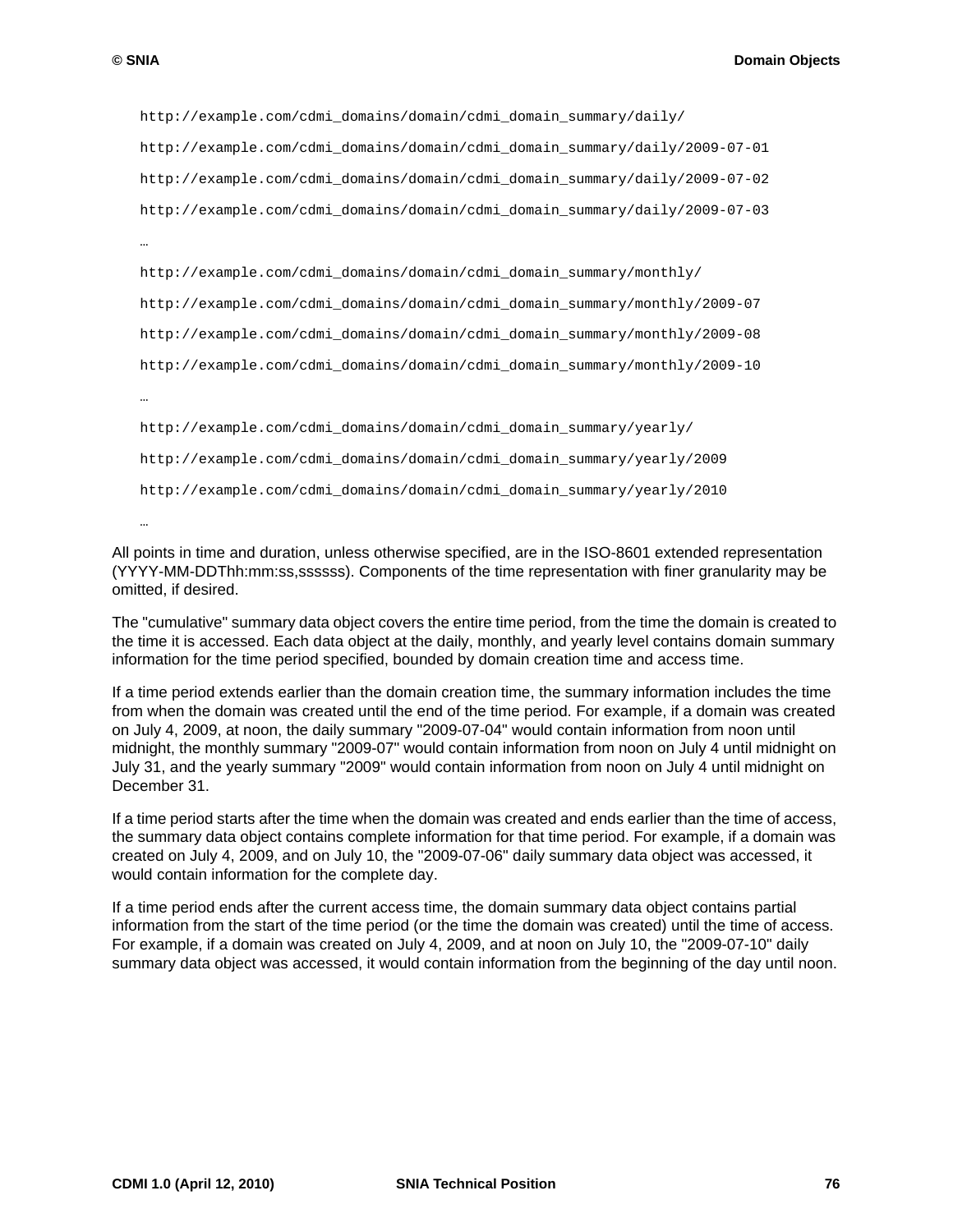The information in [Table 5](#page-87-0) shall be present within the contents of each domain summary object, which is in JSON representation.

<span id="page-87-0"></span>

| <b>Metadata Name</b> | <b>Description</b>                                                                                                | <b>Source</b> | <b>Permissions</b> |
|----------------------|-------------------------------------------------------------------------------------------------------------------|---------------|--------------------|
| cdmi_domainURI       | Domain name corresponding to the domain that is<br>summarized                                                     | Server        | Read-Only          |
| cdmi_summary_start   | An ISO-8601 point in time indicating the start of the<br>time range that the summary information is<br>presenting | Server        | Read-Only          |
| cdmi_summary_end     | An ISO-8601 point in time indicating the end of the<br>time range that the summary information is<br>presenting   | Server        | Read-Only          |
| cdmi_summary_objects | The number of objects under management by the<br>domain                                                           | Server        | Read-Only          |
| cdmi_summary_puts    | The number of objects written to the domain                                                                       | Server        | Read-Only          |
| cdmi summary gets    | The number of objects read from the domain                                                                        | Server        | Read-Only          |
| cdmi_summary_bytes   | The number of user-provided bytes of data under<br>management by the domain                                       | Server        | Read-Only          |
| cdmi_summary_writes  | The number of bytes written to the domain                                                                         | Server        | Read-Only          |
| cdmi_summary_reads   | The number of bytes read from the domain                                                                          | Server        | Read-Only          |

**Table 5 – Required Contents of Domain Summary Objects**

An example of a daily domain summary object is as follows:

```
 "cdmi_domainURI" : "/cdmi_domains/MyDomain/",
 "cdmi_summary_start" : "2009-12-10T00:00:00",
 "cdmi_summary_end" : "2009-12-10T23:59:59",
 "cdmi_summary_objects" : "382239734",
 "cdmi_summary_puts" : "234234",
 "cdmi_summary_gets" : "489432",
 "cdmi_summary_bytes" : "334895798347",
 "cdmi_summary_writes" : "7218368343",
 "cdmi_summary_reads" : "11283974933",
 "cdmi_summary_charge" : "4289.23 USD"
```
Any of the metadata listed in [Table 6](#page-87-1) may also be present within each domain summary object.

<span id="page-87-1"></span>

| Metadata Name       | <b>Description</b>                                                                                      | Source | <b>Permissions</b> |
|---------------------|---------------------------------------------------------------------------------------------------------|--------|--------------------|
| cdmi_summary_charge | A free-from monetary measurement of the charge<br>for the use of the service to the user of the domain. | Server | Read-Only          |

If the charge value is provided, the value is for the operational cost (excluding fixed fees) of service already performed and storage and bandwidth already consumed. Pricing of services is handled separately. Domain summary information can be extended by offerings to include additional metadata or domain reports beyond the metadata items standardized here.

{

}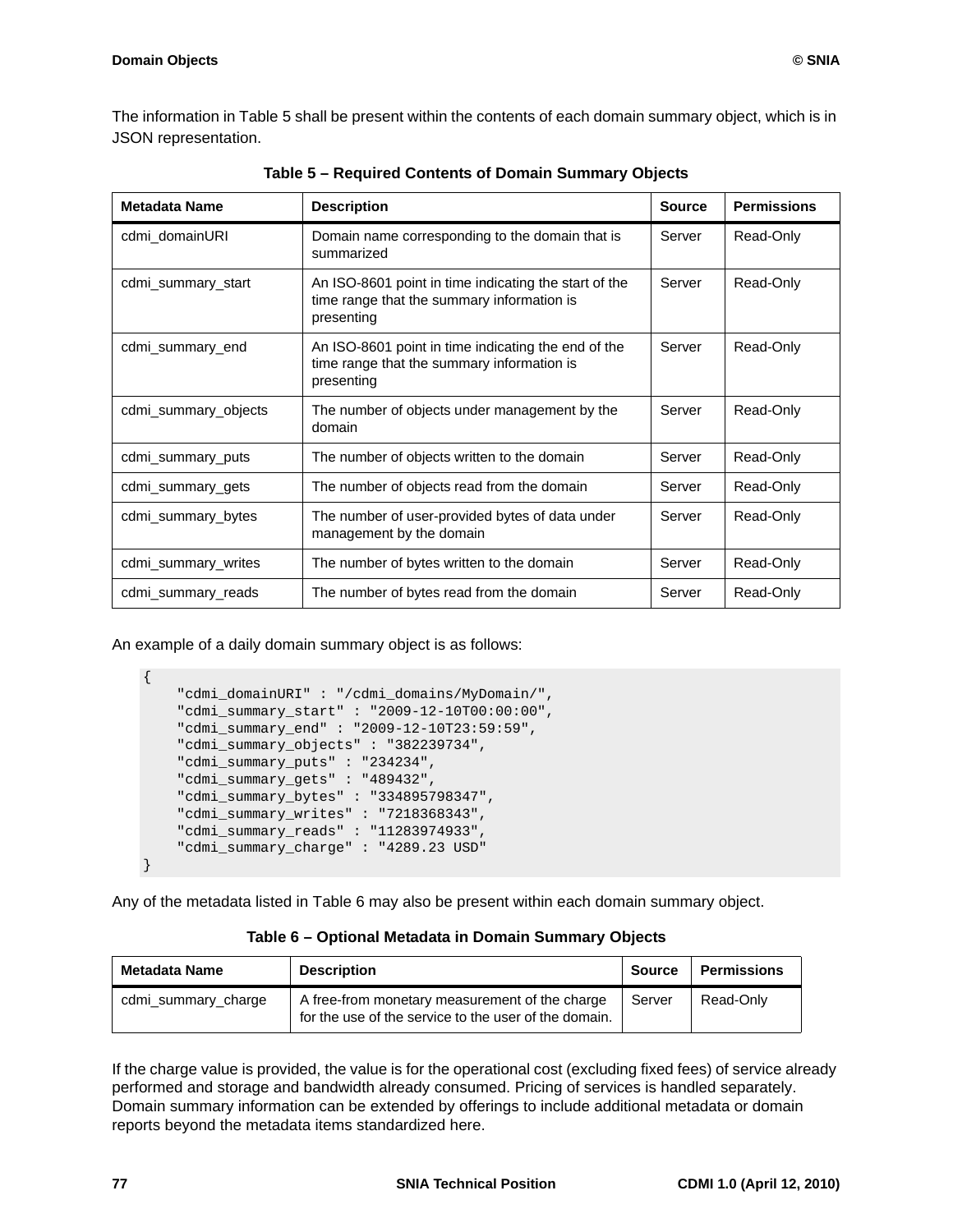### **10.1.3 Domain Membership**

In cloud storage environments, just as domains are often created programmatically, domain user membership and credential mapping also must be populated using such interfaces. By providing access to user membership, this capability enables self-enrollment, automatic provisioning, and other advanced selfservice capabilities, either directly through the CDMI standard or through software systems that interface using CDMI.

The domain membership capability provides information about and allows the specification of end users and groups of users that are allowed to access the domain via CDMI and other access protocols. The concept of domain membership is not intended to replace or supplant ACLs, which form the fundamental basis for access control and object/container ownership, but rather to provide a single, unified place to map identities and credentials to principals used by ACLs within the context of a domain. It also provides a place for authentication mappings to external authentication providers, such as LDAP and AD, to be specified.

If supported, a domain membership container named "cdmi\_domain\_members" will be present under each domain. Like any container, the domain summary container can have standard metadata, such as ACLs that permit access to this information to be restricted.

Within each domain membership container are a series of user objects that are specified through CDMI to define each user known to the domain. These objects are formatted into the following structure:

```
http://example.com/cdmi_domains/domain/
http://example.com/cdmi_domains/domain/cdmi_domain_members/
http://example.com/cdmi_domains/domain/cdmi_domain_members/john_doe
http://example.com/cdmi_domains/domain/cdmi_domain_members/john_smith
…
```
The domain membership container may also contain sub-containers with user data objects. User data objects in these sub-containers are treated the same as user data objects in the domain membership container, and no meaning is inferred from the sub-container name. This is allowed to create different access security relationships for groups of user objects (via container ACLs) and to allow references to common user lists.

[Table 7](#page-88-0) lists the domain settings that shall be present within each domain membership object:

<span id="page-88-0"></span>

| <b>Metadata Name</b>    | <b>Description</b>                                                                                                                      | <b>Source</b> | <b>Permissions</b> |
|-------------------------|-----------------------------------------------------------------------------------------------------------------------------------------|---------------|--------------------|
| cdmi member enabled     | Indicates if the member is enabled or not                                                                                               | Client        | Read/Write         |
| cdmi member type        | The type of member record. Values include "user"<br>and "delegation".                                                                   | Client        | Read/Write         |
| cdmi member name        | For "user" type member records, this field<br>contains the user name as presented by the client.                                        | Client        | Read/Write         |
| cdmi member credentials | For "user" type member records, this field<br>contains credentials to be matched against the<br>credentials as presented by the client. | Client        | Read/Write         |
| cdmi member groups      | For "user" type membership records, this field<br>contains a JSON array of group names to which<br>the user belongs.                    | Client        | Read/Write         |

**Table 7 – Required Settings for Domain Member Objects**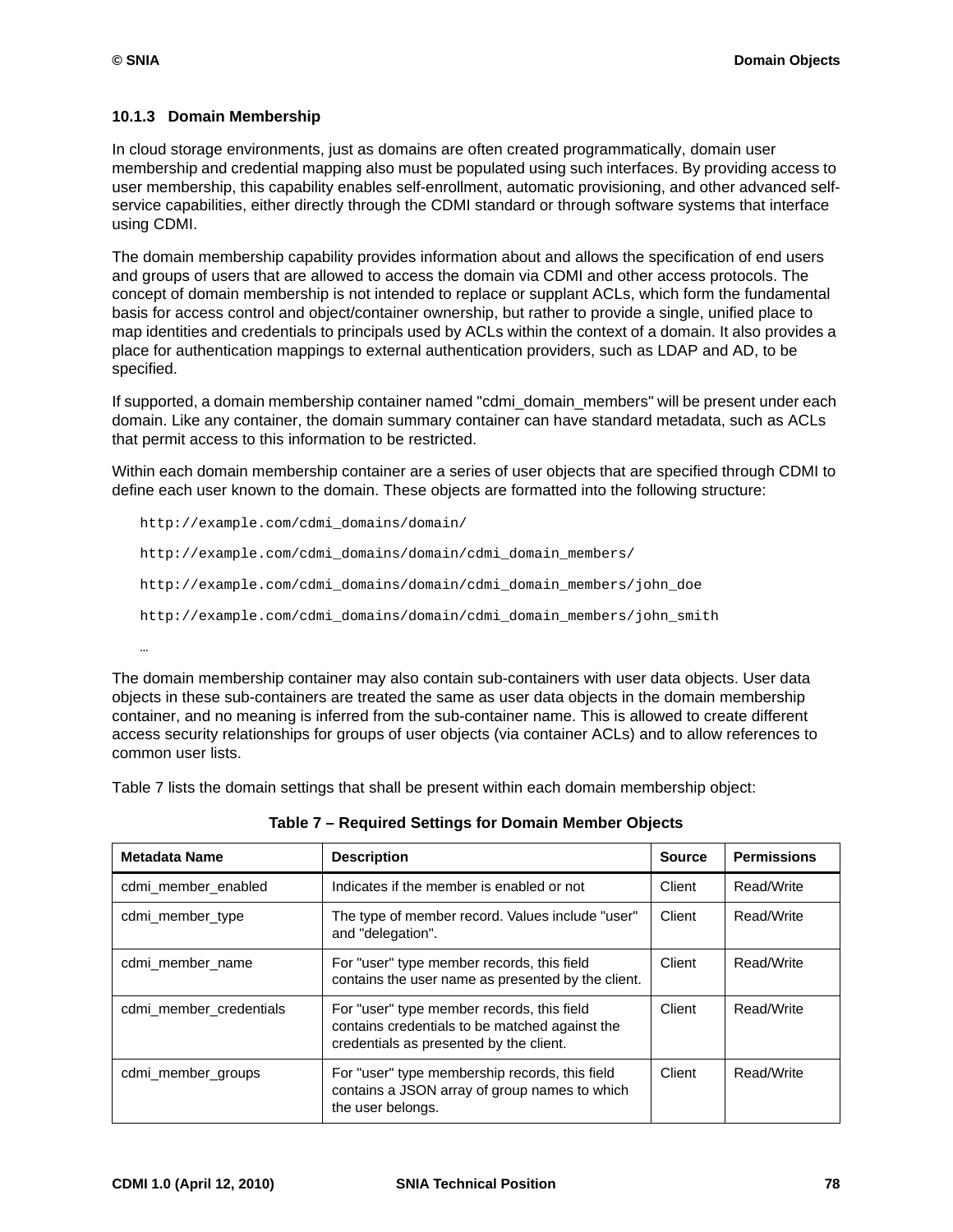| <b>Metadata Name</b>   | <b>Description</b>                                                                                                                      | <b>Source</b> | <b>Permissions</b> |
|------------------------|-----------------------------------------------------------------------------------------------------------------------------------------|---------------|--------------------|
| cdmi_member_principal  | For "user" type member records, this field<br>indicates which principal name (used in ACLs) the<br>user is mapped to.                   | Client        | Read/Write         |
| cdmi_member_privileges | For "user" type member records, this field<br>contains a JSON list of special privileges<br>associated with the user.                   | Client        | Read/Write         |
|                        | The following privileges are defined:                                                                                                   |               |                    |
|                        | "administrator" - All ACL access checks are<br>always successful.                                                                       |               |                    |
|                        | "backup_operator" - All read ACL access<br>checks are always successful.                                                                |               |                    |
|                        | "cross_domain" – Operations specifying a<br>domain other than the domain of the parent<br>object are permitted.                         |               |                    |
| cdmi_delegation_URI    | For "delegation" type member records, this field<br>contains the URI of the domain to which the user<br>evaluation should be delegated. | Client        | Read/Write         |
|                        | External delegations are expressed in the form of<br>Idap:// or ad://, etc.                                                             |               |                    |

|  | Table 7 - Required Settings for Domain Member Objects |  |
|--|-------------------------------------------------------|--|
|--|-------------------------------------------------------|--|

Multiple parameters are involved in the above operations, some of which are mandatory and some of which are optional. A conforming implementation shall support the mandatory parameters and may support the optional parameters.

An example of a domain membership object for a user is as follows:

```
 "cdmi_member_enabled" : "true",
 "cdmi_member_type" : "user",
 "cdmi_member_name" : "John Doe",
 "cdmi_member_credentials" : "p+5/oX1cmExfOIrUxhX1lw==",
 "cdmi_groups" : [
     "users" 
 ],
 "cdmi_member_principal" : "jdoe",
 "cdmi_privileges" : [
    "administrator",
    "cross_domain"
 ]
```
An example of a domain membership object for a delegation is as follows:

```
{
     "cdmi_member_enabled" : "true",
     "cdmi_member_type" : "delegation",
     "cdmi_member_uri" : "/cdmi_accounts/MyAccount/",
```
When an transaction is initiated against a CDMI URI, the domain associated with the object at the URI (as indicated by the domainURI) is used as the authentication context. The user identity and credentials presented as part of the transaction are compared against the domain membership list to determine if the

 $\left\{ \right.$ 

}

}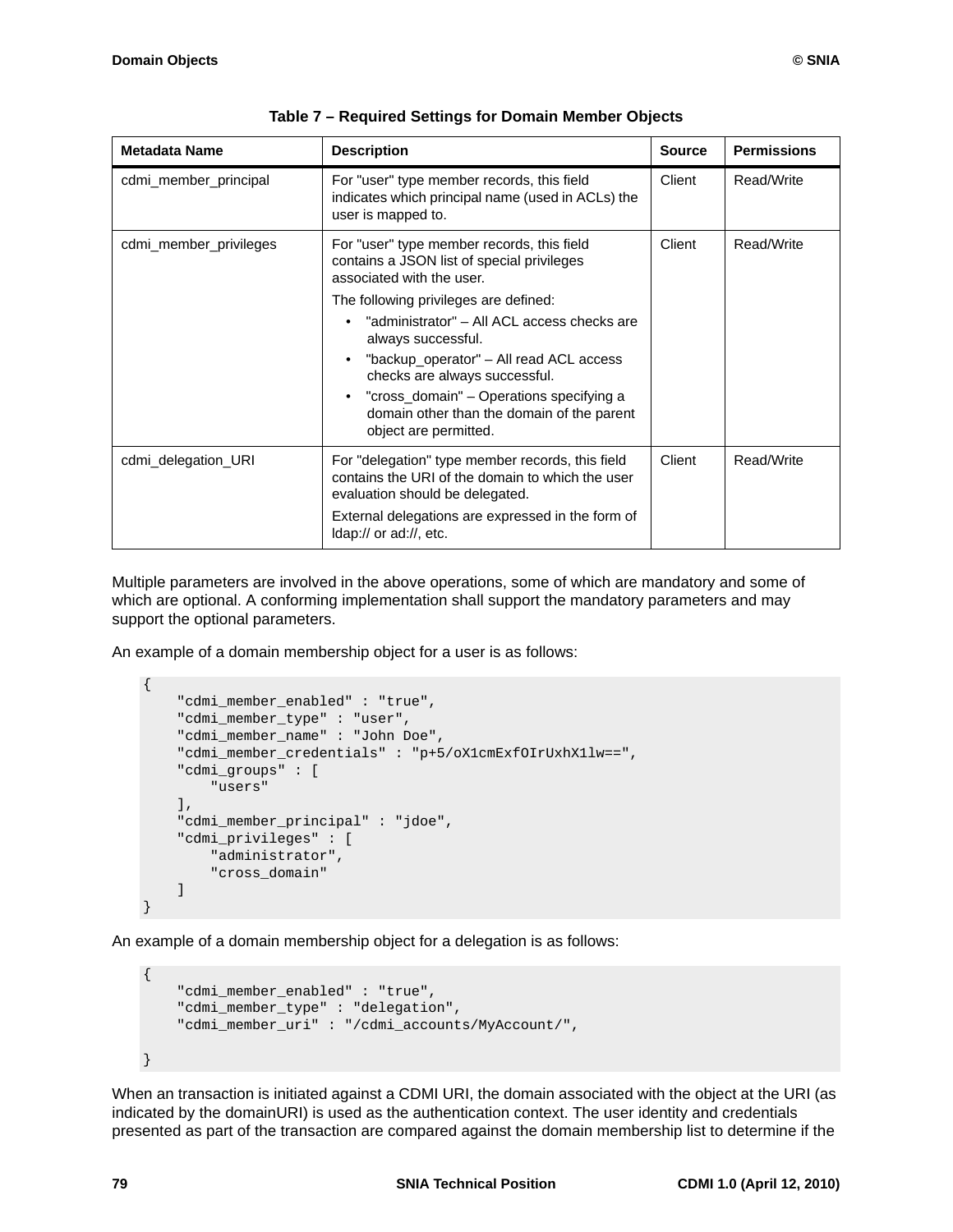user is authorized within the domain, and to resolve the user's principal. If resolved, the principal is then evaluated against the object's ACL to determine if the transaction is permitted.

When evaluating members within a domain, delegations are evaluated first, in any order, followed by user records, in any order. If there is at least one matching record and none of the matching records indicate that the user is disabled, the user is considered to be a member of the domain.

When a sub-domain is initially created, the membership container contains one member record, a delegation, where the delegation URI is set to the URI of the parent domain.

### **10.1.4 Domain Object Representations**

The representations in this section are shown using JSON notation. A conforming implementation shall support the mandatory parameters and may support the optional parameters. The parameter fields may be specified or returned in any order. Both clients and servers shall support JSON representation.

## **10.2 Create a Domain Object (CDMI Content Type)**

### **Synopsis:**

Creates a new domain at the specified URI.

PUT <root URI>/cdmi\_domains/<DomainName>/<NewDomainName>

- <root URI> is the path to the CDMI cloud.
- <DomainName> is zero or more intermediate domains that already exist.
- <NewDomainName> is the name specified for the domain to be created.

Once created, the container can also be accessed at <root URI>/cdmi\_objectid/<objectID>.

### **Capabilities:**

The following capabilities describe the supported operations that can be performed when creating a new domain:

- Support for the ability to create a new domain object is indicated by the presence of the "cdmi\_domain\_create " capability in the parent container.
- If the new domain object is a copy of an existing domain object, support for the ability to copy is indicated by the presence of the "cdmi\_copy\_domain" capability in the source domain.

### **Request Headers:**

| Header       | Type             | Value                                       | <b>Mandatory/Optional</b> |
|--------------|------------------|---------------------------------------------|---------------------------|
| Accept       | Header<br>String | "application/vnd.org.snia.cdmi.domain+json" | Mandatory                 |
| Content-Type | Header<br>String | "application/vnd.org.snia.cdmi.domain+json" | Mandatory                 |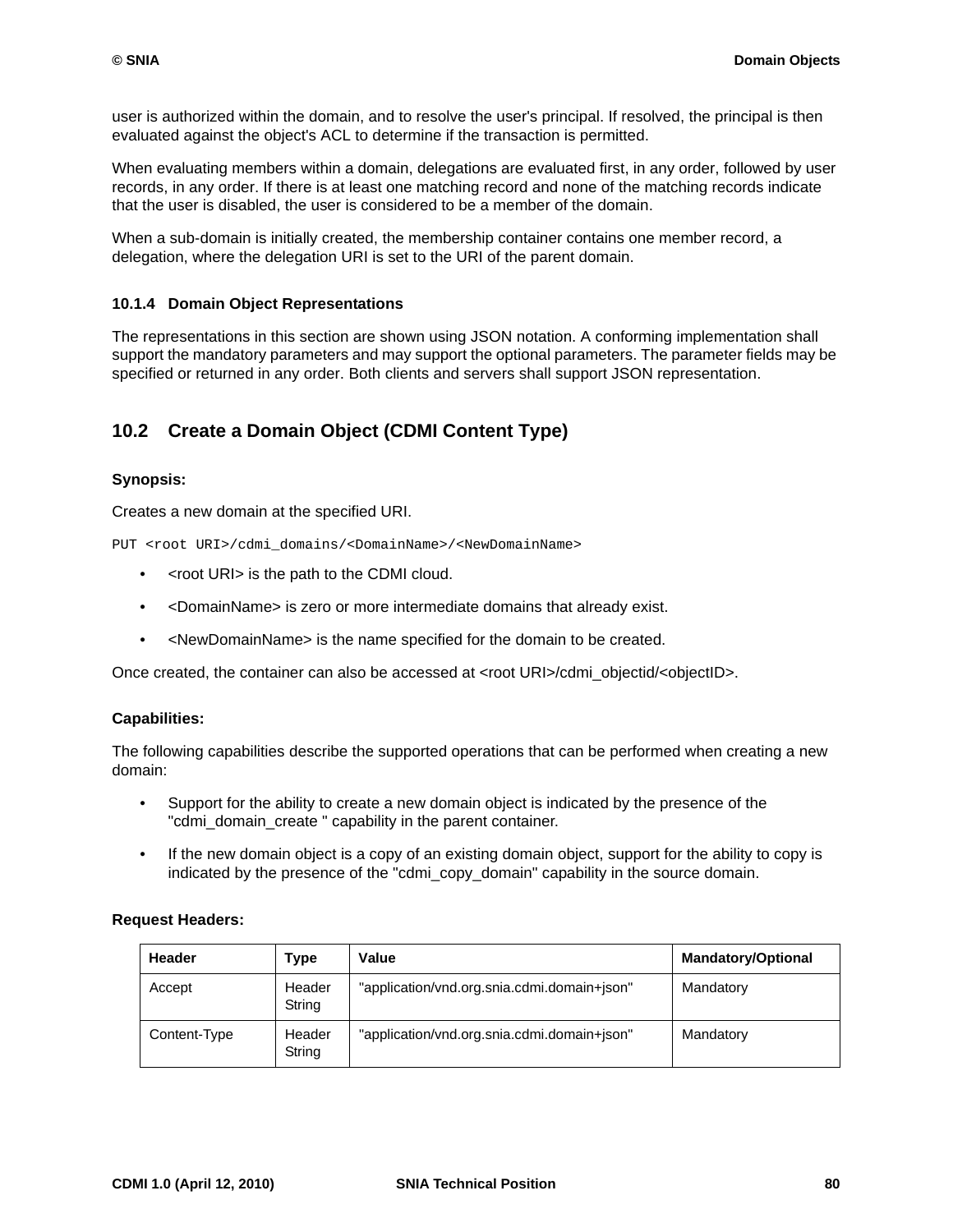| Header                               | Type             | Value                                                                                                                                                                                            | <b>Mandatory/Optional</b> |
|--------------------------------------|------------------|--------------------------------------------------------------------------------------------------------------------------------------------------------------------------------------------------|---------------------------|
| X-CDMI-<br>Specification-<br>Version | Header<br>String | A comma separated list of versions supported by<br>the client, for example, "1.0, 1.5, 2.0".                                                                                                     | Mandatory                 |
| X-CDMI-<br><b>NoClobber</b>          | Header<br>String | "true". Do not overwrite an existing queue object.<br>If this header element is present and set to "true",<br>it is an error for this operation to proceed. An<br>update should be done instead. | Optional                  |

## **Request Message Body:**

| <b>Name</b> | <b>Type</b>           | <b>Description</b>                                                                                                                                                                                                                                                     | <b>Mandatory/Optional</b> |
|-------------|-----------------------|------------------------------------------------------------------------------------------------------------------------------------------------------------------------------------------------------------------------------------------------------------------------|---------------------------|
| metadata    | <b>JSON</b><br>Object | Metadata for the domain. If this field is included<br>when copying a domain object, the value<br>provided shall be replace the metadata from the<br>source URI. If this field is not specified, an empty<br>JSON object ("{}") will be assigned as the field<br>value. | Optional                  |
| copy        | <b>JSON</b><br>String | URI of a CDMI domain that will be copied into the<br>new domain, including all child domains and<br>membership from the source domain.                                                                                                                                 | Optional*                 |
| enabled     | <b>JSON</b><br>String | "true" or "false". The enable state of the domain.<br>If "true", the domain is enabled, and if "false", the<br>domain is disabled. If this field is omitted, the<br>domain is created with a value of "true".                                                          | Optional                  |

## **Response Headers:**

| Header                               | Type             | Value                                                                                                                    | <b>Mandatory/Optional</b> |
|--------------------------------------|------------------|--------------------------------------------------------------------------------------------------------------------------|---------------------------|
| Content-Type                         | Header<br>String | "application/vnd.org.snia.cdmi.domain+json"                                                                              | Mandatory                 |
| X-CDMI-<br>Specification-<br>Version | Header<br>String | The server shall respond with the highest version<br>supported by both the client and the server, for<br>example, "1.0". | Mandatory                 |

## **Response Message Body:**

| <b>Name</b> | Type                  | <b>Description</b>                                                      | <b>Mandatory/Optional</b> |
|-------------|-----------------------|-------------------------------------------------------------------------|---------------------------|
| objectURI   | <b>JSON</b><br>String | URI of the domain as specified in the request.                          | Mandatory                 |
| objectID    | <b>JSON</b><br>String | Object ID of the domain                                                 | Mandatory                 |
| parentURI   | <b>JSON</b><br>String | URI for the parent object                                               | Mandatory                 |
| domainURI   | <b>JSON</b><br>String | URI of the owning domain.<br>A domain object is always owned by itself. | Mandatory                 |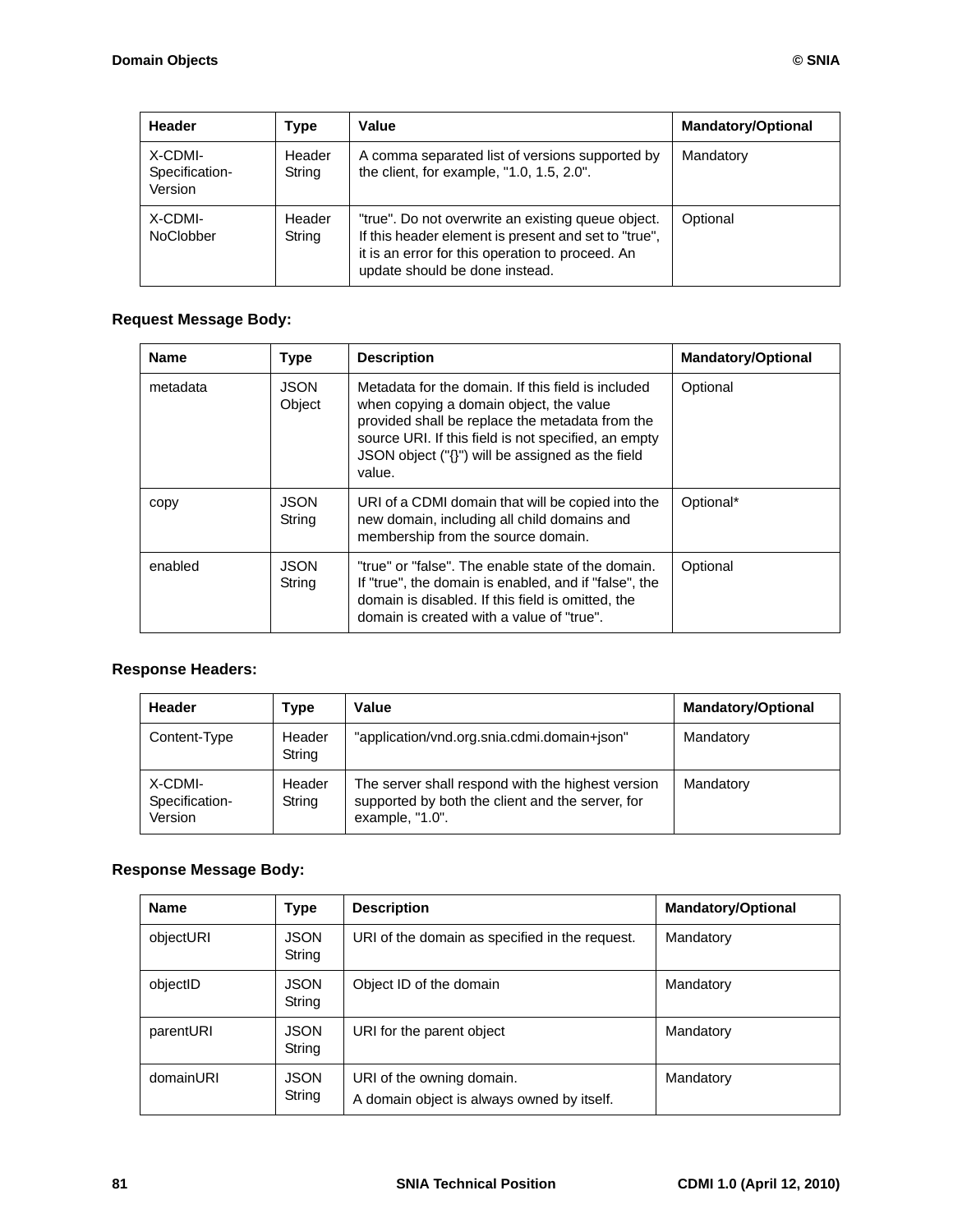| <b>Name</b>     | <b>Type</b>           | <b>Description</b>                                                                                                                                                                                                                                                                      | <b>Mandatory/Optional</b> |
|-----------------|-----------------------|-----------------------------------------------------------------------------------------------------------------------------------------------------------------------------------------------------------------------------------------------------------------------------------------|---------------------------|
| capabilitiesURI | <b>JSON</b><br>String | URI to the capabilities for the object.<br>The capabilities URI returned is based on the<br>object type and requested data system<br>metadata fields.                                                                                                                                   | Mandatory                 |
| metadata        | <b>JSON</b><br>Object | Metadata for the domain. This field includes any<br>user and data system metadata specified in the<br>request body metadata field, along with storage<br>system metadata generated by the cloud<br>storage system. See Chapter 16, "Metadata" for<br>a further description of metadata. | Mandatory                 |
| enabled         | <b>JSON</b><br>String | The enable state of the domain                                                                                                                                                                                                                                                          | Mandatory                 |
| childrenrange   | <b>JSON</b><br>String | The range of the children returned in the<br>children field.                                                                                                                                                                                                                            | Mandatory                 |
| children        | <b>JSON</b><br>Array  | Names of the children domains in the domain.<br>Child containers end with "/".                                                                                                                                                                                                          | Mandatory                 |

### **Response Status:**

| <b>HTTP Status</b>  | <b>Description</b>                                                                                                      |
|---------------------|-------------------------------------------------------------------------------------------------------------------------|
| 201 Created         | New domain object was created                                                                                           |
| 304 Not Modified    | The operation conflicts because the domain already exists and the X-CDMI-<br>NoClobber header element was set to "true" |
| 400 Bad Request     | Invalid parameter or field names in the request                                                                         |
| 401 Unauthenticated | Incorrect or missing authentication credentials                                                                         |
| 403 Unauthorized    | Client lacks the proper authorization to perform this request                                                           |
| 409 Conflict        | The domain name already exists                                                                                          |

### **Example Request:**

PUT to the domain URI the domain name and metadata

```
PUT /cdmi_domains/MyDomain HTTP/1.1
Host: cloud.example.com
Accept: application/vnd.org.snia.cdmi.domain+json
Content-Type: application/vnd.org.snia.cdmi.domain+json
X-CDMI-Specification-Version: 1.0
{
     "metadata" : {
     }
}
```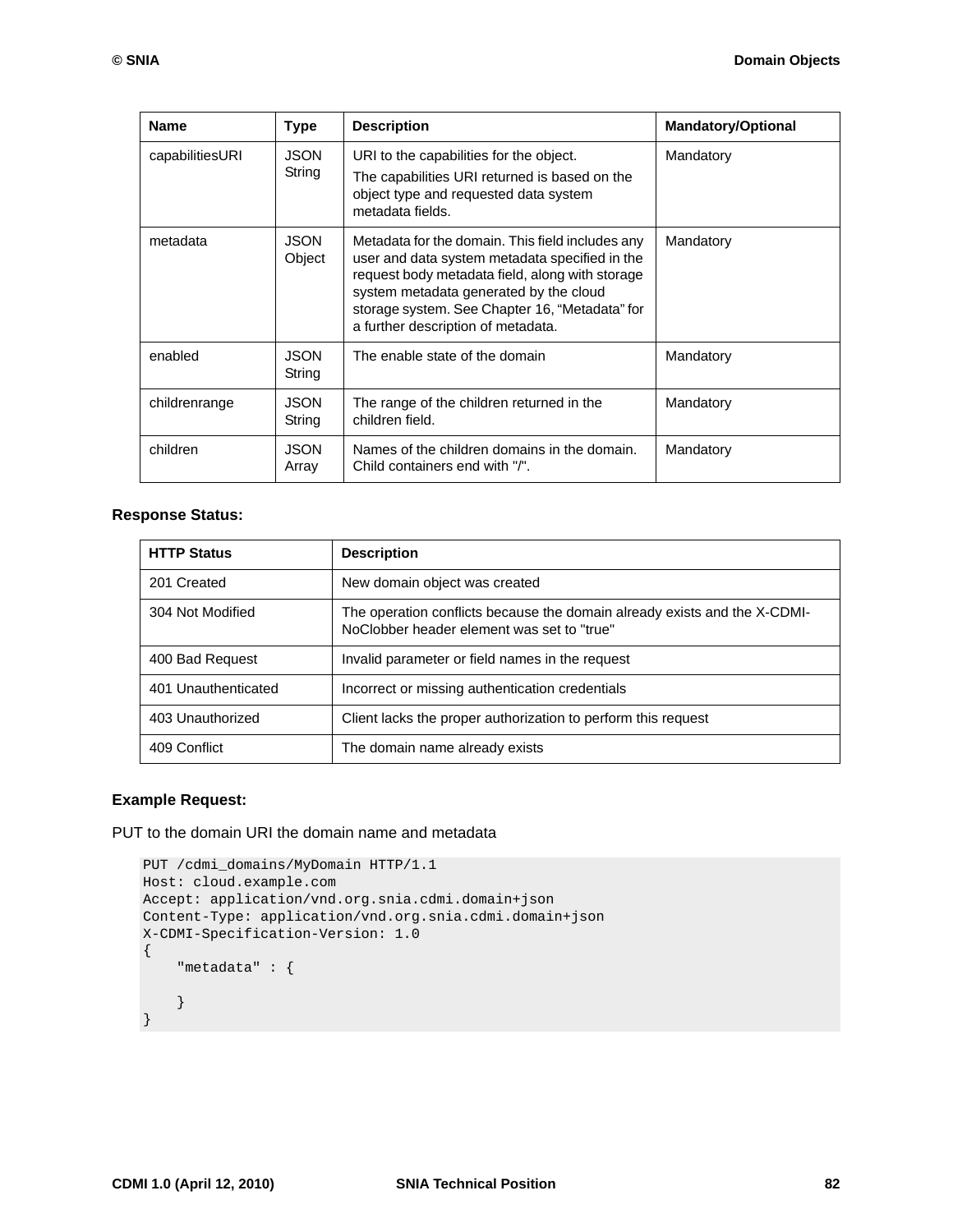```
HTTP/1.1 201 Created
Content-Type: application/vnd.org.snia.cdmi.domain+json
X-CDMI-Specification-Version: 1.0
{
     "objectURI" : "/cdmi_domains/MyDomain",
     "objectID" : "AAAAFAAo7EFMb3JlbSBpcHN1bSBkb2xvciBzaXQgYW1ldCBhbWV0Lg==",
     "parentURI" : "/cdmi_domains",
     "domainURI" : "/cdmi_domains/MyDomain",
     "capabilitiesURI" : "/cdmi_capabilities/Domain",
     "metadata" : {
     },
     "enabled" : "true",
     "childrenrange" : "1-2",
     "children" : [
         "cdmi_domain_summary/",
         "cdmi_domain_membership/"
     ] 
}
```
## **10.3 Read a Domain Object (CDMI Content Type)**

### **Synopsis:**

Reads from an existing domain at the specified URI.

```
GET <root URI>/cdmi_domain/<DomainName>/<TheDomainName>
GET <root URI>/cdmi_domain/<DomainName>/
   <TheDomainName>?<fieldname>;<fieldname>;...
GET <root URI>/cdmi_domain/<DomainName>/<TheDomainName>?children:<range>;...
GET <root URI>/cdmi_domain/<DomainName>/<TheDomainName>?metadata:<prefix>;...
```
- <root URI> is the path to the CDMI cloud.
- <DomainName> is zero or more parent domains.
- <TheDomainName> is the name specified for the domain to be read from.
- <fieldname> is the name of a field from the response message body.
- <range> is a numeric range within the list of children.
- <prefix> is a matching prefix that returns all metadata items that start with the prefix value.

The object can also be accessed at <root URI>/cdmi\_objectid/<objectID>.

### **Capabilities:**

The following capabilities describe the supported operations that can be performed when reading an existing domain:

- Support for the ability to read the metadata of an existing domain object is indicated by the presence of the "cdmi\_read\_metadata" capability in the specified domain.
- Support for the ability to list the children of an existing domain object is indicated by the presence of the "cdmi\_list\_children" capability in the specified domain.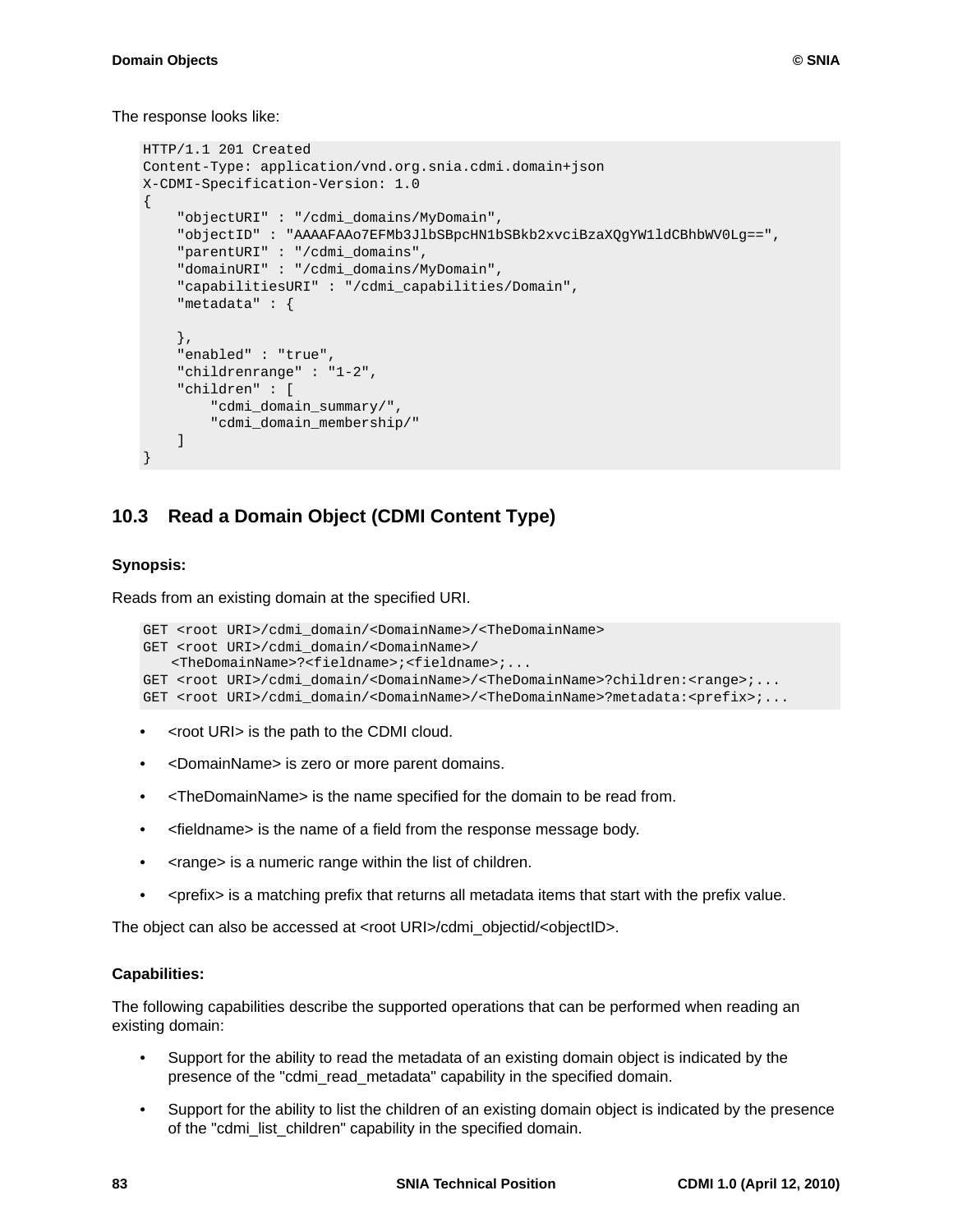### **Request Headers:**

| Header                               | Type             | Value                                                                                        | <b>Mandatory/Optional</b> |
|--------------------------------------|------------------|----------------------------------------------------------------------------------------------|---------------------------|
| Accept                               | Header<br>String | "application/vnd.org.snia.cdmi.domain+json"                                                  | Optional                  |
| Content-Type                         | Header<br>String | "application/vnd.org.snia.cdmi.object+json"                                                  | Mandatory                 |
| X-CDMI-<br>Specification-<br>Version | Header<br>String | A comma separated list of versions supported by<br>the client, for example, "1.0, 1.5, 2.0". | Mandatory                 |

## **Request Message Body:**

N/A

### **Response Headers:**

| Header                               | Type             | Value                                                                                                                    | <b>Mandatory/Optional</b> |
|--------------------------------------|------------------|--------------------------------------------------------------------------------------------------------------------------|---------------------------|
| Content-Type                         | Header<br>String | "application/vnd.org.snia.cdmi.domain+json"                                                                              | Mandatory                 |
| X-CDMI-<br>Specification-<br>Version | Header<br>String | The server shall respond with the highest version<br>supported by both the client and the server, for<br>example, "1.0". | Mandatory                 |
| Location                             | Header<br>String | The server shall respond with the URI that the<br>reference points to if the object is a reference.                      | Mandatory                 |

## **Response Message Body:**

| <b>Name</b>     | <b>Type</b>           | <b>Description</b>                                                                                                                                                                                                                                                                      | <b>Mandatory/Optional</b> |
|-----------------|-----------------------|-----------------------------------------------------------------------------------------------------------------------------------------------------------------------------------------------------------------------------------------------------------------------------------------|---------------------------|
| objectURI       | <b>JSON</b><br>String | URI of the domain as specified in the request.                                                                                                                                                                                                                                          | Mandatory                 |
| objectID        | <b>JSON</b><br>String | Object ID of the domain                                                                                                                                                                                                                                                                 | Mandatory                 |
| parentURI       | <b>JSON</b><br>String | URI for the parent object                                                                                                                                                                                                                                                               | Mandatory                 |
| domainURI       | <b>JSON</b><br>String | URI of the owning domain.<br>A domain object is always owned by itself.                                                                                                                                                                                                                 | Mandatory                 |
| capabilitiesURI | <b>JSON</b><br>String | URI to the capabilities for the object.<br>The capabilities URI returned is based on the<br>object type and requested data system metadata<br>fields.                                                                                                                                   | Mandatory                 |
| metadata        | <b>JSON</b><br>Object | Metadata for the domain. This field includes any<br>user and data system metadata specified in the<br>request body metadata field, along with storage<br>system metadata generated by the cloud storage<br>system. See Chapter 16, "Metadata" for a further<br>description of metadata. | Mandatory                 |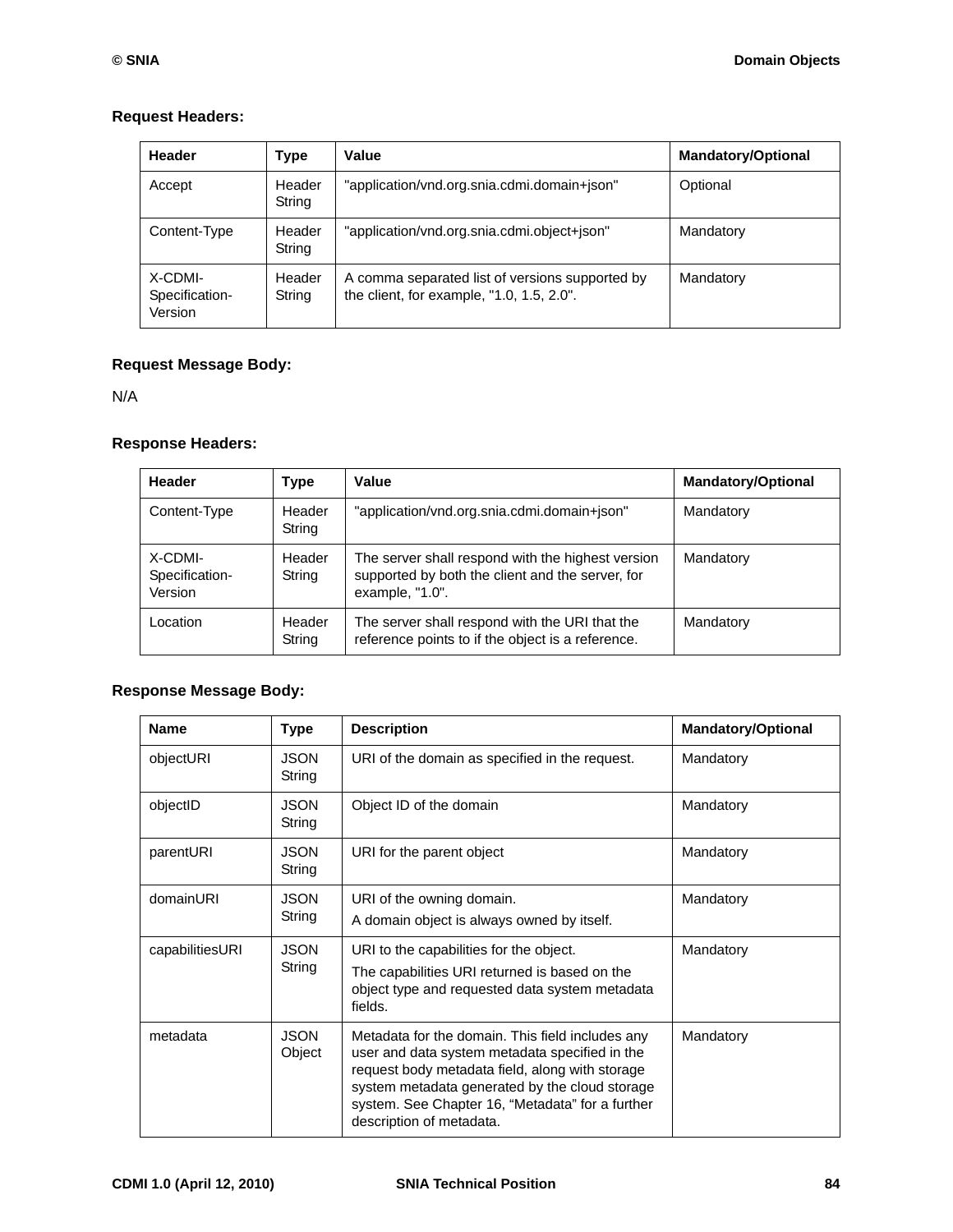| <b>Name</b>   | <b>Type</b>           | <b>Description</b>                                           | <b>Mandatory/Optional</b> |
|---------------|-----------------------|--------------------------------------------------------------|---------------------------|
| enabled       | <b>JSON</b><br>String | The enable state of the domain.                              | Mandatory                 |
| childrenrange | <b>JSON</b><br>String | The range of the children returned in the children<br>field. | Mandatory                 |
| children      | <b>JSON</b><br>Array  | The children of the domain. Sub-domains end with<br>"/".     | Mandatory                 |

If individual fields are specified in the GET request, only these fields are returned in the result body. Optional fields that are requested but do not exist are omitted from the result body. Requesting fields not defined in the standard result in a 400 Bad Request HTTP status code.

### **Response Status:**

| <b>HTTP Status</b>  | <b>Description</b>                                                                                |
|---------------------|---------------------------------------------------------------------------------------------------|
| 200 OK              | Domain contents in response                                                                       |
| 302 Found           | The URI is a reference to another URI                                                             |
| 400 Bad Request     | Invalid Parameter or Field Names in the request                                                   |
| 401 Unauthenticated | Incorrect or missing authentication credentials                                                   |
| 403 Unauthorized    | Client lacks the proper authorization to perform this request                                     |
| 404 Not Found       | A domain was not found at the specified URI.                                                      |
| 406 Not Acceptable  | The server is unable to provide the object in the content-type specified in the<br>Accept header. |

### **Example Request:**

GET to the domain URI to read all the fields of the domain

```
GET /MyDomain HTTP/1.1
Host: cloud.example.com
Accept: application/vnd.org.snia.cdmi.domain+json
Content-Type: application/vnd.org.snia.cdmi.object+json
X-CDMI-Specification-Version: 1.0
```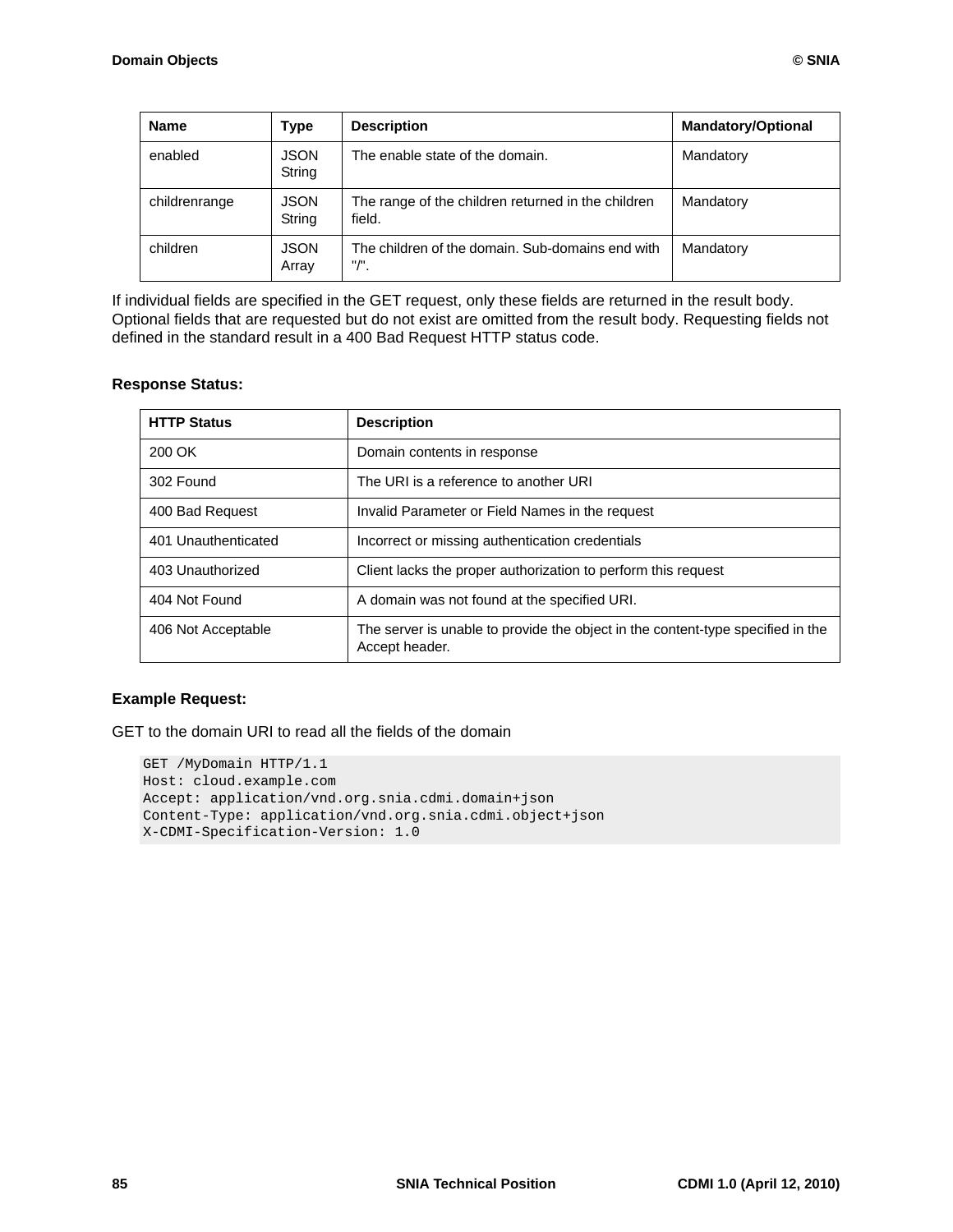The response looks like:

```
HTTP/1.1 200 OK
Content-Type: application/vnd.org.snia.cdmi.domain+json
X-CDMI-Specification-Version: 1.0
{
     "objectURI" : "/cdmi_domains/MyDomain",
     "objectID" : "AAAAFAAo7EFMb3JlbSBpcHN1bSBkb2xvciBzaXQgYW1ldCBhbWV0Lg==",
     "parentURI" : "/cdmi_domains",
     "domainURI" : "/cdmi_domains/MyDomain",
     "capabilitiesURI" : "/cdmi_capabilities/Domain",
     "metadata" : {
     },
     "enabled" : "true",
     "childrenrange" : "0-1",
     "children" : [
         "cdmi_domain_summary/",
         "cdmi_domain_membership/" 
     ]
}
```
#### **Example Request:**

GET to the domain URI to read all the parentURI and children of the domain

```
GET /MyDomain?parentURI;children HTTP/1.1
Host: cloud.example.com
Accept: application/vnd.org.snia.cdmi.domain+json
Content-Type: application/vnd.org.snia.cdmi.object+json
X-CDMI-Specification-Version: 1.0
```
The response looks like:

```
HTTP/1.1 200 OK
Content-Type: application/vnd.org.snia.cdmi.domain+json
X-CDMI-Specification-Version: 1.0
{
     "parentURI" : "/cdmi_domains",
     "children" : [
         "cdmi_domain_summary/",
         "cdmi_domain_membership/" 
    \mathbf{I}}
```
#### **Example Request:**

GET to the domain URI to read the first two children of the domain

```
GET /MyDomain?childrenrange;children:0-1 HTTP/1.1
Host: cloud.example.com
Accept: application/vnd.org.snia.cdmi.domain+json
Content-Type: application/vnd.org.snia.cdmi.object+json
X-CDMI-Specification-Version: 1.0
```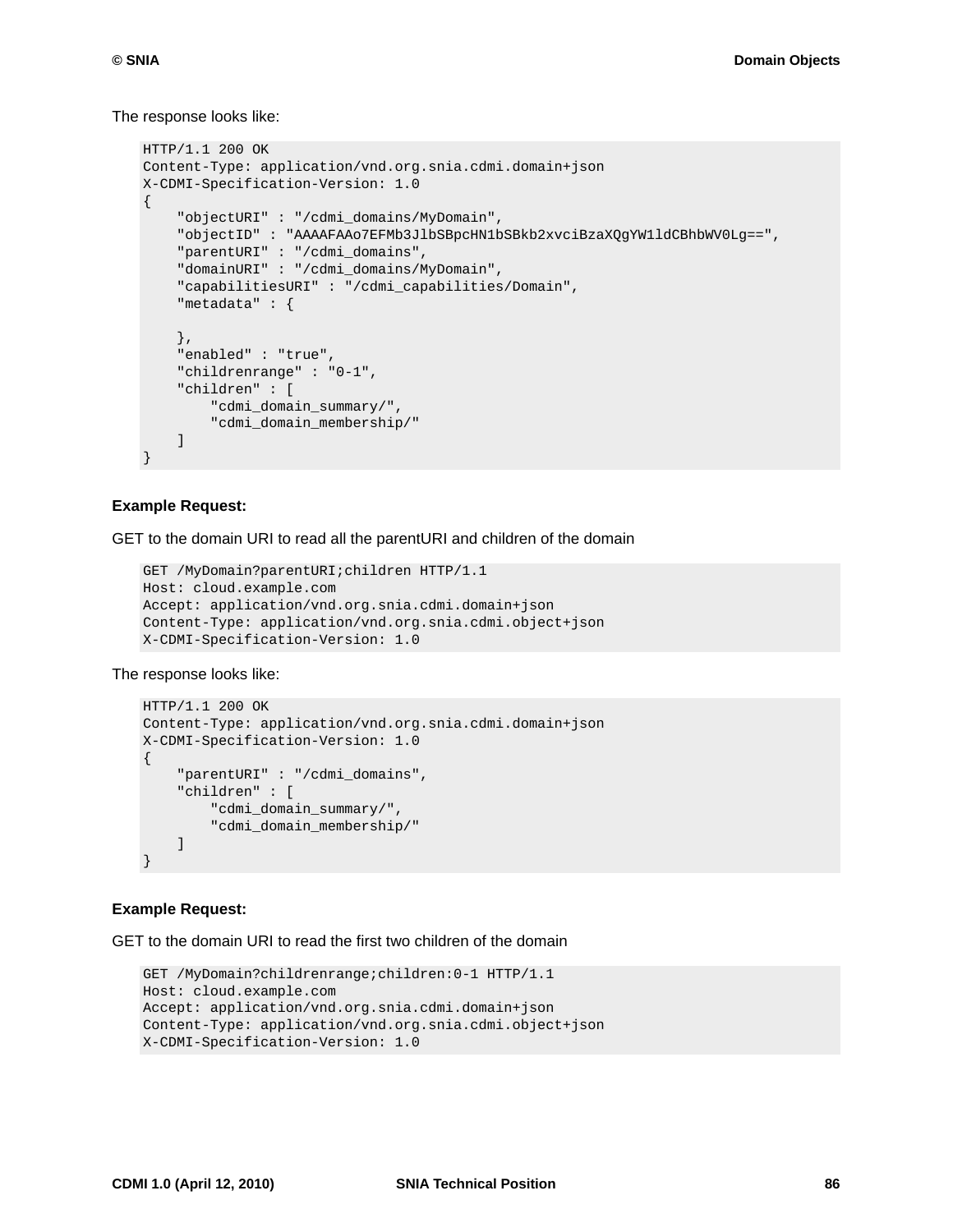The response looks like:

```
HTTP/1.1 200 OK
Content-Type: application/vnd.org.snia.cdmi.domain+json
X-CDMI-Specification-Version: 1.0
{
     "childrenrange" : "0-1",
     "children" : [
         "cdmi_domain_summary/",
         "cdmi_domain_membership/" 
     ]
}
```
## **10.4 Update a Domain (CDMI Content Type)**

### **Synopsis:**

Updates an existing domain at the specified URI.

```
PUT <root URI>/cmdi_domains/<DomainName>/<TheDomainName>
PUT <root URI>/cmdi_domains/<DomainName>/<TheDomainName>?metadata
```
- <root URI> is the path to the CDMI cloud.
- <DomainName> is zero or more parent domains.
- <TheDomainName> is the name specified for the domain to be updated.

The object can also be accessed at <root URI>/cdmi\_objectid/<objectID>, and an update shall not result in a change to the Object ID.

### **Capabilities:**

The following capabilities describe the supported operations that can be performed when updating an existing domain:

• Support for the ability to modify the metadata of an existing domain object is indicated by the presence of the "cdmi\_modify\_metadata" capability in the specified domain.

#### **Request Headers:**

| Header                               | <b>Type</b>      | Value                                                                                                                                                            | <b>Mandatory/Optional</b> |
|--------------------------------------|------------------|------------------------------------------------------------------------------------------------------------------------------------------------------------------|---------------------------|
| Accept                               | Header<br>String | "application/vnd.org.snia.cdmi.domain+json"                                                                                                                      | Mandatory                 |
| Content-Type                         | Header<br>String | "application/vnd.org.snia.cdmi.domain+json"                                                                                                                      | Mandatory                 |
| X-CDMI-<br>Specification-<br>Version | Header<br>String | A comma separated list of versions supported by<br>the client, for example, "1.0, 1.5, 2.0".                                                                     | Mandatory                 |
| X-CDMI-<br>MustExist                 | Header<br>String | "true". Fail updates if the domain does not exist. If<br>this header element exists and is set to "true", it is<br>an error for the domain to not already exist. | Optional                  |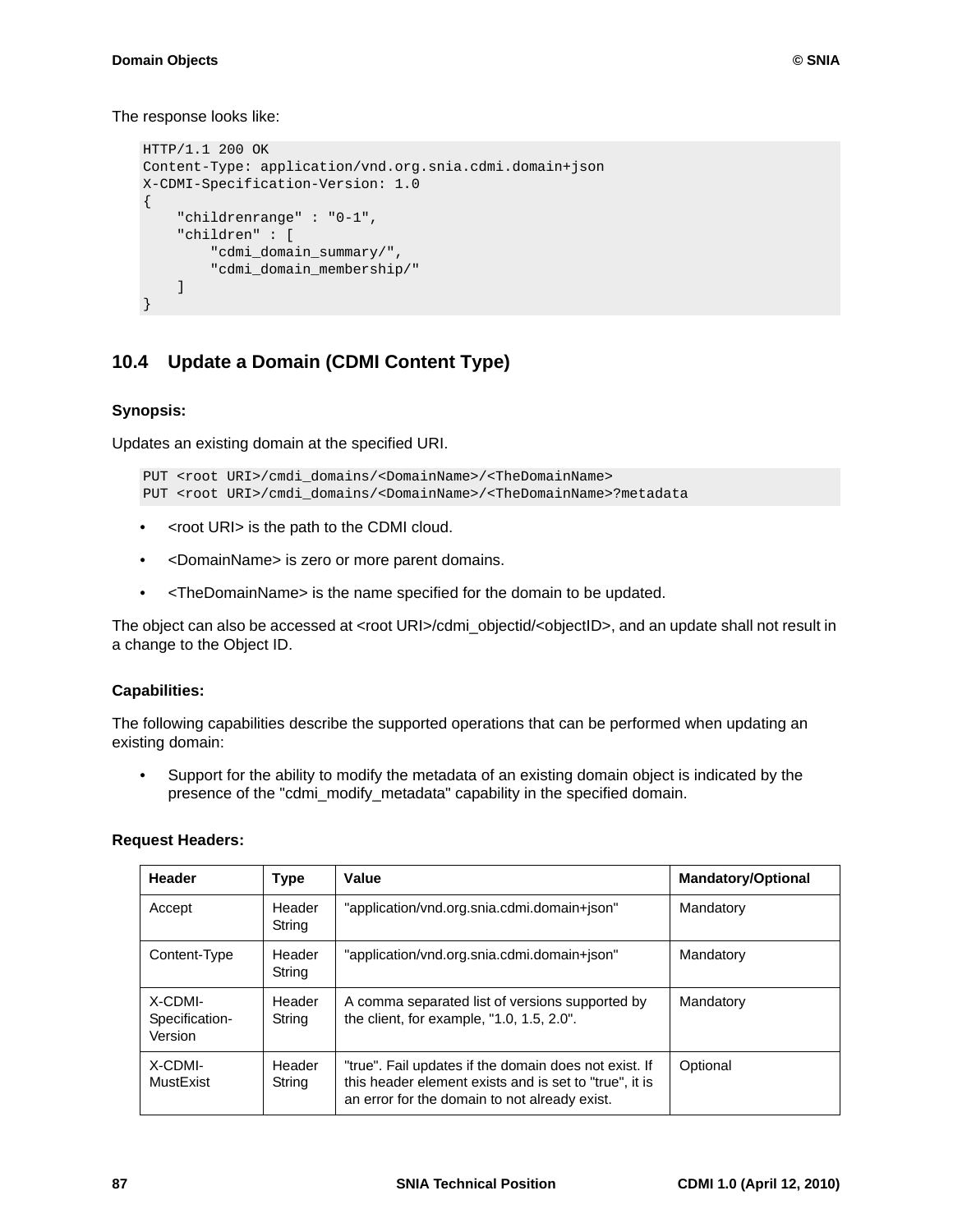### **Request Message Body:**

| <b>Name</b> | <b>Type</b>           | <b>Description</b><br><b>Mandatory/Optional</b>                                                                                                         |          |
|-------------|-----------------------|---------------------------------------------------------------------------------------------------------------------------------------------------------|----------|
| metadata    | <b>JSON</b><br>Object | Metadata for the container. If present, this<br>replaces the existing metadata. See<br>Chapter 16, "Metadata" for a further description<br>of metadata. | Optional |
| enabled     | <b>JSON</b><br>String | The enable state of the domain. If "true", the<br>domain is enabled, and if "false", the domain is<br>disabled.                                         | Optional |

### **Response Headers:**

| Header   | Type             | Value                                                                                               | <b>Mandatory/Optional</b> |
|----------|------------------|-----------------------------------------------------------------------------------------------------|---------------------------|
| Location | Header<br>String | The server shall respond with the URI that the<br>reference points to if the object is a reference. | Mandatory                 |

### **Response Message Body:**

N/A

### **Response Status:**

| <b>HTTP Status</b>  | <b>Description</b>                                                                                                      |
|---------------------|-------------------------------------------------------------------------------------------------------------------------|
| 200 OK              | Domain was updated                                                                                                      |
| 302 Found           | The URL is a reference to another URL                                                                                   |
| 400 Bad Request     | Invalid parameter of field names in the request                                                                         |
| 401 Unauthenticated | Incorrect or missing authentication credentials                                                                         |
| 403 Unauthorized    | Client lacks the proper authorization to perform this request.                                                          |
| 404 Not Found       | An update was attempted on a domain that does not exist, and the X-CDMI-<br>MustExist header element was set to "true". |
| 409 Conflict        | The operation conflicts with a non-CDMI access protocol lock or could cause<br>a state transition error on the server.  |

### **Example Request:**

PUT to the domain URI to set new field values

```
PUT /cdmi_domains/myDomain HTTP/1.1
Host: cloud.example.com
Accept: application/vnd.org.snia.cdmi.domain+json
Content-Type: application/vnd.org.snia.cdmi.domain+json
X-CDMI-Specification-Version: 1.0
{
     "enabled" : "true",
     "metadata" : {
        "test" : "value" 
     }
}
```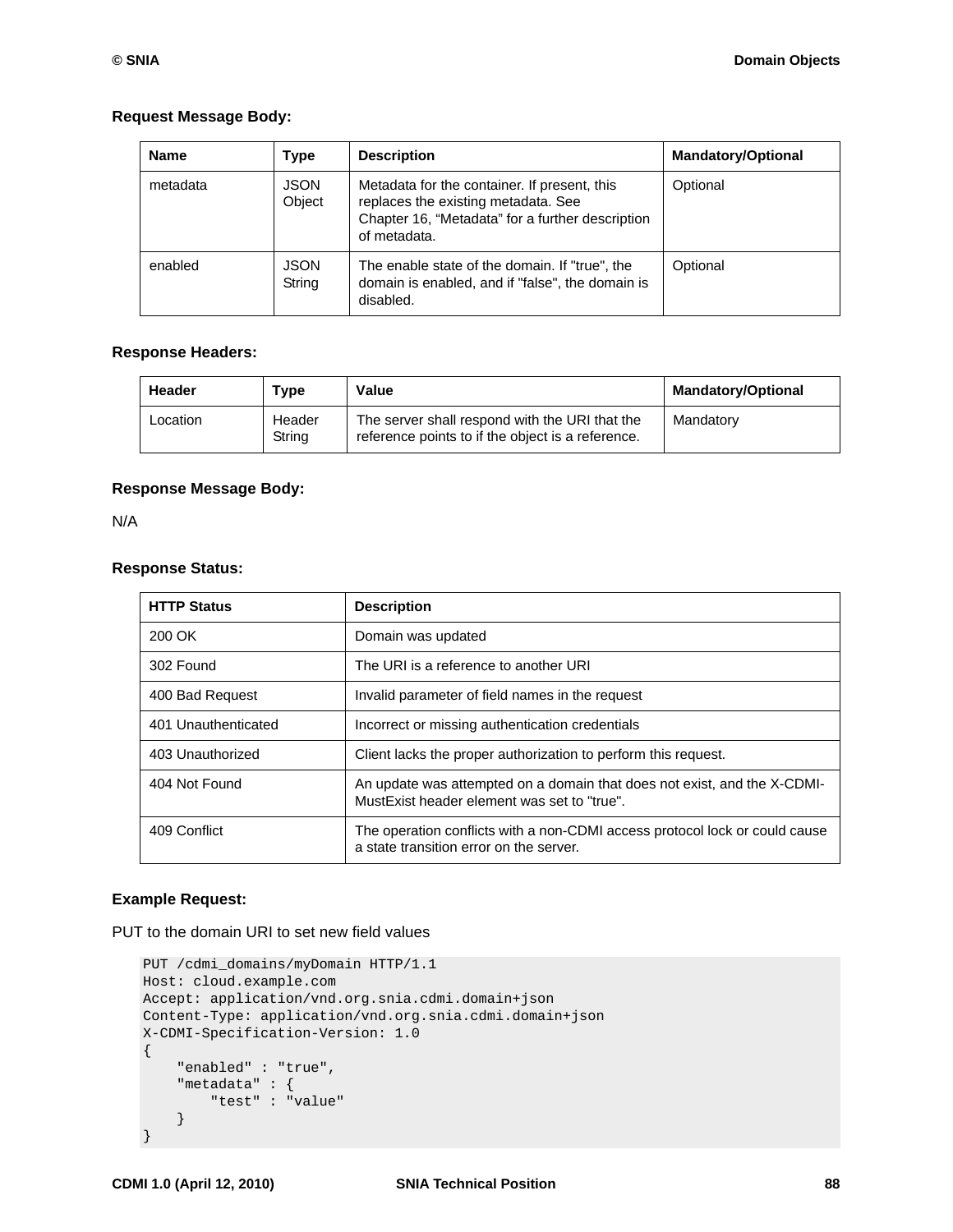The response looks like:

HTTP/1.1 200 OK

### **Example Request:**

PUT to the domain URI to disable a domain

```
PUT /cdmi_domains/myDomain?enable HTTP/1.1
Host: cloud.example.com
Accept: application/vnd.org.snia.cdmi.domain+json
Content-Type: application/vnd.org.snia.cdmi.domain+json
X-CDMI-Specification-Version: 1.0
{
     "enabled" : "false"
}
```
The response looks like:

HTTP/1.1 200 OK

## **10.5 Delete a Domain (CDMI Content Type)**

### **Synopsis:**

Deletes an existing domain, and all contained children domains under the specified URI.

DELETE <root URI>/cdmi\_domains/<DomainName>/<TheDomainName>

- <root URI> is the path to the CDMI cloud.
- <DomainName> is zero or more parent domains.
- <TheDomainName> is the name specified for the domain to be deleted.

The object can also be accessed at <root URI>/cdmi\_objectid/<objectID>.

### **Capabilities:**

The following capabilities describe the supported operations that can be performed when deleting an existing container:

• Support for the ability to delete an existing data object is indicated by the presence of the "cdmi\_domain\_delete " capability in the specified domain.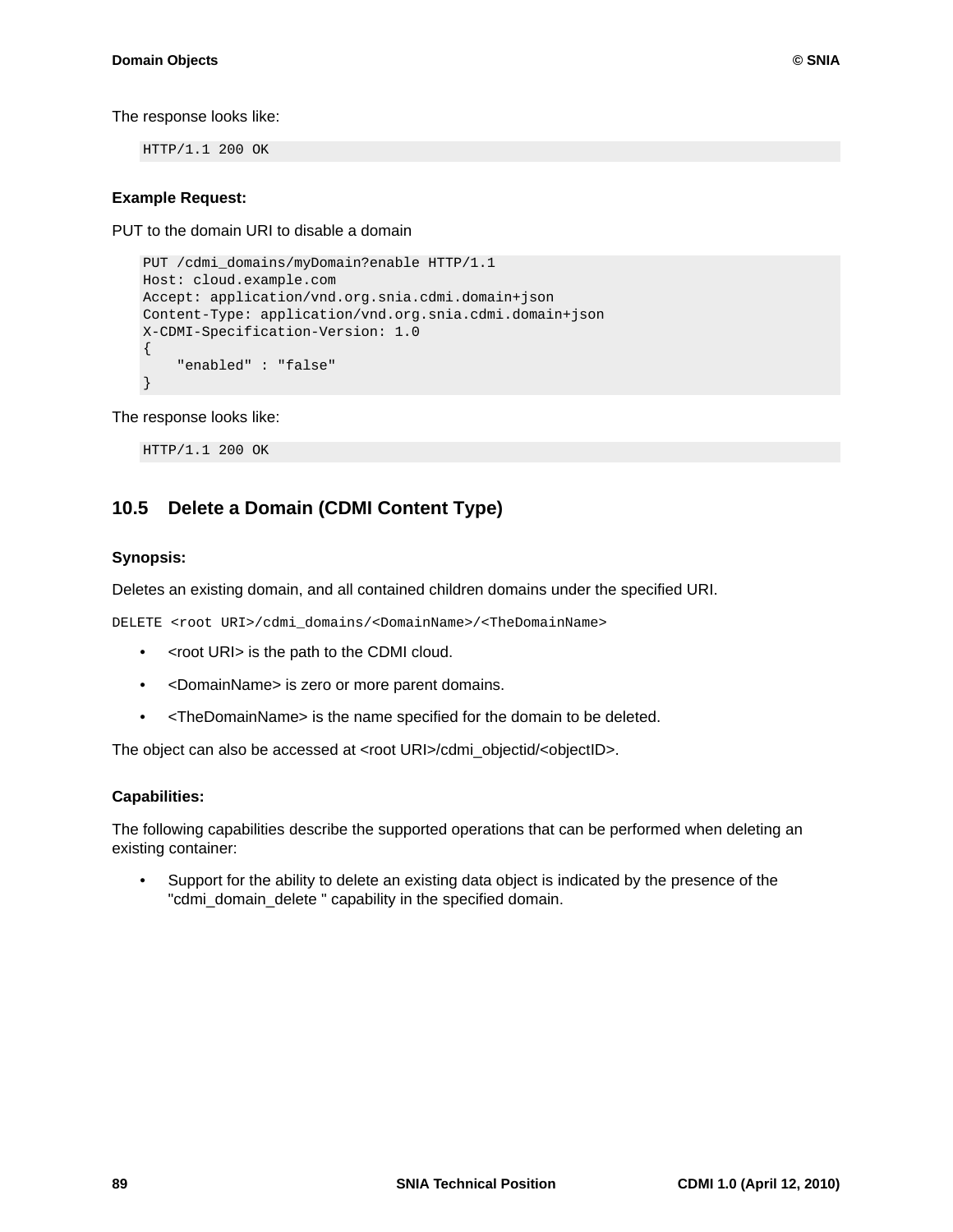### **Request Headers:**

| Header                               | <b>Type</b>      | Value                                                                                        | <b>Mandatory/Optional</b> |
|--------------------------------------|------------------|----------------------------------------------------------------------------------------------|---------------------------|
| Accept                               | Header<br>String | "application/vnd.org.snia.cdmi.domain+json"                                                  | Mandatory                 |
| Content-Type                         | Header<br>String | "application/vnd.org.snia.cdmi.domain+json"                                                  | Mandatory                 |
| X-CDMI-<br>Specification-<br>Version | Header<br>String | A comma separated list of versions supported by<br>the client, for example, "1.0, 1.5, 2.0". | Mandatory                 |

## **Request Message Body:**

| <b>Name</b> | Type                  | <b>Description</b>                                                                                                                                                         | <b>Mandatory/Optional</b> |
|-------------|-----------------------|----------------------------------------------------------------------------------------------------------------------------------------------------------------------------|---------------------------|
| newDomain   | <b>JSON</b><br>String | The new domainURI that will own the objects<br>being deleted, including the objects that the<br>domain owns and any children domains.<br>This shall be a valid domain URI. | Mandatory                 |

## **Response Headers:**

N/A

## **Response Message Body:**

N/A

### **Response Status:**

| <b>HTTP Status</b>  | <b>Description</b>                                                                                         |
|---------------------|------------------------------------------------------------------------------------------------------------|
| 200 OK              | Domain was successfully deleted.                                                                           |
| 400 Bad Request     | Invalid parameter of field names in the request                                                            |
| 401 Unauthenticated | Incorrect or missing authentication credentials                                                            |
| 403 Unauthorized    | Client lacks the proper authorization to perform this request.                                             |
| 404 Not Found       | The resource specified was not found.                                                                      |
| 409 Conflict        | The domain cannot be deleted (may be immutable), or the specified<br>newDomain URI is invalid or unusable. |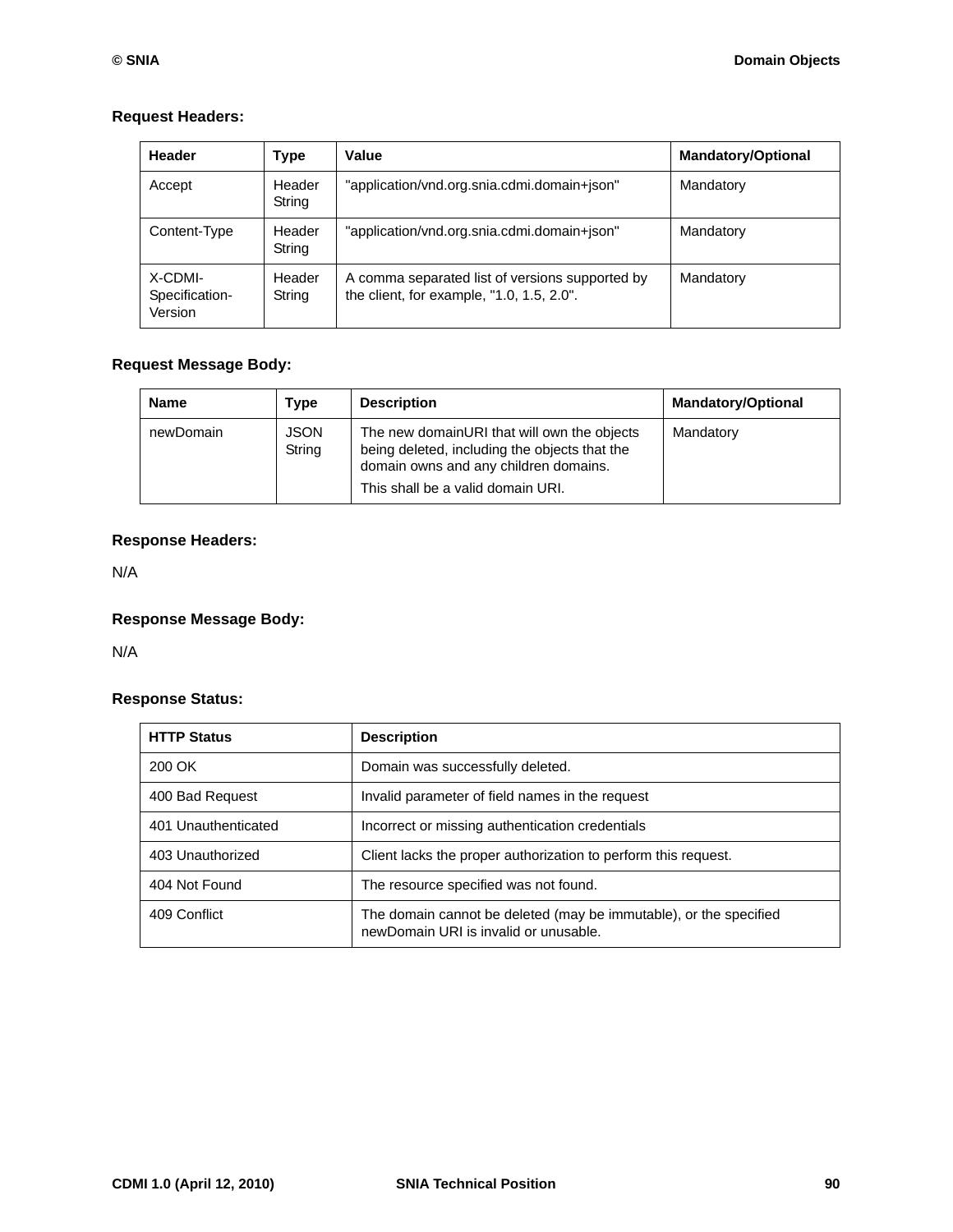## **Example Request:**

DELETE to the domain URI

```
DELETE /cdmi_domains/MyDomain HTTP/1.1
Host: cloud.example.com
Accept: application/vnd.org.snia.cdmi.domain+json
Content-Type: application/vnd.org.snia.cdmi.domain+json
X-CDMI-Specification-Version: 1.0
{
     "newDomain" : "/cdmi_domains/secondDomain"
}
```
The response looks like:

HTTP/1.1 200 OK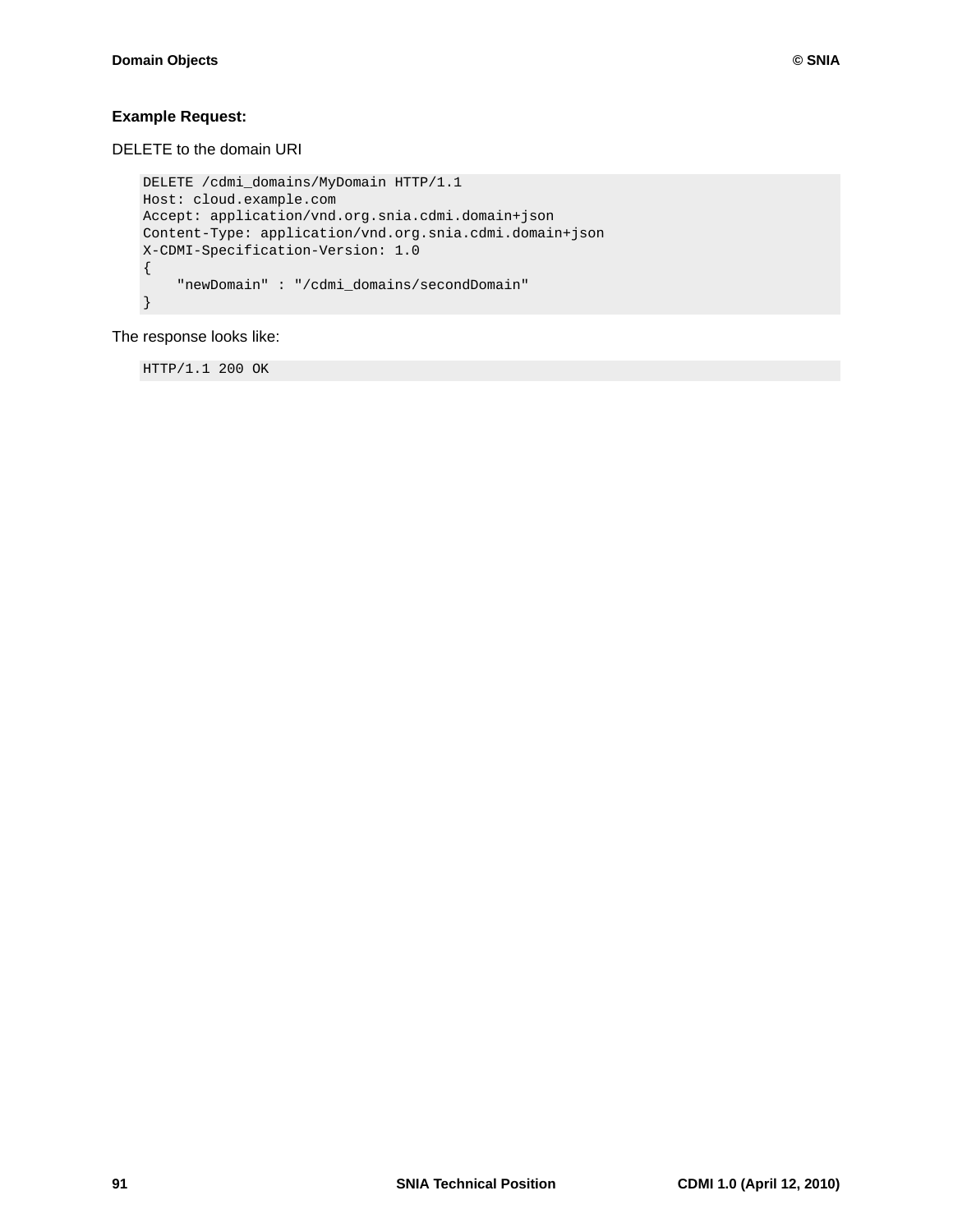# **11 Queue Objects**

### **11.1 Overview**

Queues are a special class of container object and are used to provide first-in, first-out access when storing and retrieving data. A queue writer PUTs objects to the queue, and a queue reader GETs objects from the queue, acknowledging the receipt of the last object that it received. Queuing provides a simple mechanism for one or more writers to send data to a single reader in a reliable way. If supported by the cloud storage system, cloud clients create the queue objects by using the same mechanism used to create data objects.

Every queue object has a parent object from which the queue object inherits data system metadata. For example, the "receipts.queue" queue object stored at "http://cloud.example.com/finance/receipts.queue" would inherit data system metadata from its parent container, "finance".

### **11.1.1 Notification Queues**

Notification queues allow CDMI clients to efficiently discover what changes have occurred to the system. As queue data is persistent, no session state needs to be retained by the client, and clients can operate in a disconnected and casual manner. For example, an SRM application might use notification queues to keep its databases current without having to do full scans of a container.

This pattern for inter-system communication applies to a wide range of workflow and system integration problems. Other examples include search indexing, where each time a new object is created, an object is modified or deleted, and it can find out what changes have occurred and update the search index.

When creating a notification queue, the metadata described in [Table 8](#page-102-0) shall be provided.

<span id="page-102-0"></span>

| <b>Metadata Name</b>     | <b>Description</b>                                                                                                                                                                                                                                                                                                                                                                              | <b>Source</b> | <b>Permissions</b> |
|--------------------------|-------------------------------------------------------------------------------------------------------------------------------------------------------------------------------------------------------------------------------------------------------------------------------------------------------------------------------------------------------------------------------------------------|---------------|--------------------|
| cdmi queue type          | The queue type indicates how the cloud storage<br>system should manage the queue object. The<br>type of "cdmi_notification_queue" is defined for<br>notification queues.                                                                                                                                                                                                                        | Client        | Read/Write         |
| cdmi_notification_events | Contains a JSON array that indicates which<br>events generate notifications.                                                                                                                                                                                                                                                                                                                    | Client        | Read/Write         |
|                          | Values can be:<br>cdmi_create_processing,<br>cdmi create complete, cdmi read,<br>cdmi_modify_processing,<br>cdmi_modify_complate, cdmi_rename,<br>cdmi_copy, cdmi_reference, cdmi_delete,<br>cdmi_export, cdmi_snapshot_ <zero or<br="">more vendor events&gt;<br/>If cdmi copy is not included but cdmi read<br/>is, a read notification will be generated for<br/>each copy operation.</zero> |               |                    |

### **Table 8 – Required Data for a Notification Queue**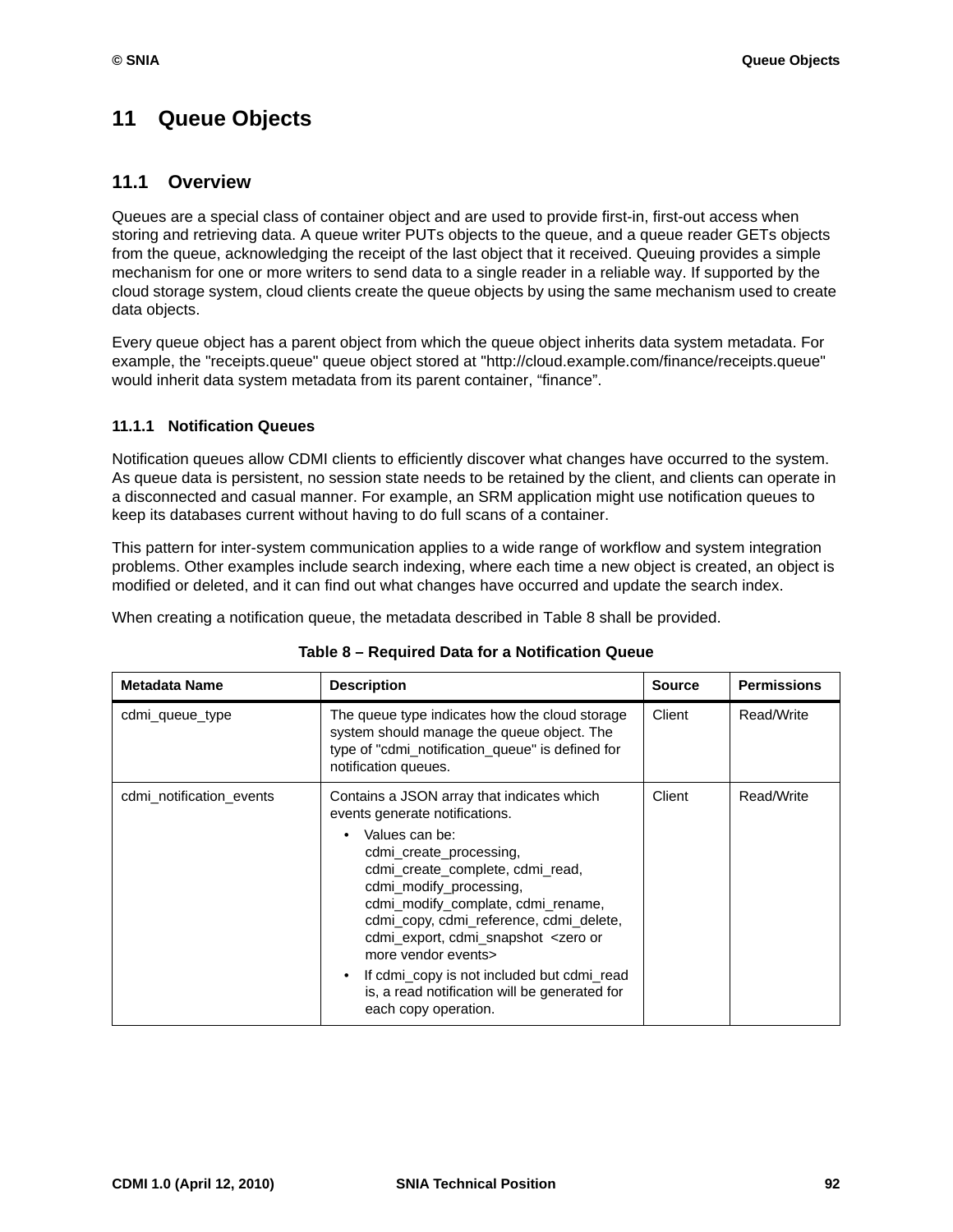An example of the metadata associated with a notification queue is as follows:

```
{
     "metadata" : {
         "cdmi_queue_type" : "cdmi_notification_queue",
         "cdmi_notification_events" : [
              "cdmi_create_complete",
              "cdmi_read",
              "cdmi_modify" 
         ],
         "cdmi_scope_specification" : [
             {
                  "metadata" : "cdmi_size",
                  "operator" : ">",
                  "value" : "100000" 
 } 
        \mathbf{1},
         "cdmi_returned_results" : [
              "cdmi_event",
             "cdmi_result",
             "cdmi_objectID",
             "cdmi_size" 
         ] 
     }
}
```
When performing a GET from a notification queue, the following JSON-encoded data will be returned for each notification entry:

| <b>Field Name</b>         | Data Type           | <b>Description</b>                                                                       | <b>Source</b> |
|---------------------------|---------------------|------------------------------------------------------------------------------------------|---------------|
| cdmi results metadata     | <b>String Array</b> | The asked-for selected return items, as specified<br>in the query.                       | Client        |
| cdmi_notification_results | <b>String Array</b> | A string array of returned information for the event<br>that triggered the notification. | Client        |

An example of notification results is as follows:

```
 "cdmi_results_metadata" : [
     "cdmi_event",
     "cdmi_result",
     "cdmi_objectID",
     "cdmi_size" 
\mathbf{1},
 "cdmi_query_results" : [
     "cdmi_create_complete",
     "successful",
     "AABwbQAQcPHaGbXdQ8x9xw==",
     "2398733" 
 ]
```
Notifications will only be generated if the user who is creating the notification queue has sufficient rights to see and read the object.

{

}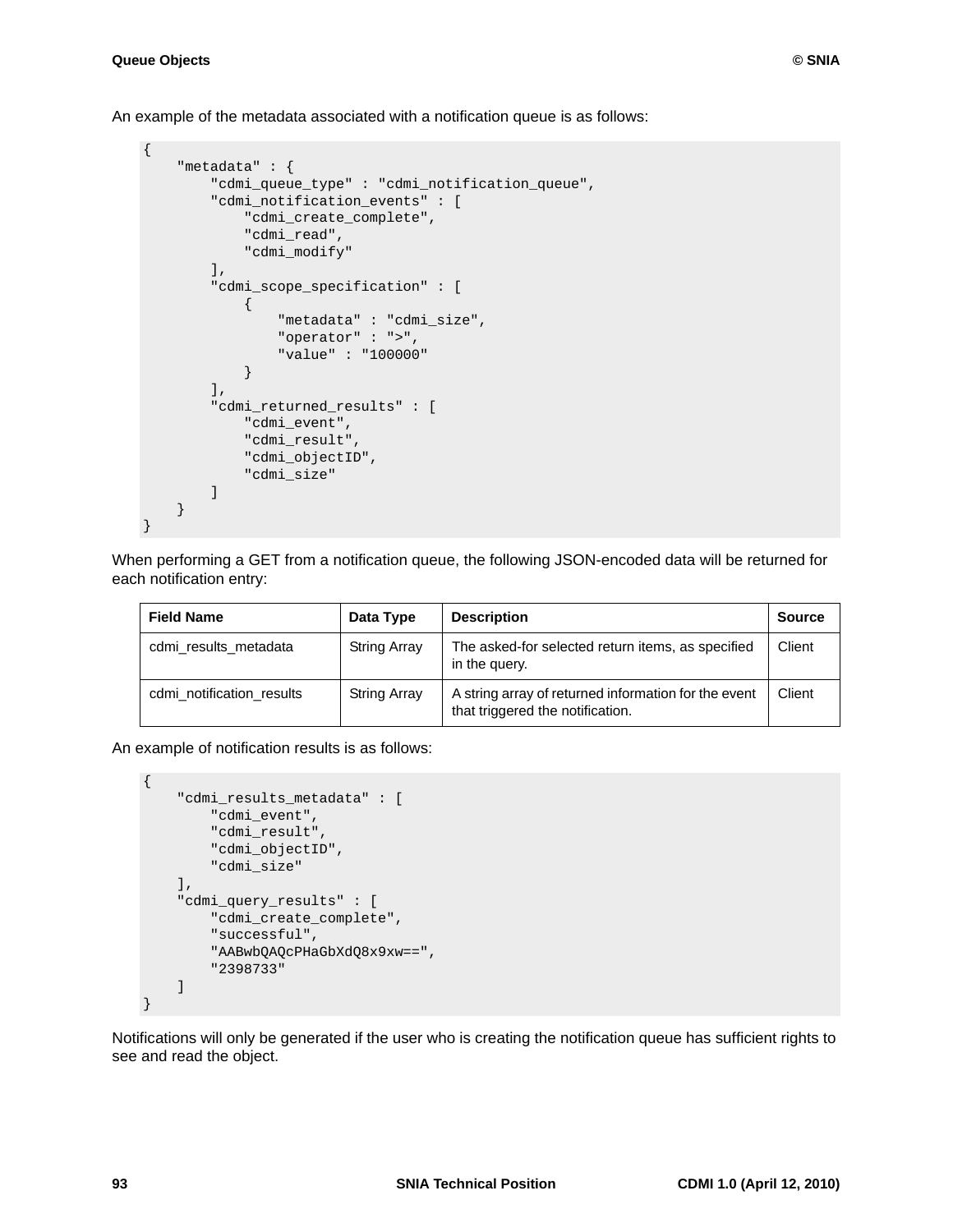### **11.1.2 Logging Queues**

Logging queues allow CDMI clients to obtain detailed logging information about the actions related to the operation of a CDMI storage system. As queue data is persistent, no session state needs to be retained by the client, and clients can operate in a disconnected and casual manner. For example, a logging analysis application might use logging queues to obtain information about actions performed to a cloud, and it may receive only logging messages that are relevant to a domain or set of objects.

Logging queues differ from notification queues in that the information provided is at a much more detailed level than notifications and is typically restricted to a smaller, more privileged, subset of clients.

<span id="page-104-0"></span>When creating a logging queue, the metadata described in [Table 9](#page-104-0) shall be provided.

| <b>Metadata Name</b>     | <b>Description</b>                                                                                                                                                                                                                                                                                                                                                                                                                                                                          | <b>Source</b> | <b>Permissions</b> |
|--------------------------|---------------------------------------------------------------------------------------------------------------------------------------------------------------------------------------------------------------------------------------------------------------------------------------------------------------------------------------------------------------------------------------------------------------------------------------------------------------------------------------------|---------------|--------------------|
| cdmi_queue_type          | The queue type indicates how the cloud storage<br>system should manage the queue object. The<br>type of "cdmi_logging_queue" is defined for<br>notification queues.                                                                                                                                                                                                                                                                                                                         | Client        | Read/Write         |
| cdmi_logging_class       | Contains a JSON array that indicates which log<br>messages are to be enqueued.<br>Values can be cdmi_object_logging,<br>cdmi_datasystem_logging, cdmi_security_logging                                                                                                                                                                                                                                                                                                                      | Client        | Read/Write         |
| cdmi_scope_specification | Contains a JSON array of JSON objects, each<br>which indicates a logging scope based on path<br>and domain.<br>An example of a path scope is:<br>"metadata": "cdmi_path",<br>"operator": "starts",<br>"value": "/MyContainer/"<br>An example of a domain scope is:<br>$\overline{1}$<br>"metadata": "cdmi_domain",<br>"operator" : "=",<br>"value": "/cdmi domains/<br>MyDomain/"<br>If a path or domain scope is not specified, logging<br>for all domains and all paths will be included. | Client        | Read/Write         |

**Table 9 – Required Metadata for a Logging Queue**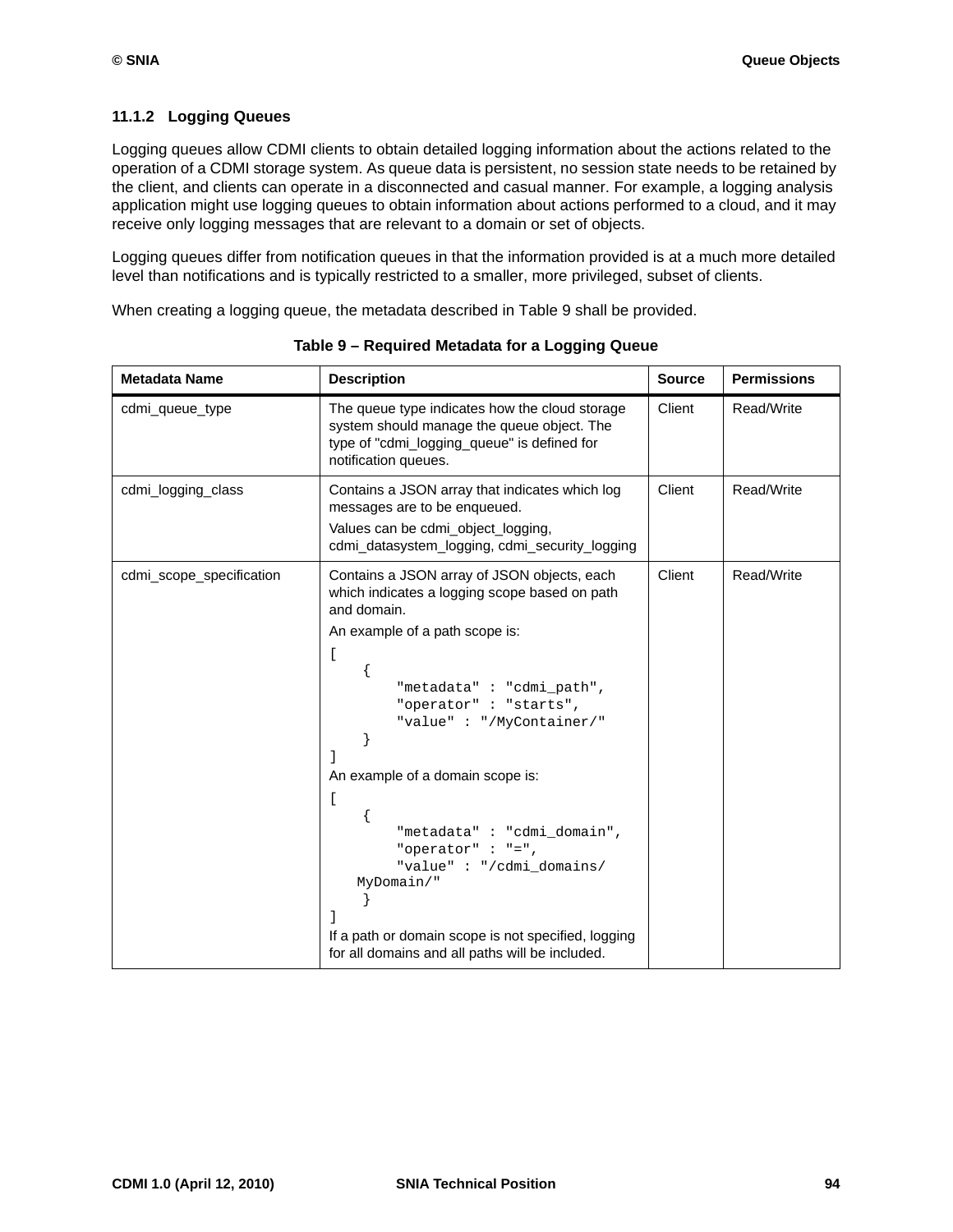An example of the metadata associated with a logging queue is as follows:

```
{
          "metadata" : {
                  "cdmi_queue_type" : "cdmi_logging_queue",
                   "cdmi_logging_class" : [
                            "cdmi_object_logging" 
                   ],
                   "cdmi_scope_specification" : [
\left\{ \begin{array}{cc} 0 & 0 & 0 \\ 0 & 0 & 0 \\ 0 & 0 & 0 \\ 0 & 0 & 0 \\ 0 & 0 & 0 \\ 0 & 0 & 0 \\ 0 & 0 & 0 \\ 0 & 0 & 0 \\ 0 & 0 & 0 \\ 0 & 0 & 0 \\ 0 & 0 & 0 \\ 0 & 0 & 0 & 0 \\ 0 & 0 & 0 & 0 \\ 0 & 0 & 0 & 0 \\ 0 & 0 & 0 & 0 & 0 \\ 0 & 0 & 0 & 0 & 0 \\ 0 & 0 & 0 & 0 & 0 \\ 0 & 0 & 0 & 0 & 0 \\ 0 & 0 & 0 & 0 & 0 "metadata" : "cdmi_domain",
                                     "operator" : "=",
                                     "value" : "/cdmi_domains/MyDomain/" 
 } 
                   ] 
          }
}
```
When performing a GET from a logging queue, an independent log entry in JSON format will be returned.

### **11.1.3 Query Queues**

If supported, offerings permit the creation of query queues that allow queries to be performed on the content stored.

Query queues allow CDMI clients to efficiently discover what content matches a given set of metadata query criteria or full-content search criteria. Clients PUT a query specification into the queue, including a URI to a query results data object to be created. The cloud storage query engine will then initiate a query, creating a new query results object in the designated location. As query results are found, they are added to the query results data object, and when the query is complete, the state of the query results data object is changed to indicate that the query has completed.

External query engines can be easily integrated into a cloud system by using CDMI to read the contents of the query queue, then performing the queries on behalf of the user who posted the query.

When creating a query queue, the metadata described in [Table 10, "Required Metadata for a Query](#page-105-0)  [Queue"](#page-105-0) shall be provided.

<span id="page-105-0"></span>

| <b>Metadata Name</b> | <b>Description</b>                                                                                                                                      | <b>Source</b> | <b>Permissions</b> |
|----------------------|---------------------------------------------------------------------------------------------------------------------------------------------------------|---------------|--------------------|
| cdmi_queue_type      | The queue type indicates how the cloud storage<br>system should manage the queue object. The type of<br>"cdmi_query_queue" is defined for query queues. | Client        | Read/Write         |

**Table 10 – Required Metadata for a Query Queue**

An example of the metadata associated with a query queue is as follows:

```
{
     "metadata" : {
         "cdmi_queue_type" : "cdmi_query_queue" 
     }
}
```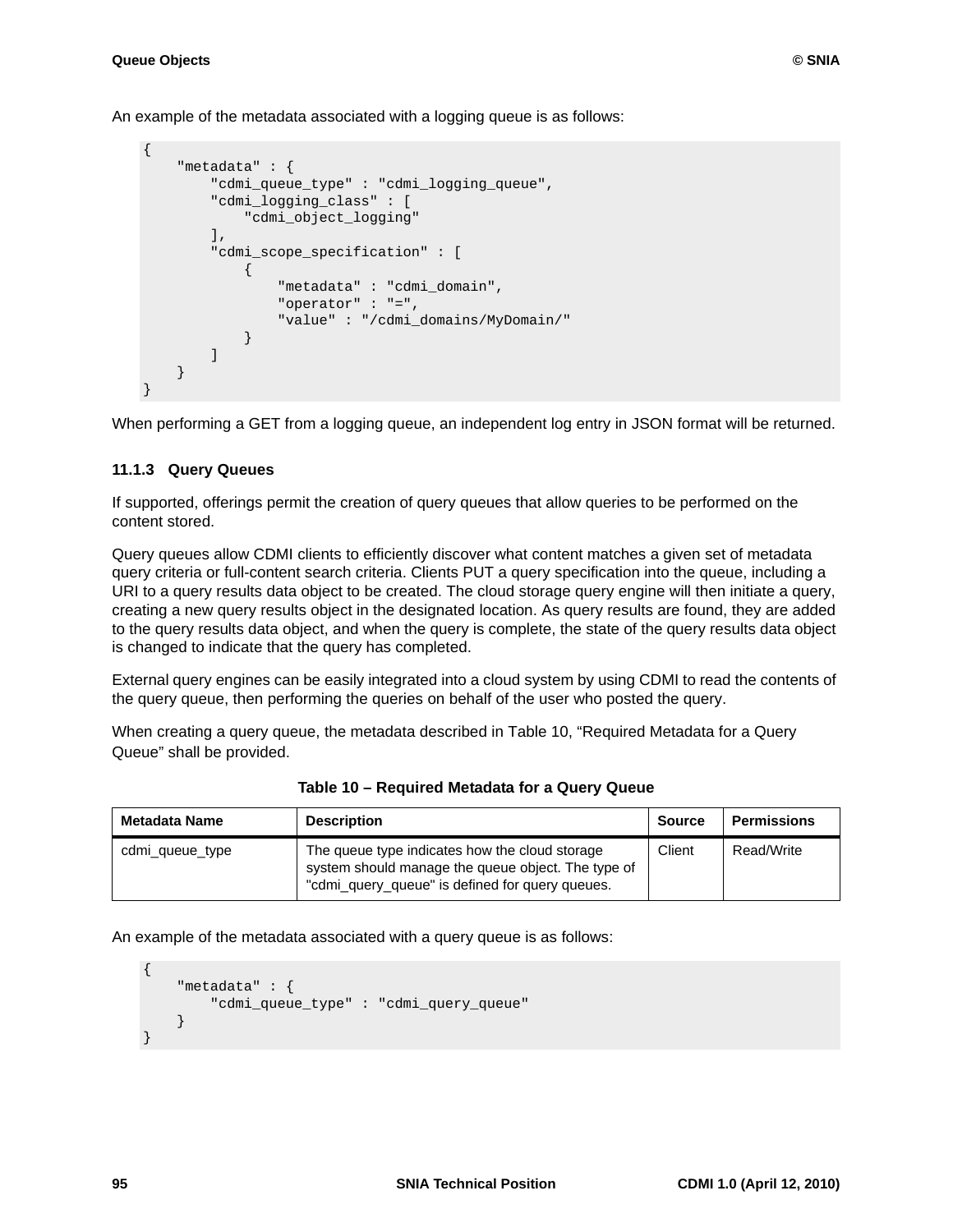When performing a query, the metadata described in [Table 11](#page-106-0) shall be PUT to a queue.

<span id="page-106-0"></span>

| <b>Metadata Name</b>     | Data                                              | <b>Description</b>                                                                                                                                                                                                                                                                                                                                                                                                                                                                                                                                                                                                                                                                                                                                                                                                                                                                  | <b>Source</b> |
|--------------------------|---------------------------------------------------|-------------------------------------------------------------------------------------------------------------------------------------------------------------------------------------------------------------------------------------------------------------------------------------------------------------------------------------------------------------------------------------------------------------------------------------------------------------------------------------------------------------------------------------------------------------------------------------------------------------------------------------------------------------------------------------------------------------------------------------------------------------------------------------------------------------------------------------------------------------------------------------|---------------|
| cdmi_query_name          | <b>JSON</b><br>String                             | The name of the query, as specified by the client.                                                                                                                                                                                                                                                                                                                                                                                                                                                                                                                                                                                                                                                                                                                                                                                                                                  | Client        |
| cdmi_query_uri           | <b>JSON</b><br>String                             | The URI where the query results will be stored. If there is<br>not an object at this URI, a new data object will be created<br>with the value of the data object equal to the results of the<br>query. If there is a queue at this URI, the results of the<br>query will be enqueued into the queue.                                                                                                                                                                                                                                                                                                                                                                                                                                                                                                                                                                                | Client        |
| cdmi_query_domains       | <b>JSON</b><br>Array                              | Contains a list of domains that indicates the scope of the<br>query. Only objects and containers within the domains<br>specified will generate query results. If not specified, all<br>domains will be considered valid for the purposes of the<br>search.                                                                                                                                                                                                                                                                                                                                                                                                                                                                                                                                                                                                                          | Client        |
| cdmi_query_specification | <b>JSON</b><br>Array of<br><b>JSON</b><br>Objects | Metadata query items, where the metadata name is the<br>metadata item to be queried and the value is a query<br>string.<br>An example is:<br>ſ<br>"metadata": "cdmi_size",<br>"operator" : ">",<br>"value" : "1000000"<br>}<br>Which only matches objects that are larger than 1 MB.<br>The following operators are defined:<br>$=$ , $!=$ >, <, >=, <=, like, starts, ends, contains.<br>In addition to metadata scope, query results can be<br>restricted based on path and domain.<br>An example of a path scope is:<br>ſ<br>"metadata": "cdmi_path",<br>"operator": "starts",<br>"value": "/MyContainer/"<br>1<br>An example of a domain scope is:<br>$\mathfrak l$<br>"metadata" : "cdmi_domain",<br>"operator" : "=",<br>"value": "/cdmi_domains/MyDomain/"<br>1<br>If no path or domain scopes are specified, matching<br>objects at all paths and domains will be returned. | Client        |

**Table 11 – Required Query Metadata PUTS to a Queue**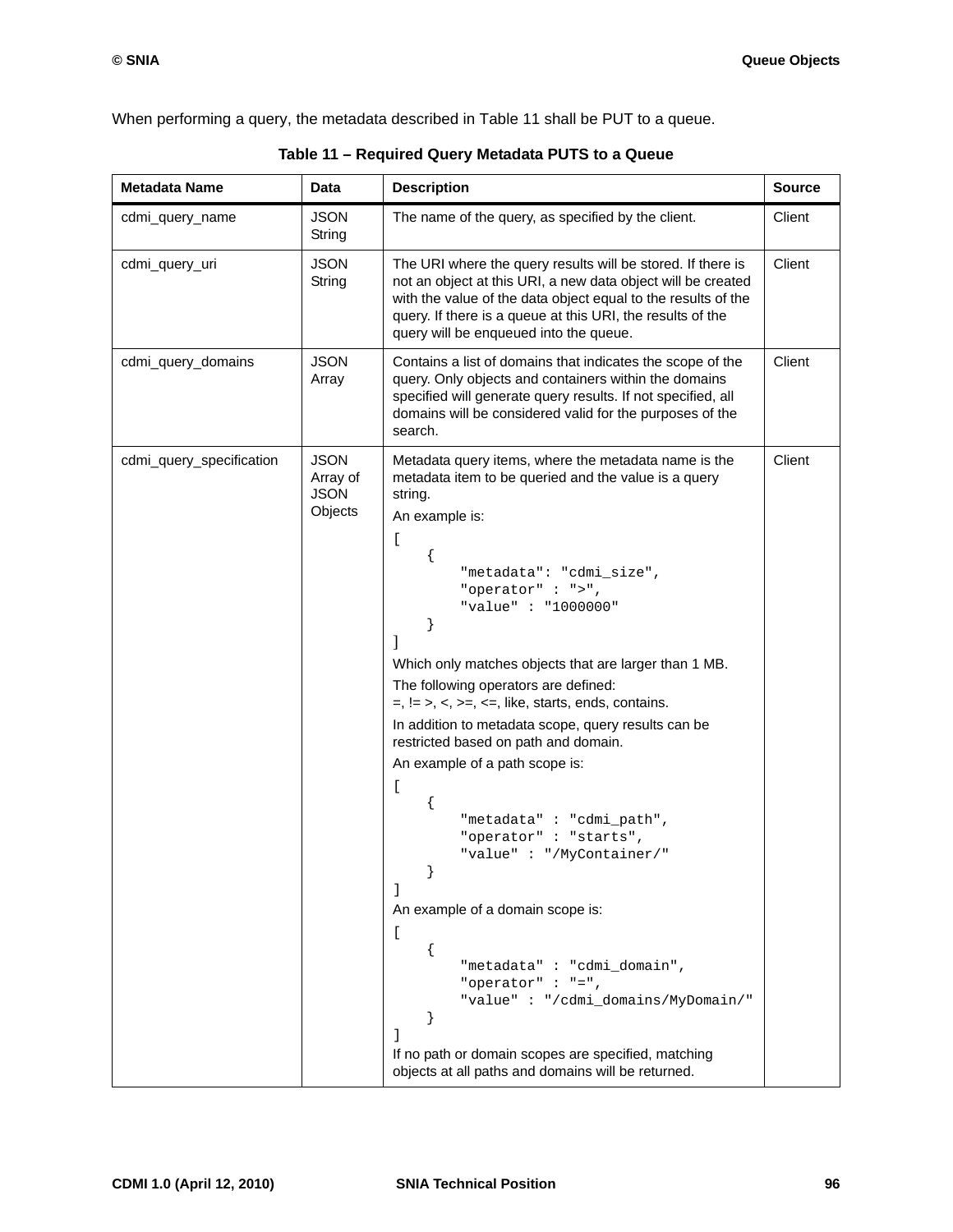| <b>Metadata Name</b>  | Data                 | <b>Description</b>                                                                                                                                            | <b>Source</b> |
|-----------------------|----------------------|---------------------------------------------------------------------------------------------------------------------------------------------------------------|---------------|
| cdmi returned results | <b>JSON</b><br>Array | Contains a tag list that indicates which metadata and other<br>parameters associated with the objects are returned for<br>each object that matches the query. | Client        |
|                       |                      | Values can be all, OID, <zero additional="" cdmi,<br="" more="" or="">user and vendor metadata names&gt;.</zero>                                              |               |
|                       |                      | If all is specified, then all metadata items will be returned in<br>each result.                                                                              |               |

| Table 11 – Required Query Metadata PUTS to a Queue |  |  |
|----------------------------------------------------|--|--|
|----------------------------------------------------|--|--|

A query result data object will be created in the specified URI location with an ACL that permits the user who posted the query to be able to read and delete the query result data object.

An example of a data value posted into a query queue is as follows:

```
{
           "metadata" : {
                      "cdmi_query_name" : "test",
                      "cdmi_query_uri" : "/sandbox/testing/testqueryresults",
                      "cdmi_query_scope" : [
                              "/sandbox/" 
                      ],
                      "cdmi_query_specification" : [
\left\{ \begin{array}{cc} 0 & 0 & 0 \\ 0 & 0 & 0 \\ 0 & 0 & 0 \\ 0 & 0 & 0 \\ 0 & 0 & 0 \\ 0 & 0 & 0 \\ 0 & 0 & 0 \\ 0 & 0 & 0 \\ 0 & 0 & 0 \\ 0 & 0 & 0 \\ 0 & 0 & 0 \\ 0 & 0 & 0 & 0 \\ 0 & 0 & 0 & 0 \\ 0 & 0 & 0 & 0 \\ 0 & 0 & 0 & 0 & 0 \\ 0 & 0 & 0 & 0 & 0 \\ 0 & 0 & 0 & 0 & 0 \\ 0 & 0 & 0 & 0 & 0 \\ 0 & 0 & 0 & 0 & 0 "metadata" : "cdmi_size",
                                          "operator" : ">",
                                          "value" : "100000" 
                                },
\left\{ \begin{array}{cc} 0 & 0 & 0 \\ 0 & 0 & 0 \\ 0 & 0 & 0 \\ 0 & 0 & 0 \\ 0 & 0 & 0 \\ 0 & 0 & 0 \\ 0 & 0 & 0 \\ 0 & 0 & 0 \\ 0 & 0 & 0 \\ 0 & 0 & 0 \\ 0 & 0 & 0 \\ 0 & 0 & 0 & 0 \\ 0 & 0 & 0 & 0 \\ 0 & 0 & 0 & 0 \\ 0 & 0 & 0 & 0 & 0 \\ 0 & 0 & 0 & 0 & 0 \\ 0 & 0 & 0 & 0 & 0 \\ 0 & 0 & 0 & 0 & 0 \\ 0 & 0 & 0 & 0 & 0 "metadata" : "cdmi_path",
                                           "operator" : "starts",
                                          "value" : "/MyContainer/" 
 } 
                      ],
                      "cdmi_returned_results" : [
                               "cdmi_objectID",
                                "cdmi_size" 
                      ] 
           }
}
```
[Table 12, "Required Value of a Query Result Data Object"](#page-107-0) describes the JSON-encoded data that will be present in the value of a query result data object.

<span id="page-107-0"></span>

| <b>Field Name</b> | Data Type             | <b>Description</b>                                                         | <b>Source</b> |
|-------------------|-----------------------|----------------------------------------------------------------------------|---------------|
| cdmi_query_name   | <b>JSON</b><br>String | The name of the query, as specified by the client in the<br>request.       | Client        |
| cdmi query count  | <b>JSON</b><br>String | The number of objects or containers that match the query<br>specification. | Client        |

#### **Table 12 – Required Value of a Query Result Data Object**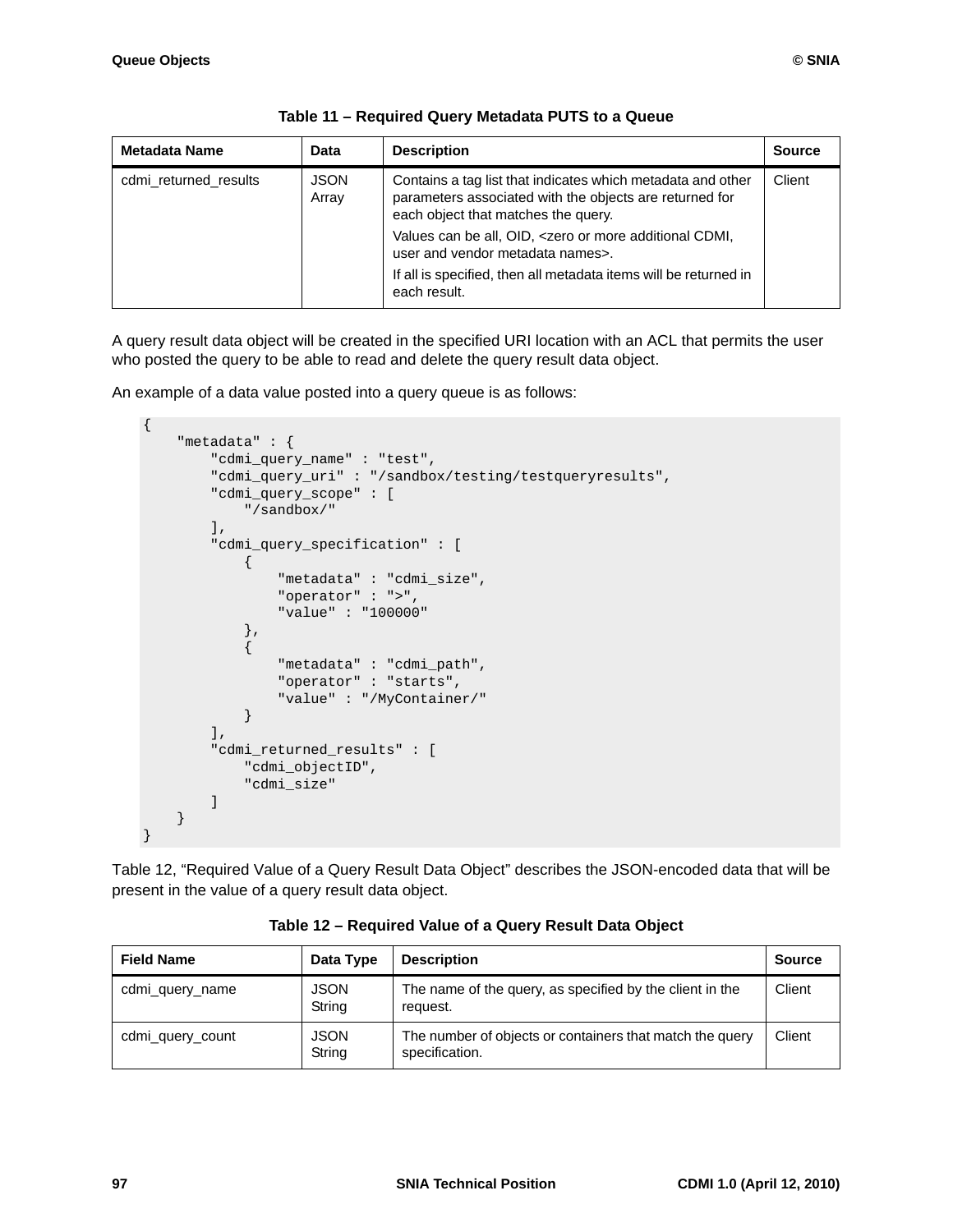| <b>Field Name</b>     | Data Type                                        | <b>Description</b>                                                                   | <b>Source</b> |
|-----------------------|--------------------------------------------------|--------------------------------------------------------------------------------------|---------------|
| cdmi results metadata | <b>JSON</b><br>Array                             | The asked for selected return items, as specified in the<br>query.                   | Client        |
| cdmi query results    | <b>JSON</b><br>Array of<br><b>JSON</b><br>Arrays | A string array of each object's selected return items, as<br>specified in the query. | Client        |

**Table 12 – Required Value of a Query Result Data Object**

An example of a query results value is as follows:

```
{
     "cdmi_query_name" : "test",
     "cdmi_query_count" : "2",
     "cdmi_results_metadata" : [
          "cdmi_objectID",
          "cdmi_size" 
     ],
     "cdmi_query_results" : [
         \lceil "AABwbQAQcPHaGbXdQ8x9xw==",
              "2398733" 
         \cdot\sqrt{2} "AABwbQAQYiNPRBi+Ky8KDQ==",
               "1394839" 
          ] 
     ]
}
```
Results will only be included in a query if the user who enqueues the query has sufficient rights to see and read the object.

#### **11.1.4 Queue Object Metadata**

Queue object metadata can also include arbitrary user-supplied metadata and data system metadata, as specified in [Chapter 16, "Metadata"](#page-143-0).

#### **11.1.5 Queue Object Addressing**

Each queue object is addressed via one or more unique URIs, and all operations may be performed through any of these URIs.

#### **11.1.6 Queue Object Representations**

The representations in this section are shown using JSON notation. A conforming implementation shall support the mandatory parameters and may support the optional parameters. The parameter fields may be specified or returned in any order. Both clients and servers shall support JSON representation.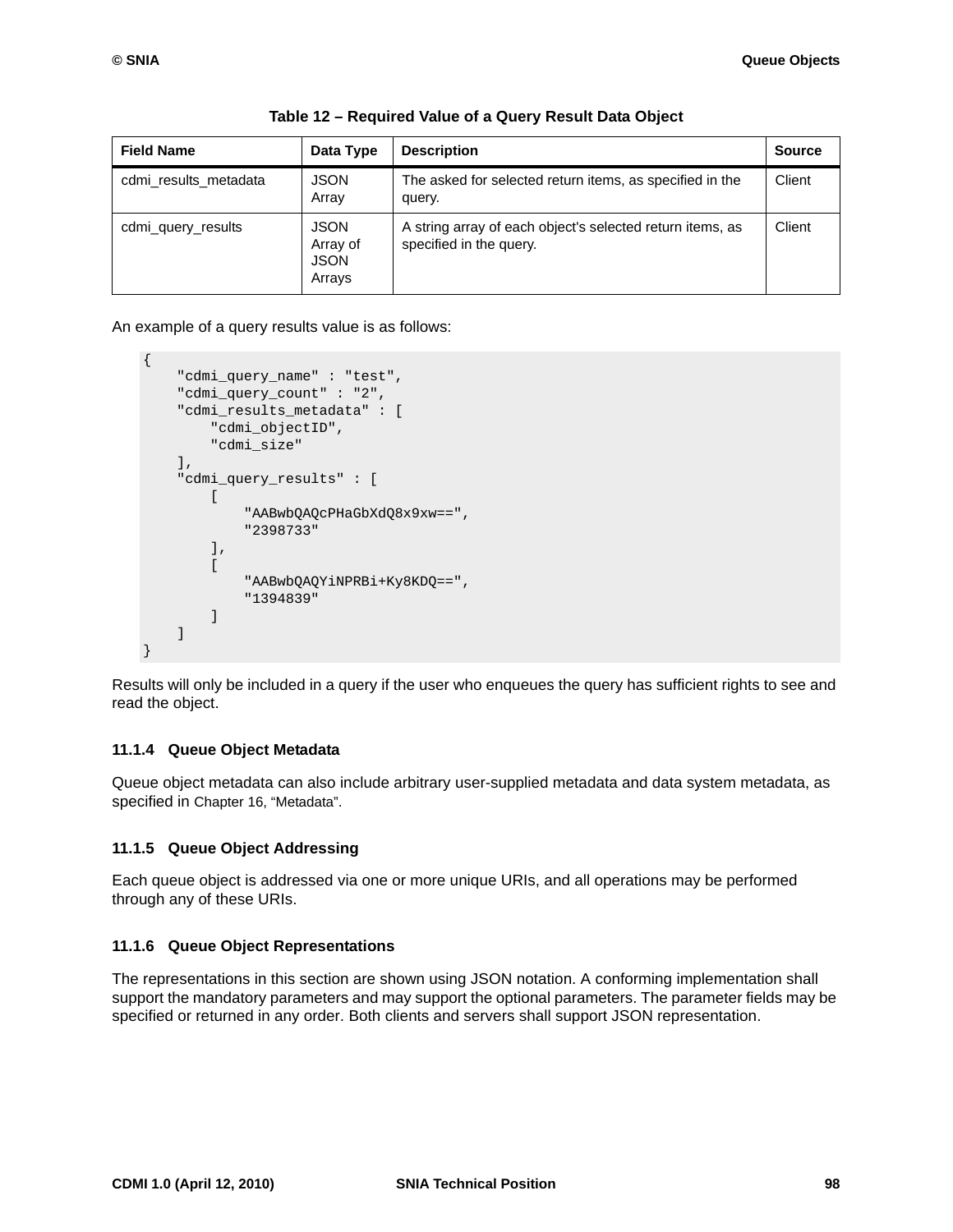# **11.2 Create a Queue Object (CDMI Content Type)**

### **Synopsis:**

Creates a new queue object at the specified URI.

PUT <root URI>/<ContainerName>/<QueueName>

- <root URI> is the path to the CDMI cloud.
- <ContainerName> is zero or more intermediate containers that already exist.
- <QueueName> is the name specified for the queue object to be created.

Once created, the object can also be accessed at <root URI>/cdmi\_objectid/<objectID>.

#### **Delayed Completion of Create:**

On a create operation for a queue, the server may return a response of "202 Accepted". In this case, the queue is in the process of being created. This response is particularly useful for long-running operations, for instance, for copying a large data object from a source URI. Such a response has the following implications:

- The server returns an object identifier along with the "202 Accepted". With "202 Accepted", the server implies that the following checks have passed:
	- User authorization for creating the queue object
	- User authorization for read access to any source object for move, copy, serialize, or deserialize
	- Availability of space to create the queue or at least enough space to create a URI to report an error

Future accesses to the URI created (or the object ID) will succeed modulo any delays due to use of eventual consistency.

The client performs GET operations to the URI to track the progress of the operation. In particular, the server returns two fields in its response body to indicate progress:

- A completionStatus text field contains either "Processing", "Complete", or an error message
- An optional percentComplete field that indicates the percentage to which the last PUT has completed (0 to 100)

GET does not return any value for the object when completionStatus is not "Complete".

When the final result of the create operation is an error, the URI is created with the completionStatus field set to the error message. It is the client's responsibility to delete the URI after the error has been noted.

#### **Capabilities:**

The following capabilities describe the supported operations that can be performed when creating a new queue object:

• Support for the ability to create a new queue object is indicated by the presence of the "cdmi\_create\_queue" capability in the parent container.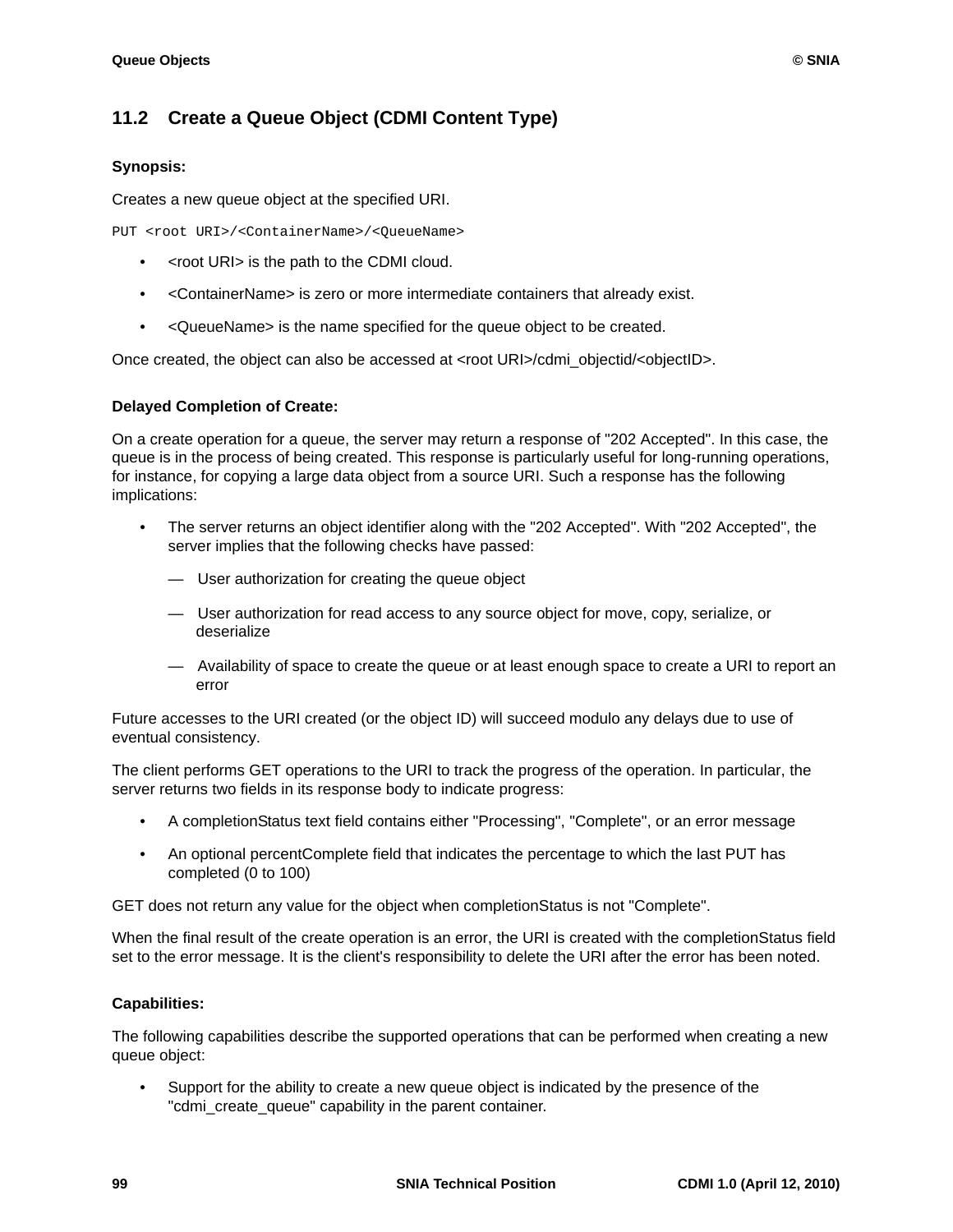- If the new queue object is a reference of an existing queue object, support for the ability to create the reference is indicated by the presence of the "cdmi\_create\_reference" capability in the parent container.
- If the new queue object is a copy of an existing queue object, support for the ability to copy is indicated by the presence of the "cdmi\_copy\_queue" capability in the patent container.
- If the new queue object is the destination of a move, support for the ability to move the queue object is indicated by the presence of the "cdmi\_move\_queue" capability in the parent container.
- If the new queue object is the destination of a deserialize operation, support for the ability to deserialize the source data object is indicated by the presence of the "cdmi\_deserialize\_queue" capability in the parent container.

#### **Request Headers:**

| Header                               | <b>Type</b>      | Value                                                                                                                                                                                            | <b>Mandatory/Optional</b> |
|--------------------------------------|------------------|--------------------------------------------------------------------------------------------------------------------------------------------------------------------------------------------------|---------------------------|
| Accept                               | Header<br>String | "application/vnd.org.snia.cdmi.queue+json"                                                                                                                                                       | Mandatory                 |
| Content-Type                         | Header<br>String | "application/vnd.org.snia.cdmi.queue+json"                                                                                                                                                       | Mandatory                 |
| X-CDMI-<br>Specification-<br>Version | Header<br>String | A comma separated list of versions supported by<br>the client, for example, "1.0, 1.5, 2.0".                                                                                                     | Mandatory                 |
| X-CDMI-<br><b>NoClobber</b>          | Header<br>String | "true". Do not overwrite an existing queue object. If<br>this header element is present and set to "true", it is<br>an error for this operation to proceed. An update<br>should be done instead. | Optional                  |

## **Request Message Body:**

| <b>Name</b> | <b>Type</b>           | <b>Description</b>                                                                                                                                                                                            | <b>Mandatory/Optional</b> |
|-------------|-----------------------|---------------------------------------------------------------------------------------------------------------------------------------------------------------------------------------------------------------|---------------------------|
| metadata    | <b>JSON</b><br>Object | Metadata for the queue object.<br>If this field is included when deserializing,<br>serializing, copying, or moving a queue object, the<br>value provided shall be replace the metadata from<br>the source URL | Optional                  |
|             |                       | This field shall not be included when referencing a<br>queue object.<br>If this field is not specified, an empty JSON object                                                                                  |                           |
|             |                       | $(\lceil \{\} \rceil)$ will be assigned as the field value.                                                                                                                                                   |                           |
| domainURI   | <b>JSON</b><br>String | URI of the owning domain.<br>If different from the parent domain, the user must<br>have the "cross_domain" privilege.<br>If not specified, the parent domain will be used.                                    | Optional                  |
| deserialize | <b>JSON</b><br>String | URI of a serialized CDMI data object that will be<br>deserialized to create the new queue object.                                                                                                             | Optional*                 |
| copy        | <b>JSON</b><br>String | URI of a CDMI queue object that will be copied into<br>the new queue object.                                                                                                                                  | Optional*                 |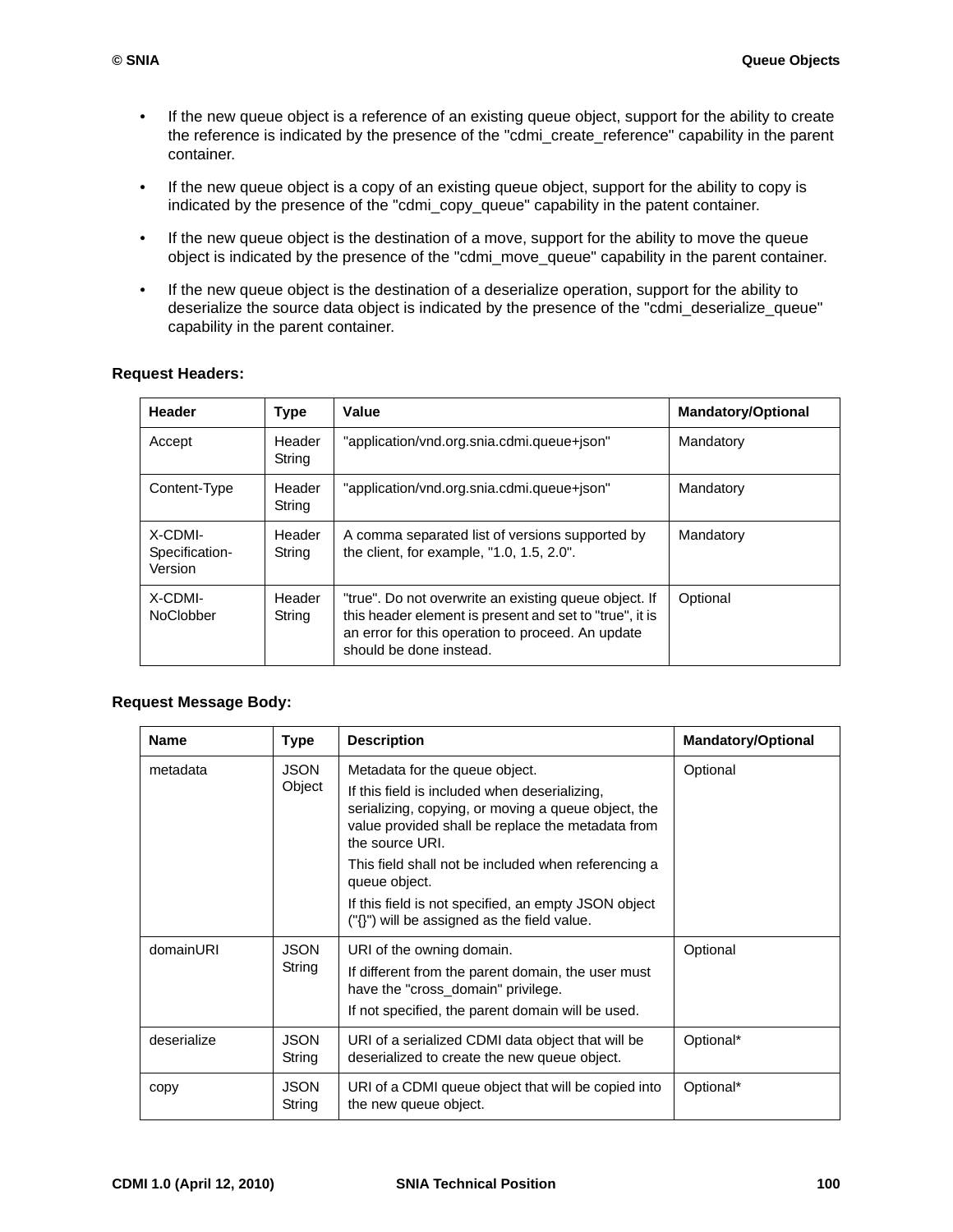| <b>Name</b> | Type                  | <b>Description</b>                                                                                                                                                         | <b>Mandatory/Optional</b> |
|-------------|-----------------------|----------------------------------------------------------------------------------------------------------------------------------------------------------------------------|---------------------------|
| move        | <b>JSON</b><br>String | URI of a CDMI queue object that will be copied into<br>the new queue object. When the copy is<br>successfully completed, the queue object at the<br>source URI is removed. | Optional*                 |
| reference   | <b>JSON</b><br>String | URI of a CDMI queue object to which a reference<br>points. No other fields may be specified when<br>creating a reference.                                                  | Optional*                 |

\*Only one of these parameters shall be specified in any given operation and is not persisted.

#### **Response Headers:**

| Header                               | Type             | Value                                                                                                                    | <b>Mandatory/Optional</b> |
|--------------------------------------|------------------|--------------------------------------------------------------------------------------------------------------------------|---------------------------|
| Content-Type                         | Header<br>String | "application/vnd.org.snia.cdmi.queue+json"                                                                               | Mandatory                 |
| X-CDMI-<br>Specification-<br>Version | Header<br>String | The server shall respond with the highest version<br>supported by both the client and the server, for<br>example, "1.0". | Mandatory                 |

## **Response Message Body:**

| <b>Name</b>      | <b>Type</b>           | <b>Description</b>                                                                                                                                                                                                                                                          | <b>Mandatory/Optional</b> |
|------------------|-----------------------|-----------------------------------------------------------------------------------------------------------------------------------------------------------------------------------------------------------------------------------------------------------------------------|---------------------------|
| objectURI        | <b>JSON</b><br>String | URI of the queue as specified in the request.                                                                                                                                                                                                                               | Mandatory                 |
| objectID         | <b>JSON</b><br>String | Object ID of the object                                                                                                                                                                                                                                                     | Mandatory                 |
| parentURI        | <b>JSON</b><br>String | URI for the parent object                                                                                                                                                                                                                                                   | Mandatory                 |
| domainURI        | <b>JSON</b><br>String | URI of the owning domain                                                                                                                                                                                                                                                    | Mandatory                 |
| capabilitiesURI  | <b>JSON</b><br>String | URI to the capabilities for the object.<br>The capabilities URI returned is based on the<br>object type and requested data system<br>metadata fields.                                                                                                                       | Mandatory                 |
| completionStatus | <b>JSON</b><br>String | A string indicating if the object is still in the<br>process of being created, and once the<br>operation is complete, if it was created<br>successfully or an error occurred. The value<br>shall be the string "Processing", the string<br>"Complete", or an error message. | Mandatory                 |
| percentComplete  | <b>JSON</b><br>String | The value shall be an integer numeric value<br>from 0 through 100.                                                                                                                                                                                                          | Optional                  |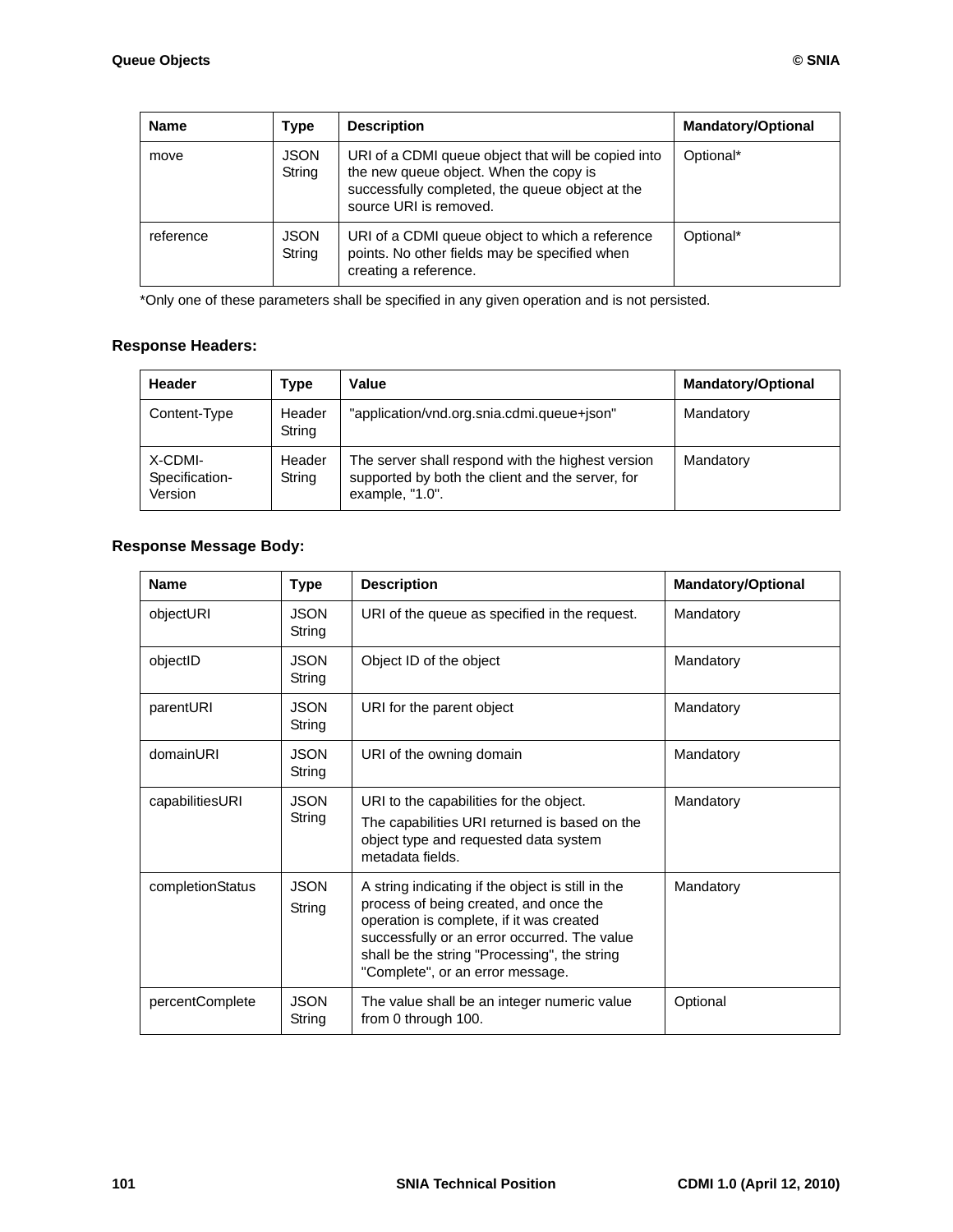| <b>Name</b> | <b>Type</b>           | <b>Description</b>                                                                                                                                                                                                                                                                            | <b>Mandatory/Optional</b> |
|-------------|-----------------------|-----------------------------------------------------------------------------------------------------------------------------------------------------------------------------------------------------------------------------------------------------------------------------------------------|---------------------------|
| metadata    | <b>JSON</b><br>Object | Metadata for the queue object. This field<br>includes any user and data system metadata<br>specified in the request body metadata field,<br>along with storage system metadata generated<br>by the cloud storage system. See Chapter 16,<br>"Metadata" for a further description of metadata. | Mandatory                 |
| queueValues | <b>JSON</b><br>String | The number of values enqueued in the queue.                                                                                                                                                                                                                                                   | Mandatory                 |

#### **Response Status:**

| <b>HTTP Status</b>  | <b>Description</b>                                                                                                                                                   |
|---------------------|----------------------------------------------------------------------------------------------------------------------------------------------------------------------|
| 201 Created         | New queue object was created                                                                                                                                         |
| 202 Accepted        | Queue object is in the process of being created. Investigate completion Status<br>and percentComplete parameters to determine the current status of the<br>operation |
| 304 Not Modified    | The operation conflicts because the queue object already exists and the X-<br>CDMI-NoClobber header element was set to "true".                                       |
| 400 Bad Request     | Invalid parameter of field names in the request                                                                                                                      |
| 401 Unauthenticated | Incorrect or missing authentication credentials                                                                                                                      |
| 403 Unauthorized    | Client lacks the proper authorization to perform this request.                                                                                                       |
| 409 Conflict        | The operation conflicts with a non-CDMI access protocol lock, or could cause<br>a state transition error on the server.                                              |

#### **Example Request:**

PUT to the container URI the queue object name and contents

```
PUT /MyContainer/MyQueue HTTP/1.1
Host: cloud.example.com
Accept: application/vnd.org.snia.cdmi.queue+json
Content-Type: application/vnd.org.snia.cdmi.queue+json
X-CDMI-Specification-Version: 1.0
{
     "metadata" : {
     }
}
```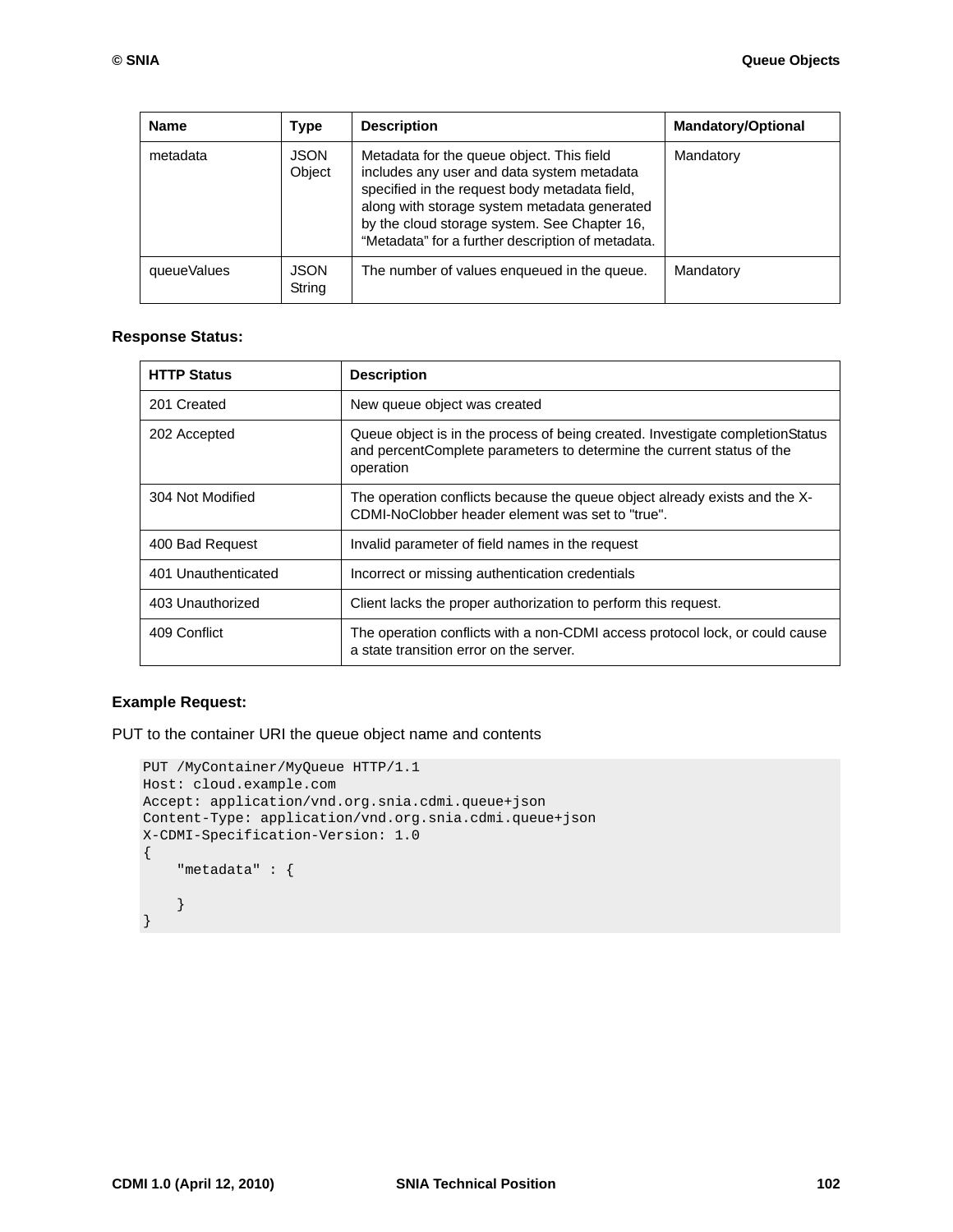The response looks like:

```
HTTP/1.1 201 Created
Content-Type: application/vnd.org.snia.cdmi.queue+json
X-CDMI-Specification-Version: 1.0
{
     "objectURI" : "/MyContainer/MyQueue",
     "objectID" : "AAAAFAAo7EFMb3JlbSBpcHN1bSBkb2xvciBzaXQgYW1ldCBhbWV0Lg==",
     "parentURI " : "/MyContainer/",
     "domainURI" : "/cdmi_domains/MyDomain/",
     "capabilitiesURI" : "/cdmi_capabilities/Queue",
     "completionStatus" : "Complete",
     "metadata" : {
     },
     "queuevalues" : "0"
}
```
## **11.3 Read a Queue Object (CDMI Content Type)**

#### **Synopsis:**

Reads from an existing queue object at the specified URI.

```
GET <root URI>/<ContainerName>/<QueueName>
GET <root URI>/<ContainerName>/<QueueName>?<fieldname>;<fieldname>;...
GET <root URI>/<ContainerName>/<QueueName>?value:<range>
GET <root URI>/<ContainerName>/<QueueName>?metadata:<prefix>;...
```
- <root URI> is the path to the CDMI cloud.
- <ContainerName> is zero or more intermediate containers.
- <QueueName> is the name of the queue object to be read from.
- <fieldname> is the name of a field from the response message body.
- < range> is a byte range within the queue element value field.
- <prefix> is a matching prefix that returns all metadata items that start with the prefix value.

The object can also be accessed at <root URI>/cdmi\_objectid/<objectID>.

#### **Capabilities:**

The following capabilities describe the supported operations that can be performed when reading an existing queue object:

- Support for the ability to read the metadata of an existing queue object is indicated by the presence of the "cdmi\_read\_metadata" capability in the specified queue.
- Support for the ability to read the value of an existing queue object is indicated by the presence of the "cdmi\_read\_value" capability in the specified queue.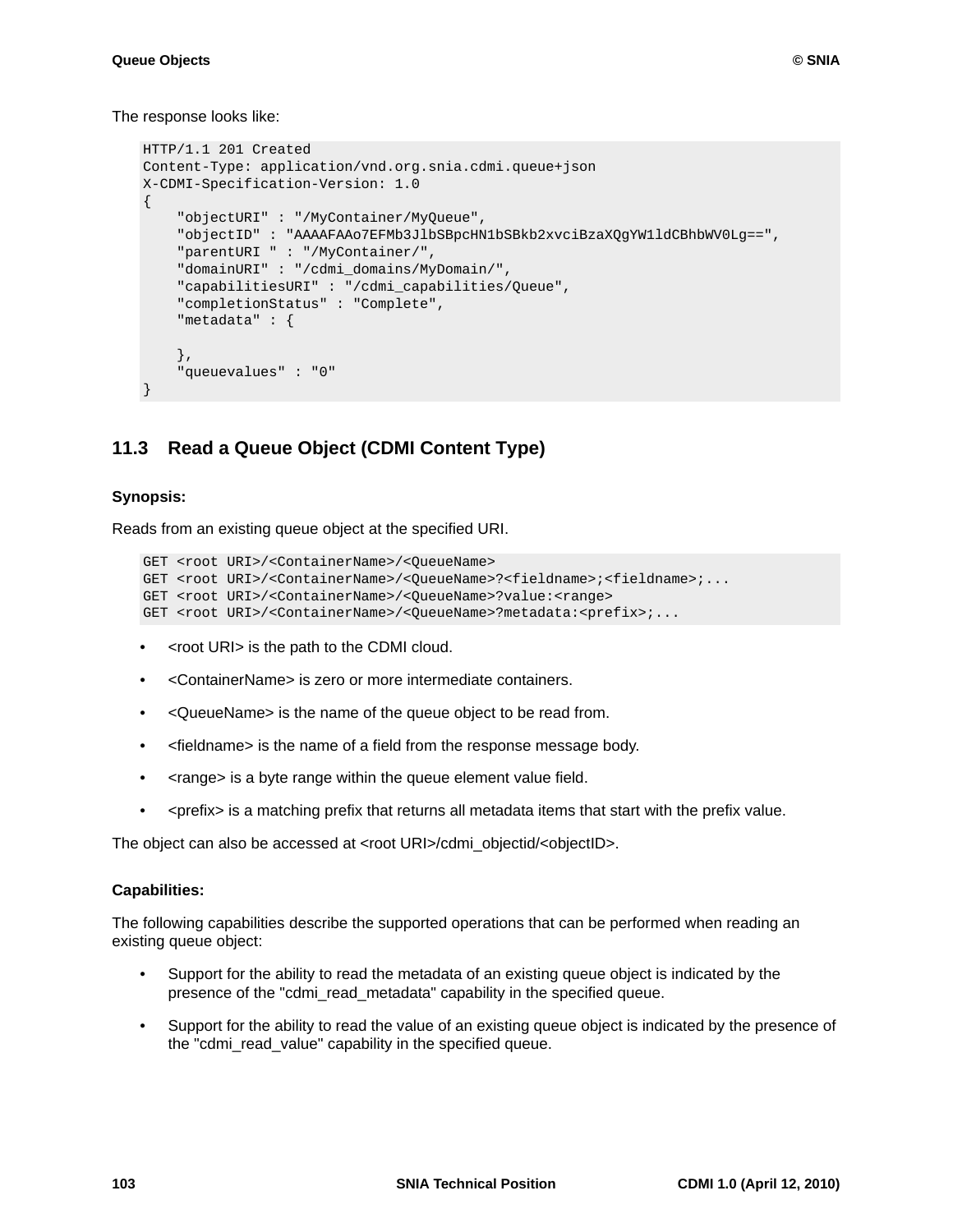### **Request Headers:**

| Header                               | Type             | Value                                                                                        | <b>Mandatory/Optional</b> |
|--------------------------------------|------------------|----------------------------------------------------------------------------------------------|---------------------------|
| Accept                               | Header<br>String | "application/vnd.org.snia.cdmi.queue+json"                                                   | Optional                  |
| Content-Type                         | Header<br>String | "application/vnd.org.snia.cdmi.object+json"                                                  | Mandatory                 |
| X-CDMI-<br>Specification-<br>Version | Header<br>String | A comma separated list of versions supported by<br>the client, for example, "1.0, 1.5, 2.0". | Mandatory                 |

## **Request Message Body:**

N/A

## **Response Headers:**

| Header                               | Type             | Value                                                                                                                    | <b>Mandatory/Optional</b> |
|--------------------------------------|------------------|--------------------------------------------------------------------------------------------------------------------------|---------------------------|
| Content-Type                         | Header<br>String | "application/vnd.org.snia.cdmi.queue+json"                                                                               | Mandatory                 |
| X-CDMI-<br>Specification-<br>Version | Header<br>String | The server shall respond with the highest version<br>supported by both the client and the server, for<br>example, "1.0". | Mandatory                 |
| Location                             | Header<br>String | The server shall respond with the URI that the<br>reference points to if the object is a reference.                      | Mandatory                 |

## **Response Message Body:**

| <b>Name</b>      | <b>Type</b>           | <b>Description</b>                                                                                                                                                                                                                                                          | <b>Mandatory/Optional</b> |
|------------------|-----------------------|-----------------------------------------------------------------------------------------------------------------------------------------------------------------------------------------------------------------------------------------------------------------------------|---------------------------|
| objectURI        | <b>JSON</b><br>String | URI of the queue object as specified in the<br>request.                                                                                                                                                                                                                     | Mandatory                 |
| objectID         | <b>JSON</b><br>String | Object ID of the object                                                                                                                                                                                                                                                     | Mandatory                 |
| parentURI        | <b>JSON</b><br>String | URI for the parent object                                                                                                                                                                                                                                                   | Mandatory                 |
| domainURI        | <b>JSON</b><br>String | URI of the owning domain                                                                                                                                                                                                                                                    | Mandatory                 |
| capabilitiesURI  | <b>JSON</b><br>String | URI to the capabilities for the object.<br>The capabilities URI returned is based on the<br>object type and requested data system metadata<br>fields.                                                                                                                       | Mandatory                 |
| completionStatus | <b>JSON</b><br>String | A string indicating if the object is still in the<br>process of being created, and once the operation<br>is complete, if it was created successfully or an<br>error occurred. The value shall be the string<br>"Processing", the string "Complete", or an error<br>message. | Mandatory                 |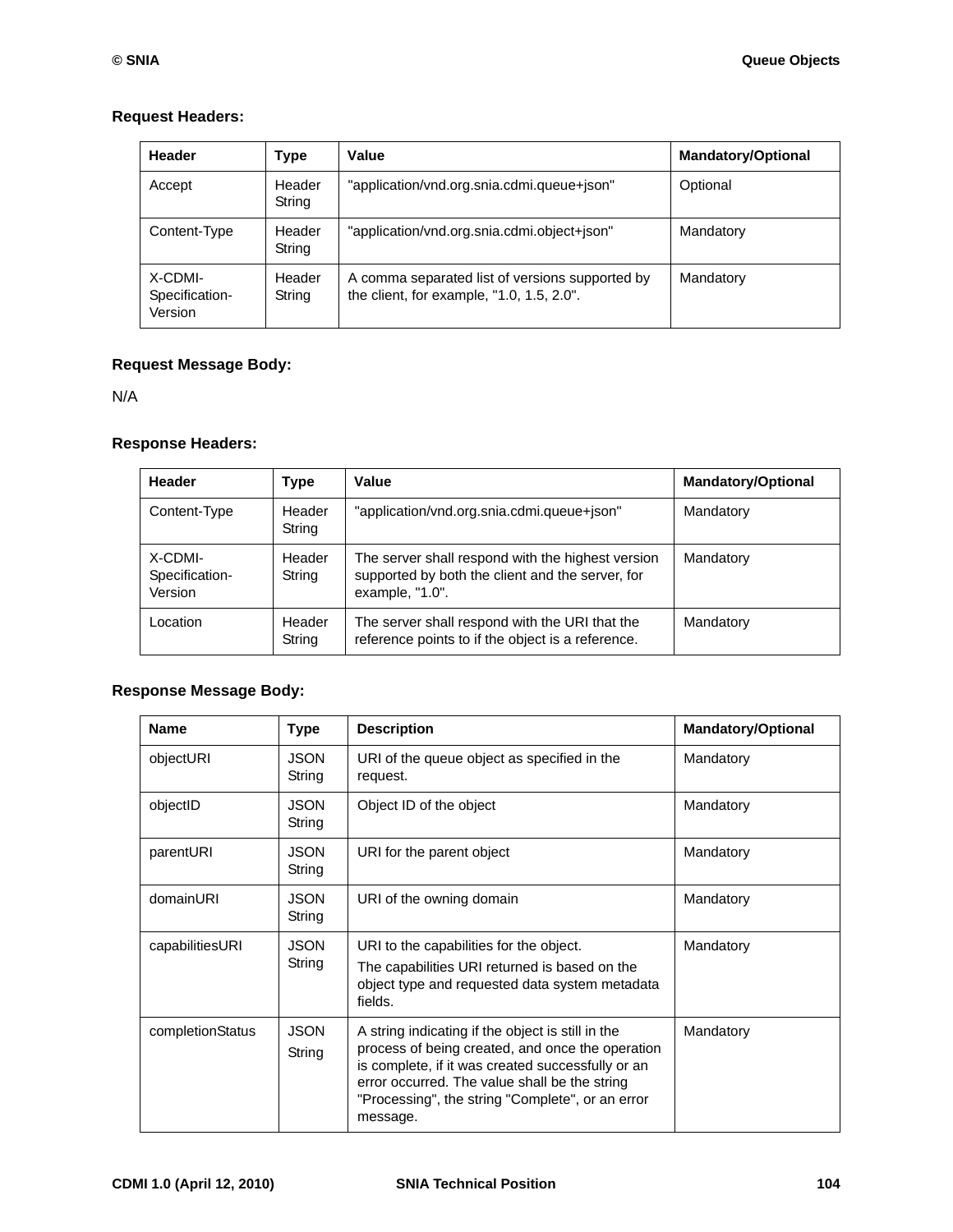| <b>Name</b>     | <b>Type</b>           | <b>Description</b>                                                                                                                                                                                                                                                                            | <b>Mandatory/Optional</b> |
|-----------------|-----------------------|-----------------------------------------------------------------------------------------------------------------------------------------------------------------------------------------------------------------------------------------------------------------------------------------------|---------------------------|
| percentComplete | <b>JSON</b><br>String | The value shall be an integer numeric value from<br>0 through 100.                                                                                                                                                                                                                            | Optional                  |
| metadata        | <b>JSON</b><br>Object | Metadata for the queue object. This field includes<br>any user and data system metadata specified in<br>the request body metadata field, along with<br>storage system metadata generated by the cloud<br>storage system. See Chapter 16, "Metadata" for a<br>further description of metadata. | Mandatory                 |
| queueValues     | <b>JSON</b><br>String | The number of items currently enqueued into the<br>queue.                                                                                                                                                                                                                                     | Mandatory                 |
| mimetype        | <b>JSON</b><br>String | Mime type of the oldest queue value. This field<br>shall only be provided when completionStatus is<br>"Complete", and when there are one or more<br>values enqueued.                                                                                                                          | Optional                  |
| valuerange      | <b>JSON</b><br>String | The range of bytes of the value returned in the<br>value field. This field shall only be provided when<br>completionStatus is "Complete", and when there<br>are one or more values enqueued.                                                                                                  | Optional                  |
| value           | <b>JSON</b><br>String | Value of the oldest enqueued item. This field will<br>only be provided when completionStatus is<br>"Complete" and when there are one or more<br>values enqueued.                                                                                                                              | Optional                  |

If individual fields are specified in the GET request, only these fields are returned in the result body. Optional fields that are requested but do not exist are omitted from the result body. Requesting fields not defined in the standard result in a 400 Bad Request HTTP status code.

#### **Response Status:**

| <b>HTTP Status</b>  | <b>Description</b>                                                                                |
|---------------------|---------------------------------------------------------------------------------------------------|
| 200 OK              | Valid response is enclosed                                                                        |
| 302 Found           | The URI is a reference to another URI                                                             |
| 400 Bad Request     | Invalid parameter of field names in the request                                                   |
| 401 Unauthenticated | Incorrect or missing authentication credentials                                                   |
| 403 Unauthorized    | Client lacks the proper authorization to perform this request                                     |
| 404 Not Found       | A queue object was not found at the specified URI.                                                |
| 406 Not Acceptable  | The server is unable to provide the object in the content-type specified in the<br>Accept header. |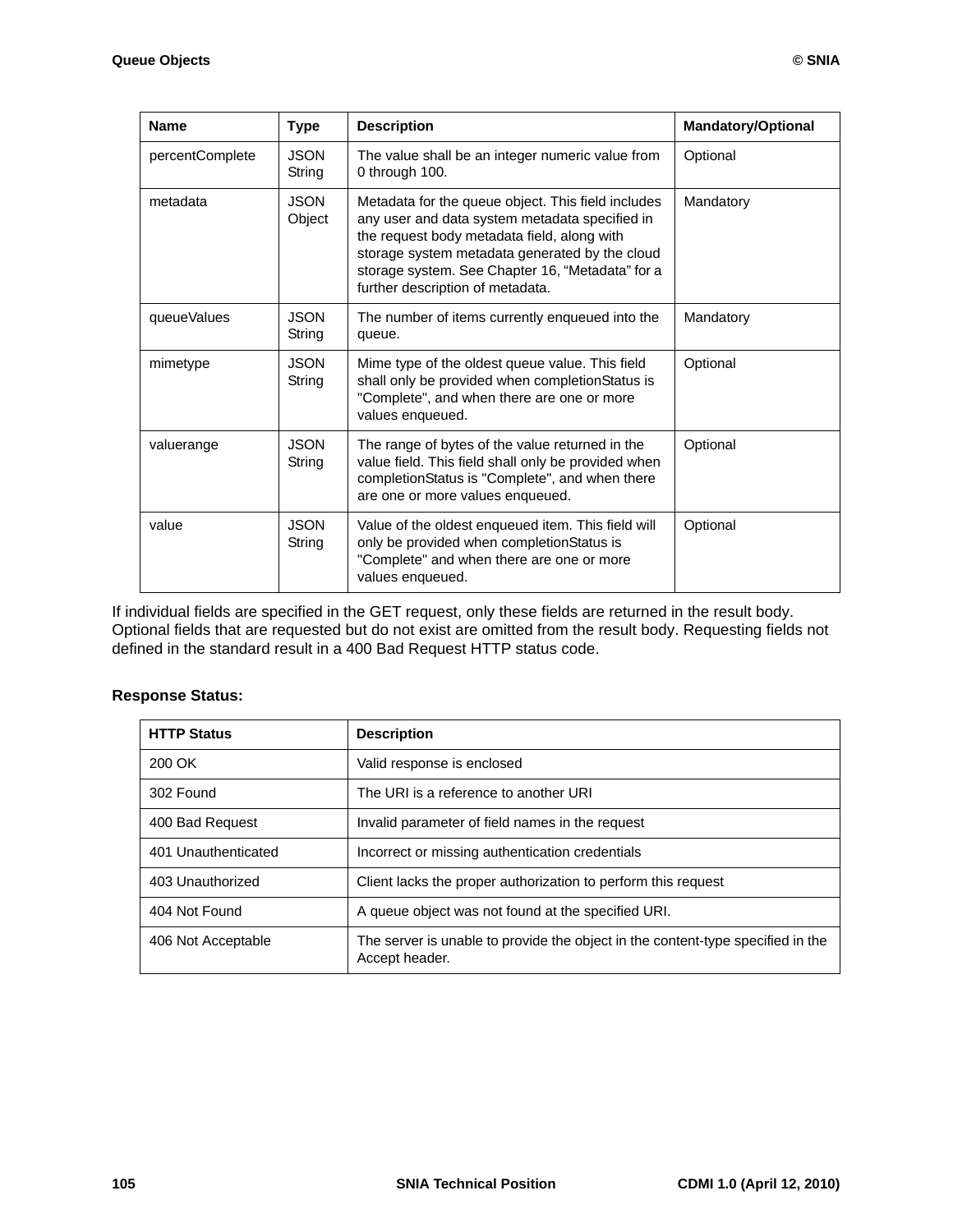#### **Example Request:**

GET to the queue object URI to read all fields of the queue object

```
GET /MyContainer/MyQueue HTTP/1.1
Host: cloud.example.com
Accept: application/vnd.org.snia.cdmi.queue+json
Content-Type: application/vnd.org.snia.cdmi.object+json
X-CDMI-Specification-Version: 1.0
```
#### The response looks like:

```
HTTP/1.1 200 OK
Content-Type: application/vnd.org.snia.cdmi.queue+json
X-CDMI-Specification-Version: 1.0
{
     "objectURI" : "/MyContainer/MyQueue",
     "objectID" : "AAAAFAAo7EFMb3JlbSBpcHN1bSBkb2xvciBzaXQgYW1ldCBhbWV0Lg==",
     "parentURI" : "/MyContainer/",
     "domainURI" : "/cdmi_domains/MyDomain/",
     "capabilitiesURI" : "/cdmi_capabilities/Queue",
     "completionStatus" : "Complete",
     "metadata" : {
     },
     "queueValues" : "0"
}
```
#### **Example Request:**

GET to the queue object URI to read the value and queue items of the queue object

```
GET /MyContainer/MyQueue?value;queueValues HTTP/1.1
Host: cloud.example.com
Accept: application/vnd.org.snia.cdmi.queue+json
Content-Type: application/vnd.org.snia.cdmi.object+json
X-CDMI-Specification-Version: 1.0
```
#### The response looks like:

```
HTTP/1.1 200 OK
Content-Type: application/vnd.org.snia.cdmi.queue+json
X-CDMI-Specification-Version: 1.0
{
     "value" : "First Enqueued Item",
     "queueValues" : "1"
}
```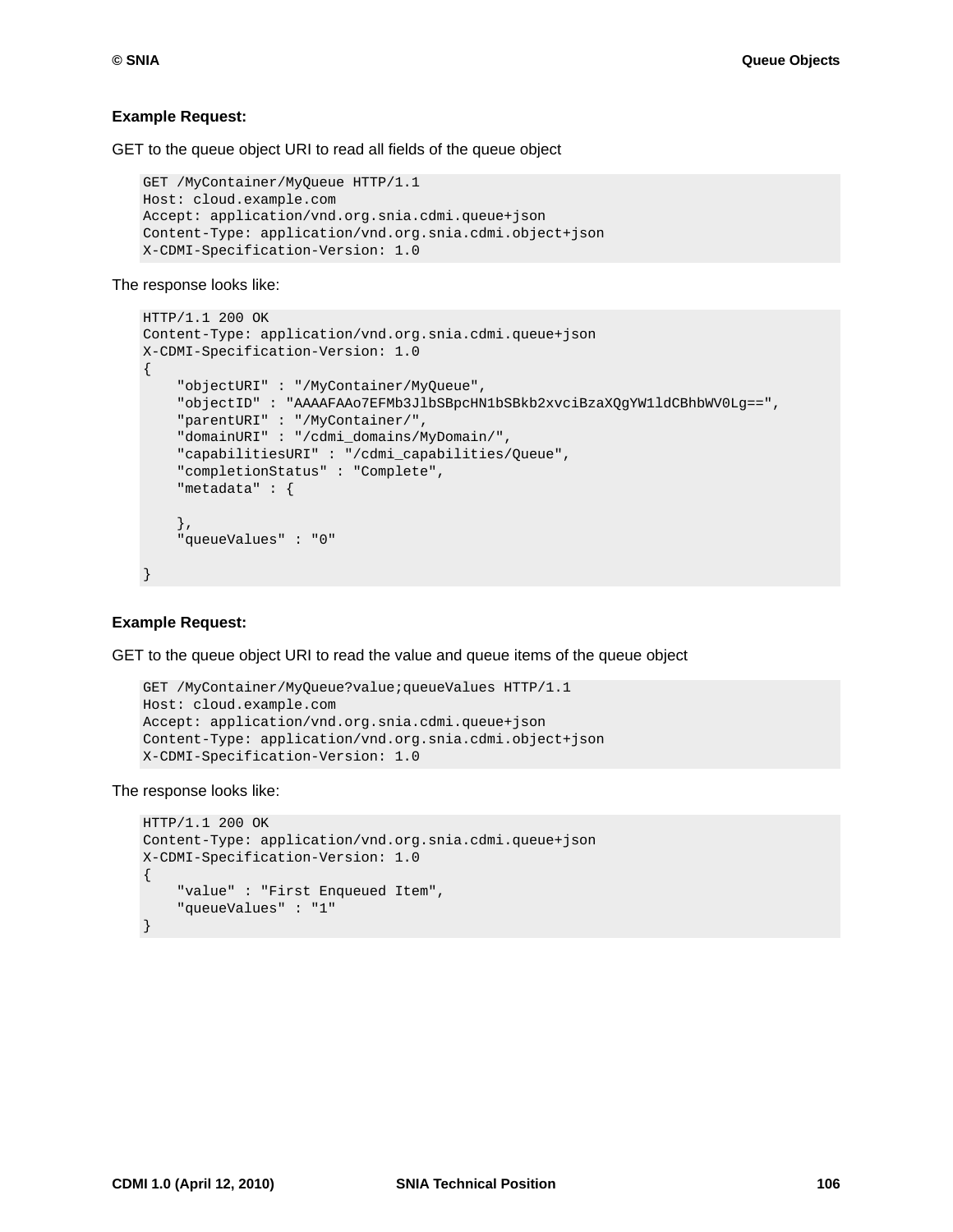#### **Example Request:**

GET to the queue object URI to read the first five bytes of the value of the queue object

```
GET /MyContainer/MyQueue?value:0-5 HTTP/1.1
Host: cloud.example.com
Accept: application/vnd.org.snia.cdmi.object+json
Content-Type: application/vnd.org.snia.cdmi.queue+json
X-CDMI-Specification-Version: 1.0
```
The response looks like:

```
HTTP/1.1 200 OK
Content-Type: application/vnd.org.snia.cdmi.queue+json
X-CDMI-Specification-Version: 1.0
{
     "value" : "First"
}
```
# **11.4 Update a Queue Object (CDMI Content Type)**

#### **Synopsis:**

Updates an existing queue at the specified URI.

```
PUT <root URI>/<ContainerName>/<QueueName>
PUT <root URI>/<ContainerName>/<QueueName>?metadata
```
- <root URI> is the path to the CDMI cloud.
- <ContainerName> is zero or more intermediate containers.
- <QueueName> is the name of the queue to be updated.

The object can also be accessed at <root URI>/cdmi\_objectid/<objectID>, and an update shall not result in a change to the Object ID.

#### **Capabilities:**

The following capabilities describe the supported operations that can be performed when updating an existing queue object:

• Support for the ability to modify the metadata of an existing queue object is indicated by the presence of the "cdmi\_modify\_metadata" capability in the specified queue.

#### **Request Headers:**

| Header       | Type             | Value                                       | <b>Mandatory/Optional</b> |
|--------------|------------------|---------------------------------------------|---------------------------|
| Accept       | Header<br>String | "application/vnd.org.snia.cdmi.queue+json"  | Mandatory                 |
| Content-Type | Header<br>String | "application/vnd.org.snia.cdmi.queue +json" | Mandatory                 |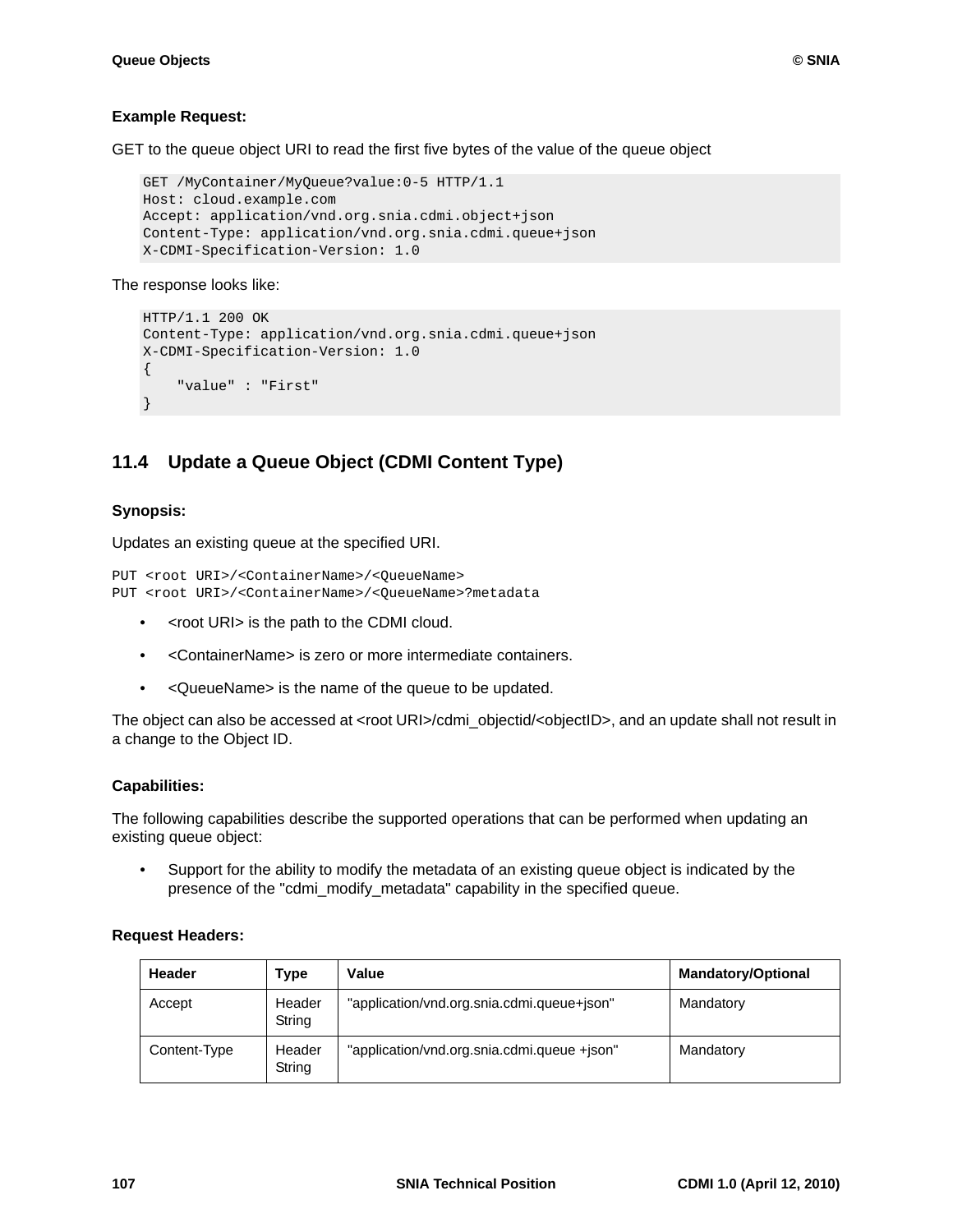| Header                               | Type             | Value                                                                                                                                                            | <b>Mandatory/Optional</b> |
|--------------------------------------|------------------|------------------------------------------------------------------------------------------------------------------------------------------------------------------|---------------------------|
| X-CDMI-<br>Specification-<br>Version | Header<br>String | A comma separated list of versions supported by<br>the client, for example, "1.0, 1.5, 2.0".                                                                     | Mandatory                 |
| X-CDMI-<br>MustExist                 | Header<br>String | "true". Fail updates if the object does not exist. If<br>this header element exists and is set to "true", it is<br>an error for the object to not already exist. | Optional                  |

## **Request Message Body:**

| <b>Name</b> | Type                  | <b>Description</b>                                                                                                                                                         | <b>Mandatory/Optional</b> |
|-------------|-----------------------|----------------------------------------------------------------------------------------------------------------------------------------------------------------------------|---------------------------|
| metadata    | <b>JSON</b><br>Object | Metadata for the queue object. If present this<br>replaces the existing metadata. See Chapter 16,<br>"Metadata" for a further description of metadata.                     | Optional                  |
| domainURI   | <b>JSON</b><br>String | URI of the owning domain. If different from the<br>parent domain, the user must have the<br>"cross_domain" privilege. If not specified, the<br>parent domain will be used. | Optional                  |

## **Response Headers:**

| Header   | Type             | Value                                                                                               | <b>Mandatory/Optional</b> |
|----------|------------------|-----------------------------------------------------------------------------------------------------|---------------------------|
| Location | Header<br>String | The server shall respond with the URI that the<br>reference points to if the object is a reference. | Mandatory                 |

## **Response Message Body:**

N/A

## **Response Status:**

| <b>HTTP Status</b>  | <b>Description</b>                                                                                                        |
|---------------------|---------------------------------------------------------------------------------------------------------------------------|
| 200 OK              | New metadata and/or content accepted                                                                                      |
| 302 Found           | The URI is a reference to another URI                                                                                     |
| 400 Bad Request     | Invalid parameter of field names in the request                                                                           |
| 401 Unauthenticated | Incorrect or missing authentication credentials                                                                           |
| 403 Unauthorized    | Client lacks the proper authorization to perform this request                                                             |
| 404 Not Found       | An update was attempted on an object which does not exist, and the X-<br>CDMI-MustExist header element was set to "true". |
| 409 Conflict        | The operation conflicts with a non-CDMI access protocol lock, or could cause<br>a state transition error on the server.   |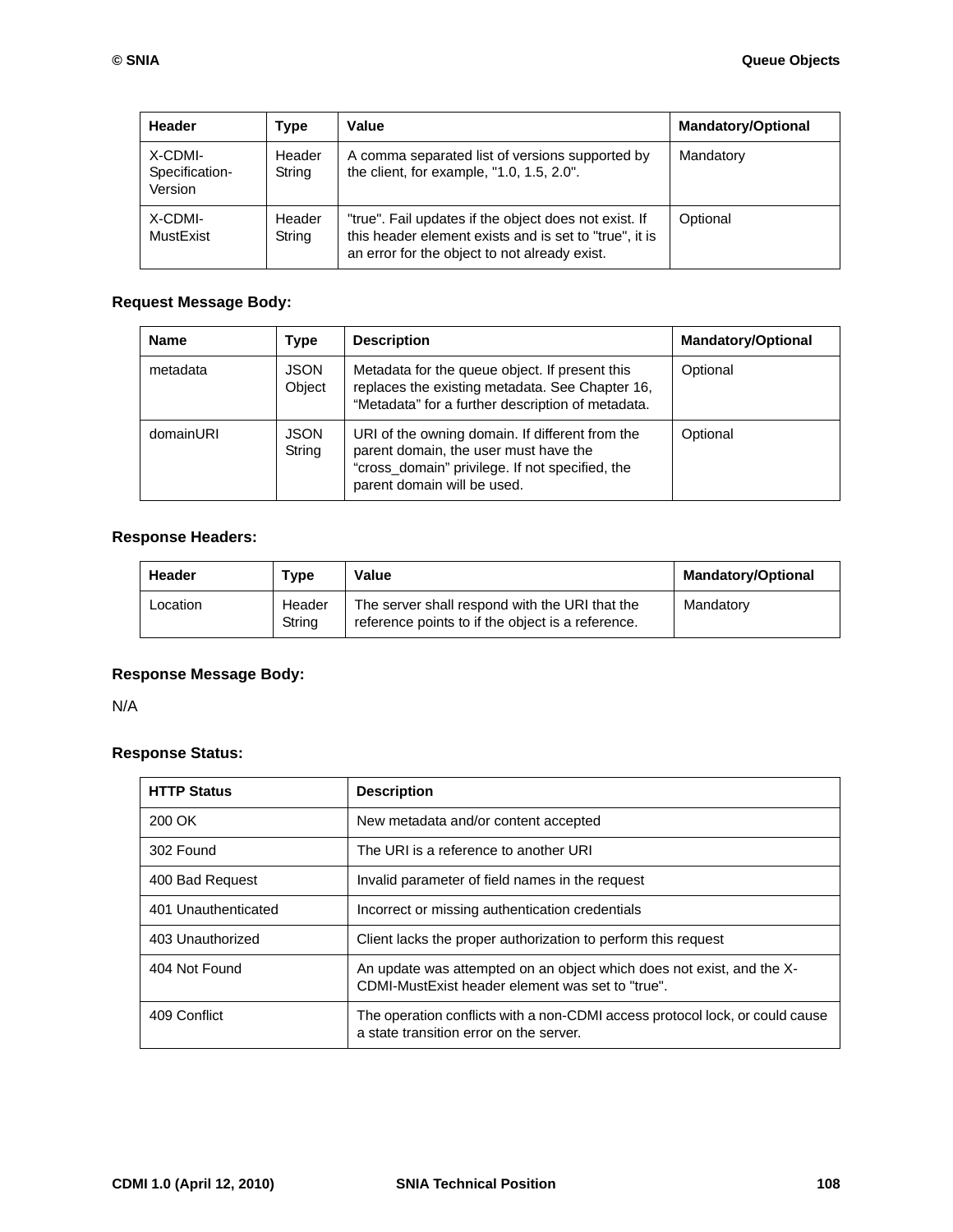#### **Example Request:**

PUT to the queue object URI to set new metadata

```
PUT /MyContainer/MyQueue HTTP/1.1
Host: cloud.example.com
Accept: application/vnd.org.snia.cdmi.queue+json
Content-Type: application/vnd.org.snia.cdmi.queue+json
X-CDMI-Specification-Version: 1.0
{
     "metadata" : {
     }
}
```
The response looks like:

HTTP/1.1 200 OK

## **11.5 Delete a Queue Object (CDMI Content Type)**

#### **Synopsis:**

Deletes an existing queue object and all enqueued values at the specified URI.

DELETE <root URI>/<ContainerName>/<QueueName>

- <root URI> is the path to the CDMI cloud.
- <ContainerName> is zero or more intermediate containers.
- <QueueName> is the name of the queue object to be deleted.

The object can also be accessed at <root URI>/cdmi\_objectid/<objectID>.

#### **Capabilities:**

The following capabilities describe the supported operations that can be performed when deleting an existing data object:

• Support for the ability to delete an existing queue object is indicated by the presence of the "cdmi\_delete\_queue" capability in the specified queue.

#### **Request Headers:**

| Header                               | Type             | Value                                                                                        | <b>Mandatory/Optional</b> |
|--------------------------------------|------------------|----------------------------------------------------------------------------------------------|---------------------------|
| Accept                               | Header<br>String | "application/vnd.org.snia.cdmi.queue+json"                                                   | Mandatory                 |
| Content-Type                         | Header<br>String | "application/vnd.org.snia.cdmi.queue+json"                                                   | Mandatory                 |
| X-CDMI-<br>Specification-<br>Version | Header<br>String | A comma separated list of versions supported by<br>the client, for example, "1.0, 1.5, 2.0". | Mandatory                 |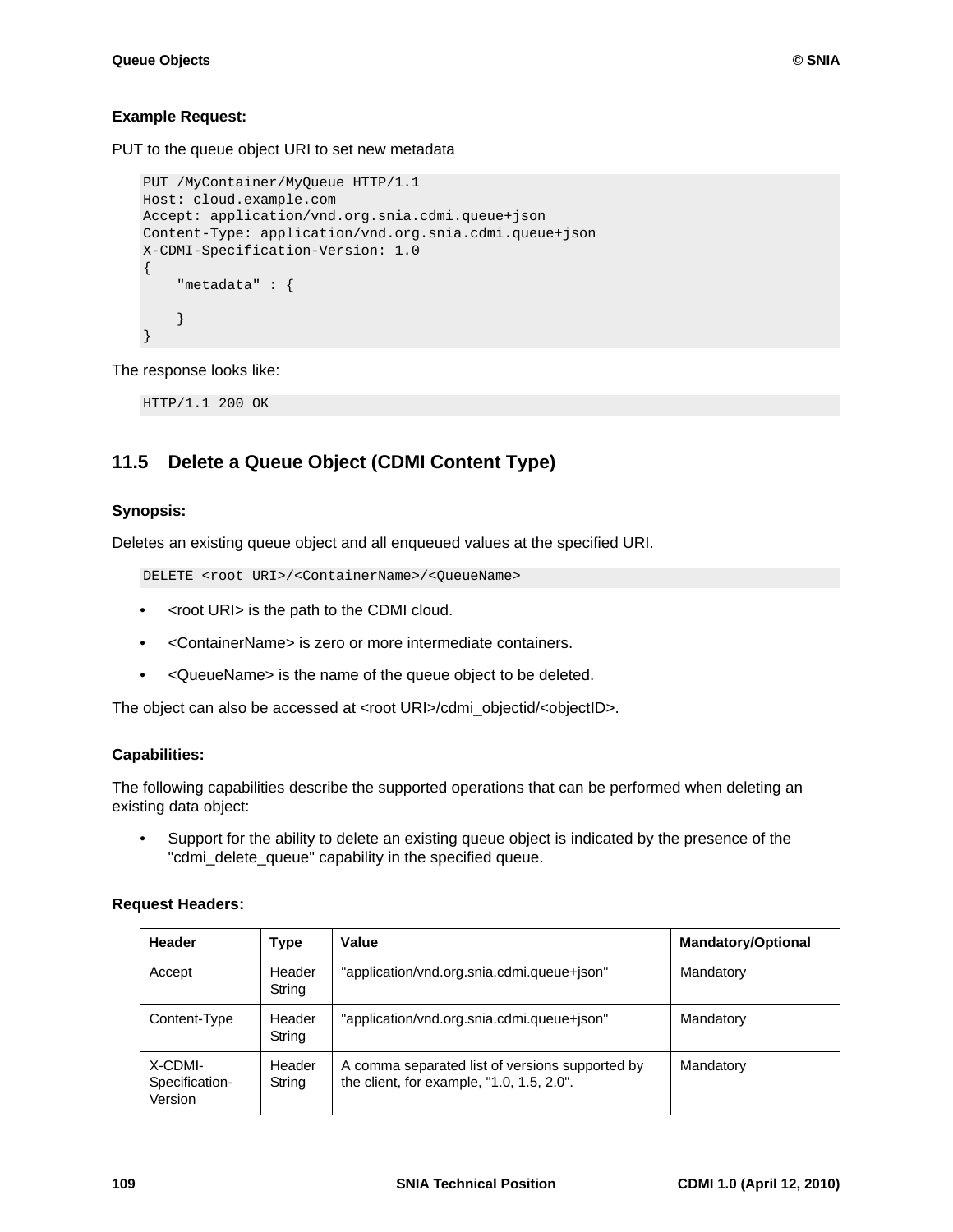#### **Request Message Body:**

N/A

#### **Response Headers:**

N/A

#### **Response Message Body:**

N/A

#### **Response Status:**

| <b>HTTP Status</b>  | <b>Description</b>                                            |
|---------------------|---------------------------------------------------------------|
| 200 OK              | Queue object was successfully deleted                         |
| 400 Bad Request     | Invalid parameter of field names in the request               |
| 401 Unauthenticated | Incorrect or missing authentication credentials               |
| 403 Unauthorized    | Client lacks the proper authorization to perform this request |
| 404 Not Found       | The resource specified was not found                          |
| 409 Conflict        | The queue object cannot be deleted (may be immutable)         |

#### **Example Request:**

DELETE to the queue URI

```
DELETE /MyContainer/MyQueue HTTP/1.1
Host: cloud.example.com
Accept: application/vnd.org.snia.cdmi.queue+json
Content-Type: application/vnd.org.snia.cdmi.queue+json
X-CDMI-Specification-Version: 1.0
```
#### The response looks like:

HTTP/1.1 200 OK

## **11.6 Enqueue a New Queue Value (CDMI Content Type)**

#### **Synopsis:**

Enqueues a new data value in an existing Queue at the specified container URI.

POST <root URI>/<ContainerName>/<QueueName>

- <root URI> is the path to the CDMI cloud.
- <ContainerName> is zero or more intermediate containers that already exist.
- <QueueName> is the name of the queue object to be read from.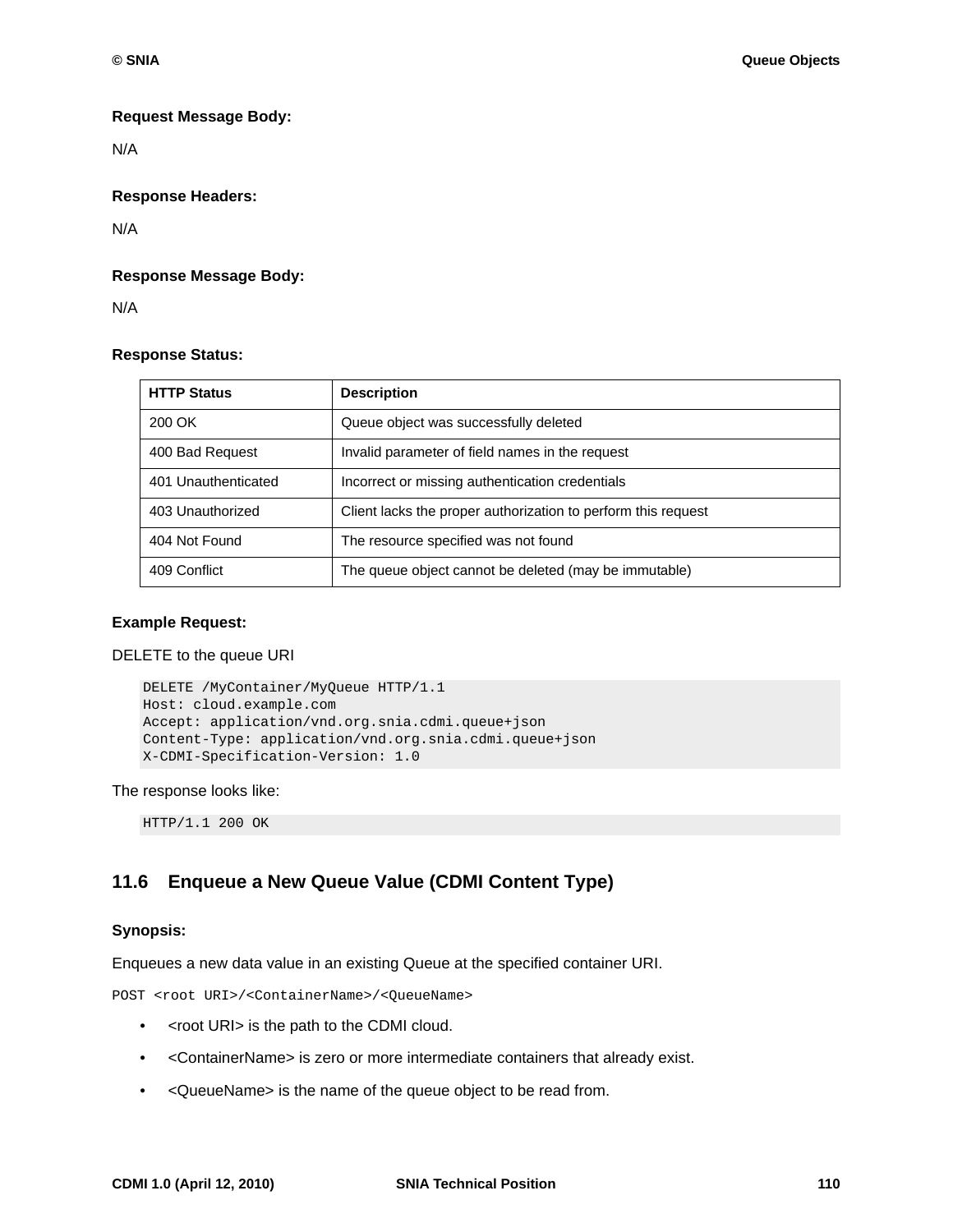#### **Capabilities:**

The following capabilities describe the supported operations that can be performed when enqueuing a new value into an existing queue object:

• Support for the ability to modify the value of an existing queue object is indicated by the presence of the "cdmi\_modify\_value" capability in the specified queue.

#### **Request Headers:**

| Header                               | Type             | Value                                                                                        | <b>Mandatory/Optional</b> |
|--------------------------------------|------------------|----------------------------------------------------------------------------------------------|---------------------------|
| Accept                               | Header<br>String | "application/vnd.org.snia.cdmi.queue+json"                                                   | Mandatory                 |
| Content-Type                         | Header<br>String | "application/vnd.org.snia.cdmi.queue+json"                                                   | Mandatory                 |
| X-CDMI-<br>Specification-<br>Version | Header<br>String | A comma separated list of versions supported by<br>the client, for example, "1.0, 1.5, 2.0". | Mandatory                 |

## **Request Message Body:**

| <b>Name</b> | <b>Type</b>           | <b>Description</b>                                                                                                                                                                                              | <b>Mandatory/Optional</b> |
|-------------|-----------------------|-----------------------------------------------------------------------------------------------------------------------------------------------------------------------------------------------------------------|---------------------------|
| mimetype    | <b>JSON</b><br>String | Mime type of the data contained within the value<br>field of the data object.<br>This field shall not be included when copying or<br>moving a data object.                                                      | Optional                  |
|             |                       | If this field is not specified, the value of "text/<br>plain" will be assigned as the field value.                                                                                                              |                           |
| copy        | <b>JSON</b><br>String | URI of a CDMI data object or queue from which<br>the value will be copied and enqueued.                                                                                                                         | Optional*                 |
| move        | <b>JSON</b><br>String | URI of a CDMI data object or queue from which<br>the value will be enqueued, then removing the<br>data object or queue value at the source URI<br>upon the successful completion of the enqueue.                | Optional*                 |
| value       | <b>JSON</b><br>String | JSON-encoded data.<br>If this field is not included, an empty JSON String<br>("") will be assigned as the field value.<br>Binary data must be escaped as per the JSON<br>escaping rules described in [RFC4627]. | Optional*                 |

\*Only one of these parameters shall be specified in any given operation.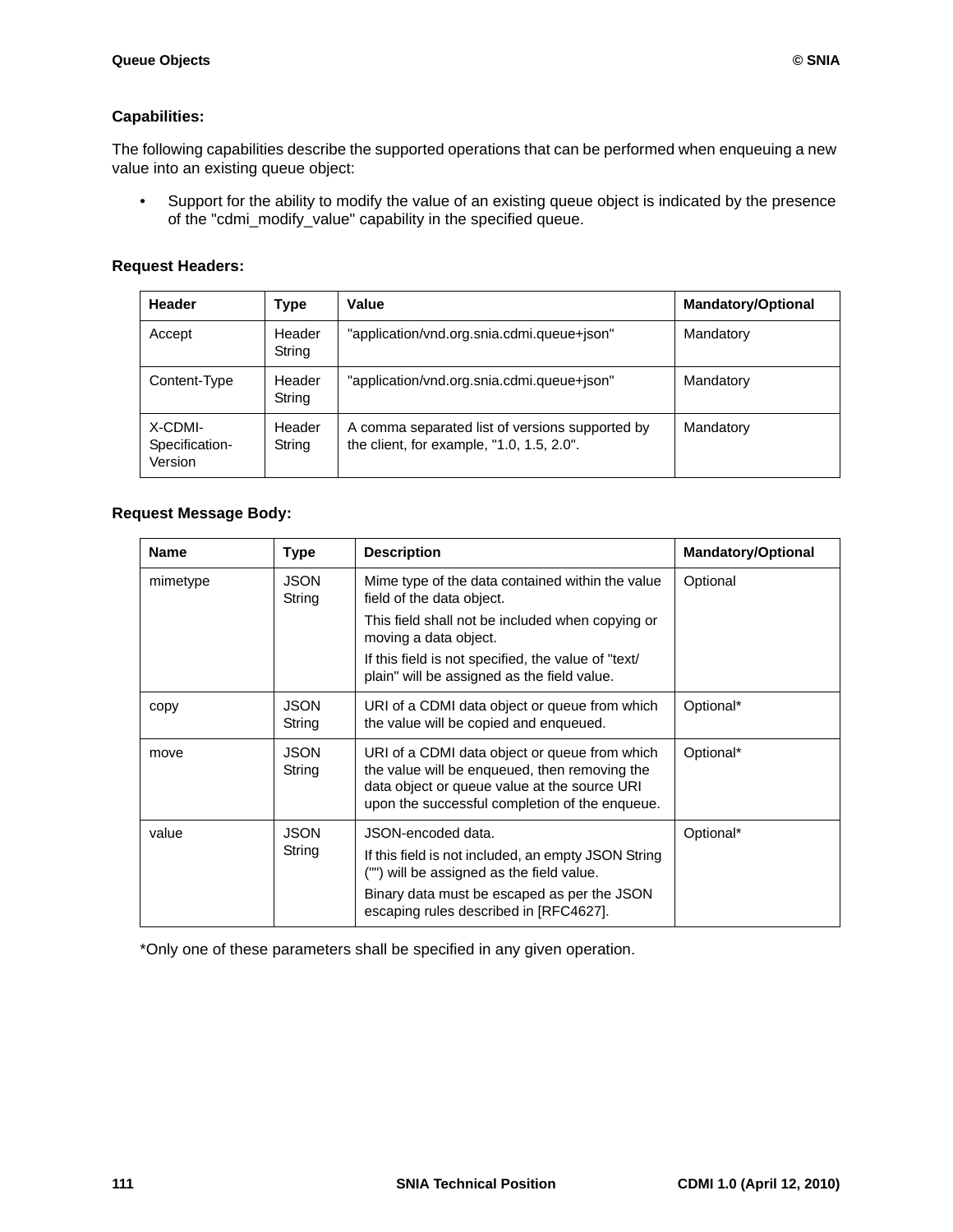#### **Response Headers:**

| Header                               | Type             | Value                                                                                                                    | <b>Mandatory/Optional</b> |
|--------------------------------------|------------------|--------------------------------------------------------------------------------------------------------------------------|---------------------------|
| Content-Type                         | Header<br>String | "application/vnd.org.snia.cdmi.dataobject+json"                                                                          | Mandatory                 |
| X-CDMI-<br>Specification-<br>Version | Header<br>String | The server shall respond with the highest version<br>supported by both the client and the server, for<br>example, "1.0". | Mandatory                 |

### **Response Message Body: N/A**

#### **Response Status:**

| <b>HTTP Status</b>  | <b>Description</b>                                                                                                      |
|---------------------|-------------------------------------------------------------------------------------------------------------------------|
| 201 Created         | New queue value was enqueued                                                                                            |
| 400 Bad Request     | Invalid parameter in the request                                                                                        |
| 401 Unauthenticated | Incorrect or missing authentication credentials                                                                         |
| 403 Unauthorized    | Client lacks the proper authorization to perform this request                                                           |
| 404 Not Found       | The specified container URI does not exist.                                                                             |
| 409 Conflict        | The operation conflicts with a non-CDMI access protocol lock, or could<br>cause a state transition error on the server. |

#### **Example Request:**

POST to the queue URI a new value

```
POST /MyContainer/MyQueue HTTP/1.1
Host: cloud.example.com
Accept: application/vnd.org.snia.cdmi.dataobject+json
Content-Type: application/vnd.org.snia.cdmi.dataobject+json
X-CDMI-Specification-Version: 1.0
{
     "mimetype" : "text/plain",
     "value" : "This is the Value of this Data Object"
}
```
The response looks like:

HTTP/1.1 201 Created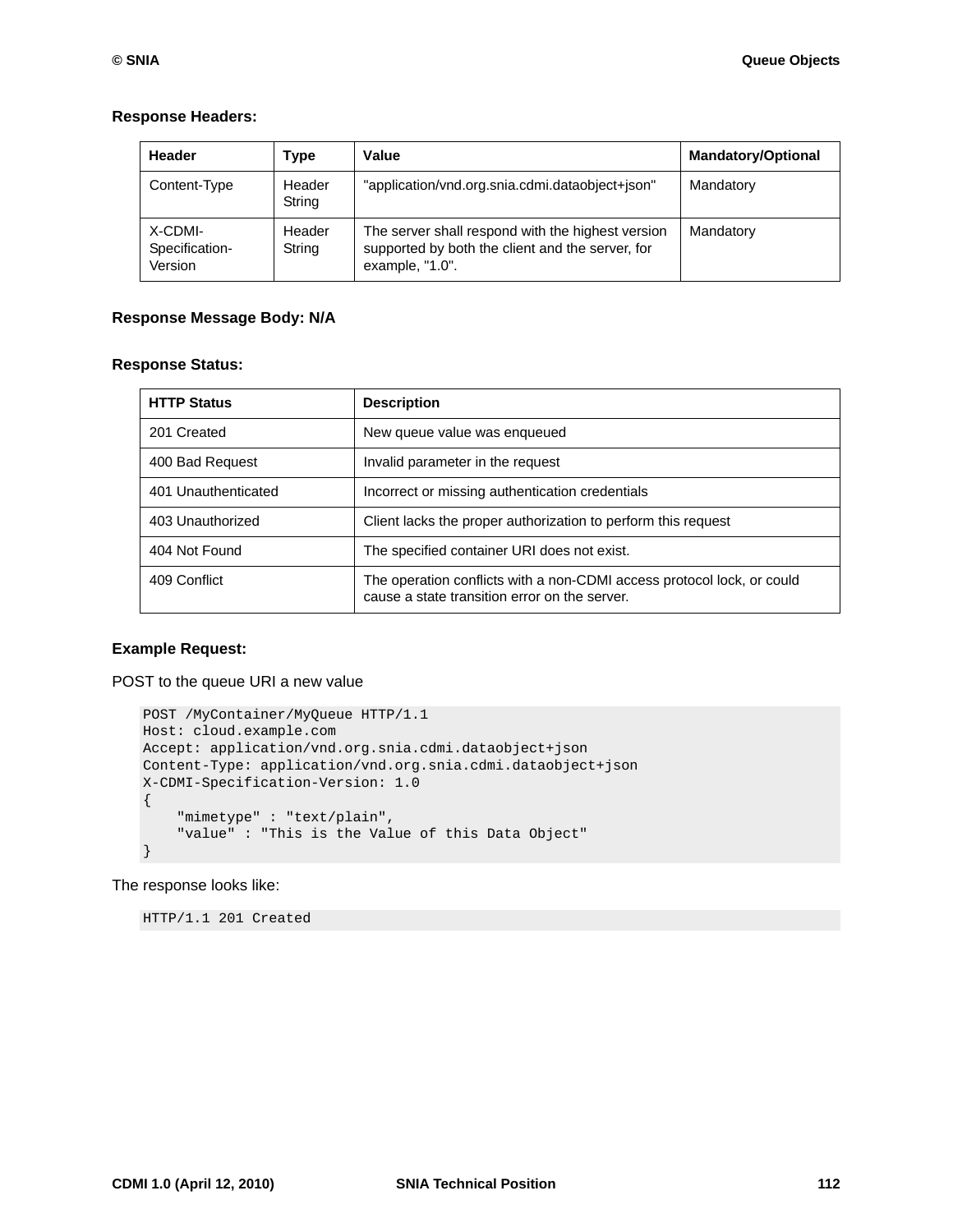#### **Example Request:**

POST to the queue URI to copy an existing value

```
POST /MyContainer/MyQueue HTTP/1.1
Host: cloud.example.com
Accept: application/vnd.org.snia.cdmi.dataobject+json
Content-Type: application/vnd.org.snia.cdmi.dataobject+json
X-CDMI-Specification-Version: 1.0
{
     "copy" : "/MyContainer/MyDataObject"
}
```
The response looks like:

HTTP/1.1 201 Created

#### **Example Request:**

POST to the queue URI to transfer a value from another queue

```
POST /MyContainer/MyQueue HTTP/1.1
Host: cloud.example.com
Accept: application/vnd.org.snia.cdmi.dataobject+json
Content-Type: application/vnd.org.snia.cdmi.dataobject+json
X-CDMI-Specification-Version: 1.0
\left\{ \right. "move" : "/MyContainer/FirstQueue"
}
```
The response looks like:

HTTP/1.1 201 Created

# **11.7 Delete a Queue Value (CDMI Content Type)**

#### **Synopsis:**

Deletes the oldest enqueued value in an existing queue object at the specified URI.

DELETE <root URI>/<ContainerName>/<QueueName>?value

- <root URI> is the path to the CDMI cloud.
- <ContainerName> is zero or more intermediate containers.
- <QueueName> is the name of the queue object to be deleted.

The object can also be accessed at <root URI>/cdmi\_objectid/<objectID>.

#### **Capabilities:**

The following capabilities describe the supported operations that can be performed when deleting an existing data object:

• Support for the ability to modify the value of an existing queue object is indicated by the presence of the "cdmi\_modify\_value" capability in the specified queue.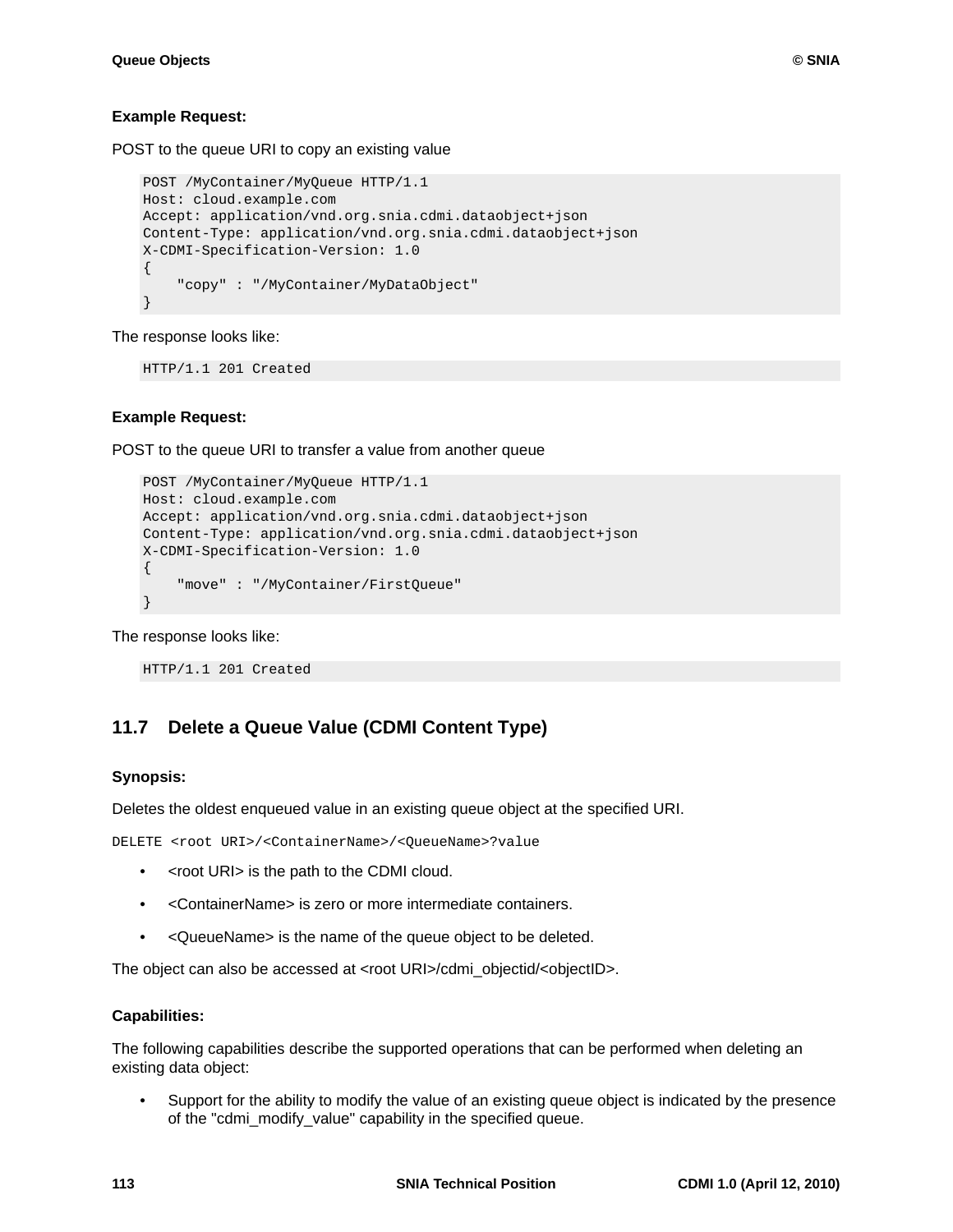#### **Request Headers:**

| Header                               | <b>Type</b>      | Value                                                                                        | <b>Mandatory/Optional</b> |
|--------------------------------------|------------------|----------------------------------------------------------------------------------------------|---------------------------|
| Accept                               | Header<br>String | "application/vnd.org.snia.cdmi.queue+json"                                                   | Mandatory                 |
| Content-Type                         | Header<br>String | "application/vnd.org.snia.cdmi.queue+json"                                                   | Mandatory                 |
| X-CDMI-<br>Specification-<br>Version | Header<br>String | A comma separated list of versions supported by<br>the client, for example, "1.0, 1.5, 2.0". | Mandatory                 |

#### **Request Message Body:**

N/A

**Response Headers:** 

N/A

#### **Response Message Body:**

N/A

#### **Response Status:**

| <b>HTTP Status</b>  | <b>Description</b>                                            |
|---------------------|---------------------------------------------------------------|
| 200 OK              | Queue object was successfully deleted                         |
| 400 Bad Request     | Invalid parameter of field names in the request               |
| 401 Unauthenticated | Incorrect or missing authentication credentials               |
| 403 Unauthorized    | Client lacks the proper authorization to perform this request |
| 404 Not Found       | The resource specified was not found                          |
| 409 Conflict        | The queue object cannot be deleted (may be immutable)         |

#### **Example Request:**

DELETE to the queue URI value to access the next enqueued value

```
DELETE /MyContainer/MyQueue?value HTTP/1.1
Host: cloud.example.com
Accept: application/vnd.org.snia.cdmi.queue+json
Content-Type: application/vnd.org.snia.cdmi.queue+json
X-CDMI-Specification-Version: 1.0
```
#### The response looks like:

HTTP/1.1 200 OK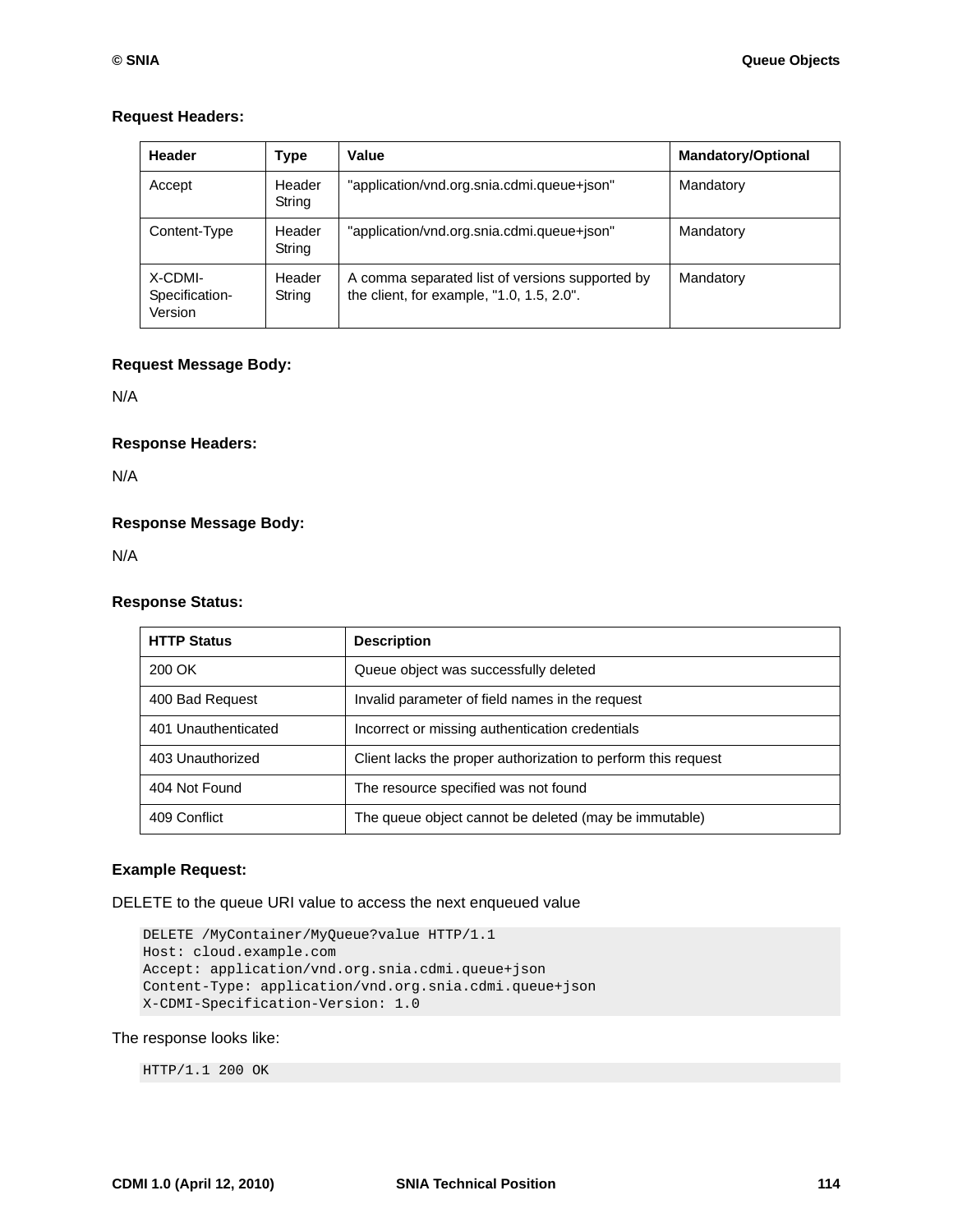# **12 Capability Objects**

## **12.1 Overview**

Capability objects are a special class of container object that allow a CDMI client to discover what subset of the CDMI standard is implemented by a CDMI provider.

For each URI in a CDMI system, the set of interactions that the system is capable of performing against that URI are described by the presence of named "capabilities". Each capability present for a given URI indicates what functionality the cloud storage system will allow against that URI. Capabilities are always static.

It is important to note that capabilities may differ from the operations permitted by an Access Control List (ACL) associated with a given URI—for example, a read-only cloud may not permit write access to a container or object, despite the presence of an ACL allowing write access.

Cloud clients can use capabilities to discover what operations are supported. If an operation is attempted to be performed against a CDMI object that does not have a corresponding capability, an HTTP 405 status code shall be returned to the client. All CDMI-compliant cloud storage systems shall implement the ability to list capabilities, but support for all other capabilities is optional.

Every CDMI data object, container domain, and queue must have a capabilitiesURI field that contains a valid URI that points to a capabilities object. Within the capabilities object, the name of each capability confers a specific meaning that has been agreed to between the cloud storage provider and the cloud storage consumer, and the capabilities defined as part of the CDMI standard are described later in this section. Capabilities not listed in this standard shall not begin with the prefix "cdmi\_", but are otherwise permitted to allow cloud storage system vendors to add additional capabilities.

The base set of CDMI capabilities are based on the operations defined in the previous sections, with additional cloud-specific capabilities added based on use cases for standard cloud storage. The hierarchy of capabilities (see [Figure 8](#page-125-0)) shows the hierarchy of capabilities in an offering and shows how the capabilitiesURI links data objects and containers into the capabilities tree.



<span id="page-125-0"></span>**Figure 8 – Hierarchy of Capabilities**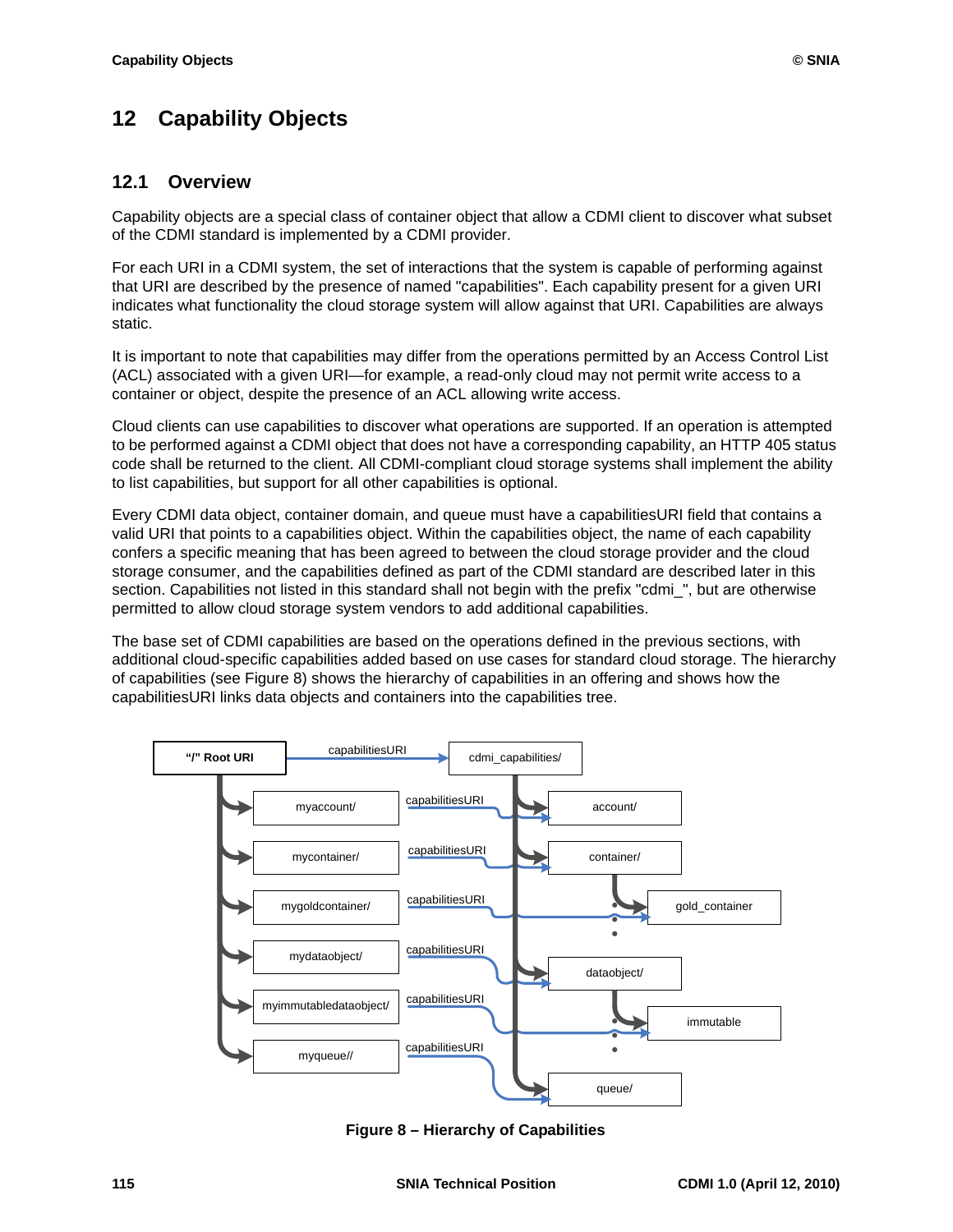The capabilities container within the capabilities tree to which an object is linked is based on the type of the object and the data system metadata fields present in the object. For example, a container with no data system metadata fields specified may map to the "container" capabilities entry.

As an option, a CDMI implementation may map a container to a "gold\_container" capabilities entry, if a data system metadata field is present and set to a given value, such as if the "cdmi\_data\_redundency" field was set to the value of "4". This permits a cloud provider to create profiles of data system metadata fields and values.

Capabilities do not have CDMI metadata.

## **12.1.1 Cloud Storage System-Wide Capabilities**

[Table 13, "System-Wide Capabilities"](#page-126-0) defines the system-wide capabilities in a cloud storage system. These capabilities, which are found in the capabilities object, are referred to by the root URI (root capabilities).

<span id="page-126-0"></span>

| <b>Capability</b>      | <b>Definition</b>                                                                                                                                                                                                                  |
|------------------------|------------------------------------------------------------------------------------------------------------------------------------------------------------------------------------------------------------------------------------|
| cdmi_domains           | If present and "true", the cloud storage/computing system supports<br>domains. If not present, the "domainURI" field will not be present in<br>response bodies, and the "cdmi_domains" URI will not be present.                    |
| cdmi_export_cifs       | If present and "true", the cloud storage/computing system supports CIFS<br>exports.                                                                                                                                                |
| cdmi_export_fc         | If present and "true", the cloud storage/computing system supports FC<br>exports.                                                                                                                                                  |
| cdmi_export_fcoe       | If present and "true", the cloud storage/computing system supports FCoE<br>exports.                                                                                                                                                |
| cdmi_export_iscsi      | If present and "true", the cloud storage/computing system supports iSCSI<br>exports.                                                                                                                                               |
| cdmi_export_nfs        | If present and "true", the cloud storage/computing system supports NFS<br>protocol exports.                                                                                                                                        |
| cdmi_export_occi_iscsi | If present and "true", the cloud storage/computing system supports OCCI/<br>iSCSI exports.                                                                                                                                         |
| cdmi_export_webdav     | If present and "true", the cloud storage/computing system supports<br>WebDAV exports.                                                                                                                                              |
| cdmi_metadata_maxitems | If present, this capability specifies the maximum number of user-defined<br>metadata items supported by the cloud storage system. If absent, there is<br>no limit placed on the number of user-defined metadata items.             |
| cdmi_metadata_maxsize  | If present, this capability specifies the maximum size in bytes of each user-<br>defined metadata item supported by the cloud storage system. If absent,<br>there is no limit placed on the number of user-defined metadata items. |
| cdmi_notification      | If present and "true", the cloud storage system supports notification<br>queues.                                                                                                                                                   |
| cdmi_query             | If present and "true", the cloud storage system supports query queues.                                                                                                                                                             |
| cdmi_queues            | If present and "true", the cloud storage system supports queue objects.                                                                                                                                                            |
| cdmi_security_audit    | If present and "true", the cloud storage system supports audit logging.                                                                                                                                                            |

#### **Table 13 – System-Wide Capabilities**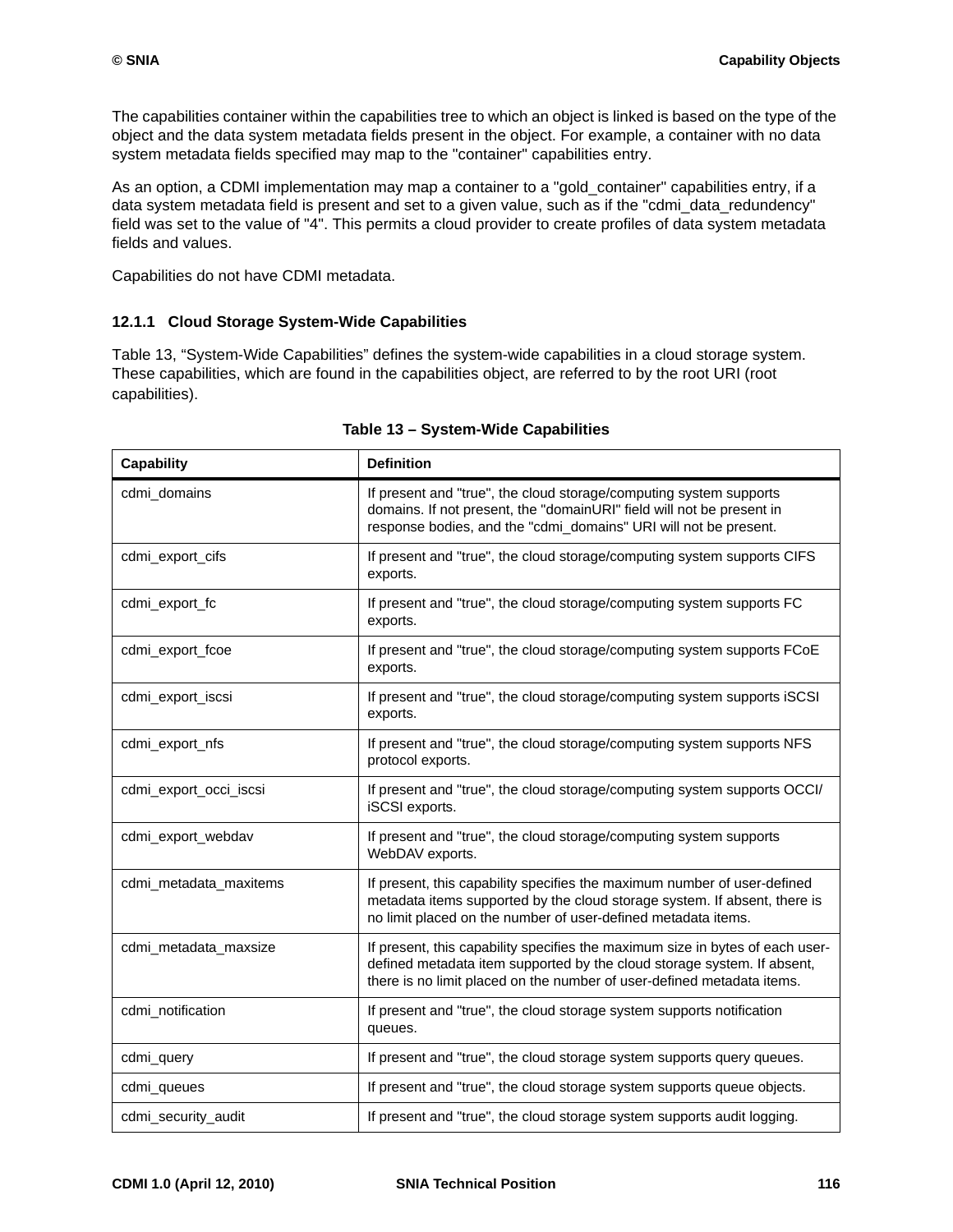| <b>Capability</b>             | <b>Definition</b>                                                                           |
|-------------------------------|---------------------------------------------------------------------------------------------|
| cdmi security data integrity  | If present and "true", the cloud storage system supports data integrity/<br>authenticity.   |
| cdmi security encryption      | If present and "true", the cloud storage system supports data at-rest<br>encryption.        |
| cdmi_security_https_transport | If present and "true", the cloud storage system supports HTTPS<br>communications.           |
| cdmi_security_immutability    | If present and "true", the cloud storage system supports data immutability/<br>retentions.  |
| cdmi security sanitization    | If present and "true", the cloud storage system supports data/media<br>sanitization.        |
| cdmi serialization json       | If present and "true", the cloud storage system supports json as a<br>serialization format. |
| cdmi_serialization_yaml       | If present and "true", the cloud storage system supports yaml as a<br>serialization format. |
| cdmi_xmlrepresentation        | If present and "true", the cloud storage system supports XML<br>representations.            |

| Table 13 - System-Wide Capabilities |
|-------------------------------------|
|-------------------------------------|

## **12.1.2 Storage System Metadata Capabilities**

[Table 14, "Capabilities for Storage System Metadata"](#page-127-0) defines the capabilities for storage system metadata in a cloud storage system. These capabilities are found in the capabilities objects for domains, data objects, containers, and queues. See [Section 16.3, "Support for Storage System Metadata"](#page-152-0) for a description of these storage system metadata elements.

<span id="page-127-0"></span>

| <b>Capability</b> | <b>Definition</b>                                                                                                                |
|-------------------|----------------------------------------------------------------------------------------------------------------------------------|
| cdmi_size         | If present and "true", the cloud storage system will generate a "size" storage system<br>metadata for each stored object.        |
| cdmi_billingsize  | If present and "true", the cloud storage system will generate a "billingsize" storage system<br>metadata for each stored object. |
| cdmi ctime        | If present and "true", the cloud storage system will generate a "ctime" storage system<br>metadata for each stored object.       |
| cdmi atime        | If present and "true", the cloud storage system will generate a "atime" storage system<br>metadata for each stored object.       |
| cdmi mtime        | If present and "true", the cloud storage system will generate a "mtime" storage system<br>metadata for each stored object.       |
| cdmi_acount       | If present and "true", the cloud storage system will generate a "acount" storage system<br>metadata for each stored object.      |
| cdmi mcount       | If present and "true", the cloud storage system will generate a "mcount" storage system<br>metadata for each stored object.      |

**Table 14 – Capabilities for Storage System Metadata**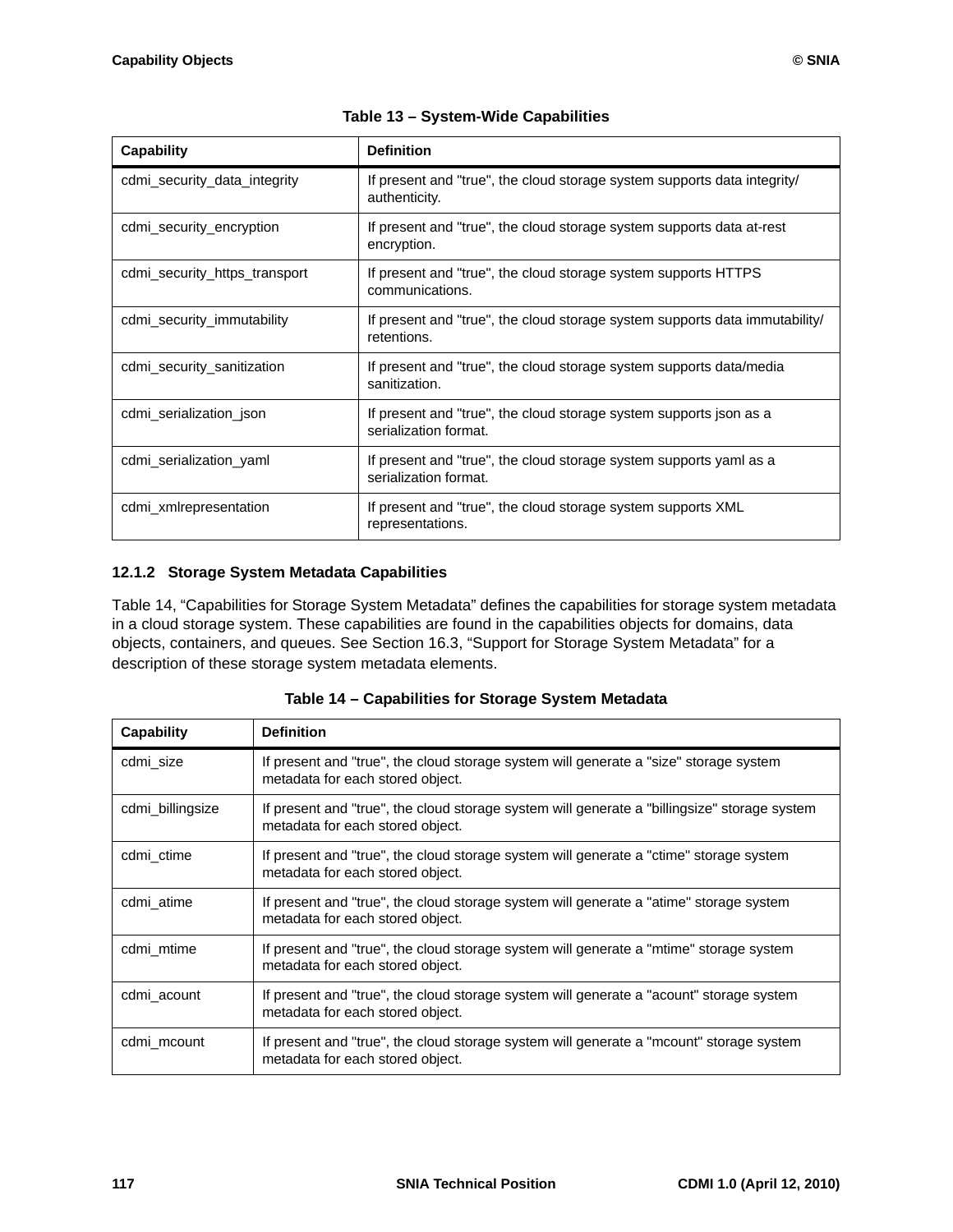| Capability | <b>Definition</b>                                                                                                                                                                                   |
|------------|-----------------------------------------------------------------------------------------------------------------------------------------------------------------------------------------------------|
| cdmi hash  | If present, the cloud storage system will generate a "cdmi_value_hash" storage system<br>metadata for each stored object using the algorithm specified in the value of the cdmi_hash<br>capability. |
| cdmi_acl   | If present and "true", the cloud storage system will support ACLs.                                                                                                                                  |

|  |  |  | Table 14 - Capabilities for Storage System Metadata |
|--|--|--|-----------------------------------------------------|
|  |  |  |                                                     |

### **12.1.3 Data System Metadata Capabilities**

[Table 15, "Capabilities for Data System Metadata"](#page-128-0) defines the capabilities for data system metadata in a cloud storage system. These capabilities are found in the capabilities objects for domains, data objects, containers, and queues. See [Section 16.3, "Support for Storage System Metadata"](#page-152-0) for a description of these data system metadata elements.

<span id="page-128-0"></span>

| <b>Capability</b>              | <b>Definition</b>                                                                                                                                                                                |
|--------------------------------|--------------------------------------------------------------------------------------------------------------------------------------------------------------------------------------------------|
| cdmi_data_redundancy           | If present, this capability specifies the maximum number of redundancy copies<br>that can be specified. If absent, redundancy copies specified will be ignored.                                  |
| cdmi_infrastructure_redundancy | If present, this capability specifies the maximum number of infrastructure<br>redundancy copies that can be specified. If absent, infrastructure redundancy<br>copies specified will be ignored. |
| cdmi_data_dispersion           | If present and "true", the cloud storage system will disperse data. If absent,<br>redundancy copies specified will be ignored.                                                                   |
| cdmi_data_retention            | If present and "true", the cloud storage system shall support retention.                                                                                                                         |
| cdmi_data_autodelete           | If present and "true", the cloud storage system shall support the autodeletion<br>of objects when retention ends.                                                                                |
| cdmi_data_holds                | If present and "true", the cloud storage system shall support placing holds on<br>objects.                                                                                                       |
| cdmi_encryption                | If present, this capability lists the encryption algorithms and key lengths<br>supported. If absent, objects can not be encrypted.                                                               |
| cdmi_value_hash                | If present, this capability lists the hash algorithm/lengths supported. If absent,<br>objects can not be hashed. Values are in the form of "Algorithm Length", for<br>example, "SHA256".         |
| cdmi_max_latency               | If present and "true", the cloud storage system will tier data based on desired<br>latency. If absent, the max latency specified will be ignored.                                                |
| cdmi_max_throughput            | If present and "true", the cloud storage system will tier data based on desired<br>throughput. If absent, the max throughput specified will be ignored.                                          |
| cdmi_delete_method             | If present, this capability lists the deletion methods supported. If absent,<br>objects will not be securely deleted.                                                                            |
| cdmi_RPO                       | If present and "true", the cloud storage system will manage data to achieve a<br>specified RPO. If absent, the RPO specified will be ignored.                                                    |
| cdmi_RTO                       | If present and "true", the cloud storage system will manage data to achieve a<br>specified RTO. If absent, the RTO specified will be ignored.                                                    |

#### **Table 15 – Capabilities for Data System Metadata**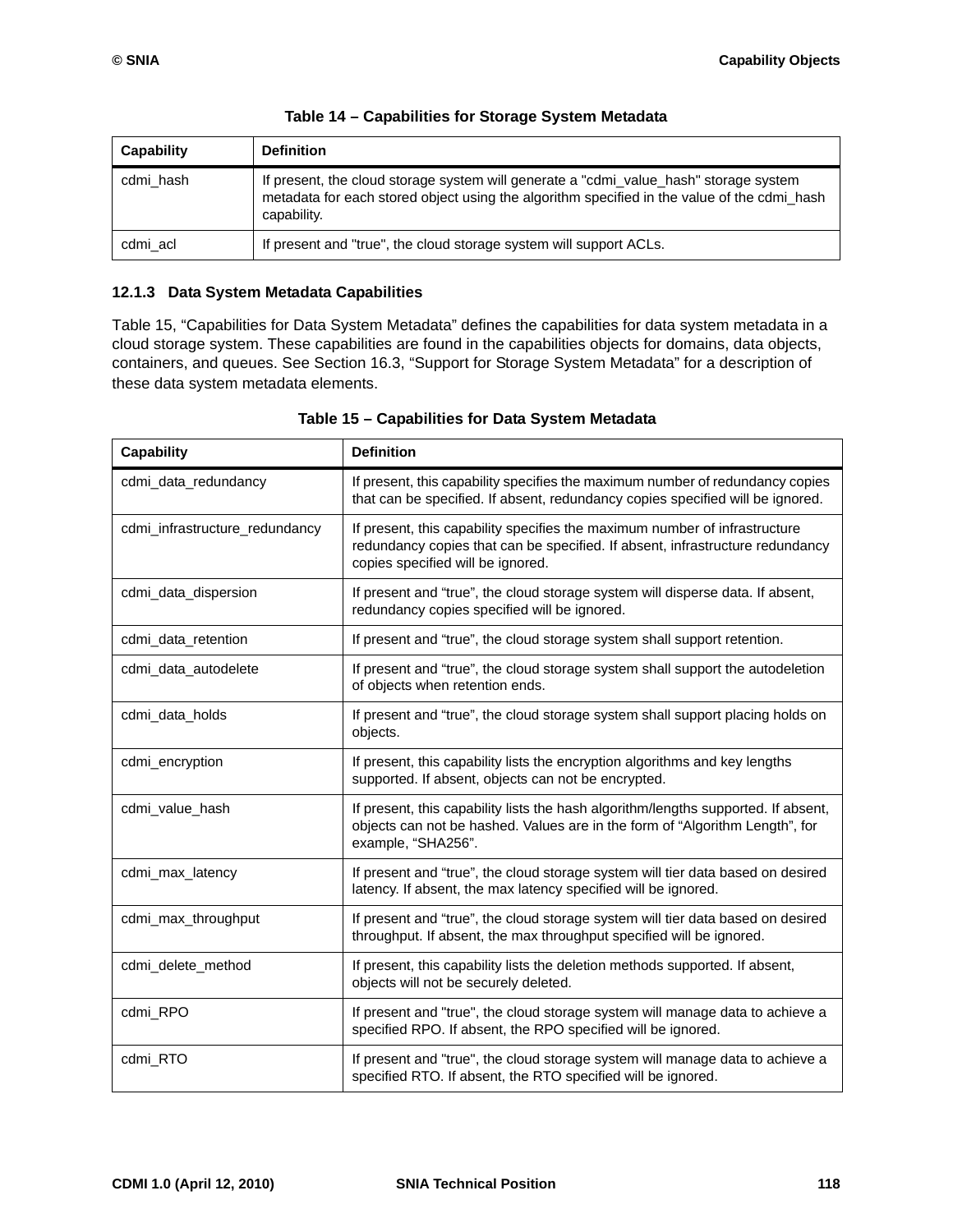## **12.1.4 Data Object Capabilities**

[Table 16, "Capabilities for Data Objects"](#page-129-0) defines the capabilities for data objects in a cloud storage system.

<span id="page-129-0"></span>

| Capability                  | <b>Definition</b>                                                           |
|-----------------------------|-----------------------------------------------------------------------------|
| cdmi read value             | If present and "true", the object's value can be read.                      |
| cdmi read value range       | If present and "true", the object's value can be read with byte ranges.     |
| cdmi read metadata          | If present and "true", the object's metadata can be read.                   |
| cdmi_modify_value           | If present and "true", the object's value can be modified.                  |
| cdmi_modify_value_range     | If present and "true", the object's value can be modified with byte ranges. |
| cdmi_modify_metadata        | If present and "true", the object's metadata can be modified.               |
| cdmi serialize dataobject   | If present and "true", the object can be serialized.                        |
| cdmi_deserialize_dataobject | If present and "true", the object can be deserialized.                      |
| cdmi_delete_dataobject      | If present and "true", the object can be deleted.                           |

## **Table 16 – Capabilities for Data Objects**

### **12.1.5 Container Capabilities**

[Table 17, "Capabilities for Containers"](#page-129-1) defines the capabilities for containers in a cloud storage system.

<span id="page-129-1"></span>

| <b>Capability</b>        | <b>Definition</b>                                                                      |
|--------------------------|----------------------------------------------------------------------------------------|
| cdmi_list_children       | If present and "true", the container's children can be listed.                         |
| cdmi_list_children_range | If present and "true", the container's children can be listed with ranges.             |
| cdmi_read_metadata       | If present and "true", the container's metadata can be read.                           |
| cdmi_modify_metadata     | If present and "true", the container's metadata can be modified.                       |
| cdmi_snapshot            | If present and "true", the container allows a new snapshot to be created.              |
| cdmi_serialize_container | If present and "true", the container and all children's contents can be<br>serialized. |
| cdmi_create_dataobject   | If present and "true", the container allows a new object to be added.                  |
| cdmi post dataobject     | If present and "true", the container allows a new object to be added via POST.         |
| cdmi_create_container    | If present and "true", the container allows a new container can be added.              |
| cdmi create queue        | If present and "true", the container allows queues to be created.                      |
| cdmi_create_reference    | If present and "true", the container allows a new child reference can be added.        |
| cdmi_delete_container    | If present and "true", the container can be deleted.                                   |
| cdmi move container      | If present and "true", the container can be moved (via PUT) to another URI.            |
| cdmi_copy_container      | If present and "true", the container can be copied (via PUT) to another URI.           |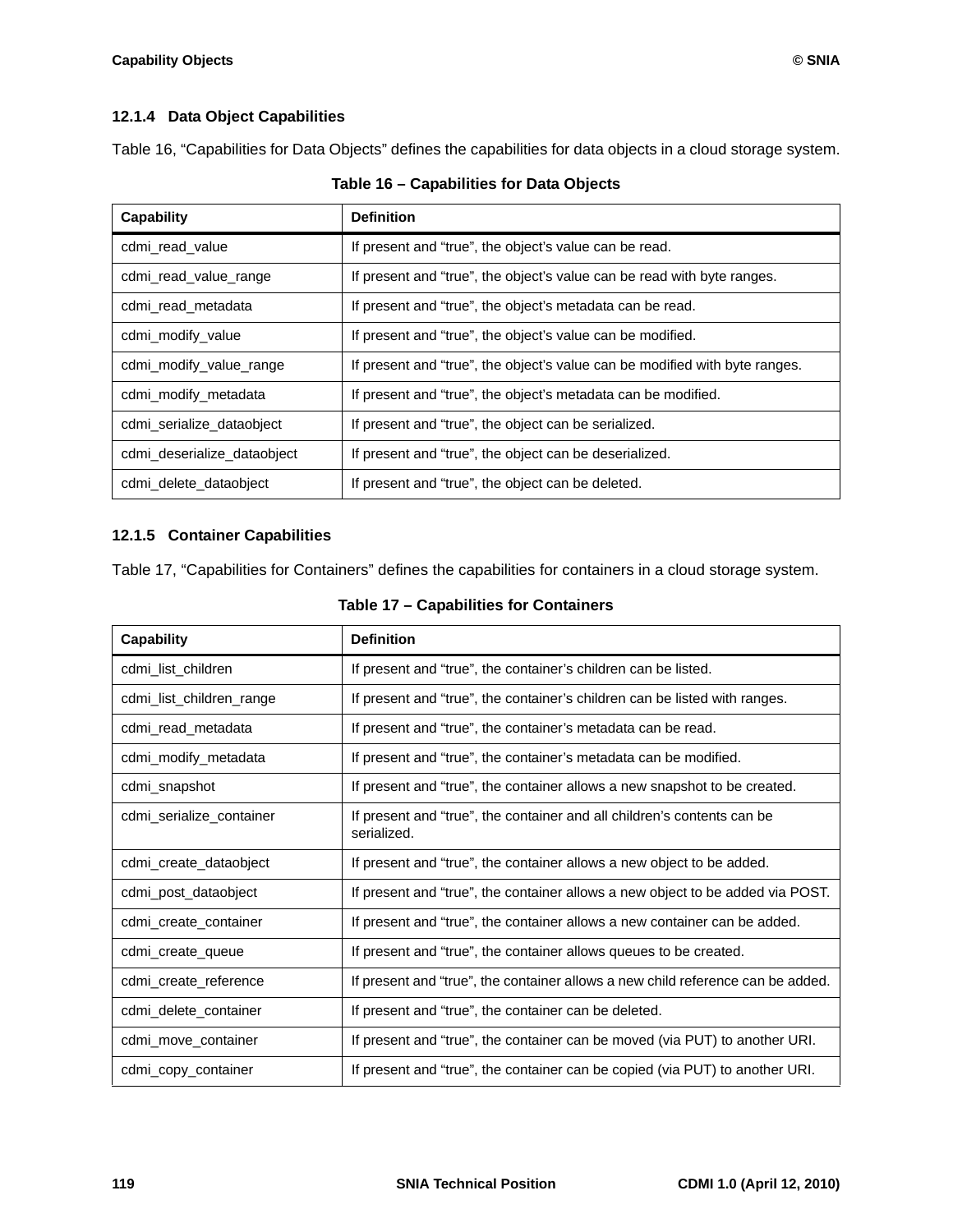## **12.1.6 Domain Capabilities**

[Table 18, "Capabilities for Domains"](#page-130-0) defines the capabilities for domains in a cloud storage system. (All capabilities refer to what can be done via CDMI operations.)

<span id="page-130-0"></span>

| <b>Capability</b>      | <b>Definition</b>                                                            |
|------------------------|------------------------------------------------------------------------------|
| cdmi create domain     | If present and "true", the domain allows a new subdomain to be added.        |
| cdmi delete domain     | If present and "true", the domain can be deleted.                            |
| cdmi_domain_summary    | If present and "true", the domain supports domain summaries.                 |
| cdmi_domain_membership | If present and "true", the domain supports domain user management.           |
| cdmi list children     | If present and "true", the domain's children can be listed.                  |
| cdmi read metadata     | If present and "true", the domain's metadata can be read.                    |
| cdmi_modify_metadata   | If present and "true", the domain's metadata can be modified.                |
| cdmi_create_container  | If present and "true", the domain allows a new container can be added.       |
| cdmi_create_queue      | If present and "true", the domain allows queues to be created.               |
| cdmi_copy_domain       | If present and "true", the container can be copied (via PUT) to another URI. |

|  |  |  |  | Table 18 - Capabilities for Domains |
|--|--|--|--|-------------------------------------|
|--|--|--|--|-------------------------------------|

## **12.1.7 Queue Object Capabilities**

[Table 19, "Capabilities of Queue Objects"](#page-130-1) defines the capabilities for queue objects in a cloud storage system.

<span id="page-130-1"></span>

| <b>Capability</b>      | <b>Definition</b>                                                       |
|------------------------|-------------------------------------------------------------------------|
| cdmi_read_value        | If present and "true", the queue 's value can be read.                  |
| cdmi_read_metadata     | If present and "true", the queue's metadata can be read.                |
| cdmi_serialize_queue   | If present and "true", the queue can be serialized.                     |
| cdmi deserialize queue | If present and "true", the queue can be deserialized.                   |
| cdmi_modify_value      | If present and "true", the queue 's value and metadata can be modified. |
| cdmi_modify_metadata   | If present and "true", the queue's metadata can be modified.            |
| cdmi delete queue      | If present and "true", the queue can be deleted.                        |
| cdmi_move_queue        | If present and "true", the queue can be moved to another URI.           |
| cdmi_copy_queue        | If present and "true", the queue can be copied to another URI.          |
| cdmi_reference_queue   | If present and "true", the queue can be referenced from another queue.  |
| cdmi_serialize_queue   | If present and "true", the object can be serialized.                    |

| Table 19 - Capabilities of Queue Objects |  |  |  |  |
|------------------------------------------|--|--|--|--|
|------------------------------------------|--|--|--|--|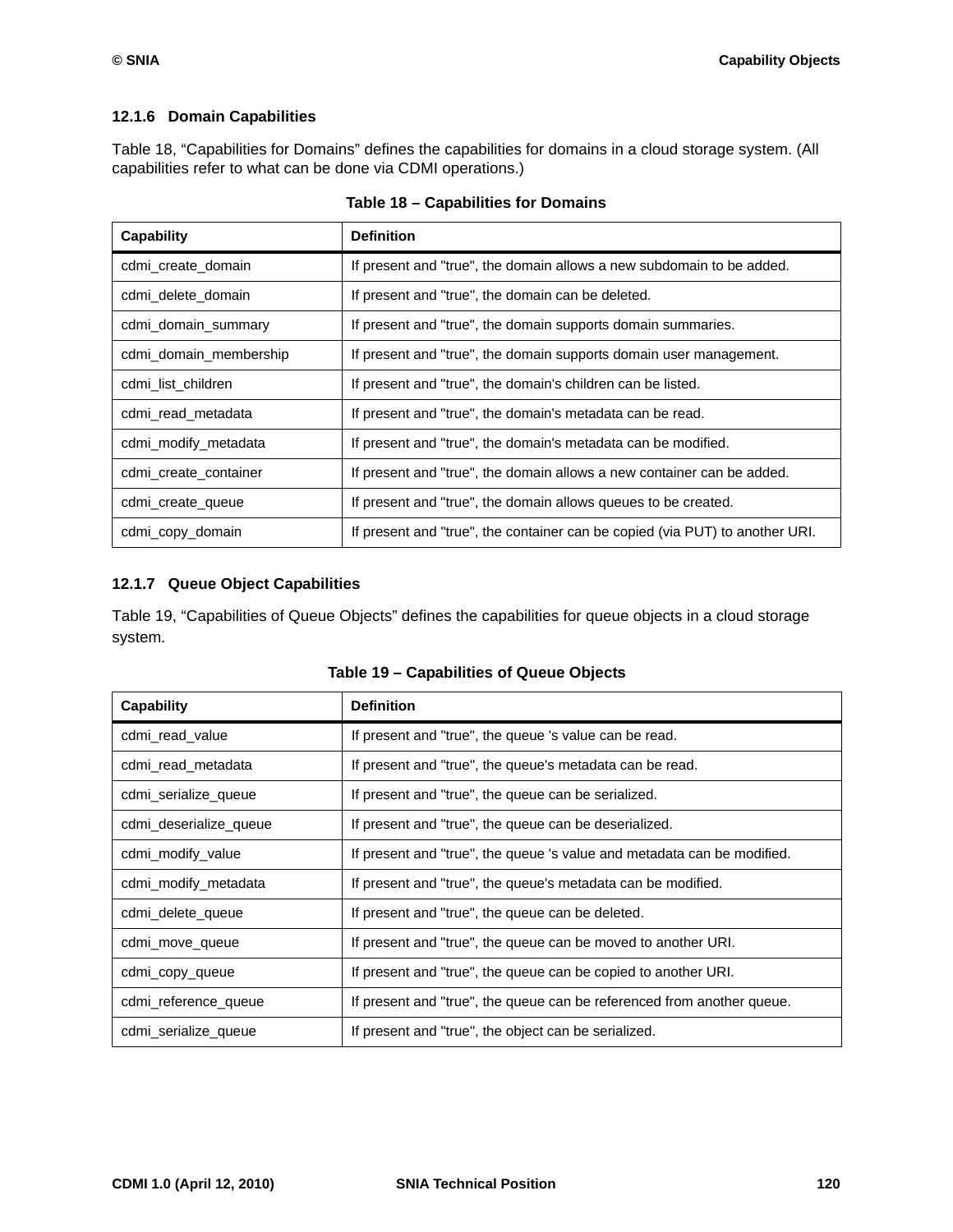# **12.2 Read a Capabilities Object (CDMI Content Type)**

## **Synopsis:**

Reads from an existing capability object at the specified URI.

```
GET <root URI>/cdmi_capabilities/<Capability>/<TheCapability>
GET <root URI>/cdmi_capabilities/<Capability>/ 
  <TheCapability>?<fieldname>;<fieldname>
GET <root URI>/cdmi_capabilities/<Capability>/<TheCapability>?children:{range}
```
- <root URI> is the path to the CDMI cloud.
- <Capability> is zero or more intermediate capabilities containers.
- <TheCapabilitiy> is the name specified for the capabilities to be read from.
- <fieldname> is the name of a field from the response message body.
- <range> is a numeric range within the list of children.

The object can also be accessed at <root URI>/cdmi\_objectid/<objectID>.

#### **Capabilities:**

The following capabilities describe the supported operations that can be performed when reading an existing capabilities object:

• All CDMI implementations must permit clients to read the metadata and contents of all capabilities objects.

#### **Request Headers:**

| Header                               | Type             | Value                                                                                        | <b>Mandatory/Optional</b> |
|--------------------------------------|------------------|----------------------------------------------------------------------------------------------|---------------------------|
| Accept                               | Header<br>String | "application/vnd.org.snia.cdmi.capabilities+json"                                            | Optional                  |
| Content-Type                         | Header<br>String | "application/vnd.org.snia.cdmi.object+json"                                                  | Mandatory                 |
| X-CDMI-<br>Specification-<br>Version | String<br>Array  | A comma separated list of versions supported by the<br>client, for example, "1.0, 1.5, 2.0". | Mandatory                 |

## **Request Message Body:**

N/A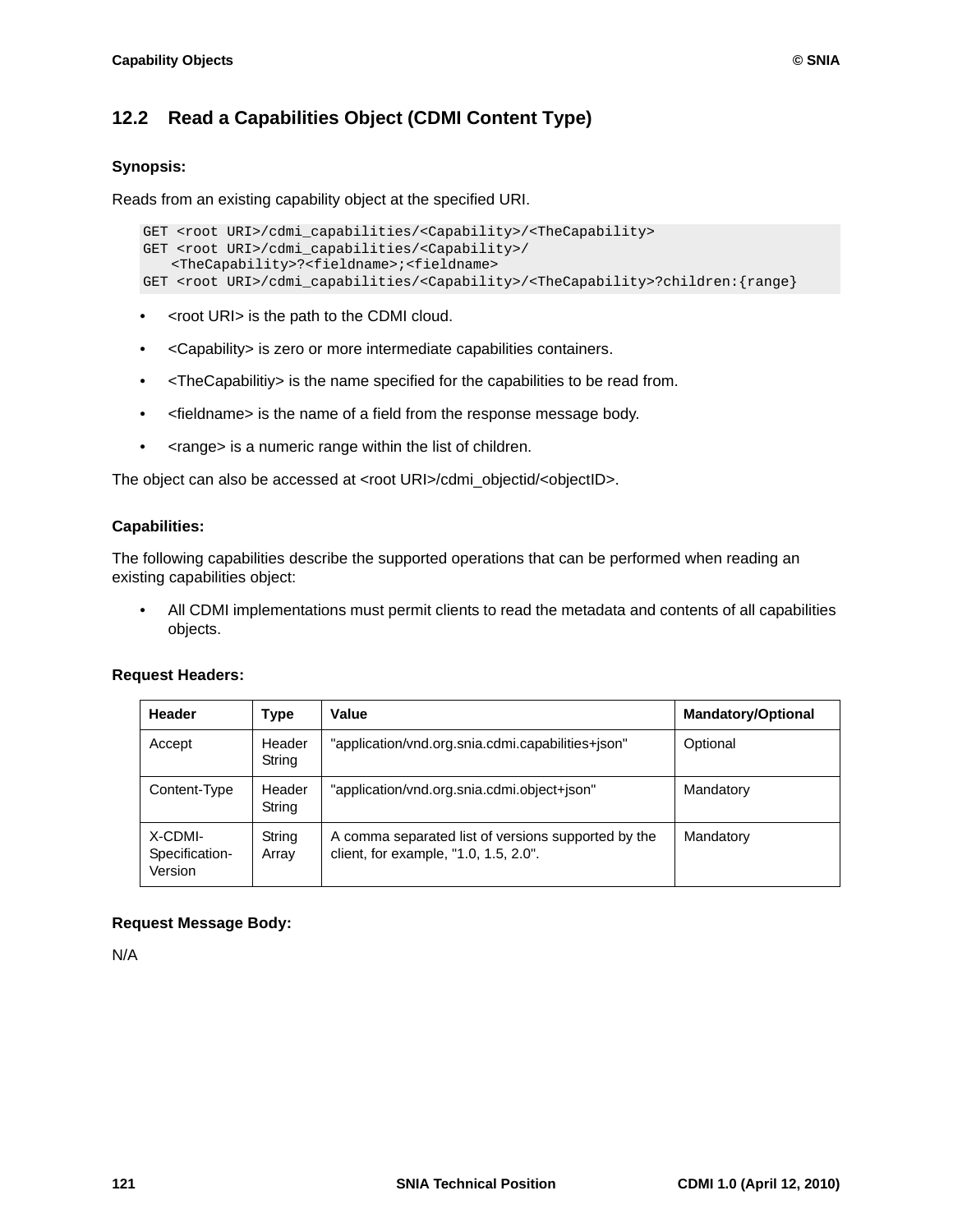### **Response Headers:**

| Header                               | Type             | Value                                                                                                                    | <b>Mandatory/Optional</b> |
|--------------------------------------|------------------|--------------------------------------------------------------------------------------------------------------------------|---------------------------|
| Content-Type                         | Header<br>String | "application/vnd.org.snia.cdmi.capabilities+json"                                                                        | Mandatory                 |
| X-CDMI-<br>Specification-<br>Version | Header<br>String | The server shall respond with the highest version<br>supported by both the client and the server, for<br>example, "1.0". | Mandatory                 |

## **Response Message Body:**

| <b>Name</b>   | Type                  | <b>Description</b>                                                                                                                            | <b>Mandatory/Optional</b> |
|---------------|-----------------------|-----------------------------------------------------------------------------------------------------------------------------------------------|---------------------------|
| objectURI     | <b>JSON</b><br>String | URI of the object as specified in the request.                                                                                                | Mandatory                 |
| objectID      | <b>JSON</b><br>String | Object ID of the object                                                                                                                       | Mandatory                 |
| parentURI     | <b>JSON</b><br>String | URI for the parent object                                                                                                                     | Mandatory                 |
| capabilites   | <b>JSON</b><br>Object | A tag list of capabilities supported by the<br>corresponding object.                                                                          | Mandatory                 |
|               |                       | Capabilities in the "cdmi_capabilities" object are<br>system-wide capabilities.                                                               |                           |
|               |                       | Capabilities found in children objects correspond to<br>the capabilities of a specific subset of objects.                                     |                           |
| childrenrange | <b>JSON</b><br>String | The range of the children returned in the children field.                                                                                     | Mandatory                 |
| children      | <b>JSON</b>           | Names of the children capabilities objects.                                                                                                   | Mandatory                 |
|               | Array                 | For the root capabilities container, this includes<br>"domain/", "container/", "dataobject/", and "queue/".                                   |                           |
|               |                       | Within each of these capabilities objects, further more<br>specialized capabilities profiles can be specified by<br>the cloud storage system. |                           |

If individual fields are specified in the GET request, only these fields are returned in the result body. Optional fields that are requested but do not exist are omitted from the result body. Requesting fields not defined in the standard result in a 400 Bad Request HTTP status code.

#### **Response Status:**

| <b>HTTP Status</b>  | <b>Description</b>                                            |
|---------------------|---------------------------------------------------------------|
| 200 OK              | Capabilities object list in response                          |
| 400 Bad Request     | Invalid parameter of field names in the request               |
| 401 Unauthenticated | Incorrect or missing authentication credentials               |
| 403 Unauthorized    | Client lacks the proper authorization to perform this request |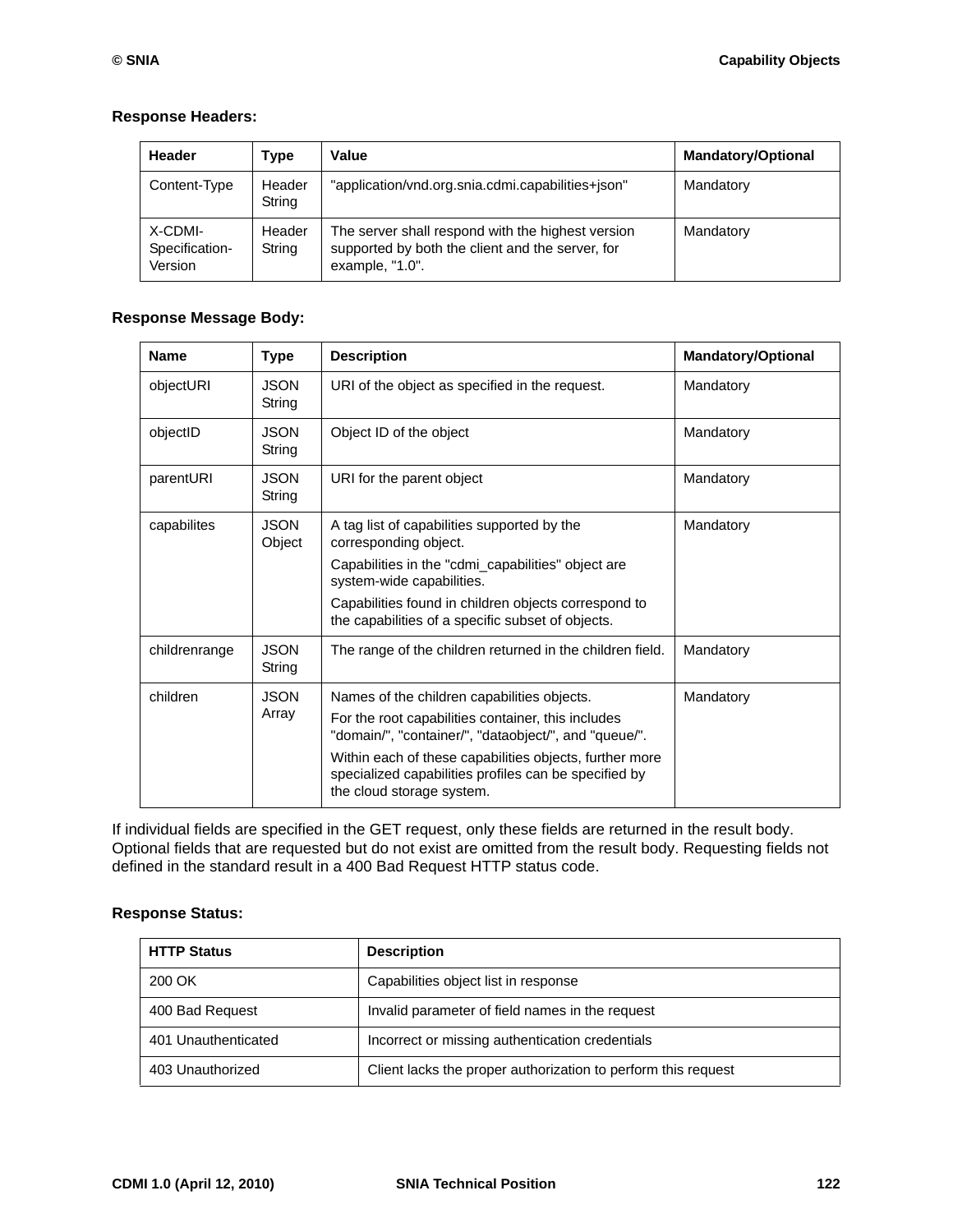| <b>HTTP Status</b> | <b>Description</b>                                                                                |
|--------------------|---------------------------------------------------------------------------------------------------|
| 404 Not Found      | A container was not found at the specified URI.                                                   |
| 406 Not Acceptable | The server is unable to provide the object in the content-type specified in<br>the Accept header. |

#### **Example Request:**

GET to the root capabilities container URI to read all fields of the container

```
GET: /cdmi_capabilities HTTP/1.1
Host: cloud.example.com
Accept: application/vnd.org.snia.cdmi.capabilities+json
Content-Type: application/vnd.org.snia.cdmi.object+json
X-CDMI-Specification-Version: 1.0
```
The response looks like:

```
HTTP/1.1 200 OK
Content-Type: application/vnd.org.snia.cdmi.capabilities+json
X-CDMI-Specification-Version: 1.0
\mathcal{L} "objectURI" : "/cdmi_capabilities/",
     "objectID" : "AAAAFAAo7EFMb3JlbSBpcHN1bSBkb2xvciBzaXQgYW1ldCBhbWV0Lg==",
     "parentURI" : "/",
     "capabilities" : {
         "cdmi_domains" : "true",
         "cdmi_export_nfs" : "true",
         "cdmi_export_webdav" : "true",
         "cdmi_export_iscsi" : "true",
         "cdmi_queues" : "true",
         "cdmi_notification" : "true",
         "cdmi_query" : "true",
         "cdmi_xmlrepresentation" : "true",
         "cdmi_metadata_maxsize" : "4096",
         "cdmi_metadata_maxitems" : "1024" 
     },
     "childrenrange" : "0-3",
     "children" : [
         "domain/",
          "container/",
         "dataobject/",
         "queue/" 
     ]
}
```
#### **Example Request:**

GET to the root capabilities container URI to read the capabilities and children of the container

```
GET: /cdmi_capabilities?capabilities;children HTTP/1.1
Host: cloud.example.com
Accept: application/vnd.org.snia.cdmi.capabilities+json
Content-Type: application/vnd.org.snia.cdmi.object+json
X-CDMI-Specification-Version: 1.0
```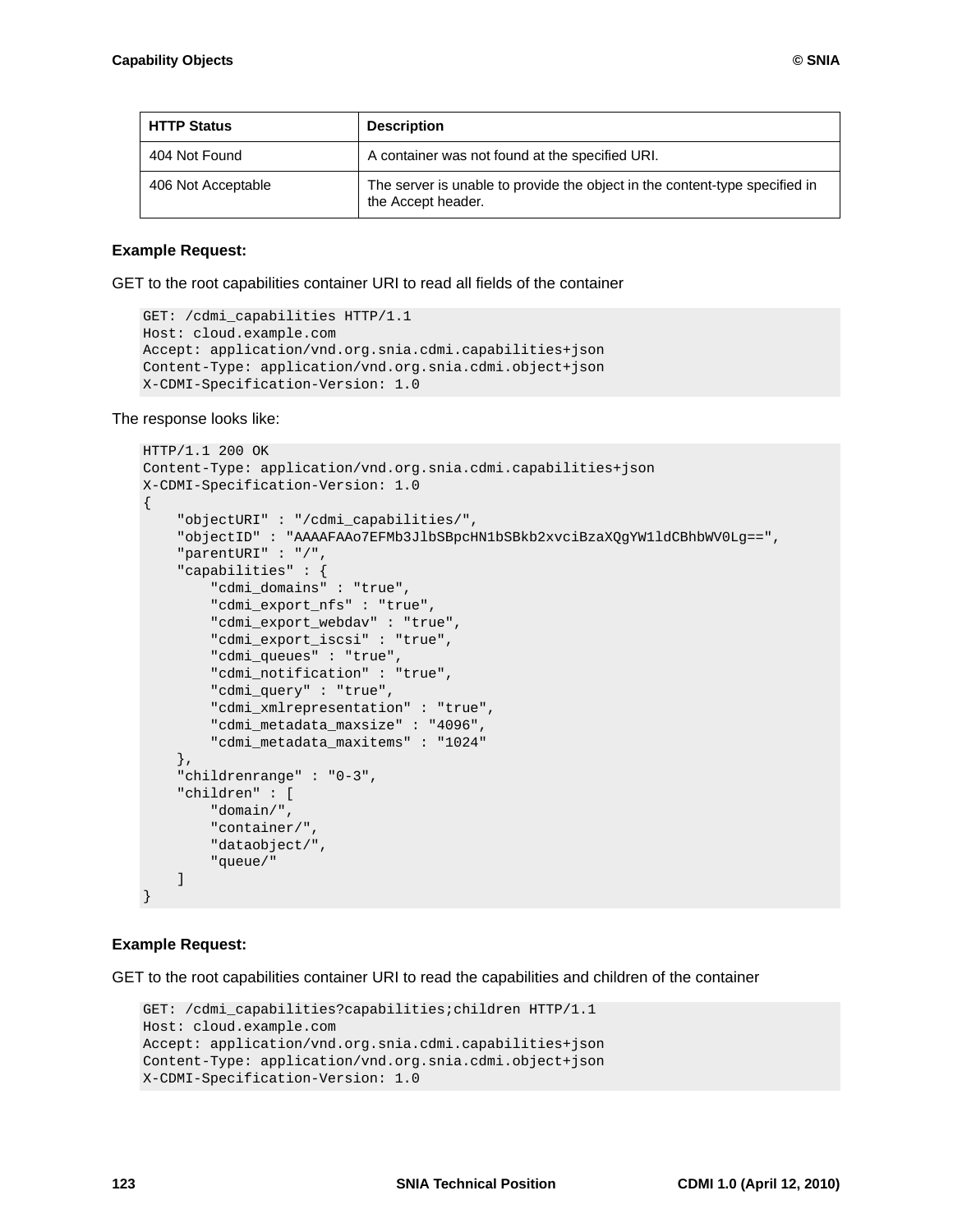The response looks like:

```
HTTP/1.1 200 OK
Content-Type: application/vnd.org.snia.cdmi.capabilities+json
X-CDMI-Specification-Version: 1.0
{
     "capabilities" : {
         "cdmi_domains" : "true",
         "cdmi_export_nfs" : "true",
         "cdmi_export_webdav" : "true",
         "cdmi_export_iscsi" : "true",
         "cdmi_queues" : "true",
         "cdmi_notification" : "true",
         "cdmi_query" : "true",
         "cdmi_xmlrepresentation" : "true",
         "cdmi_metadata_maxsize" : "4096",
         "cdmi_metadata_maxitems" : "1024" 
     },
     "children" : [
         "domain/",
         "container/",
         "dataobject/",
         "queue/" 
     ]
}
```
#### **Example Request:**

GET to the root capabilities container URI to read the first two children of the container

```
GET: /cdmi_capabilities?childrenrange;children:0-1 HTTP/1.1
Host: cloud.example.com
Accept: application/vnd.org.snia.cdmi.capabilities+json
Content-Type: application/vnd.org.snia.cdmi.object+json
X-CDMI-Specification-Version: 1.0
```
#### The response looks like:

```
HTTP/1.1 200 OK
Content-Type: application/vnd.org.snia.cdmi.capabilities+json
X-CDMI-Specification-Version: 1.0
{
     "childrenrange" : "0-1",
     "children" : [
         "domain/",
         "container/" 
     ]
}
```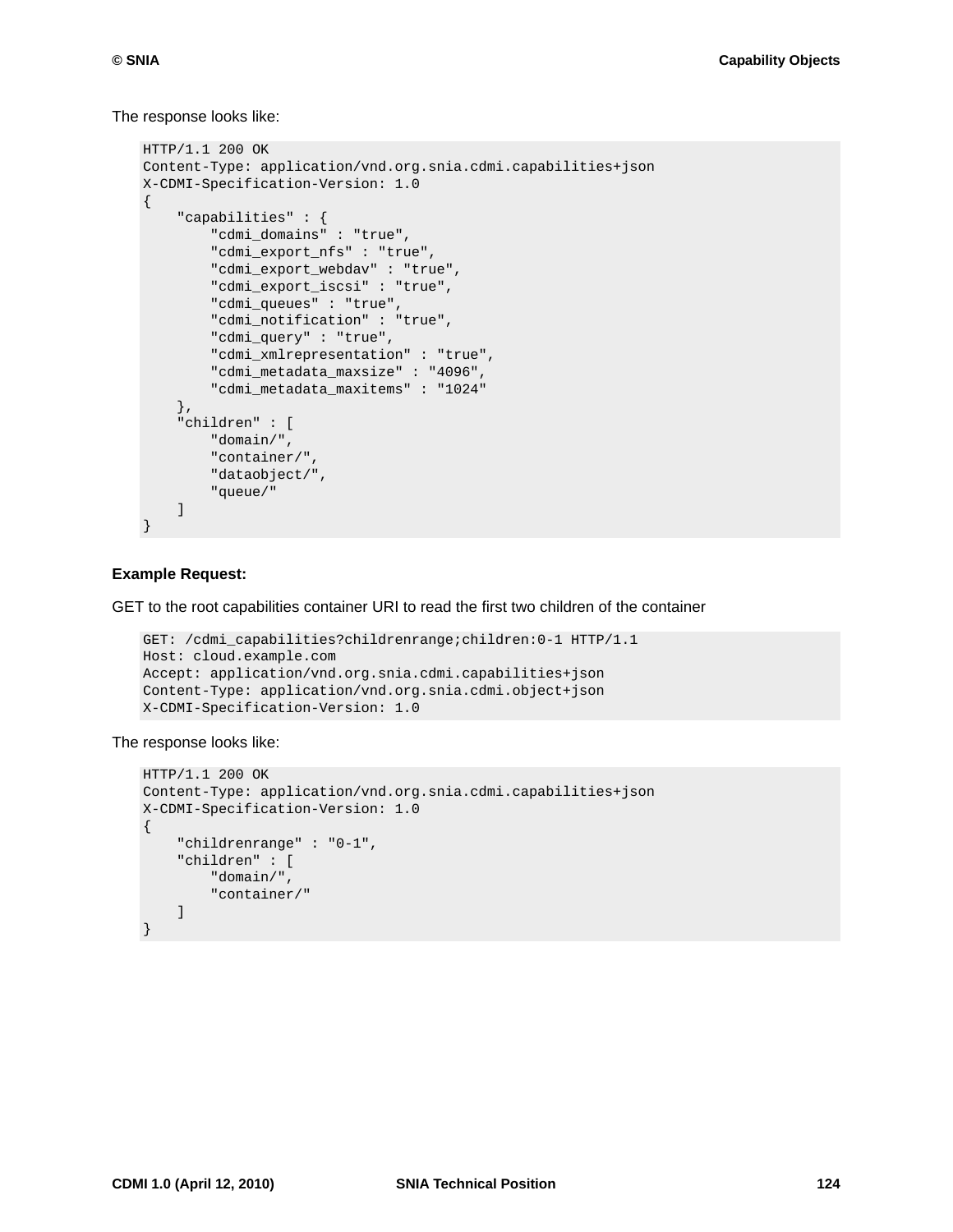# **13 Exported Protocols**

CDMI containers are accessible not only via CDMI as a data path, but also via other protocols as well. This access is especially useful for using CDMI as the storage interface for a cloud-computing environment, as [Figure 9](#page-135-0) shows.



**Figure 9 – CDMI and OCCI in an Integrated Cloud Computing Environment**

<span id="page-135-0"></span>The exported protocols from CDMI containers can be used by the virtual machines in the cloud-computing environment as virtual disks on each guest as shown. The cloud computing infrastructure management is shown as implementing both OCCI and CDMI interfaces. With the internal knowledge of the network and the virtual machine manager's mapping of drives, this infrastructure can hook the CDMI containers to the guests using the appropriate exported protocol.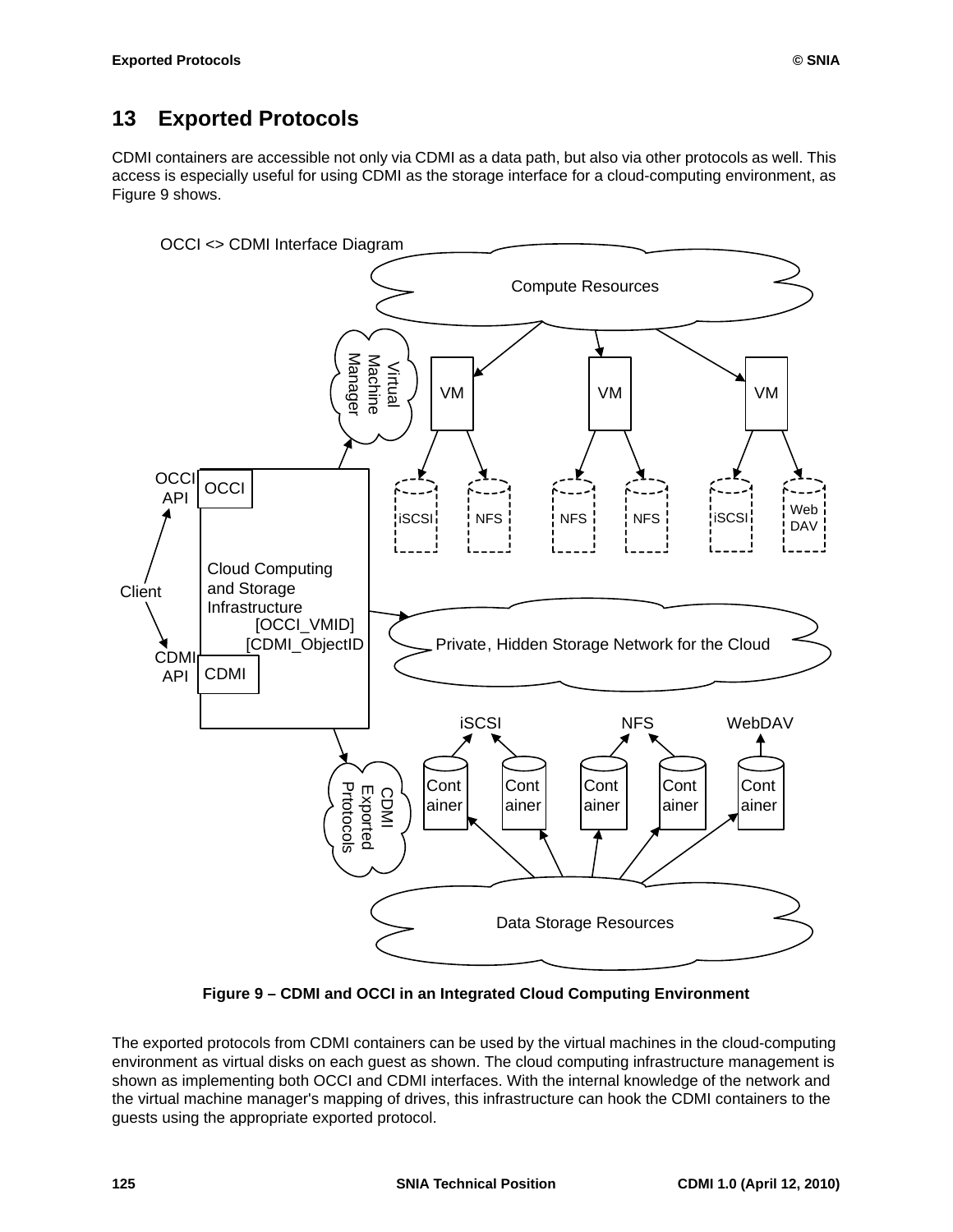To do this interoperably, CDMI provides a type of exported protocol that contains information obtained via the OCCI interface. In addition, OCCI provides a type of storage that corresponds to a CDMI container that is exported with a specific type of protocol used by OCCI. A client of both interfaces would perform the following operations as an example:

- **1** The client creates a CDMI container through the CDMI interface and exports it as an OCCI export protocol type. The CDMI container objectID is returned as a result.
- **2** The client then creates a virtual machine through the OCCI interface and attaches a storage volume of type CDMI using the objectID and protocol type. The OCCI virtual machine ID is returned as a result.
- **3** The client then updates the export protocol structure of the CDMI container object with the OCCI virtual machine ID to allow the virtual machine access to the container.
- **4** The client then starts the virtual machine through the OCCI interface.

## **13.1 Exported Protocol Structure**

The export of a container, via data path protocols other than CDMI, is done by creating or updating a container and supplying one or more export protocol structures, one for each such protocol.

The elements of the export protocol structure include:

- The protocol being used
- The identify of the container as standardized by the protocol
- The list of who can access that container via that protocol, identified as standardized by that protocol (may leverage the CDMI domains for this)

CDMI standardizes several export protocol structures for various protocols. Export protocol structures can also be defined for proprietary and vendor extensions of protocols.

## **13.2 OCCI Exported Protocol**

CDMI defines an export protocol structure for the OGF standard: Open Cloud Computing Interface (OCCI) as follows:

- Protocol is "OCCI/<protocol standard>" (i.e., OCCI/NFSv4)
- The identifier is the CDMI objectid
- The list of who can access is a list of OCCI VM IDs

An example of an OCCI export protocol structure in JSON is as follows:

```
"OCCI/iSCSI" : {"identifier" : 
   "AAAAFAAo7EFMb3JlbSBpcHN1bSBkb2xvciBzaXQgYW1ldCBhbWV0Lg==", "permissions" : 
   "f63aaa26-30b7-4a30-91ca-1d03c1e52214" }
```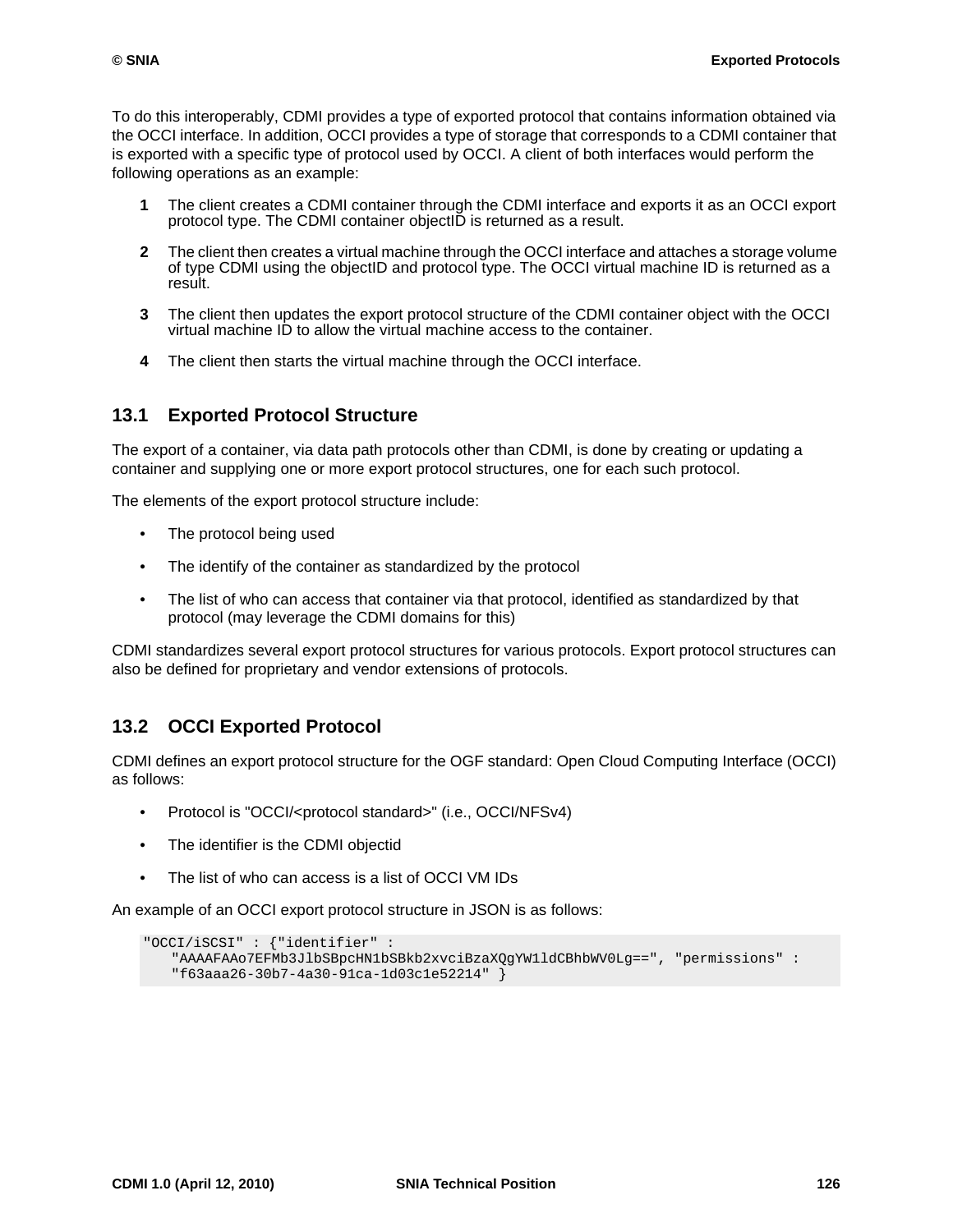## **13.3 iSCSI Exported Protocol**

CDMI defines an export protocol structure for the iSCSI standard as follows:

- Protocol is "Network/iSCSI"
- Fully qualified IQN plus Logical Unit Name (LUN) (See SPC standard)
- List of hosts/IP addresses with access (or CHAP users)

**Note:** This section is incomplete and needs further definition.

## **13.4 NFS Exported Protocol**

CDMI defines an export protocol structure for the NFS standard as follows:

- Protocol is "Network/NFSv4"
- The path of the share as presented to clients (including server host name)
- The list of who can access the share

This example shows an NFSv4 export protocol structure in JSON:

"Network/NFSv4" : { "identifier" : "/users", "permissions" : "domain" }

In this example, the value "domain" in the permissions field indicates that user credentials should be mapped through the domain membership in the domain of the CDMI container being exported.

**Note:** This section is incomplete and needs further definition.

## **13.5 FCOE Exported Protocol**

CDMI defines an export protocol structure for the FCoE standard as follows:

- Protocol is "Network/FCoE"
- World Wide Port Name (WWPN) and Logical unit name

**Note:** This section is incomplete and needs further definition.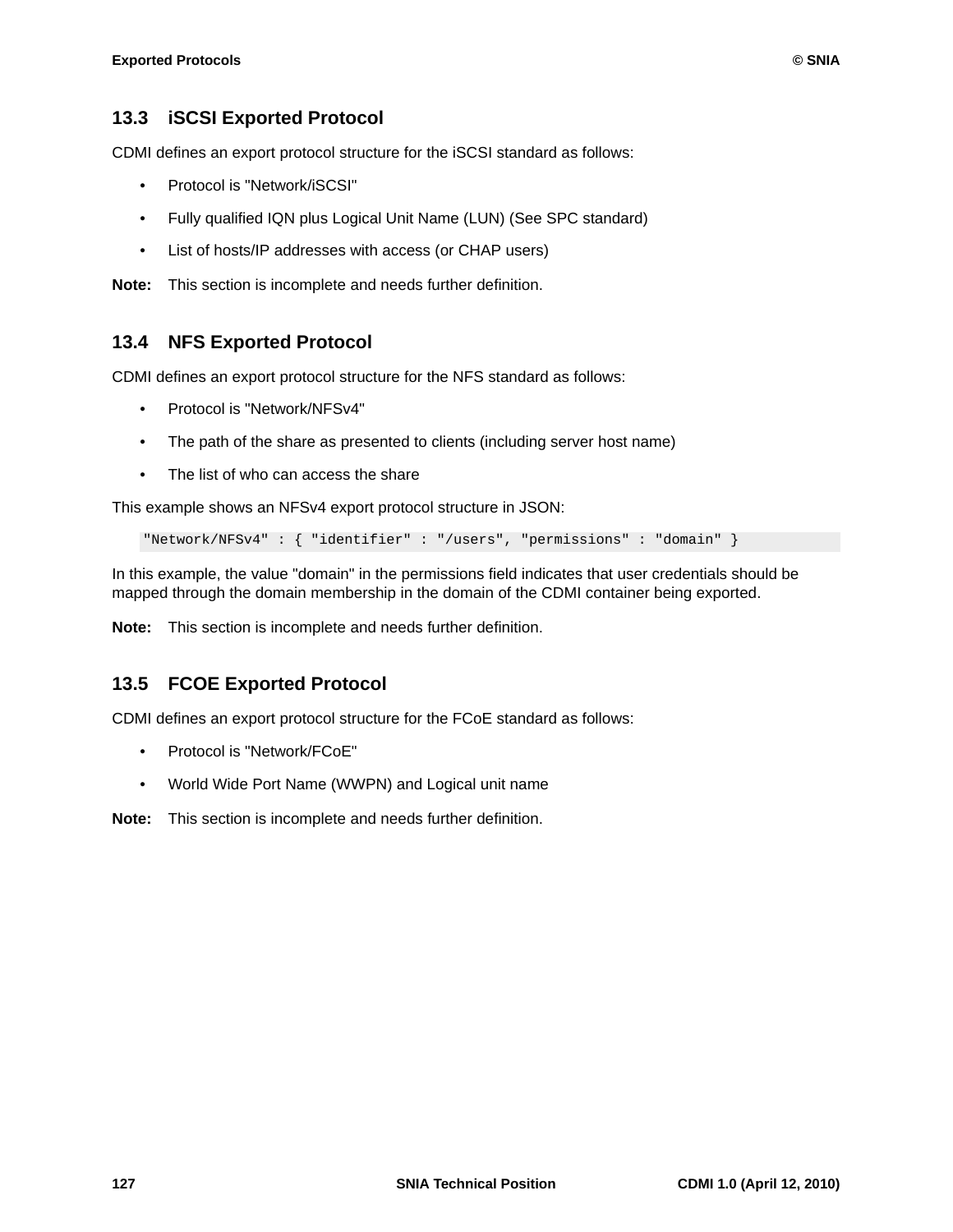# **14 Snapshots**

A snapshot is a point-in-time image of a container and its contents. The client names a snapshot of a container at the time the snapshot is taken. The operation results in a child destination container of the **cmdi\_snapshots** container under the source container. The snapshot does not include the cdmi\_snapshots child container or its contents (see [Figure 10, "Snapshot Operation"\)](#page-138-0).





<span id="page-138-0"></span>To take a snapshot, a Container Update operation is performed, as described in [Section 9.6, "Update a](#page-71-0)  [Container \(CDMI Content Type\)"](#page-71-0), supplying the *snapshot* parameter (the name of the snapshot).

[Table 20](#page-138-1) describes the snapshot parameter of a container update operation.

| Table 20 - Snapshot Parameter of the Container Update Operation |  |
|-----------------------------------------------------------------|--|
|-----------------------------------------------------------------|--|

<span id="page-138-1"></span>

| Name     | Type                  | <b>Description</b>                                                                                                                                                                                                                                                                                            |
|----------|-----------------------|---------------------------------------------------------------------------------------------------------------------------------------------------------------------------------------------------------------------------------------------------------------------------------------------------------------|
| snapshot | <b>JSON</b><br>String | Name of the snapshot to be taken. If a snapshot is added or changed, the PUT operation<br>only returns after the snapshot is added to the snapshot list. Once created, snapshots can<br>be accessed as children containers under the cdmi_snapshots child container of the<br>container receiving a snapshot. |

Snapshots can be accessed in place or used as the source for copy operations, restoring a container to a previous point in time.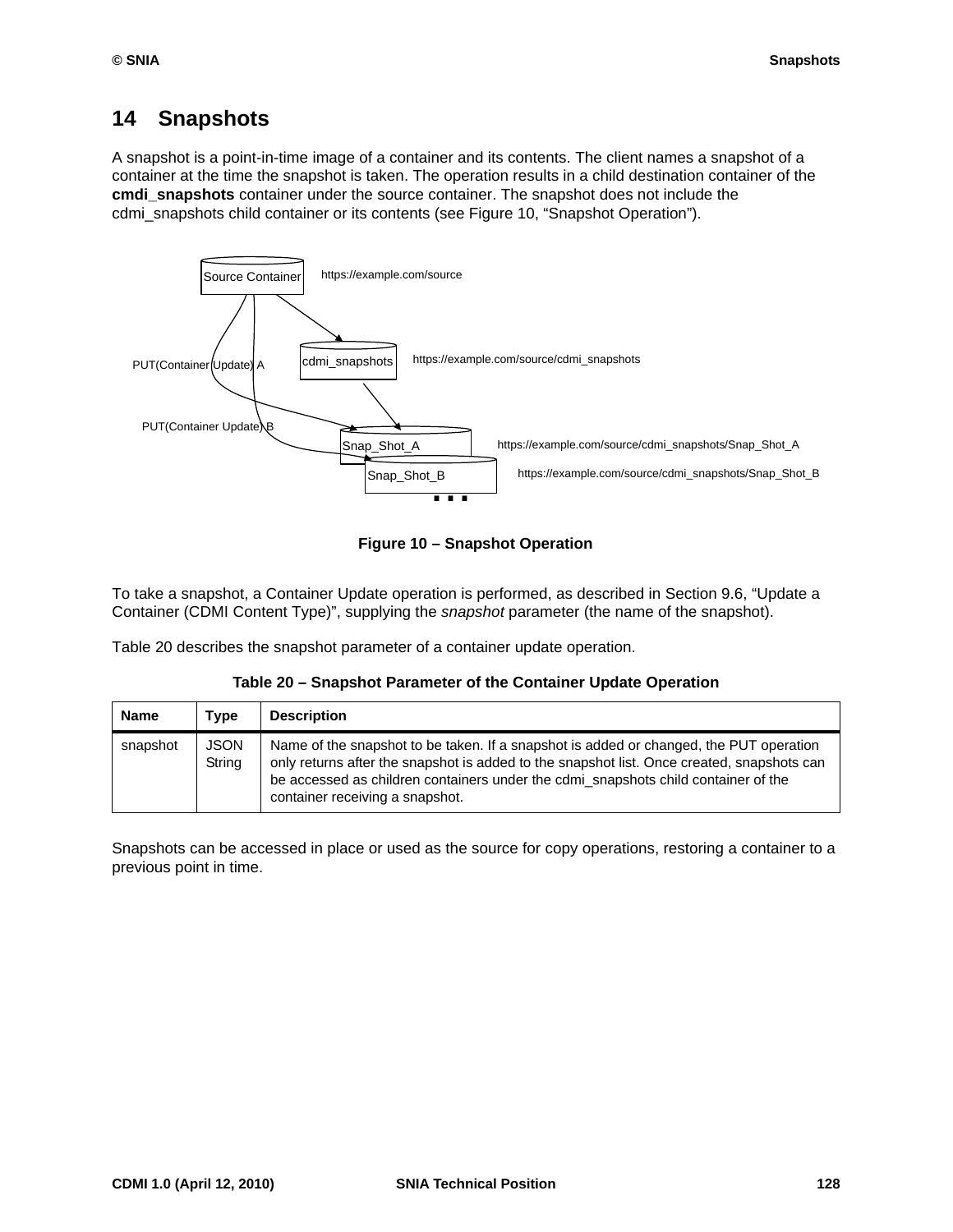# **15 Serialization/Deserialization**

Cloud storage provides benefits to users and applications due to the pervasive presence and "always on" availability. Occasionally, data must be moved between, into, or out of clouds in bulk operations. Cloud serialization operations are enabled by normalizing data to a canonical, self-describing format. Use case examples of cloud serialization include, but are not limited to:

- Data migration between clouds
- Data migration during upgrades (or replacements) of cloud implementations
- Robust backup

The canonical format of serialized data describes how the data is to be represented in a byte stream. This stream may be transported in any desirable conveyance, and as long as no alteration occurs, the data may be reconstituted on the destination system.

# **15.1 Exporting Serialized Data**

A canonical encoding of the data is obtained by creating a new data object and specifying that the source for the creation is to serialize a given CDMI data object, container, or queue. On a successful serialization, the result will be a data object that is created with the serialized data as its value. If a container has an exported block protocol, the serialized data may contain the block-by-block contents of that container along with its metadata as if it were a data object.

The resulting data object that is produced is the canonical representation of the selected data object, container, and children or queue.

- If the source specified is a data object, the canonical format will contain the data object contents and its metadata.
- If the source being specified is a queue, the queue contents and its metadata will be included.
- If the source being specified is a container, all children containers, data objects, and queues of the specified container will be included.

Only objects that the user who is performing the serialization operation has permissions to read will be included in the resulting serialized object.

# **15.2 Importing Serialized Data**

Canonical data may be de-serialized back into the cloud by creating a new data object, container, or queue and by specifying that the source for the creation is to deserialize a given CDMI data object.

The destination may or may not exist previously. If not, a "create" operation is performed. If a container already exists, an "update" operation with serialized data is not permitted. Data objects are recreated as specified in the canonical format, including all metadata and the data object identifiers. If the serialized data object contains block-by-block data from a container that was exporting a block protocol, the container will be created with that data as its new value, but the exported block protocol will need to be set up with a separate update.

If the user who is deserializing a serialized data object has the "cross-domain" privilege and has not specified a domainURI as part of the deserialize operation, the original domainURIs from the serialized object will be used. If any of the specified domainURIs are not valid in the context of the storage system on which the deserialization operation is being performed, the entire deserialize operation will fail.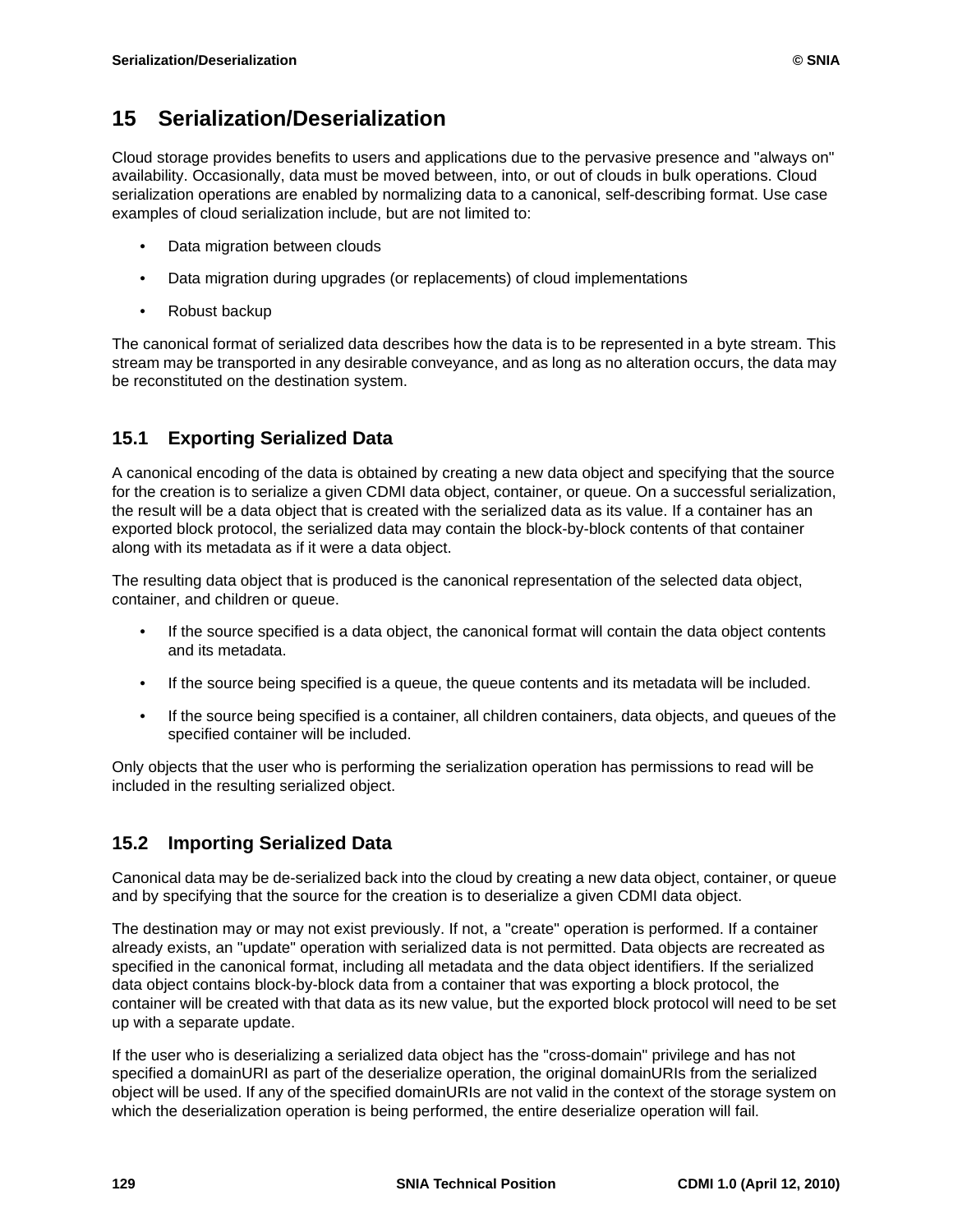If the user who is deserializing a serialized object specifies a domainURI as part of the deserialize operation, the domainURI of every object being deserialized will be set to the specified domainURI. If the user does not have the "cross\_domain" privilege, only the domainURI of the parent object can be specified.

If the user who is deserializing a serialized object does not specify a domainURI and does not have the "cross\_domain" privilege, then the deserialization operation will only be successful if all objects have the same domainURI as the parent object on which the deserialization operation is being performed.

#### **15.2.1 Canonical Format**

The canonical format shall represent specified data objects and containers, as they exist within the storage system. Each object shall be represented by the metadata for the object, identifiers, and the data stream contents of the data object. Because metadata is inherited from enclosing containers, all parent metadata shall be represented in the canonical format (essentially flattening the hierarchy). To preserve the actual metadata values that apply to the data object that is being serialized, the non-overridden metadata is included from both the immediate parent container of the specified object and from the parent of each higher-level container.

The canonical format must have the following characteristics:

- YAML schema or recursive JSON for the data object, consistent with the rest of CDMI
- User and data system metadata for each data object/container
- Data stream contents for each data object and queue
- Binary data is represented using the stream notation in YAML or JSON escaped
- Typing of data elements is consistent with YAML or JSON

#### **15.2.2 Example YAML Canonical Serialized Format**

In this example, a data object has been selected for serialization. All the parent metadata has been captured in a parentmetadata object.

```
%YAML 1.2
- - -rootobject: 1234567890
- - -parentmetadata: &id001
   example: "testing"
   test: 42
---
container: &id002 *id001
   id: !!application/vnd.snia.cdmi.id 1234567890
  children: [99999]
---
dataobject: *id002
   id: !!application/vnd.snia.xdmi.id 99999
   abool.prop: !!bool true
   test: 43
   datastream_type: image/jpeg
  datastream: !!binary |
      R0lGODlhDAAMAIQAAP//9/X
       17unp5WZmZgAAAOfn515eXv
       Pz7Y6OjuDg4J+fn5OTk6enp
        56enmleECcgggoBADs=mZmE
```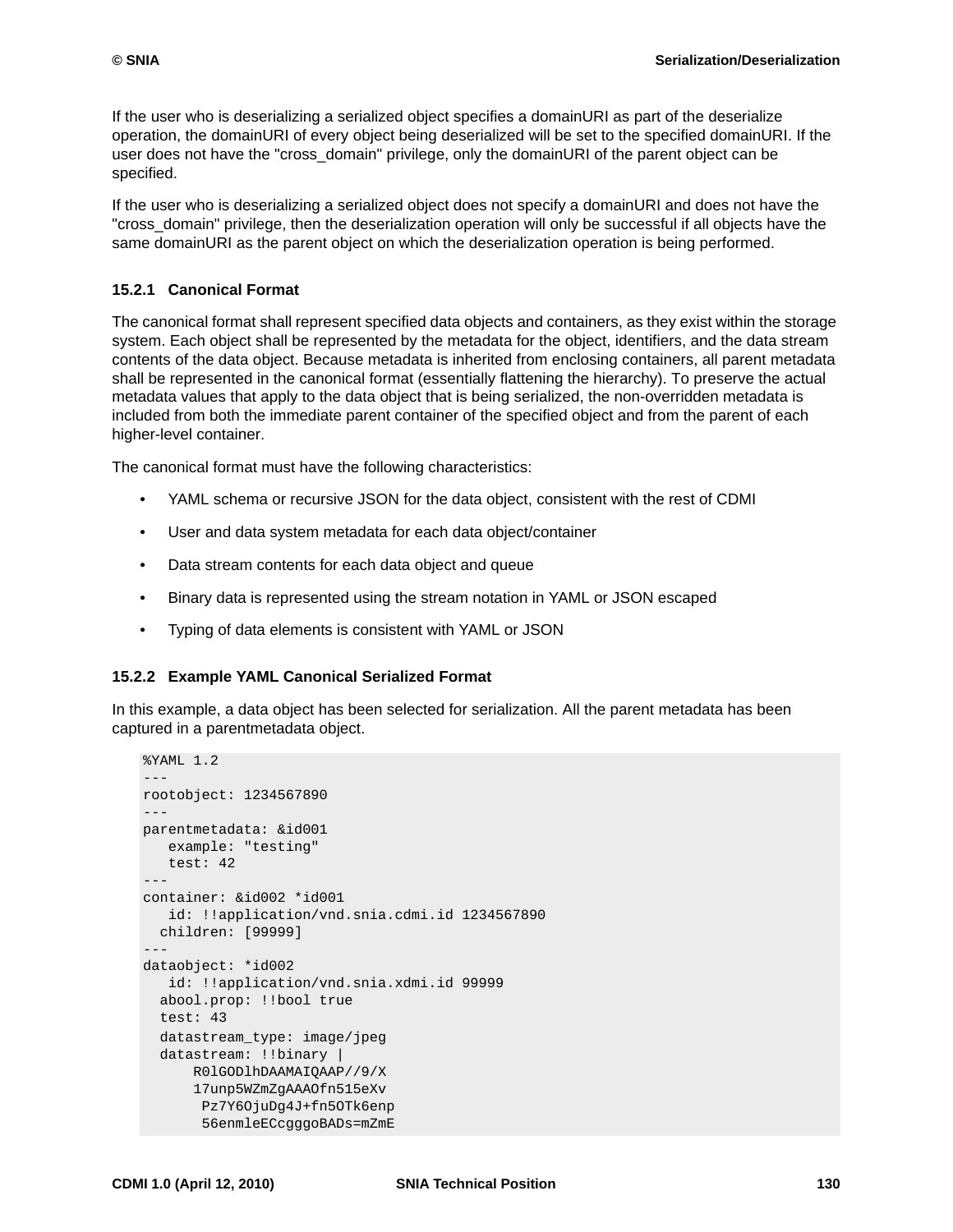{

#### **15.2.3 Example JSON Canonical Serialized Format**

In this example, a data object and a queue in a container have been selected for serialization.

```
 "objectURI" : "/MyContainer",
     "objectID" : "AAAAFAAo7EFMb3JlbSBpcHN1bSBkb2xvciBzaXQgYW1ldCBhbWV0Lg==",
     "parentURI" : "/",
     "domainURI" : "/cdmi_domains/MyDomain",
     "capabilitiesURI" : "/cdmi_capabilities/Container",
     "completionStatus" : "Complete",
     "metadata" : {
     },
     "exports" : {
         "OCCI/iSCSI" : {
             "identifier" : 
   "AAAAFAAo7EFMb3JlbSBpcHN1bSBkb2xvciBzaXQgYW1ldCBhbWV0Lg==",
             "permissions" : "f63aaa26-30b7-4a30-91ca-1d03c1e52214" 
         },
         "Network/NFSv4" : {
             "identifier" : "/users",
             "permissions" : "domain" 
         } 
     },
     "childrenrange" : "0-1",
     "children" : [
         {
             "objectURI" : "/MyContainer/MyDataObject.txt",
            "objectID" : "AAAAFAAo7EFMb3JlbSBpcHN1bSBkb2xvciBzaXQgYW1ldCBhbWV0Lg==",
             "parentURI" : "/MyContainer/",
             "domainURI" : "/cdmi_domains/MyDomain",
             "capabilitiesURI" : "/cdmi_capabilities/DataObject",
             "completionStatus" : "Complete",
             "mimetype" : "text/plain",
             "metadata" : {
              },
              "valuerange" : "0-37",
              "value" : "This is the Value of this Data Object" 
         },
\left\{ \begin{array}{c} 0 & \cdots \end{array} \right. "objectURI" : "/MyContainer/MyQueue",
            "objectID" : "AAAAFAAo7EFMb3JlbSBpcHN1bSBkb2xvciBzaXQgYW1ldCBhbWV0Lg==",
             "parentURI" : "/MyContainer/",
             "domainURI" : "/cdmi_domains/MyDomain/",
             "capabilitiesURI" : "/cdmi_capabilities/Queue",
              "completionStatus" : "Complete",
              "metadata" : {
              },
              "queueValues" : "2",
              "valuerange" : [
                 "0-2",
                  "0-4"
```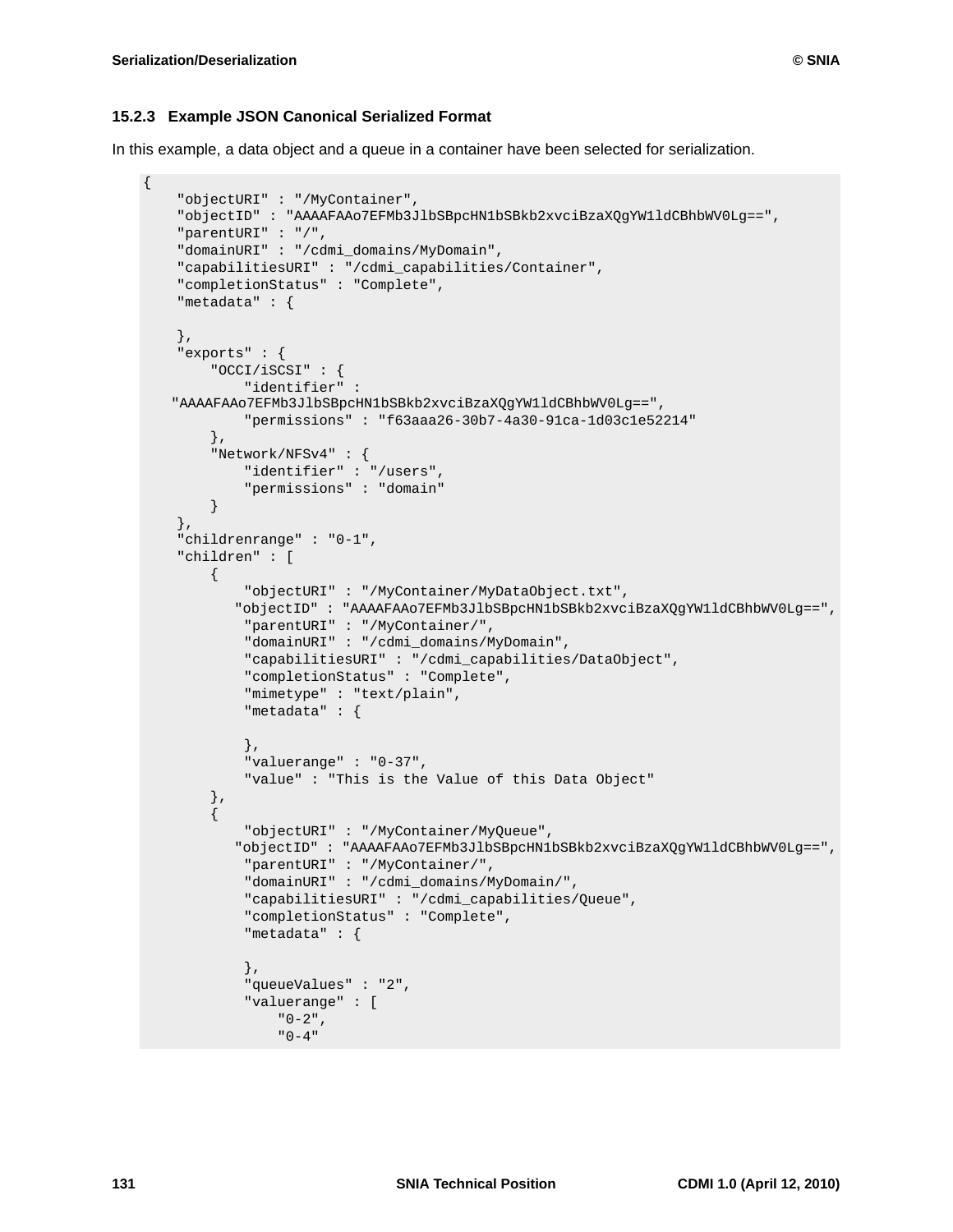```
],
              "value" : [
                  "red",
                  "blue"
 ] 
         } 
    \, \, \,}
```
To allow efficient deserialization in stream mode when serializing containers to JSON, the children array should be the last item in the container JSON object.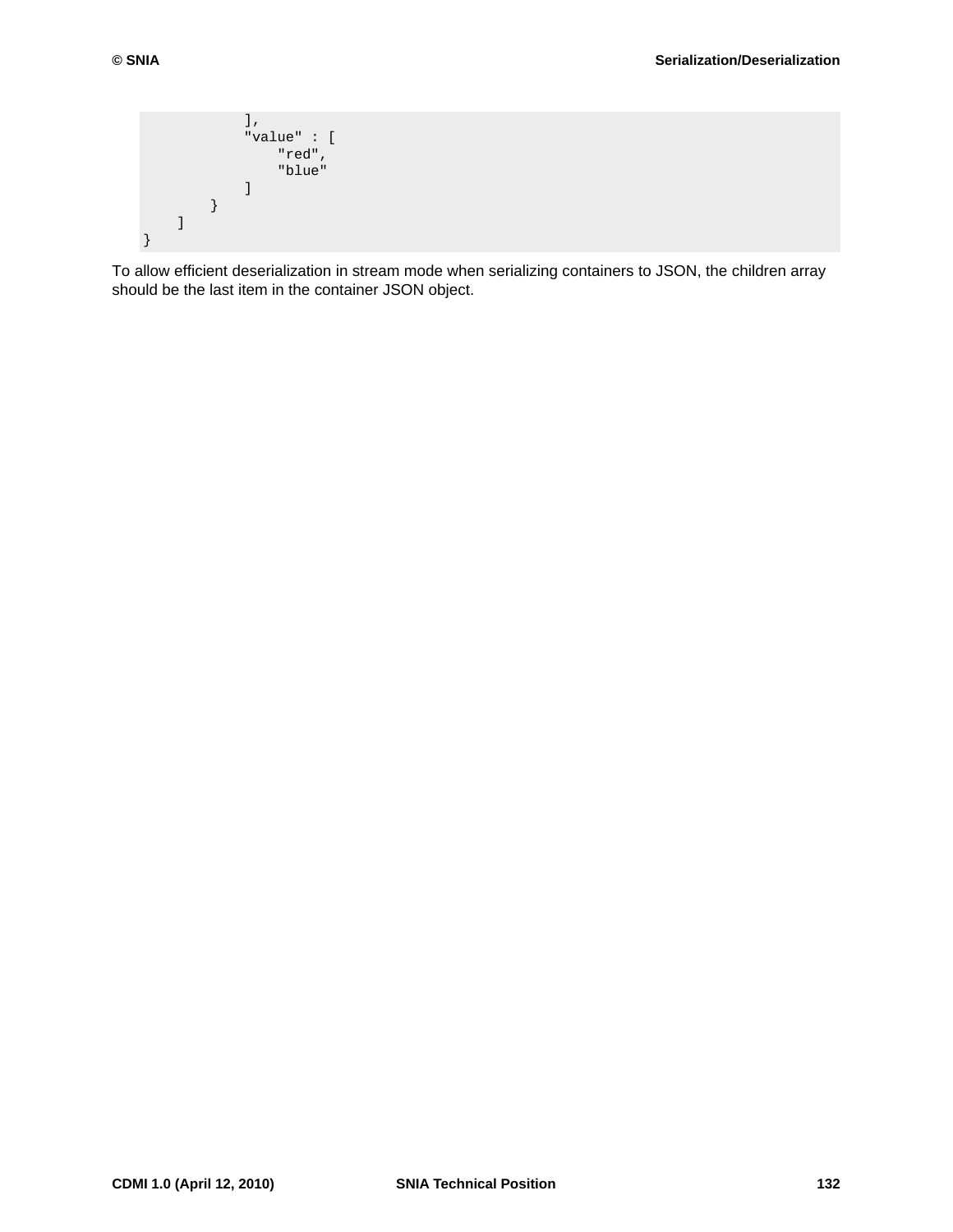# <span id="page-143-0"></span>**16 Metadata**

## **16.1 Access Control**

Access control comprises the mechanisms by which various types of access to objects and containers are authorized and permitted or denied. CDMI uses the well-known mechanism of *access control lists* (ACLs). ACLs are lists of permissions-granting or permissions-denying entries called *access control entries* (ACEs).

#### **16.1.1 ACL and ACE Structure**

An ACL is an ordered list of ACEs. The two types of ACEs in CDMI are ALLOW and DENY. An ALLOW ACE grants some form of access to a *principal*. Principals are either users or groups, and are represented by *identifiers*. A DENY ACE denies access of some kind to a principal. For instance, a DENY ACE could deny the ability to write the metadata or ACL of an object, but could remain silent on other forms of access. In that case, if another ACE ALLOWs write access to the object, the principal is allowed to write the object's data, but nothing else.

ACEs are composed of five fields. In C, their declaration would look like this

```
/*
 * ACE structure
 */
typedef unsigned int uint_t;
typedef char utf8_t;
typedef char* utf8str_t;
struct cdmi_ace_t {
uint_t type;
utf8str_t who;
uint_t flags;
uint_t access_mask;
uint_t timestamp; // Unix timestamp (seconds)
};
```
While the type, flags, and access mask are specified as unsigned integers, for efficiency, each defined bit in them has a corresponding string (in C, the label-pasted form of the macro), which can be used where desired for readability. Similarly, the date shall be represented as a string in ISO-8601 point-in-time representation, or as an integer (UNIX timestamp format). Implementations shall be able to convert between these formats as necessary. The preferred representation for storage is the integer format, while the preferred representation for display is via strings.

## **16.1.2 ACE Type**

The following ACE types are defined, following NFSv4:

```
/*
 * ACE types 
  * 
  * macro/constant form bitwise form string form
 */ 
const CDMI_ACE_ACCESS_ALLOW = 0x000000000; "ALLOW"<br>const CDMI ACE ACCESS_DENY = 0x000000001; "DENY"
const CDMI_ACE_ACCESS_DENY = 0x00000001;
const CDMI_ACE_SYSTEM_AUDIT = 0x00000002; "AUDIT"
```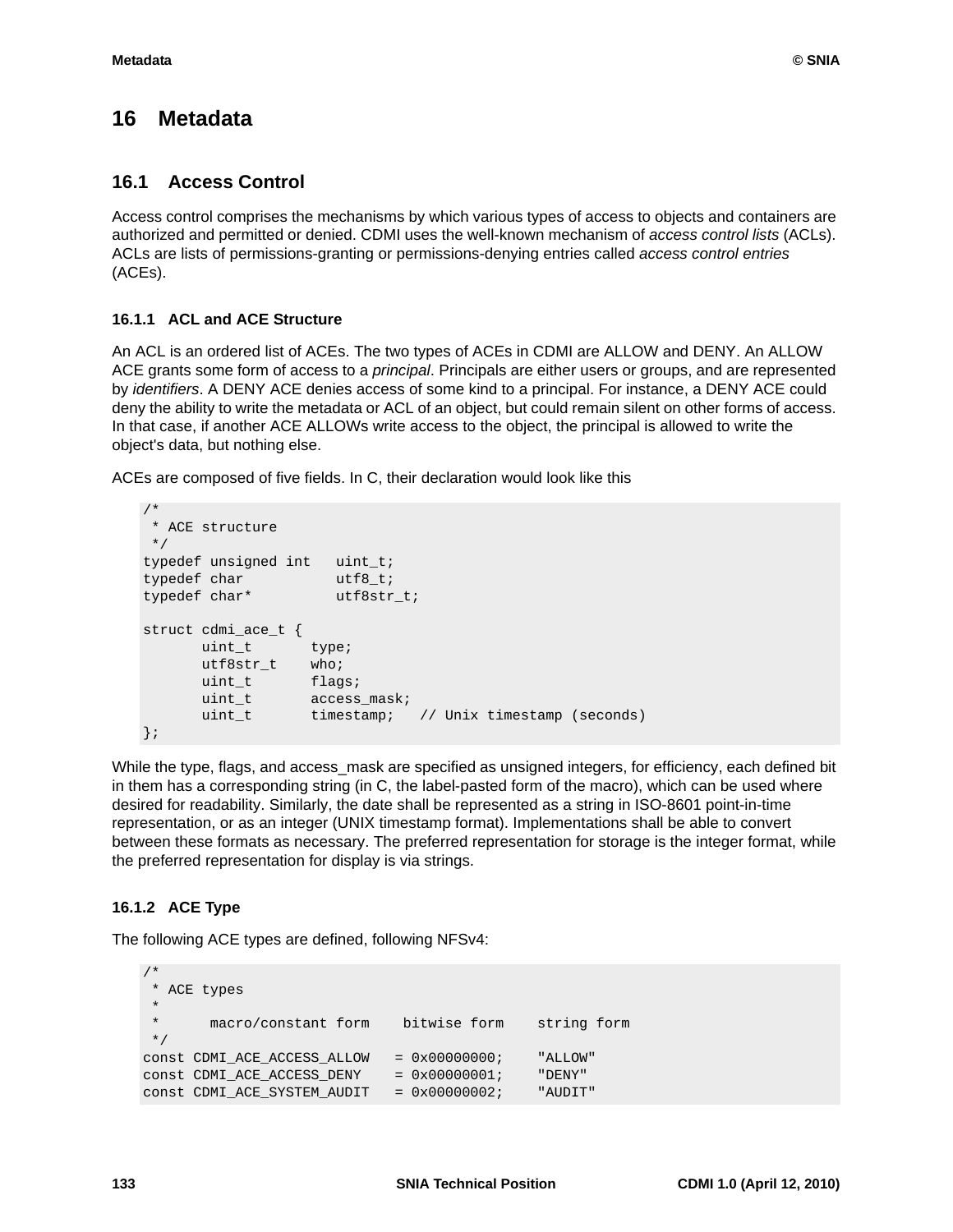**Note:** The reason that the string forms may be safely abbreviated is that they are local to the ACE structure type, as opposed to constants, which are relatively global in scope.

ACLs are customarily ordered with the DENY ACEs at the front of the list, but there are no known server implementations which enforce this. The reason for the custom is that an ACL like this

| ALLOW       | EVERYONE@ | NONE | ALL PERMS | 200912250001 |
|-------------|-----------|------|-----------|--------------|
| <b>DENY</b> | JIM       | NONE | ALL PERMS | 200912250002 |

would not have the desired effect of allowing access to everyone except Jim, as ACLs are evaluated in order, and JIM, being a member of EVERYONE@, would be granted access before the DENY ACE was ever encountered.

However, the client is responsible for ordering the ACEs in an ACL. This ordering conforms to both Windows and NFSv4. The server shall not enforce any ordering, and shall store and evaluate the ACEs in the order given by the client.

### **16.1.3 ACE Who**

The special "who" identifiers need to be understood universally, rather than in the context of a particular DNS domain (see [Table 21, "Who Identifiers"](#page-144-0)). Some of these identifiers cannot be understood when an NFS client accesses the server, but have meaning when a local process accesses the file. The ability to display and modify these permissions is permitted over NFS, even if none of the access methods on the server understands the identifiers.

<span id="page-144-0"></span>

| Who              | <b>Description</b>                                    |
|------------------|-------------------------------------------------------|
| "OWNER@"         | The owner of the file                                 |
| "GROUP@"         | The group associated with the file                    |
| "EVERYONE@"      | The world                                             |
| "ANONYMOUS@"     | Accessed without any authentication                   |
| "AUTHENTICATED@" | Any authenticated user (opposite of ANONYMOUS)        |
| "ADMINISTRATOR@" | A user with administrative status, e.g., root         |
| "ADMINUSERS@"    | A group whose members are given administrative status |

### **Table 21 – Who Identifiers**

To avoid name conflicts, these special identifiers are distinguished by an appended "@" (with no domain name).

#### **16.1.4 ACE Flags**

CDMI allows for nested containers and mandates that objects and subcontainers be able to inherit access permissions from their parent containers. However, it is not enough to simply inherit all permissions from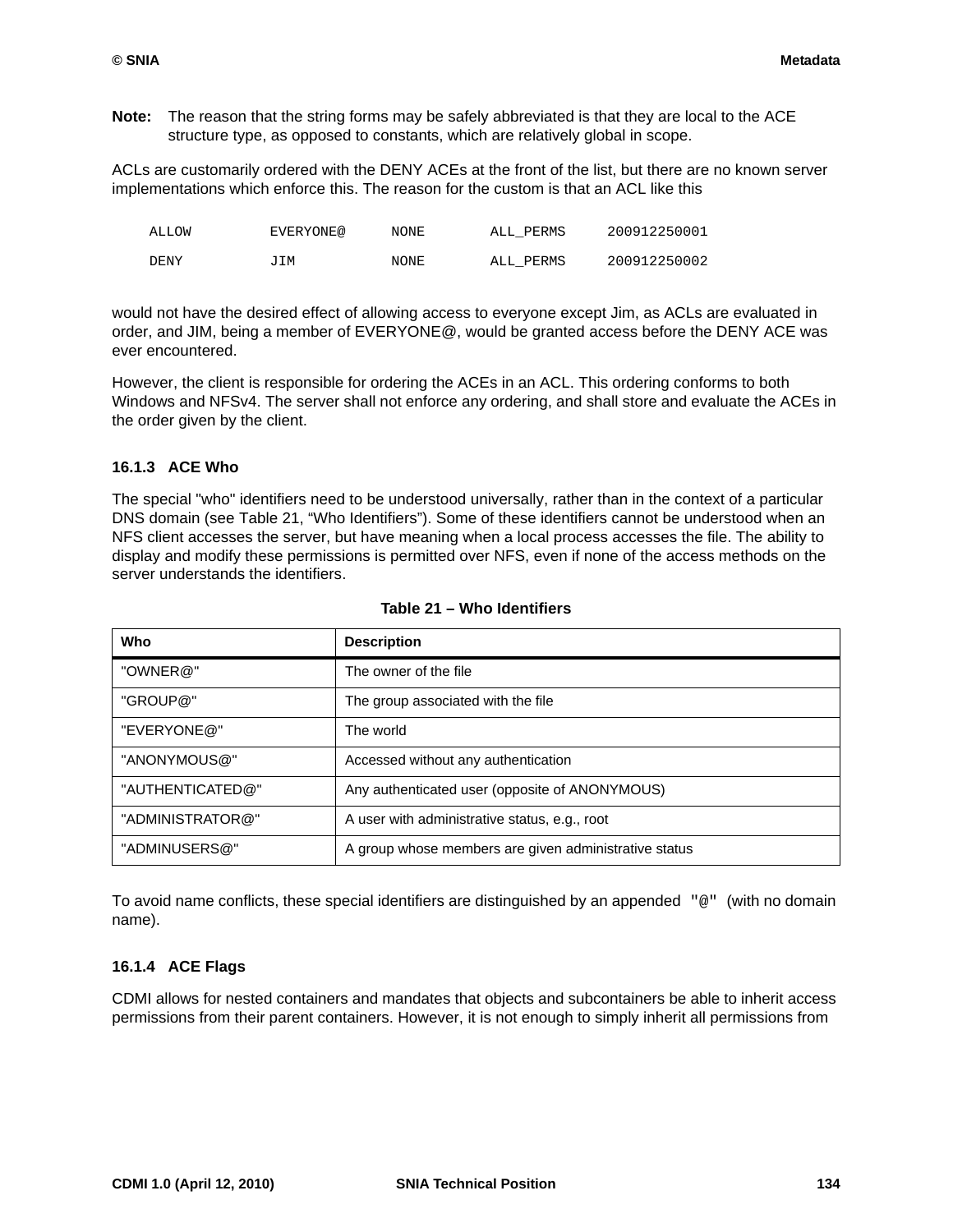```
/*
  * ACE flag bits
  * 
  * macro/constant form bitwise form string form
 */
const CDMI_ACE_FLAGS_NONE = 0x00000000; "NO_FLAGS"
const CDMI_ACE_FLAGS_OBJECT_INHERIT_ACE = 0x00000001; "OBJECT_INHERIT"
const CDMI_ACE_FLAGS_CONTAINER_INHERIT_ACE = 0x00000002; "CONTAINER_INHERIT"
const CDMI_ACE_FLAGS_NO_PROPAGATE_ACE = 0x00000004; "NO_PROPAGATE"
const CDMI_ACE_FLAGS_INHERIT_ONLY_ACE = 0x00000008; "INHERIT_ONLY"
const CDMI_ACE_FLAGS_INHERITED_ACE = 0x00000100; (see Section ACL 
  Timestamp)
```
- An ACE on which CDMI\_ACE\_FLAGS\_OBJECT\_INHERIT\_ACE is set is inherited by objects in a container, but not subcontainers. This effectively causes the inheritance to be one level deep.
- An ACE on which CDMI\_ACE\_FLAGS\_CONTAINER\_INHERIT\_ACE is set is inherited by subcontainers of a container, but not the objects. This ACE applies only to containers, in other words.
- An ACE on which CDMI\_ACE\_FLAGS\_NO\_PROPAGATE\_ACE is not inherited by any objects or subcontainers. It applies only to the object or container on which it is set.
- An ACE on which CDMI\_ACE\_FLAGS\_INHERIT\_ONLY\_ACE is set is only applicable when evaluating access to child objects or subcontainers. It is ignored when evaluating access for the object or container on which it is set. This flag is particularly useful for top-level containers, which may specify any kind of default permissions for child objects, but themselves may only be writable by their owners or administrators, for instance.

### **16.1.5 ACE Mask Bits**

The *mask* field of an ACE contains 32 bits. The following are defined in CDMI; their values are taken from the IETF NFSv4 RFC 3530.

| * ACE access mask bits             |  |  |                                                                                                                                                                                                                                                                                                                                         |  |  |  |
|------------------------------------|--|--|-----------------------------------------------------------------------------------------------------------------------------------------------------------------------------------------------------------------------------------------------------------------------------------------------------------------------------------------|--|--|--|
|                                    |  |  |                                                                                                                                                                                                                                                                                                                                         |  |  |  |
| macro/constant form                |  |  | string form                                                                                                                                                                                                                                                                                                                             |  |  |  |
|                                    |  |  |                                                                                                                                                                                                                                                                                                                                         |  |  |  |
| CONSt CDMI ACE READ OBJECT         |  |  | "READ OBJECT"                                                                                                                                                                                                                                                                                                                           |  |  |  |
| CONSt CDMI ACE LIST CONTAINER      |  |  | "LIST CONTAINER"                                                                                                                                                                                                                                                                                                                        |  |  |  |
| CONSt CDMI ACE WRITE OBJECT        |  |  | "WRITE OBJECT"                                                                                                                                                                                                                                                                                                                          |  |  |  |
| CONSt CDMI ACE ADD OBJECT          |  |  | "ADD OBJECT"                                                                                                                                                                                                                                                                                                                            |  |  |  |
| CONSt CDMI ACE APPEND DATA         |  |  | "APPEND DATA"                                                                                                                                                                                                                                                                                                                           |  |  |  |
| CONSt CDMI ACE ADD SUBCONTAINER    |  |  | "ADD SUBCONTAINER"                                                                                                                                                                                                                                                                                                                      |  |  |  |
| CONSt CDMI ACE READ METADATA       |  |  | "READ METADATA"                                                                                                                                                                                                                                                                                                                         |  |  |  |
| CONSt CDMI ACE WRITE METADATA      |  |  | "WRITE METADATA"                                                                                                                                                                                                                                                                                                                        |  |  |  |
| CONSt CDMI ACE EXECUTE             |  |  | "EXECUTE"                                                                                                                                                                                                                                                                                                                               |  |  |  |
| CONSt CDMI ACE DELETE OBJECT       |  |  | "DELETE OBJECT"                                                                                                                                                                                                                                                                                                                         |  |  |  |
| CONSt CDMI ACE DELETE SUBCONTAINER |  |  | "DELETE SUBCONTAINER"                                                                                                                                                                                                                                                                                                                   |  |  |  |
| CONSt CDMI ACE READ ATTRIBUTES     |  |  | "READ ATTRIBUTES"                                                                                                                                                                                                                                                                                                                       |  |  |  |
| CONSt CDMI ACE WRITE ATTRIBUTES    |  |  | "WRITE ATTRIBUTES"                                                                                                                                                                                                                                                                                                                      |  |  |  |
|                                    |  |  | bitwise form<br>$= 0 \times 00000001;$<br>$= 0 \times 00000001;$<br>$= 0x00000002;$<br>$= 0x00000002;$<br>$= 0 \times 000000004;$<br>$= 0 \times 000000004;$<br>$= 0x00000008;$<br>$= 0 \times 00000010;$<br>$= 0 \times 000000020;$<br>$= 0 \times 000000040;$<br>$= 0 \times 000000040;$<br>$= 0x00000080;$<br>$= 0 \times 00000100;$ |  |  |  |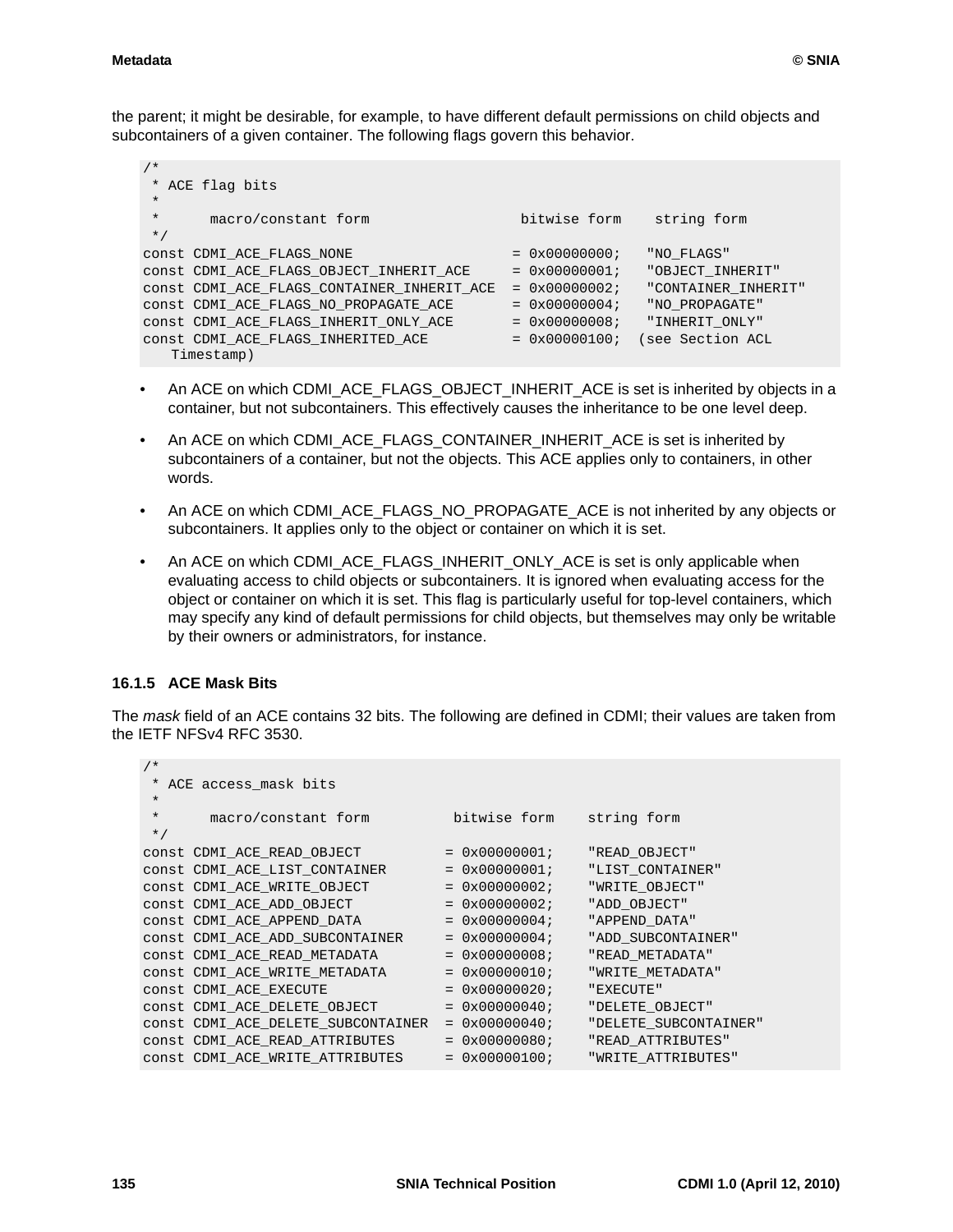| CONSt CDMI ACE DELETE        | $= 0 \times 00010000;$ | "DELETE"        |
|------------------------------|------------------------|-----------------|
| CONSt CDMI ACE READ ACL      | $= 0x00020000i$        | "READ ACL"      |
| CONSt CDMI ACE WRITE ACL     | $= 0 \times 00040000;$ | "WRITE ACL"     |
| CONSt CDMI ACE WRITE OWNER   | $= 0x00080000i$        | "WRITE OWNER"   |
| CONSt CDMI ACE SYNCHRONIZE   | $= 0 \times 00100000$  | "SYNCHRONIZE"   |
| CONSt CDMI ACE SET RETENTION | $= 0x10000000i$        | "SET RETENTION" |

Several summary values are useful for routine work:

| CONSt CDMI ACE READ      | $= 0x00000009;$  | "READ"      |
|--------------------------|------------------|-------------|
| CONSt CDMI ACE READ ALL  | $= 0x00020089;$  | "READ ALL"  |
| const CDMI ACE WRITE     | $= 0x00000016;$  | "WRITE"     |
| CONSt CDMI ACE WRITE ALL | $= 0x00040156;$  | "WRITE ALL" |
| CONSt CDMI ACE RW        | $= 0x0000001F$   | "RW"        |
| CONSt CDMI ACE RW ALL    | $= 0x0006006F;$  | "RW ALL"    |
| CONSt CDMI ACE ALL       | $= 0x1007$ FFFF; | "ALL PERMS" |
|                          |                  |             |

Note that CDMI\_ACE\_WRITE\_OWNER is not included in CDMI\_ACE\_WRITE\_ALL or CDMI\_ACE\_ALL. This permission—to change the owner of an object—is generally only given to admins and the object's owner.

Note that several constants are duplicated in the above list. This duplication is because several of the flags apply to both objects and containers:

| Object type | constant | string form           |
|-------------|----------|-----------------------|
| object      | 0x01     | "READ OBJECT"         |
| container   | 0x01     | "LIST CONTAINER"      |
| object      | 0x02     | "WRITE OBJECT"        |
| container   | 0x02     | "ADD_OBJECT"          |
| object      | 0x04     | "APPEND DATA"         |
| container   | 0x04     | "ADD SUBCONTAINER"    |
| object      | 0x40     | "DELETE OBJECT"       |
| container   | 0x40     | "DELETE SUBCONTAINER" |

Implementations should use the correct string form for display of permissions, if the object type is known. If the object type is unknown, the "object" version of the string should be used.

#### <span id="page-146-0"></span>**16.1.6 ACL Timestamp**

The CDMI model of permissions inheritance requires that all object access be governed by a *logical ACL*. This ACL is constructed by walking the parentage chain for an object back to the root container, appending all inheritable ACEs to the ACL actually on the object as the upward traversal is done. This operation is obviously expensive; good caching on the part of server implementations will be required to support nesting to any significant degree. To support said caching, CDMI provides the following flag.

const CDMI\_ACE\_FLAGS\_INHERITED\_ACE = 0x00000100; "INHERITED\_ACE"

This flag should be set for all inherited ACEs that are appended to an object's original ACL. A server may use this flag as follows:

• By design, it should be easy and cheap to list an object's ancestors (parent, parent's parent, and so on).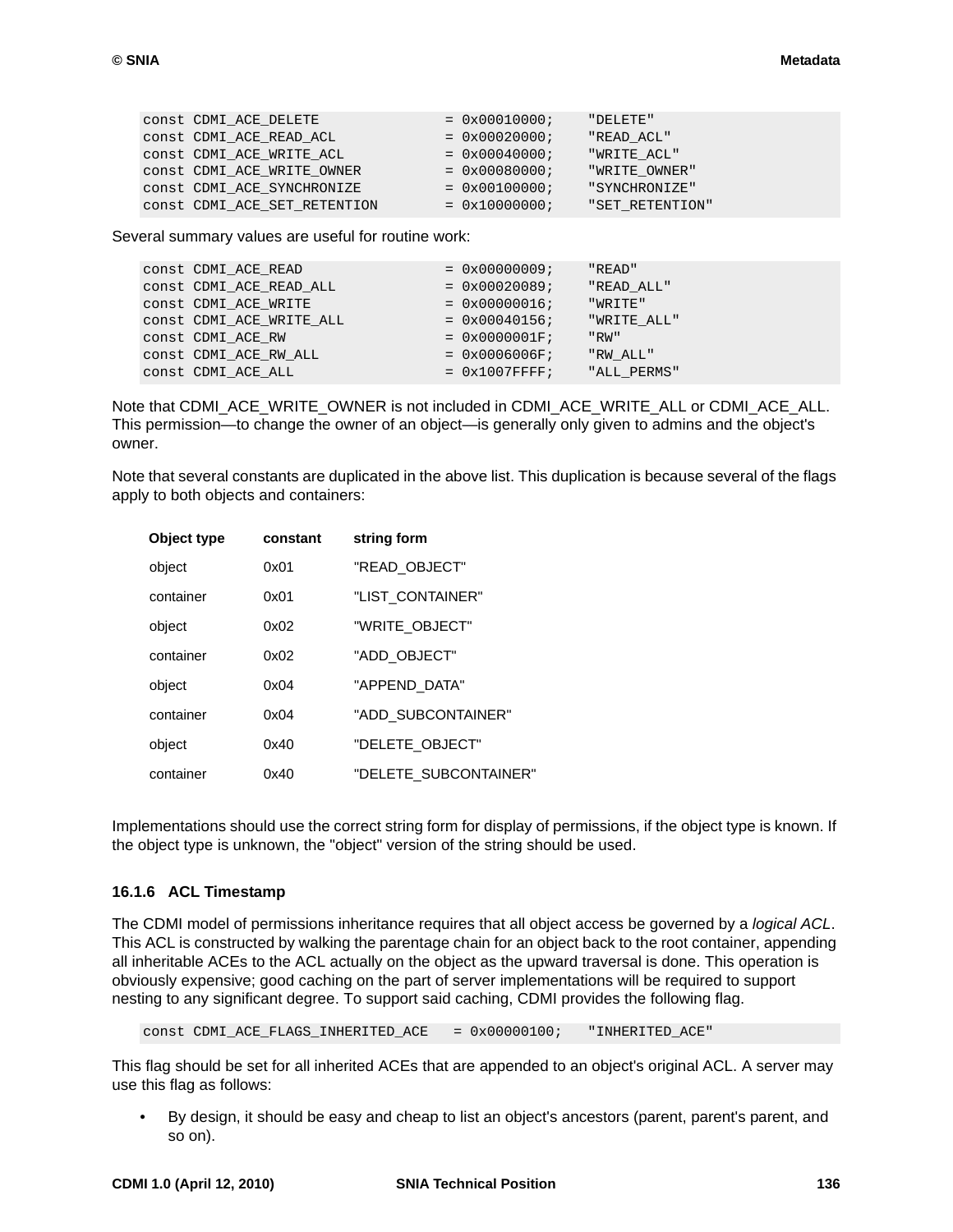- A time-stamped list of parent objects, whose ACLs have been changed, should be kept.
- Comparing an object's parents against the list of changed parents, whose timestamps are newer than the object's ACL timestamp, should provide an inexpensive way of determining whether a given object's ACL is current.
- When an object's timestamp is older than any one of its parents, the ACL should be reevaluated and its timestamp set to the current time. Note that race conditions here are ignored: it is not usual that many ACL-setting operations are in place at once, except upon setting of ACLs in an entire tree of objects, and in that case, each object is generally only touched once.

### **16.1.7 ACL Evaluation Utilities**

Before describing the evaluation algorithm for permitting access to an object, defining a couple of utility routines will help to simplify the control flow. In the following example, equality is used loosely: flags can be either numbers or strings, for instance, and the proper conversion is assumed. Other substantial entities are treated similarly.

```
//
// figure out whether an ace anywhere up the inheritance chain applies
// to the acl on a given object
//
def logically applies (object o, ace a, bool recursing)
   if (a.flags == CDMI_ACE_FLAGS_NONE)
                return 1
   else if (!recursing)
          if (a.flags | CDMI_ACE_FLAGS_INHERIT_ONLY_ACE != 0)
                return 0
   else 
          if (CDMI_ACE_FLAGS_NO_PROPAGATE_ACE != 0)
                return 0
    else if (o.type == object &&
                a.flags | CDMI_ACE_FLAGS_OBJECT_INHERIT_ACE != 0)
                      return 1
          else if (o.type == container &&
               a.flags | CDMI_ACE_FLAGS_CONTAINER_INHERIT_ACE != 0)
                      return 1
   else
          return 0
enddef
//
// make an ACE which legally apply to a REF
//
def ref_ace (ACE ace)
   ACE r = ace;
   r.access_mask = r.access_mask XOR "READ_OBJECT"
   return r;
enddef
 //
```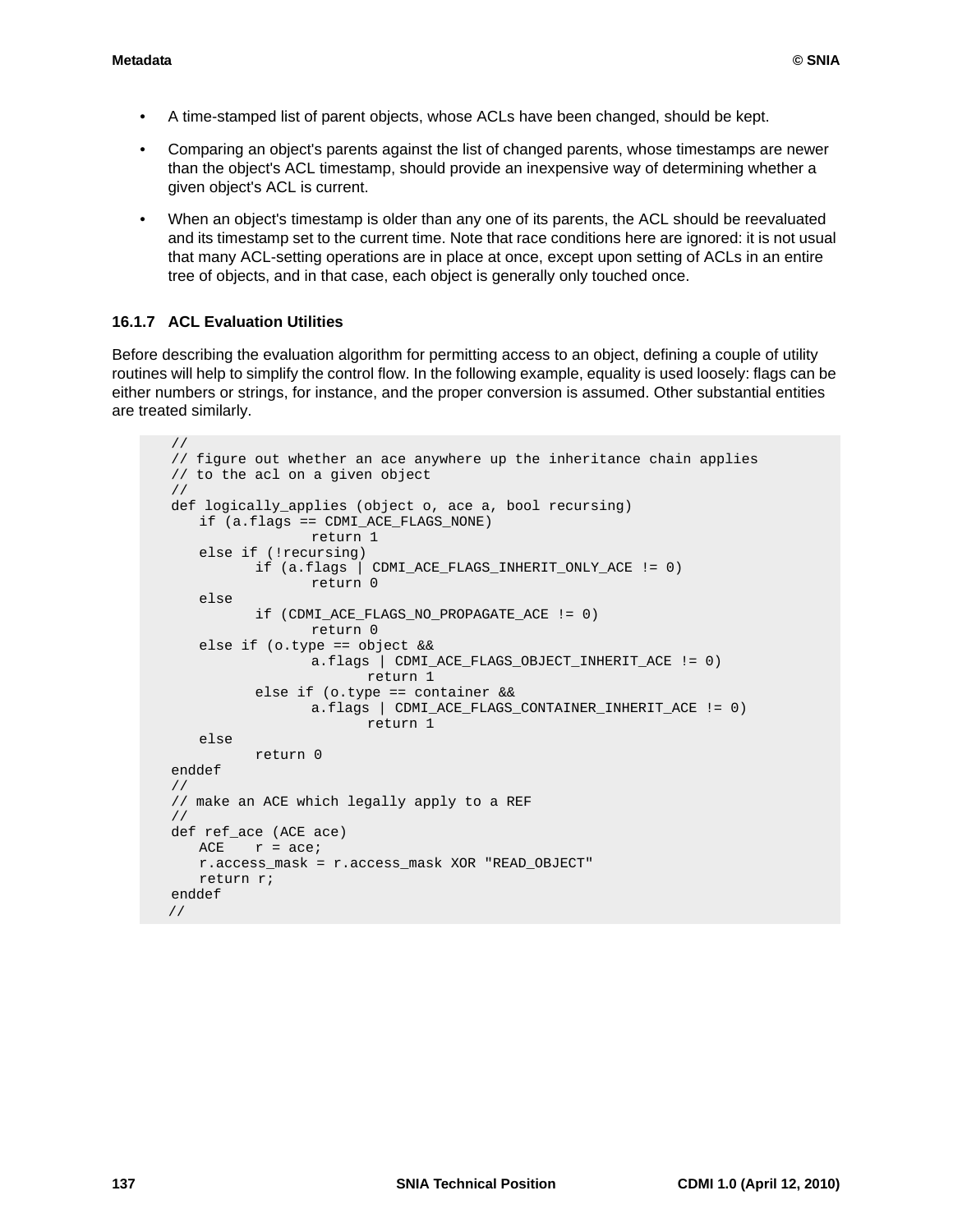```
// get the logical ACL for object o
//
def get_logical_acl (object o)
   acl A = NULL
   bool recursing = false
   do
         if (o != NULL)
               foreach ace a in o.acl
                      if logically_applies(o, a, recursing)
                            if (o.type == REF)
                                  A += ref\_ace(a)else
                                  A += a // append ace a to acl A
                o = parent(o)recursing = true
         else
                break
   A.timestamp = now()
   return A
enddef
```
#### **16.1.8 ACL Evaluation**

When evaluating whether access to a particular object *O* by a principal *P* shall be granted, the server traverses the object's logical ACL (its ACL after processing inheritance from ancestor containers) in list order, using a temporary permissions bitmask *m*, initially empty (all zeroes).

- If the ACL timestamp is nonexistent or is older than that of some parent (see foregoing discussion in previous section), use get\_acl(O, P) to set the physical ACL equal to the logical ACL.
- If the object still does not contain an ACL, the algorithm terminates and access is denied for all users and groups. This condition is not expected, as CDMI implementations should require an inheritable default ACL on all root containers.
- ACEs that do not refer to the principal *P* requesting the operation are ignored.
- If an ACE is encountered that denies access to *P* for any of the requested mask bits, access is denied and the algorithm terminates.
- If an ACE is encountered that allows access to *P*, the permissions mask *m* for the operation is XORed with the permissions mask from the ACE. If *m* is sufficient for the operation, access is granted and the algorithm terminates.
- If the end of the ACL list is reached and permission has neither been granted nor explicitly denied, access is denied and the algorithm terminates, unless the object is a container root. In this case, the server shall:
	- Allow access to the container owner, ADMINISTRATOR@, and any member of ADMINUSERS@
	- Log an event indicating what has happened
	- **Note:** When permission for the desired access is not explicitly given, even ADMINISTRATOR@ and equivalents are denied for objects that aren't container roots. When an admin needs to access an object in such an instance, the root container object must be accessed and its inheritable ACEs changed in a way as to allow access to the original object. The resulting log entry then provides an audit trail for the access.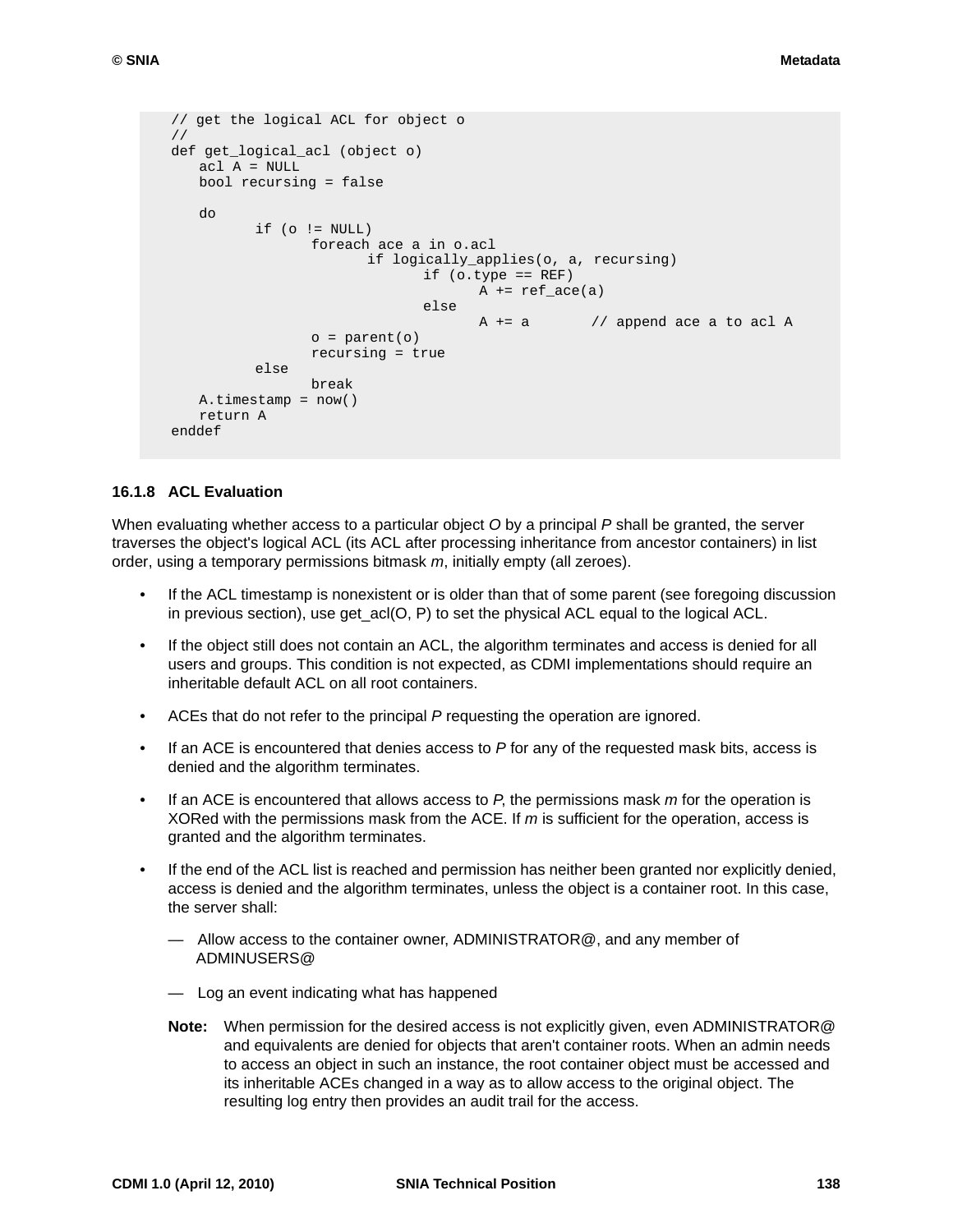#### **Metadata © SNIA**

When a root container is created and no ACL is supplied, the server shall place an ACL containing the following ACEs on the container:

```
{
     \Gamma {
                "ALLOW",
                 "OWNER@",
                 "NO_FLAGS",
                 "ALL_PERMS",
                now()
           } ,
            {
                "ALLOW",
                "AUTHENICATED@",
                 "NO_FLAGS",
                 "READ",
                now()
           } 
     \mathbf{I}}
```
As ACLs are metadata, they are PUT and GOTTEN through the metadata field of a PUT or GET request. The syntax is as follows:

```
ACL = \{ ACE[, ACE...] \}ACE = \{ acceptype, identifier, accepts, accflags, accmask, acctime\}acceptype = unit_t | acceptypeitemidentifier = utf8string_t
aceflags = unit_t | aceflagsstringacemask = uint_t | acemaskstring
acetime = uint_t | datetimestring // Unix seconds or datetime
acetypeitem = aceallowedtype |
              acedeniedtype |
               aceaudittype
aceallowedtype = "CDMI_ACE_ACCESS_ALLOWED_TYPE" | 0x0
acedeniedtype = "CDMI_ACE_ACCESS_DENIED_TYPE" | 0x01
aceaudittype = "CDMI_ACE_SYSTEM_AUDIT_TYPE" | 0x02
aceflagsstring = aceflagsitem [| aceflagsitem ...]
aceflagsitem = aceobinherititem |
                acecontinherititem |
                acenopropagateitem | 
                aceinheritonlyitem
aceobinherititem = "CDMI_ACE_OBJECT_INHERIT_ACE" | 0x01
acecontinherititem = "CDMI_ACE_CONTAINER_INHERIT_ACE" | 0x02
acenopropagateitem = "CDMI_ACE_NO_PROPAGATE_INHERIT_ACE" | 0x04
aceinheritonlyitem = "CDMI_ACE_INHERIT_ONLY_ACE" | 0x08
acemaskstring = acemaskitem [| acemaskitem ...]
acemaskitem = acereaditem | acewriteitem |
               aceappenditem | acereadmetaitem |
               acewritemetaitem | acedeleteitem |
               acedelselfitem | acereadaclitem |
               acewriteaclitem | acewriteowneritem
```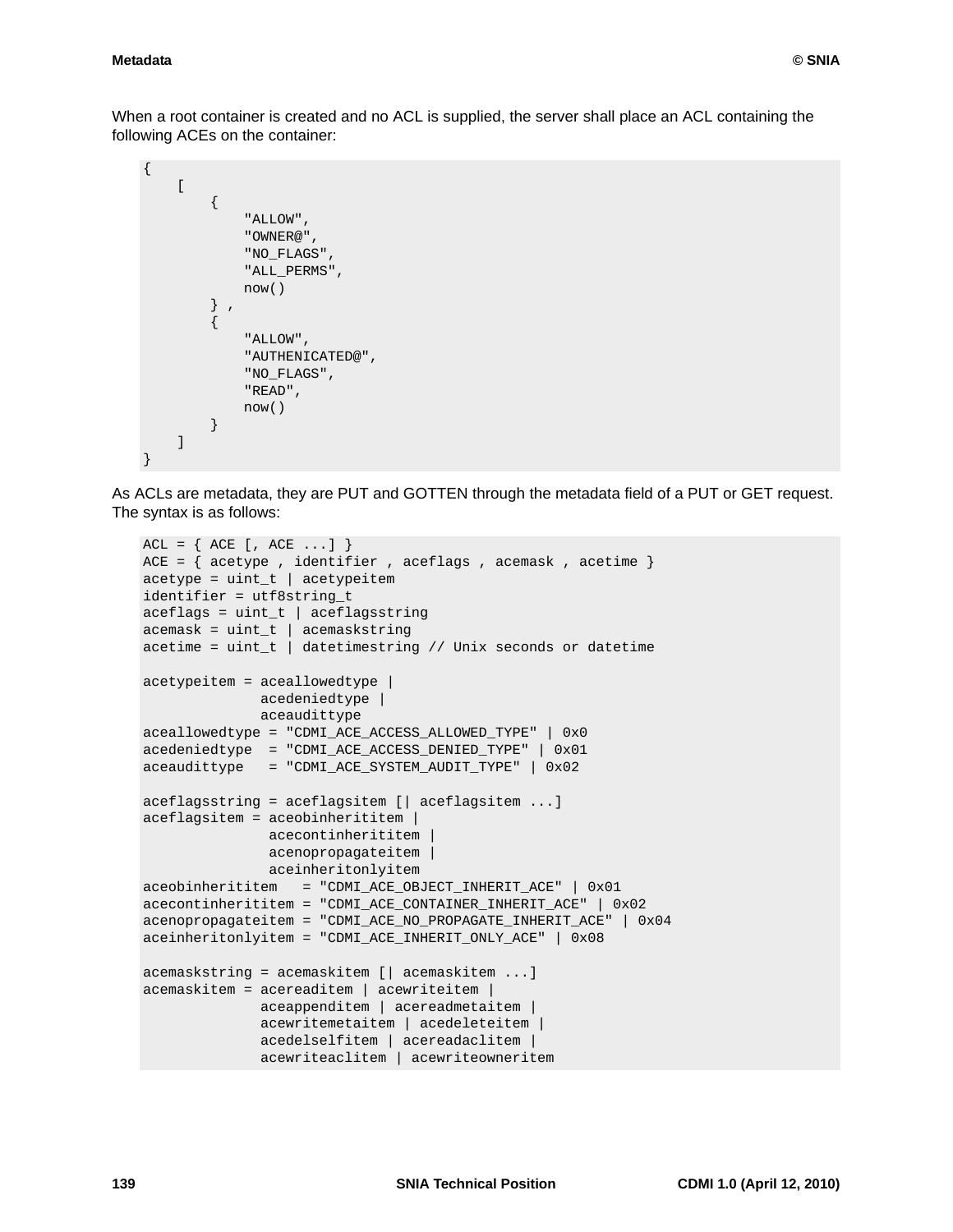```
acereaditem = "CDMI_ACE_READ_OBJECT" | 
              "CDMI_ACE_LIST_CONTAINER" | 0x01 
acewriteitem = "CDMI_ACE_WRITE_OBJECT" | 
               "CDMI_ACE_ADD_OBJECT" | 0x02 
aceappenditem = "CDMI_ACE_APPEND_DATA" | 
                "CDMI_ACE_ADD_SUBCONTAINER" | 0x04 
acereadmetaitem = "CDMI_ACE_READ_METADATA" | 0x08
acewritemetaitem = "CDMI_ACE_WRITE_METADATA" | 0x10
acedeleteitem = "CDMI_ACE_DELETE_OBJECT" | 
                "CDMI_ACE_DELETE_SUBCONTAINER" | 0x40 
acedelselfitem = "CDMI_ACE_DELETE" | 0x10000 
acereadaclitem = "CDMI_ACE_READ_ACL" | 0x20000 
acewriteaclitem = "CDMI_ACE_WRITE_ACL" | 0x40000 
acewriteowneritem = "CDMI_ACE_WRITE_OWNER" | 0x80000
```
When ACE masks are presented in numeric format, they shall, at all times, be specified in hexadecimal notation with a leading "0x". This format allows both servers and clients to quickly determine which of the two forms of a given constant is being used. When masks are presented in string format, they shall be converted to numeric format and then evaluated using standard bitwise operators.

#### **16.1.9 Example ACE Mask Expressions**

```
evaluates to 0x09 | 0x02 == 0x0Bevaluates to 0x000FFFFF == CDMI_ACE_ALL
   evaluates to 0x0060006F | 0x00100000 == 0x0070006F
"READ_ALL" | 0x02
0xFFFFF
"RW_ALL" | DELETE
```
#### **16.1.10 Canonical Format for ACE Hexadecimal Quantities**

ACE mask expressions shall always be evaluated and converted to a single hexadecimal value before transmission in an HTTP protocol datagram. Applications or utilities that display them to users should convert them into a text expression prior to display and accept user input in text format as well. The C bitwise operators "|" and "&" should be used for textual representations of bitmask entities.

The following technique should be used to decompose masks into strings. A table of masks and string equivalents should be maintained and ordered from greatest to least:

```
0x1007FFFF "ALL_PERMS""ALL_PERMS"
  0x0006006F "RW ALL" "RW ALL"
   0x0000001F "RW""RW"
    ...
   0x00000002 "WRITE_OBJECT""ADD_OBJECT"
   0x00000001 "READ_OBJECT""LIST_CONTAINER"
```
Given an access mask M, the following is repeated until  $M = 0$ :

- **1** Select the highest mask *m* from the table such that M & *m* == *m*
- **2** If the object is a container, select the string from the 3rd column; otherwise select the string from the 2nd column.
- **3** Bitwise subtract *m* from M, i.e. set M = M xor *m*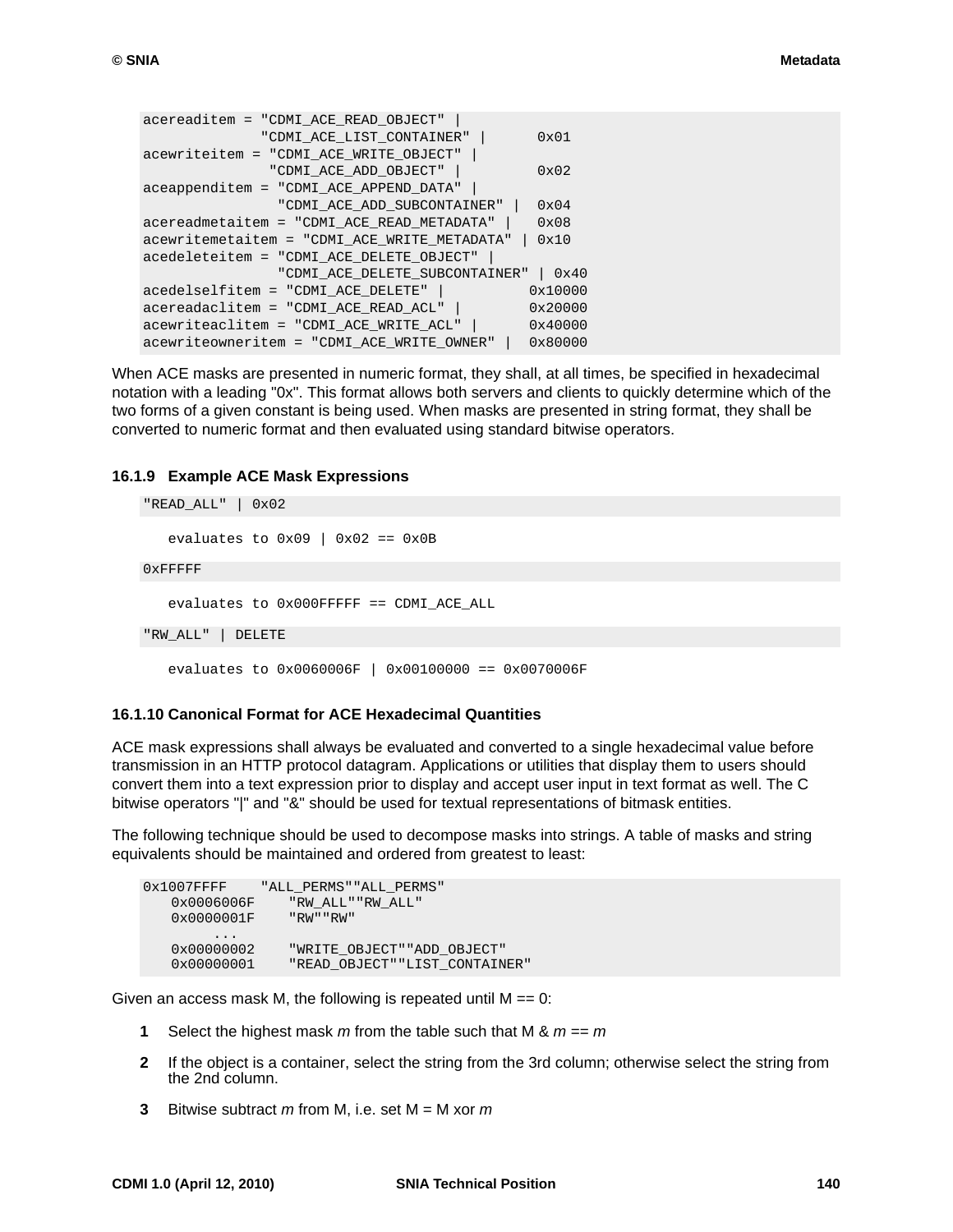The complete textual representation is then all the selected strings concatenated with " | " between them, e.g. "ALL\_PERMS | WRITE\_OWNER". The strings should appear in the order they are selected.

A similar technique should be used for all other sets of hex/string equivalents.

Note that this algorithm, properly coded, requires only one (often partial) pass through the corresponding string equivalents table.

#### **16.1.11 JSON Format for ACLs**

ACE flags and masks are members of a 32-bit quantity that is widely understood in its hexadecimal representations. The JSON data format does not support hexadecimal integers, however. For this reason, all hexadecimal integers in CDMI ACLs shall be represented as quoted strings containing a leading "0x".

ACLs containing a single ACE shall be represented in JSON as follows:

```
{
     "ACL" : {
         "acetype" : "0xnn",
         "identifier" : "<user-or-group-name>",
         "aceflags" : "0xnn",
         "acemask" : "0xnn",
         "acetime" : 12345678
     }
}
```
ACLs containing multiple ACEs shall be represented in JSON as follows:

```
{
     "ACL" : [
         {
             "acetype" : "0xnn",
              "identifier" : "<user-or-group-name>",
              "aceflags" : "0xnn",
              "acemask" : "0xnn",
             "acetime" : 12345678 
         },
          {
             "acetype" : "0xnn",
              "identifier" : "<user-or-group-name>",
              "aceflags" : "0xnn",
              "acemask" : "0xnn",
              "acetime" : 12345678 
         } 
     ]
}
```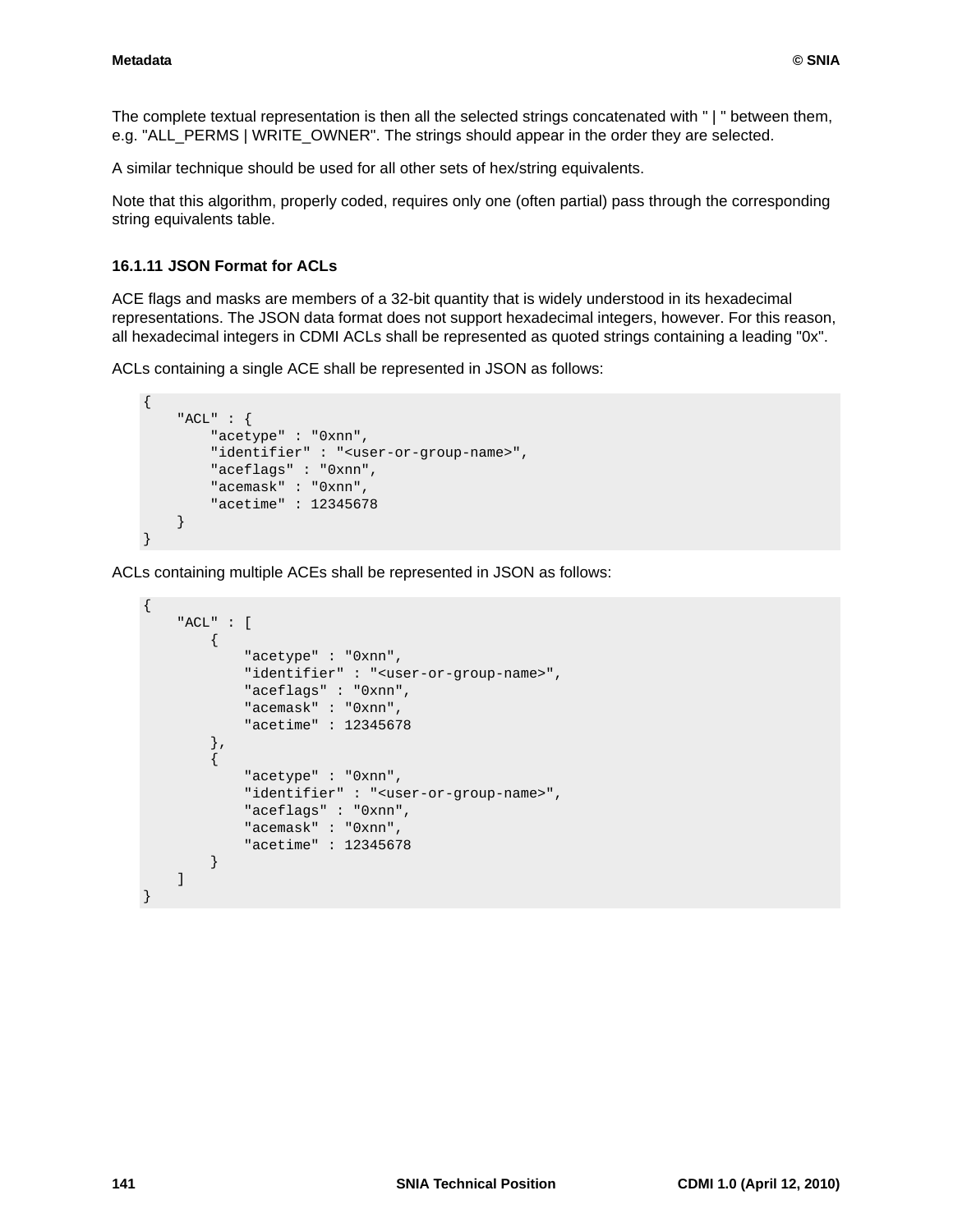ACEs in such an ACL shall be evaluated in order as they appear. An example of an ACL embedded in a response to a GET request is as follows:

```
HTTP/1.1 200 OK
Content-Type: application/vnd.org.snia.cdmi.dataobject+json
X-CDMI-Specification-Version: 1.0
{
     "objectURI" : "/MyContainer/MyDataObject.txt",
     "objectID" : "AABwbQAQb/ENV52Ai8a3MA==",
     "parentURI" : "/MyContainer/",
     "domainURI" : "/cdmi_domains/MyDomain/",
     "capabilitiesURI" : "/cdmi_capabilities/DataObject/",
     "percentComplete" : "Complete",
     "mimetype" : "text/plain",
     "metadata" : {
         "cdmi_size" : "17",
         "ACL" : {
             "acetype" : "0x00",
             "identifier" : "EVERYONE@",
              "aceflags" : "0x00",
              "acemask" : "0x00020089",
              "acetime" : 12345678 
         } 
     },
     "valuerange" : "0-17",
     "value" : "Hello CDMI World!" 
}
```
### **16.2 Support for User Metadata**

All objects that support metadata must permit the inclusion of arbitrary user-defined metadata items, with the restriction that the name of a user-defined metadata item shall not start with the prefix "cdmi\_".

- The maximum number of user-defined metadata items is specified by the capability "cdmi\_metadata\_maxitems".
- The maximum size of each user-defined metadata item is specified by the capability "cdmi\_metadata\_maxsize".

### **16.3 Support for Storage System Metadata**

Once an object has been created, the storage system metadata, as described in [Table 22, "Storage](#page-152-0)  [System Metadata"](#page-152-0), shall be generated by the cloud storage system and shall immediately be made available to a CDMI client in the metadata that is returned as a result of the create operation and any subsequent retrievals.

<span id="page-152-0"></span>

| <b>Metadata Name</b> | <b>Description</b>                                                              | <b>Source</b> | <b>Permissions</b> |
|----------------------|---------------------------------------------------------------------------------|---------------|--------------------|
| cdmi size            | The number of bytes stored in the data object.                                  | Server        | Read-Only          |
| cdmi ctime           | The time when the data object was created, in ISO-8601<br>point-in-time format. | Server        | Read-Only          |

| Table 22 - Storage System Metadata |  |  |  |
|------------------------------------|--|--|--|
|------------------------------------|--|--|--|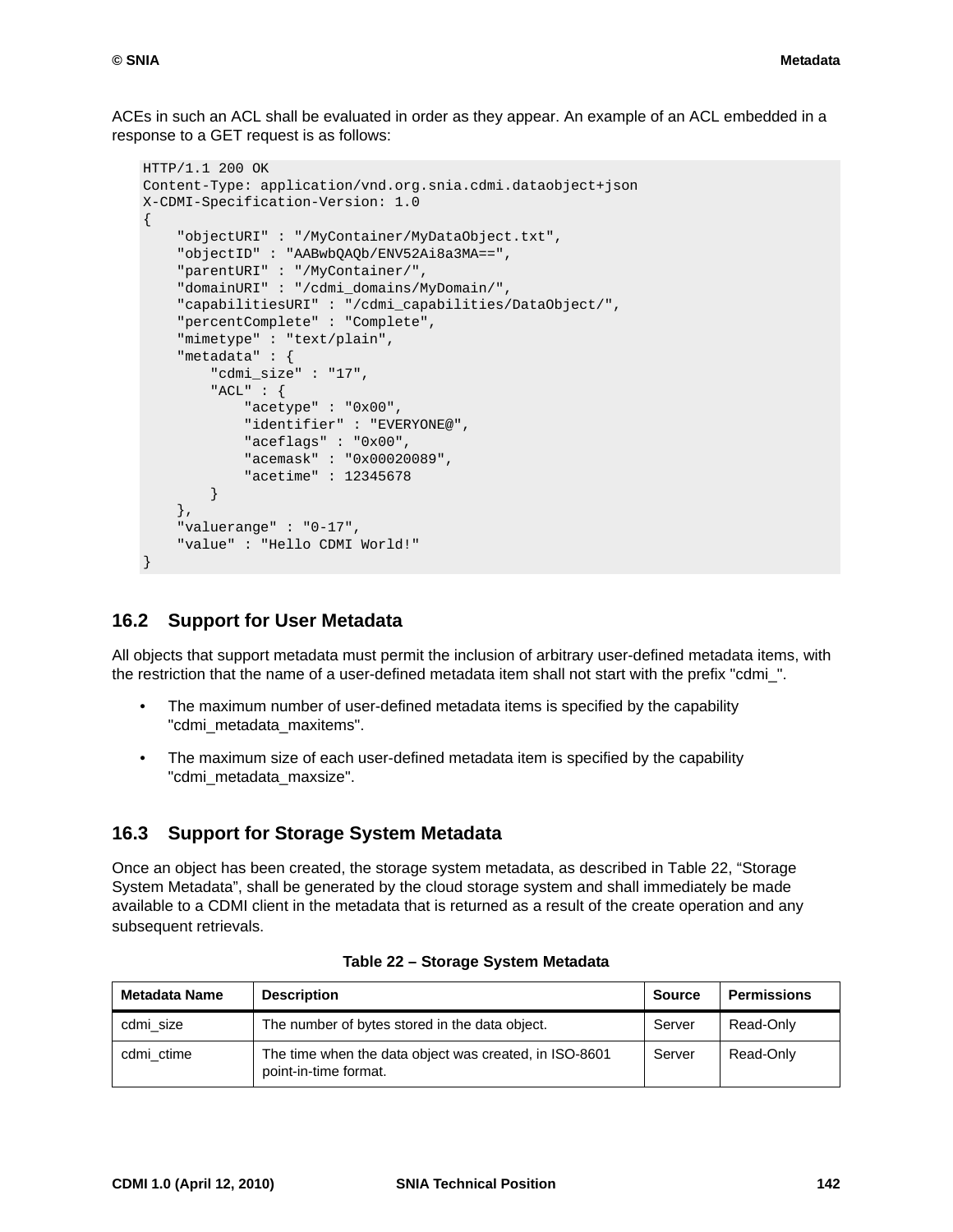| <b>Metadata Name</b> | <b>Description</b>                                                                                                                                                                                                                                                 | <b>Source</b> | <b>Permissions</b> |
|----------------------|--------------------------------------------------------------------------------------------------------------------------------------------------------------------------------------------------------------------------------------------------------------------|---------------|--------------------|
| cdmi_atime           | The time when the data object was last accessed in ISO-<br>8601 point-in-time format. The access or modification of a<br>child is not considered an access of a parent container<br>(access/modify times do not propagate up the tree).                            | Server        | Read-Only          |
| cdmi_mtime           | The time when the data object was last modified, in ISO-<br>8601 point-in-time format. The modification of a child is not<br>considered a modification of a container (modification times<br>do not propagate up the tree)                                         | Server        | Read-Only          |
| cdmi_acount          | The number of times that the object has been accessed<br>since it was originally created. Accesses include all reads,<br>writes, and lists.                                                                                                                        | Server        | Read-Only          |
| cdmi_mcount          | The number of times that the object has been modified since<br>it was originally created. Modifications include all value and<br>metadata changes. Modifications to metadata resulting from<br>reads (such as updates to atime) do not count as a<br>modification. | Server        | Read-Only          |
| cdmi_hash            | The hash of the value of the object, encoded as a base64<br>string. This metadata field shall be present when the<br>"cdmi_value_hash" data system metadata for the object or a<br>parent object indicates that the value of the object should be<br>hashed.       | Server        | Read-Only          |
| cdmi_acl             | Standard ACL metadata. (Based on NFSv4?) If not specified<br>when the object is created, this metadata will be filled in by<br>the system.                                                                                                                         | Client        | Read/Write         |

## **16.4 Support for Data System Metadata**

When specified, data system metadata provides guidelines to the cloud storage system on how to provide storage data services for data managed through the CDMI interface.

As described in [Table 23,](#page-153-0) data system metadata is inherited from parent objects to any children. If a child explicitly contains data system metadata, the metadata value of the child data system will override the metadata value of the parent data system.

<span id="page-153-0"></span>

| <b>Metadata Name</b>                                                                             | <b>Description</b>                                                                                                                                                                                         | <b>Source</b> | <b>Permissions</b> |
|--------------------------------------------------------------------------------------------------|------------------------------------------------------------------------------------------------------------------------------------------------------------------------------------------------------------|---------------|--------------------|
| cdmi_data_redundancy                                                                             | JSON string containing the desired<br>number of complete copies of the data<br>object to be maintained.                                                                                                    | Client        | Read/Write         |
| cdmi immediate redundancy                                                                        | JSON string that, if present and set to the<br>value "true", indicates that at least a<br>cdmi data redundancy number of copies<br>will contain the newly written value before<br>the operation completes. | Client        | Read/Write         |
| cdmi_assignedsize (only valid for a<br>container object - see Chapter 9,<br>"Container Objects". | JSON string containing the number of<br>bytes that is reported via exported<br>protocols (may be thin provisioned). This<br>number may limit cdmi_size.                                                    | Client        | Read/Write         |

**Table 23 – Data Systems Metadata**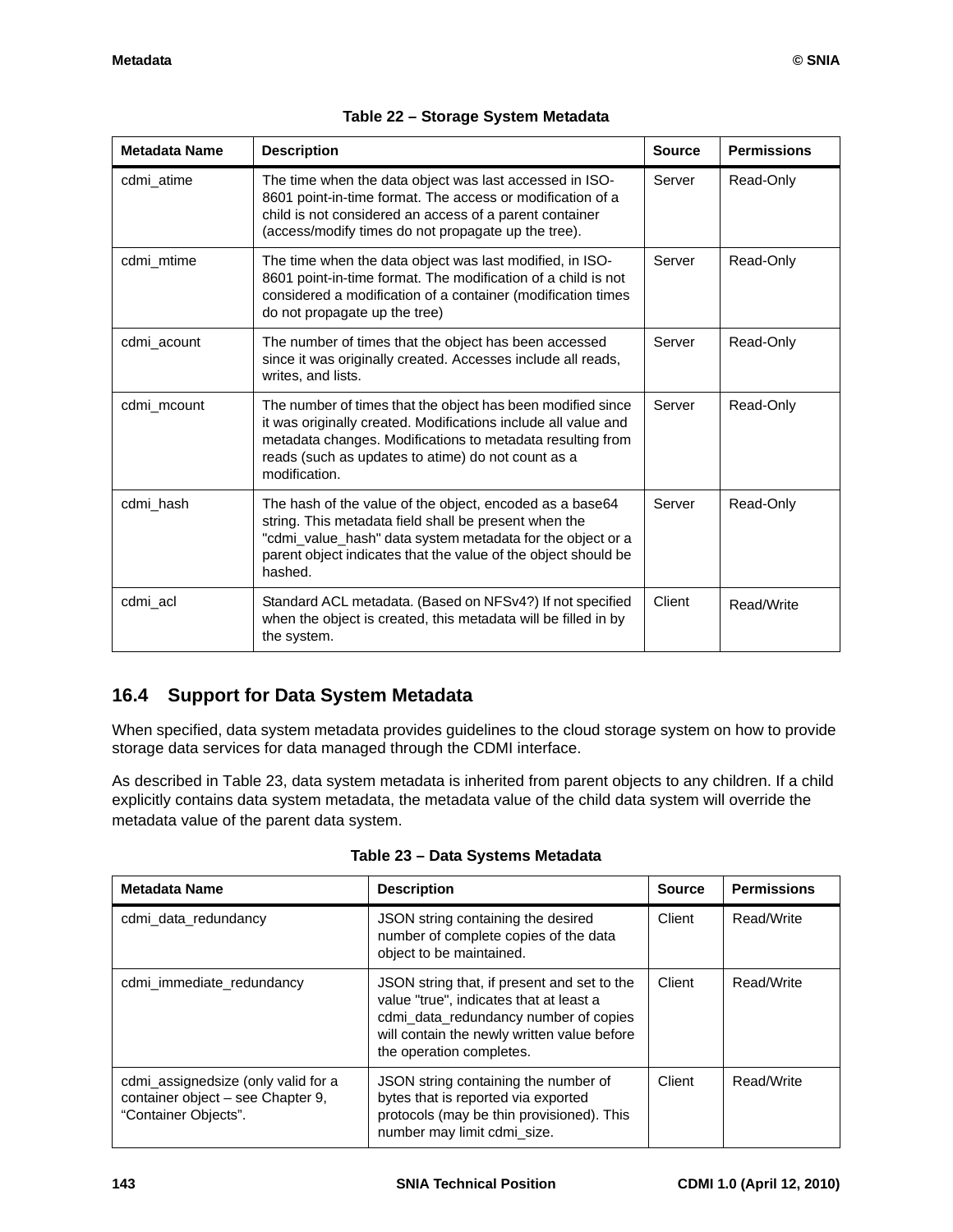| <b>Metadata Name</b>           | <b>Description</b>                                                                                                                                                                                                                                                                                                                                         | <b>Source</b> | <b>Permissions</b> |
|--------------------------------|------------------------------------------------------------------------------------------------------------------------------------------------------------------------------------------------------------------------------------------------------------------------------------------------------------------------------------------------------------|---------------|--------------------|
| cdmi_infrastructure_redundancy | JSON string containing the desired<br>number of independent storage<br>infrastructures supporting the data.                                                                                                                                                                                                                                                | Client        | Read/Write         |
| cdmi_data_dispersion           | JSON string containing the desired<br>distance (km) between the infrastructures<br>supporting the multiple copies of data.                                                                                                                                                                                                                                 | Client        | Read/Write         |
| cdmi_geographic_placement      | JSON array of JSON strings, each<br>containing a geopolitical identifier<br>specifying a region where the object is<br>permitted to or not permitted to be stored.<br>Geopolitical boundaries are a list of ISO-<br>3166 country codes.<br>A "!" in front of a country code excludes<br>that country from the previous list of<br>geopolitical boundaries. | Client        | Read/Write         |
| cdmi_retention_id              | JSON string containing a user-specified<br>retention identifier                                                                                                                                                                                                                                                                                            | Client        | Read/Write         |
| cdmi_retention_period          | JSON string containing an ISO-8601 time<br>interval specifying the period the object is<br>to be protected by retention.                                                                                                                                                                                                                                   | Client        | Read/Write         |
| cdmi_retention_autodelete      | JSON string containing "true" if the object<br>is to be automatically deleted when<br>retention expires.                                                                                                                                                                                                                                                   | Client        | Read/Write         |
| cdmi_hold_id                   | JSON array of JSON strings, each<br>containing a user-specified hold identifier.<br>If the array is not empty, the object is<br>under a hold.                                                                                                                                                                                                              | Client        | Read/Write         |
| cdmi_encryption                | JSON string containing the desired<br>encryption algorithm, the mode of<br>operation, and the key size.                                                                                                                                                                                                                                                    | Client        | Read/Write         |
| cdmi_value_hash                | JSON string containing the desired hash<br>algorithm to be used to hash the value of<br>the object.<br>Supported algorithm/length values are<br>provided by the "cdmi_value_hash"<br>capability.                                                                                                                                                           | Client        | Read/Write         |
| cdmi_max_latency               | JSON string containing the desired<br>maximum time to first byte, in<br>milliseconds.                                                                                                                                                                                                                                                                      | Client        | Read/Write         |
| cdmi_max_throughput            | JSON string containing the desired<br>maximum data rate on retrieve, in bytes<br>per second.                                                                                                                                                                                                                                                               | Client        | Read/Write         |

### **Table 23 – Data Systems Metadata**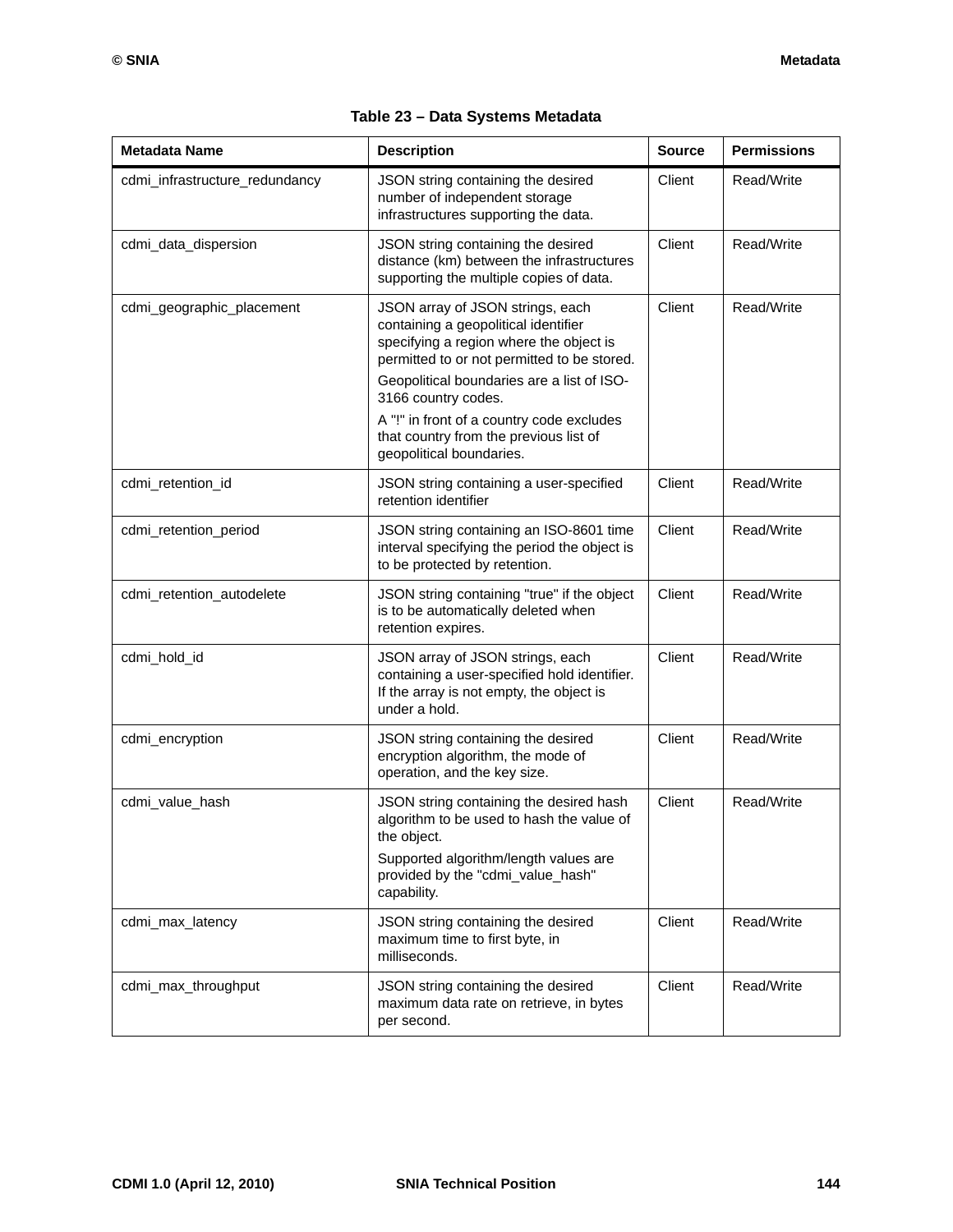| Metadata Name | <b>Description</b>                                                                                                                                                      | <b>Source</b> | <b>Permissions</b> |
|---------------|-------------------------------------------------------------------------------------------------------------------------------------------------------------------------|---------------|--------------------|
| cdmi RPO      | JSON string containing the largest<br>acceptable duration in time between an<br>update and when the update can be<br>recovered, in ISO-8601 duration<br>representation. | Client        | Read/Write         |
| cdmi RTO      | JSON string containing the largest<br>acceptable duration in time to restore<br>data, in ISO-8601 duration representation.                                              | Client        | Read/Write         |

#### **Table 23 – Data Systems Metadata**

## **16.5 Support for Data Copies**

CDMI envisions a cloud storage system where multiple primary copies of data are stored and distributed geographically for both availability and performance reasons. All of these primary copies can be accessed through the URI for the object, and the system determines which copy can best satisfy the request. CDMI also envisions secondary copies that are not accessible immediately through the URI but could be used to restore the primary copies, if they were destroyed. The metadata for CDMI data copies are described in [Table 24.](#page-155-0)

<span id="page-155-0"></span>

| <b>Metadata Name</b>           | <b>Description</b>                                                                                                                                                                                                                                                                                                               |
|--------------------------------|----------------------------------------------------------------------------------------------------------------------------------------------------------------------------------------------------------------------------------------------------------------------------------------------------------------------------------|
| cdmi_data_redundancy           | This metadata determines the minimum number of primary copies of the data<br>that the cloud will maintain. Additional primary copies may be made to satisfy<br>demand for the value.                                                                                                                                             |
| cdmi_immediate_redundancy      | This metadata is used to make sure that multiple copies of the data are<br>written to permanent storage to prevent possible data loss. It is tied to the<br>cdmi_data_redundancy metadata value, in that this value determines the<br>number of copies that are written to permanent storage before completing the<br>operation. |
| cdmi_assignedsize              | This metadata is the size that will be shown through any number of data path<br>protocols that are used to export a container. If the container is thin<br>provisioned, this may be greater than the actual storage consumed.                                                                                                    |
| cdmi_infrastructure_redundancy | This metadata is used to convey that, of the primary copies specified in<br>cdmi_data_redundancy, these copies will be stored on this many separate<br>infrastructures. Any two infrastructures cannot share common elements, such<br>as a network or power source.                                                              |
| cdmi_data_dispersion           | This metadata is used to separate the (cdmi_infrastructure_redundancy<br>number of) infrastructures by a minimum geographic distance to prevent data<br>loss due to site disasters.                                                                                                                                              |
| cdmi_geographic_placement      | This metadata limits where the data may be placed physically and constrains<br>all cloud movement of the data within the cloud. It does not apply to data once<br>it leaves the cloud. This metadata takes precedent over other metadata, such<br>as cdmi_data_dispersion.                                                       |
| cdmi_retention_id              | This metadata is a user-specified text field that is used to tag a given object<br>as being managed by a specific retention policy. It is not required to place an<br>object under retention but is useful when needing to be able to perform a<br>query to find all objects under a specific retention policy.                  |

#### **Table 24 – Metadata for CDMI Data Copies**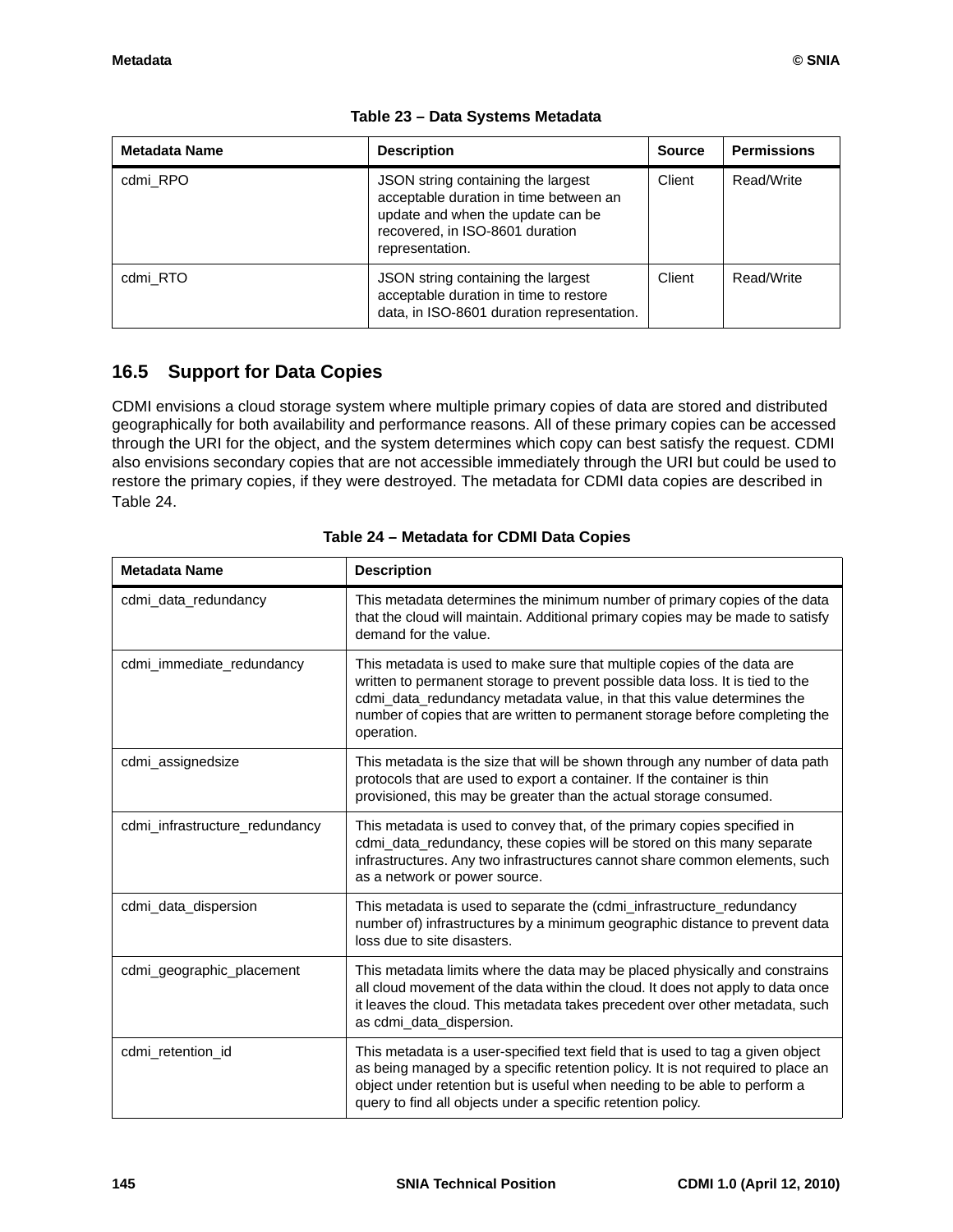| <b>Metadata Name</b>  | <b>Description</b>                                                                                                                                                                                                                                                                                                                                                                                                                                                                                                                                                                                                                                                                                                                                                                                                                                                                                                                                                                                                                                                                                                                                |
|-----------------------|---------------------------------------------------------------------------------------------------------------------------------------------------------------------------------------------------------------------------------------------------------------------------------------------------------------------------------------------------------------------------------------------------------------------------------------------------------------------------------------------------------------------------------------------------------------------------------------------------------------------------------------------------------------------------------------------------------------------------------------------------------------------------------------------------------------------------------------------------------------------------------------------------------------------------------------------------------------------------------------------------------------------------------------------------------------------------------------------------------------------------------------------------|
| cdmi_retention_period | This metadata is the time interval (in either an ISO-8601 date-duration or an<br>ISO-8601 date-date) during which the object is under retention. Only the<br>duration or end-date can be altered when updated. If an object is under<br>retention, the object cannot be deleted and its value cannot be altered. After<br>the retention duration has elapsed, the object can be deleted.                                                                                                                                                                                                                                                                                                                                                                                                                                                                                                                                                                                                                                                                                                                                                          |
| cdmi_hold_id          | This metadata is a list of user-specified hold identifiers. If an object is under<br>one or more holds, the object is completely immutable.                                                                                                                                                                                                                                                                                                                                                                                                                                                                                                                                                                                                                                                                                                                                                                                                                                                                                                                                                                                                       |
| cdmi_encryption       | This metadata is the desired encryption support that the client is requesting of<br>the cloud. Using the template, ALGORITHM_MODE_KEYLENGTH, the client<br>is able to specify the encryption where:<br>"ALGORITHM" is the encryption algorithm (e.g., "AES" or "3DES")<br>"MODE" is the mode of operation (e.g., "XTS", "CBC", or "CTR")<br>$\bullet$<br>"KEYLENGTH" is the key size (e.g., "128", "192", "256")<br>$\bullet$<br>To improve interoperability between CDMI implementations, the following<br>designators should be used for the more common encryption combinations:<br>"3DES_ECB_168" for the three-key Triple DES algorithm, the Cipher<br>Block Chaining (CBC) mode of operation, and a key size of 168 bits<br>"AES_CBC_128" for the AES algorithm, the CBC mode of operation,<br>$\bullet$<br>and a key size of 128 bits,<br>"AES_CBC_256" for the AES algorithm, the CBC mode of operation,<br>and a key size of 256 bits,<br>"AES_XTS_128" for the AES algorithm, the XTS mode of operation, and<br>a key size of 128 bits<br>"AES_XTS_256" for the AES algorithm, the XTS mode of operation, and<br>a key size of 256 bits |
| cdmi_max_latency      | This metadata is the desired latency (in milliseconds) to the first byte of data<br>in a primary copy, as measured from the edge of the cloud and factoring out<br>any propagation latency between the client and the cloud. For example, this<br>metadata may be used to determine, in an interoperable way, from what type<br>of storage medium the primary copy(s) of the data may be served.                                                                                                                                                                                                                                                                                                                                                                                                                                                                                                                                                                                                                                                                                                                                                  |
| cdmi_max_throughput   | This metadata is the desired bandwidth (in Mbits/sec) to the primary copy of<br>data, as measured from the edge of the cloud and factoring out any<br>bandwidth capability between the client and the cloud. This metadata is used<br>to stage the primary data copies in locations where there is sufficient<br>bandwidth to accommodate a maximum usage.                                                                                                                                                                                                                                                                                                                                                                                                                                                                                                                                                                                                                                                                                                                                                                                        |
| cdmi_RPO              | This metadata is used to indicate the desired backup frequency from the<br>primary copy(s) of the data to the secondary copy(s). It is the maximum<br>acceptable duration between a write to the primary copy and the backup to<br>the secondary copy during which a failure of the primary copy(s) will result in<br>data loss.                                                                                                                                                                                                                                                                                                                                                                                                                                                                                                                                                                                                                                                                                                                                                                                                                  |
| cdmi_RTO              | This metadata is used to indicate the desired maximum acceptable duration<br>to restore the primary copy(s) of the data from a secondary backup copy(s).                                                                                                                                                                                                                                                                                                                                                                                                                                                                                                                                                                                                                                                                                                                                                                                                                                                                                                                                                                                          |

| Table 24 - Metadata for CDMI Data Copies |  |  |  |  |  |
|------------------------------------------|--|--|--|--|--|
|------------------------------------------|--|--|--|--|--|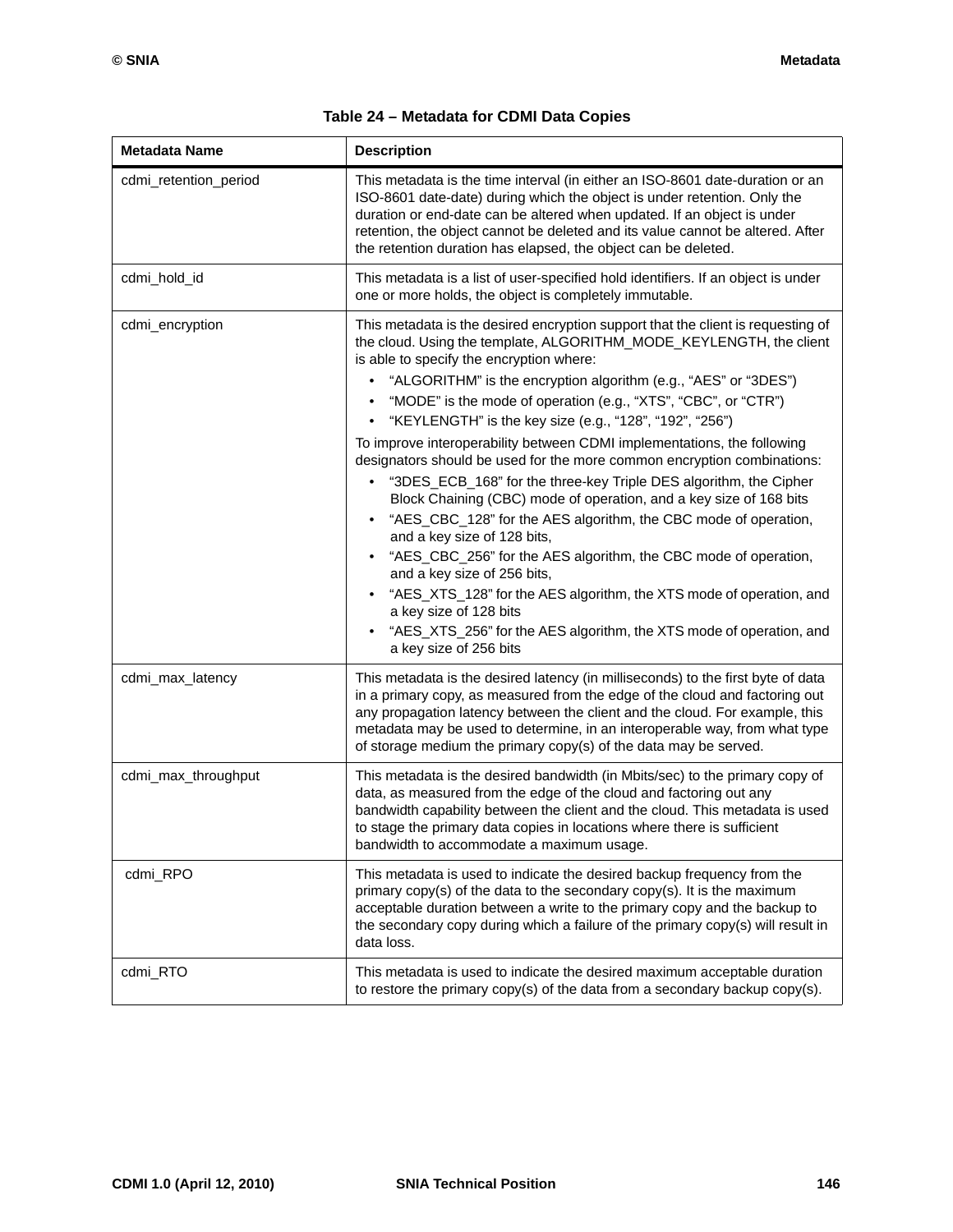## **16.6 Support for Billed Elements**

For each metadata element in a data system, there is an actual value that the offering is able to achieve at this time, as shown in [Table 25](#page-157-0).

<span id="page-157-0"></span>

| <b>Metadata Actual Value</b>          | <b>Description</b>                                                                                                                                | <b>Source</b> | <b>Permissions</b> |
|---------------------------------------|---------------------------------------------------------------------------------------------------------------------------------------------------|---------------|--------------------|
| cdmi_data_redundancy_billed           | JSON string containing the current<br>number of complete copies of the<br>data object at this time                                                | Server        | Read-Only          |
| cdmi_immediate_redundancy_billed      | JSON string, that if present and set<br>to "true", indicates if immediate<br>redundancy is provided for the<br>object.                            | Server        | Read-Only          |
| cdmi_infrastructure_redundancy_billed | JSON string containing the current<br>number of independent storage<br>infrastructures supporting the data<br>currently operating                 | Server        | Read-Only          |
| cdmi_data_dispersion_billed           | JSON string containing the current<br>lowest distance (km) between any<br>two infrastructures hosting the data                                    | Server        | Read-Only          |
| cdmi_geographic_placement_billed      | JSON array of JSON strings, each<br>containing an ISO-3166 identifier that<br>corresponds to a geopolitical region<br>where the object is stored. | Server        | Read-Only          |
| cdmi_retention_period                 | JSON string containing an ISO-8601<br>time interval specifying the period the<br>object is protected by retention.                                | Client        | Read/Write         |
| cdmi_retention_autodelete             | JSON string containing "true" if the<br>object will automatically be deleted<br>when retention expires.                                           | Client        | Read/Write         |
| cdmi_hold_id                          | JSON array of JSON strings, each<br>containing the user-specified hold<br>identifier for active holds.                                            | Client        | Read/Write         |
| cdmi_encryption_billed                | JSON string containing the algorithm<br>used for encryption, the mode of<br>operation, and the key size. (See<br>cdmi_encryption for the format.) | Server        | Read-Only          |
| cdmi_value_hash_billed                | JSON string containing the algorithm<br>and length being used to hash the<br>object value.                                                        | Server        | Read-Only          |
| cdmi_max_latency_billed               | JSON string containing the provided<br>maximum time to first byte                                                                                 | Server        | Read-Only          |
| cdmi_max_throughput_billed            | JSON string containing the provided<br>maximum data rate on retrieve                                                                              | Server        | Read-Only          |

| Table 25 - Billed Values of Data Systems Metadata Elements |  |  |  |  |  |  |  |
|------------------------------------------------------------|--|--|--|--|--|--|--|
|------------------------------------------------------------|--|--|--|--|--|--|--|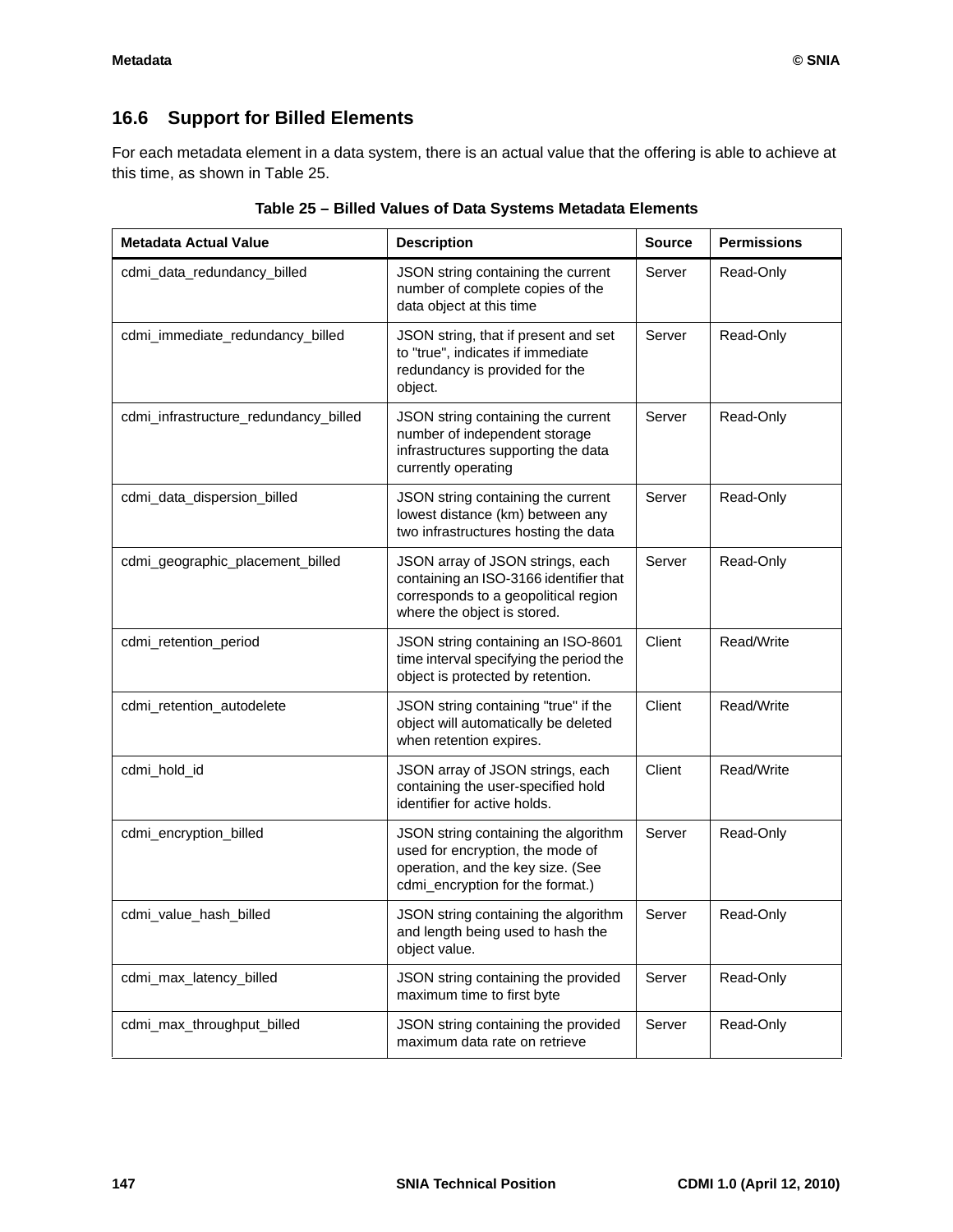| <b>Metadata Actual Value</b> | <b>Description</b>                                                                                                                                            | <b>Source</b> | <b>Permissions</b> |
|------------------------------|---------------------------------------------------------------------------------------------------------------------------------------------------------------|---------------|--------------------|
| cdmi RPO billed              | JSON string containing the provided<br>duration in time between an update<br>and when the update can be<br>recovered, in ISO-8601 duration<br>representation. | Server        | Read-Only          |
| cdmi_RTO_billed              | JSON string containing the provided<br>duration in time between an update<br>and when the update can be<br>recovered, in ISO-8601 duration<br>representation. | Server        | Read-Only          |

| Table 25 - Billed Values of Data Systems Metadata Elements |  |  |  |  |  |
|------------------------------------------------------------|--|--|--|--|--|
|------------------------------------------------------------|--|--|--|--|--|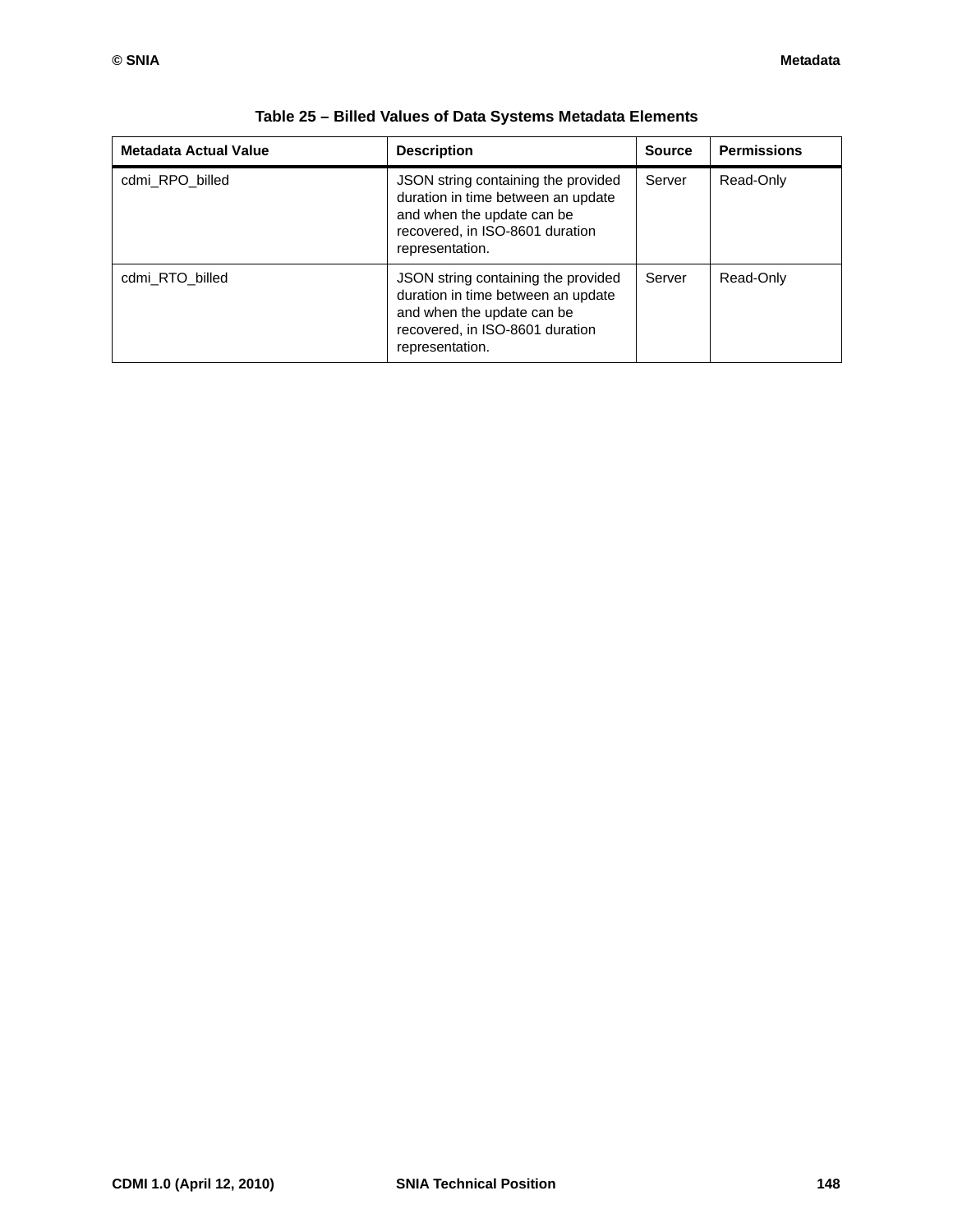# **17 CDMI Logging**

Data that is stored in a cloud-based storage system is governed by a similar set of policy, process, and governance regulations, as if the data were being stored on site or in a private cloud. The obligations to a user of cloud-based storage to satisfy regulating agencies, auditors, and IT oversight functions need to be part of the CDMI specification. As the data stored in clouds can span geo-political boundaries, multiple regulations often need to be satisfied to oversight agencies. To accomplish this, CDMI logging is divided into three functional areas, each with differing levels of detail. These include:

- Logging of CDMI object functions
- Logging of security events
- Logging of data management events

Information contained in these logs will be for CDMI operations. Logging of non-CDMI operations is optional, but may be provided through a CDMI logging interface.

## **17.1 Access to Log Data**

A CDMI client can access log data by creating a logging queue that indicates the scope of log messages that they wish to receive, as described in [Section 11.1.2, "Logging Queues"](#page-104-0). If the user has sufficient permissions to create a log queue, all log messages that he or she has subscribed to will be enqueued into the queue, which can be accessed for processing and archival storage.

If multiple logging queues are defined, each will get the log entry for a subscribed event. If there are no logging queues defined that subscribe to a given log message or class of log messages, these messages do not have to be retained by the system.

## **17.2 Object Logging**

If logging is supported by the storage system, all operations performed on CDMI objects (data objects, containers, domains, queues, and capabilities) must be persistently stored into all defined logging queues.

Log messages must contain a minimum of the following information:

- A timestamp in ISO-8601 format
- The domain in which the operation was performed
- The operation being performed
- The URI of the object against which the operation was performed
- The principal of the entity by which the operation was performed
- The result of the operation

It is anticipated that a standardized format and set of log messages for CDMI operations will be added to a future release of the standard.

Operations logged must include serializations and de-serializations, snapshots, export actions, and mappings of exports to file systems. Operations logged should include operations performed to a CDMIexported file system.

Any storage consumed by the logging queues should count as part of the overall storage consumed by a domain.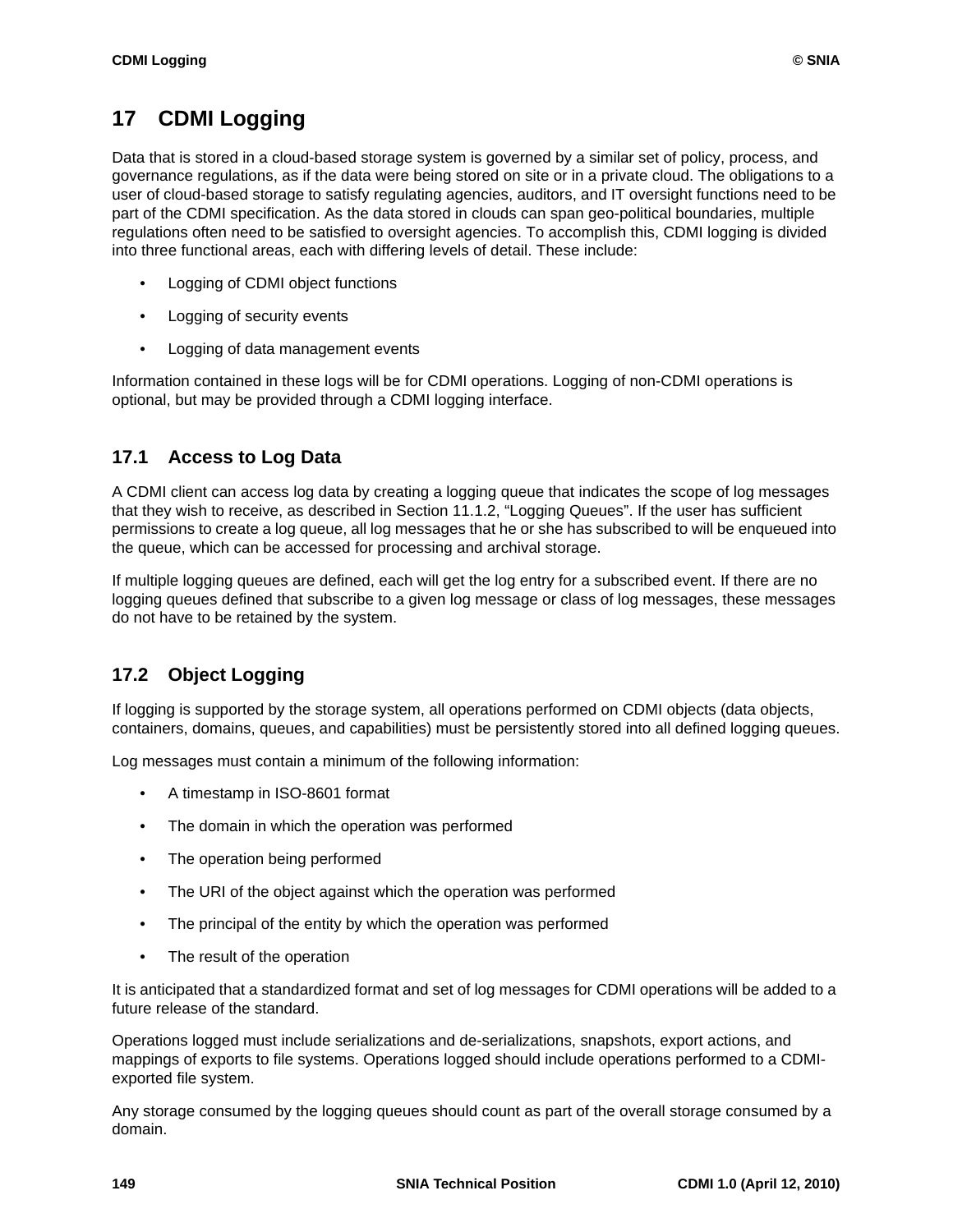CDMI object logging is a superset of object notifications. Notifications are intended to provide high-level information about changes to objects, to provide less detail than object logging, and to be available to a wider group of end users.

### **17.3 Security Logging**

All security-sensitive events, including session establishment, authentication and authorization, and domain modifications and delegation must be logged as security events. Security logging includes user and domain management, credential-related actions (i.e., revocation list validation) and should include outof-band operations that affect the security of a CDMI system (such as modifications of security properties of a CDMI domain via an administrative GUI).

### **17.4 Data Management Logging**

In addition to log messages associated with the alteration of metadata when changing data system metadata, logging should also include all conditions where the specified or actual data system metadata for objects change. For example, if the number of requested replicas was changed by a client, this change must generate a log message indicating this change. A corresponding change in the actual number of replicas by the system must also generate a log message.

This class of logging will also contain object holds and retention policy log messages.

### **17.5 Logging Security Considerations**

The accuracy and integrity of the log entries depend on the accuracy and integrity of the clock that is used to set their timestamp values. Accurate timestamps are essential to troubleshooting, forensic analysis of distributed attacks, dispute resolution, and proof of time-sensitive transactions. In essence, debugging, security, audit, and authentication are founded on the basis of event correlation (knowing exactly what happened in what order and on which side), and these security considerations depend on good time synchronization.

While specifying the accuracy and integrity of time keeping is not within the scope of the CDMI standard, to demonstrate that log timestamps are trustworthy, timestamps should be traceable to NIST standard time, and it should be demonstrated that system time cannot be arbitrarily changed.

To ensure that log messages have not been changed, log messages should be signed, such that any changes can be detected and the log integrity can be verified. Log verification also requires the demonstration that messages have not been inserted or removed, requiring the presence of sequence counts or similar methods that demonstrate continuity.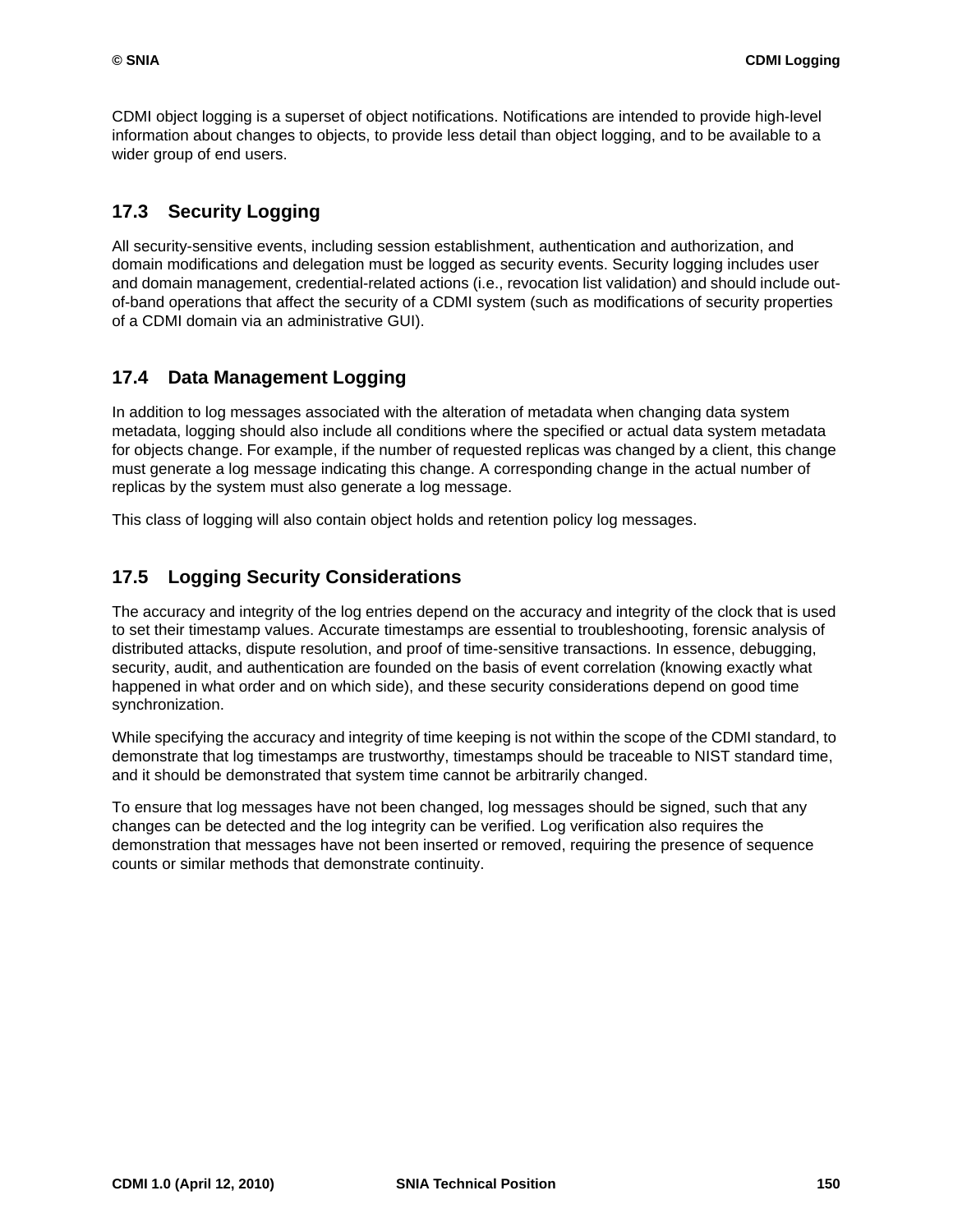# **18 Retention and Hold Management**

A CDMI system may optionally implement retention management disciplines into the system management functionality of the cloud-based storage system. The implementation of retention and hold capabilities is governed by the presence of the CDMI system-wide capabilities for retention and hold capabilities.

Retention management includes implementing a retention policy, defining a hold policy to enable objects to be held for specific purposes (typically litigation), and defining how the rules for deleting objects are affected by placing either a retention policy and/or a hold on an object. CDMI object deletion is not a capability of retention management, per se, but rather is a general system capability. However, this section describes what happens when placing either a retention policy and/or a hold on an object

Retention management may be applied to the following object types:

- Data objects
- Queue objects
- Container objects

### **18.1 Retention Management Disciplines**

CDMI retention, deletion, and hold management apply to any CDMI application that creates or deletes CDMI objects, as these disciplines mandate how a CDMI system manages CDMI objects when they are created and until they are deleted.

CDMI retention management is comprised of three management disciplines: retention, hold, and deletion:

- CDMI retention uses retention time criteria to determine the time period during which object deletion from the CDMI-based system is prohibited. No changes to the object are allowed; however, extensions of the object metadata are allowed.
- A CDMI-based system shall not allow the deletion of a CDMI object before the CDMI retention time criteria are met, and any deletion tries (e.g., by a CDMI application) shall generate non-fatal errors.
- After the CDMI retention time criteria have been met, CDMI retention shall no longer be a reason to prohibit object deletion.

## **18.2 CDMI Retention**

CDMI retention only allows one concurrent retention policy to be applied to an object at a time.

Retention management uses time criteria to determine the time period during which CDMI object deletion from the CDMI-based system shall be prohibited. CDMI retention criteria shall be specified by:

- A retention criteria identifier: a CDMI application-specified string that shall identify the retention records class (cdmi\_retention\_id)
- A retention start time and retention duration time: the start time, when used together with duration, indicating when retention shall no longer be enforced (cdmi retention duration)

When a CDMI application tries to delete an object, the CDMI system shall evaluate all such retention criteria and return a non-fatal error, if any retention criteria have not been met.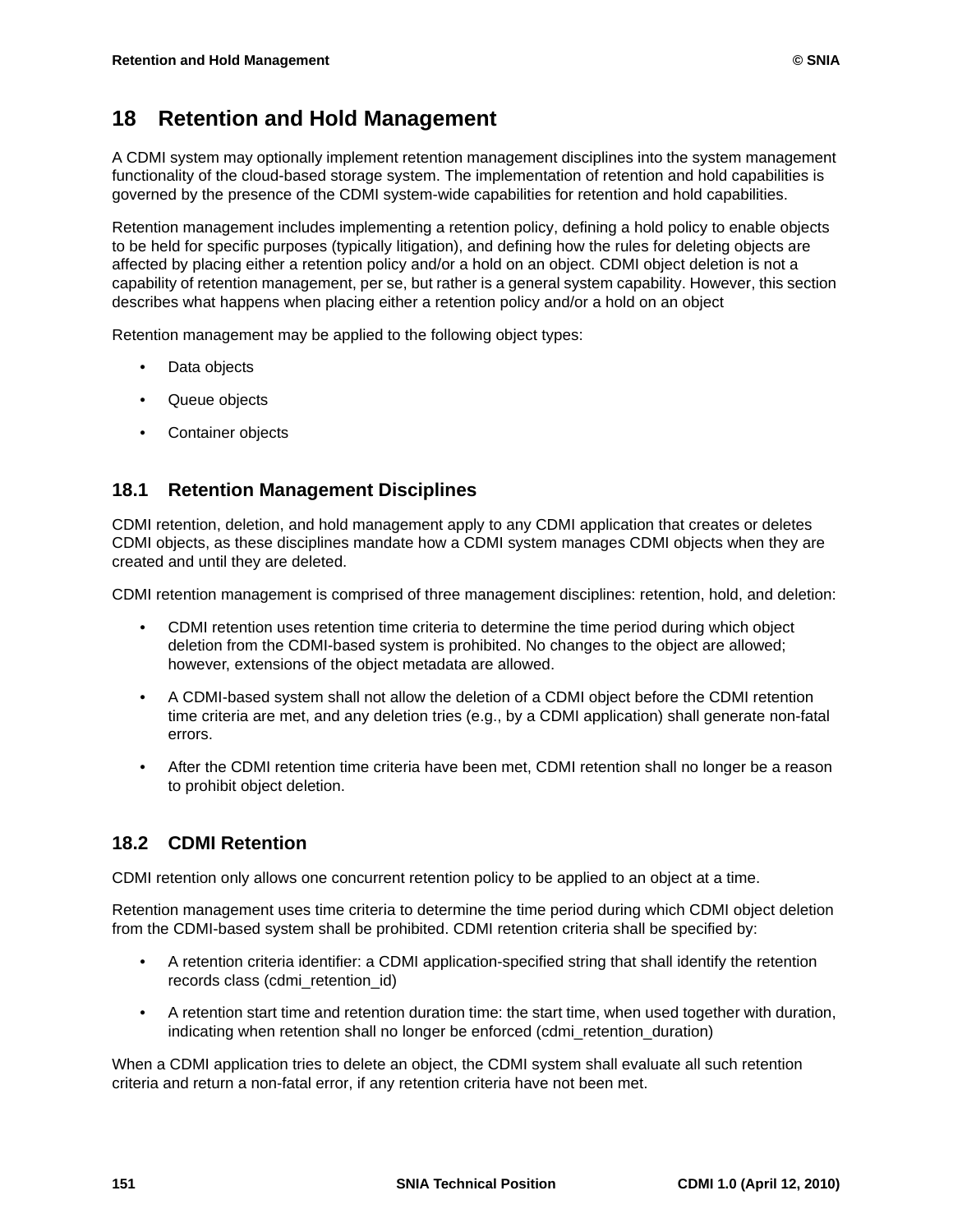[Figure 11, "Object Retention"](#page-162-0) shows how to establish time-based retention with a retention identifier. Object metadata can be extended but not modified.



**Example:** Retention start date of 4/18/2010 with a duration of 730 days. No holds.

**Figure 11 – Object Retention**

<span id="page-162-0"></span>A specific HTTP error code (407) will be returned on operations to objects that are under retention period when the CDMI system tries to change or delete the object before the retention duration criteria are met. This failure should be a non-fatal error to the application.

It is not the responsibility of a CDMI system to enforce value changes to the retention duration, as there are valid business reasons to change a retention duration for an object.

### **18.3 CDMI Hold**

CDMI hold enforces read-only data object access and prohibition of object deletion. A CDMI system will allow multiple holds to be applied to a single object to satisfy multiple hold orders.

While an object is on hold, a CDMI system shall:

- Strictly enforce read-only access to the object
- Prohibit object deletion

When copying objects that are on hold, hold properties shall not be transferred from the existing CDMI object to the new object, and the new object shall not be on hold.

Hold management uses a hold indicator to determine the time period(s) during which CDMI object revision (data and metadata) and deletion from the CDMI-based system shall be prohibited. CDMI hold criteria shall be specified by data system metadata, specifically, a hold criteria identifier that is an applicationspecified string that shall identify the holds and their order.

A CDMI application may place an object on hold by adding a hold id to the cdmi\_retention\_hold data system metadata item. When an object is on hold, CDMI applications shall be subject to failures or unexpected state changes on operations, which would otherwise be successful if the object was not on hold.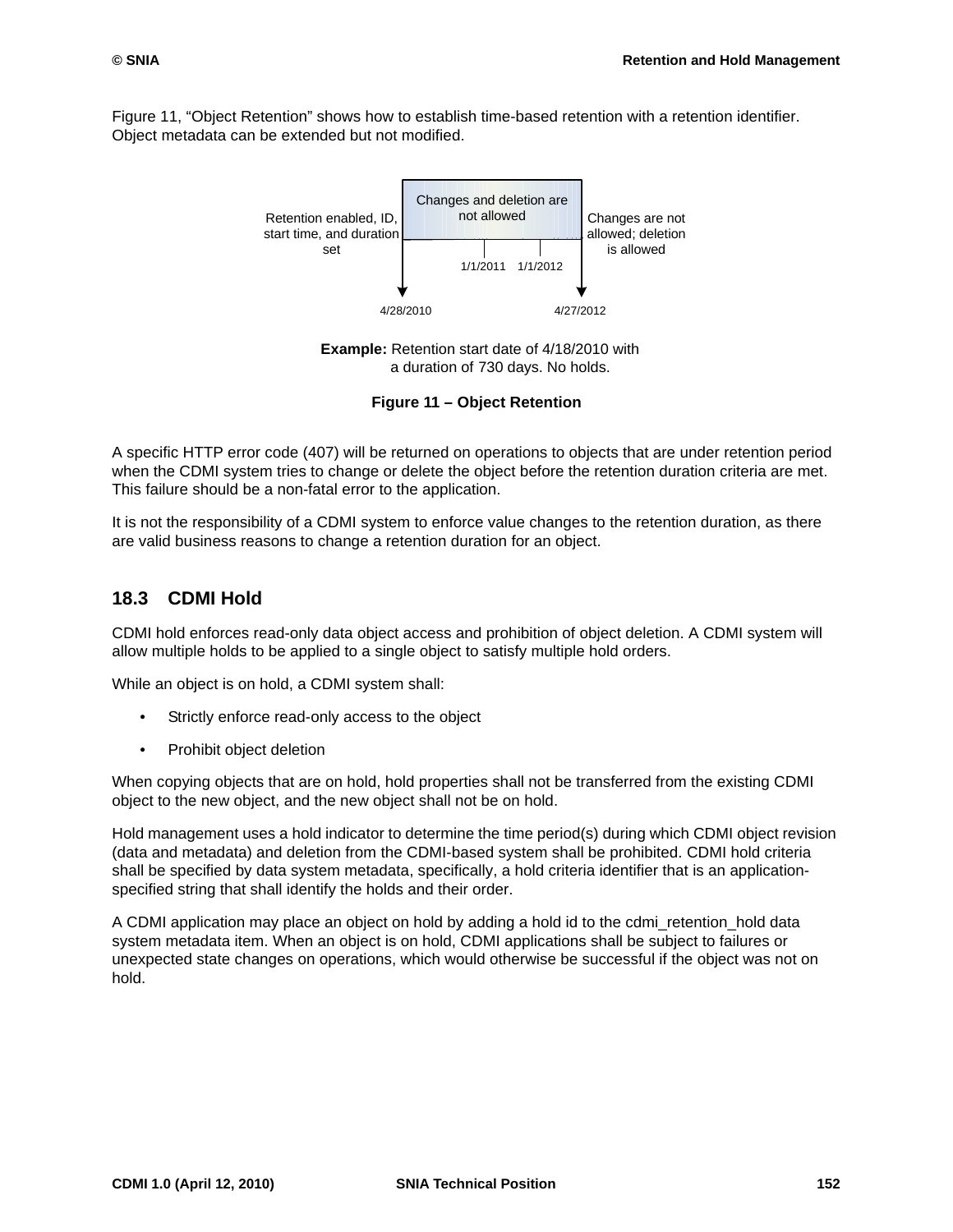[Figure 12, "Object Hold"](#page-163-0) shows how placing a hold on an object affects its read-only and deletion capability.



**Example:** Retention start date of 4/18/2010 with a duration of 730 days. No holds.

**Figure 12 – Object Hold**

<span id="page-163-0"></span>[Figure 13, "Object Hold on Object with Retention"](#page-163-1) shows how to establish time-based retention with a retention identifier that has a hold placed on the object. Object metadata for the retention duration can be extended but not modified.



**Example:** Start date of 4/28/2010 with a duration of 730 days; hold placed on the object

<span id="page-163-1"></span>**Figure 13 – Object Hold on Object with Retention**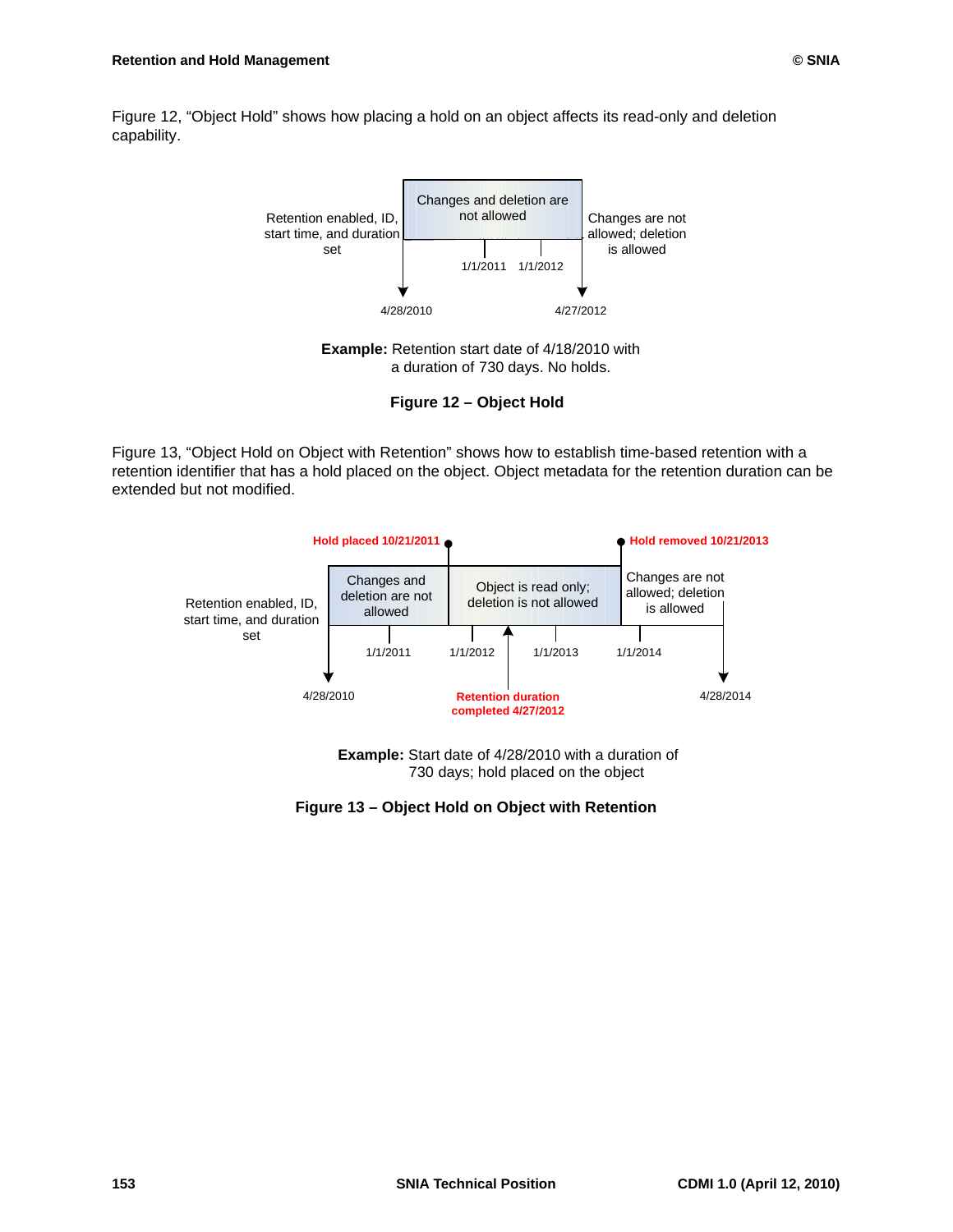[Figure 14, "Object with Multiple Holds"](#page-164-0) shows how placing multiple holds on an object affects its read-only and deletion capability.



Hold #2 is placed on 3/1/2012 and removed on 1/1/2014.

**Figure 14 – Object with Multiple Holds**

<span id="page-164-0"></span>A CDMI system shall maintain an on-hold object in read-only mode with respect to the application access to data and metadata and shall prohibit deletion, either automated or explicit.

- CDMI applications shall tolerate these object on-hold failures or state changes.
- Releases from hold are performed out-of-band or by vendor extension, and are not part of the CDMI specification.

A specific HTTP error code (407) will be returned on operations to objects that are under a hold when the system tries to change the object or tries to delete the object before the hold is removed. This failure should be a non-fatal error to the application.

### **18.4 CDMI Deletion**

CDMI deletion controls CDMI system actions with respect to object deletion. A CDMI system may automatically delete a CDMI object once the retention time and hold criteria have been met. (See **cdmi\_retention\_autodelete data system metadata**.)

CDMI objects will be automatically deleted by the system by setting the data system metadata flag, cdmi\_retention\_autodelete, at the retention duration expiration. The cdmi\_retention\_autodelete flag indicates to the system that the object will be made unavailable for access once the retention criteria have been satisfied. The system will ensure that the object is no longer available through the CDMI interface. If the system has satisfied the retention requirement and a hold is established for the object, the object will not be made unavailable or deleted. When a hold and retention have been applied to an object, both need to be satisfied (retention duration expired and no holds existing) for objects to be automatically deleted from the system.

The autodeletion flag is used with the retention/hold capability of a CDMI system.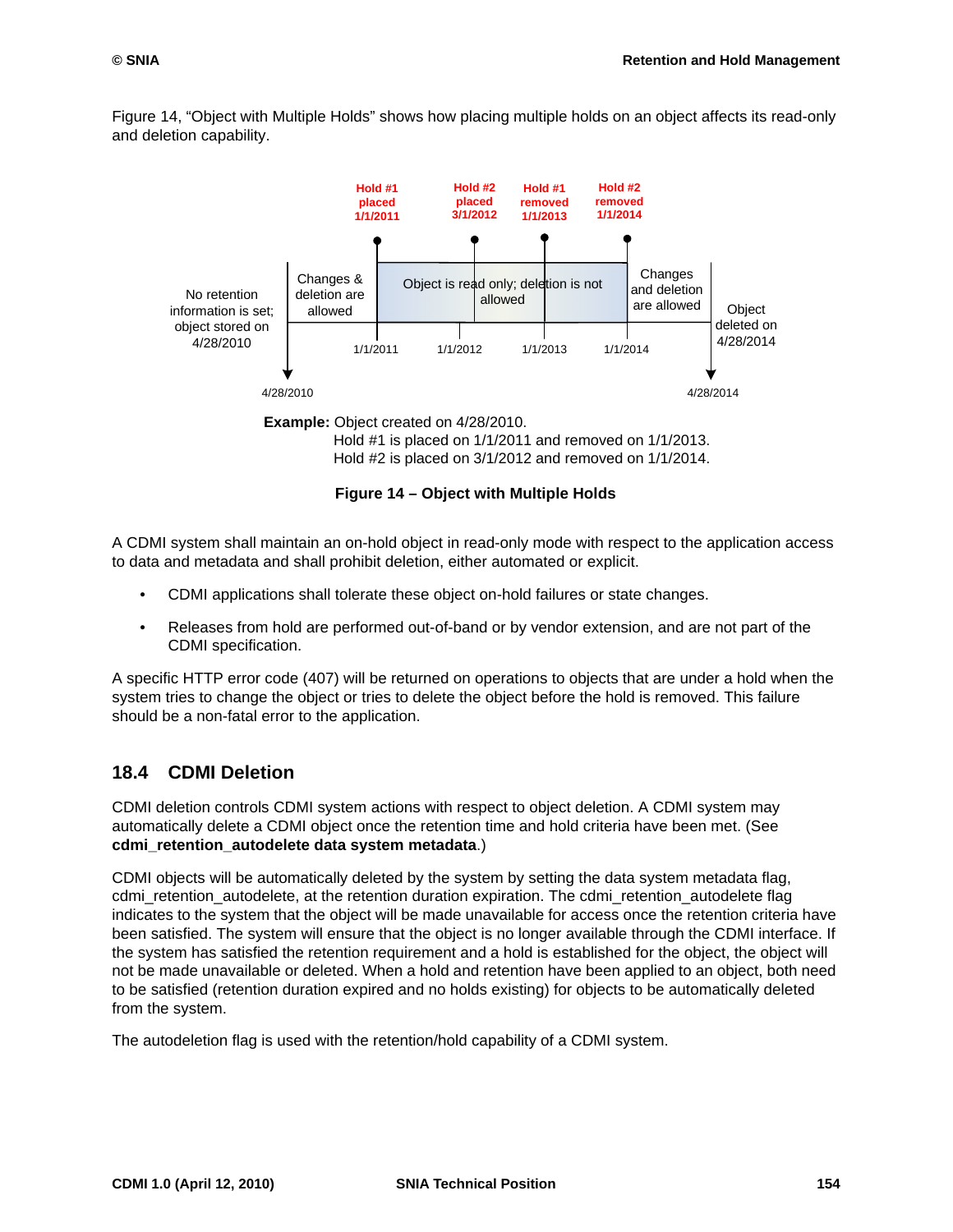### **18.5 Retention Security Considerations**

The accuracy and integrity of the retention start and elapsed times depend on the accuracy and integrity of the clock that is used to set their values. Equally important is the relative accuracy and integrity of the clock, which determines if retention duration has elapsed, to the clock, which sets the start time property. Relative time differences between these two clocks can lead to undesirable retention and deletion management behavior.

It is important to have a reliable source from which the system clock is set. A stratum 1 time is directly connected to a reference clock and is at the top of the time server hierarchy. Relative time differences between the system clock and the reference clock can lead to undesirable retention timestamps and difficulties with time action events. For example, an object is created in an CDMI system at time 0 with duration of 8 years and autodelete of TRUE. At time 1 year, the system clock is adjusted forward to 9 years. Now, because the system time is 9 years, the retention time criterion is satisfied, even though only 1 year has actually elapsed. And, since autodelete is TRUE, the system automatically deletes the object.

The specification for accuracy and integrity of timekeeping is not within the scope of CDMI. However, to prevent undesirable retention and deletion management consequences, systems are strongly encouraged to maintain accurate clock time, with zero or minimal deviation to clock integrity.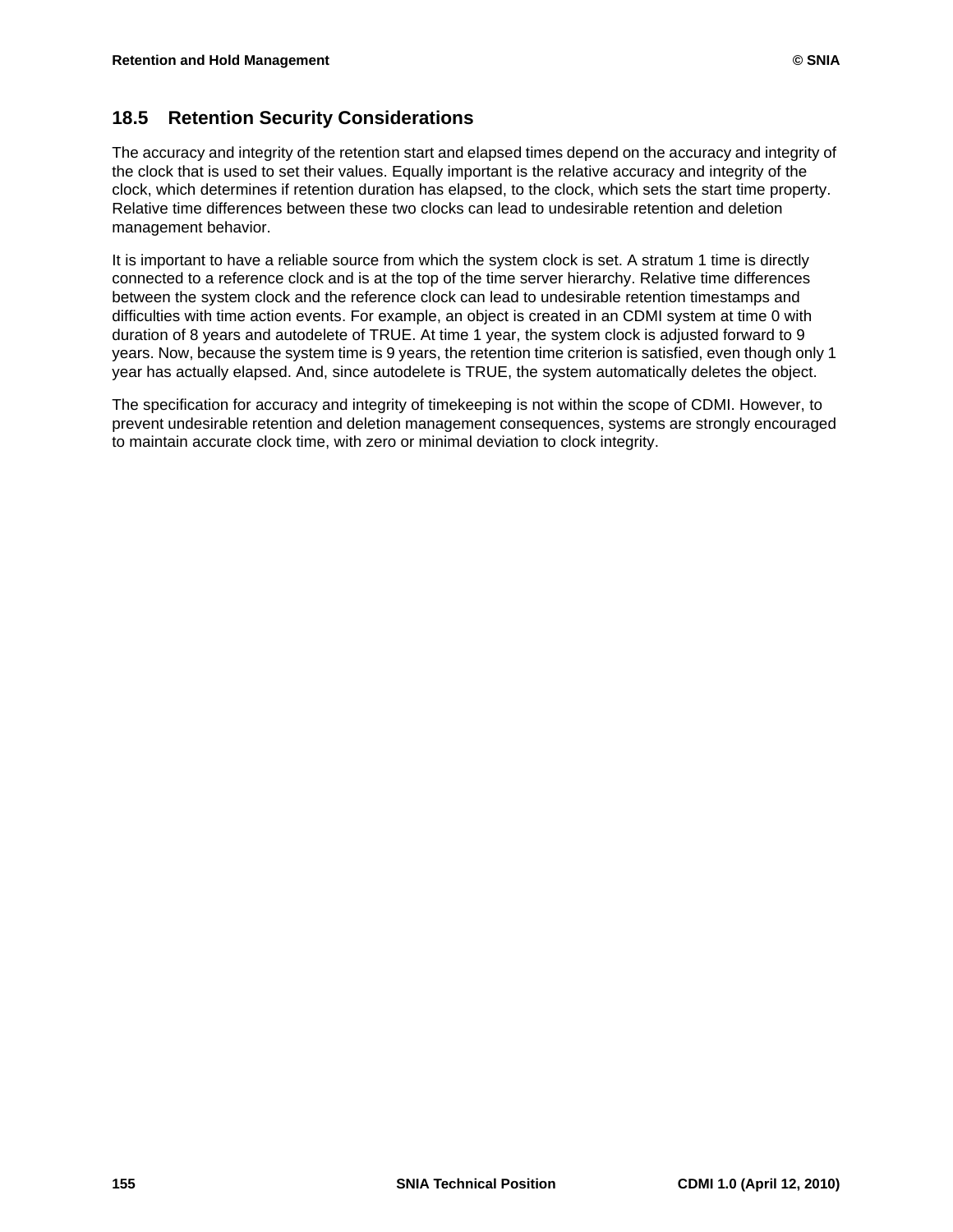# **Annex A (normative) Transport Security**

For most CDMI implementations, the Hypertext Transfer Protocol (HTTP) is the underlying communications protocol used to transfer CDMI messages. This appendix identifies the details associated with securing this underlying transport.

### **A.1 General Requirements for HTTP Implementations**

The security requirements for HTTP implementations apply to both CDMI servers and clients. A CDMI client shall comply with all security requirements for HTTP that apply to clients. The following general requirements support security when using HTTP.

- Either HTTP basic authentication or HTTP digest authentication should be implemented.
- To minimize compromising user identities and credentials, such as passwords, implementations should use HTTP basic authentication ONLY in conjunction with Transport Layer Security (TLS).
- A user identity and credential used with one type of HTTP authentication (i.e., basic or digest) should never be subsequently used with the other type of HTTP authentication. To avoid compromising the integrity of a stronger scheme, established good security practices avoids the reuse of identity and credential information across schemes of different strengths.
- TLS 1.1 shall be implemented by CDMI entities and TLS 1.2 is strongly encouraged. The use of TLS by CDMI entities is optional, but should be used to protect sensitive data.

When HTTP over TLS is implemented, then the following requirements apply:

- When TLS is implemented, the following cipher suites shall be supported to ensure a minimum level of security and interoperability between implementations:
	- TLS\_RSA\_WITH\_AES\_128\_CBC\_SHA (mandatory for TLS 1.1/1.2)
	- TLS\_RSA\_WITH\_AES\_256\_CBC\_SHA256 (addresses 112-bit security strength requirements)
	- TLS\_RSA\_WITH\_NULL\_SHA (for TLS without encryption)
	- **Note:** Implementers are free to include additional cipher suites, but there is no guarantee of interoperability when they are used.
- For clients and servers to communicate, they need to be using a consistent approach to security. Properly configured clients and servers may fail to communicate, if one is relying on port 80 and the other on port 443. Clients that fail to connect to a CDMI server via HTTP over TLS on TCP port 443 should retry with HTTP on TCP port 80 if their security policy allows it.
- Servers may accelerate discovery that a secure channel is needed by responding to HTTP contacts on TCP port 80 with a HTTP REDIRECT to the appropriate HTTPS: URL (HTTP over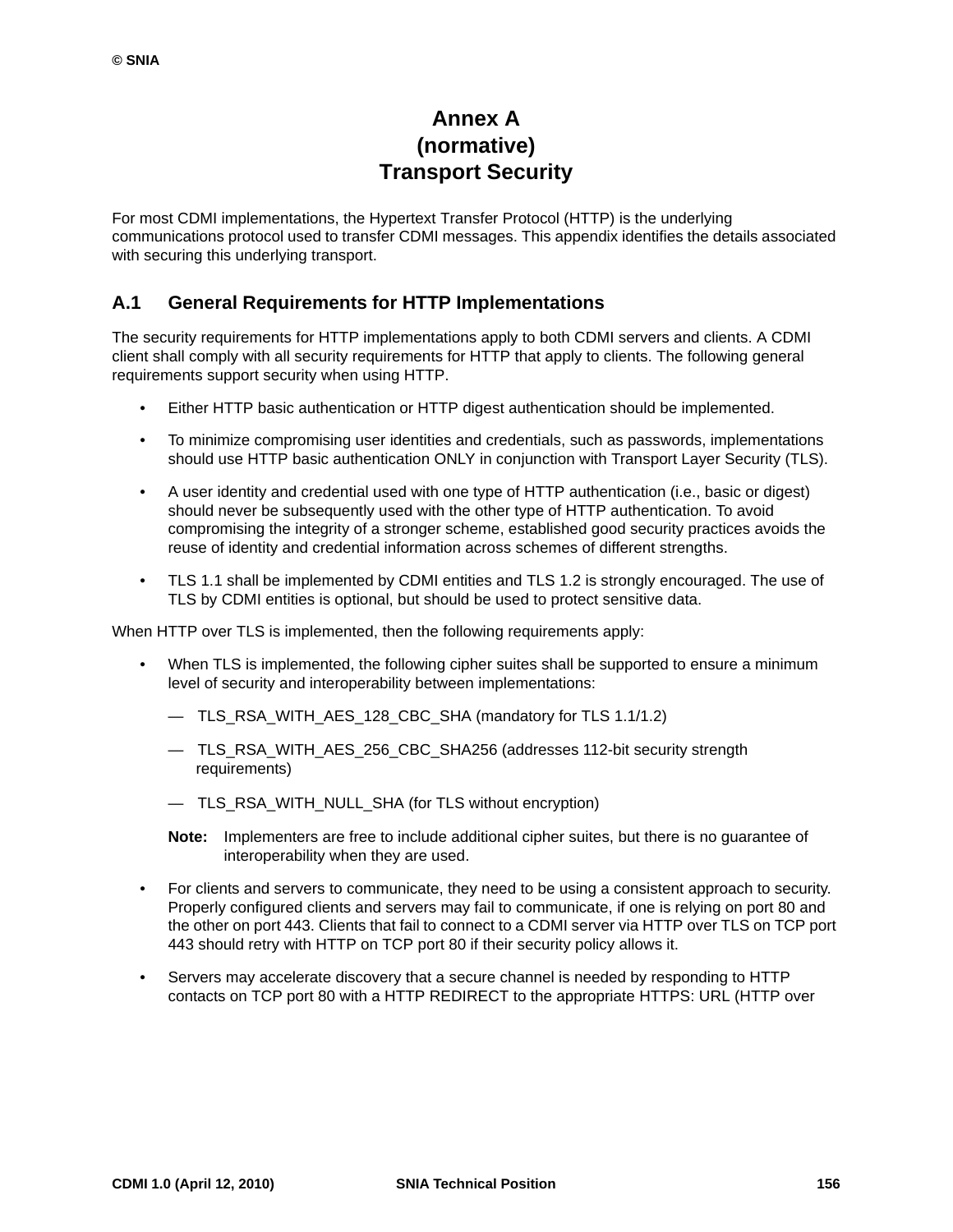TLS on TCP port 443) to avoid the need for clients to timeout the HTTP contact attempt. Clients should honor such redirects in this situation.

- All certificates, including CA Root Certificates used by clients for certificate validation, shall be replaceable.
- The DER encoded X.509, Base64 encoded X.509, and PKCS#12 certificate formats shall be supported.
- Certificate Revocation Lists shall be supported in the DER encoded X.509 and Base64 encoded X.509 formats.
- **Note:** Since there are no absolutes when it comes to security, when specified versions are found to be vulnerable and/or inadequate, CDMI implementations should move to a newer version of TLS and stronger cipher suites as soon as possible.

### **A.2 Basic HTTP Security**

HTTP is the mandatory transport mechanism for this version of CDMI. It is important to note that HTTP, by itself, offers no confidentiality or integrity protections.

CDMI clients may be responsible for initiating user authentication for each CDMI server that a user accesses. The CDMI server functions as the authenticator, and it receives the user credentials from the HTTP authentication operations.

IETF RFC 2616 and IETF RFC 2617 define requirements for HTTP authentication, which generally starts with an HTTP client request, such as "GET Request-URI" (where Request-URI is the resource requested). If the client request does not include an "Authorization" header line and authentication is required, the server responds with a "401 Unauthorized" status code, and a "WWW-Authenticate" header line. The HTTP client shall then respond with the appropriate "Authorization" header line in a subsequent request. The format of the "WWW-Authenticate" and "Authorization" header lines varies depending on the type of authentication required—basic authentication or digest authentication. If the authentication is successful, the HTTP server will respond with a status code of "200 OK".

Basic authentication involves sending the user name and password in the clear, and it should only be used on a secure network or in conjunction with a mechanism that ensures confidentiality, such as TLS (see [Section A.3, "HTTP over TLS \(HTTPS\)"](#page-167-0). Digest authentication sends a secure digest of the user name and password (and other information including a nonce value), so that the password is not revealed. "401 Unauthorized" responses should not include a choice of authentication.

Client authentication to the CDMI server is based on an authentication service (local and/or external). Differing authentication schemes may be supported, including host-based authentication, Kerberos, PKI, or other; the authentication service is out scope of this specification.

## <span id="page-167-0"></span>**A.3 HTTP over TLS (HTTPS)**

CDMI may also include a mechanism to secure HTTP communications, such that data sent between the clients and servers are encrypted before being sent over the network. This security is achieved by transmitting HTTP over TLS (also known as HTTPS); the URL of a secure connection will begin with https:/ / instead of http://. It is also important to note that a CDMI client communicates with a CDMI server via HTTPS on TCP port 443 (TCP port 80 is used for HTTP). [Section A.3.1, "Transport Layer Security \(TLS\)"](#page-168-0) provides important details on TLS.

When TLS is used to secure HTTP, the client and server typically perform some form of entity authentication. However, the specific nature of this entity authentication depends on the cipher suite negotiated; a cipher suite specifies the encryption algorithm and digest algorithm to use on a TLS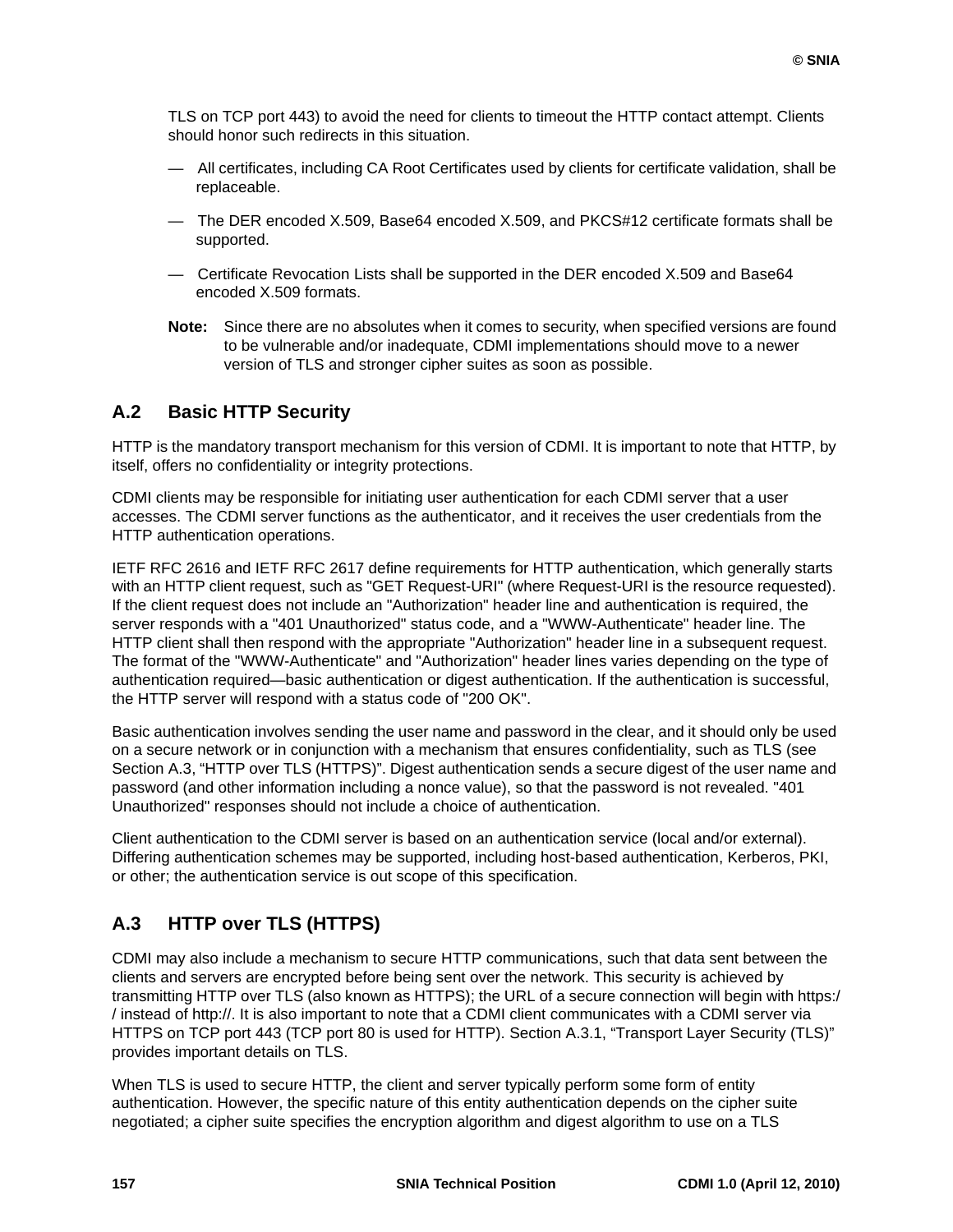connection. A very common scenario involves the use of server-side certificates, which the client trusts, as the basis for unidirectional entity authentication. It is possible that no authentication will occur (e.g., anonymous authentication) or on the other extreme, mutual authentication involving both client-side and server-side certificates may be required.

### <span id="page-168-0"></span>**A.3.1 Transport Layer Security (TLS)**

While CDMI implementations are required to implement the Transport Layer Security (TLS) protocol, its use is optional. TLS 1.1, which is the mandatory version, is specified in [RFC 4346] and the optional TLS 1.2 is specified in [RFC 5246].

The primary goal of the TLS protocol is to provide privacy and data integrity between two communicating applications. TLS allows client/server applications to communicate in a way that is designed to prevent eavesdropping, tampering, or message forgery. TLS is layered on top of some reliable transport protocol (e.g., TCP), and it is used for encapsulation of various higher-level protocols (e.g., HTTP).

TLS provides endpoint authentication and communications privacy over the network using cryptography. Typically, only the server is authenticated (i.e., its identity is ensured) while the client remains unauthenticated; this means that the end user (whether an individual or an application) has a measure of assurance with whom they are communicating. Mutual authentication (the identities of both endpoints are verified) requires, with few exceptions, the deployment of digital certificates on the client.

TLS involves three basic phases:

- Peer negotiation for algorithm support
- Key exchange and authentication
- Symmetric cipher encryption and message authentication

During the first phase, the client and server negotiate *cipher suites* (see Section A.3.1.1, "Cipher Suites"), which determine the ciphers to be used, the key exchange, and authentication algorithms, as well as the message authentication codes (MACs). The key exchange and authentication algorithms are typically public key algorithms. The MACs are made up from a keyed-Hash Message Authentication Code, or HMAC.

### **A.3.1.1 Cipher Suites**

TLS packages one key establishment, confidentiality, signature and hash algorithm into a "cipher suite." A registered 16-bit (4 hexadecimal digit) number, called the cipher suite index, is assigned for each defined cipher suite. For example, RSA key agreement, RSA signature, Advanced Encryption Standard (AES) using Cipher Block Chaining (CBC) confidentiality, and the Secure Hash Algorithm (SHA-1) hash are assigned the hexadecimal value {0x000F} for TLS. Note especially that TLS 1.1 requires (see [RFC 4346] Section 9 – *Mandatory Cipher Suites*): "In the absence of an application profile standard specifying otherwise, a TLS compliant application shall implement the cipher suite TLS\_RSA\_WITH\_AES\_128\_CBC\_SHA" described above.

The client always initiates the TLS session and starts cipher suite negotiation by transmitting a handshake message that lists the cipher suites (by index value) that it will accept. The server responds with a handshake message indicating which cipher suite it selected from the list or an "abort" as described below. Although the client is required to order its list by increasing "strength" of cipher suite, the server may choose ANY of the cipher suites proposed by the client. Therefore, there is NO guarantee that the negotiation will select the strongest suite. If no cipher suites are mutually supported, the connection is aborted. When the negotiated options, including optional public key certificates and random data for developing keying material to be used by the cryptographic algorithms, are complete, messages are exchanged to place the communications channel in a secure mode.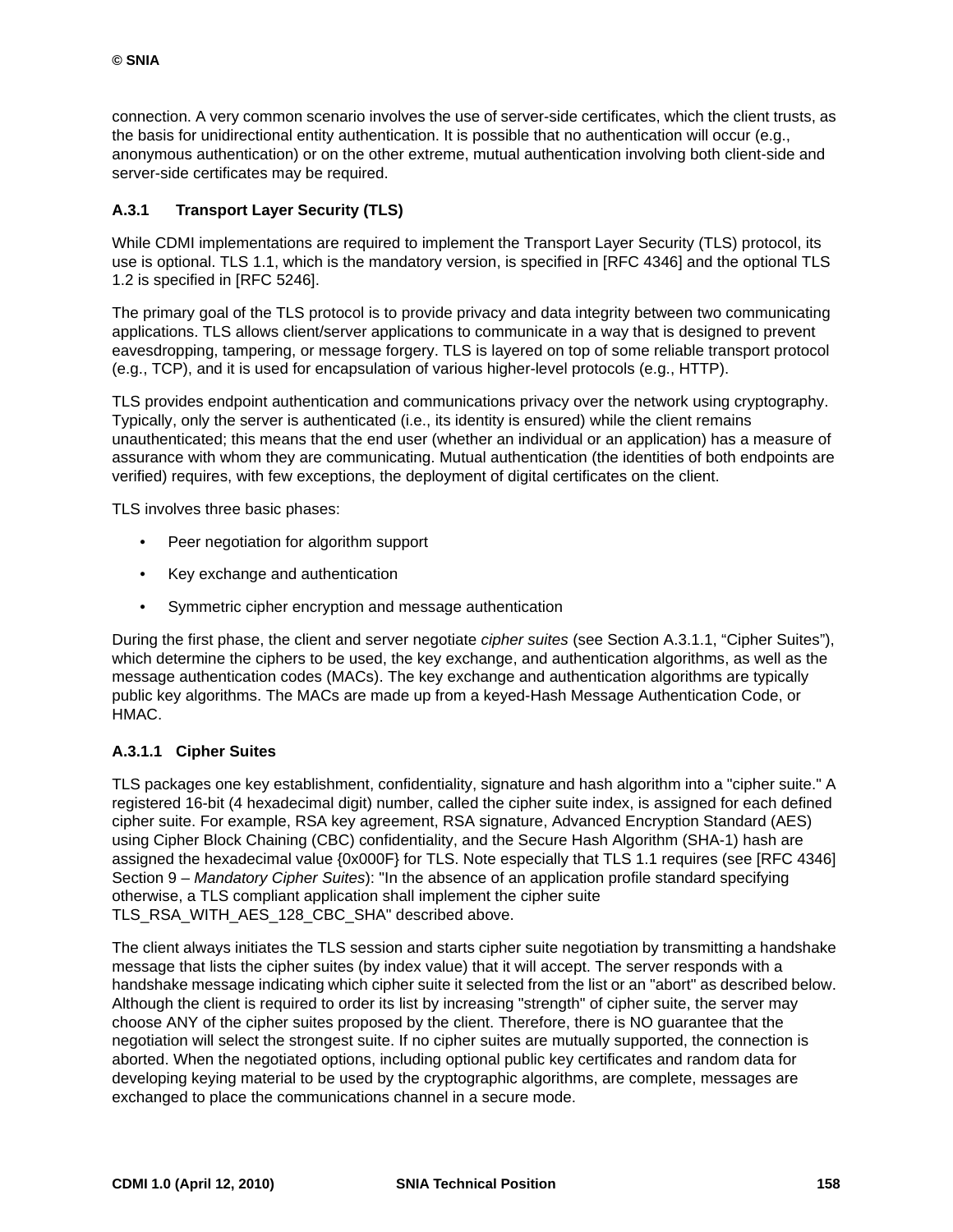To ensure a minimum level of security and interoperability between implementations, all CDMI clients and servers that support HTTPS shall implement the TLS\_RSA\_WITH\_AES\_128\_CBC\_SHA cipher suite, which is also the mandatory cipher suite for TLS 1.1 (see [RFC 4346] Section 9 – *Mandatory Cipher Suites*). Inclusion of the TLS\_RSA\_WITH\_NULL\_SHA256 cipher suite (hexadecimal value {0x003B}) is also required for both CDMI clients and servers when encrypted communications are not needed. In addition, the TLS\_RSA\_WITH\_AES\_128\_CBC\_SHA256 cipher suite (hexadecimal value {0x003C}) is required to meet the transitions to a security strength of 112 bits (guidance is provided in NIST Special Publication 800-57). Implementers are free to include additional cipher suites.

### **A.3.1.2 Digital Certificates**

CDMI clients and servers may be attacked by setting up a false CDMI server to capture userids and passwords or to insert itself as an undetected proxy between a CDMI client and server. The most effective countermeasure for this attack is the controlled use of server certificates with TLS, matched by client controls on certificate acceptance on the assumption that the false server will be unable to obtain an acceptable certificate. Specifically, this could be accomplished by configuring clients to always use TLS underneath HTTP authentication, and only accept certificates from a specific local certificate authority.

When used by CDMI, TLS shall use X.509 version 3 public key certificates that conform to the Certificate and Certificate Extension Profile defined in Section 4 of [RFC 3280] (X.509v3 Certificate and CRL). This certificate and certificate revocation list (CRL) profile specifies the mandatory fields that shall be included in the certificate, as well as optional fields and extensions that may be included in the certificate.

Server certificates shall be supported by all CDMI servers, and client certificates may be supported by CDMI clients. The server presents a server certificate to authenticate the server to the client; likewise, the client presents a client certificate to authenticate itself to the server. For public web sites offering secure communications via TLS, server certificate usage is quite common, but client certificates are rarely used, because the client is typically authenticated by other means. For example, an e-commerce site will authenticate a client by a credit card number, user name/password, etc., when a purchase is made. It is much more of a trust issue that the client (purchaser) be assured of the identity of the e-commerce site, and for this reason, server certificates are much more commonly encountered in practice.

These X.509 certificates use a digital signature to bind together a public key with an identity. These signatures will often be issued by a certification authority (CA) that is associated with an internal or external public key infrastructure (PKI); however, an alternate approach uses self-signed certificates (the certificate is digitally signed by the very same key-pair whose public part appears in the certificate data). The trust models associated with these two approaches are very different. In the case of PKI certificates, a hierarchy of trust and a trusted third-party can be consulted in the certificate validation process, which enhances security at the expense of increased complexity. The self-signed certificates can be used to form a web of trust (trust decisions are in the hands of individual users/administrators), but is considered less secure, as there is no central authority for trust (e.g., no identity assurance or revocation). This reduction in overall security, which may still offer adequate protections for some environments, is accompanied by an easing of the overall complexity of implementation.

With PKI certificates, it is often necessary to traverse the hierarchy or chain of trust in search of a root of trust or trust anchor (a trusted CA). This trust anchor may be an internal CA, which has a certificate signed by a higher ranking CA, or it may be the end of a certificate chain as the highest ranking CA. This highest ranking CA is the ultimate attestation authority in a particular PKI scheme and its certificate, known as a root certificate, can only be self-signed. Establishing a trust anchor at the root certificate level, especially for commercial CAs, can have undesirable side effects resulting from the implicit trust afforded all certificates issued by that commercial CA. Ideally the trust anchor should be established with the lowest ranking CA that is practical.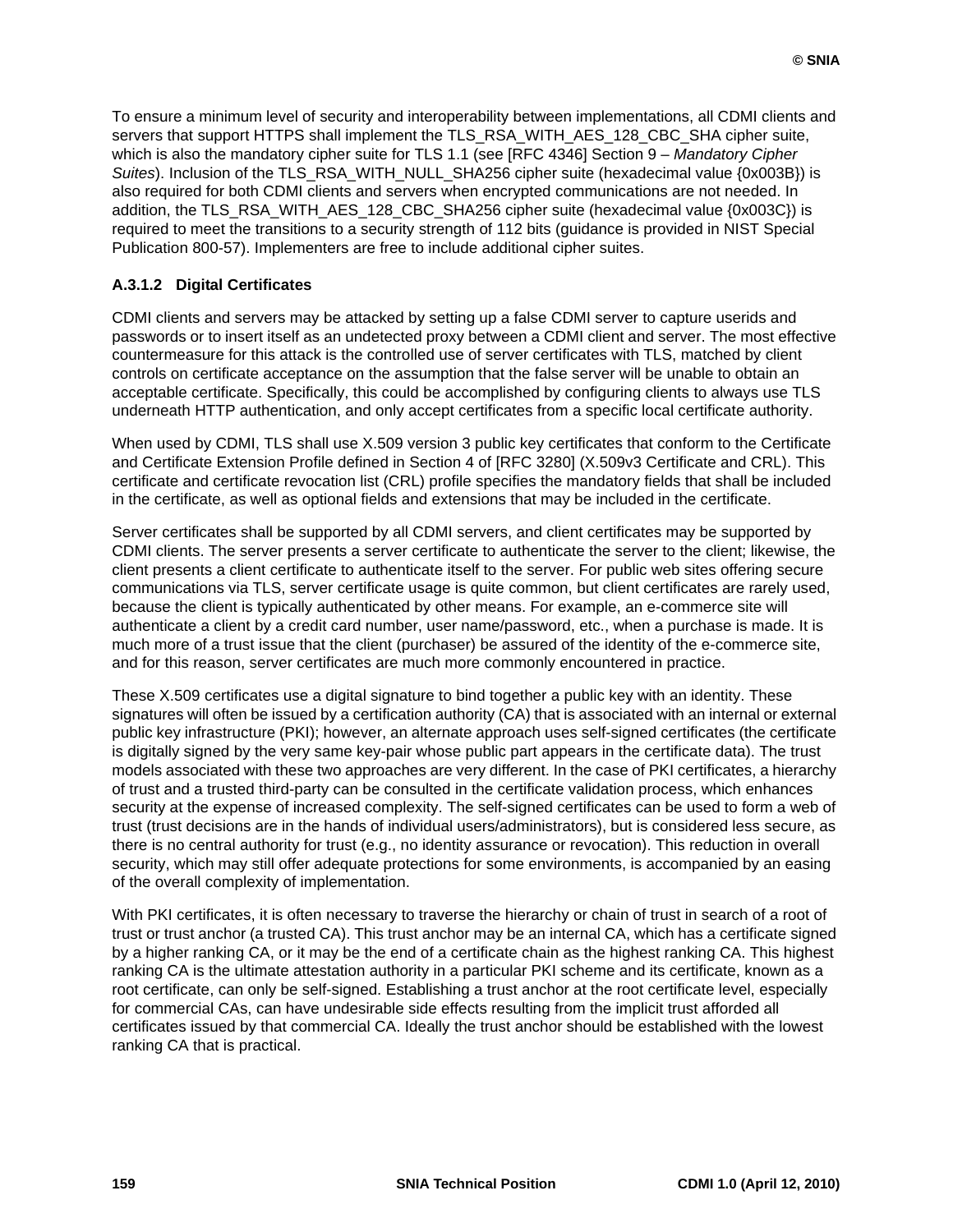### **A.3.1.2.1 Certificate Validation**

CDMI clients and servers shall perform basic path validation, extension path validation, and Certificate Revocation List (CRL) validation as specified in Section 6 of [RFC3280] for all presented certificates. These validations include, but are not limited to, the following:

- The certificate is a validly constructed certificate.
- The signature is correct for the certificate.
- The date of its use is within the validity period (i.e., it has not expired).
- The certificate has not been revoked (applies only to PKI certificates).
- The certificate chain is validly constructed (considering the peer certificate plus valid issuer certificates up to the maximum allowed chain depth (applies only to PKI certificates).

When CDMI clients and servers use CRLs, they shall use X.509 version 2 CRLs that conform to the CRL and CRL Extension Profile defined in Section 5 of [RFC3280], (This requirement also only applies to PKI certificates.)

When PKI certificates and self-signed certificates are used together in a single management domain, it is important to recognize that the level of security is lowered to that afforded by self-signed certificates. Selfsigned certificates by themselves only offer the keying materials to allow confidentiality and integrity in communications. The only identity assurances for self-signed certificates lie in the processes governing their acceptance as described below.

#### **A.3.1.2.2 Certificate Formats**

All interfaces for certificate configuration (import in particular) shall support the following certificate formats:

• DER encoded X.509. See [ITU-T509] for specification and technical corrigenda.

International Telecommunications Union Telecommunication Standardization Sector (ITU-T), Recommendation X.509: Information technology - Open Systems Interconnection - The Directory: Public-key and attribute certificate frameworks, May 2000. Specification and technical corrigenda can be obtained from: http://www.itu.int/ITU-T/publications/recs.html

• Base64 encoded X.509 (often called PEM). See Section 6.8 of [RFC2045].

N. Freed and N. Borenstein, Multipurpose Internet Mail Extensions (MIME) Part One: Format of Internet Message Bodies, IETF RFC 2045, November 1996, Section 6.8. Available at: http:// www.ietf.org/rfc/rfc2045.txt

• PKCS#12. See [PKS12] for specification and technical corrigenda.

All certificate validation software shall support local certificate revocation lists, and at least one list per CA root certificate supported. Support is required for both DER encoded X.509 and Base64 encoded X.509 formats, but this support may be provided by using one format in the software and providing a tool to convert lists from the other format. OCSP and other means of immediate online verification of certificate validity are optional, as connectivity to the issuing Certificate Authority cannot be assured.

#### **A.3.1.2.3 Certificate Management**

All certificates identifying CDMI entities and their associated private keys shall be replaceable. CDMI clients and servers shall either 1) have the ability to import an externally generated certificate and corresponding private key or 2) have the ability to generate and install a new self-signed certificate along with its corresponding private key.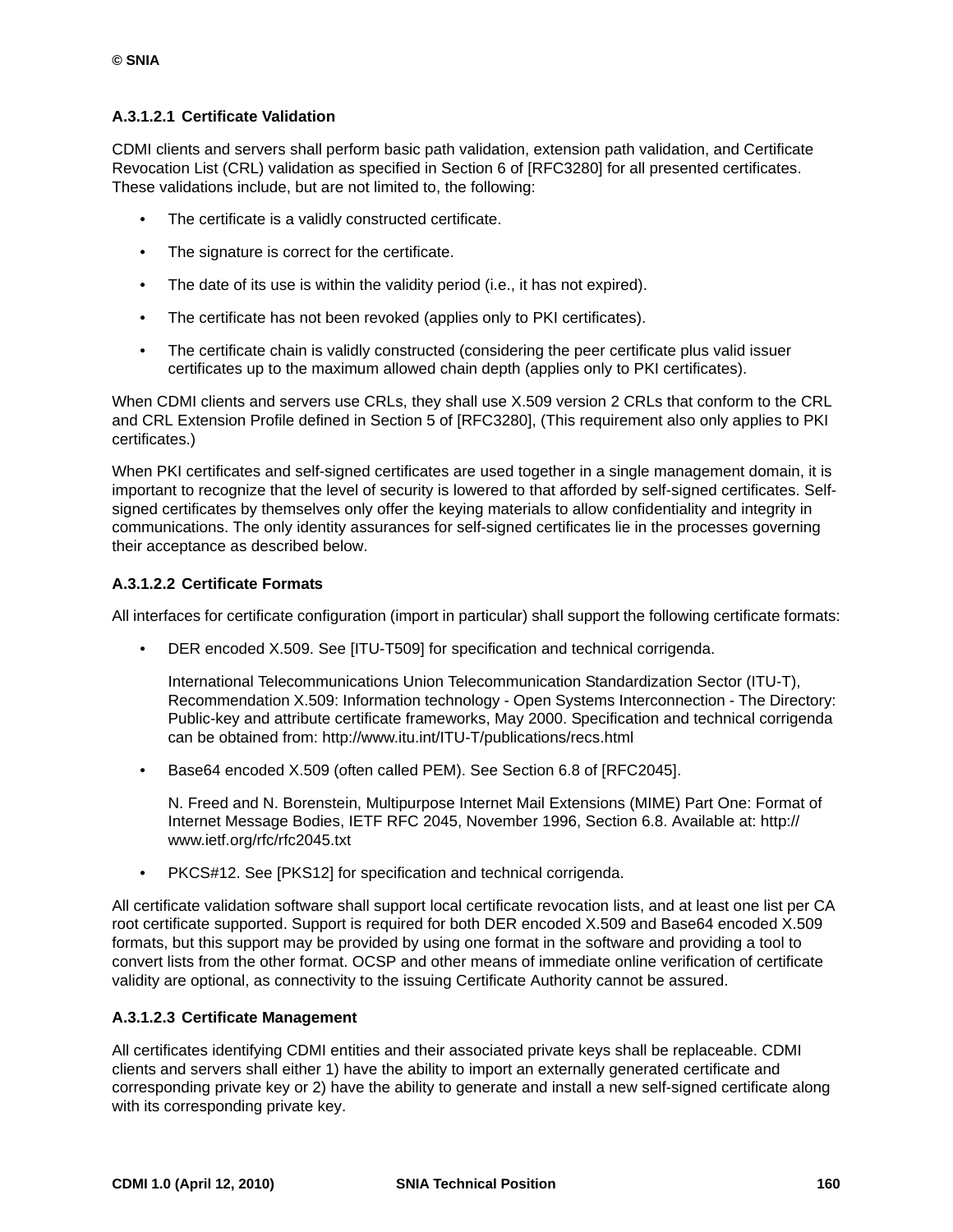When CDMI clients and servers use PKI certificates, the implementations shall include the ability to import, install/store, and remove the CA root certificates; support for multiple trusted issuing CAs shall be included. CA certificates are used to verify that a certificate has been signed by a key from an acceptable certification authority.

All certificate interfaces required above shall support access restrictions that permit access only by suitably privileged administrators. A suitably privileged security administrator shall be able to disable functionality for acceptance of unrecognized certificates described in Section A.3.1.2.1, "Certificate Validation" and Section A.3.1.2.2, "Certificate Formats".

The above requirements can be satisfied via appropriate use of the readily-available OpenSSL toolkit software (www.openssl.org). Support for PKCS#7 certificate format was deliberately omitted from the requirements. This format is primarily used for online interaction with certificate authorities; such functionality is not appropriate to require of all CDMI software, and tools are readily available to convert PKCS#7 certificates to or from other certificate formats.

### **A.3.1.2.4 Digital Certificate Guidance for TLS**

To facilitate the use of certificates, CDMI implementations should include configurable mechanisms that allow for one of the following mutually exclusive operating modes to be in force at any time for end-entity certificates (i.e., not CA certificates):

- Unverifiable end-entity (self-signed) certificates are automatically installed as trust anchors when they are presented; such certificates shall be determined to not be CA root certificates prior to being installed as trust anchors and shall not serve as trust anchors to verify any other certificates. If a CA certificate is presented as an end-entity certificate in this mode, it shall be rejected. For CDMI clients, a variant of this option, which consults the user before taking action, should be implemented and used when possible.
	- **Note:** The use of this operating mode should be limited to a learning or enrollment period during which communication is established with all other CDMI systems with which security communication is desired. Use of a timeout to force automatic exit from this mode is recommended.
- Unverifiable end-entity (self-signed) certificates can be manually imported and installed as trust anchors (in a fashion similar to manually importing and installing a CA root certificate), but they are not automatically added when initially encountered. Administrative privilege may be required to import and install an end-entity certificate as a trust anchor.

This is considered the normal operating mode. All certificate acceptance policies for CDMI clients and servers shall be configurable. The configurable mechanisms determine how the CDMI implementation handles presented certificates. Under normal operating mode, CDMI servers should not accept certificates from unknown trust authorities (i.e., the CA root certificate has not been installed).

Interactive clients should provide a means to query the user about acceptance of a certificate from an unrecognized certificate authority (no corresponding CA root certificate installed in client), and accept responses allowing use of the certificate presented, or all certificates from the issuing CA. Servers should not support acceptance of unrecognized certificates; it is expected that a limited number of CAs will be acceptable for client certificates in any site that uses them.

Pre-configuring root certificates from widely used CAs is optional, but simplifies initial configuration of certificate-based security, as certificates from those CAs will be accepted. These CA root certificates can be exported from widely available web browsers.